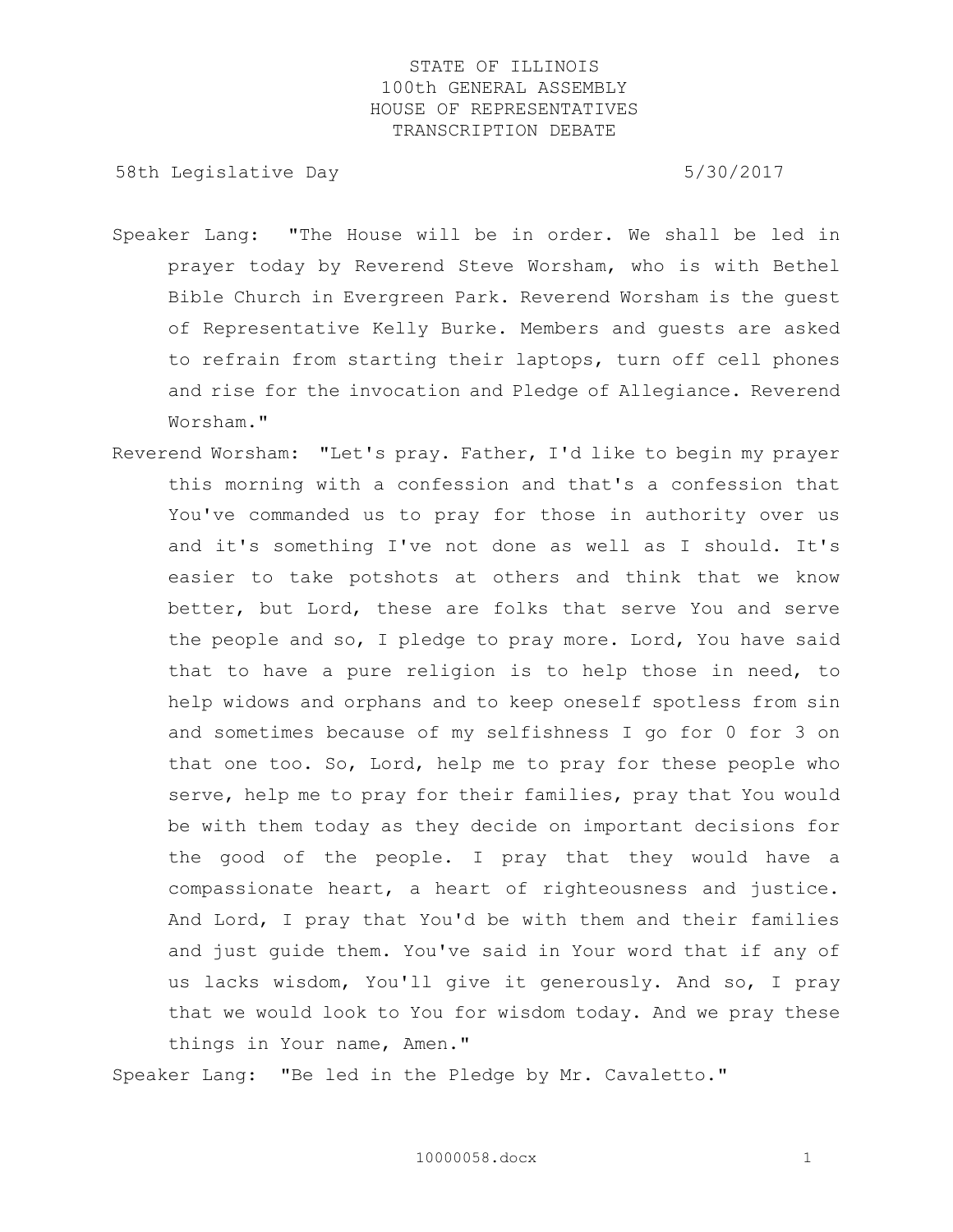58th Legislative Day 5/30/2017

Cavaletto - et al: "I pledge allegiance to the flag of the United States of America and to the republic for which it stands, one nation under God, indivisible, with liberty and justice for all."

Speaker Lang: "Roll Call for Attendance. Leader Currie."

Currie: "Thank you, Speaker and Members of the House. I have no excused Democrats to report today."

Speaker Lang: "Mr. Demmer."

- Demmer: "Thank you, Mr. Speaker. Please let the record note that all Republicans are present today."
- Speaker Lang: "Hard to believe. Mr. Clerk… Hernandez, Martwick. Please take the record, Mr. Clerk. We have 117 Members present and we do have a quorum. The Chair recognizes the Clerk."
- Clerk Hollman: "Committee Reports. Representative Barbara Flynn Currie, Chairperson from the Committee on Rules reports the following committee action taken on May 30, 2017: recommends be adopted, referred to the floor is Floor Amendment 1 to Senate Bill 262, Floor Amendment 1 to Senate Bill 707, Floor Amendment 2 to Senate Bill 1843, Floor Amendment 2 to Senate Bill 2034, Floor Amendment 2 to House Bill 2859; approved for consideration, referred to Second Reading is House Bill 1438, House Bill 2457, House Bill 2859; approved for consideration, referred to Third Reading is House Bill 684 and House Bill 2376. Representative Andrade, Chairperson from the Committee on Cybersecurity, Data Analytics, & IT reports the following committee action taken on May 30, 2017: do pass Short Debate is Senate Bill 444. Representative Crespo, Chairperson from the Committee on Elementary & Secondary Education: School Curriculum & Policies reports the following committee action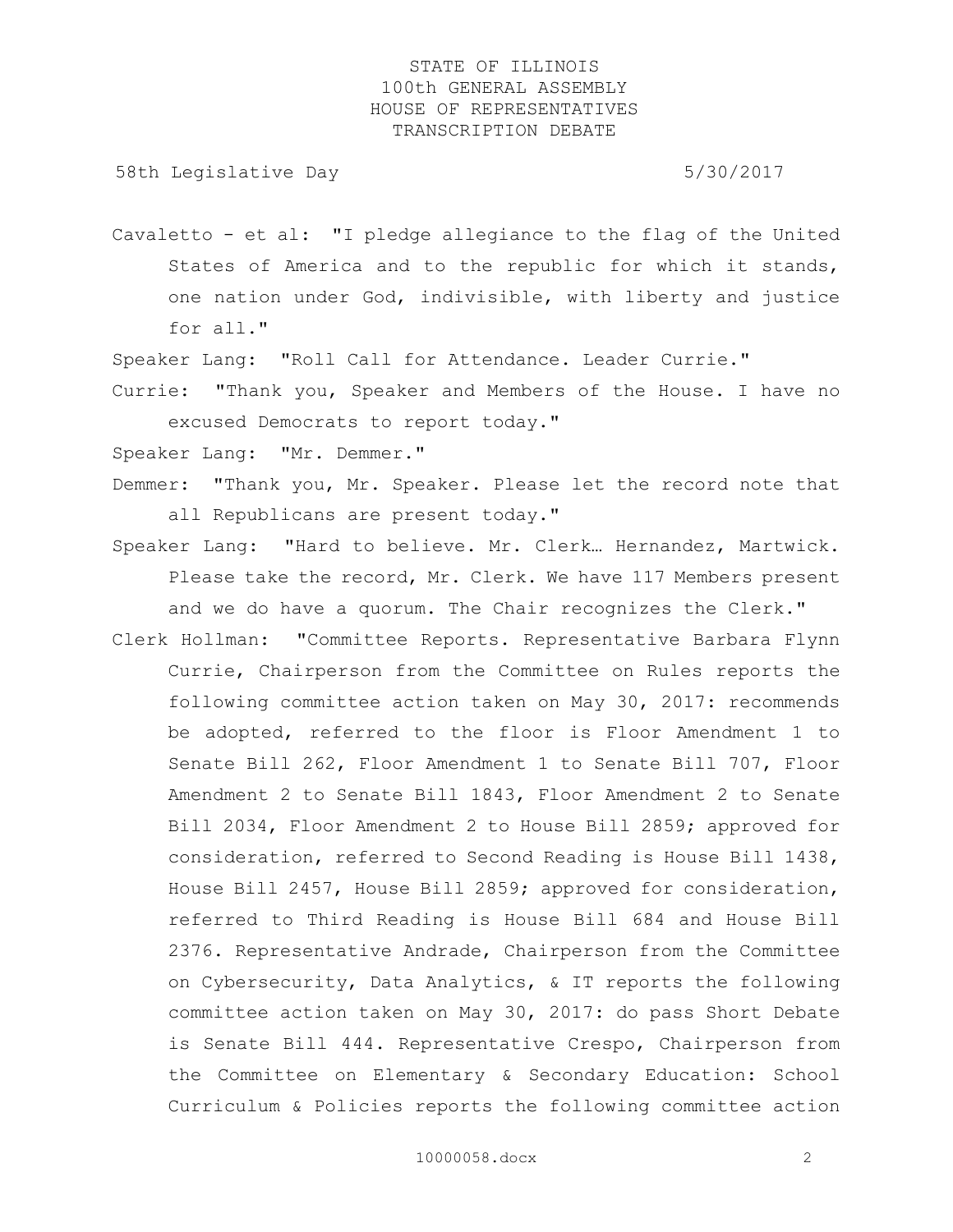58th Legislative Day 5/30/2017

taken on May 30, 2017: recommends be adopted is a Motion to Concur with Senate Amendment #1 to House Bill 2993. Representative Beiser, Chairperson from the Committee on Environment reports the following committee action taken on May 30, 2017: do pass Short Debate is Senate Bill 1417; do pass as amended Short Debate is Senate Bill 1648. Representative Thapedi, Chairperson from the Committee on Judiciary - Civil reports the following committee action taken on May 30, 2017: recommends be adopted is a Motion to Concur with Senate Amendment 1 to House Bill 2702, Senate Amendment 1 to House Bill 2713, Senate Amendment 2 to House Bill 2713, Senate Amendment 2 to House Bill 3092. Representative Scherer, Chairperson from the Committee on Business Incentives for Local Communities reports the following committee action taken on May 30, 2017: recommends be adopted is a Motion to Concur with Senate Amendment #2 to House Bill 2820. Representative Mussman, Chairperson from the Committee on Special Needs Services reports the following committee action taken on May 30, 2017: recommends be adopted is a Motion to Concur with Senate Amendment #1 to House Bill 2641. Representative Daniel Burke, Chairperson from the Committee on Executive reports the following committee action taken on May 30, 2017: do pass Short Debate is Senate Bill 1518; do pass as amended Short Debate is Senate Bill 3, Senate Bill 1839, Senate Bill 1904. Representative Riley, Chairperson from the Committee on State Government Administration reports the following committee action taken on May 30, 2017: recommends be adopted is Motions to Concur with Senate Amendment 1 to House Bill 3050… 3005, and Motions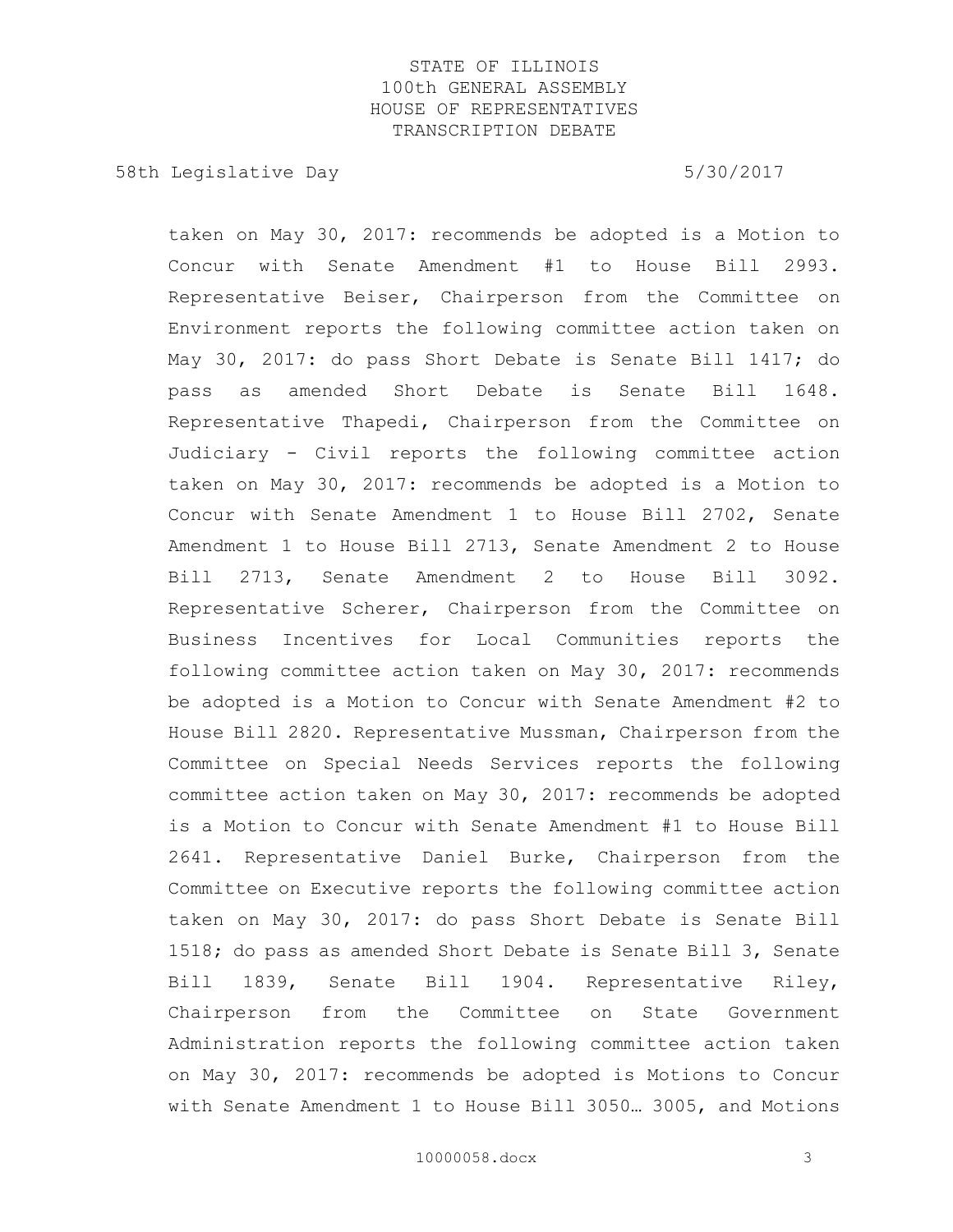58th Legislative Day 5/30/2017

to Concur with Senate Amendments 1 and 2 to House Bill 4011. Representative Kelly Burke, Chairperson from the Committee on Appropriations-Higher Education reports the following committee action taken on May 30, 2017: recommends be adopted is a Motion to Concur with Senate Amendment 1 to House Bill 3691. Representative Evans, Chairperson from the Committee on Transportation: Regulation, Roads & Bridges reports the following committee action taken on May 30, 2017: recommends be adopted is a Motion to Concur with Senate Amendment #1 to House Bill 2363, House Joint Resolution 62. Representative Walsh, Chairperson from the Committee on Counties & Townships reports the following committee action taken on May 30, 2017: recommends be adopted is a Motion to Concur with Senate Amendment #1 to House Bill 3536. Representative Chapa LaVia, Chairperson from the Committee on Veterans' Affairs reports the following committee action taken on May 30, 2017: recommends be adopted is Floor Amendment 1 to Senate Bill 266. Representative Mayfield, Chairperson from the Committee on Elementary & Secondary Education: Licensing, Administration & Oversight reports the following committee action taken on May 30, 2017: do pass as amended Short Debate is Senate Bill 1483. Representative Chapa LaVia, Chairperson from the Committee on Energy reports the following committee action taken on May 30, 2017: recommends be adopted is a Motion to Concur with Senate Amendment #1 to House Bill 3656. Representative Lilly, Chairperson from the Committee on Insurance: Property & Casualty reports the following committee action taken on May 30, 2017: recommends be adopted is a Motion to Concur with Senate Amendments 1 and 2 to House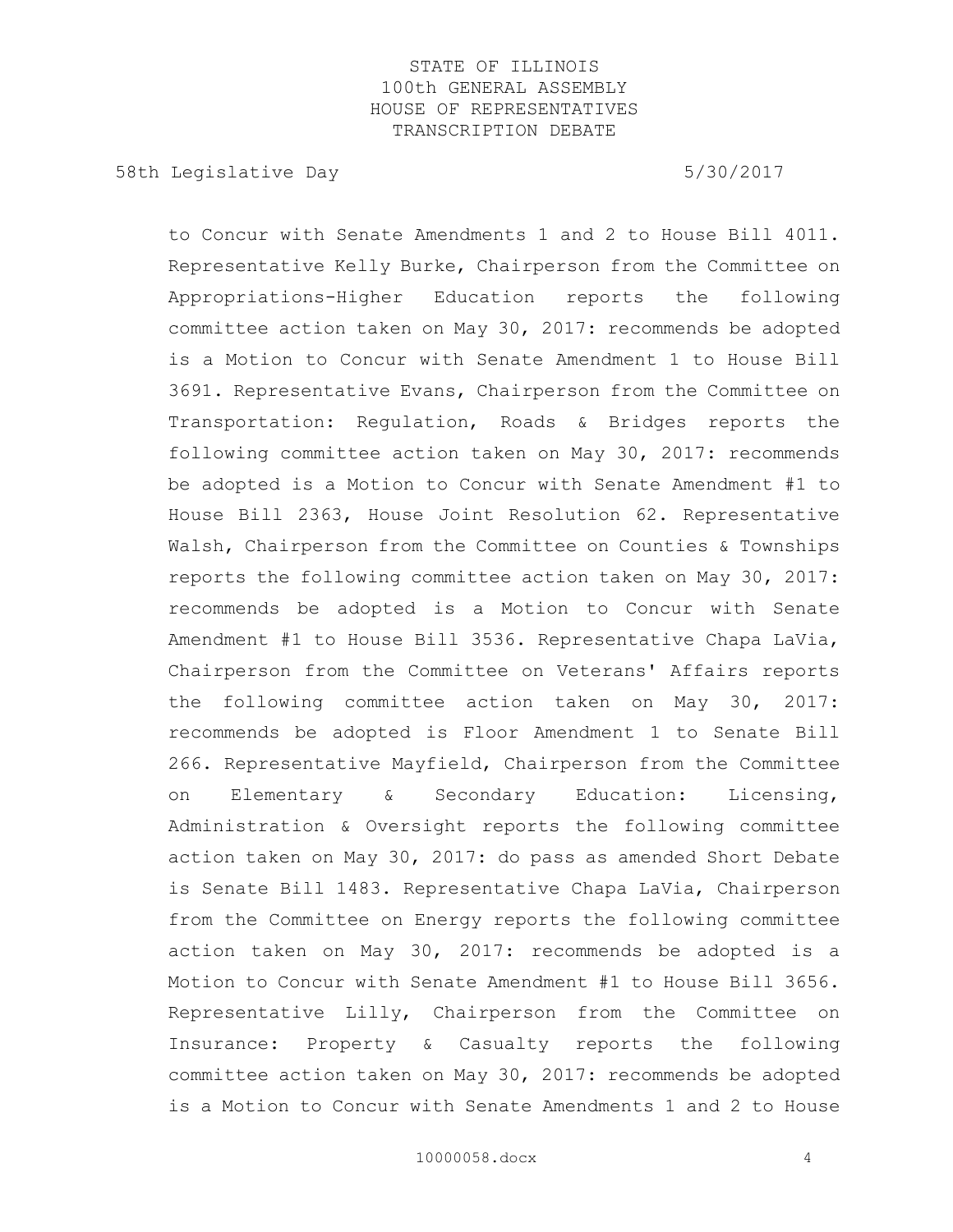58th Legislative Day 5/30/2017

Bill 1954. Representative Davis, Chairperson from the Committee on Appropriations-Elementary & Secondary Education reports the following committee action taken on May 30, 2017: do pass as amended Standard Debate is Senate Bill 446. Representative Crespo, Chairperson from the Committee on Appropriations-General Services reports the following committee action taken on May 30, 2017: do pass Short Debate is Senate Bill 321."

Speaker Lang: "Mr. Clerk, Agreed Resolutions."

Clerk Hollman: "Agreed Resolutions. House Resolution 446, offered by Representative Meier. House Resolution 447, offered by Representative Lang. House Resolution 448, offered by Representative Lilly. House Resolution 449, offered by Representative Unes. House Resolution 450, offered by Representative Riley. House Resolution 451, offered by Representative Hernandez. House Resolution 452, offered by Representative Ives. House Resolution 453, offered by Representative Ives (sic-Nekritz). House Resolution 454, offered by Representative Crespo. House Resolution 455, offered by Representative Gabel. House Resolution 456, offered by Speaker Madigan. House Resolution 457, offered by Representative Daniel Burke. House Resolution 458, offered by Representative Williams. House Resolution 459, offered by Representative Fine. House Resolution 460, offered by Representative Thapedi. House Resolution 461, offered by Representative Soto. House Resolution 462, offered by Representative Soto. And House Resolution 463, offered by Representative Meier."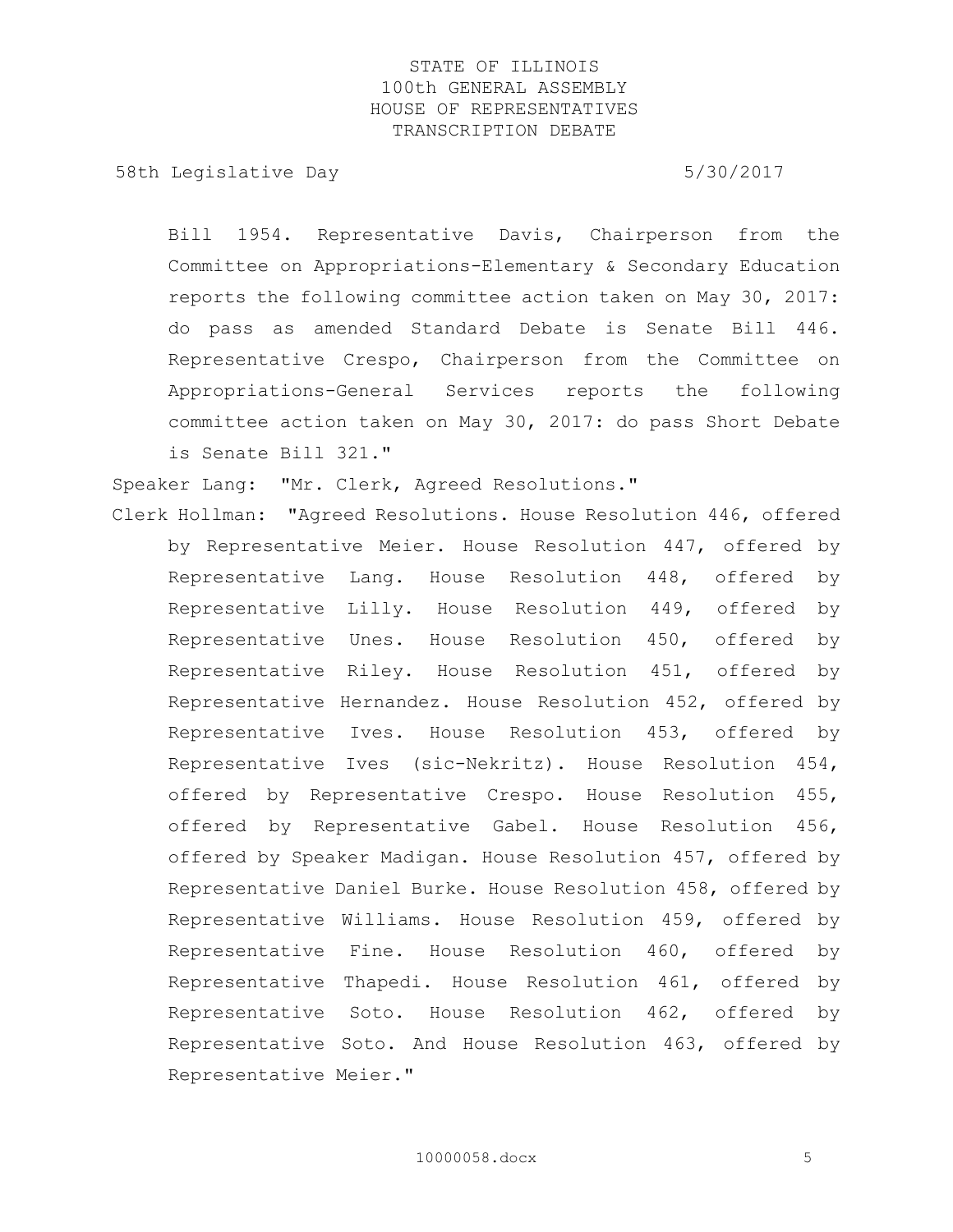58th Legislative Day 5/30/2017

Speaker Lang: "Leader Currie moves for the adoption of the Agreed Resolutions. Those in favor say 'yes'; opposed 'no'. The 'ayes' have it. And the Agreed Resolutions are adopted. Chair recognizes Representative Jimenez."

Jimenez: "Point of personal privilege, Mr. Speaker."

Speaker Lang: "Please proceed."

- Jimenez: "Good morning, Members. I'd like to introduce to you to my Page for a day. Hanna, if you could stand up? Hanna Abrahamson just graduated from Springfield Lutheran. She's heading to Methodist University in North Carolina where she'll study criminal justice and she'll play tennis there. Please welcome her to the chamber."
- Speaker Lang: "Welcome. We're happy to have you with us today. Representative Ives is recognized."
- Ives: "Thank you, Mr. Speaker. I rise for a point of personal privilege."

Speaker Lang: "Please proceed."

Ives: "Do… We just adopted House Resolution 452. This Resolution is… celebrates the 100th anniversary of the First Infantry Division and the First Division Museum at Cantigny. The First Infantry Division was organized on June 8, 1917 for duty on the Western Front in World War I. It is the first permanent division in the regular Army and has seen action in all American Wars since 1917 except for the Korean War. The division is also known as 'the Big Red One' and the 'Fighting First'. The division motto: no mission too difficult. No sacrifice too great. Duty first. Embodies the bravery of this unit since its inception. The First Division won the first American victory in World War I at the Battle of Cantigny in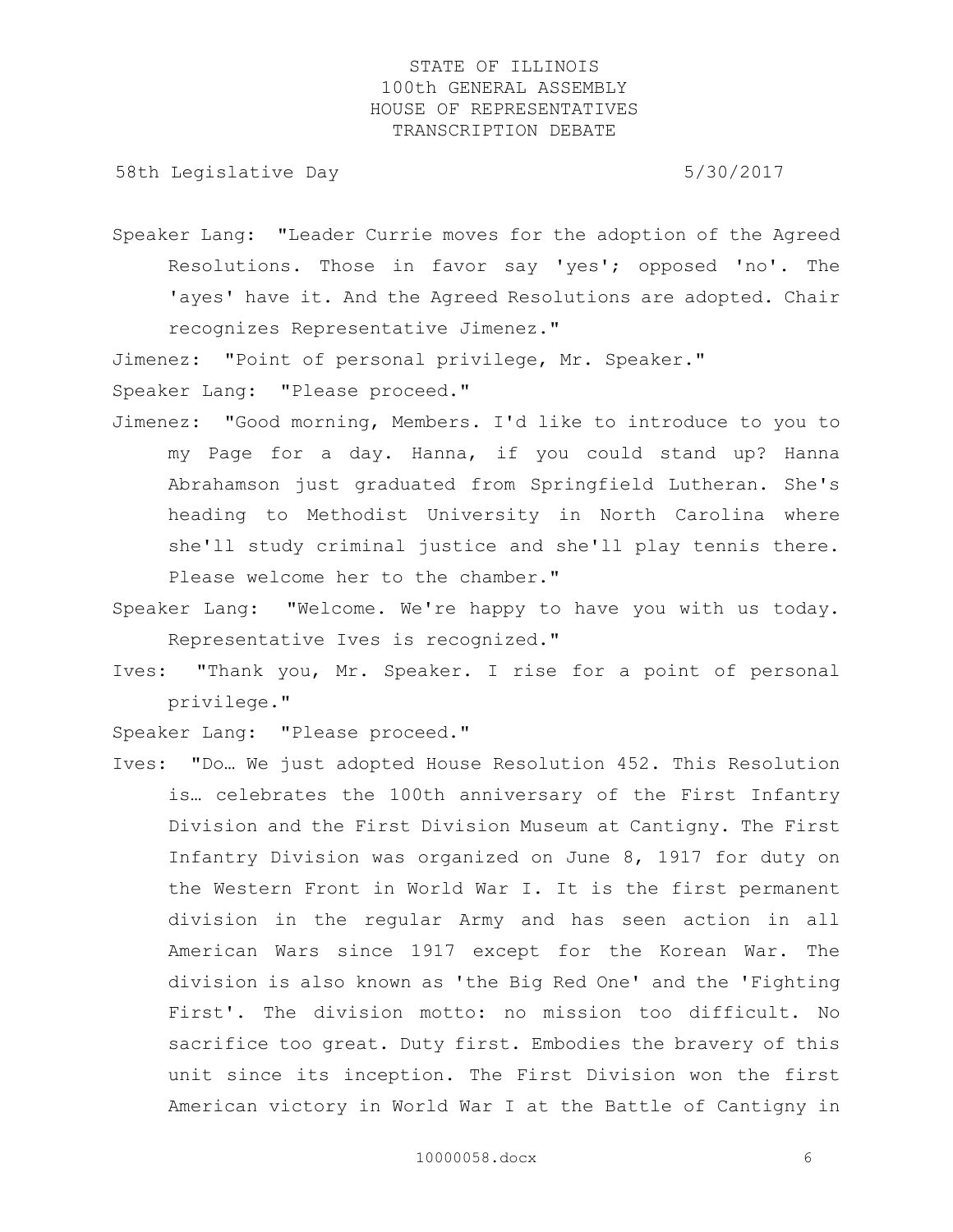58th Legislative Day 5/30/2017

France where their command showed innovation in being the first to significantly use modern combined arms operations in the U.S. Army. In World War II, the First Division, keeping in line with their name, was the first division sent to Europe arriving in Great Britain in July 1942. They fought in Africa and the amphibious landing in Sicily, they led the assault on Omaha Beach on D-Day, June 6, 1944. They pushed past the hedgerows and across France into German territory where they breached the Siegfried Line and attacked the City of Aachen taking control of the first German city to fail to allied armies. They held the northern shoulder during the Battle of the Bulge and eventually liberated a… a Nazi labor camp at Falkenau. In Vietnam, the Big Red One was again first to fight beginning in 1965. It protected the Highway 13 corridor to Cambodia against enemy infiltration. The division was engaged in operations in the Iron Triangle and fought back in the 1968 Tet Offensive. From Desert Storm to the war on terror including Operation Iraqi Freedom and Operation Enduring Freedom, the First Division continues to distinguish themselves in service to our country. The First Division Museum is a legacy left by Colonel Robert McCormick, Jr., who served as an artillery officer in the First Battalion Fifth Artillery Regiment of the First Division and participated in the Battle of Cantigny. He named his country estate in Wheaton after that battle and began and supported the First Division Museum located at Cantigny. This summer the museum will complete a \$7 million renovation to include the more current military actions the division has participated in, especially in regards to those in the 21st century. This Friday, Cantigny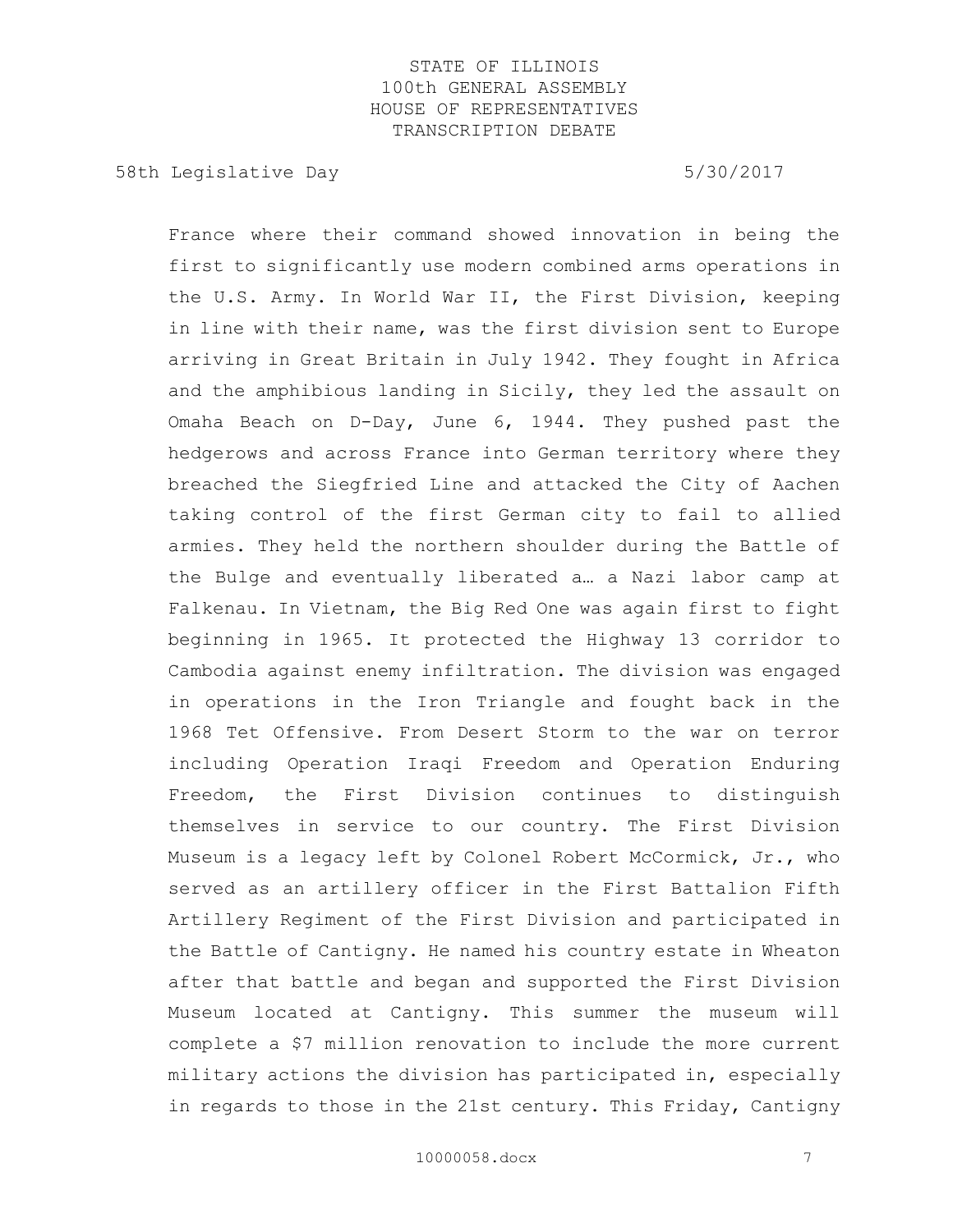58th Legislative Day 5/30/2017

will host its celebration of the 100th anniversary of the First Division and on August 26, the renovated museum will be open to the public. Cantigny is truly an important and historic site and a treasure to our state. Thank you."

Speaker Lang: "Page 6 of the Calendar, Senate Bills-Third Reading, Senate Bill 1348, Representative Soto. Please read the Bill." Clerk Bolin: "Senate Bill 1348, a Bill for an Act concerning regulation. Third Reading of this Senate Bill."

Speaker Lang: "Representative Soto. Out of the record. Members, we still have a lot of Bills on the Calendar. We need you to be ready when your Bills are called, no offense, Representative Soto. But we need you… 'cause you didn't know when we… where we were starting. Need to be ready. We may not get back to your Bills. So, if you need a file, get it. If you need a printout, do it. We're going to enforce all the timing today. Senate Bill 1376, Mr. Evans. Please read the Bill."

Clerk Bolin: "Senate Bill 1376, a Bill for an Act concerning transportation. Third Reading of this Senate Bill."

Speaker Lang: "Mr. Evans."

Evans: "Thank you, Mr. Speaker and the great Members of this Assembly. Senate Bill 1376 amends the Department of Transportation Law of the Civil Administrative Code of Illinois by making three specific technical changes removing reference to the Federal Regional Rail Reorganization Act of 1973 and the Railroad Revitalization and Regulatory Reform Act of 1976 in one change. The second change is it changes reference from the Interstate Commerce Commission to the Federal Surface Transportation Board. The Interstate Commerce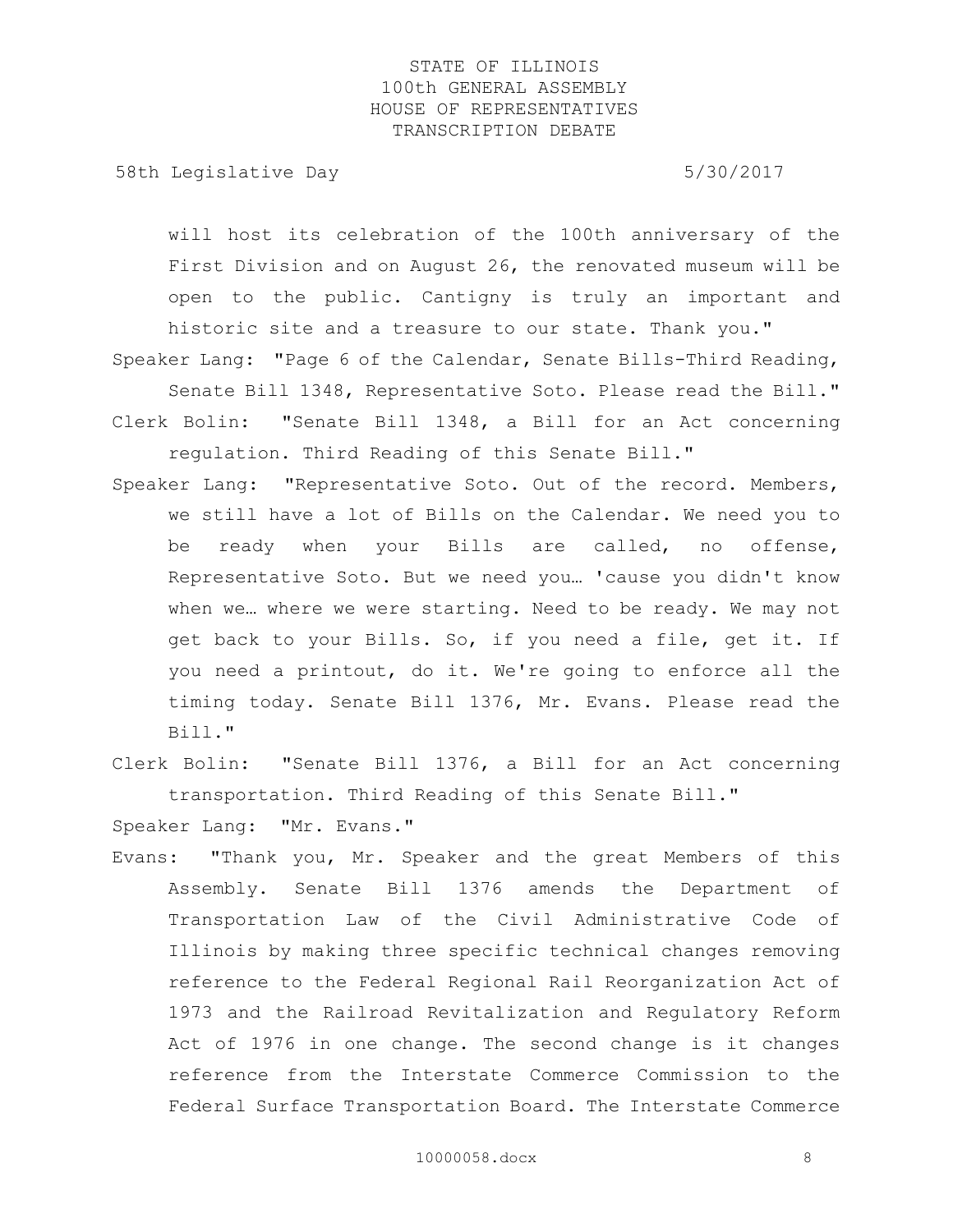58th Legislative Day 5/30/2017

Commission is nonexistent. And lastly, removes reporting requirements that were previously mandated for the purposes of the Federal Regional Rail Reorganization Act of 1973 and the Railroad Revitalization Regulatory Act of 1976. I request your support for this technical change cleanup Bill."

- Speaker Lang: "Representative Ammons, do you rise on this Bill? Those in favor of the Gentleman's Bill will vote 'yes'; opposed 'no'. The voting is open. Have all voted who wish? Have all voted who wish? Have all voted who wish? Burke, Feigenholtz, Mayfield. Please record yourselves, Members. Mr. Clerk, please take the record. On this question, there are 116 voting 'yes', 0 voting 'no'. And this Bill, having received the Constitutional Majority, is hereby declared passed. Representative Ammons is recognized."
- Ammons: "Thank you, Mr. Speaker. A point of personal privilege, please."

Speaker Lang: "Please proceed."

Ammons: "Thank you. Ladies and Gentlemen of the House, the single most critical issue facing community-based services for children and adults with disabilities in Illinois is the inability to recruit and retain frontline staff, direct support professionals. Families receiving services, caregivers, service providers, have all been ringing this alarm in communities across our state and in the halls of this building for far too long. It has been nine years since the state has increased rates to provide wage increases for caregivers. Inaction on this issue has meant dedicated caregivers continue to receive wages below the poverty line. DSP... DSPs are leaving this work, not because they want to,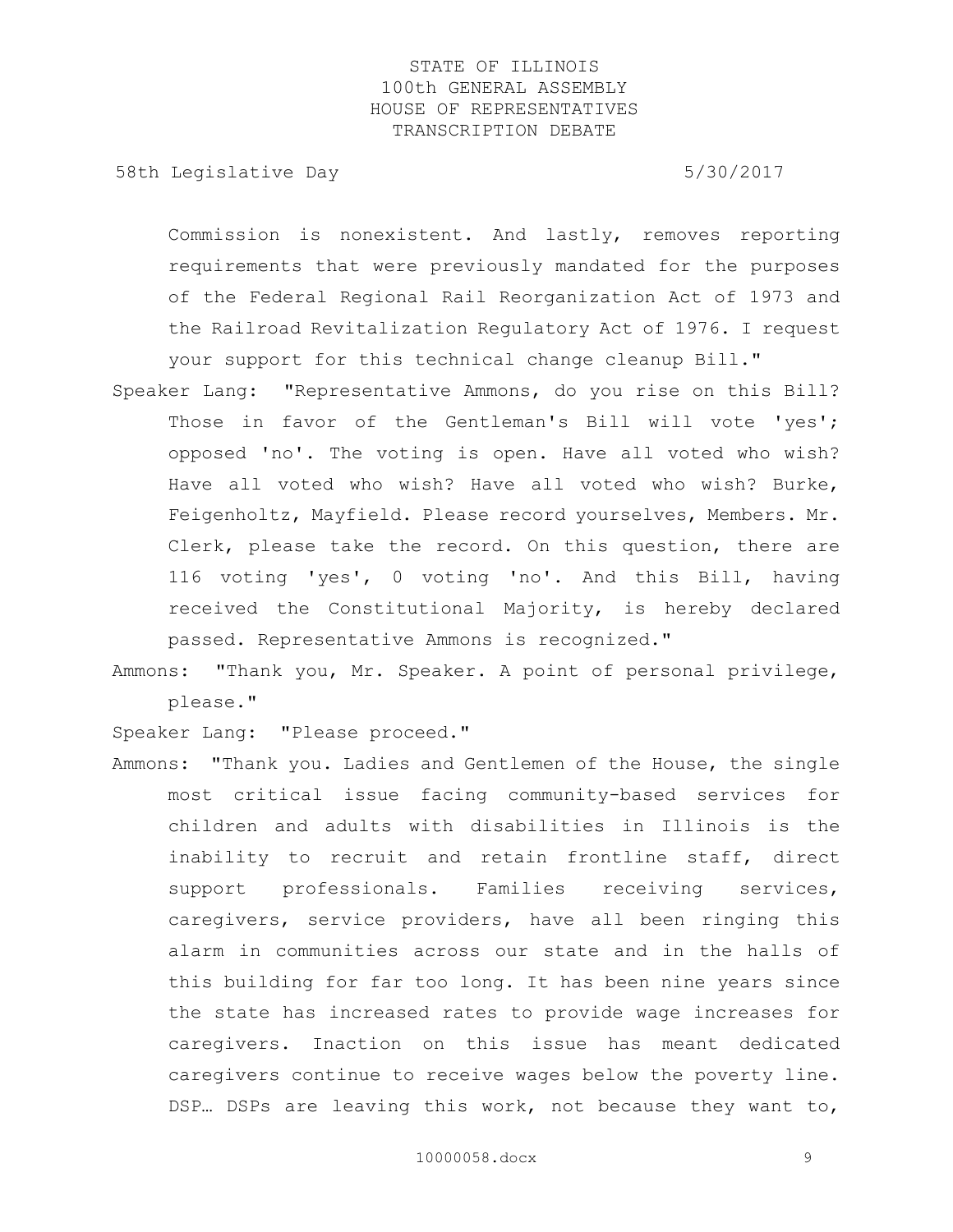58th Legislative Day 5/30/2017

but because they can't pay their bills or put food on their tables. And it is our loved ones with disabilities… developmental disabilities that are suffering the most. Last night, Dale Morrissey, the CEO of Developmental Services Center in my district and chairman of the board of directors of IARF… Mr. Speaker, if you would please bring order to the chamber. This statement is in relationship to people with disabilities and those who care for them. And I appreciate the General Assembly caring about this issue. Last night, Mr. Dale Morrissey, the CEO of Developmental Services Center in my district and chairman of the board of directors of IARF, sent me some disturbing information that they recently gathered from 25 service providers across the state. During the course of this budget impasse or I say budget crisis, 13 group homes have closed, meaning 69 individuals were forced to move from their homes to somewhere else. Twenty-two group homes were consolidated, meaning 90 individuals moved into larger settings with some people that they didn't even know. Again, Ladies and Gentlemen, the root cause of these situations none of us should ever want to read or hear about is the shortage of staff. The providers that were forced to make these decisions carry an average staff vacancy rate of 20 percent. If these providers had to take further action today to shift their service capacity to a hundred percent of their existing staffing levels so many lives would be upended. Fifty-four group home closures, 54 group home closures, 3 ICFDD closures which serve individuals with the highest needs. Ladies and Gentlemen, it's time… it's beyond time in Illinois that we cannot neglect children and people with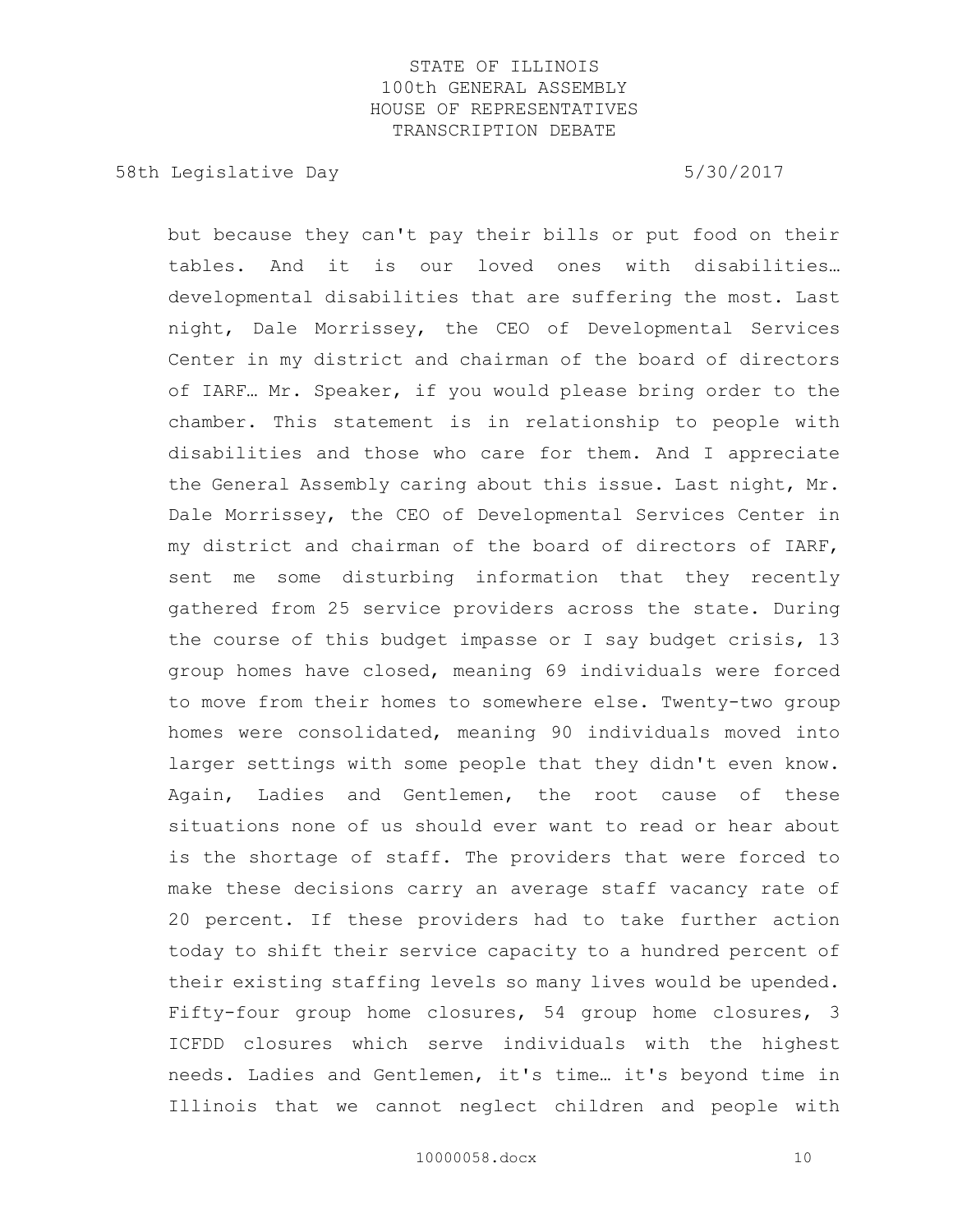58th Legislative Day 5/30/2017

disabilities anymore. As we witnessed on this floor two days ago about the crisis in the Department of Children and Family Services, we also have a crisis with developmental services and the people that try to care for them. I implore all of you to cosponsor and support Senate Bill 955, the Community Disabil… Disability Living Wage Act which will provide a living wage for all of our caregivers to get off of food stamps and other aid and contribute more to our local economy. But most importantly, provide stability and support in the lives of people with developmental disabilities. And with that, please help me welcome the CEO and Chief Executive Officer of Developmental Services Center, Mr. Dale Morrissey, from Champaign, Illinois is in the gallery. Thank him for the work that he does and welcome him to our Capitol."

Speaker Lang: "Thank you. And welcome to the House chamber. Mr. Andersson is recognized."

Andersson: "Thank you, Mr. Speaker. I have inquiries of the parliamentarian."

Speaker Lang: "State your inquiries."

Andersson: "Thank you. Yesterday during debate, Representative Batinick moved the previous question pursuant to Rule 59. At that point, the Rule is very clear and states that until that question is decided all debate is precluded. Yesterday, once again, the Motion was completely… completely disregarded. There was no vote; there was no consideration of it. It was ignored. Then when I attempted to appeal that ruling pursuant to Rule 57, my appeal was equally ignored. These Rules are being flouted. I'd like to understand why and what the justification is. And I'd like it on the record, please."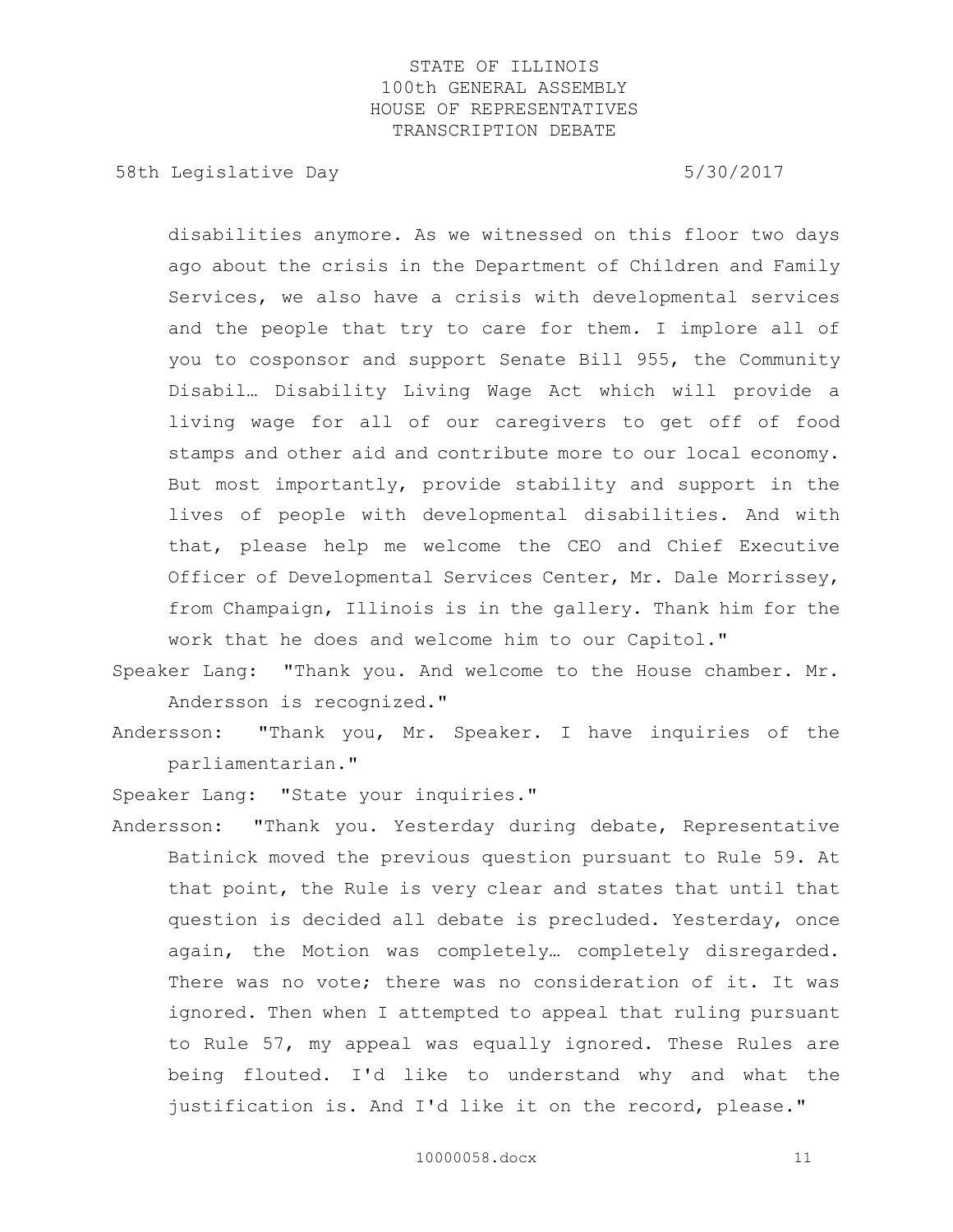58th Legislative Day 5/30/2017

- Speaker Lang: "Mr. Andersson, the parliamentarian and I have discussed this for you. The answer to your inquiry is that Leader Currie was following accepted practice. She didn't rule against his Motion. She just simply suggested that there were a couple of additional speakers prepared to speak and let's move on. She didn't really make a ruling, so there was nothing to appeal. Representative Hammond is recognized."
- Hammond: "Thank you, Mr. Speaker. You just used the words 'accepted practice'. We have Rules that govern this chamber. The actions that took place yesterday and the actions that have taken place previously are not accepted practice, Mr. Speaker. And they are certainly not the way this chamber should be conducted."

Speaker Lang: "Mr. Hays."

- Hays: "Thank you, Mr. Speaker. You know, I… I find that ruling interesting because the way that situation was handled is not how you personally would handle it ever. On countless occasions, the same Motion has been made. In each and every instance, you followed the Rules or if there was just one speaker left, you would ask the person who made the Motion are you okay if one more speaker speaks. So, it's not accepted practice. It's not the practice that you personally have ever employed and if you're going to make it up on the run, come up with something better than that nonsense."
- Speaker Lang: "Senate Bill 1348, Representative Soto. I do want the Body to understand this is the last time we're going backwards on the Calendar. So, Members that are not on the floor that have Bills should get to the floor. Representative Soto. Please read the Bill."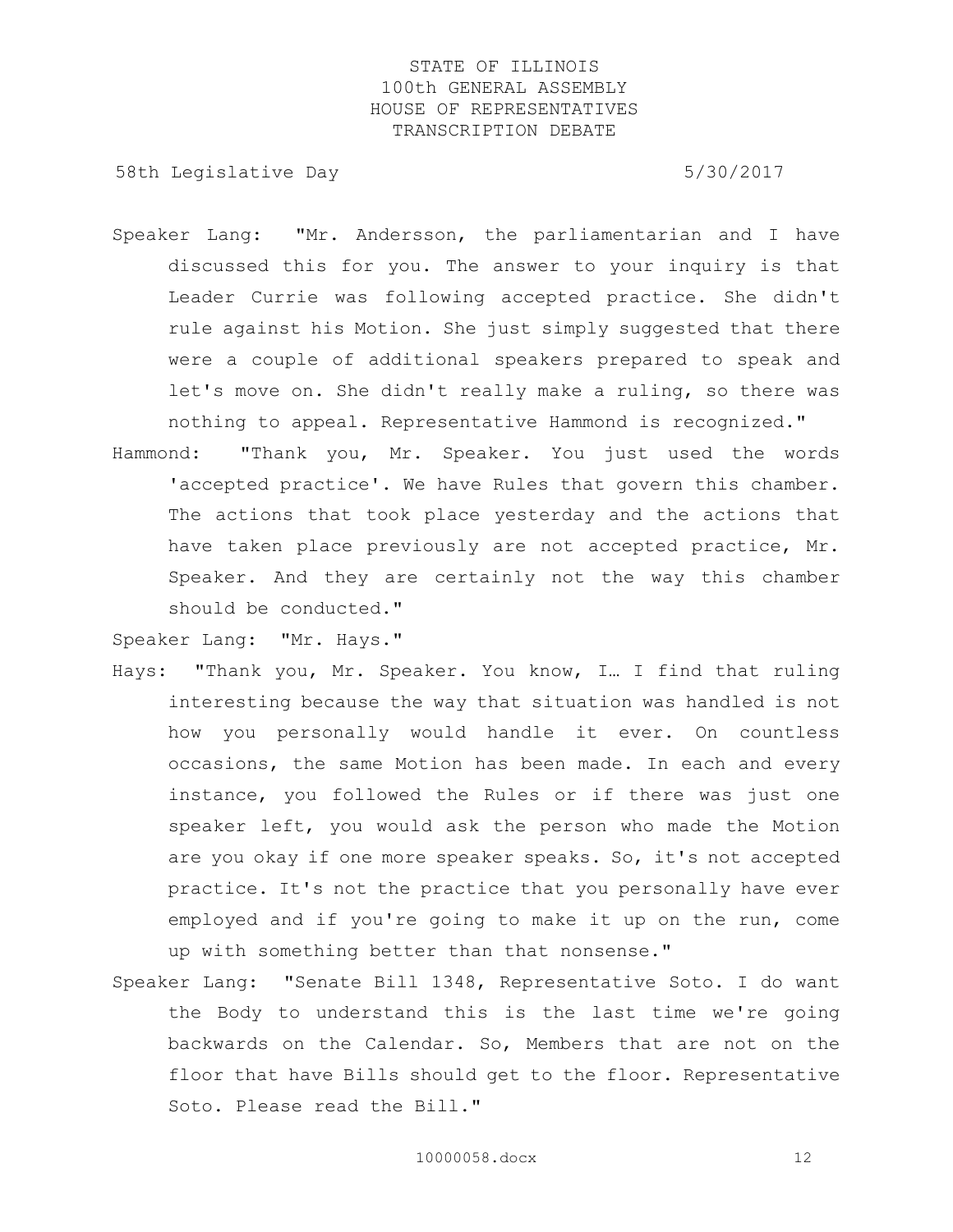58th Legislative Day 5/30/2017

Clerk Bolin: "Senate Bill 1348, a Bill for an Act concerning regulation. Third Reading of this Senate Bill."

Speaker Lang: "Representative Soto."

- Soto: "Thank you, Mr. Speaker and Members of the House. This Amendment… I mean, I'm sorry, this Bill extends the sunset of the Medical Practice Act by two years. The Amendment retains all other aspects of the underlying Bill. Department of Financial and Professional Regulations boilerplate modern… modernization language. Senate Bill 1348 contains an immediate effective date. And I would ask for your 'aye' vote."
- Speaker Lang: "Those in favor of the Lady's Bill will vote 'yes'; opposed 'no'. The voting is open. Have all voted who wish? Have all voted who wish? For the remainder of the day, I'm only going to say this three times. Have all voted who wish? Willis. Please take the record. On this question, there are only 6… there are 116 voting 'yes', 0 voting 'no'. And this Bill, having received the Constitutional Majority, is hereby declared passed. Senate Bill 1400, Representative Nekritz. Please read the Bill."
- Clerk Bolin: "Senate Bill 1400, a Bill for an Act concerning health. Third Reading of this Senate Bill."

Speaker Lang: "Representative Nekritz."

Nekritz: "I am in my chair and ready to proceed, Mr. Speaker." Speaker Lang: "Bless your heart."

Nekritz: "So, this legislation takes the provisions of the Health Care Worker Registry that are currently in four different statutes and puts them into… into one place in statute so that when… if and when we amend it, it will be much easier to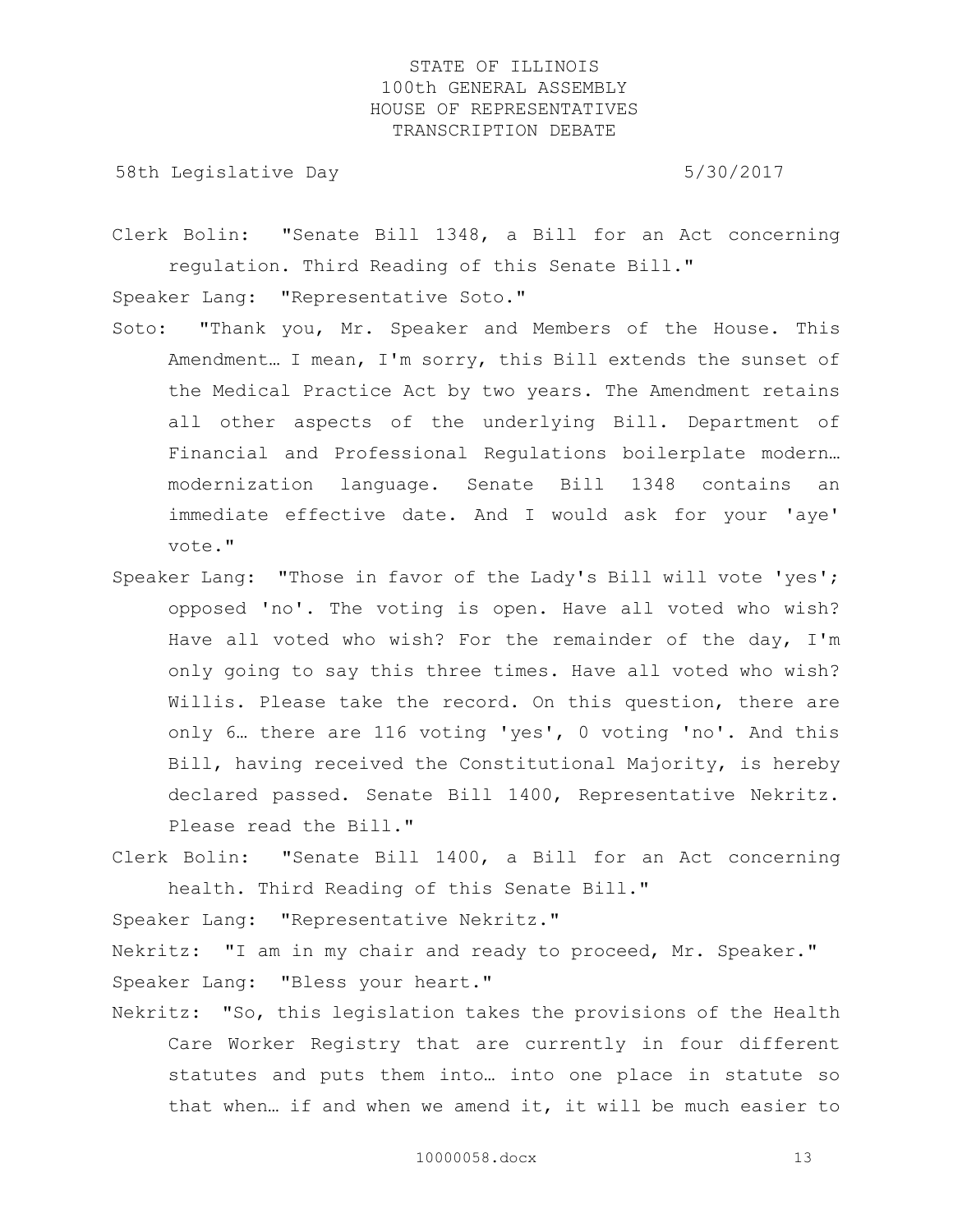58th Legislative Day 5/30/2017

make sure that we're covering all the employees that the Health Care Worker Registry is supposed to cover. I mean, it also adds new provisions to the Act… this Act concerning the right to appeal administrative finding in the hearing process. It also gives the Department of Public Health authority to investigate and issue subpoenas and rule-making authority. I know of no opposition. And I'd ask for your support."

- Speaker Lang: "Those in favor of the Lady's Bill will vote 'yes'; opposed 'no'. The voting is open. Have all voted who wish? Have all voted who wish? Have all voted who wish? Riley. Please take the record. There are 115 voting 'yes', 0 voting 'no'. And this Bill, having received the Constitutional Majority, is hereby declared passed. Senate Bill 1429, Mr. Davidsmeyer. Please read the Bill."
- Clerk Bolin: "Senate Bill 1429, a Bill for an Act concerning transportation. Third Reading of this Senate Bill."

Speaker Lang: "Mr. Davidsmeyer."

- Davidsmeyer: "Thank you, Mr. Speaker. Senate Bill 1429 simply makes it… clarifies the new technology and remote starters for cars to say that if you start your car with a remote system, it is not illegal to leave it running outside while you're inside."
- Speaker Lang: "Those in favor of the Gentleman's Bill will vote 'yes'; opposed 'no'. The voting is open. Have all voted who wish? Have all voted who wish? Have all voted who wish? Please take the record. There are 115 voting 'yes', 1 voting 'no'. And this Bill, having received the Constitutional Majority, is hereby declared passed. Mr. Welter is recognized."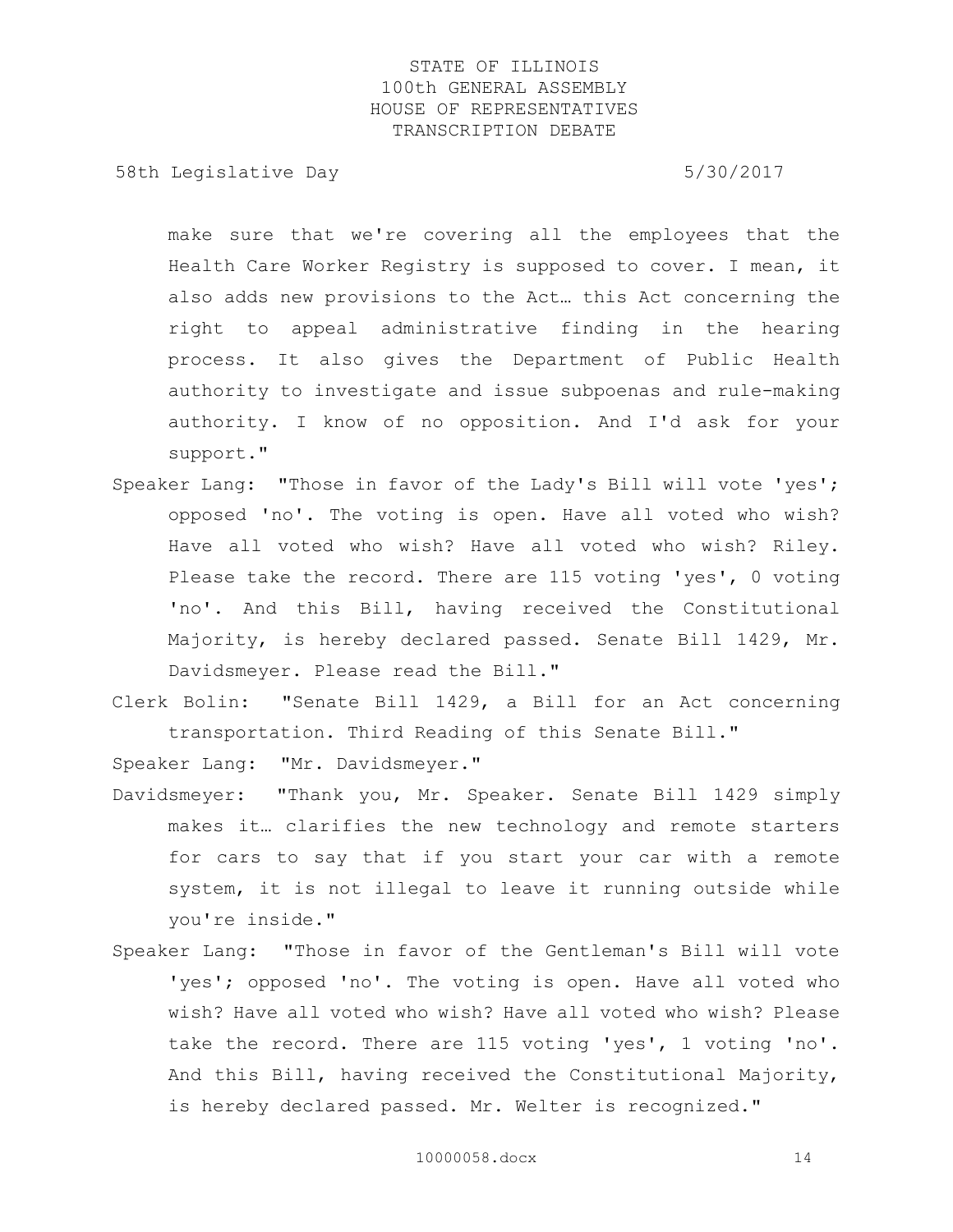58th Legislative Day 5/30/2017

Welter: "Point of personal privilege, Mr. Speaker." Speaker Lang: "Proceed, Sir."

- Welter: "Members of the General Assembly, I have with me today a Page for the day, Ellie Marcolini. Ellie is here, if you want to stand, Ellie. She just graduated the eighth grade and will be a freshman at Williamsville High School this fall. She plays volleyball, basketball and track. And this Sunday she leaves for Washington, D.C. Her mother is my… our assistant, Peter Breen and I. And I would like you to give her a warm Springfield welcome."
- Speaker Lang: "Welcome. Happy to have you with us. Mr. Brady is recognized."
- Brady: "Thank… thank you very much, Mr. Speaker. A point of personal privilege."

Speaker Lang: "Proceed, Sir."

- Brady: "I, too, Ladies and Gentlemen, would like you to join me in welcoming to Springfield a couple Pages that I have today. First off, Mr. Jack Henry. Jack will be an incoming senior at Bloomington High School. He's with us today. And his classmate, Lauren Lutman, who'll be a senior at Bloomington High School are here today. And they're here with his mother, Tracy, who's in the gallery. And also, from Gridley, Illinois, Garrett Hedican, who will be an incoming sophomore, who is homeschooled. They are my Pages today. Please give them a Springfield welcome, as they're standing down in front of us here. Thank you."
- Speaker Lang: "Welcome. Happy to have you with us today. Senate Bill 1433, Mr. Fortner. Please read the Bill."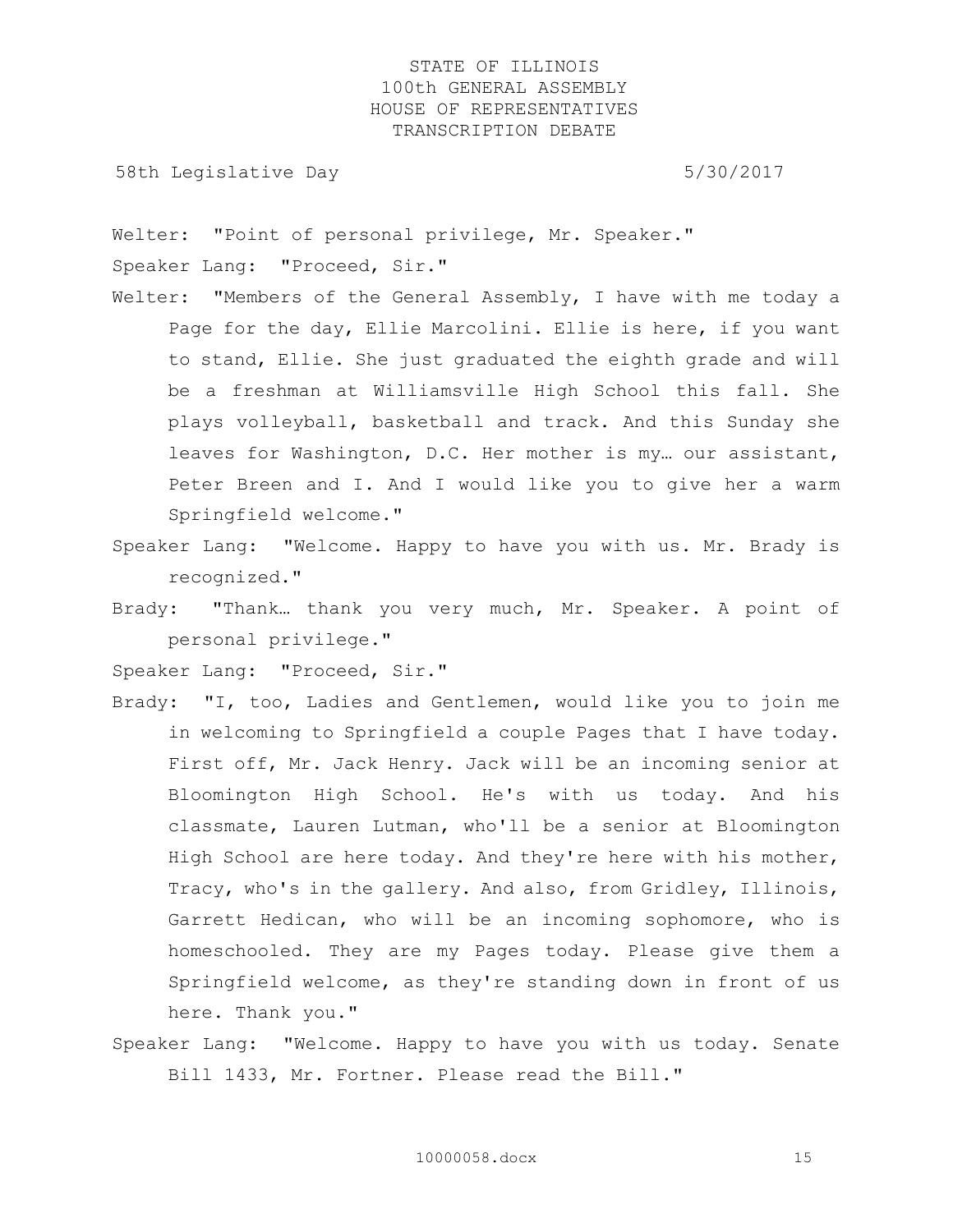58th Legislative Day 5/30/2017

Clerk Bolin: "Senate Bill 1433, a Bill for an Act concerning safety. Third Reading of this Senate Bill."

Speaker Lang: "Mr. Fortner."

- Fortner: "Thank you, Speaker, Members of the House. Senate Bill 1433 will provide that any person who voluntarily selfdiscloses noncompliance on an environmental infraction of which the agency had been unaware is entitled to a reduction in the portion of the penalty that is not based on the economic benefit of noncompliance. Happy to answer any questions."
- Speaker Lang: "Those in favor of the Gentleman's Bill will vote 'yes'; opposed 'no'. The voting is open. Have all voted who wish? Have all voted who wish? Have all voted who wish? Evans. Please take the record. There are 115 (sic-116) voting 'yes', 0 voting 'no'. And this Bill, having received the Constitutional Majority, is hereby declared passed. Senate Bill 1434, Mr. Hoffman. Please read the Bill."
- Clerk Bolin: "Senate Bill 1434, a Bill for an Act concerning revenue. Third Reading of this Senate Bill."

Speaker Lang: "Mr. Hoffman."

Hoffman: "Thank you, Mr. Speaker, Ladies and Gentlemen of the House. Senate Bill 1434, as it has been amended, ensures that we have the Department of Revenue on board. It amends the definition of insured closing letter… or excuse me… the department of… the department on board, IDFPR on board. And it also ensures that the title companies as well as the equity companies are all in favor of this Bill. I know of no known opposition."

Speaker Lang: "Mr. Andersson."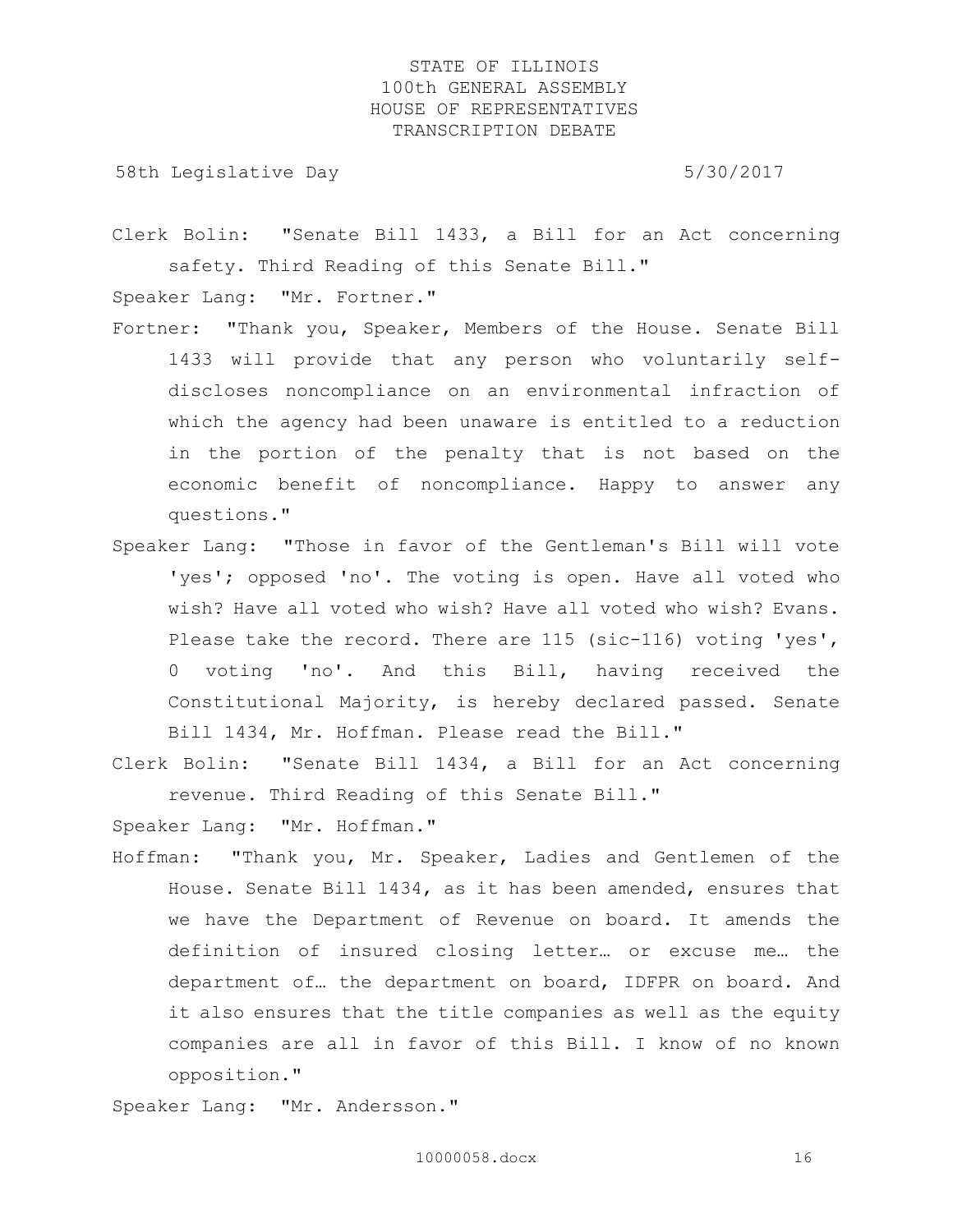58th Legislative Day 5/30/2017

Andersson: "Thank you, Mr. Speaker. Will the Sponsor yield?" Speaker Lang: "The Sponsor yields."

- Andersson: "So, this relates to rental purchase agreements. Is that correct?"
- Hoffman: "I apologize. I… on my computer, I had the wrong Bill up. It's a different Bill of mine. I had…"

Andersson: "You want to… you want to give us another one?"

Speaker Lang: "You explained the wrong Bill, Sir?"

- Hoffman: "Yeah, I did. And I will pass that later, when we get to it."
- Speaker Lang: "All right. Well, now you'll have to explain it later."

Hoffman: "So, Mr. Andersson, when we get to that Bill, my explanation will stand, okay?"

Andersson: "That… that's fine."

Hoffman: "Yes."

Andersson: "But how about we go over this Bill?"

Speaker Lang: "Would you like to explain this Bill now, Sir?"

Hoffman: "Yes, I would like to talk about this Bill."

Andersson: "Looking forward to it."

Hoffman: "What… what this Bill does is it deals with rental purchase agreements. Currently, what happens in Illinois, when a rental purchase… when a rent-to-own dealer purchases a piece of property, they have to pay the tax. What this would do is it would extend the payment of tax during the… during the term of the rental purchase agreement. It will… it will result in a net gain to the state with more taxes being paid and it also spreads it out over time. The rental purchase agencies are in favor of this Bill. The Department of Revenue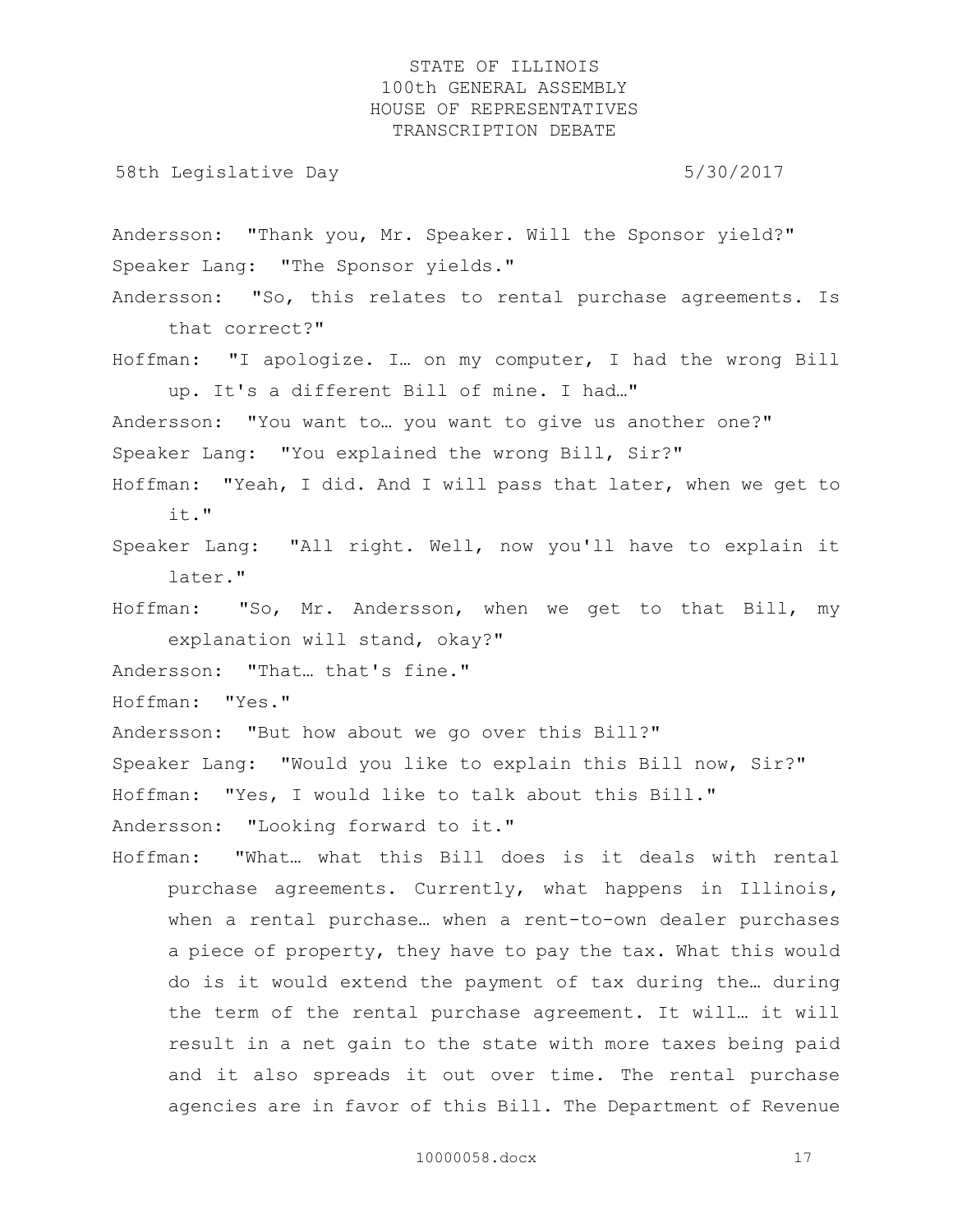58th Legislative Day 5/30/2017

had an Amendment that they wanted me to put on the Bill. That was put on the Bill. So, I now know of no known opposition. Other states do this this way."

- Andersson: "So, do we currently levy that tax, and if I understood your description, we're spreading it over the term. Is that right?"
- Hoffman: "Yes."
- Andersson: "So, right now, if I were to buy a rent-to-own… a couch, I would pay the 6.25 immediately. And instead, now, I would pay it over the term?"
- Hoffman: "What would happen is… is the rental dealer would pay the tax immediately."

Andersson: "Okay."

Hoffman: "So, let's say you bought… for the sake of simplicity, let's say you bought a couch for a thousand dollars. Okay?" Andersson: "Right."

- Hoffman: "You'd pay that 6.25 or \$62.50. You would pay that right away. But now, what would happen is the… the tax would be spread over the... over the course of the rental agreement; therefore, the 6.25 would be paid over the course of the rental agreement."
- Andersson: "How does that… you had said it's going to increase revenues. I understand the spread. I don't see how that increases revenues?"
- Hoffman: "Because what would happen is the… the couch would probably be marked up. Okay? And that marked up amount will be the… the amount that will have the tax paid on it. Okay?" Andersson: "Thank you very much for the answers."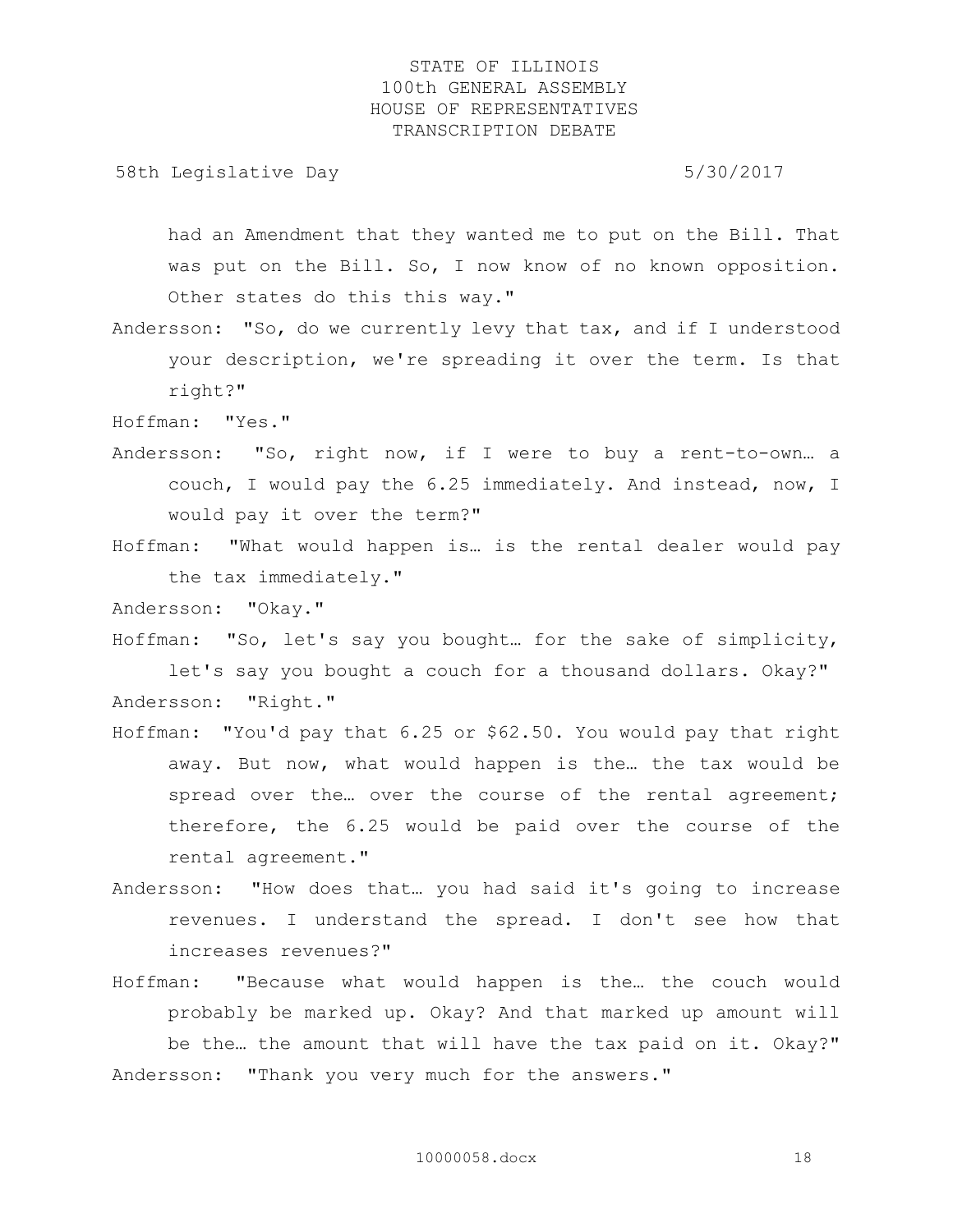58th Legislative Day 6.5730/2017

Speaker Lang: "Mr. Harris, this Bill is on the Order of Short Debate. But if you're brief, I'll let you proceed."

- Harris, D.: "Thank you, Mr. Chair… Mr. Speaker. I will be brief. And Ladies and Gentlemen of the House, this Bill came before the House Revenue Committee. It did come out on relatively a partisan vote. The Republicans did vote 'no' primarily because we did not understand the Bill and no one talked to us about the Bill. What the Sponsor has done here is indeed accurate in terms of his description. When a rent-to-own entity buys that piece of property, they put the sales tax or pay the sales tax immediately. Now, after the markup, that sales tax is spread out over the longer period of time. This is similar to what we did with leases a number of years ago with the automobile industry which benefited both the state as well as… as well as individuals. And lastly, I would say this. Illinois is the only state in the union… the only state in the union that utilizes this method of taxation. This brings us into line with all the other 49 states, so I would and can encourage a 'yes' vote on the Bill."
- Speaker Lang: "Those in favor of the Gentleman's Bill will vote 'yes'; opposed 'no'. The voting is open. Have all voted who wish? Have all voted who wish? Have all voted who wish? Please record yourselves. Hernandez. Please take the record. There are 98 voting 'yes', 18 voting 'no'. And this Bill, having received the Constitutional Majority, is hereby declared passed. Senate Bill 1439, Representative Williams. Please read the Bill."
- Clerk Bolin: "Senate Bill 1439, a Bill for an Act concerning children. Third… Third Reading of this Senate Bill."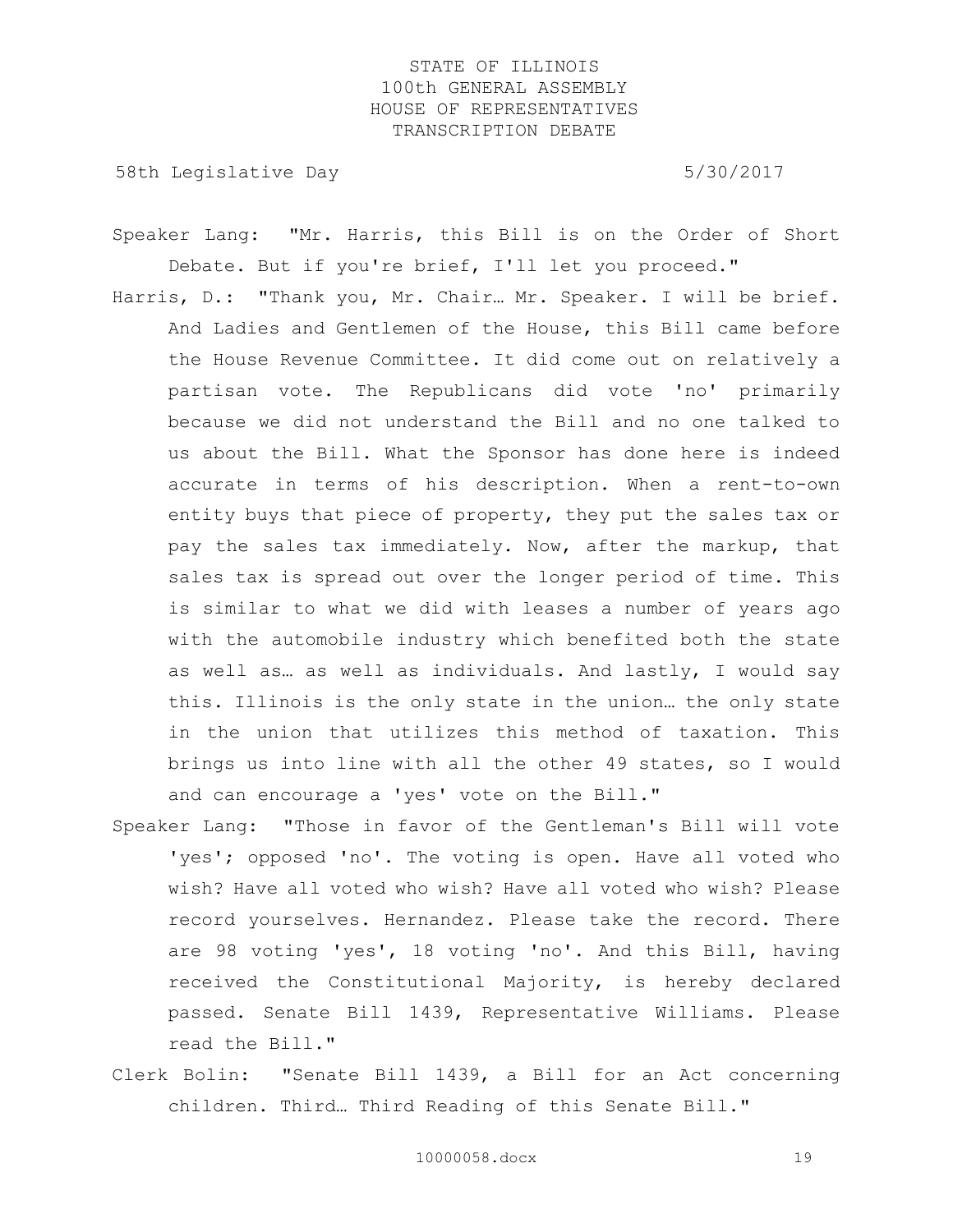58th Legislative Day 6.5730/2017

Speaker Lang: "Representative Williams."

Williams: "Thank you, Mr. Speaker. This Bill is proposed by the National Runaway Safeline, supported by the Attorney General and the Foster Care Alumni of America, Illinois Chapter. And basically what this Bill would do would provide that law enforcement must provide someone who reports a missing child with some very basic information: number 1) the 24-hour tollfree telephone number for the National Center for Missing and Exploited Children and the National Runaway Safeline as well as a description of services provided to families of missing children. And the motivation is sometimes when a parent reports a child missing, there may be opportunities for them to connect with other organizations that provide resources and support and ultimately help them connect with their missing child. And we don't want them to not get the resources, and therefore, asking law enforcement to provide that to them. And I'm happy to answer any questions about this very simple Bill."

Speaker Lang: "Mr. Andersson."

Andersson: "Thank you, Mr. Speaker. I'll just speak to the Bill. I just want to urge an 'aye' vote on this one. I think that this is exactly the sort of thing that we should be doing to combat the sort of missing children and exploited children. And I'm certain this has relationships to human trafficking as well. It's… it's commonsense stuff. It's very… I think it will be very effective. I compliment the speaker for bringing… or the Sponsor for bringing it. And I urge an 'aye' vote. Thank you."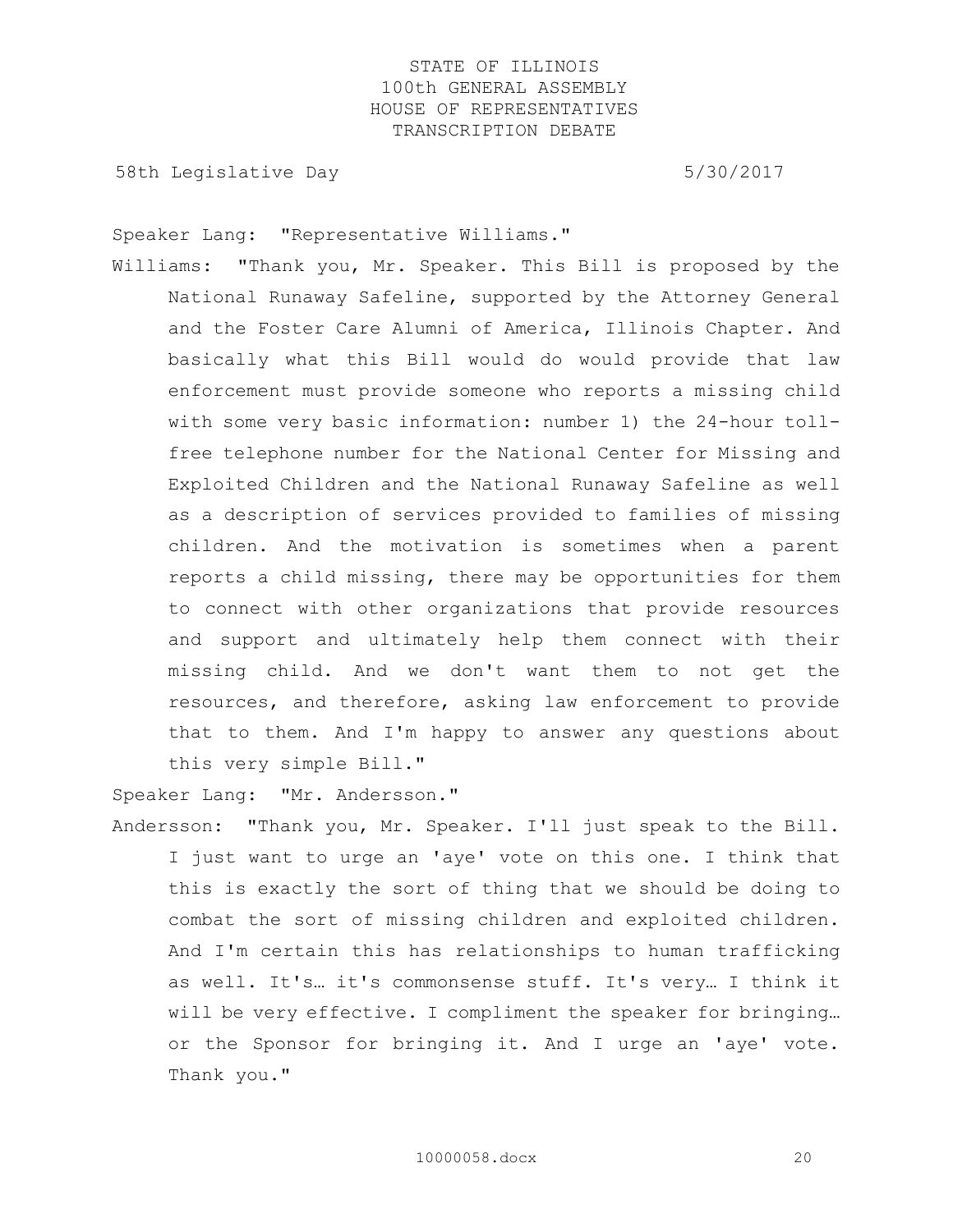58th Legislative Day 5/30/2017

- Speaker Lang: "Those in favor of the Bill will vote 'yes'; opposed 'no'. The voting is open. Have all voted who wish? Have all voted who wish? Have all voted who wish? Mr. Clerk, please take the record. On this question, there are 117 voting 'yes', 0 voting 'no'. And this Bill, having received the Constitutional Majority, is hereby declared passed. Senate Bill 1459, Representative Kifowit. Please read the Bill."
- Clerk Bolin: "Senate Bill 1459, a Bill for an Act concerning State Government. Third Reading of this Senate Bill."

Speaker Lang: "Representative Kifowit."

- Kifowit: "Thank you, Mr. Speaker. This Bill is to talk about the Notarization Task Force to look at best practices and verification standards to implement electronic notification." Speaker Lang: "Those in favor of the Bill will vote 'yes'; opposed 'no'. The voting is open. Have all voted who wish? Have all
	- voted who wish? Have all voted who wish? Evans. Please take the record. There are 116 voting 'yes', 0 voting 'no'. And this Bill, having received the Constitutional Majority, is hereby declared passed. Senate Bill 1462, Representative Kifowit. Please read the Bill."
- Clerk Bolin: "Senate Bill 1462, a Bill for an Act concerning State Government. Third Reading of this Senate Bill."

Speaker Lang: "Representative Kifowit."

Kifowit: "Thank you, Mr. Speaker. Senate Bill 1462 establishes a learner… Entrepreneur Learner's Permit pilot program to encourage and assist first-time entrepreneurs in certain sectors by helping them with associated state fees and… and expenses."

Speaker Lang: "Mr. Andersson."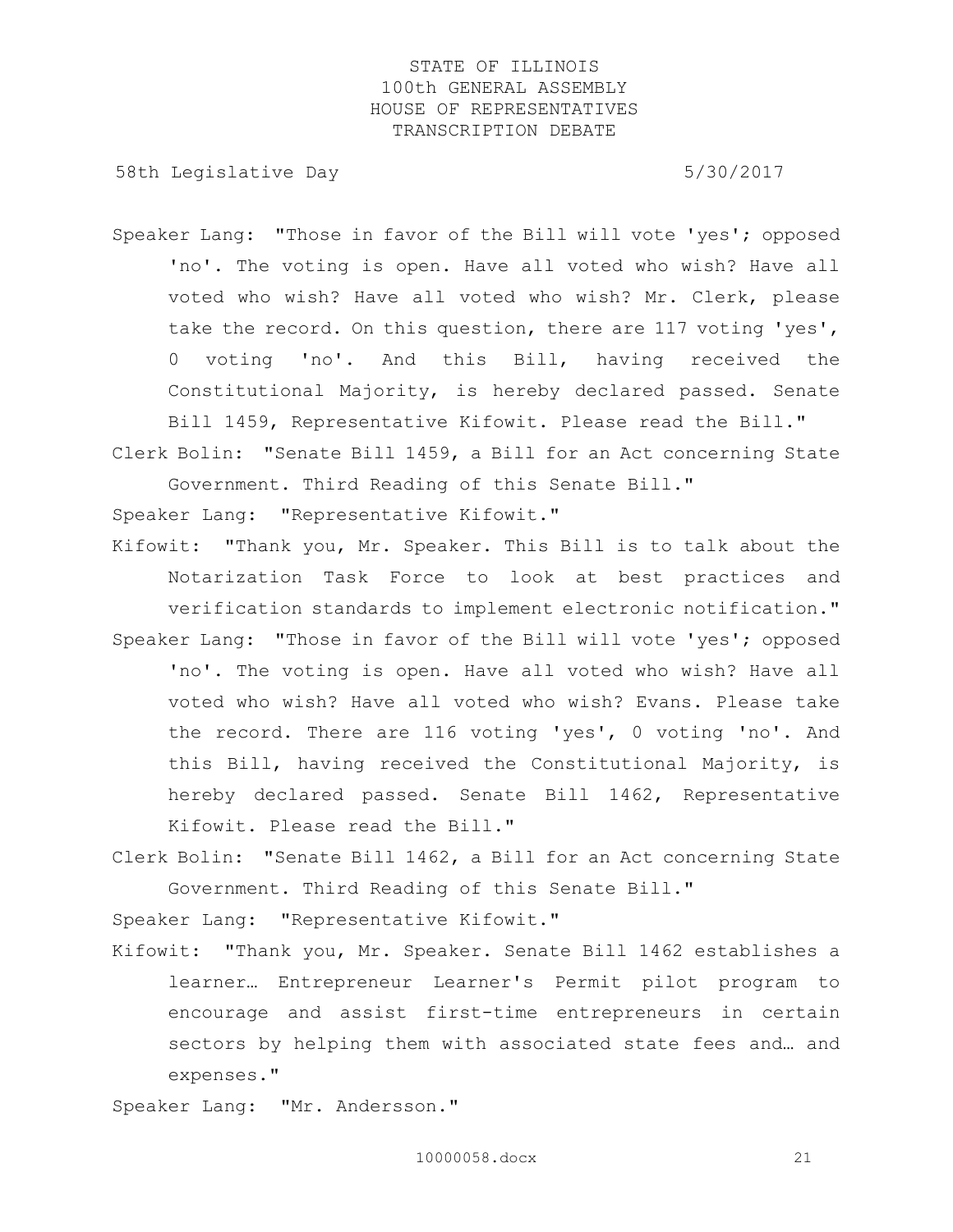58th Legislative Day 5/30/2017

- Andersson: "Thank you, Mr. Speaker. And I apologize. It was a little hard to hear. Could you give me a thumbnail on that again, Representative? What's this… what's the purpose of the Bill?"
- Kifowit: "The purpose is it establishes an Entrepreneurial Learner's Permit pilot program to encourage and assist firsttime entrepreneurs in certain business sectors by helping them with state fees associated with starting up a business." Andersson: "And is this subject to appropriation?"
- Kifowit: "It is… it's a pilot program and what it does is it limits the total reimbursements given in a fiscal year to 500 thousand. And DCEO claimed that they… with the Amendment that this should not be a problem."

Andersson: "Yeah. Floor Amendment 2 was adopted, correct?"

Kifowit: "Correct."

- Andersson: "All right. According to our analysis that does indicate it's subject to appropriation. So, it looks like the answer to that is yes. So, we're encouraging entrepreneurs, right?"
- Kifowit: "Correct. As we know that small businesses and entrepreneurials create at least 60 percent of the workforce, and therefore, this is a great aspect to create jobs and stimulate the small business economy."

Andersson: "Thank you very much for the answers to the questions." Kifowit: "Thank you."

Speaker Lang: "Those in favor of the Lady's Bill will vote 'yes'; opposed 'no'. The voting is open. Have all voted who wish? Have all voted who wish? Have all voted who wish? Record yourselves, Members. Andrade. Please take the record. On this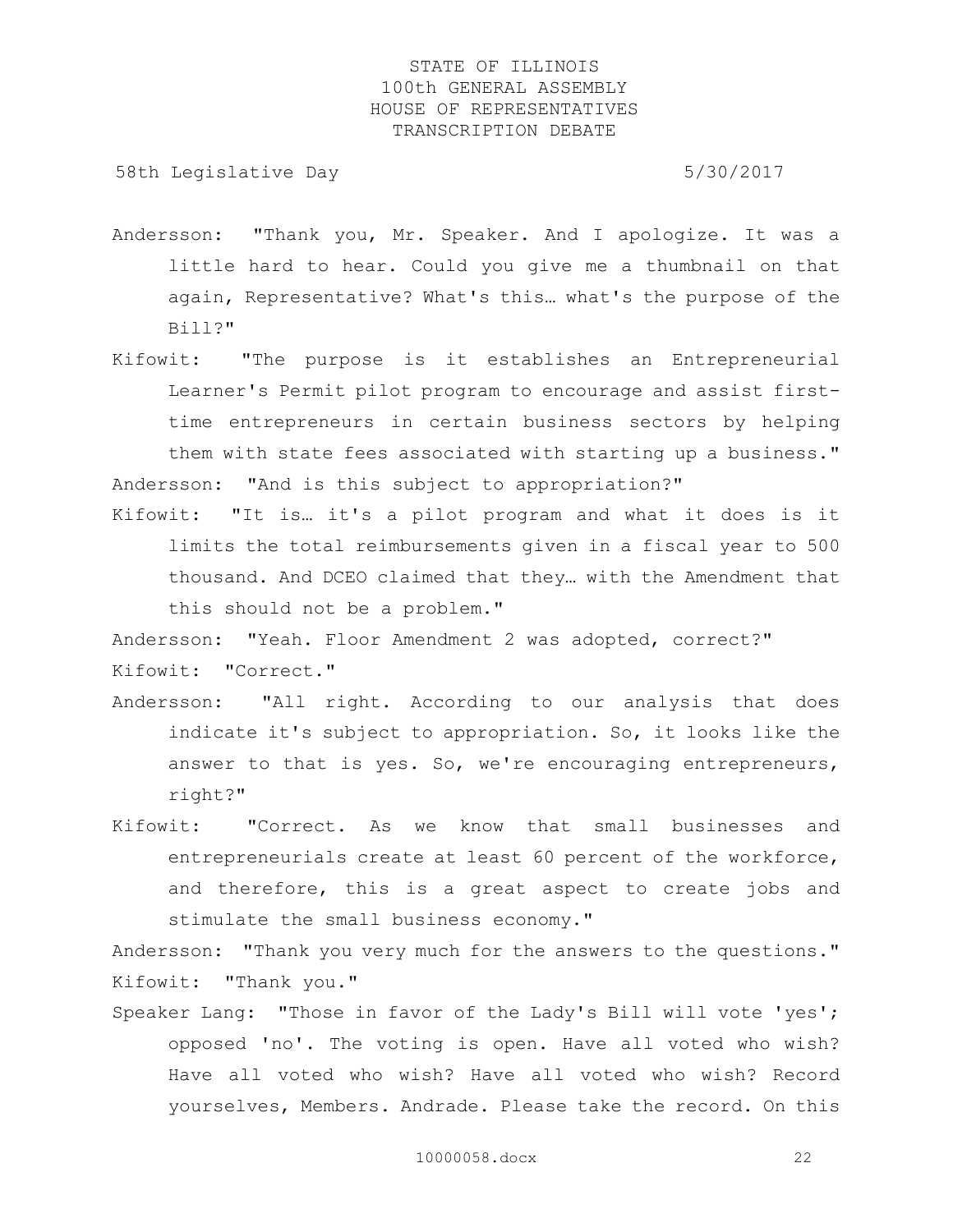58th Legislative Day 5/30/2017

question, there are 88 voting 'yes', 28 voting 'no'. And this Bill, having received the Constitutional Majority, is hereby declared passed. Senate Bill 1478, Mr. Reick. Please read the Bill."

Clerk Bolin: "Senate Bill 1478, a Bill for an Act concerning safety. Third Reading of this Senate Bill."

Speaker Lang: "Mr. Reick."

- Reick: "Thank you, Mr. Speaker. Senate Bill 1478 amends the Radiation Protection Act by abolishing the Radiologic Technologies Advisory Board. And if there's ever been a reason for abolition, that name is it. The purpose of the Board was to assist IEMA with formulation of policies and regs for agency programs and to provide technical assistance, but the only time IEMA ever hears from this Board is in an audit finding that they haven't met since 2010. So, they think they can do a job better doing with some other type of committee. And they want to get the auditors off their back. It went through the Senate unopposed without… unanimously and there are no opposition."
- Speaker Lang: "Those in favor of the Bill will vote 'yes'; opposed 'no'. The voting is open. Have all voted who wish? Have all voted who wish? Have all voted who wish? Thapedi. Please take the record. On this question, there are 116 voting 'yes', 0 voting 'no'. And this Bill, having received the Constitutional Majority, is hereby declared passed. Senate Bill 1486, Mr. Olsen. Please read the Bill."
- Clerk Bolin: "Senate Bill 1486, a Bill for an Act concerning education. Third Reading of this Senate Bill."

Speaker Lang: "Mr. Olsen."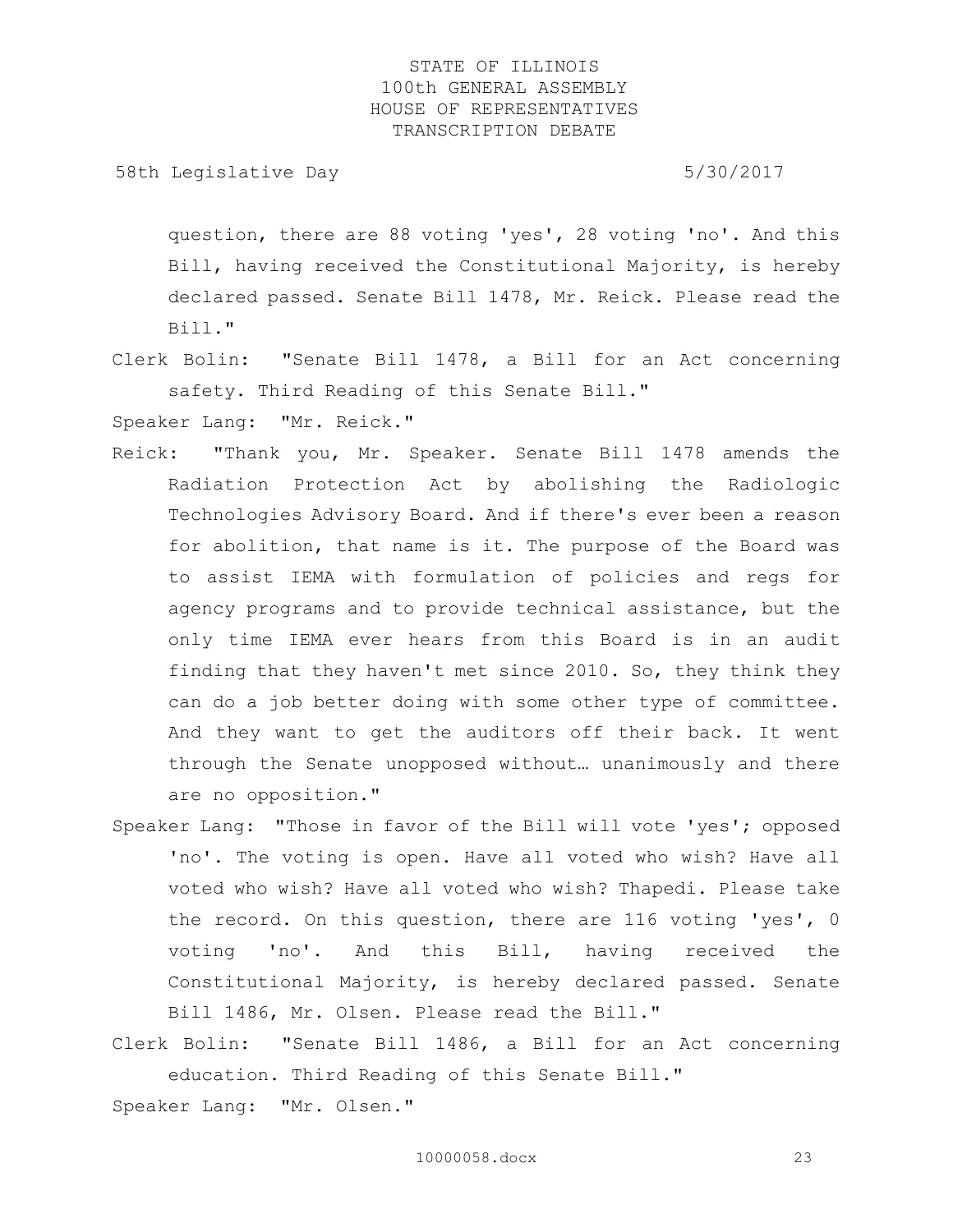58th Legislative Day 5/30/2017

- Olsen: "Thank you, Mr. Speaker. This is an initiative of the State Board of Education to streamline the School Code to amend or repeal outdated or otherwise problematic provisions of the School Code. I ask for your support."
- Speaker Lang: "Those in favor of the Gentleman's Bill will vote 'yes'; opposed 'no'. The voting is open. Have all voted who wish? Have all voted who wish? Have all voted who wish? Please record yourselves. Hernandez. Please take the record. There are 116 voting 'yes', 1 voting 'no'. And this Bill, having received the Constitutional Majority, is hereby declared passed. Senate Bill 1489, Mr. Welch. Please read the Bill. Gentleman has an Amendment. Please put the Bill back on the Order of Second Reading and please read the Bill."
- Clerk Bolin: "Senate Bill 1489, a Bill for an Act concerning safety. The Bill was read for a second time on a previous day. No Committee Amendments. Floor Amendment #1 is offered by Representative Welch."

Speaker Lang: "Mr. Welch."

Welch: "Mr. Speaker, I move to adopt Floor Amendment #1 which is purely a technical Amendment. It takes out one word."

Speaker Lang: "Those in favor of the Amendment will say 'yes'; opposed 'no'. The 'ayes' have it. And the Amendment is adopted. Mr. Clerk."

Clerk Bolin: "No further Amendments. No Motions are filed."

Speaker Lang: "Third Reading. Please read the Bill."

- Clerk Bolin: "Senate Bill 1489, a Bill for an Act concerning safety. Third Reading of this Senate Bill."
- Speaker Lang: "Sorry to cut you off, Mr. Welch, but I assumed that was okay with you."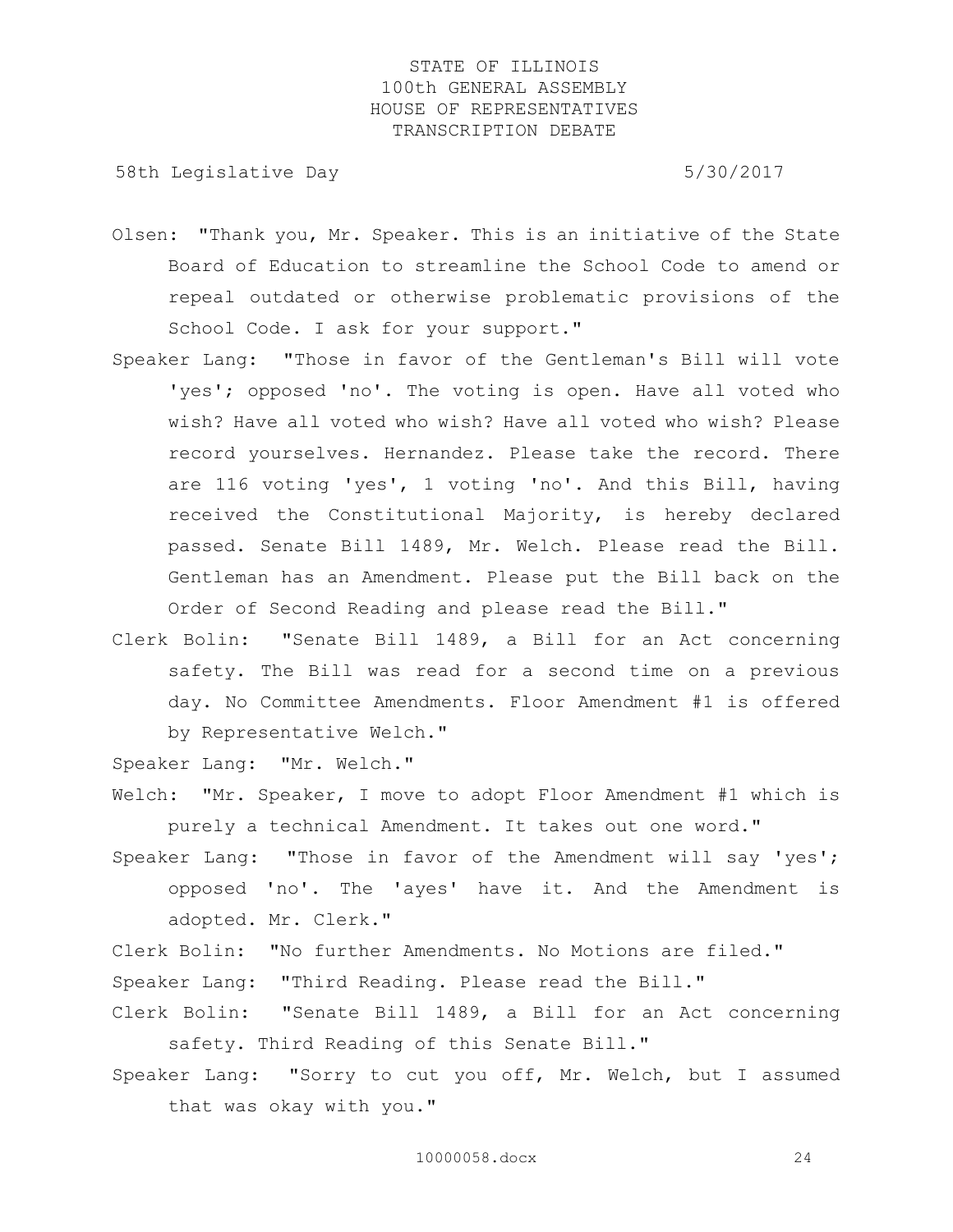58th Legislative Day 5/30/2017

Welch: "I appreciate that, Mr. Speaker." Speaker Lang: "Please proceed."

- Welch: "Mr. Speaker, I ask for approval of Senate Bill 8… 1489 which amends the Illinois Emergency Management Agency Act that will allow them to collect a reasonable fee for attendance at Agency-sponsored conferences, not trainings. I am not aware of any opposition to this Bill. The fee is going to be limited to \$50. It's merely intended to cover the cost of putting on the conference. And I ask for an 'aye' vote."
- Speaker Lang: "Those in favor of the Gentleman's Bill will vote 'yes'; opposed 'no'. The voting is open. Have all voted who wish? Have all voted who wish? Have all voted who wish? Mitchell. Please take the record. On this question, there are 115 voting 'yes', 0 voting 'no'. And this Bill, having received the Constitutional Majority, is hereby declared passed. Senate Bill 1493, Mr. Slaughter. Please read the Bill."
- Clerk Bolin: "Senate Bill 1493, a Bill for an Act concerning revenue. Third Reading of this Senate Bill."

Speaker Lang: "Mr. Slaughter."

Slaughter: "Thank you, Mr. Speaker, Members of the House. Senate Bill 1493 amends the Property Tax Code to allow our forest preserve districts to abate all due or unpaid property taxes and liens for distressed properties that are acquired by the districts. This Bill will allow forest preserves to create more recreational and outdoor opportunities by being able to repurpose and improve distressed properties for public use. Currently counties, municipalities, schools, and parks can abate these taxes. Senate Bill 1493 is simply adding that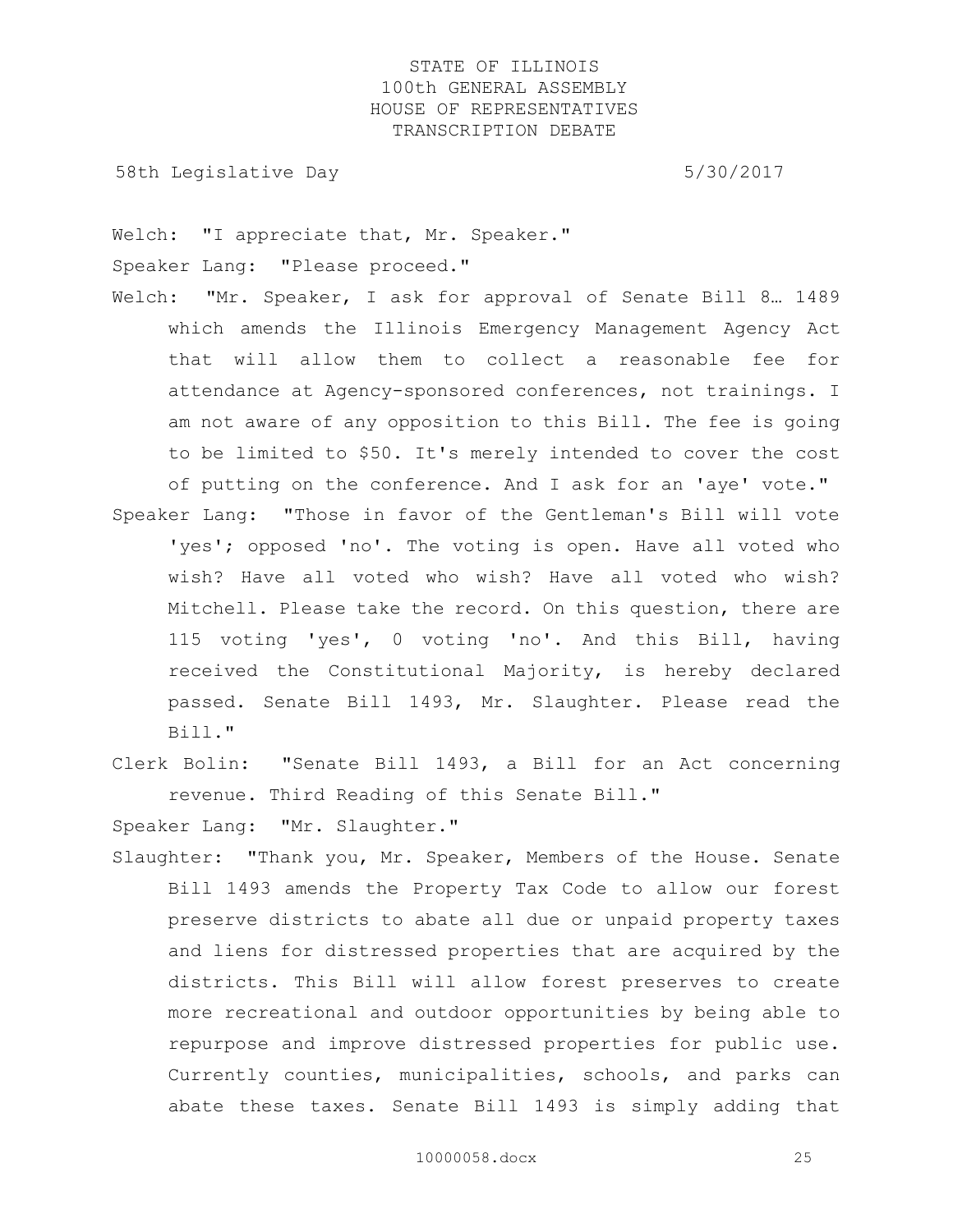58th Legislative Day 5/30/2017

forest preserve districts can now also abate these taxes. I urge a… a 'yes' vote."

Speaker Lang: "Representative Ives."

Ives: "Thank you. Will the Sponsor yield for a question?" Speaker Lang: "Sponsor yields."

Ives: "Okay. Real quickly, it also… in our analysis also there's existing liens. Could you identify what those liens might be?"

Slaughter: "What the lien?"

Ives: "Yes. It says abatement of unpaid…"

Slaughter: "What the liens might be?"

Ives: "…taxes and existing liens. Is it only the liens that are associated with the unpaid taxes or are there other liens for which they're not going to have to pay?"

Slaughter: "No. It's my understanding it's only liens associated with the unpaid taxes."

Ives: "Okay. Thank you."

Speaker Lang: "The Bill's on the Order of Short Debate. Mr. Andersson, you can have the minute and 28 seconds Representative Ives left over."

Andersson: "Thank you. I appreciate that. Will the Sponsor yield?" Speaker Lang: "Sponsor yields."

Andersson: "Thank you. Just very quickly. So, the current law is this can be done for counties, municipalities, school districts. And the park districts are the only ones who don't have this benefit and you're adding them, correct?" Slaughter: "Right. That's correct."

Andersson: "Thank you very much."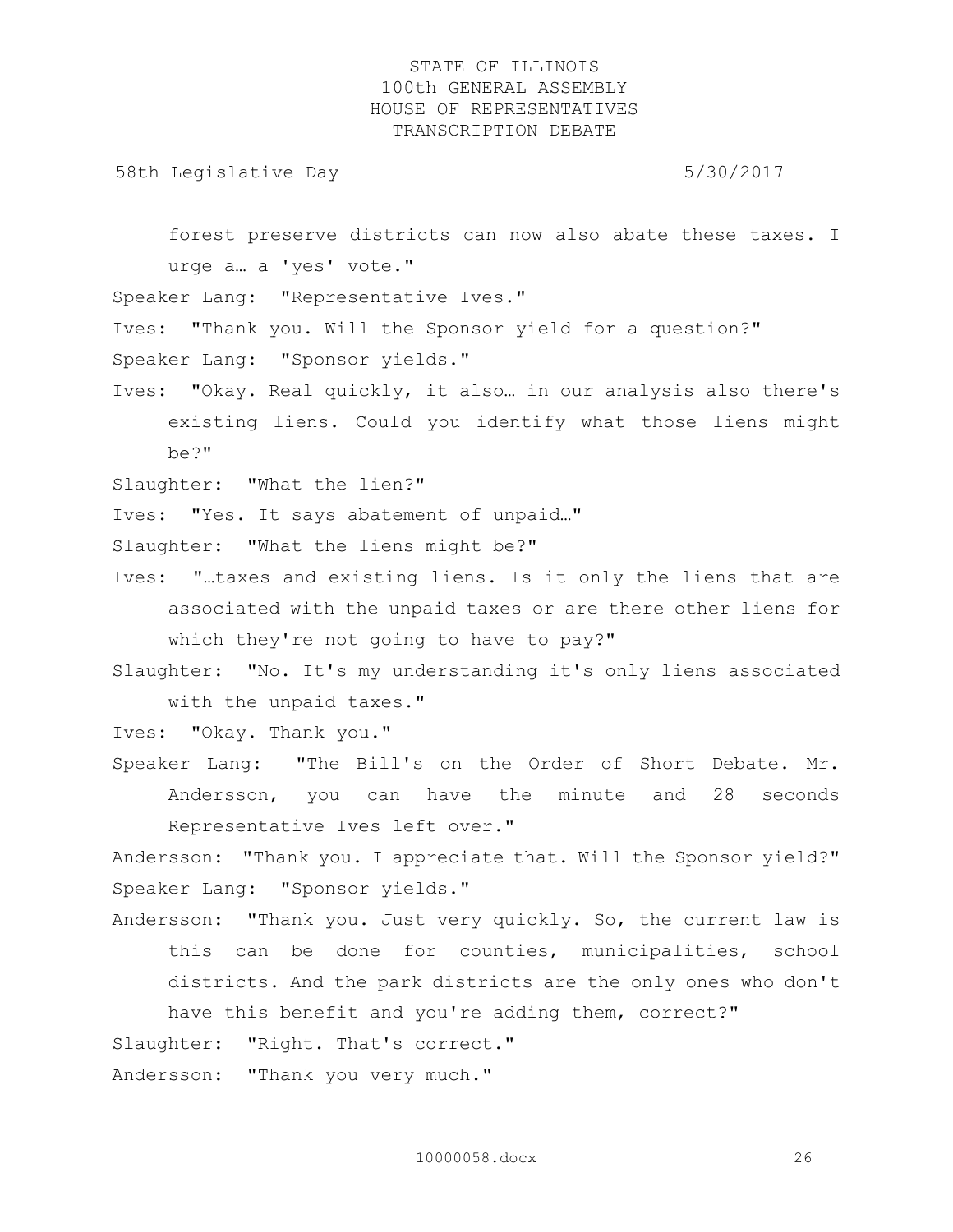58th Legislative Day 5/30/2017

- Speaker Lang: "Those in favor of the Bill will vote 'yes'; opposed 'no'. The voting is open. Have all voted who wish? Have all voted who wish? Have all voted who wish? Tabares. Please take the record. There are 115 voting 'yes', 1 voting 'no'. And this Bill, having received the Constitutional Majority, is hereby declared passed. Senate Bill 1529, Mr. Spain. Please read the Bill."
- Clerk Bolin: "Senate Bill 1529, a Bill for an Act concerning civil law. Third Reading of this Senate Bill."

Speaker Lang: "Mr. Spain."

- Spain: "Thank you, Mr. Speaker, Members of the House. Senate Bill 1529 is an initiative of the Illinois Horseman's Council. Simply confirms that horse keeping and horse boarding is an activity protected in the Farm Nuisance Act. I urge an 'aye' vote."
- Speaker Lang: "Those in favor of the Bill will vote 'yes'; opposed 'no'. The voting is open. Have all voted who wish? Have all voted who wish? Have all voted who wish? Mr. Clerk, please take the record. On this question, there are 113 voting 'yes', 1 voting 'no'. And this Bill, having received the Constitutional Majority, is hereby declared passed. Senate Bill 1532, Representative Chapa LaVia. Please read the Bill."
- Clerk Bolin: "Senate Bill 1532, a Bill for an Act concerning education. Third Reading of this Senate Bill."

Speaker Lang: "Representative Chapa LaVia."

Chapa LaVia: "Hi there, Speaker. You look mighty fine today. So, what this Bill does it adds that the average daily attendance of students with the equalized education program or a 504 plan… shall be displayed on district report cards. Currently,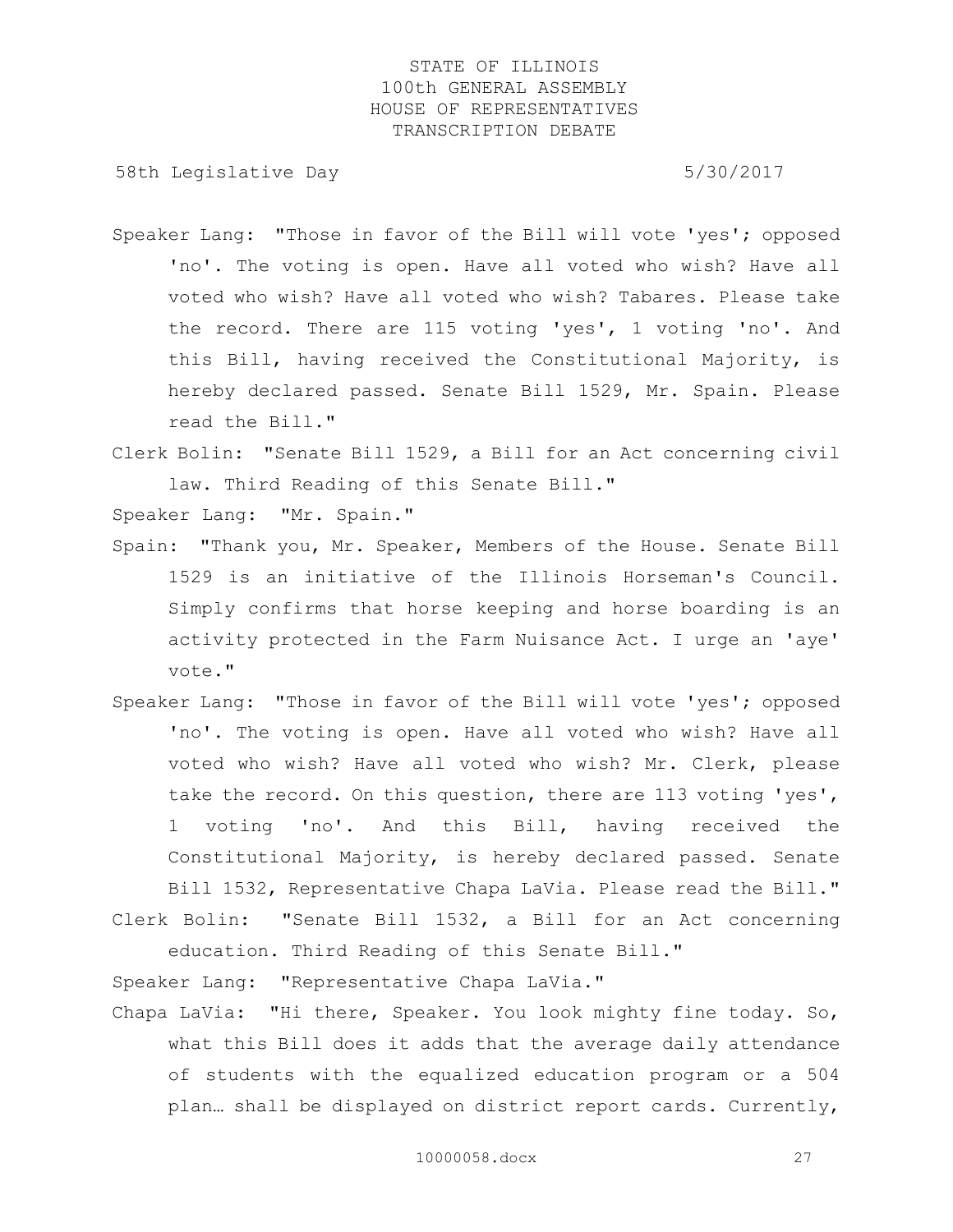58th Legislative Day 5/30/2017

the percentage of students with disabilities are already displayed on school district report cards, but this will provide additional information on these students. It requires… it requires average daily attendance of school districts to be displayed on the school report card. I'll take any questions, ask for its passage."

Speaker Lang: "Those in favor of the Lady's Bill will vote 'yes'; opposed 'no'. The voting is open. Have all voted who wish? Have all voted who wish? Have all voted who wish? Please take the record. There are 116 voting 'yes', 0 voting 'no'. And this Bill, having received the Constitutional Majority, is hereby declared passed. Senate Bill 1577, Representative Moeller. Please read the Bill."

Clerk Bolin: "Senate Bill 1577, a Bill for an Act concerning civil law. Third Reading of this Senate Bill."

Speaker Lang: "Representative Moeller."

Moeller: "Thank you, Mr. Speaker, Members of the House. Senate Bill 1577, as amended, is necessary to bring the Illinois False Claims Act in conformity with the recent changes made to the Federal False Claims Act. The stakeholders negotiated an Amendment to address the concerns of the business community. And I know of no opposition. The False Claims Act is designed to prevent and punish fraud, waste, and abuse committed against the government. The Bill is revenue positive in that it allows the state to continue to receive an extra 10 percent of the money recovered in Medicaid fraud cases. Without this Bill, those additional dollars, about \$1 million a year, would instead go to the Federal Government.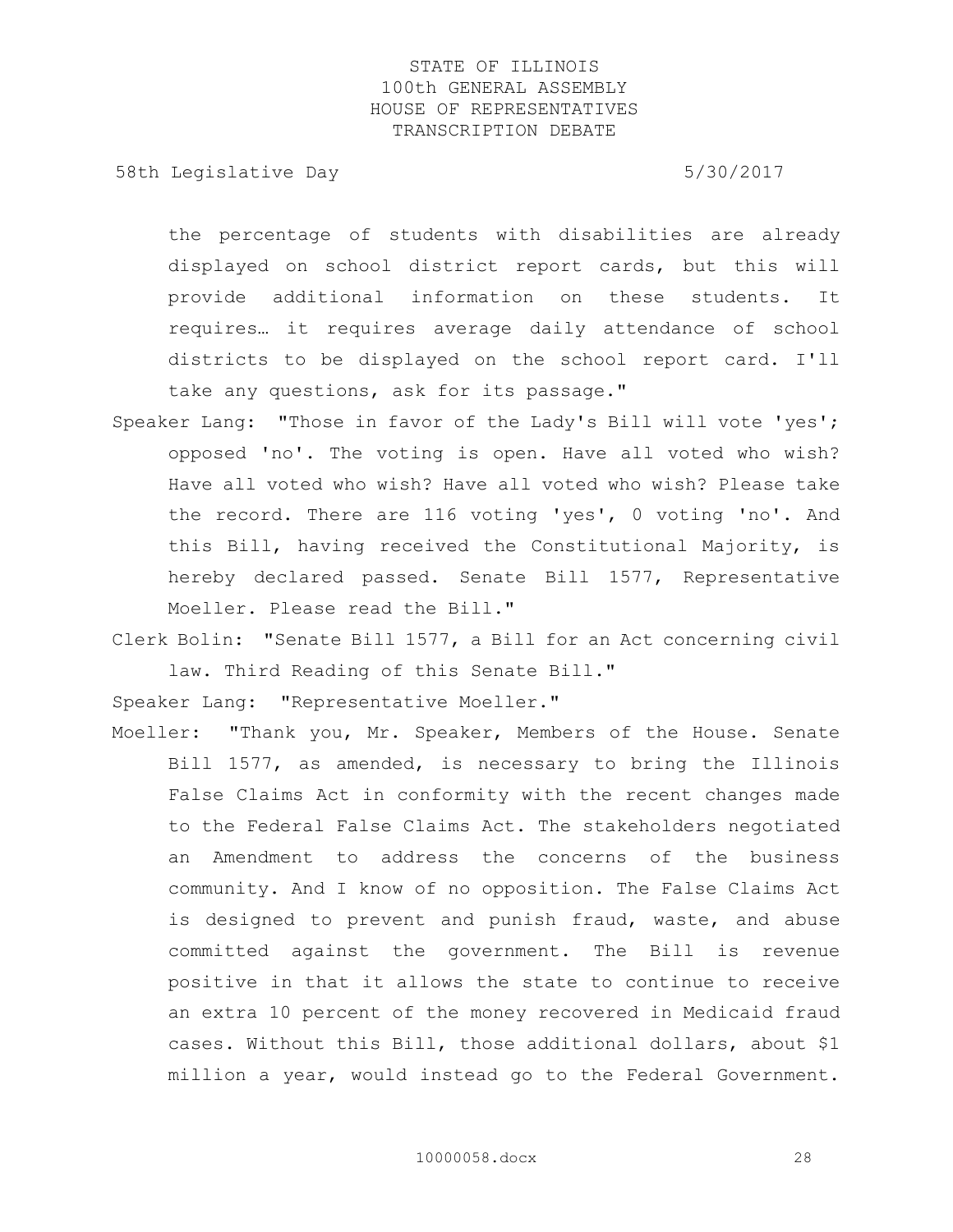58th Legislative Day 5/30/2017

I'm happy to answer any questions and ask for a favorable vote."

- Speaker Lang: "Those in favor of the Bill will vote 'yes'; opposed 'no'. The voting is open. Have all voted who wish? Have all voted who wish? Have all voted who wish? Manley. Please take the record. There are 116 voting 'yes', 0 voting 'no'. And this Bill, having received the Constitutional Majority, is hereby declared passed. Senate Bill 1585, Representative Soto. Please read the Bill."
- Clerk Bolin: "Senate Bill 1585, a Bill for an Act concerning regulation. Third Reading of this Senate Bill."

Speaker Lang: "Representative Soto."

- Soto: "Thank you, Mr. Speaker and Members of the House. Senate Bill 1585 is a modernization and a 10-year extension of the Physician Assistant Practice Act for Illinois. The legislation has no opponents in the Health Care Licensing Committee hearing and… the committee hearing and passed by 16 to 0 votes. The Bill has 21 Republican and Democratic… Democrat cosponsors in the House. And I want to thank Reps McCombie and Frese for being the chief cosponsors. The Bill will allow physician assistants to increase patient access to medical care for Medicaid patients, rural Illinoisans, and the underserved areas. I ask for a favorable Roll Call. I'm sorry, 'aye' vote."
- Speaker Lang: "Those in favor of the Bill will vote 'yes'; opposed 'no'. The voting is open. Have all voted who wish? Have all voted who wish? Have all voted who wish? Please take the record. There are 116 voting 'yes', 0 voting 'no'. And this Bill, having received the Constitutional Majority, is hereby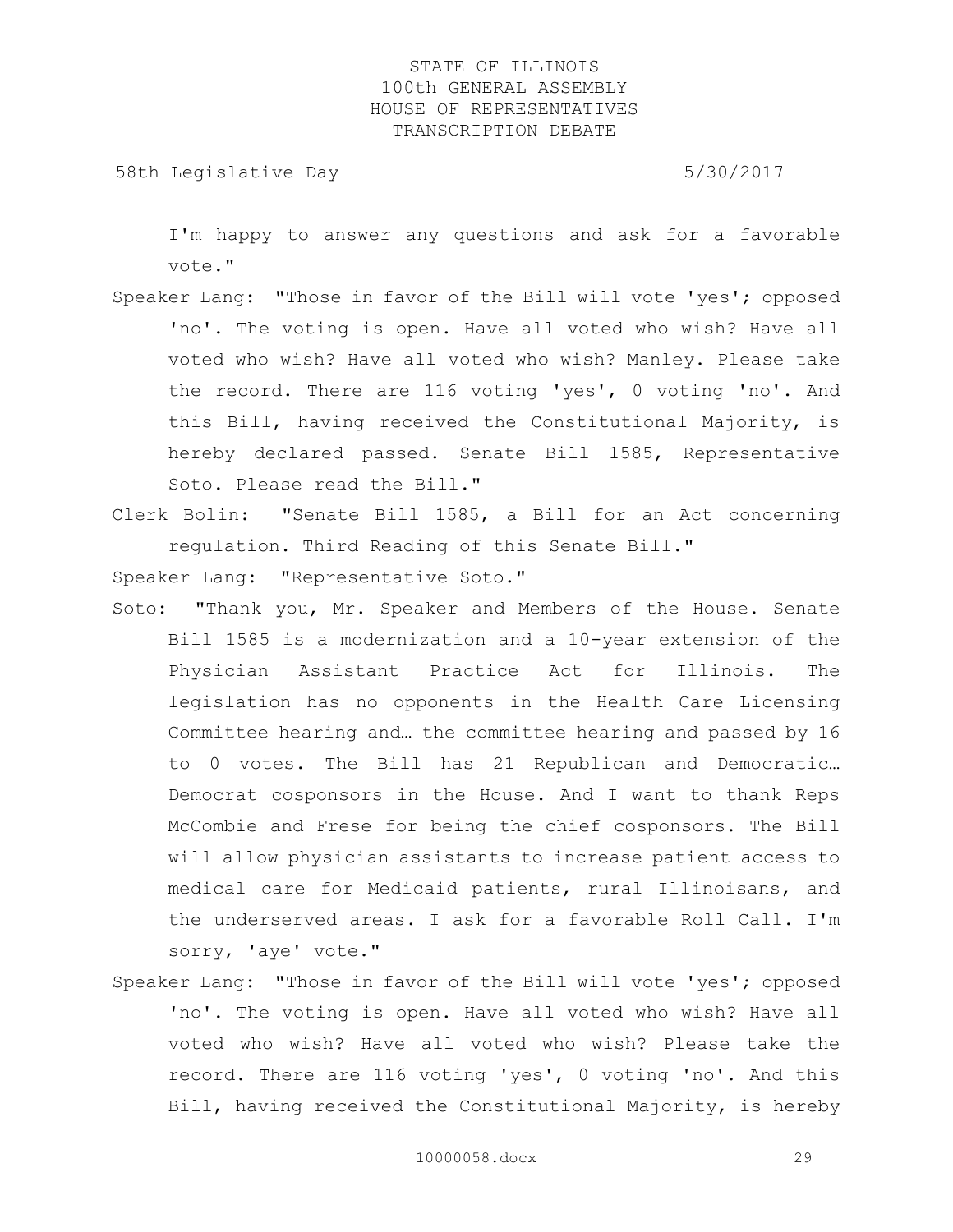58th Legislative Day 5/30/2017

declared passed. Senate Bill 1591, Mr. Crespo. Please read the Bill."

Clerk Bolin: "Senate Bill 1591, a Bill for an Act concerning local government. Third Reading of this Senate Bill."

Speaker Lang: "Mr. Crespo."

- Crespo: "Yeah. Thank you, Speaker. Senate Bill 1591 is a trailer Bill to Senate Bill 382 of the 99th General Assembly. During the drafting process of that Bill last year, the parcel line included in this Bill was accidentally left out. And Senate Bill 1591 just makes sure that it is included as originally intended."
- Speaker Lang: "Those in favor of the Bill will vote 'yes'; opposed 'no'. The voting is open. Have all voted who wish? Have all voted who wish? Have all voted who wish? Please record yourselves, Members. Mr. Crespo. Thank you. Mr. Clerk, please take the record. On this question, there are 114 voting 'yes', 0 voting 'no'. And this Bill, having received the Constitutional Majority, is hereby declared passed. Senate Bill 1593, Representative Chapa LaVia."
- Clerk Bolin: "Senate Bill 1593, a Bill for an Act concerning revenue. Third Reading of this Senate Bill."

Speaker Lang: "Representative Chapa LaVia."

Chapa LaVia: "Thank you, Speaker and Members of the House. Senate Bill 1593 would promote… permit churches that own parking lots in downtown areas to share their parking with the community without losing their tax-exempt status on the parking lot. I'll take any questions and ask for its passage." Speaker Lang: "Those in favor of the Bill will vote 'yes'; opposed 'no'. The voting is open. Have all voted who wish? Have all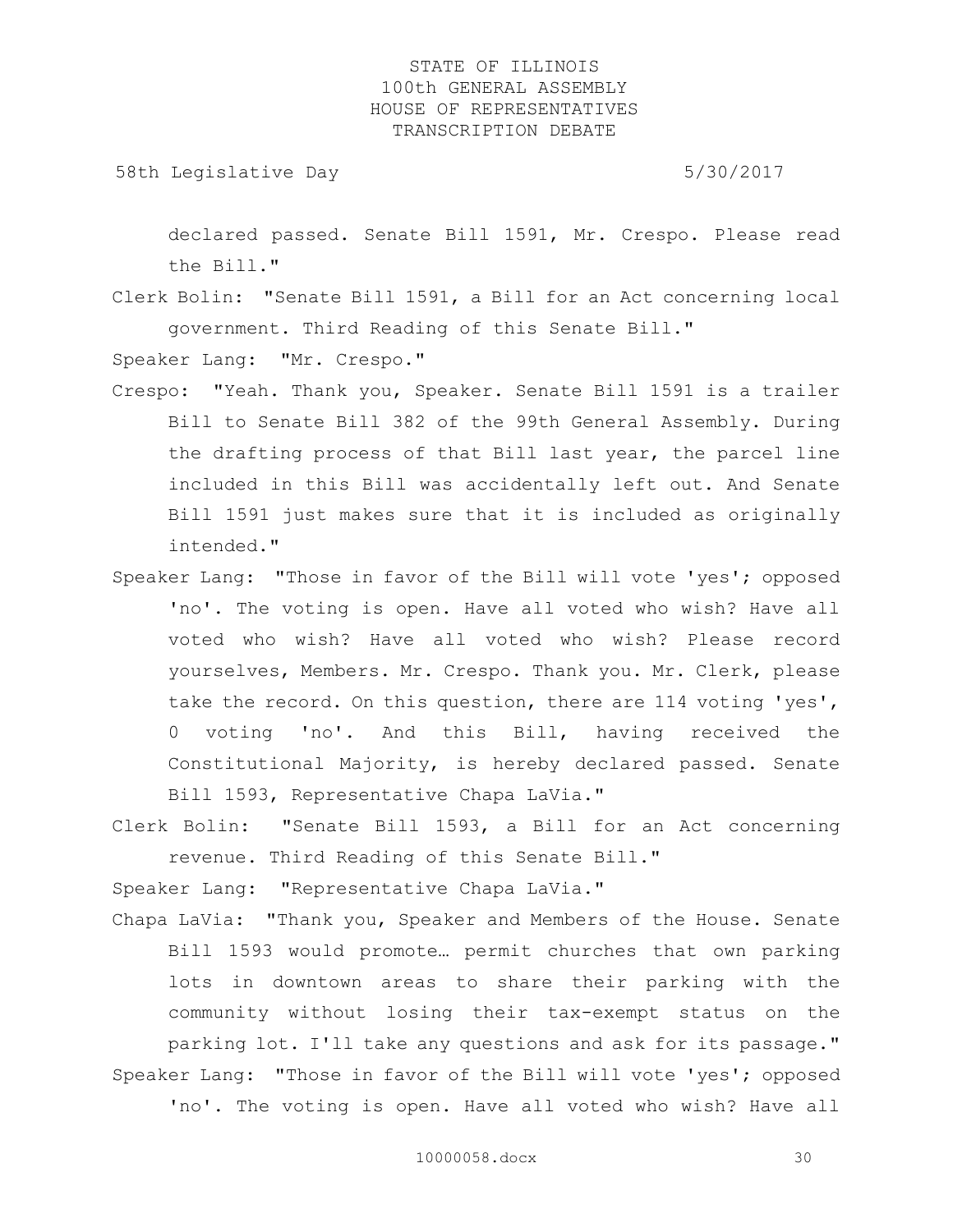58th Legislative Day 5/30/2017

voted who wish? Have all voted who wish? Mr. Clerk, please take the record. On this question, there are 116 voting 'yes', 0 voting 'no'. And this Bill, having received the Constitutional Majority, is hereby declared passed. Senate Bill 1598, Representative Mayfield. Please read the Bill."

Clerk Bolin: "Senate Bill 1598, a Bill for an Act concerning revenue. Third Reading of this Senate Bill."

Speaker Lang: "Representative Mayfield."

Mayfield: "Thank you so much. This Bill, you've seen it here a couple times before in various iterations, we keep extending this Bill because it works. What this is, these are the PPV leases. It is a partnership that was formed by the U.S. Navy and the four city residential groups to provide for the leasing of the military properties. It works out really well. The City of North Chicago is definitely benefitting from this as well as the City of Highland Park. It is a good Bill. And I'd recommend an 'aye' vote."

Speaker Lang: "Representative Ives."

Ives: "Thank you, Mr. Speaker. Will the Sponsor yield?"

Speaker Lang: "Sponsor yields."

Ives: "This is… this… it's kind of a technical Bill. It's probably something that most people have not been paying attention to. It's interesting though that they are moving the… the rate from 7.75 percent to now 12 percent. And it seems like there is not actually… that this is going to go on and on. So, the higher rate the lower taxes that are collected on this property and that means that any of the EAV would be pushed off to other property owners. So, I just have a question as to why did they come up with the 12 percent rate and why is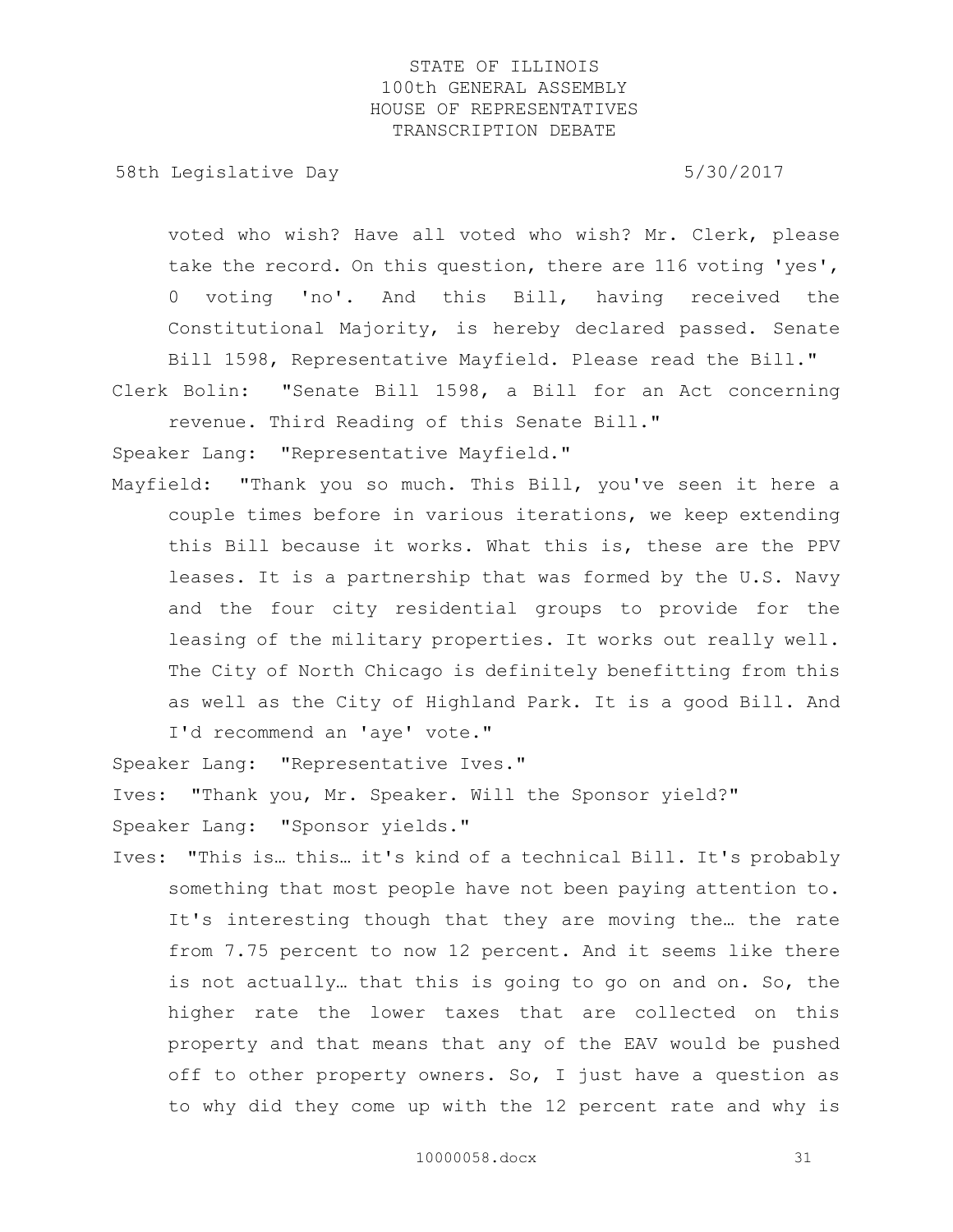58th Legislative Day 5/30/2017

it extended so far out? Because typically PPV leases depend on the amount of money that's coming in. And now, this is a huge corporation initiative. The home company is a huge conglomerate. They build tons of military housing all over and actually, this is going to really benefit them more than anybody else. And all that EAV is going to be pushed off on to other folks. So, why the rate increase? Why are you extending it so far out? And why should this not be something that's looked at typically as we look at other items on how much are they getting in income? This is a guaranteed income strain for them because the military, the Federal Government, is paying this. And I don't understand why we're making this adjustment for a huge conglomerate like this when property taxes are the number 1 issue for many people in the State of Illinois."

Mayfield: "Thank you for your question. In re… answer to your question, first off, the City of Highland Park will experience reduced taxes as a result of this Bill which is why they are in favor of it. Yes, they did change the rate, but you have to understand that military housing prior to us doing these leases, we were not receiving any property taxes, zero. So, when you say that the money was pushed… that these taxes are being pushed off on others, think about it this way, we're getting something where as before we were getting nothing. So, this is actually working out well. It works out for the cities that are also surrounding these properties because they're receiving the economic value from those families that are actually renting these properties. The cities have entered into an agreement with these… with the properties as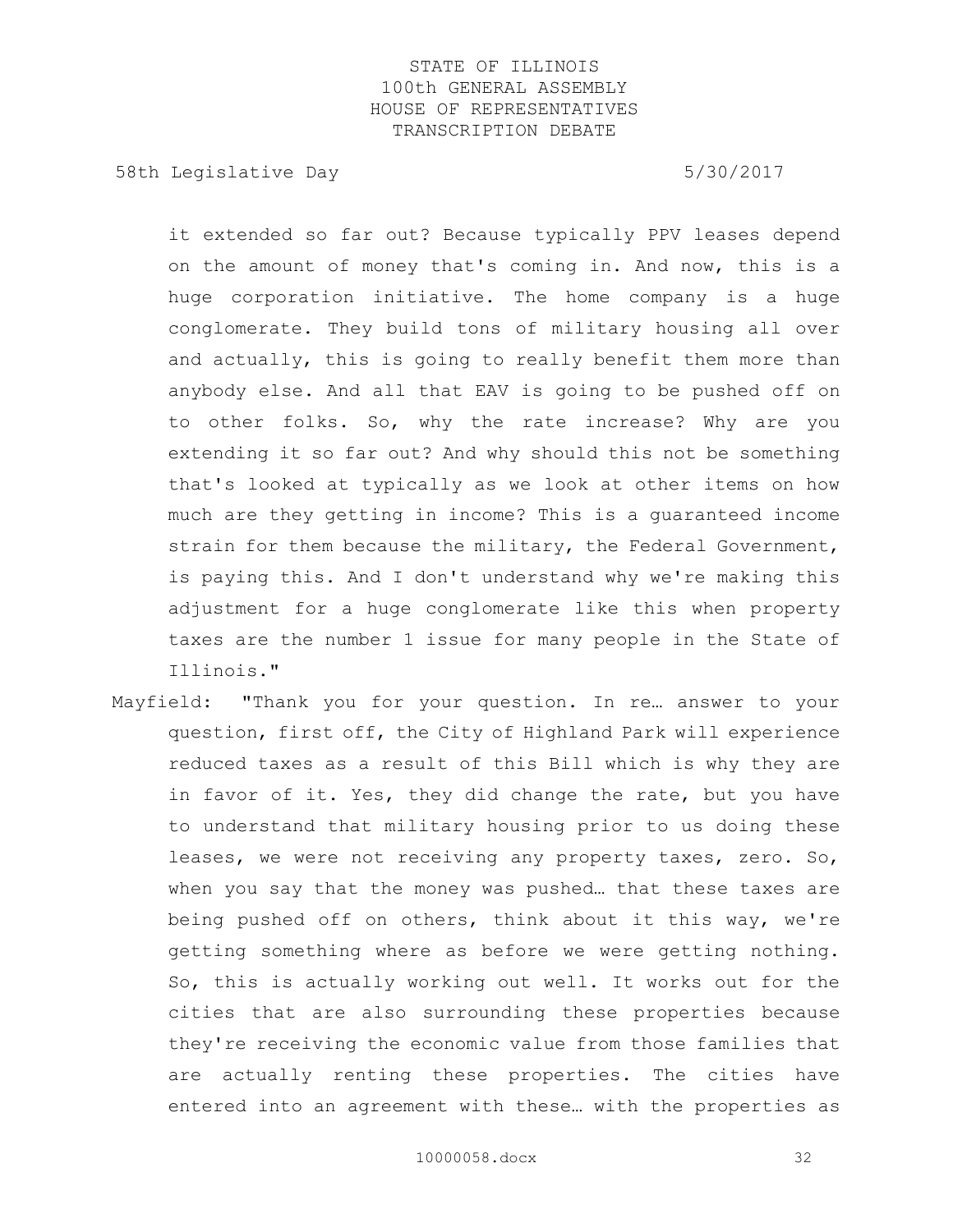58th Legislative Day 5/30/2017

well so that they're now we're providing police service. So, that money is being paid to the cities for providing fire services. So, those moneys are being paid to the cities. We're actually making more money now than we ever have before for the municipalities that are surrounding these military homes. Military homes never pay taxes. We were receiving zero tax dollars. We are receiving some now. So, there's, you know, there's a philosophical to saying, oh, we're reducing taxes. Well, you're reducing based upon something that we never received taxes on before."

- Ives: "Well, thank you for that clarification 'cause it's not at all clear in the both, the Bill or our analysis that they previously had been paying nothing. So, just to clarify, they've been paying nothing prior to this and they are now going to have to pay something even if it's not in… in generally accepted practices with these PPV leases. Is that correct, then?"
- Mayfield: "That is correct. Military property has also been taxexempt."

Ives: "Okay. Thank you."

Speaker Lang: "Ladies and Gentlemen, this Bill is on the Order of Short Debate, but Mr. Drury, can you be brief, Sir? Sir?"

Drury: "I'll try."

- Speaker Lang: "Well, don't try, be brief or we're going to cut you off. Go ahead, Sir."
- Drury: "Thank you, Mr. Speaker. To the Bill. Just so everybody knows. This Bill deals with two very important things that we talk about a lot. It deals with property taxes and education. What this Bill does is it reduces the property taxes for a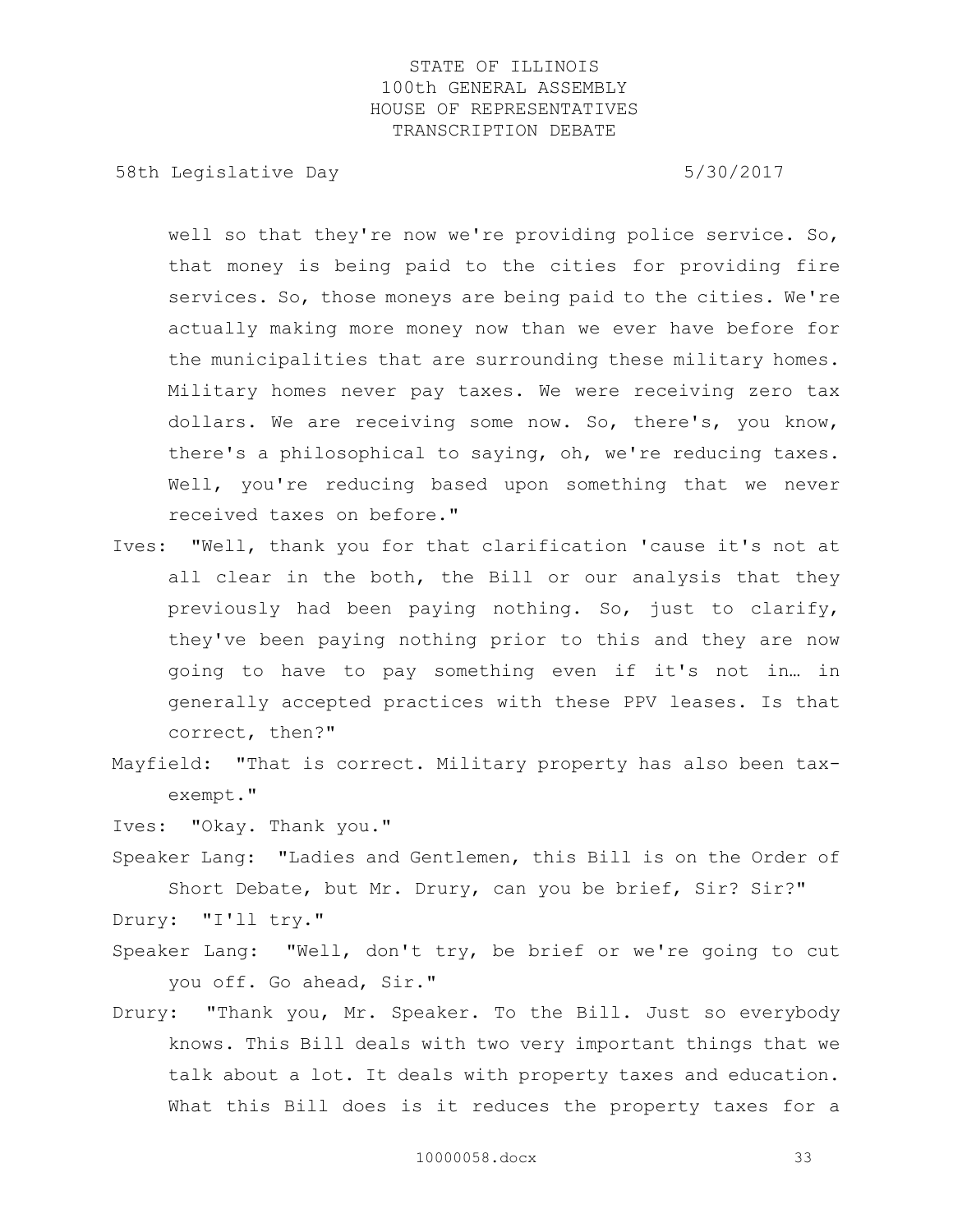58th Legislative Day 5/30/2017

multimillion dollar corporation, and therefore, reduces the funding that's going to the local schools both in Highland Park and North Chicago, one of the worst funded school districts in the… in the state. So, if you vote for this Bill, just realize that what you're doing is you're giving property tax relief to a multimillion or possibly billion dollar corporation and you're also defunding local schools that severely need the money. This agreement has been in place for a long time. There was a deal made back, I think, in 2007 and there's been a continuous effort to reduce the taxes that this multibillion dollar corporation is paying. This is a very bad Bill for the community. It's a very bad Bill for our local schools. And I strongly urge a 'no' vote."

Speaker Lang: "Mr. Batinick. This Bill is still on the Order of Short Debate. Can you be brief?"

Batinick: "It'll be a… Yes."

Speaker Lang: "Mr. Drury did very well. Can you be that brief?" Batinick: "A brief question."

Speaker Lang: "Go."

- Batinick: "I'm hearing conflicting information. I'm hearing that no property taxes were paid and now property taxes are being paid. When this was built in 2009, the deal, had property taxes been paid on the… on the PPV from 2009 'til now?"
- Mayfield: "Yes. But it has been an agreed upon rate depending on which military base it was. Each one has a slightly different tax base. To the previous speaker, we talked about we're taking money from the school districts. That's absolutely not true. We're actually putting money into the school district; whereas, before we were not getting that real… real estate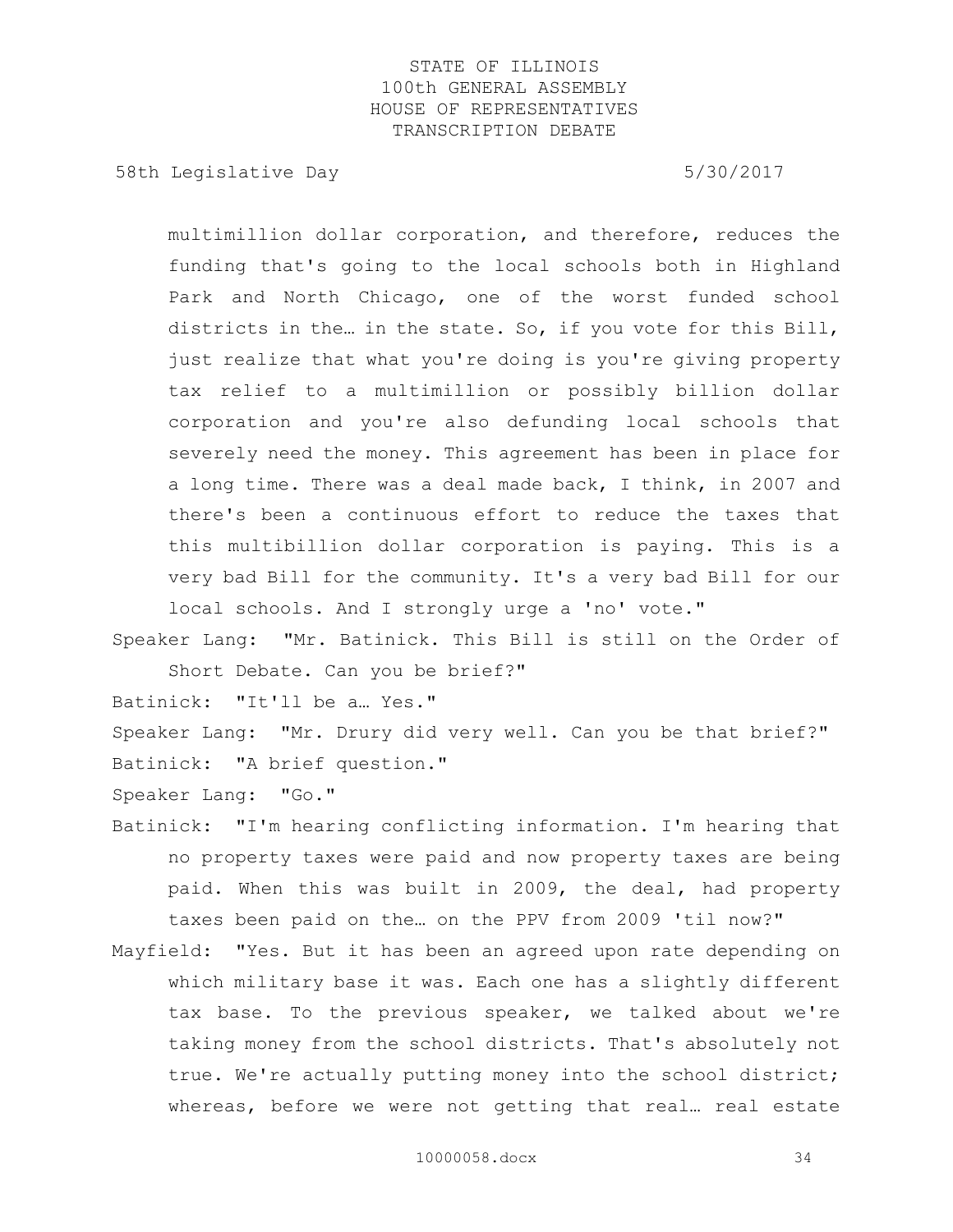58th Legislative Day 5/30/2017

tax relief for those school districts. So, he's in… totally incorrect."

- Batinick: "All right. Well, then here's my question. They've been… they've been paying taxes since 2009, so if we pass this Bill, they're going to be paying less taxes?"
- Mayfield: "They'll be paying upon the agreed upon rate. But please understand, that prior to 2009, we received nothing. So..."
- Batinick: "Prior to 2009. How does this help things moving forward? I'm saying we're here… we're where we are now. This is…"

Mayfield: "I can explain that."

Batinick: "…property tax today is an important debate. If we could just take it off of Short Debate, I'll be as quick as I can." Speaker Lang: "Well, I'll do that, but you weren't recognized for

that purpose."

Batinick: "Oh, I'm…"

Speaker Lang: "That's the purpose of… but proceed."

Batinick: "I don't know how this helps us moving forward?"

Mayfield: "Okay. I'm going to explain how it helps moving forward. If we… let's say that this agreement is dissolved. We will receive zero. We will go back to receiving zero. That's how it helps us going forward. They… this corporation can pull out tomorrow and we will receive zero tax dollars, zero. At least now we're getting something which is why we're trying to maintain…"

Batinick: "To the…"

Mayfield: "…this business relationship."

Batinick: "To that speaker's point. To the Bill. I'm tired of this. We do carveouts for individual corporations that are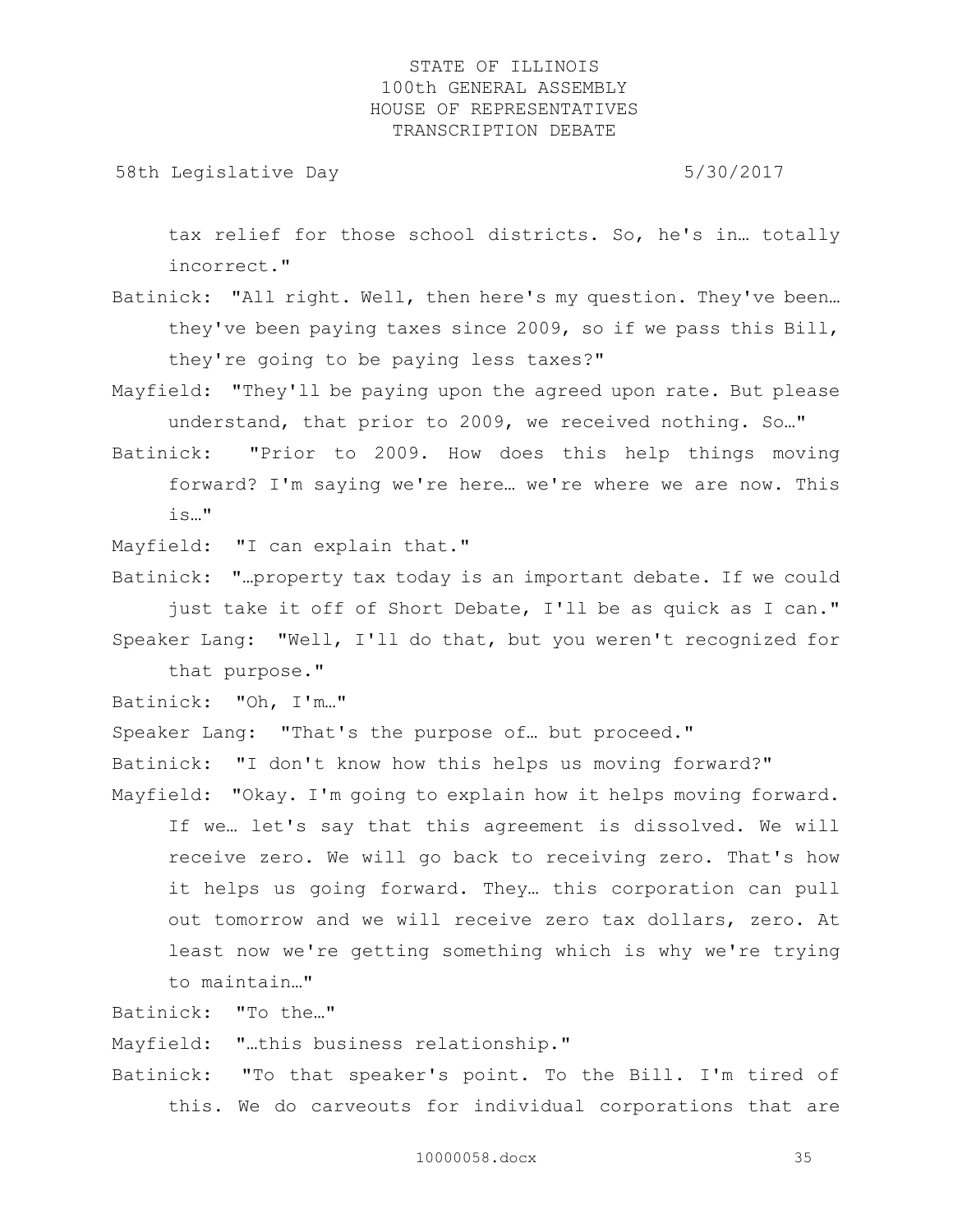58th Legislative Day 5/30/2017

always holding the gun to our head 'cause we have one of the most horrible business climates in the nation. So, we have to do a carveout for them 'cause property taxes are absurd. Seven point seven five percent, that's actually a pretty high cap rate; 12 percent is a ridiculously high cap rate for valuation. For something that has a long-term lease from the Federal Government, you'd be looking at 5, 6 percent. They should be happy after 7.75. But once again, we're in a situation where we got to do special carveouts. Instead of doing something that makes the business climate wonderful for everybody, we're doing all these little things. We passed a Bill a few weeks ago, \$8 million of property tax incentives for a company that was going to bring 40 jobs to the state, 40 jobs. That's where we are. And we're not addressing the main issues. We're addressing all these one-off issues and explaining why we're good. We have to fix the main problem of the state's overall business climate. And we wouldn't have to do this, but people that are connected get what they want. The rank and file citizens pay a higher and higher and higher for everything. I urge a 'no' vote."

Speaker Lang: "Mr. Martwick."

Martwick: "Thank you, Mr. Speaker. Due to a conflict of interest, I want the record to reflect that I'll be voting 'present'." Speaker Lang: "Representative Mayfield to close."

Mayfield: "Thank you so much. I totally understand the prior speakers, you know, passion regarding the increase… a better business climate. We absolutely need a better business climate. I'm trying to keep a business in my district that is providing revenue to the district. This is money we have not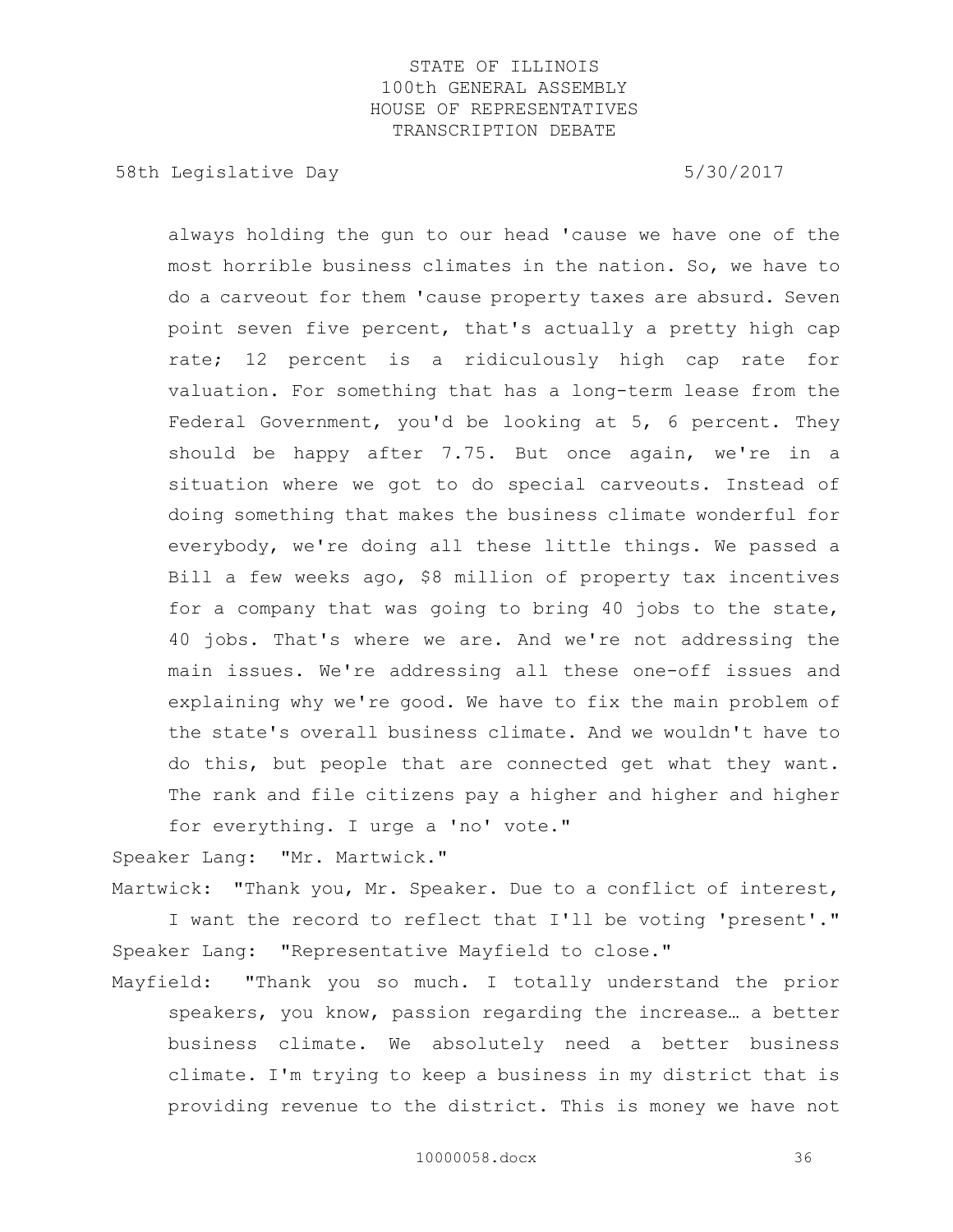58th Legislative Day 5/30/2017

had before. It is money that we depend upon. The City of North Chicago is one of my struggling districts and this… they actually have contracts with this particular company for their police and their fire services, so we're bringing money in. We're getting money into our school district that we did not have. I live in Lake County. Lake County has the highest tax rate, the absolute highest tax rate. I believe we're like number 8 in the country. So to say to cap it at 8 percent, maybe that might seem a lot if you're from southern Illinois, but if you live in Lake County, 8 percent you're still paying a heck of a lot of money. If you looked at my tax bill and compared it to others, you'd be wondering how I'm surviving. Our taxes are ridiculous. I'm urging a 'yes' vote. We really do need to continue to support businesses that are trying to be good corporate partners. They are trying to bring re… resources to our district and they are bringing money in. I want to be very clear. If we do not pass this Bill, we will receive zero dollars. That is not what we want to do. We want to make sure that we are continuing to generate revenue until we can get that business climate. I will vote 'yes' on a Bill that promotes businesses. I think it's time. Please vote 'yes'."

Speaker Lang: "Those in favor of the Bill will vote 'yes'; opposed 'no'. The voting is open. Have all voted who wish? Have all voted who wish? Have all voted who wish? Members, record yourselves. Mr. Clerk, please take the record. On this question, there are 67 voting 'yes', 45 voting 'no', 1 voting 'present'. And this Bill, having received the Constitutional Majority, is hereby declared passed. Senate Bill 1657,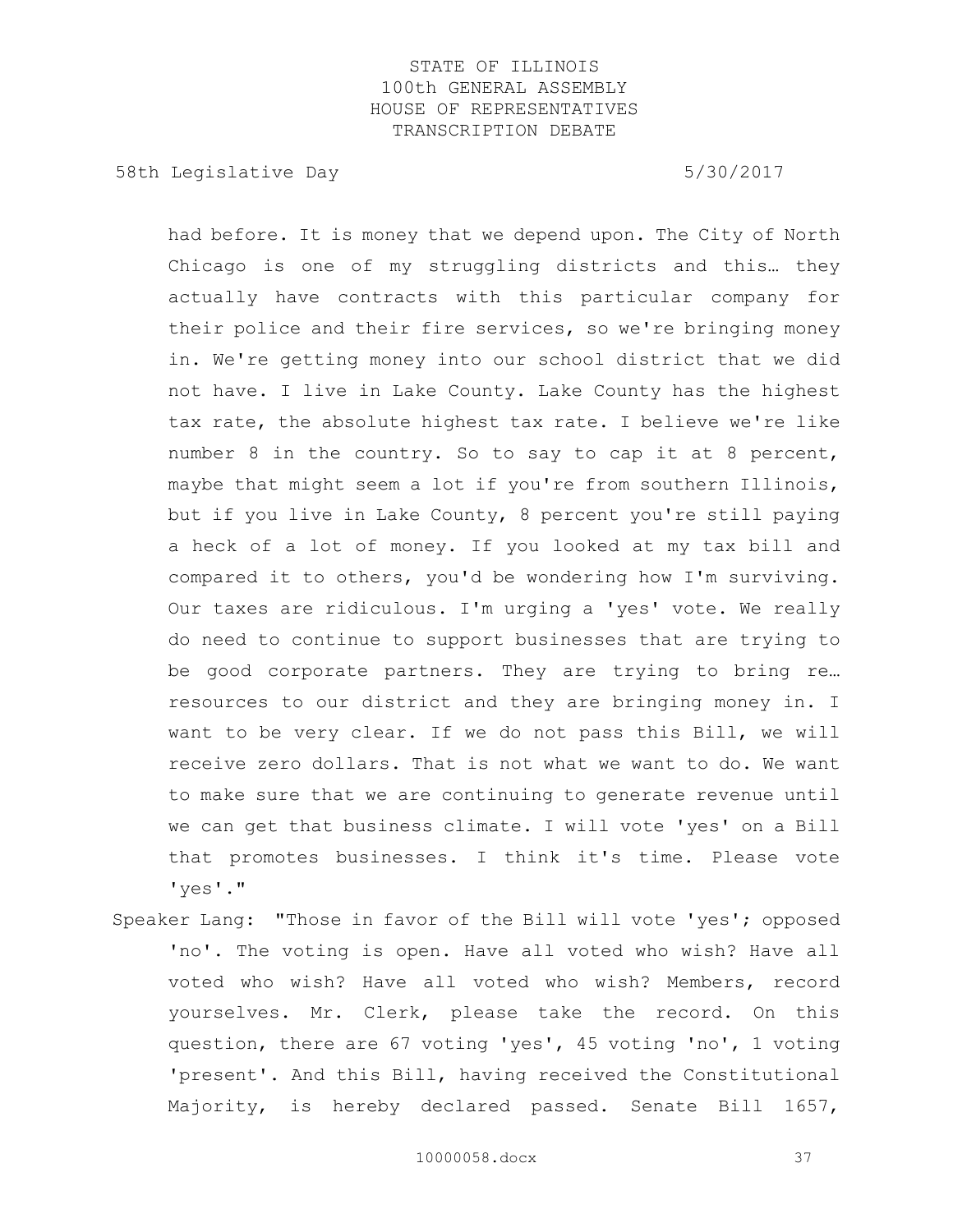58th Legislative Day 5/30/2017

Representative Willis. Out of the record. Senate Bill 1668, Mr. Demmer. Please read the Bill."

Clerk Bolin: "Senate Bill 1668, a Bill for an Act concerning property. Third Reading of this Senate Bill."

Speaker Lang: "Mr. Demmer."

- Demmer: "Thank you, Mr. Speaker. This… Senate Bill 1668 is an initiative of DNR and IDOT. And it's the standard land conveyance Bill. I know of no opposition."
- Speaker Lang: "Those in favor of the Bill will vote 'yes'; opposed 'no'. The voting is open. Have all voted who wish? Have all voted who wish? Have all voted who wish? Currie. Please take the record. There are 114 voting 'yes', 1 voting 'present'. And this Bill, having received the Constitutional Majority, is hereby declared passed. Senate Bill 1681, Mr. Hoffman. Please read the Bill."
- Clerk Bolin: "Senate Bill 1681, a Bill for an Act concerning transportation. Third Reading of this Senate Bill."
- Hoffman: "Thank you, Mr. Speaker, Ladies and Gentlemen of the House. A year ago we passed a Bill that said that contract carriers, as opposed to common carriers, would have to provide at least \$500 thousand per passenger in insurance. This just indicates that the railroad must… or that the contract carrier must show the railroad that they actually have this coverage. There's no known opposition."

Speaker Lang: "Mr. Wehrli."

Wehrli: "Thank you, Mr. Speaker. Will the Sponsor yield?" Speaker Lang: "Sponsor yields."

Wehrli: "Jay, did you present the right Bill this time?" Hoffman: "Yeah."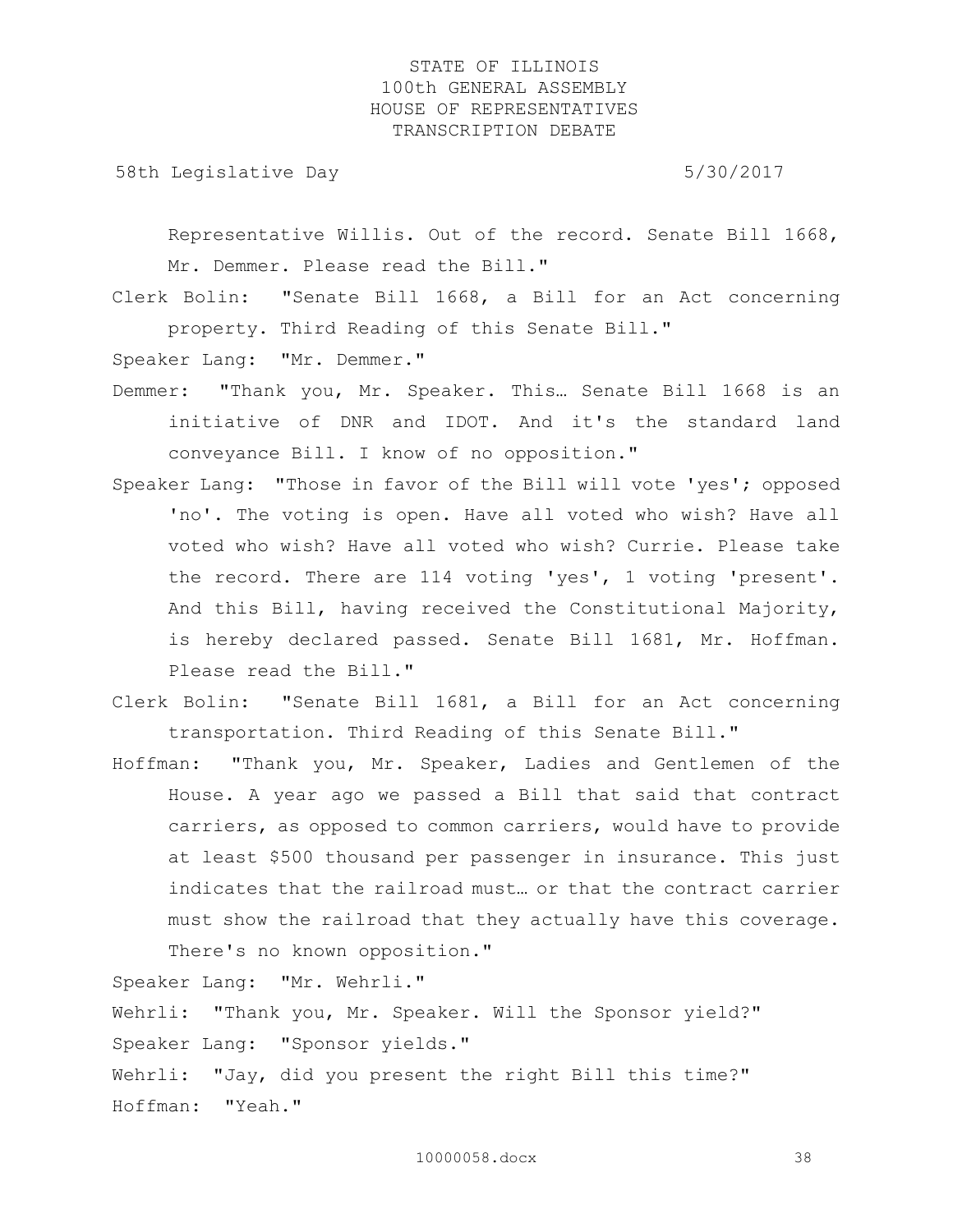58th Legislative Day 5/30/2017

Wehrli: "Okay. Thank you."

Speaker Lang: "Those in favor of the right Bill will vote 'yes'; opposed 'no'. The voting is open. Have all voted who wish? Have all voted who wish? Have all voted who wish? Chapa LaVia. Mr. Clerk, please take the record. On this question, there are 116 voting 'yes', 0 voting 'no'. And this Bill, having received the Constitutional Majority, is hereby declared passed. Senate Bill 1692, Mr. Mitchell. Please read the Bill." Clerk Bolin: "Senate Bill 1692, a Bill for an Act concerning

education. Third Reading of this Senate Bill."

Speaker Lang: "Mr. Mitchell."

- Mitchell, C.: "Thank you, Mr. Speaker. This is a trailer Bill to a Bill that we passed in 2015, setting return-to-play in return-to-learn protocols for students with concussions. This merely adds physician assistants and APNs to those who under the supervision of a physician can clear students to returnto-learn and return-to-play. I know of no opposition and ask for an 'aye' vote."
- Speaker Lang: "Those in favor of the Gentleman's Bill will vote 'yes'; opposed 'no'. The voting is open. Have all voted who wish? Have all voted who wish? Have all voted who wish? Chapa LaVia, Rita, Scherer. Please take the record. There are 117 voting 'yes', 0 voting 'no'. And this Bill, having received the Constitutional Majority, is hereby declared passed. Chair recognizes the Clerk."
- Clerk Bolin: "Rules Report. Representative Currie, Chairperson from the Committee on Rules reports the following committee action taken on May 30, 2017: recommends be adopted Floor Amendment #1 to House Resolution 418; and recommends be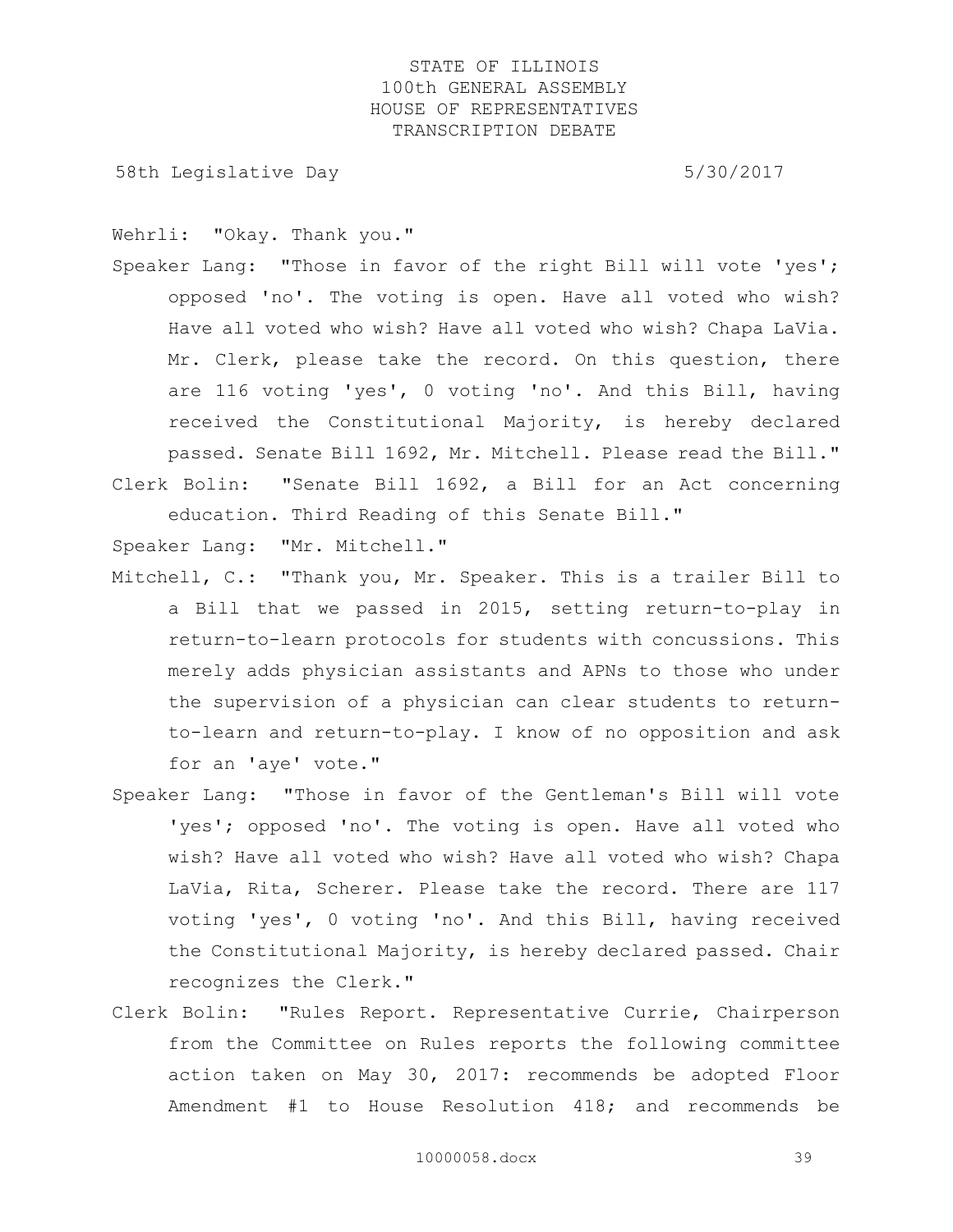58th Legislative Day 5/30/2017

adopted Motion to Concur with Senate Amendment #1 to House Bill 2647."

- Speaker Lang: "Senate Bill 1696, Representative Flowers. Please read the Bill."
- Clerk Bolin: "Senate Bill 1696, a Bill for an Act concerning government. Third Reading of this Senate Bill."

Speaker Lang: "Representative Flowers."

- Flowers: "Thank you, Mr. Speaker. 1696 creates the Illinois Muslim-American Advisory Council which includes the creation of the Illinois Muslim-American Advisory Council as well as the Act. It provides details on the goals of the council, the appointment and number of members of the council, and the term limits. And the intent of this legislation is to urge the Governor to partner with faith-based communities to reduce violence and to encourage youth employment in Illinois. And I'll be more than happy to answer any questions."
- Speaker Lang: "This Bill is on the Order of Standard Debate. Mr. Andersson is recognized."

Andersson: "Thank you, Mr. Speaker. Will the Sponsor yield?" Speaker Lang: "Sponsor yields."

Andersson: "Representative, this is not the first of this council. This actually used to exist under Governor Quinn and it expired, correct?"

Flowers: "Yes, you're correct. It did expire."

Andersson: "So… so, we're not creating something out of whole cloth; we've already had experience with this?"

Flowers: "Absolutely."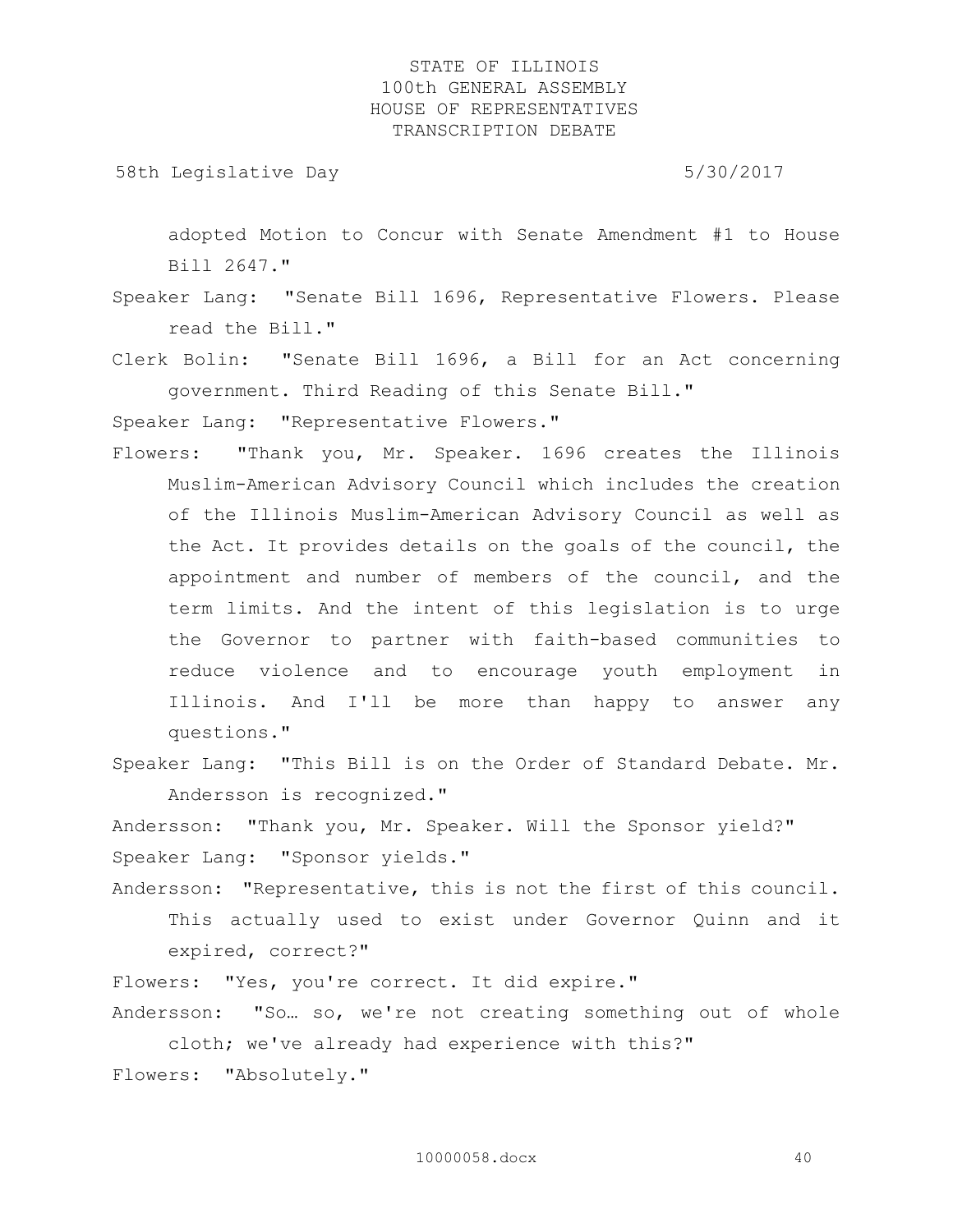58th Legislative Day 5/30/2017

Andersson: "Also, there is no… there's no compensation for the members, so they're not making any money off of this?" Flowers: "Right."

Andersson: "Cor… Is that correct?"

Flowers: "That's correct."

Andersson: "Okay. And also, the Advisory Council has no actual power. It's… it doesn't dictate policy, it advises, correct?" Flowers: "Ab… You're correct."

Andersson: "Thank you. To the Bill, Mr. Speaker. I know that there can be a lot of… a lot of feelings about issues like this. I want to rise in full support of this. In a day and age like this where there is so much fear, where there is so much animosity that is undeserved, the thing we need is communication. This Council does that. It creates and fosters communication. I strongly urge an 'aye' vote. Thank you."

Speaker Lang: "Representative Ives."

Ives: "Thank you, Mr. Speaker. Will the Sponsor yield?" Speaker Lang: "Sponsor yields."

- Ives: "Are you aware of any other religious council that we have? Is there any other religious council that we have 'cause that's what this is setting up?"
- Flowers: "Well, there's quite a few other types of councils that we have."
- Ives: "Oh… that the Governor would have to convene and that would actually take Members and Leadership to be part of? Is there any other religious American Advisory Council?"
- Flowers: "Well, I'm sure there's other types of councils. There's a catholic…"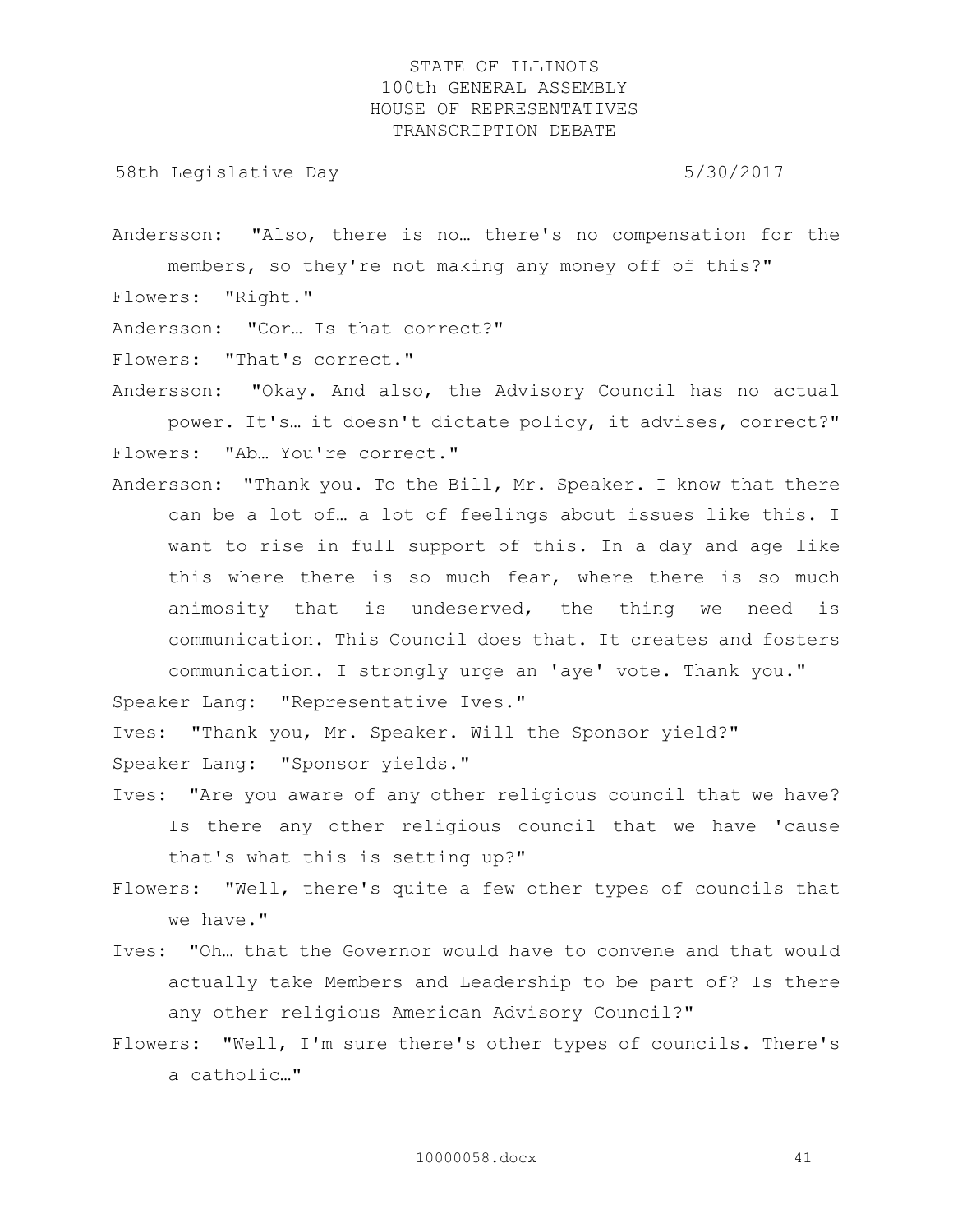58th Legislative Day 5/30/2017

- Ives: "There are other types of councils. There's an African-American one. There's a Latino one, I believe. Is…"
- Flowers: "Religious Councils… So, are you saying government… in government?"
- Ives: "I'm saying of this variety, the same thing that repre… that has all these 21 members. Is there any other religious American Advisory Council in the State of Illinois?"

Flowers: "I can't answer that."

- Ives: "I would tell you that there's probably not another council…"
- Flowers: "Also, you can't… can you answer it 'cause you're saying probably? So, you don't know the answer as well."
- Ives: "I… I would… I would… I actually suspect that there is not a single other religious council… Advisory Council in the State of Illinois."

Flowers: "Representative…"

Ives: "And if that's the case… if that's the case, we shouldn't be doing this. There's no reason for this Bill. There's no reason for this council, and there's no reason to pinpoint one religious group for an Advisory Council that it consists of 21 members including all sorts of Leadership. We should not be approving this Bill. It is… has nothing to do… it's all about religious… religion reasons."

Flowers: "That's…"

Ives: "And it's not something Illinois should do."

Flowers: "First of all…"

Ives: "Please vote 'no'."

Flowers: "…first of all, Representative. It's… that's not true. It's not all about religion. The purpose of this Resolution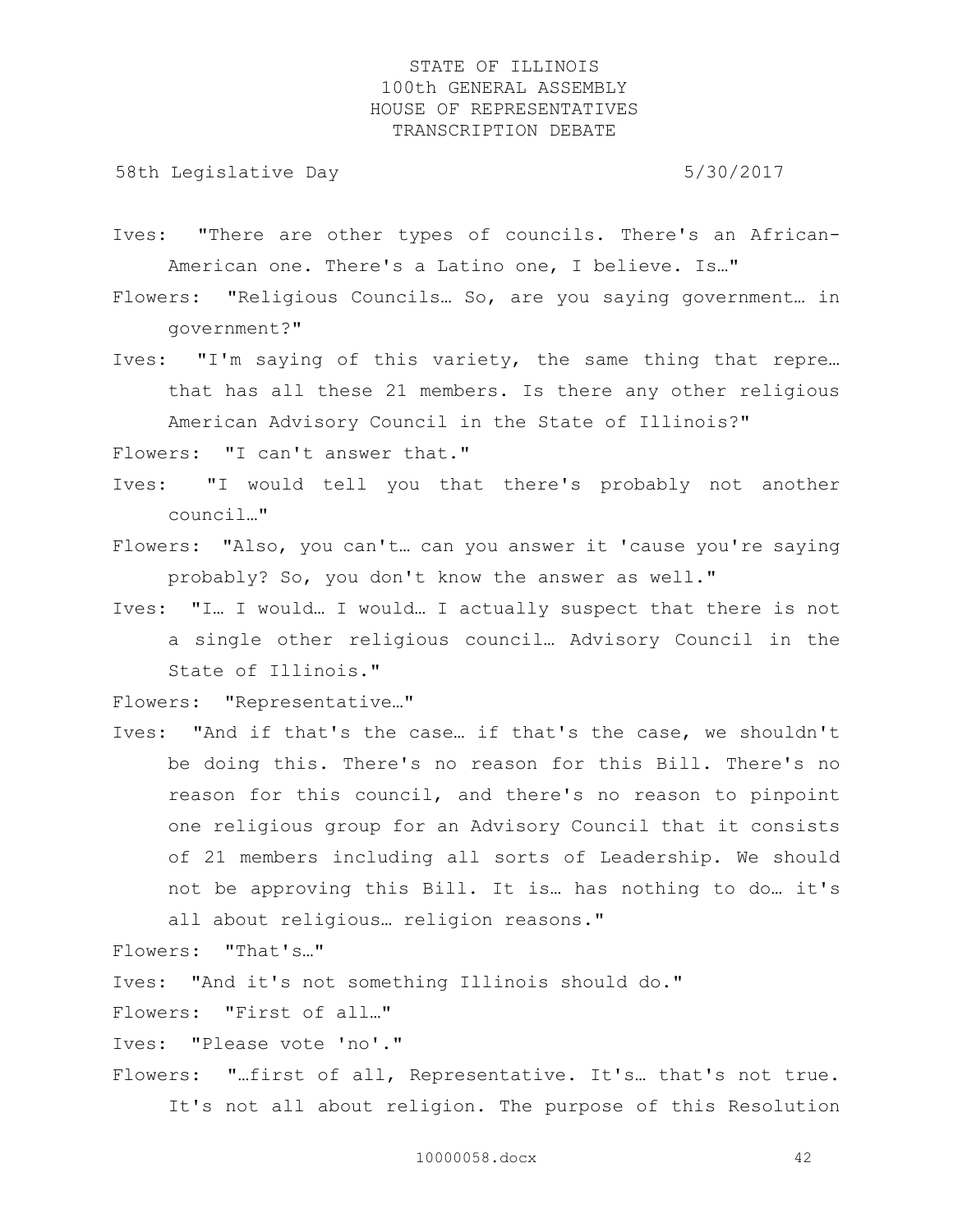58th Legislative Day 6.5730/2017

and this council is to… I'm sorry, it's not a Resolution. The purpose of the Bill is to talk about violence and youth and talk about creating jobs. It's… it's a… it's a Bill, Representative, that I would think that you would want to have in regards to keeping down crime, helping people to become affiliated with the community which they may or may not be accustomed to. And this Advisory Committee will be talking to the Governor about what goes on in this community and vice-versa. It's really just like an exchange program, that's all."

Ives: "No, it's not."

Flowers: "And it's… it's a changing information."

Ives: "I…"

- Flowers: "And it's educating a group of people that's not familiar with another group. So, what's so frightening about that? There's no cost involved."
- Ives: "The problem here is that you are actually using important time for a council that is only related to one religion. That is outrageous. That is outrageous. We don't need this council. There's no reason to pinpoint one religious group for this ability to influence or talk to or have all these membership… these Members on it and use up their… their valuable time for a religious group."

Flowers: "It's…"

Ives: "Now, I would argue that it's your side, really, that is far more interested in separating the church from the state." Flowers: "Representative…"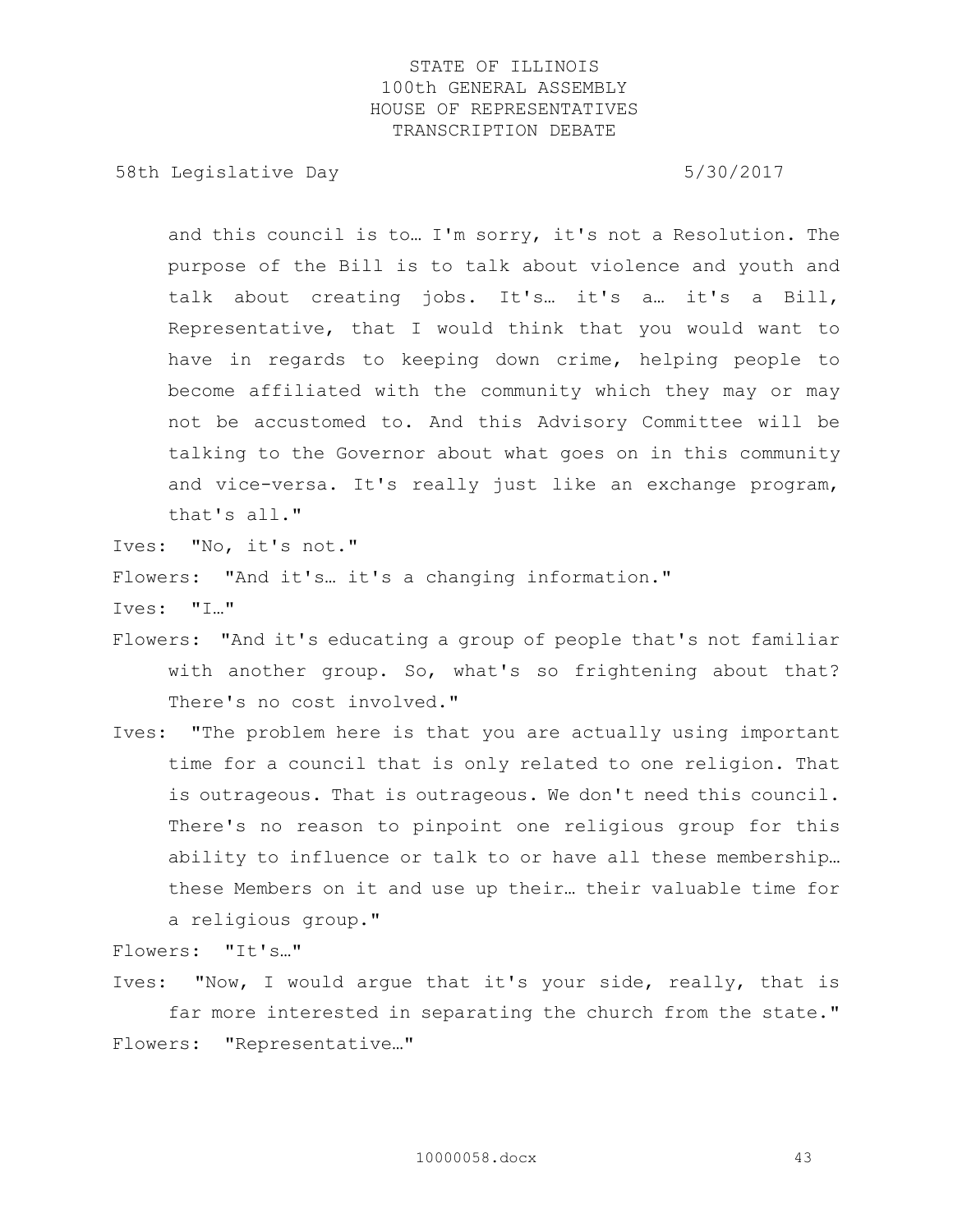58th Legislative Day 5/30/2017

Ives: "So, I… I'm done with my remarks, but I urge a 'no' vote on this. This is… it's outrageous that Illinois would create a Muslim-American Advisory Council."

Speaker Lang: "Representative Williams."

Williams: "Thank you. Will the Sponsor yield?"

Flowers: "Yes."

Speaker Lang: "Sponsor yields."

Williams: "Representative, isn't it true that the Federal Immigration Ban pertain to the countries that were majority Muslim?"

Flowers: "Yes."

- Williams: "Were any other religious groups that were targeted in that ban?"
- Flowers: "Yes."

Williams: "So, there were no one but Muslims that were banned from coming into the U.S., Muslim-based countries?"

Flowers: "Pardon me? I can't hear you."

- Williams: "Well, I'll just go to the Bill. I think I'm just trying to make a point there. There's a reason that were creating an Advisory Council that pertains to a certain community. There's a reason. I think we all know what that reason is. I'm happy to stand in support of this Bill and do what we can to make sure that we remember that America is welcoming people of all religions."
- Speaker Lang: "We've already had three people speak in favor of the Bill. Mr. Butler, are you supporting the Bill or do you rise in opposition? Please proceed, Mr. Butler."
- Butler: "Thank you, Mr. Speaker. To the Bill. And I certainly respect the intent of the… of the Sponsor on this and I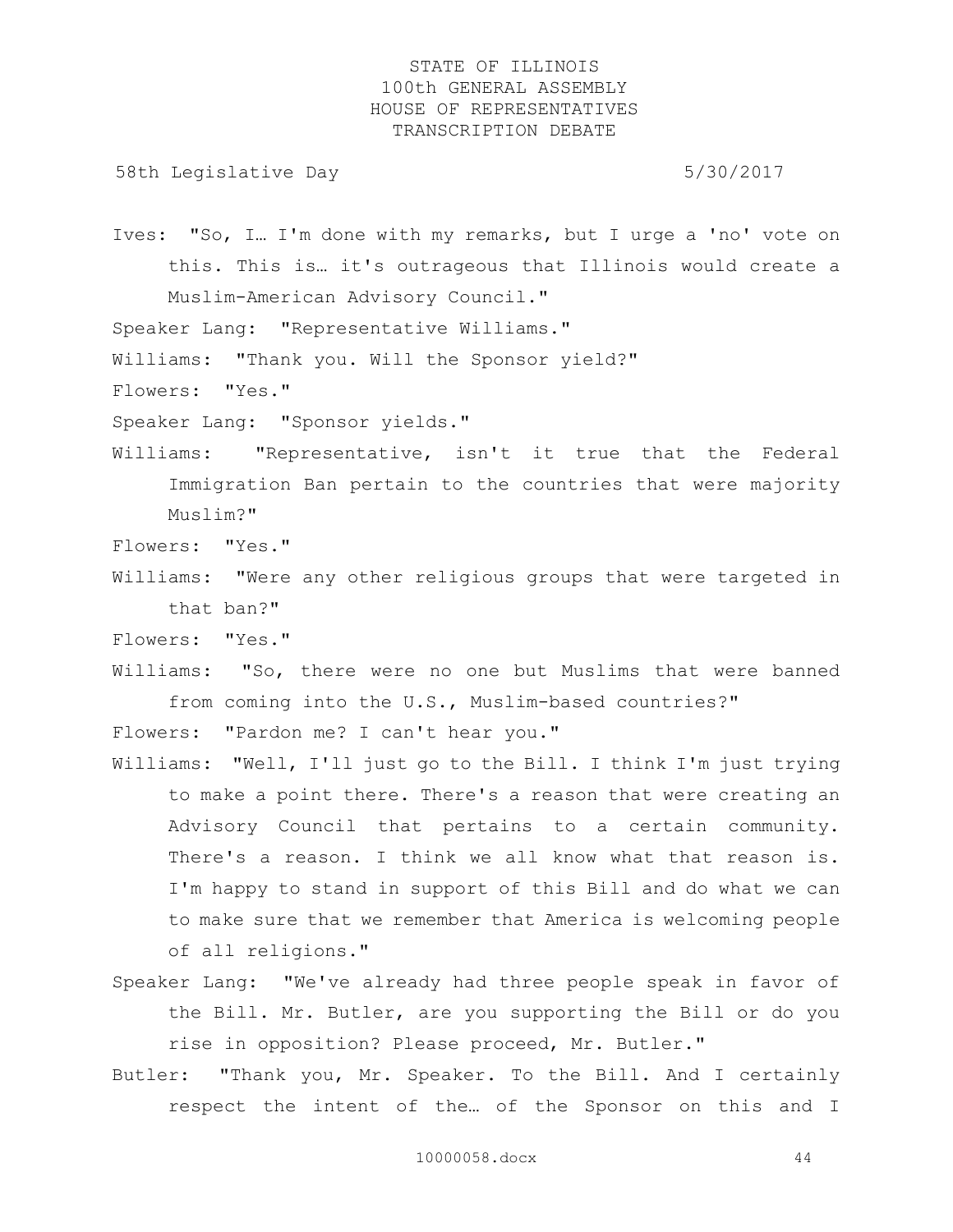58th Legislative Day 5/30/2017

actually supported this when we voted on it last year. And since then… since it… a lot of us had not done a lot of thought or research on the Bill before it came up last year, I've talked to several of my constituents and people who are concerned about this. And I… I do. I think it's a laudable goal. I think we need better relations. We need better Muslim… relationships with Muslims in America, we do. We need to understand that better and I think… I think there's other avenues to pursue. My concern with… with this Bill is not the fact that I want better relationships with the Muslims in my community, but the fact that I think it conflicts with the Constitution, the Illinois Constitution. And to the Representative from Wheaton, I think she makes a good point. We don't have other commissions that are religious-based. I… I just want to point out to the Body. The Constitution that we swear… that we swear to uphold when we take that oath here in Illinois, the religious freedom, Section 3 in our Constitution under the Bill of Rights, the end of it says, nor shall any preference be given by law to any religious denomination or mode of worship. That's in our Constitution. And as I said, I res… I really do, I respect what you're trying to do here. I voted for it last time. But when I look at my job to defend the Constitution of this state, I cannot vote for this Bill because of that. I think it conflicts with the Constitution and I would hope everyone would agree with that. And hopefully, we can find other ways to create this relationship to have better relationships with Muslims. So, that's why I'm going to be a 'no' vote. And I would urge Members to vote against it."

10000058.docx 45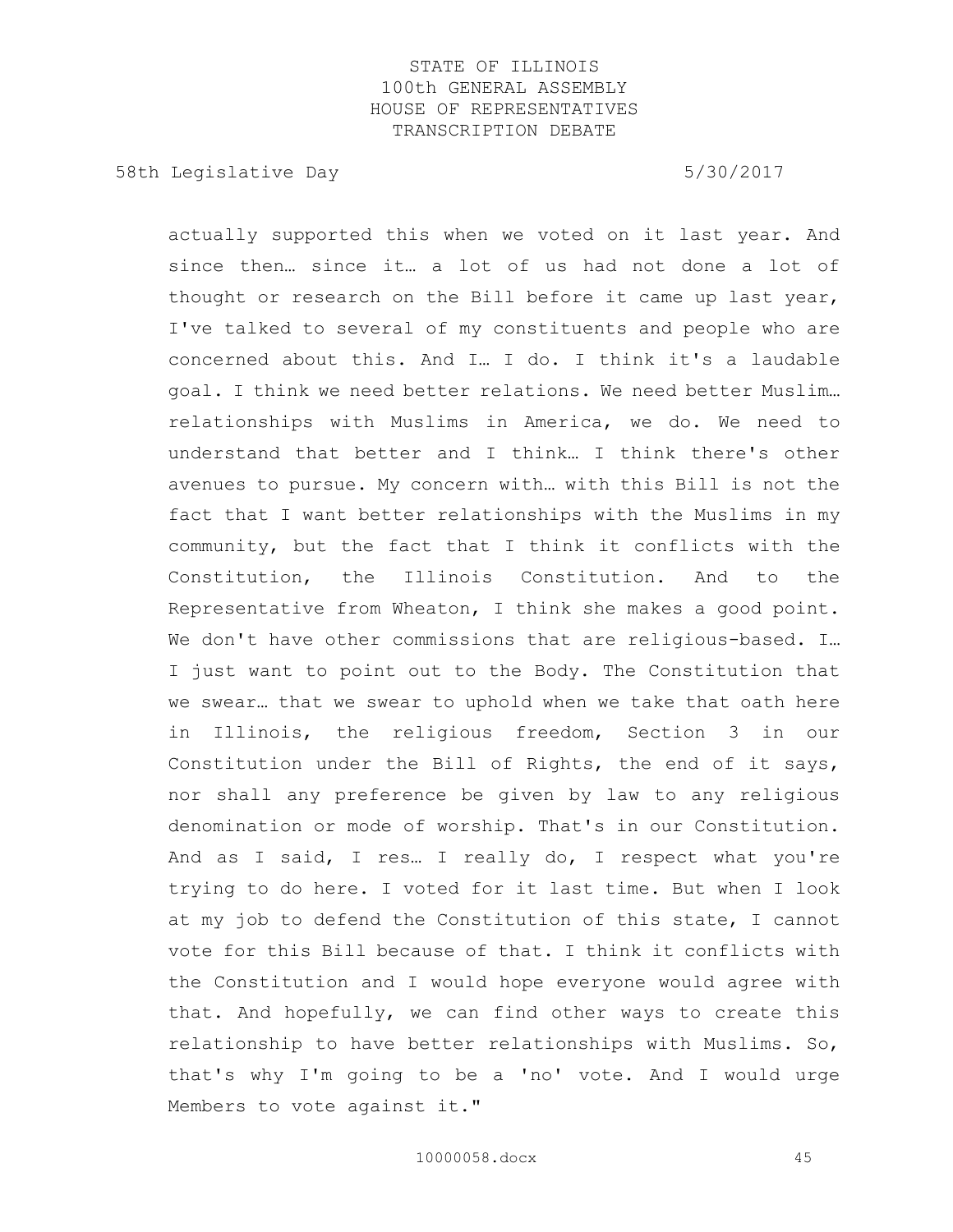58th Legislative Day 5/30/2017

Speaker Lang: "Mr. Reick, do you stand in opposition?" Reick: "Reluctant opposition, Sir."

Speaker Lang: "Then you have the floor, Sir."

- Reick: "There are Jews, Christians, Buddhists, Zoroastrians, and everybody else who are looking for jobs in this state. However, I would urge you to pull this Bill and make it… constitute it in an inclusive manner and make it an interfaith type of Bill rather than just one dealing with Muslims. My friend from Springfield here made some very good points regarding our constitutional obligation to not… not make one against the other. Would you be willing to do that?"
- Flowers: "You know, Representative, I'm glad you asked the question. And I'm not willing to do it on this Bill, but I'm willing to work with you and let me tell you the reason why. There is not the racial profiling of those other groups you just enunciated. And so, as a result, that is what… that's the problem with this country. This is America. We should be open to everyone, all religions, but because we are not, because the President of the United States has singled out this particular group. And this… the only purpose of this is for education, education. It would… it would appear to me that you would want this type of interaction and communication and understanding so we can all get along. And so, I don't know about you, but I don't know much about the religious… I mean, the Muslim community despite the fact that I do have a large portion in my district. But the fact of the matter is we all need to know about each other and try to get along with each other just like those other… those other groups you just enunciated."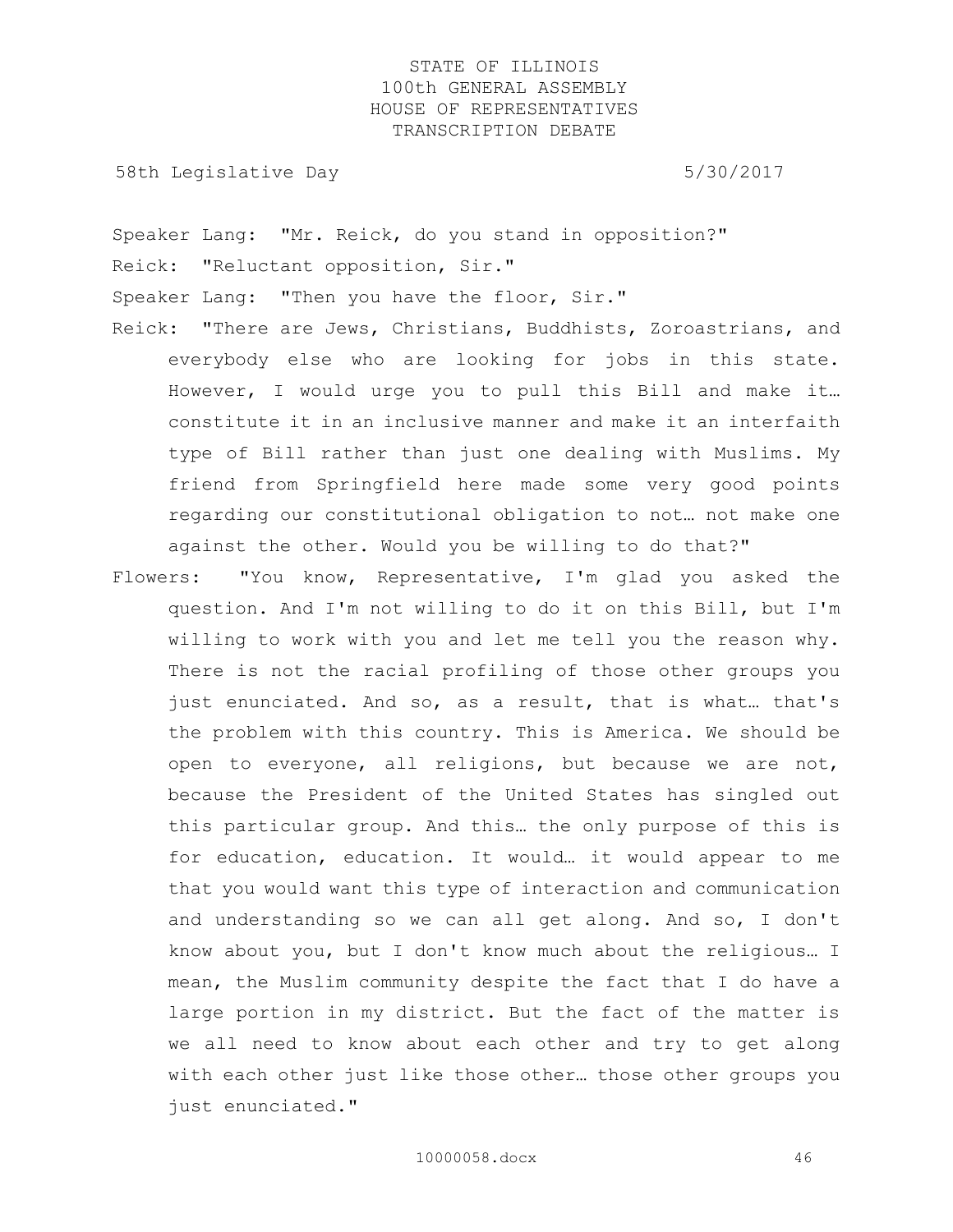58th Legislative Day 5/30/2017

Reick: "I believe that's why I'm saying that maybe this would be better as an interfaith type thing rather than not because…" Flowers: "I agree."

Reick: "Uh, uh, uh, please."

Flowers: "I agree."

- Reick: "Because the religions of this world are much like the politics in this nation. Everybody's at each other's throats and sitting down in an interfaith way will make… will make better bridges than having one religion seem to take precedence in terms of our constitutional obligation. We do have a limitation upon that and the Constitution I think is a hard limitation. To the Bill. I would say I would reluctantly vote 'no'."
- Speaker Lang: "We've had sufficient Members under the Rules on both sides of the aisle. Representative Flowers to close."
- Flowers: "Thank you, Mr. Speaker. And to the previous Members, I just want to bring to your attention that there is another commission. It's called the Holocaust and the Genocide Commission. So, there are other commissions that do exist, that's number 1. And I… number 2… number 2) there are Members that's going to be appointed and there's no reason why that other faith-based could not be a part of the appointment to help educate all of us and be… and be on this Advisory Board. And I would appreciate an 'aye' vote. Thank you."
- Speaker Lang: "Those in favor of the Lady's Bill will vote 'yes'; opposed 'no'. The voting is open. Have all voted who wish? Have all voted who wish? Have all voted who wish? Please record yourselves. Mr. Clerk, please take the record. On this question, there are 67 voting 'yes', 44 voting 'no'. And this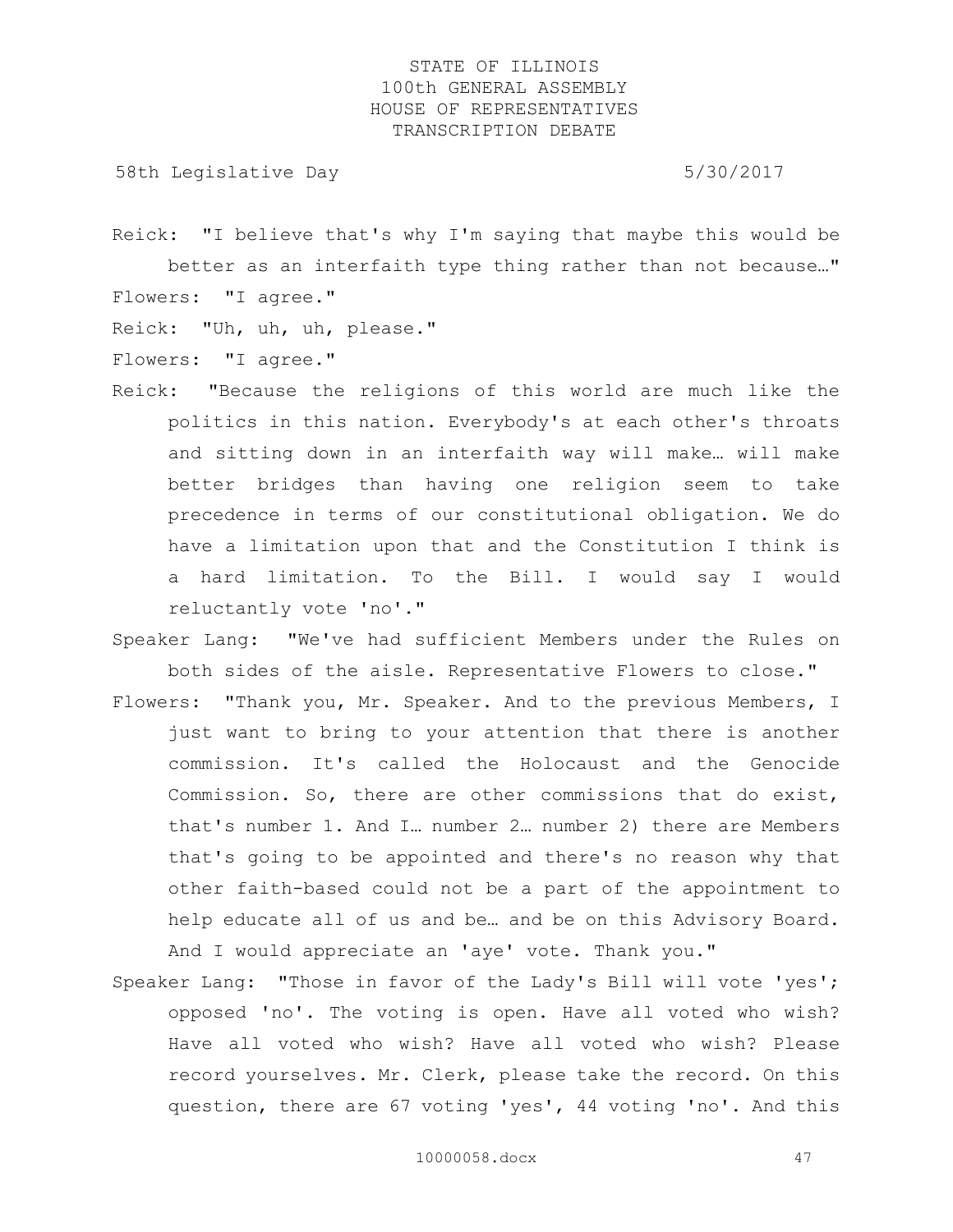58th Legislative Day 5/30/2017

Bill, having received the Constitutional Majority, is hereby declared passed. Leader Currie for a Motion."

- Currie: "Thank you, Speaker, Members of the House. I move to suspend the posting requirements so that Senate Bill 453 can be heard in House Elementary: Curriculum Committee; that Senate Bill 552 can be heard in Judiciary-Criminal; and House Joint Resolution 63 in State Government Administration; Senate Joint Resolution 37 in House Transportation: Regulation. I'd appreciate your support."
- Speaker Lang: "You heard the Lady's Motion. Is there leave? Leave is granted. And the Lady's Motion is adopted. Leader Currie for a Motion."
- Currie: "Thank you, Speaker, Members of the House. I move that we send Senate Bill… again, suspend the posting requirement so that we can hear Senate Bill 569 in Judiciary-Civil Committee and Senate Bill 779 in Personnel & Pensions Committee. I'd appreciate your 'aye' vote."
- Speaker Lang: "You heard the Lady's Motion. Is there leave? There's no leave. Those in favor of the Motion will vote 'yes'; opposed 'no'. The voting is open. Have all voted who wish? Have all voted who wish? Have all voted who wish? Mr. Clerk, please take the record. There are 65 voting 'yes', 51 voting 'no'. And the Lady's Motion prevails. Leader Currie on another Motion. No other Motion. Senate Bill 1720, Representative Hernandez. Please read the Bill."
- Clerk Hollman: "Senate Bill 1720, a Bill for an Act concerning employment. Third Reading of this Senate Bill."

Speaker Lang: "Representative Hernandez."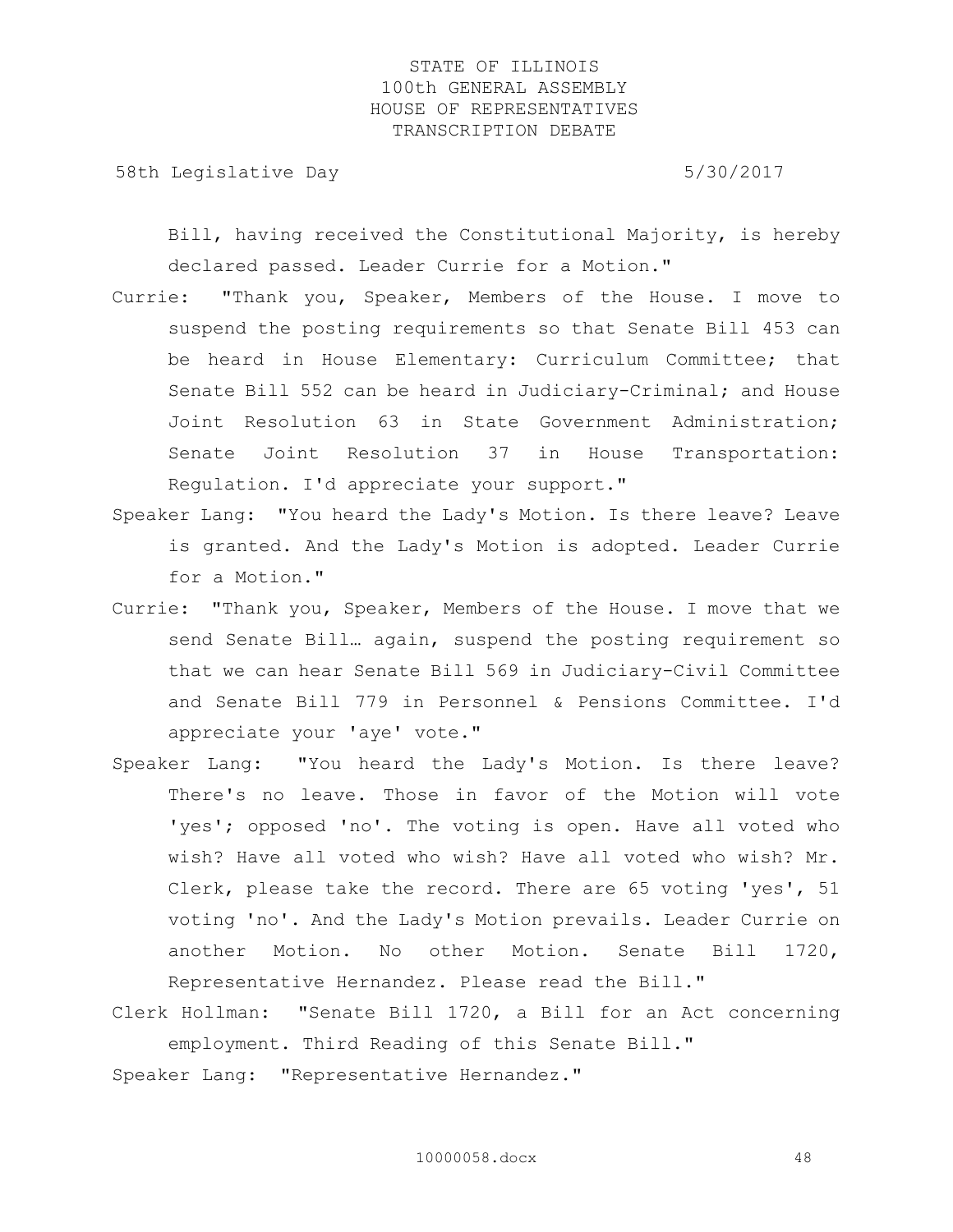58th Legislative Day 5/30/2017

Hernandez: "Thank you, Speaker and Members of the House. Senate Bill 1720 deals with four points. It increases the penalties on companies that refuse to pay wage theft judgments. It also prohibits companies committing serious wage theft from receiving state contracts for at least five years. It also levels the playing field for responsible businesses and it injects more money into the economy and generate more tax revenue without increasing tax rates. I ask for your 'aye' vote."

Speaker Lang: "Mr. Andersson."

Andersson: "Thank you, Mr. Speaker. Will the Sponsor yield?" Speaker Lang: "Sponsor yields."

Andersson: "So, it appears we are increasing penalties on the Wage Payment and Collection Act. Is that correct?"

Hernandez: "That's correct."

- Andersson: "So, again, I'm sorry. I could not quite hear what… where… where are we and where are we going on those… on those fines?"
- Hernandez: "So, there is an increase of \$5 thousand and that becomes a Class A misdemeanor. Anything under 5 thousand will make it a Class 4… I'm sorry, it's backwards. Less than 5 thousand is a Class A misdemeanor; over 5 thousand is a Class 4 felony."
- Andersson: "Is a Class 4 felony. Mr. Speaker, by the way, I would ask to move this to Standard Debate."

Speaker Lang: "That will be done."

Andersson: "Thank you. Beyond the… beyond the penalties, what else does the Bill do?"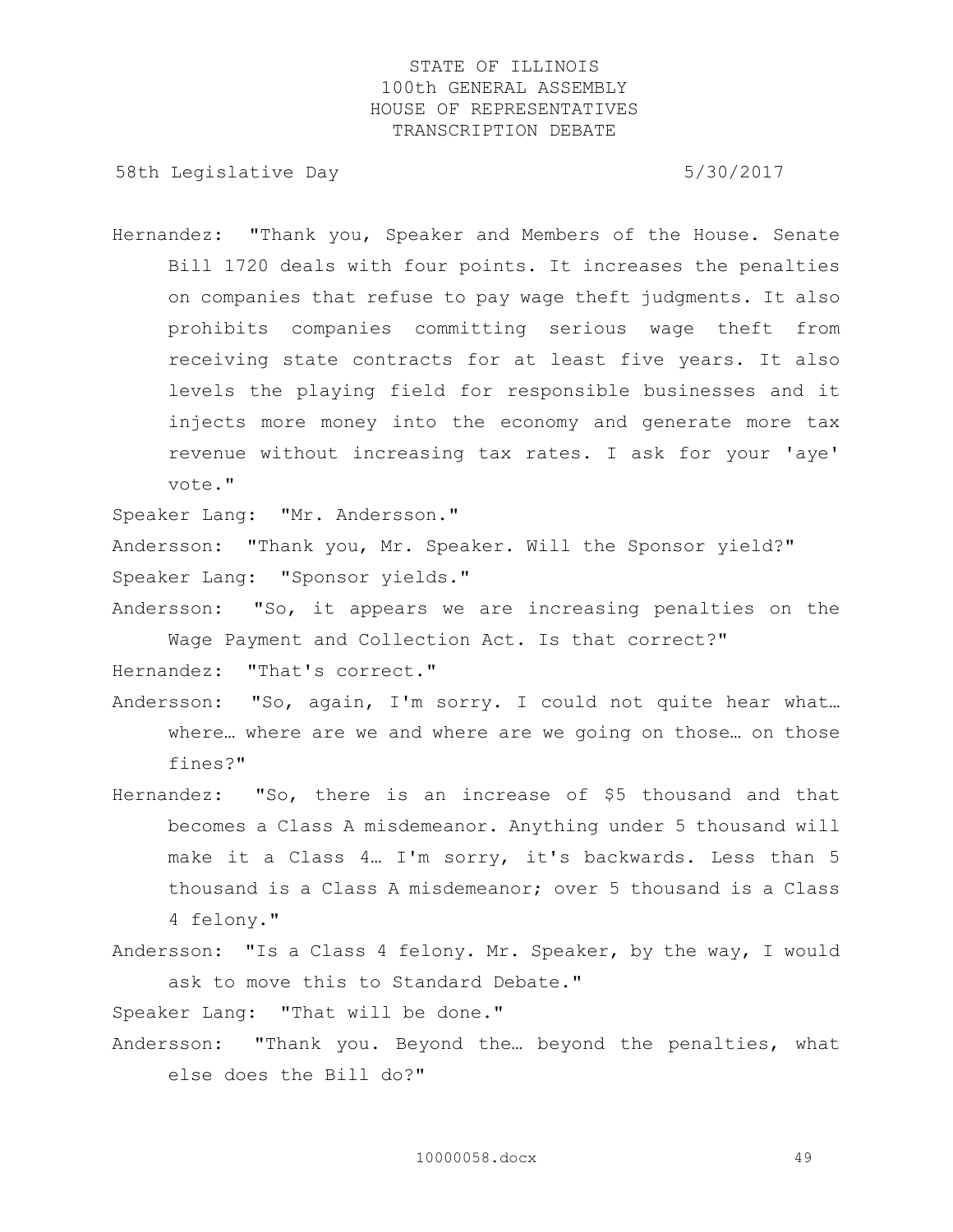58th Legislative Day 5/30/2017

Hernandez: "It… it also will add that there would be no contracts given… and this is repeated. Let me say that again, repeated offenders or that will not be able to receive contracts from the state for at least five years."

Andersson: "Thank you for the answers to the questions."

Speaker Lang: "Representative Ives."

Ives: "Thank you, Mr. Speaker. Will the Sponsor yield?"

Speaker Lang: "Sponsor yields."

- Ives: "So, it appears now that you're actually making this a Class 4 felony. So, it's now a felony, if you were to have a problem under this Act?"
- Hernandez: "So, the… so, the Bill will make it… it increases… yes, it does increase it. So, cur…"
- Ives: "So, we're going to be putting business folks in jail that happen to violate one of our business Acts? That's what we're going to do? We're going to start jailing business owners?"
- Hernandez: "Representative, we're talking about repeated. I mean, these are really serious, I mean, often. It still… it still falls on the chief procurement officer to make a decision, but we're going after the… the bad actors."
- Ives: "But a first offense is still a Class A misdemeanit… demeanor. That's pretty serious. That's up to one year in jail."
- Hernandez: "Well, this is serious. This is what we call wage theft where low-income people that are usually it… it aims them… are victims of this that are not being paid. So, what we're talking about egregious on how businesses are approaching this, there is a penalty. But when you have consistency, we have to make it more serious the penalty."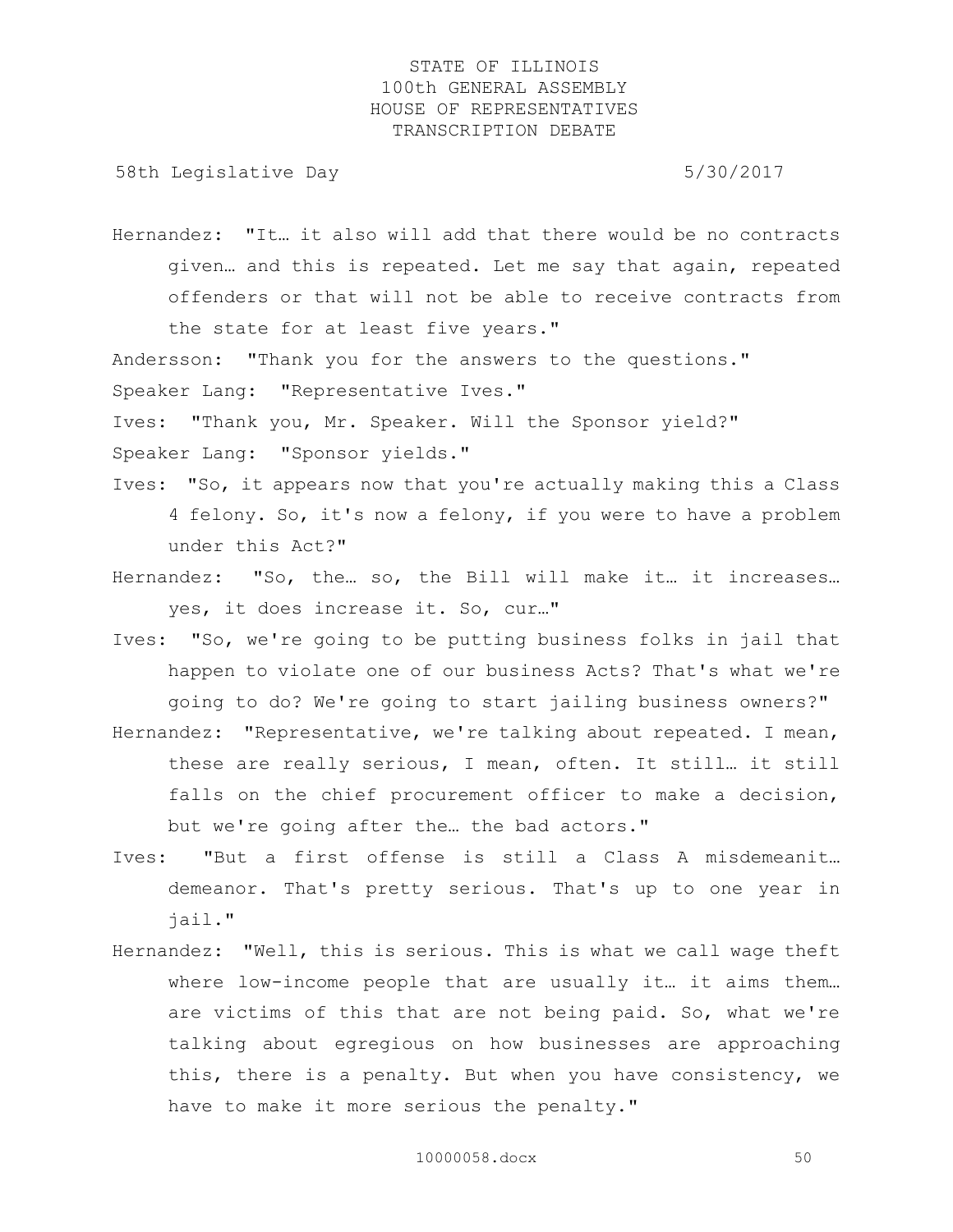58th Legislative Day 5/30/2017

- Ives: "I… I would argue that actually we already have procedures in place. We already have laws that… that actually handle a lot this problem. And all you're doing is enhanced… you're doing enhanced penalties. So, your side of the aisle likes to talk about, you know, giving people reprieve, giving… not doing mandatory minimums, all of that idea which we all had a huge debate about that last… yesterday, as a matter of fact. And now, you're all… all you're about is enhancing penalties on business folks who are just trying to make a buck in the State of Illinois and who are trying to run their business. And we already have laws in place to handle this. I mean, nobody wants offenders to keep acting this way, but we have other ways to do this. We can pull their business license. We could do other things that… that fine them. But you're actually talking about jailing people to… when they're dealing with complicated regulations that this state has imposed on them. That's what you're trying to do here. You're trying to shut down business in the State of Illinois."
- Hernandez: "No, I'm not, Representative. I'm just trying to go to the bad actors which theft does contribute to poverty. It lowers economic growth and it lowers tax revenues."
- Ives: "Okay. Could you just… let's just go back over maybe the last four years of data? How many times have you… has this actually had to be enforced? Has… where you've had repeat offenders that have not been found… that have been found by the Department of Labor and these other agencies to have been bad actors in this area? How many times has that happened?"
- Hernandez: "Representative, it has happened many times. I was part of trying to put that out… put in place an adjudicated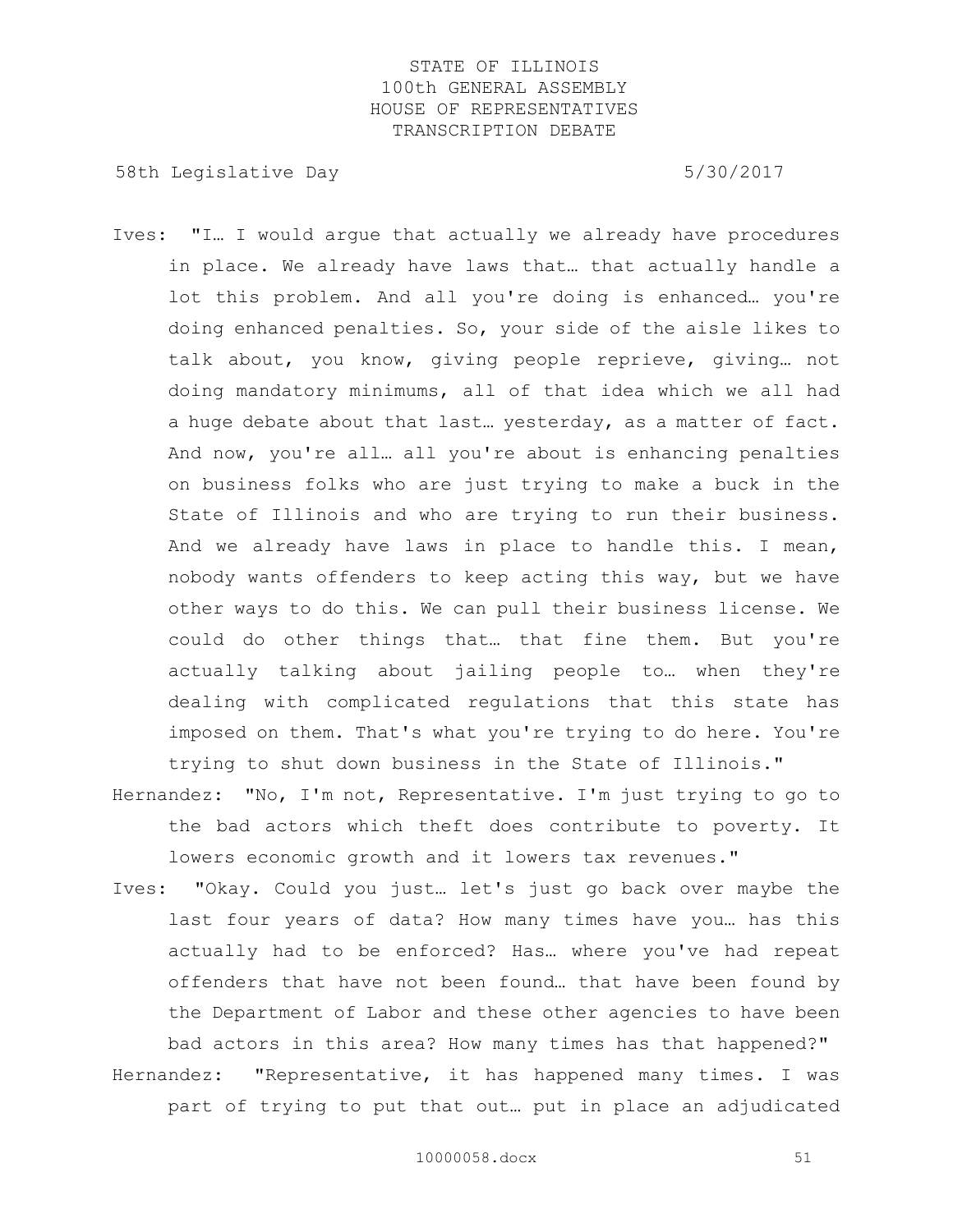58th Legislative Day 5/30/2017

system because of such a backlog on claims… wage theft claims, to begin a process and place some penalties because it was just backlogged. And let me tell you this, wage theft is estimated to drain 800 million to 3 billion a year for the Illinois economy. This needs attention."

Ives: "Well, I would say that we already have attention on this. And actually, the testimony in committee was that the Department of Labor and the other agencies are already handling this and that there are very, very few bad actors out there. And essentially, that this is usually taken care of, that we already have our laws in place to take care of this. And you're just trying to send a message to your constituency, but the message you're really sending is to business… is to business in the State of Illinois because we are not open for business. We are hostile to business and if you step one foot out of the line and if you get accused of this, you're going to spend loads amount of money and time to just go through this… this process because you're enhancing the penalties on there where you're going to throw business owners in jail for making what could easily be just a mistake on paperwork. That's what it could be. I will tell you this is not a broad problem in the State of Illinois, that we already handle this and that we should reject this Bill."

Speaker Lang: "Mr. Wheeler."

Wheeler, K.: "Thank you, Mr. Speaker. Will the Sponsor yield?" Speaker Lang: "Sponsor yields."

Wheeler, K.: "Representative, I... I'm just going to reiterate a couple things that the previous speakers have said, because there's a reason why the business community is united against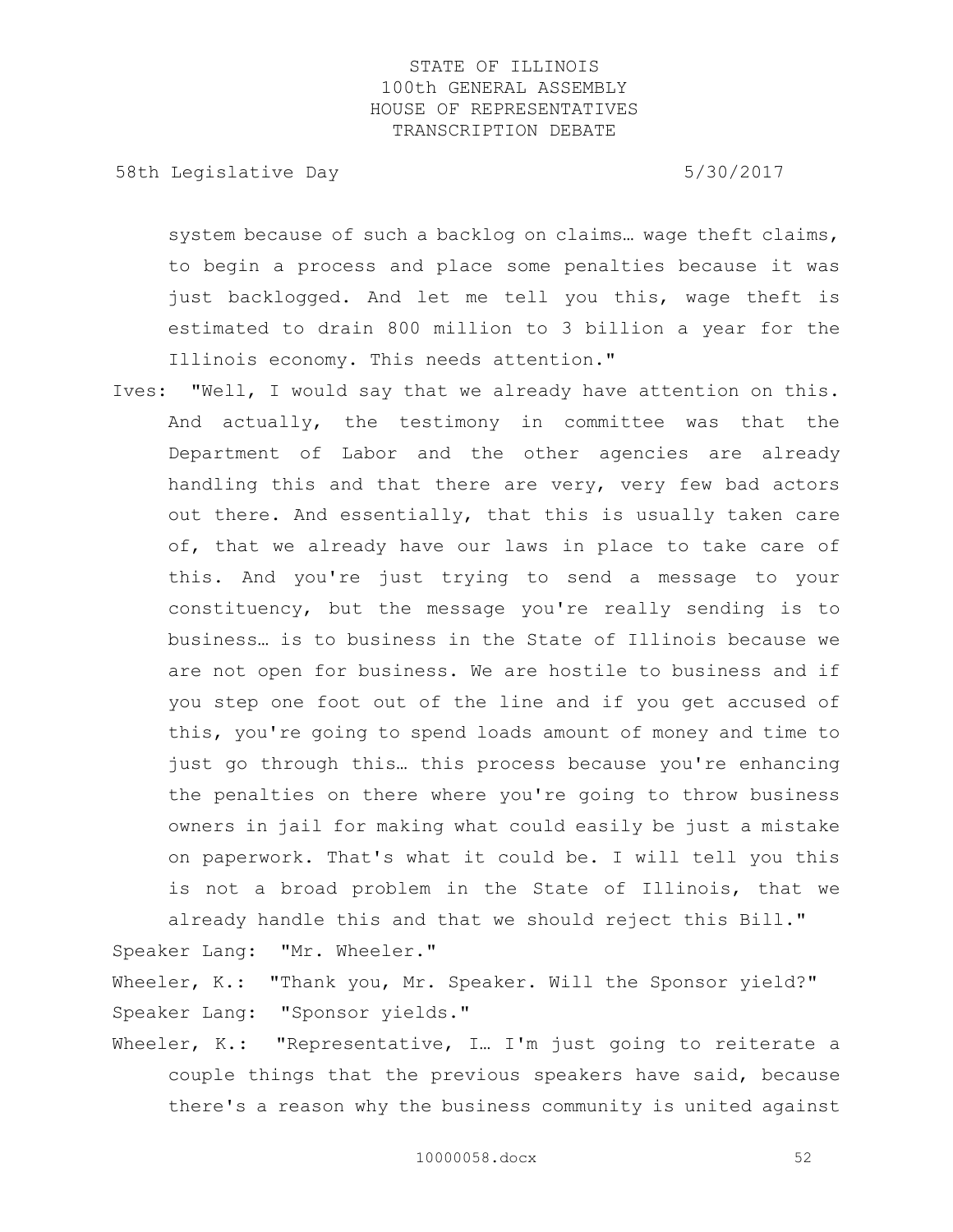58th Legislative Day 5/30/2017

this Bill, even though, I think we all are in agreement that people should get paid to do the work. This… this isn't necessarily going to address the problem that you're bringing forward by virtue of the fact that we're just going to threaten business owners and employers that they could actually be charged with a felony for making a clerical error is something that, you know, this doesn't really have a protection for in the language."

- Hernandez: "So, Representative, this does not… it does not apply to those who make mistake… mistakes. It applies to those are willfully and repeatedly violating the… the law."
- Wheeler, K.: "I quess the way that I'm looking at the language here in our analysis says that it doesn't have to do with on the felony aspect of it for the Wage Payment and Collection Act. If the… if they are for amounts of \$5 thousand or more, there's not a clarification in here about a repeat offender. It just… it just says that it's a Class 4 felony now rather than a misdemeanor."
- Hernandez: "No. But it does. And that's why I don't understand why the business community is not at least neutral on this." Wheeler, K.: "Well, I quess that's my point I'm trying to make. Is that did you work in the business community to try and get neutral? And do you realize the fact that… that if an employer is going to put themselves on the line by employing someone, and going through all the aspects that we require them to with the federal and state regulatory processes that are in place now and we're adding to the penalties in case you make that mistake. Representative, have you ever tried to figure out a classification for employees as an employer? It's a…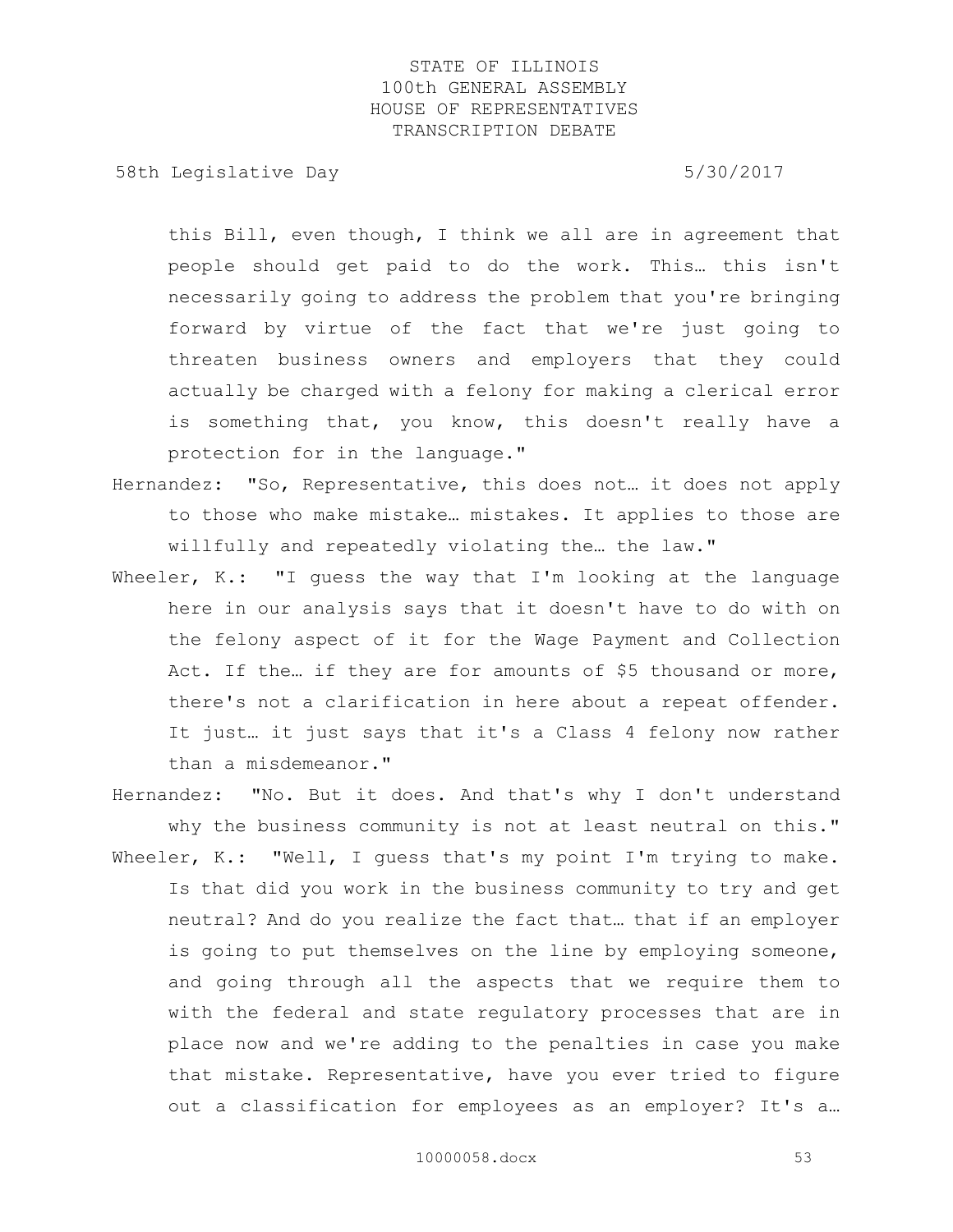58th Legislative Day 5/30/2017

it's not an easy task for some of these things. We don't make it easy on them."

- Hernandez: "So, Representative, let me just explain that. The legislation will level the playing field for the responsible business people who are abiding by the law. So, it helps them. This is… it's important to that sector of the business who are doing things right."
- Wheeler, K.: "Well, I. then believe me, that's that's the goal for every employer that I know. At the same time, there's no protection in place. From what I understand about your Bill, that would actually say, if you make a mistake… if the… if the computer software doesn't run correctly and something's not done properly, there's all kinds of ways that you can come to this. And the second part… my concern is and the concern of other employers is that you're inviting bad actors on the other side now to say, hey, you know what, we're going to… we're going to file a complaint against you and you're going to have to go against us and it's a terrible press for people. This is just making a problem that is bad, not addressing the problem you're trying to solve and making it worse for the employers. There's… there's no good side to this Bill that I see so far. So, with that, Mr. Speaker, if this Bill receives the requisite number of votes, I'd request a verification."
- Speaker Lang: "Your request is acknowledged. Representative Ammons is recognized."
- Ammons: "Thank you, Mr. Speaker. To the Bill. I rise in support of this House… this Senate Bill because Senate Bill 1720 does what many on the right suggested is the important thing. We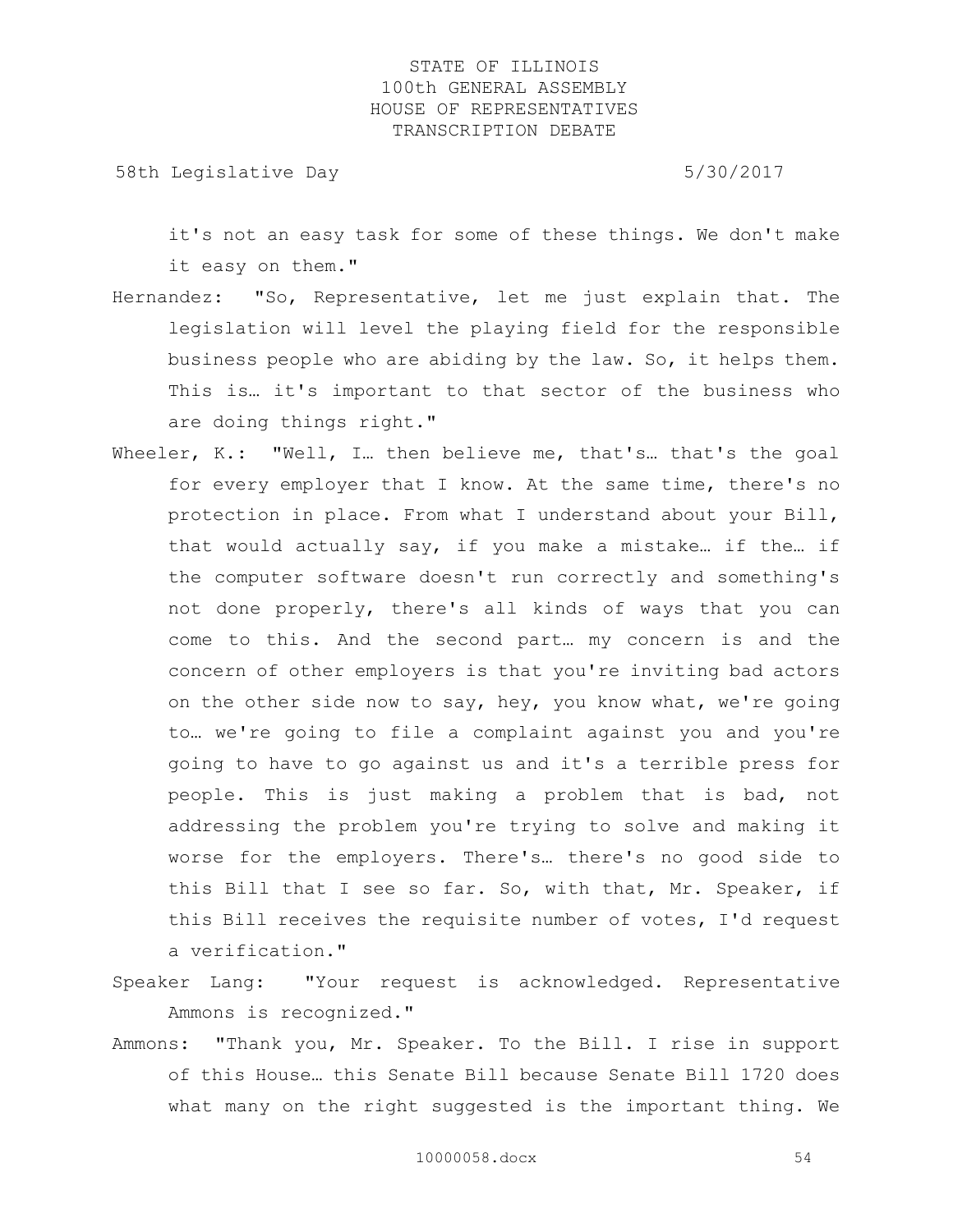58th Legislative Day 5/30/2017

do not have any sympathy for companies that steal wages from workers. We have no sympathy for companies that steal wages from workers. The same premise that applies to people who are everyday people committing crimes that we are okay with locking up for a very, very long time, this Bill goes a very small step toward bringing accountability in the wage theft problem. Now, let me tell you for those who are asking if this is a real problem, I will give you an analysis of a situation that actually happened in the City of Champaign where a contractor subcontracted with a minority contracting company, and then refused to pay over a hundred thousand dollars to that subcontractor. The subcontractor had to ultimately go to court to get back the due wages of the workers of which they were successful in court but no actual accountability came as a result of the wage theft outside of paying what was due. And in subsequent, people decided that it was okay to continue to give this company… continued city contracts even though they were found guilty of stealing wages from workers. And so, this Bill, although will not gain the support of the right who protects these kind of companies when they do this kind of thing, this Bill deserves an 'aye' vote on behalf of the workers and small minority firms who have been stiffed by larger companies from getting the wages that are due them. And so, I ask for an 'aye' vote on behalf of Senate Bill 1720."

Speaker Lang: "Representative Willis." Willis: "Thank you, Mr. Speaker. Will the Sponsor yield?" Speaker Lang: "Sponsor yields."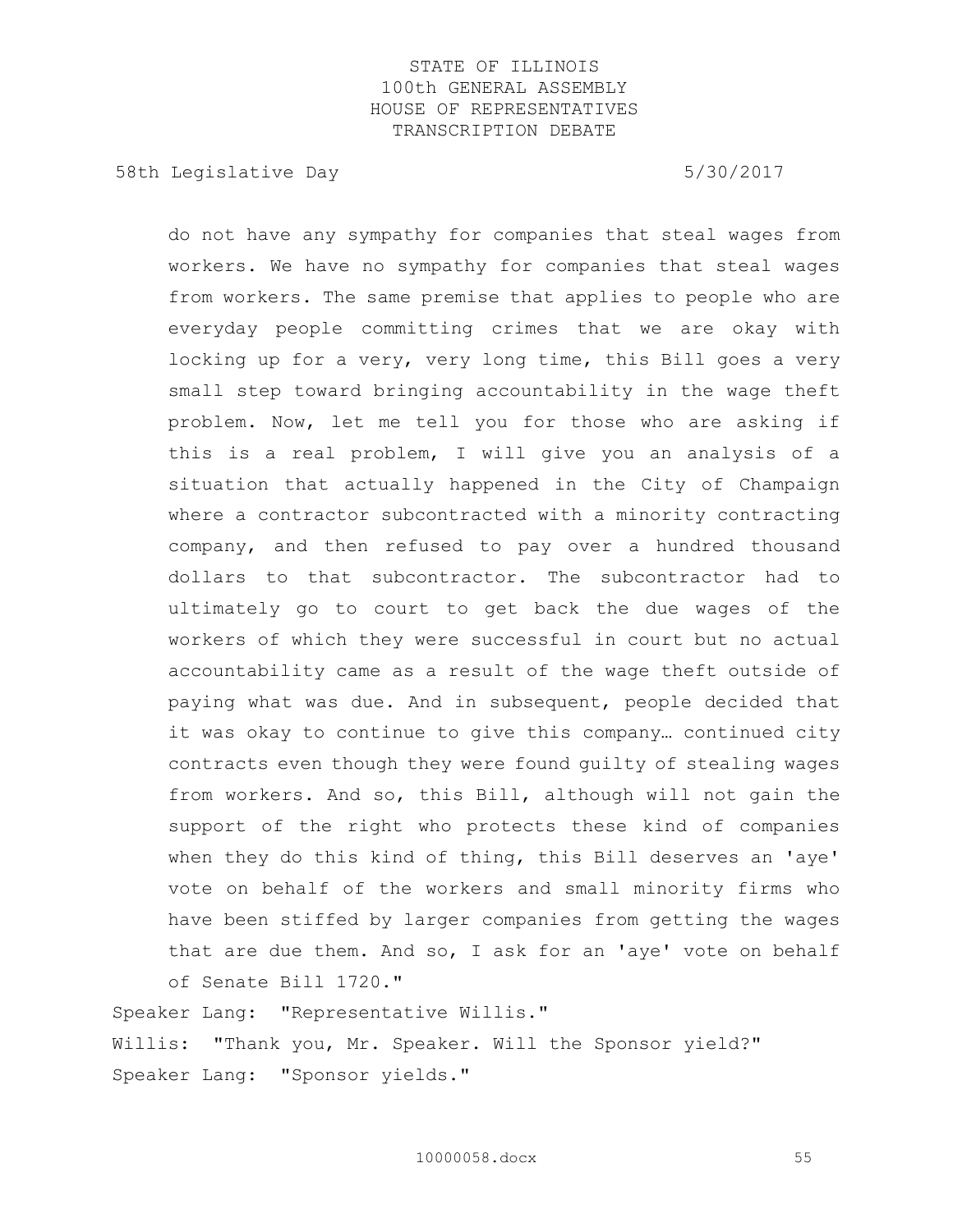58th Legislative Day 5/30/2017

Willis: "Representative, is this Bill asking these businesses to do anything more than what is best business practices… for this law… for these small firms?"

Hernandez: "I'm sorry. Repeat that?"

Willis: "Okay. So, this Bill… I've heard from the other side of the room that it's going to put an undue burden on their businesses… on many of their small businesses if we go and incorporate this Bill. Is this Bill asking them to do anything other than what would be considered in most best business practices?"

Hernandez: "No."

Willis: "Okay. So, we're just asking them to follow the law, correct?"

Hernandez: "Correct."

Willis: "And we have put into the law prior protections for wage theft, correct?"

Hernandez: "Correct."

- Willis: "But we haven't put anything in there to stop these companies from continuing to do it and still be hired by the State of Illinois. Is that not correct?"
- Hernandez: "Representative, these are repeated bad actors who are willfully and denying that they are not doing such… such things. So, this is going towards those bad actors."
- Willis: "Right. So, we're… what we're doing is we're actually saying, okay, you might say it's cheaper to pay the fine that we put in there, but you're still getting this huge, huge multimillion dollar contract from the State of Illinois. And what we're trying to do at this point is we're trying to make these businesses much more accountable. Is that not correct?"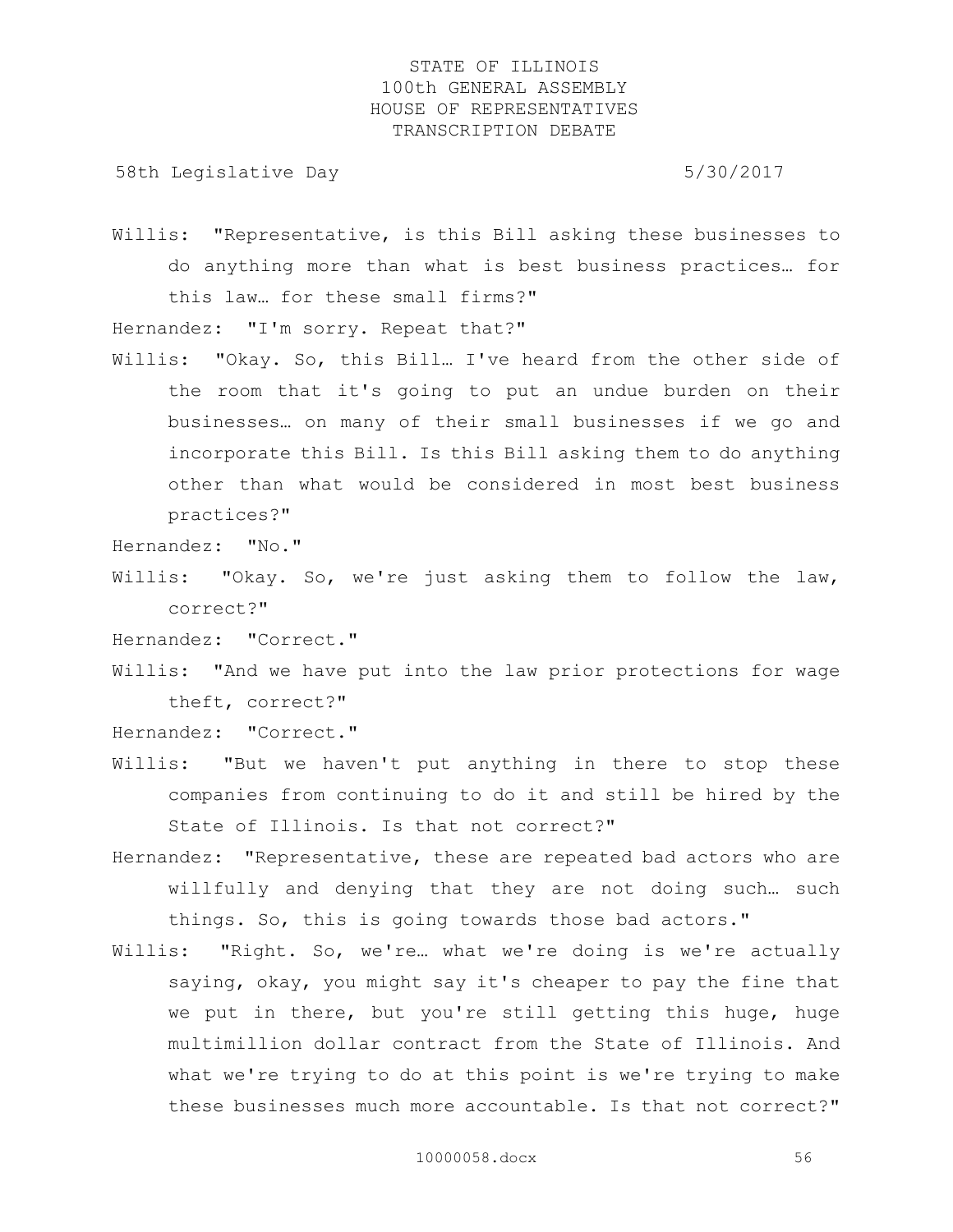58th Legislative Day 5/30/2017

Hernandez: "Absolutely."

Willis: "Okay. To the Bill. I don't see why anybody under any circumstances would want the State of Illinois to hire and have a contract with a firm that is not following what we, as Legislators and the State of Illinois, said is the law. I cannot phantom why we would protect companies that are not doing it. I don't think there's a person on the right or the left side of this room that would say it is okay to not pay your bills and to basically have wage theft. I don't think there's a… there's not one colleague on that side that would say that it's okay not pay your bills. So, what we're doing here with this Bill is we're saying let's be accountable; let's hold you to that. You are continuing to do this. You're doing it wrong. We want to make sure that you follow the laws and if you don't follow the laws, we're not going to go and... we're not going to give you another state contract. We're going to say let's get somebody that follows the laws that we put into place let them get the state contracts. Let them get the rewards for doing the right thing, following the laws the way you're supposed to do. That's what this Bill does. This Bill should not be causing any undue harm to businesses that are doing the right thing. If you're doing the right thing, you shouldn't have any worries about it. It's not going to affect you. You're doing the right thing. You will get that state contract or you will at least be able to bid for it. But if you're not doing the right thing, darn it, you should not be able to get any more contracts with us. You should be held accountable and that's what we're asking people to do here. We've gotten many, many laws already on the books that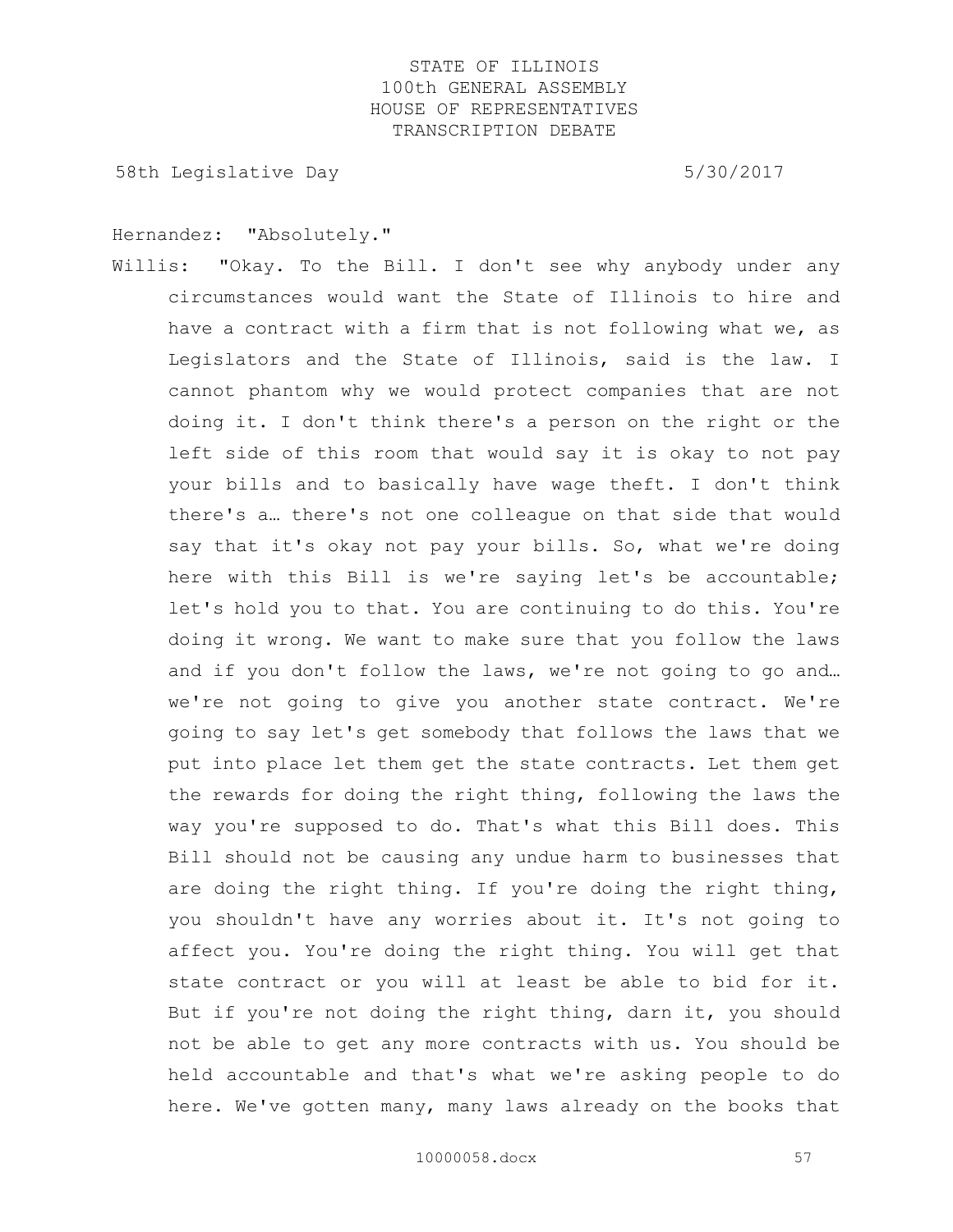58th Legislative Day 5/30/2017

will go and protect people. We have a minimum wage law. We have all of the… the Wage Payment Collection Act. We have the Workers Adjustment and Re… Retraining Notification Act. We have all of those. We made those laws for a reason. We made them to protect our workers. We made them to protect businesses that are doing the right thing. Why on earth would we want a business that is not doing the right thing be able to get an edge and to be able to get that service? That's what this is doing. It's saying let's level the playing field. Let's reward those businesses that deserve the rewards. Let those businesses get what they need to and if you can't, guess what, you can't come to the party. You're not allowed to go and bid on our state contracts. We want only businesses that follow the rules, do what they're supposed to, treat their workers fairly, treat their subcontractors fairly, and they are the ones that we're willing to then give our resources to not the rest of them. If you can't follow the laws that we as a robust Body put into place then you don't deserve to go and get those state contracts. I cannot possibly imagine why we would want to reward bad players and that's all this Bill does. It says if you're a bad player, you don't get to come to the game. You got to have somebody else that follows what we do get those rewards. I would strongly urge an 'aye' vote. I cannot see why anybody would state that this is a bad business vote; it's not. It's a good business vote. It lets…" Speaker Lang: "Representative, you cut… got cutoff in midsentence.

Do you wish to complete it?"

Willis: "I just want to finish that sentence. I want those that… I said… as I stated, this is a good business Bill because it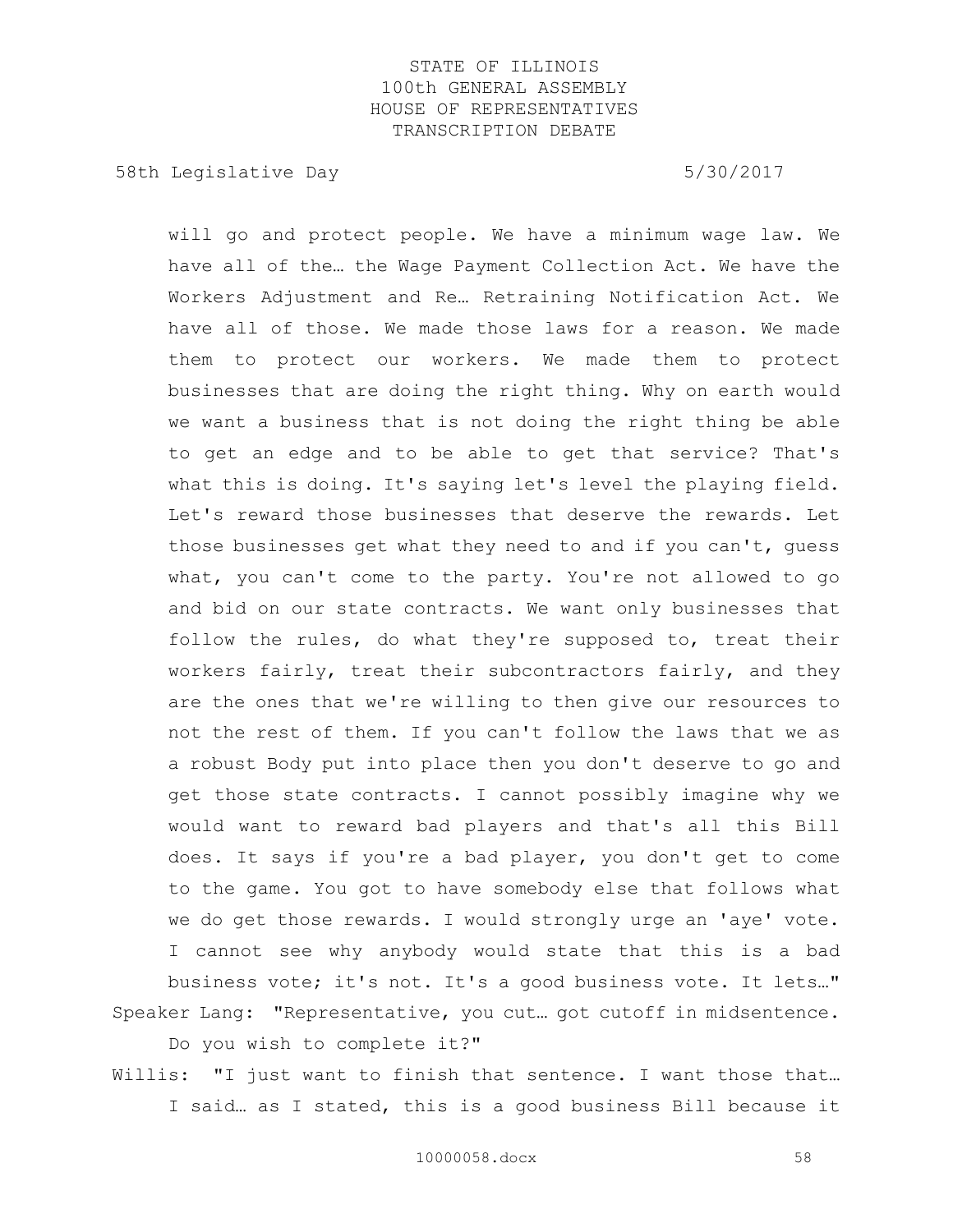58th Legislative Day 5/30/2017

allows those that are doing good business to continue to do the good business with the State of Illinois. Thank you." Speaker Lang: "Representative Manley."

Manley: "Will the Sponsor yield?"

Speaker Lang: "Sponsor's proud to yield."

Manley: "Representative Hernandez, do… are there any other states that do this?"

Hernandez: "Yes. New York."

Manley: "And how long… when did they enact this into law?"

Hernandez: "They started after seeing these bad actors in 2012." Manley: "And so… did you say 2012?"

Hernandez: "Correct."

- Manley: "Okay. I'm having a hard time hearing you even though we're like arm's length apart. So, since 2012 New York has had this in place. Can you tell me is there any data that supports that this was a good… was a… a good move on their part?"
- Hernandez: "So, I can… sure, I can do that. So, since the start of 2012, the New York AG's Office has recovered nearly 27 million for more than 20 thousand workers victimized by wage theft and levied 2.5 million in penalties against employers." Manley: "Okay. Repeat that. I want everybody to listen to this.

So, since 2012, the State of New York, who is…"

Hernandez: "Has…"

- Manley: "…has now has this on their books as law, has recovered what for workers and how many workers?"
- Hernandez: "So, it has recovered nearly 27 million for more than 20 thousand workers victimized by wage theft and levied 2.5 million in penalties against employers."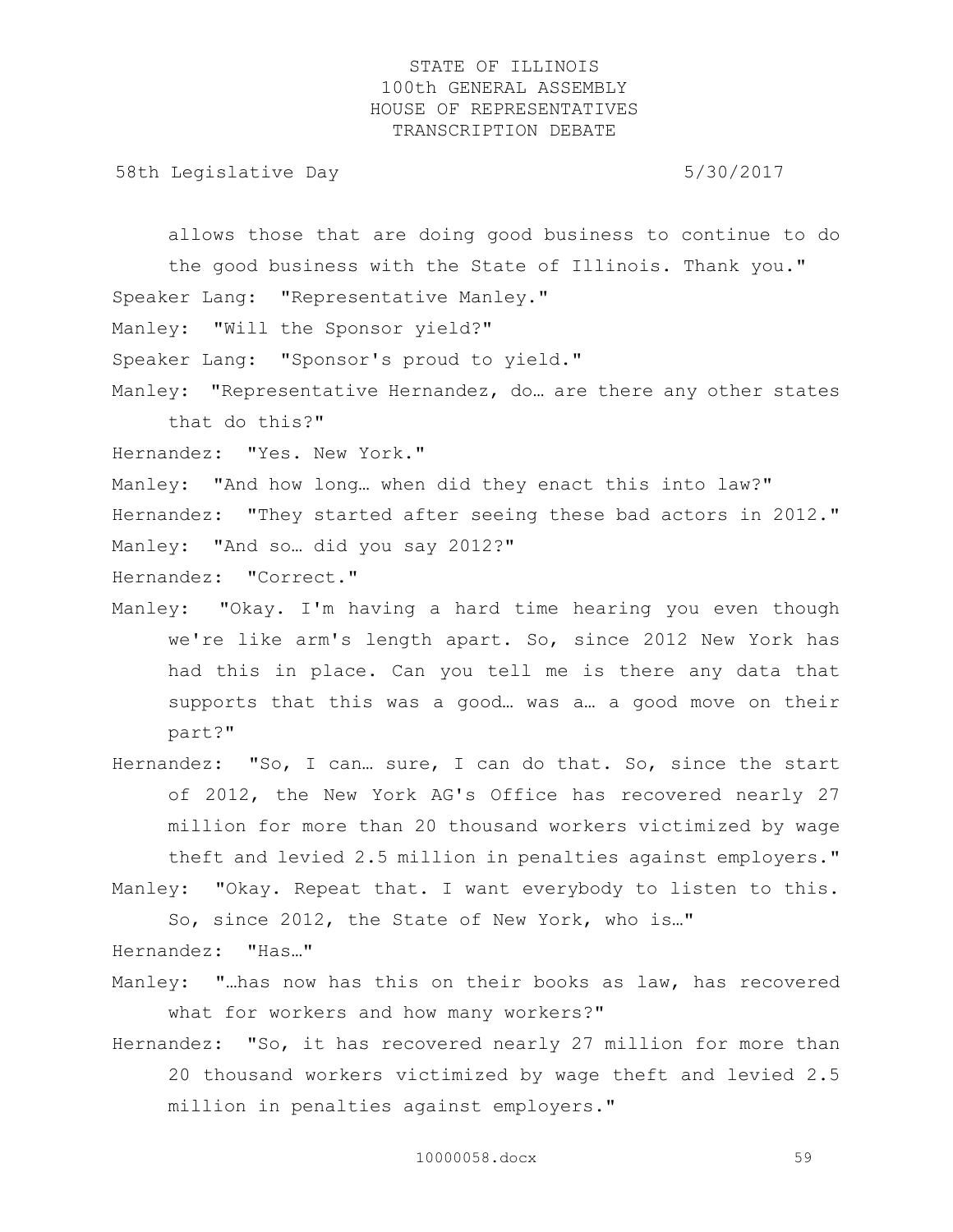58th Legislative Day 5/30/2017

Manley: "How many workers did this affect?" Hernandez: "I have here 20 thousand workers." Manley: "Okay. Twenty thousand people, that's not small. That's a lot of people. I want to thank you for bringing this Bill. I think the worker needs to be protected just as much as the businesses do. And… and I want you to repeat again. Is this… is this… could this affect a business that makes a mistake or has a… a glitch in their system or a changeover in their payroll department that would cause… is this an honest error? Is this… could this Bill… is this law going to affect business owners that…"

Hernandez: "No."

Manley: "…that make a mistake?"

Hernandez: "No."

Manley: "So, it's going to affect repeat…"

Hernandez: "Repeated willful, I mean, willful actors."

Manley: "So, it's people that have someone come to work for them; they do their work and then they don't pay them for a day's work?"

Hernandez: "That's correct."

Manley: "Okay. Thank you."

Speaker Lang: "Representative Hernandez to close."

Hernandez: "So, I just want to give you two examples of what has occurred in Illinois. Fast food giant Dominoes was caught using payroll software that underpaid workers. And a major road contract… contractor paid with our Illinois tax dollars shorted its workers by 1.5 million. It's happening. I ask for your 'aye' vote."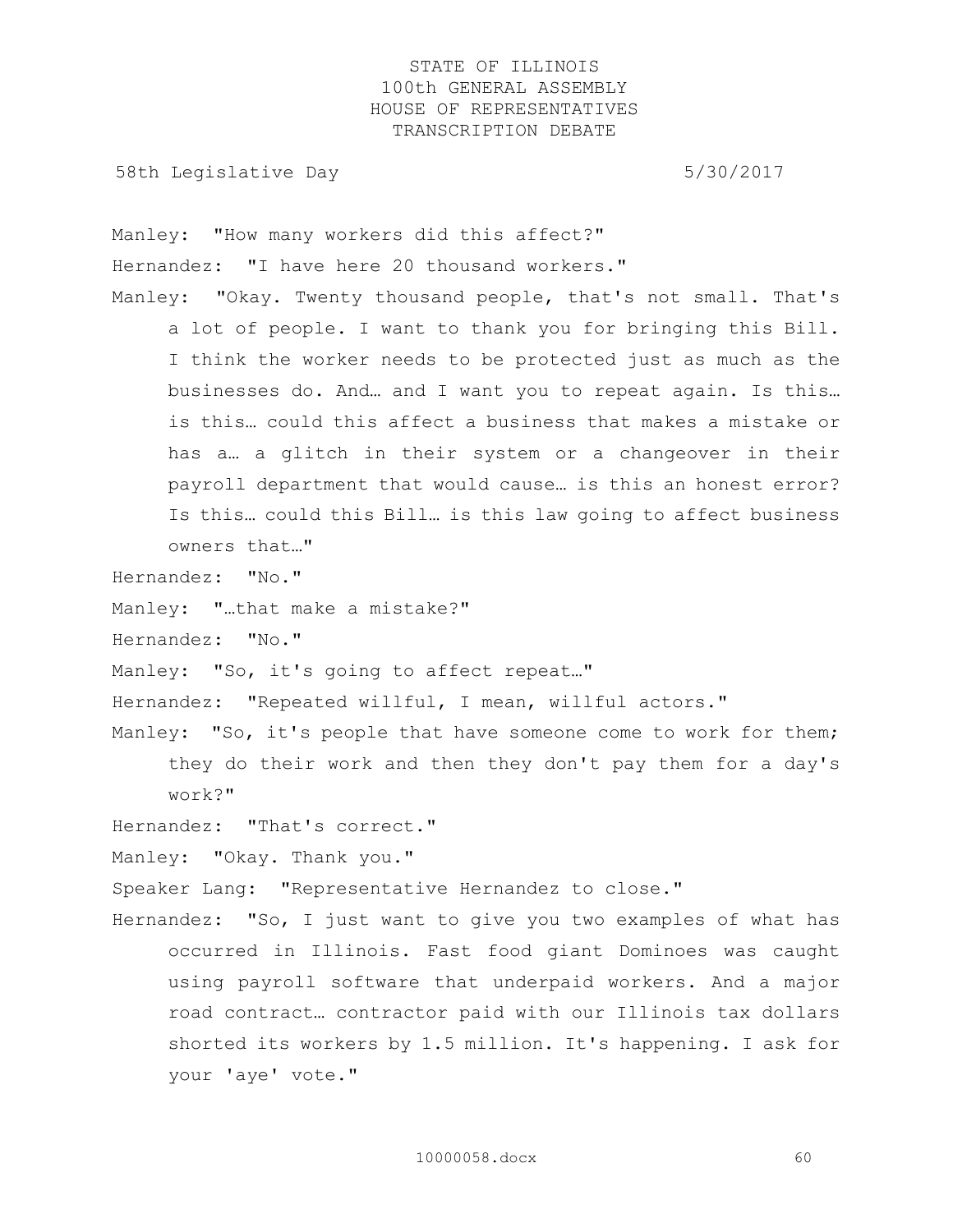58th Legislative Day 5/30/2017

- Speaker Lang: "Members, please be reminded that Mr. Wheeler has asked for a verification. Members will be in their chairs and vote their own switches. Those in favor of the Bill will vote 'yes'; opposed 'no'. The voting is open. Have all voted who wish? Have all voted who wish? Have all voted who wish? Please record yourselves, Members. Flowers. Mr. Clerk, please take the record. On this question, there are 67 voting 'yes', 48 voting 'no'. Mr. Wheeler, do you persist in your request? Gentleman withdraws his verification request. There being 67 'yes', 48 'no', this Bill, having received the Constitutional Majority, is hereby declared passed. Page 11 on the Calendar, Senate Bills-Second Reading, Senate Bill 81, Mr. Guzzardi. Please read the Bill."
- Clerk Hollman: "Senate Bill 81, a Bill for an Act concerning employment. This Bill was read a second time a previous day. Amendment #1 was adopted in committee. No Floor Amendments. A fiscal note, home rule note, state mandates note has been requested but not filed at this time."

Speaker Lang: "The Chair recognizes Mr. Guzzardi."

- Guzzardi: "Mr. Speaker, I'd request that those notes should be ruled inapplicable."
- Speaker Lang: "Gentleman moves that the note requests be held inapplicable. The Chair recognizes Mr. Wheeler."
- Wheeler, K.: "Thank you, Mr. Chairman. I'm… I'm finding it odd that my… my colleague is holding these notes inapplicable when the fiscal note that is requested has already been applied in other Bills with a… with a tab of more than \$300 million. That shocks me because I understand he's interested in a budget like I am and \$300 million impact affects what we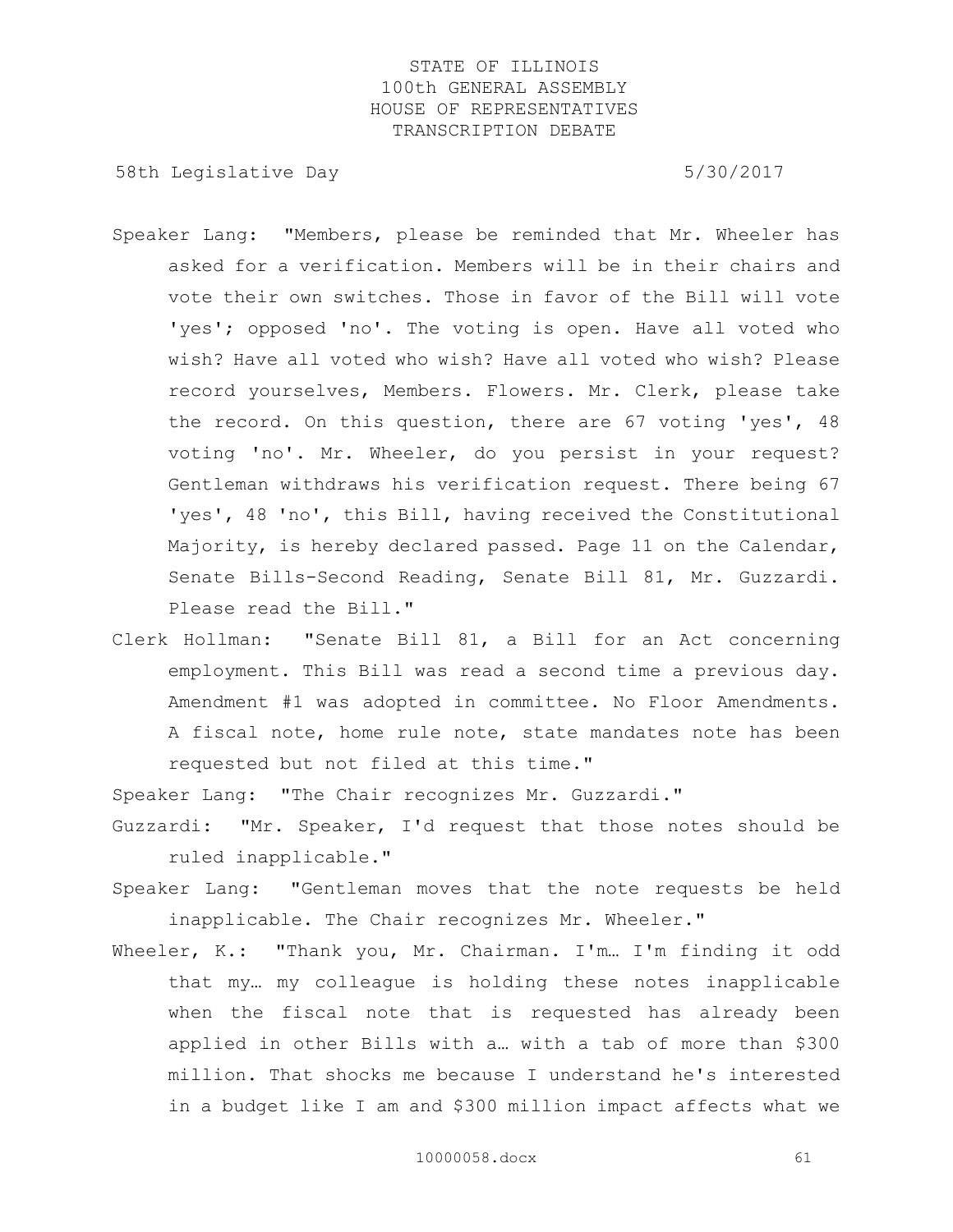58th Legislative Day 5/30/2017

could do if we ever get to discuss a budget. And please… please keep in mind, Representative Guzzardi that that's just one small portion of what we're talking about. Therefore, I'll keep talking while you're waiting for your light to go on. I'm just teasing. So, I can't imagine how you can find these things inapplicable, Sir."

Guzzardi: "Thank you…"

Speaker Lang: "Go ahead, Mr. Guzzardi."

Guzzardi: "Just with respect to the Gentleman, but the almost identical language to this has been filed in the House for months and there was no notes placed on this. I think if the Gentleman was genuinely serious he might have filed those notes on House Bill 198 months ago."

Wheeler, K.: "I'm sorry, say it again, please?"

Guzzardi: "That's fine. We can vote."

Speaker Lang: "The Gentleman has moved that the note requests be held inapplicable. Do we have leave to take these on one Roll Call? Seeing no objection, the Gentleman moves that all note requests be held inapplicable. Those in favor of the Gentleman's Motion vote 'yes'; opposed 'no'. The voting is open. Have all voted who wish? Have all voted who wish? Have all voted who wish? Please record yourselves, Members. Ammons, DeLuca, Thapedi. Mr. Clerk, please take the record. There are 61 voting 'yes', 52 voting 'no'. The Gentleman's Motion prevails. And all the note requests are held inapplicable. Mr. Clerk."

Clerk Hollman: "No further notes." Speaker Lang: "Third Reading. Please read the Bill."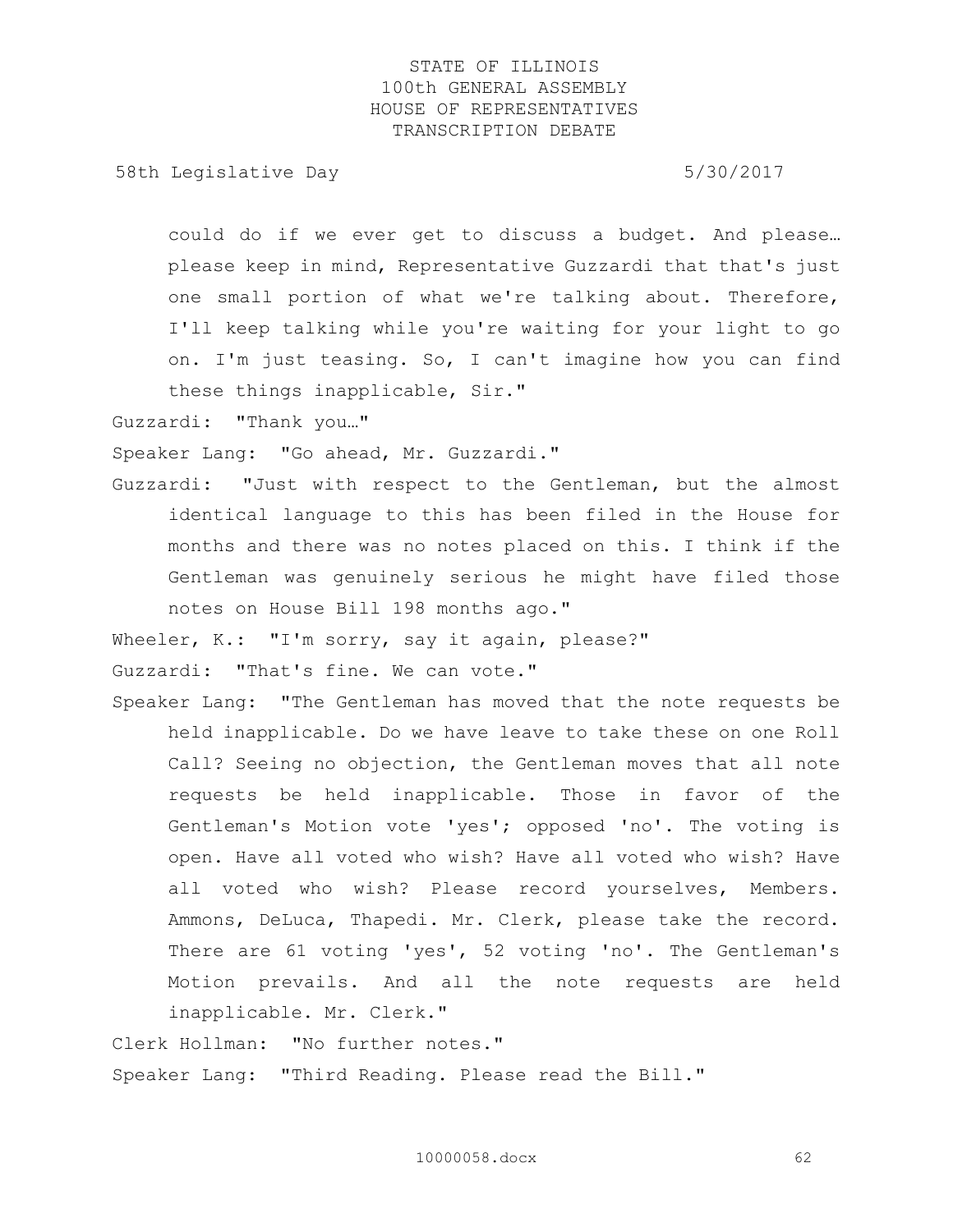58th Legislative Day 5/30/2017

Clerk Hollman: "Senate Bill 81, a Bill for an Act concerning employment. Third Reading of this Senate Bill."

Speaker Lang: "Mr. Guzzardi."

Guzzardi: "Thank you, Mr. Speaker. I'd like to first briefly discuss the current state of things in Illinois. There are 2.3 million people who work in this state who make less than \$15 an hour. That includes more than 40 percent of all workers, about half of African-American workers and female workers, and more than 60 percent of Latino workers. Illinoisans are being paid substandard wages and these aren't just teenagers working their first job. These are people who have been working for 20 and 30 years in their career. In the course of advocating for this issue, I've traveled all around the state. I've met with low-wage workers in Champaign and East St. Louis and Carbondale and right here in Springfield. I've talked to home care workers who have worked in their field for 30 who are doing some of the most difficult work in the state providing for our vulnerable seniors, our people with disabilities who are making 9.95 an hour. This is simply unacceptable. Senate Bill 81 proposes to raise the minimum wage in Illinois to \$15 an hour over the course of the next 5 years. I want to speak briefly to a couple of other provisions of the Bill. It contains a separate minimum wage for seasonal youth workers. This is a provision that we drafted in working with the Illinois Association of Park Districts on their concerns about this Bill. So, seasonal workers who are 18 year… below the age of 18 will end up at \$12 an hour then a slightly lower minimum wage. The Bill also contains a tax credit version for small businesses to help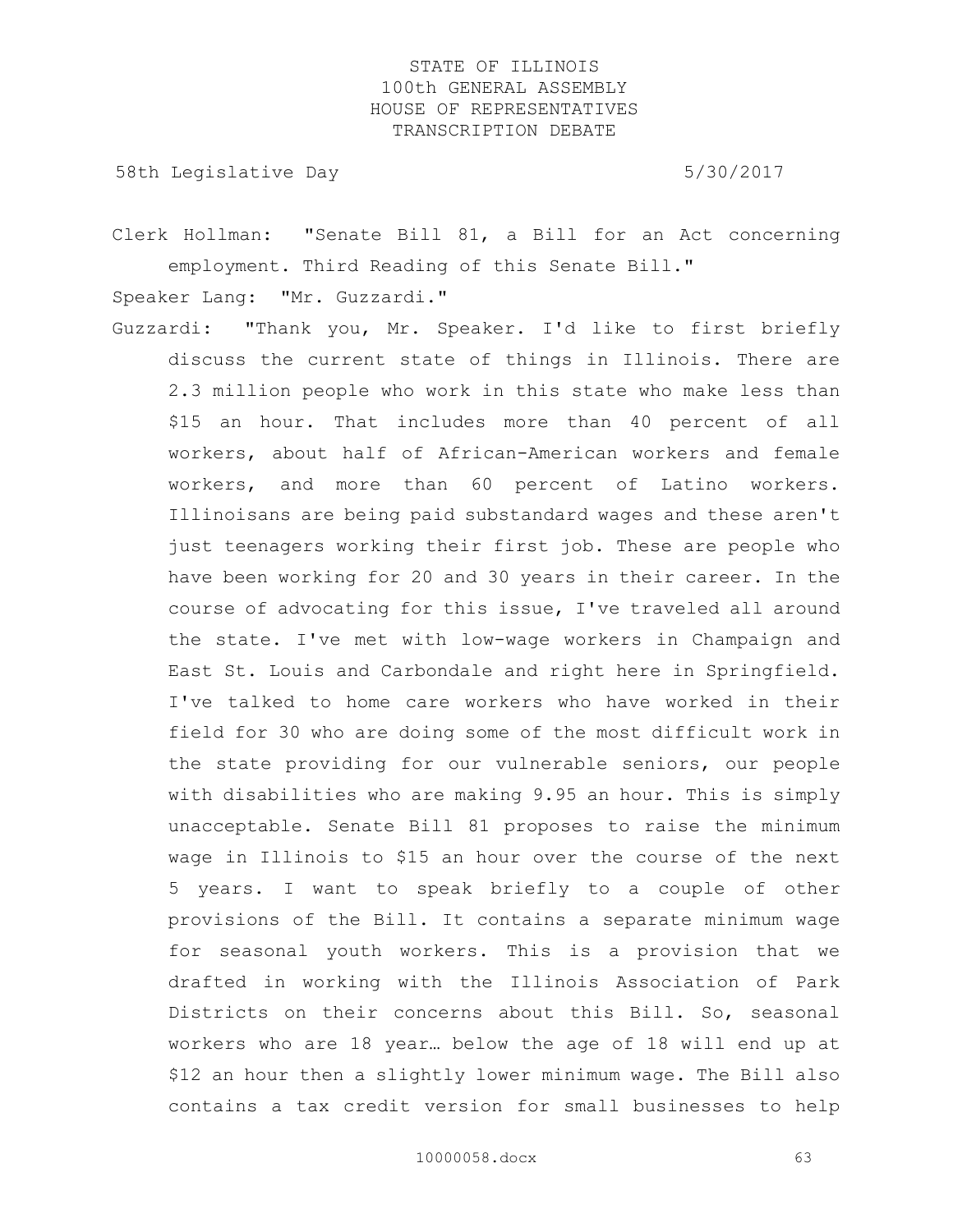58th Legislative Day 5/30/2017

offset some of the costs of raising their minimum wage over the course of the next several years. But really at its core this is a Bill about the dignity of work. Eight dollars and twenty-five cents an hour, if you're lucky enough to work full-time making the state's minimum wage right now of 8.25, that gets you to a little more than \$16 thousand a year. I think that we can all agree that that is a substandard wage that that is not an amount that you can take care of yourself on let alone provide for a family. And yes, many low-wage workers are in fact parents, grandparents, who are providing for children and grandchildren. Those folks deserve a decent living wage. I think this Bill is incredibly important to the constituents of every single Member of this chamber. And I urge an 'aye' vote."

Speaker Lang: "The Chair will remove this from Short Debate and place it on unlimited debate. First speaker is Mr… is Representative Ives."

Ives: "Thank you, Mr. Speaker. Will the Sponsor yield?"

Speaker Lang: "Sponsor yields."

Ives: "So, Representative Guzzardi, we've gone over this Bill probably every single year that I've been here there's been a minimum wage increase Bill. And I ask you once again, the City of Chicago has already passed a minimum wage Bill. Isn't that correct?"

Guzzardi: "It has, yes. I'm glad you bring this up."

- Ives: "And we have not even seen the full implementation of that minimum wage Bill, correct?"
- Guzzardi: "We haven't, but what's interesting is that just a couple of days ago the University of California released a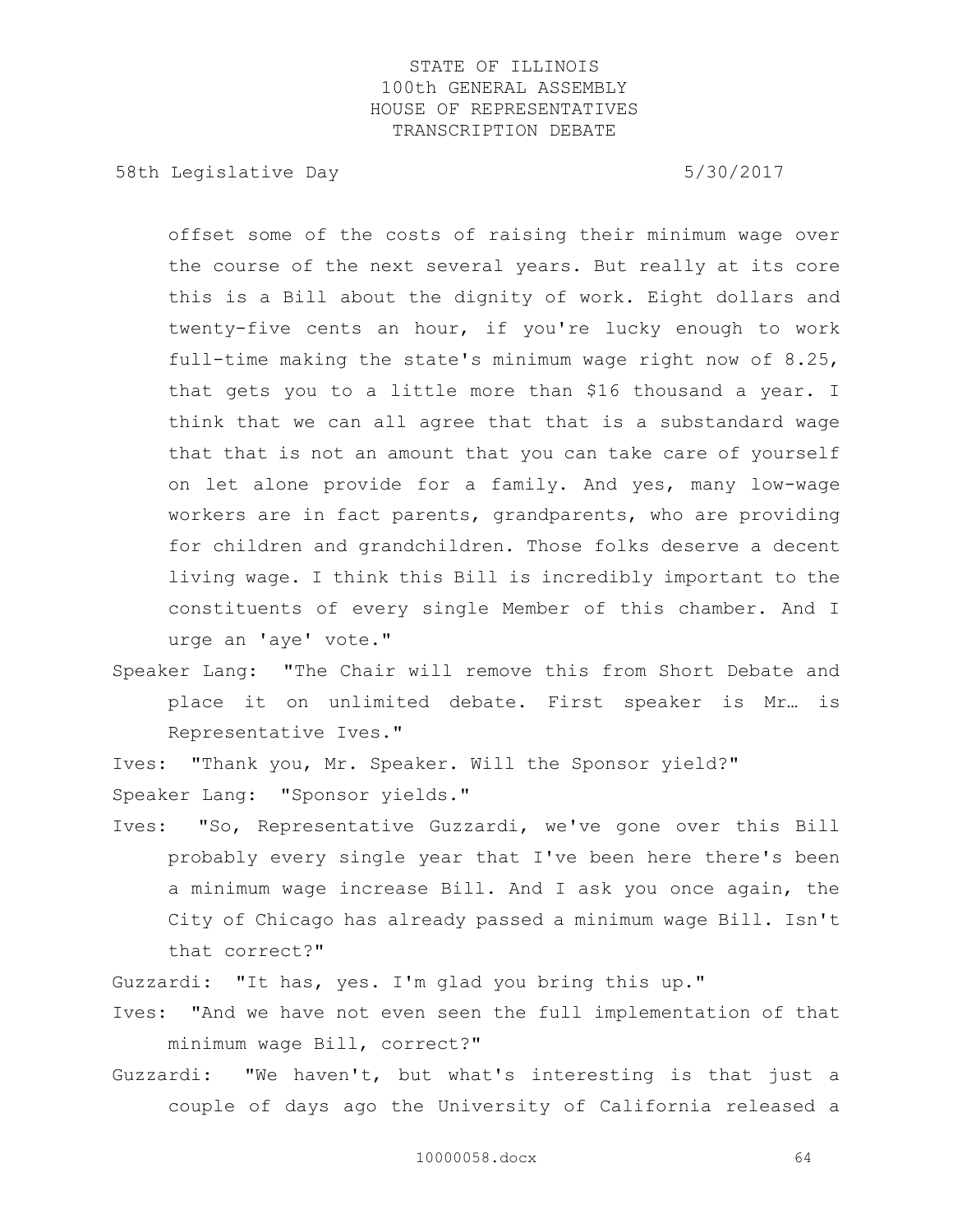58th Legislative Day 5/30/2017

study of what's happened in the City of Chicago since they've started 'cause it's been on the ramp now to raise their minimum wage. And what they've said is that there have been no measurable negative effects on employment in the City of Chicago. In fact, all that's happened is that the people at the very bottom of the income bracket have gotten a little bit of extra money in their pocket. No measurable negative effects on employment and that's in line with statistics that we've seen from jurisdictions that have raised…"

Ives: "Okay. So…"

Guzzardi: "…the minimum wage across the country."

- Ives: "Well, actually that is actually false information, fake news, from you right there. But first of all, let's talk about Chicago because they have not fully implemented the minimum wage. What are they at right now?"
- Guzzardi: "That's a good question, I believe they're at \$9 an hour this year, and they're on the ramp up to 13."
- Ives: "Okay. So, they're not too far from what the minimum wage is already at 8.25. But you know, what we've already seen in Seattle is that this did nothing for job creation, in fact, it cut jobs. Now, so when this gets fully implemented… and I asked you this in committee a number of times… I asked you why not we use, you know, Chicago… this huge economic engine for the State of Illinois… the one that can, you know, handle all of the… the minimum wage increases, why don't we use it as a test market? Why don't we see how it's implemented there and then why don't we check back in a couple years when it's fully implemented and see what has happened to wages and growth at that point? Wouldn't you agree that we couldn't use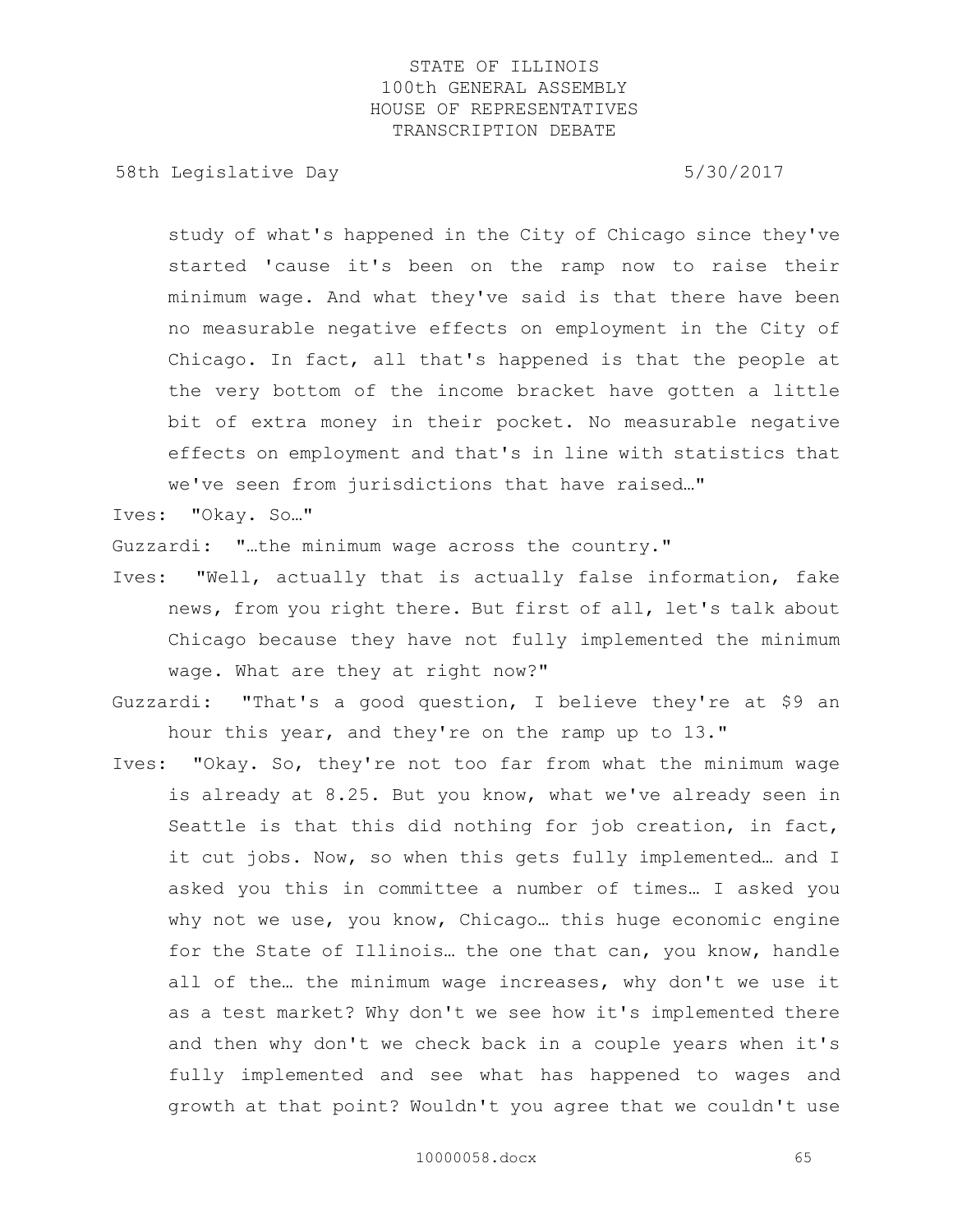58th Legislative Day 5/30/2017

this as just a… a pilot program since they've already implemented. Would you be willing to pull this Bill and let's see how Chicago works out?"

Guzzardi: "Thank you for the question. And a couple of things: 1) an argument that we've heard commonly from the business community about the Chicago minimum wage is what they want to see uniformity, statewide uniformity. So, that's where we're moving to with this Bill. And the second point I'd like to make, and I made this point in committee, so I hope you don't mind me repeating it, is that, again, in advocating for this Bill I've been to a lot of places outside of Chicago and I will tell you that the people who are making \$8.25 in Peoria, in Danville, in Champaign, in East St. Louis, they can't wait. These people cannot sit around and wait. We have enough information. We've raised the minimum wage in this state before. We know that raising the minimum wage doesn't hurt employment. All it does is put more money in peoples' pockets. They can't sit around and wait any longer for us to finally act on behalf of the people of this state."

Ives: "Okay. You know what, I appreciate your comments and…" Guzzardi: "So, do one or two people."

Ives: "All right. Decorum, please, in the chamber while we're discussing an important issue to businesses and also employees. I think it's kind of interesting that this is… this really does tell you all you need to know about the minimum wage and it's a cartoon… I know you can't see it… but it says, good news, the minimum wage is now \$15; the bad news is I have to cut your hours. And it's an employer speaking to his employees and in fact, that's exactly what happened. And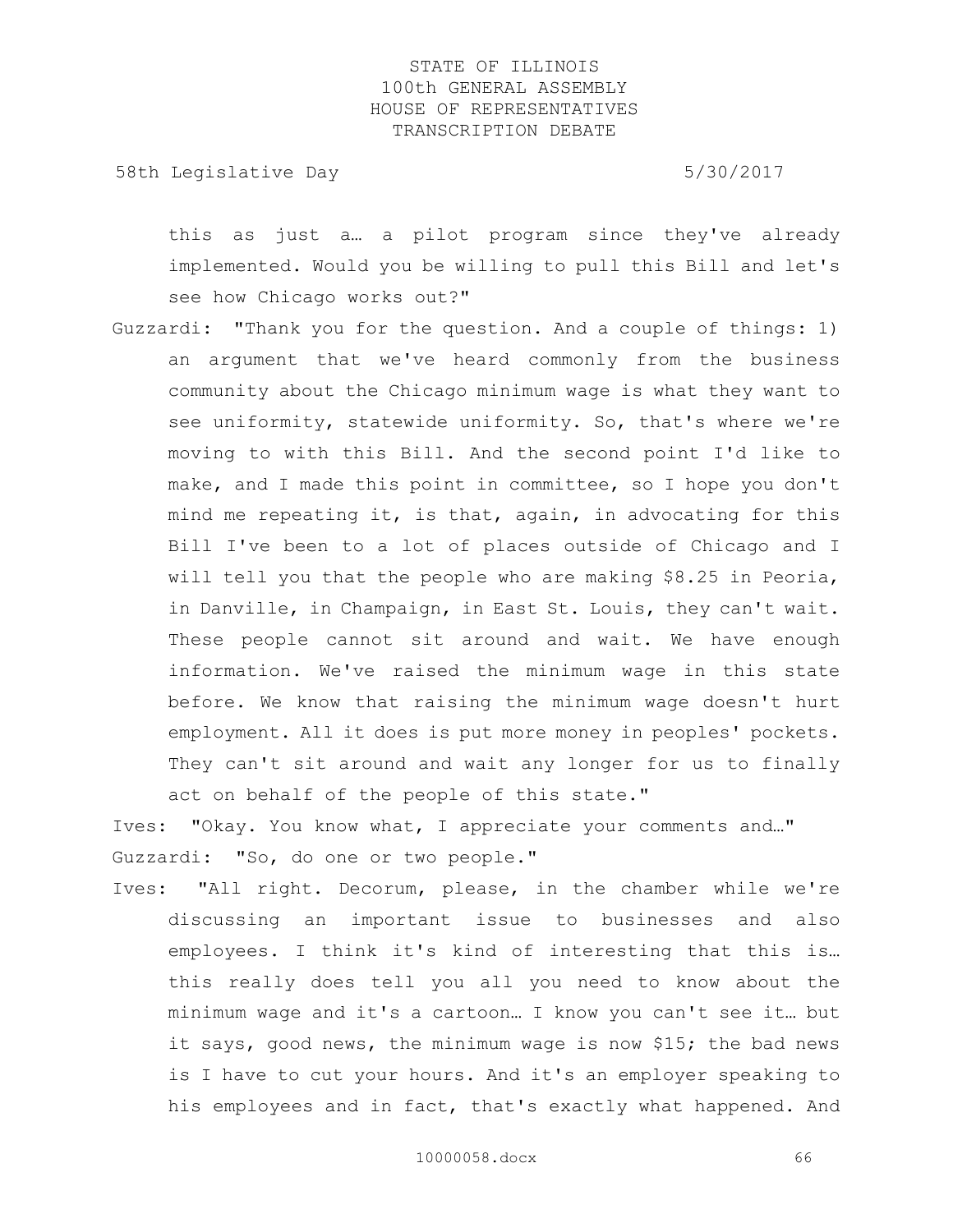58th Legislative Day 6.5730/2017

while you decide… while you sit here and tell us that your… that the entire state is interested in the \$15 minimum wage, I can tell you that there are a number of people that have opted out of that or have decided to move their business just across the city lines because they can't afford a \$15 minimum wage. Now, do you think that every individual should start off receiving a \$15 minimum wage if they're over the 18 hours? We're talking about they... they haven't... there's no tra... they haven't been trained yet. It's hour one, day one. Do you think that that's the right thing to do when you can't even figure out as an employer whether or not the person can… is trainable, whether or not they can show up on time or do you think that that employer should be investing that type of a resource into an individual? Does your… does your Bill actually require… allow for a training wage, an initial sixmonth training wage to see if the person is capable of handling the job?"

Guzzardi: "Representative, the premise of this Bill is that everyone who works deserves a wage that they can live on. That's the basic premise of the minimum wage as an idea. And I guess…"

Ives: "Okay. That's…"

Guzzardi: "…I wonder… I wonder…"

Ives: "Well, thank you for that, but the truth is, is that the minimum wage is maybe… is actually a wage for younger workers, first-time employees and people that are picking…"

Guzzardi: "That's just…"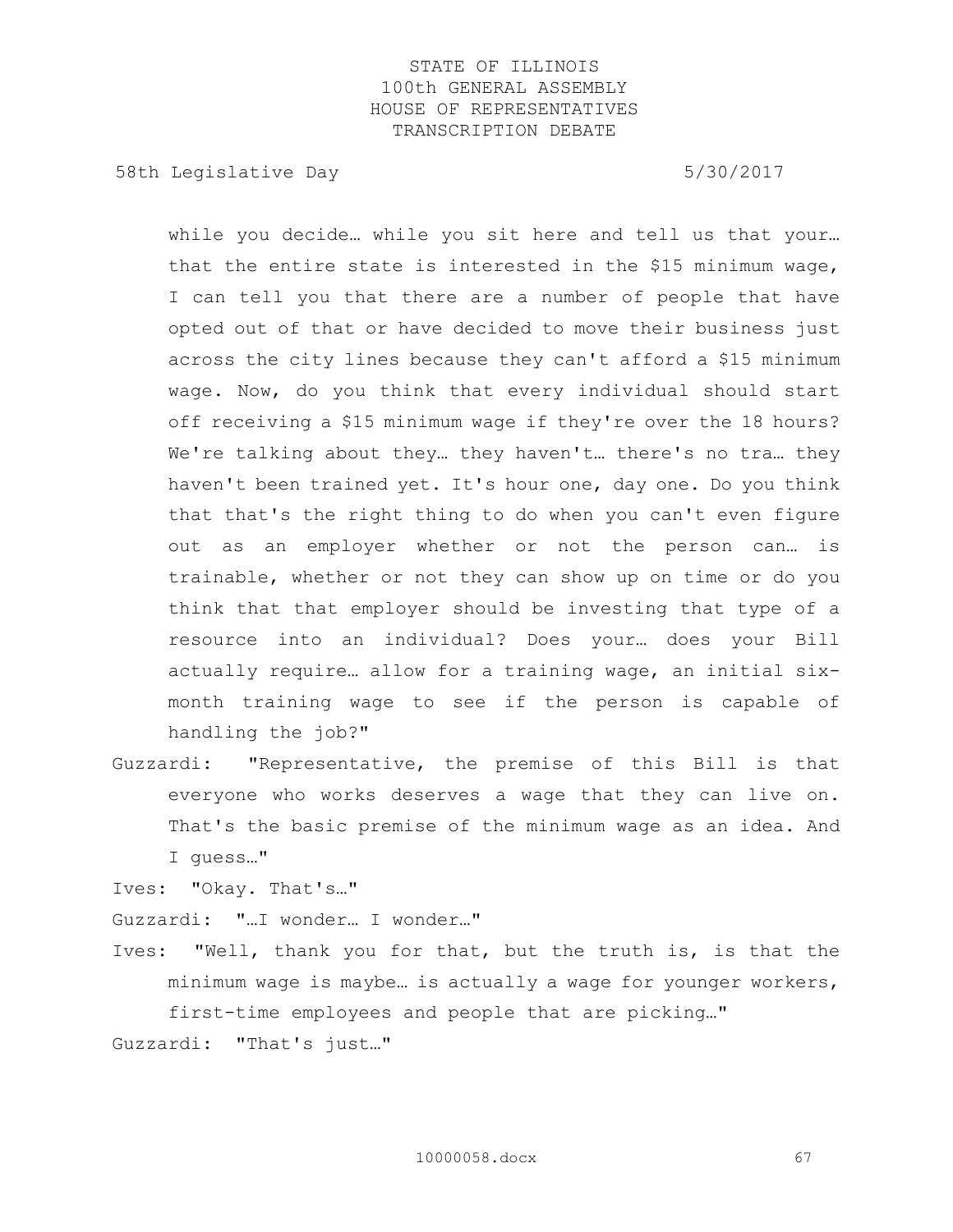58th Legislative Day 6.5730/2017

Ives: "…up part-time work. It is not intended for… for people that are… are to live on necessarily. That is not the intention of the minimum wage…"

Guzzardi: "Representative, whether it's the intention or not…" Ives: "…and I'll tell you what this side of the aisle…"

Guzzardi: "Sorry, please finish."

Ives: "…this side of the aisle is very much interested in lifting people out of poverty."

Guzzardi: "I appreciate that."

Ives: "We are very much interested in that. We believe that you could…"

Speaker Lang: "Please bring your remarks to a close."

Ives: "I thought this was unlimited debate?"

- Speaker Lang: "Unlimited means unlimited numbers of people, not unlimited comments. You had five minutes. Your five minutes have expired, Representative. My friends in the gallery, the Members will do the applause and make the wisecracks. We'll just keep some decorum. Representative, please bring your remarks to a close."
- Ives: "Okay. This is a… to the Bill. This is a misguided Bill. You can look at data from San Francisco, from Seattle, and from other places where they have already imposed a minimum wage and you will find that employees' hours have been cut, the jobs… and restaurants have closed over this. And that the employees are losing their jobs and cutting hours. This is not a solution at all. This is not what… something that we should mandate on businesses. And it is… and my colleagues will cover the other parts of this. But his Bill has huge problems. His tax credit is unworkable. And we need to vote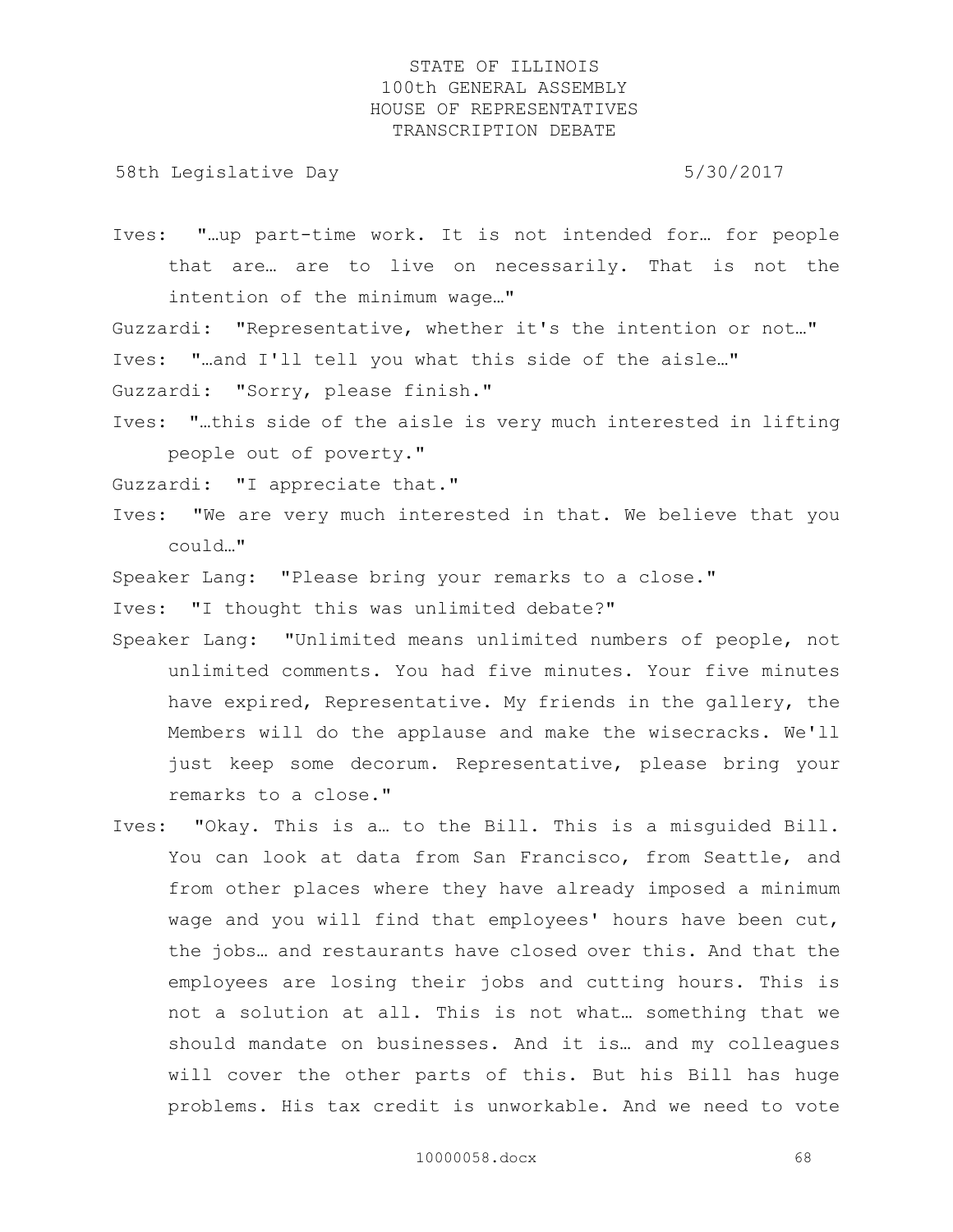58th Legislative Day 5/30/2017

this down. This is bad… this is a bad idea for people who need a start in life and need to actually get that first job where they can learn those skills to move on up the ladder." Speaker Lang: "Mr. Batinick."

Batinick: "Thank you, Mr. Speaker. Will the Sponsor yield?" Speaker Lang: "Sponsor yields."

- Batinick: "Representative, I was talking to an owner of a McDonald's in my district. And he was looking at this Bill and he was basically saying that if this Bill were implemented they were just going to, you know, modernize everything and use more robots and automatic things like that. What do… what do you say to all those people who are going to lose their jobs because of that?"
- Guzzardi: "I think that's… I'm glad you brought that point up, too, to this one has often been brought up often in the course of this debate. I think that the notion that businesses… this idea that… that businesses are going automate if we increase the minimum wage. I think the idea that businesses aren't going to automate if we don't increase the minimum wage is sort of baffling to me. I think throughout the whole… the course of human civilization, the entire human history has been replacing manual labor with tools, right? That's what we do as humans. And every opportunity businesses have to replace labor with automation, they're going to do it regardless of whether this Bill passes or fails."
- Batinick: "Well, I guess the trouble is why haven't they done it already because there's other states, other parts of the world, the stuff exists? Let me explain to you, who hasn't run a business and hasn't made business decisions, how this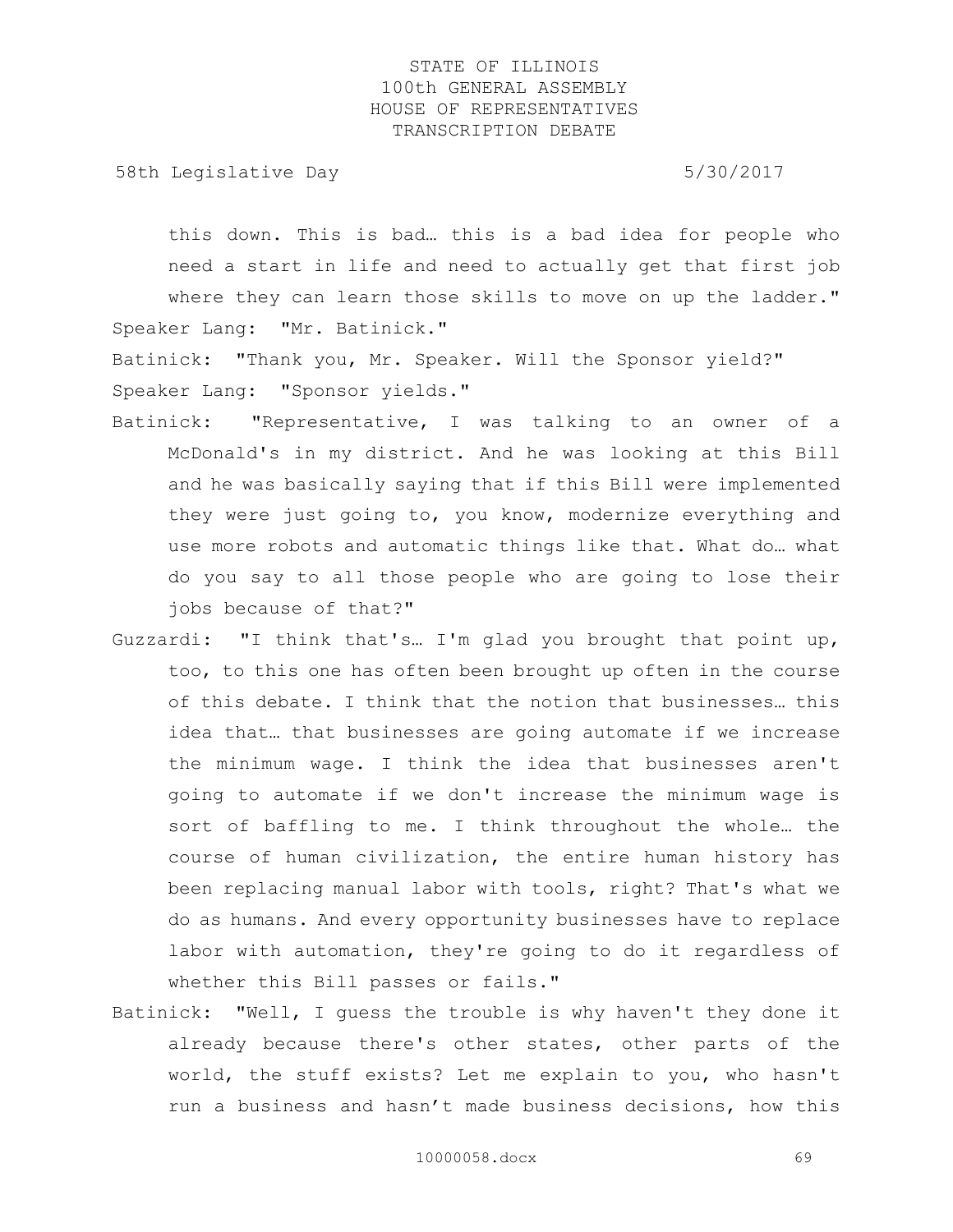58th Legislative Day 5/30/2017

works. You look at the cost of the machine and you look at the cost of labor and you do a little analysis. And I wish we could have white boards here so I could show you how one would work. We'd say, okay, the machine costs this much. This is how much I'm going to pay in interest; this is my overall cost. Or I can pay x amount of dollars in labor for it."

Guzzardi: "Right."

Batinick: "It's a math decision. And let me tell you, places like McDonald's and Amazon, like you see on TV, are going to be able to have the high-tech stuff. They're just going to replace people, no big deal. You know who isn't; the Little Mikey's Hot Dog Stand, the Little Joe's Market. What… what do you say to the little fulfillment people that sell stuff on the Internet and they've got some that are working out of their garage or they're working out of some… some small warehouse in southern Illinois or central Illinois? You know what they're going to do? Just walk across the border. Do you think Cairo, Illinois, can afford… is going to have any economic growth on a \$15 an hour minimum wage? You have absolutely no idea what businesses do. And they are fleeing the state. And all we do in this chamber for the last two and a half years that I've been here is dump on businesses. Business is just another word for job creator. We will lose jobs because of… because of this. This isn't a situation where we're Silicon Valley and everybody's dying to come here. We have a net out-migration right now. To the Bill. Absolutely misguided Bill. There's simple mathematic equations on this stuff. Businesses make those decisions based on that simple math. We will lose jobs because of this. Thank you."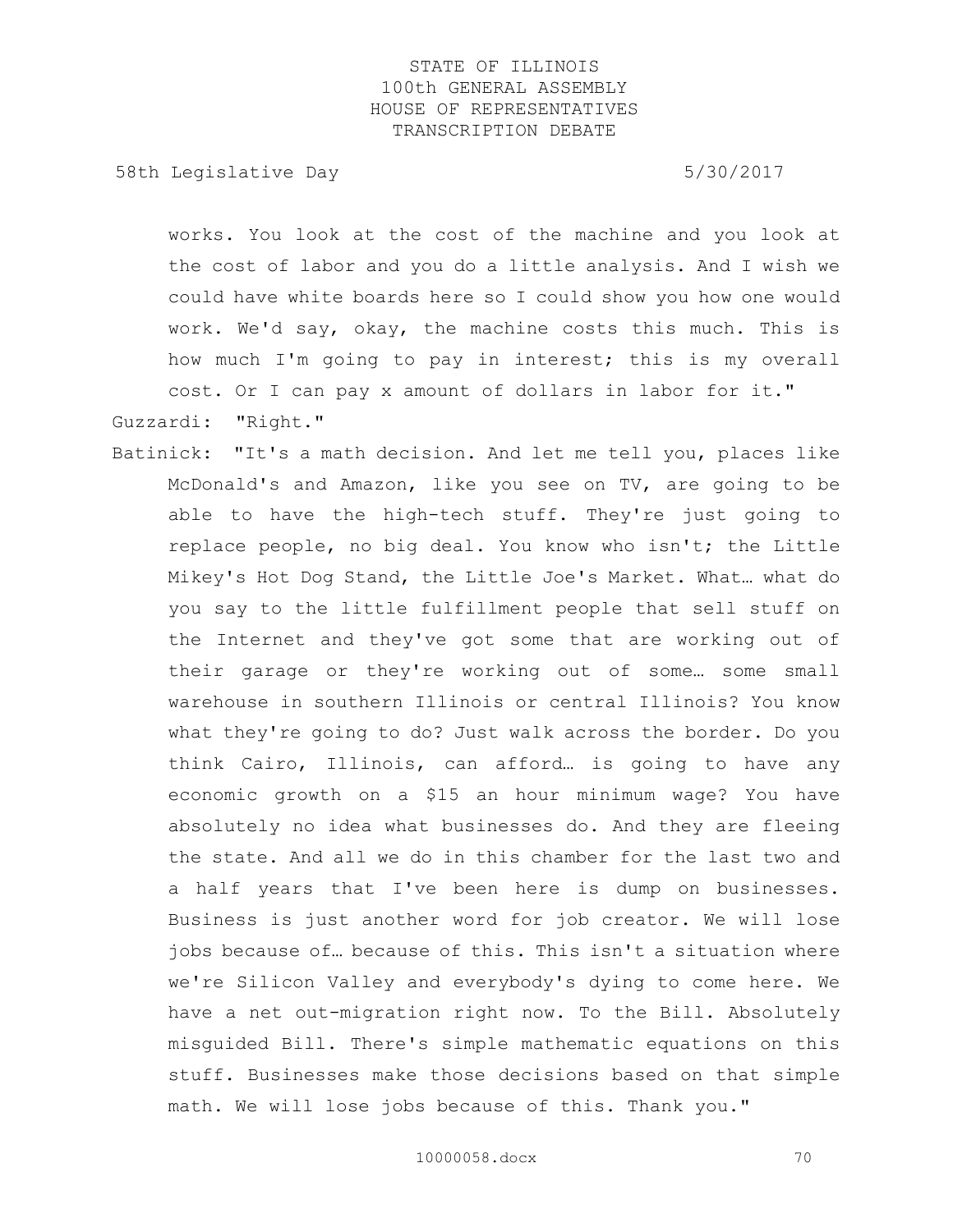58th Legislative Day 5/30/2017

Speaker Lang: "Mr. Wheeler."

Wheeler, K.: "Thank you, Mr. Speaker. Will the Sponsor yield?" Speaker Lang: "The Sponsor yields."

Wheeler, K.: "Representative, we've talked very briefly during the notes Section of this… this is about the inapplicability and how your side voted to hold those notes inapplicable. Those fiscal notes have a purpose, not an inconvenience, as what they were in this case. They actually matter. I would like to see our state get a budget at some point in time. We are mandating before we even get to the real discussions, apparently, that we're just going to raise the cost of what

it… of what it… we do in this state right now, right?" Guzzardi: "Representative, oh go ahead."

Wheeler, K.: "So, I'm… I'm just going to finish, real quick…" Guzzardi: "Yeah."

Wheeler, K.: "...then you can respond. I looked at Senate Bill 955 which raises for some of our providers to a \$15 wage. I wanted to understand what the impact was to the rest of the state, \$330 million, that's just one segment of what State Government does, okay? There's more. On top of that, we can take into account the fact that we're going to have an inflationary impact when we do this because other workers are going to day, hey, I was making 50 percent more than minimum wage before. Now, I'm making just minimum wage. I want 50 percent more than minimum wage. I want to go to 22 from 15. There's no analysis that you're responding to. There's nothing in this note of the fiscal aspect that… that shows that we can afford this. How do we do it?"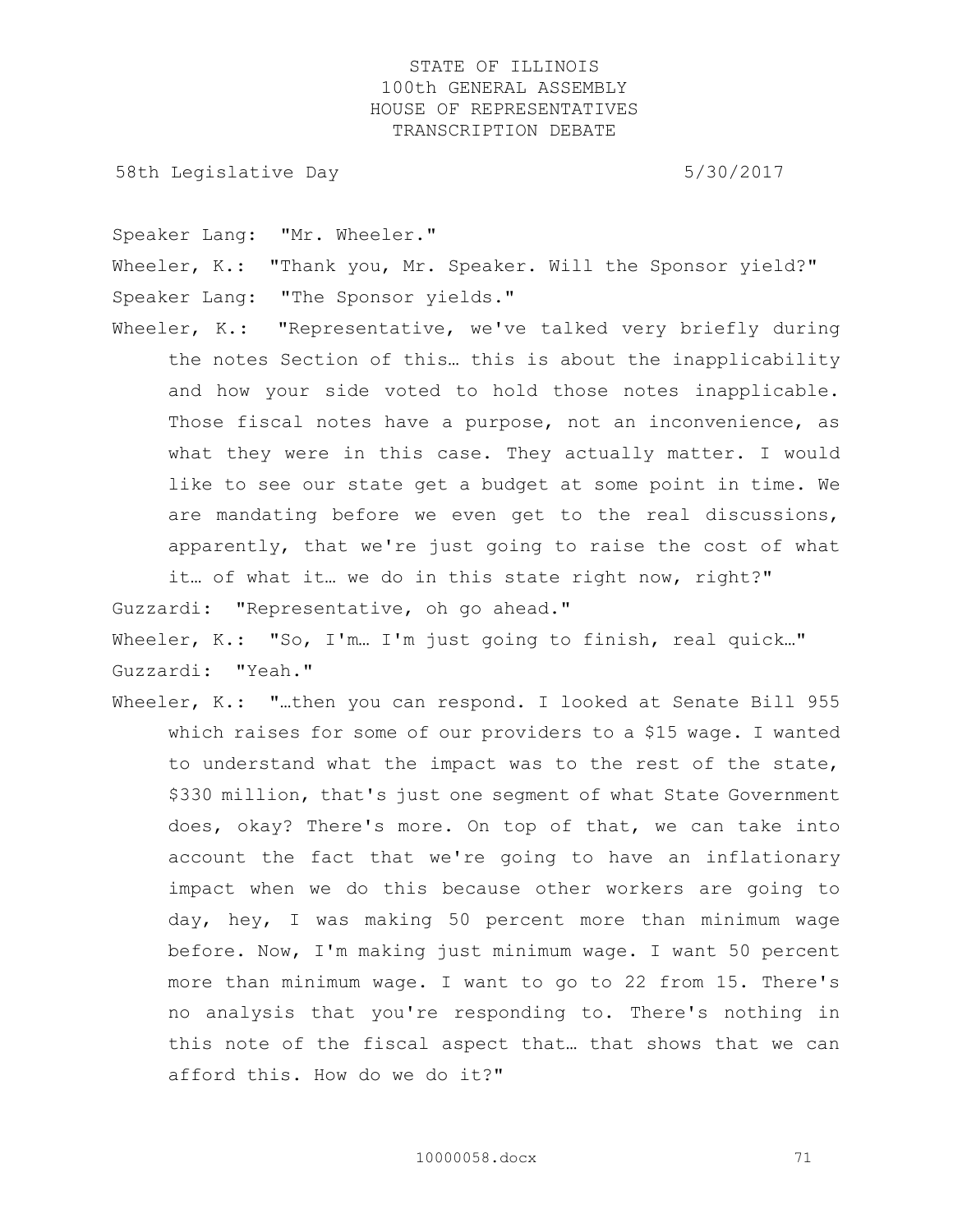58th Legislative Day 5/30/2017

- Guzzardi: "Well, Representative, first of all, to the question of the notes, as I said in the brief exchange that I don't think you heard, House Bill 198 was filed quite a long time ago, months ago, which contained essentially the same language here. I think if you were genuinely curious about the fiscal impact of raising the minimum wage and not simply using this as a delaying tactic, you might have filed the notes on that Bill 'cause we would have plenty of time to get the… get the notes taken care of then."
- Wheeler, K.: "Notes... notes can't be applied to you on Second Reading, so I had to do what I could do."

Guzzardi: "No, the Bill was on Third Reading in fact, so."

- Wheeler, K.: "My friend, I learned that you saw it two days ago. That's why I learned that process."
- Guzzardi: "That Bill was on Third Reading for a month any… anyhow."

Wheeler, K.: "So, I apologize for that part of it. But still..."

Guzzardi: "It is… it is not presently, but for quite a long time that Bill was on the Order of Third Reading in this chamber." Wheeler, K.: "There's a lot of notes around there, I mean. What was the result of those notes by the way? I mean, do you even research it at all? Well, I mean, you're bringing this Bill,

you know I'm gonna ask these questions."

Guzzardi: "Right. No I…"

Wheeler, K.: "I know you have an answer."

Guzzardi: "And it… let me speak to the question of the rates that we pay our… the provider rates… the question of raising the provider rates in the state, which is the Bill that you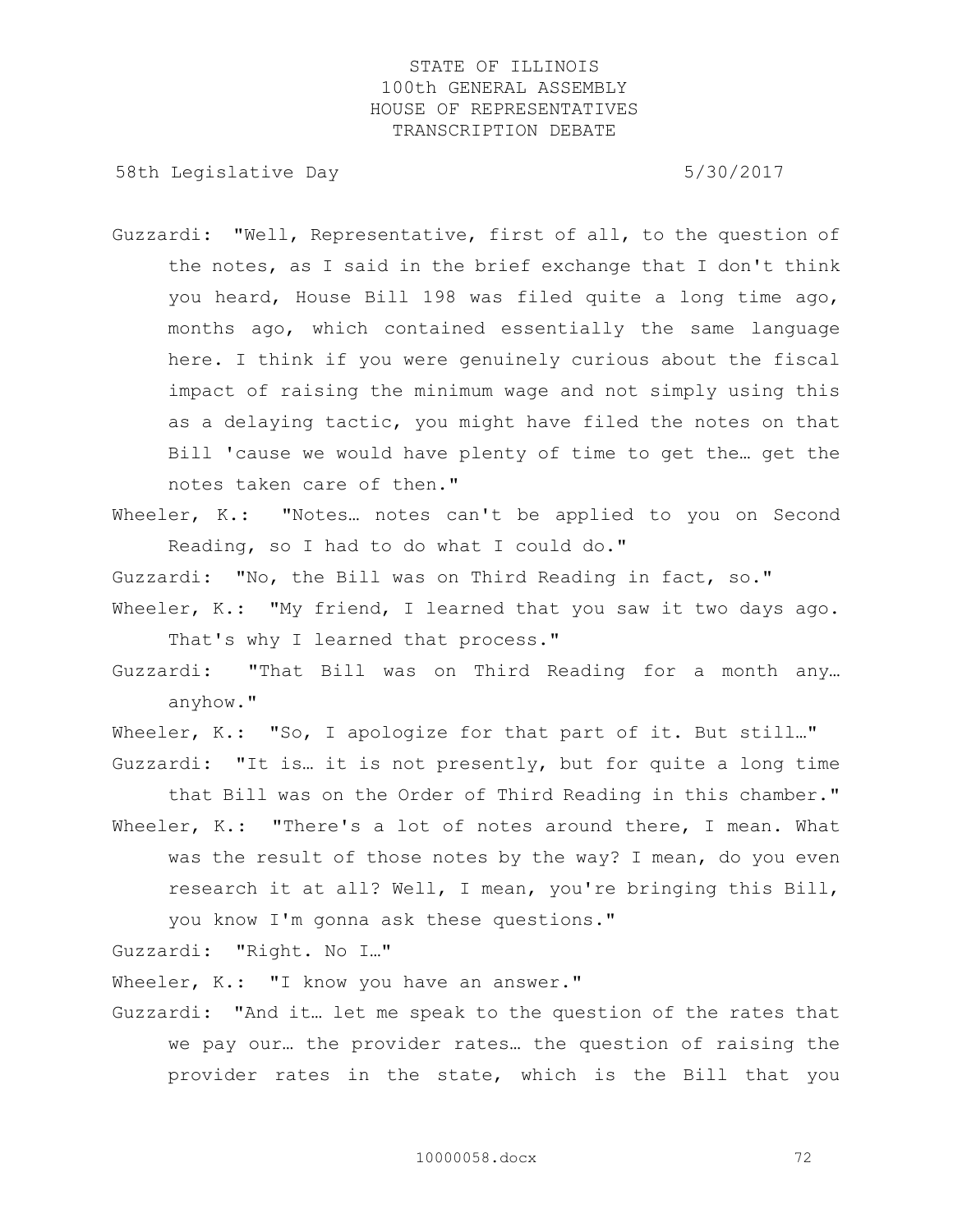58th Legislative Day 5/30/2017

mentioned a minute ago. We are having an enormous crisis in our nursing homes in… you know about this, right? Wheeler, K.: "I agree with you on those things." Guzzardi: "The turnover is…"

Wheeler, K.: "How do we pay for these things is my... my question. And this part… this… because it is… the reason why I bring it up, Will…"

Guzzardi: "So, Representative… Yeah."

Wheeler, K.: "..it rights to the business community as well." Guzzardi: "Yeah."

Wheeler, K.: "Okay. We are mandating raising a wage to an artificial number that was selected by government. Now, let's talk about the market, okay? The results of the studies that I've found and if I've needed one, 93 thousand jobs would be lost, okay, if this takes affect. I don't want to see 93 thousand fold."

Guzzardi: "Nor do I, Representative."

Wheeler, K.: "But that's what the impact of this job is."

Guzzardi: "According to…"

Wheeler, K.: "This Bill."

Guzzardi: "Yeah."

Wheeler, K.: "And I'll tell you another reason why. I have a flag manufacturer near my district, okay? They have low-skilled workers, okay? And they've given them jobs and they're… and they… and they… that's how it works. They have to compete with companies that are all across the country. Okay? If we raise the minimum wage, we're going to price them out of the market. They are going to do what Representative Batinick just suggested. They're going to have to automate 'cause

10000058.docx 73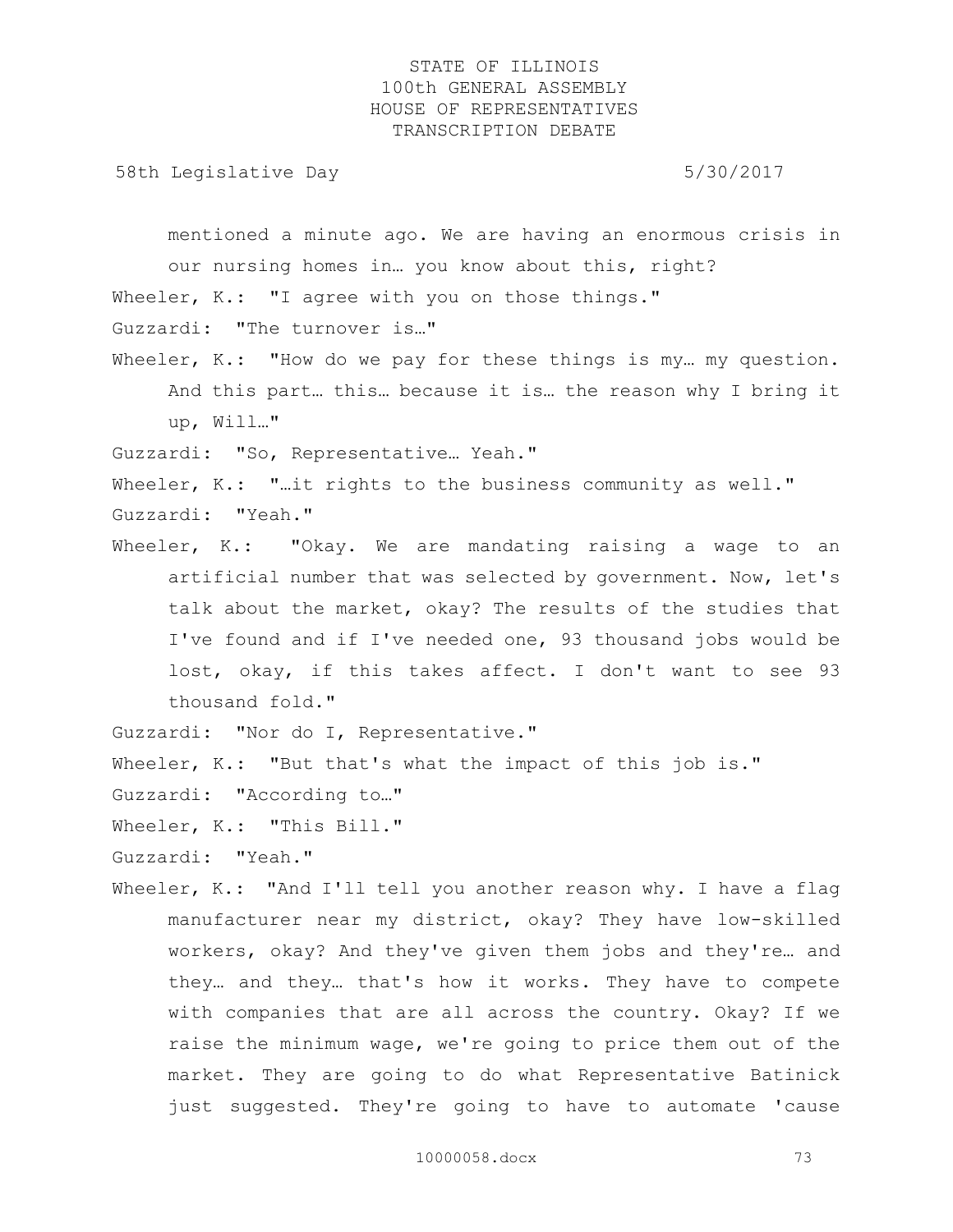58th Legislative Day 5/30/2017

there's not going to be any way to compete. We're pricing people on purpose out of their markets. That's not fair to them. There's other ways we can accomplish raising wages. This Bill is going to have a negative impact that you and I aren't taking into account…"

- Guzzardi: "Let me ask you, Representative Wheeler. Is it the proposition of your side that we don't need a minimum wage at all? Why do we have a minimum wage? If the market could set the wages fairly, why don't we just take the minimum wage away completely?"
- Wheeler, K.: "Okay. Hey, I worked minimum wage when I was 16. Okay?"

Guzzardi: "Yeah, but can you answer that question for me?" Wheeler, K.: "Hold on a second."

Guzzardi: "What do you think the minimum wage ought to be?" Wheeler, K.: "Minimum wage when I was 16 was \$3.35... \$3.35 an hour.

That was the minimum wage. If you extrapolate based on inflation, it's like \$7.60 an hour right now."

Guzzardi: "But why… why do we even have that?"

Wheeler, K.: "We're not very far off of it."

- Guzzardi: "If the market could set the wages that would be the most fair to business, why do we have a minimum wage at all, Representative?"
- Wheeler, K.: "Well, there's... there's a floor to protect certain people. People understand there's a concept here, philosophically. But you're saying, Will…"

Guzzardi: "So, no, no. But if you agree that the…"

Wheeler, K.: "...that we can just raise it unilaterally. Illinois can raise their minimum wage."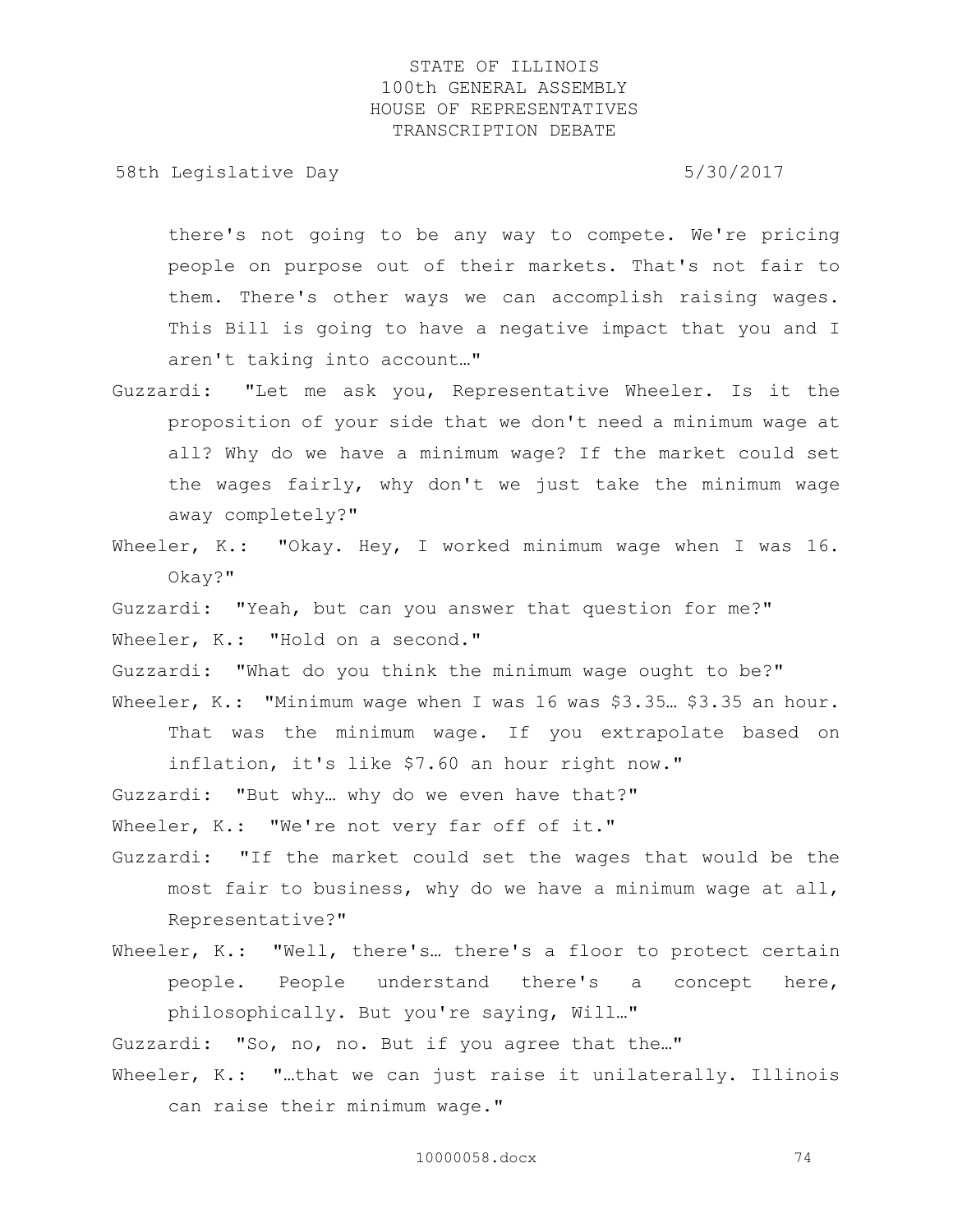58th Legislative Day 5/30/2017

Guzzardi: "Yeah."

Wheeler, K.: "It'll have no impact on the people of Illinois that are at the bottom trying to and to get on the ramp to get a job for their first time. We're pricing them right out of it. That's what you're doing. I can move a couple things over here 'cause I'm running out of time, Will. The… the regulation's that we're putting in place, this tax credit system you've got set up in this Bill. I… I'm… my colleagues is going to address it more specifically. Do you think that's a workable system just on its face?"

Guzzardi: "I do."

- Wheeler, K.: "Okay. We'll get to that in a minute. Will, you're making it so that businesses in Illinois are going to look at what their options are here and other places and we're going to say… just a moment ago we vilified business owners by saying we're going to put you in jail if you… if you have a wage theft issue."
- Speaker Lang: "Your time has expired. Please complete your remarks, Sir."
- Wheeler, K.: "Thank you, Mr. Speaker. I will. I will yield until I got… I'll wait until I'm yielded more time. Thank you." Speaker Lang: "Mr. Fortner."
- Fortner: "Thank you, Speaker. I'd like to speak to the Bill. And I'd like to focus our attention on maybe the broader history of the minimum wage. And I'm going to be using U.S. I know Illinois has often had a higher rate than that but there's some nice charts. I'm… going to refer to one provided by CNNMoney. They have a chart they put together back in 2015 that tracks minimum wage. And one of the things we've talked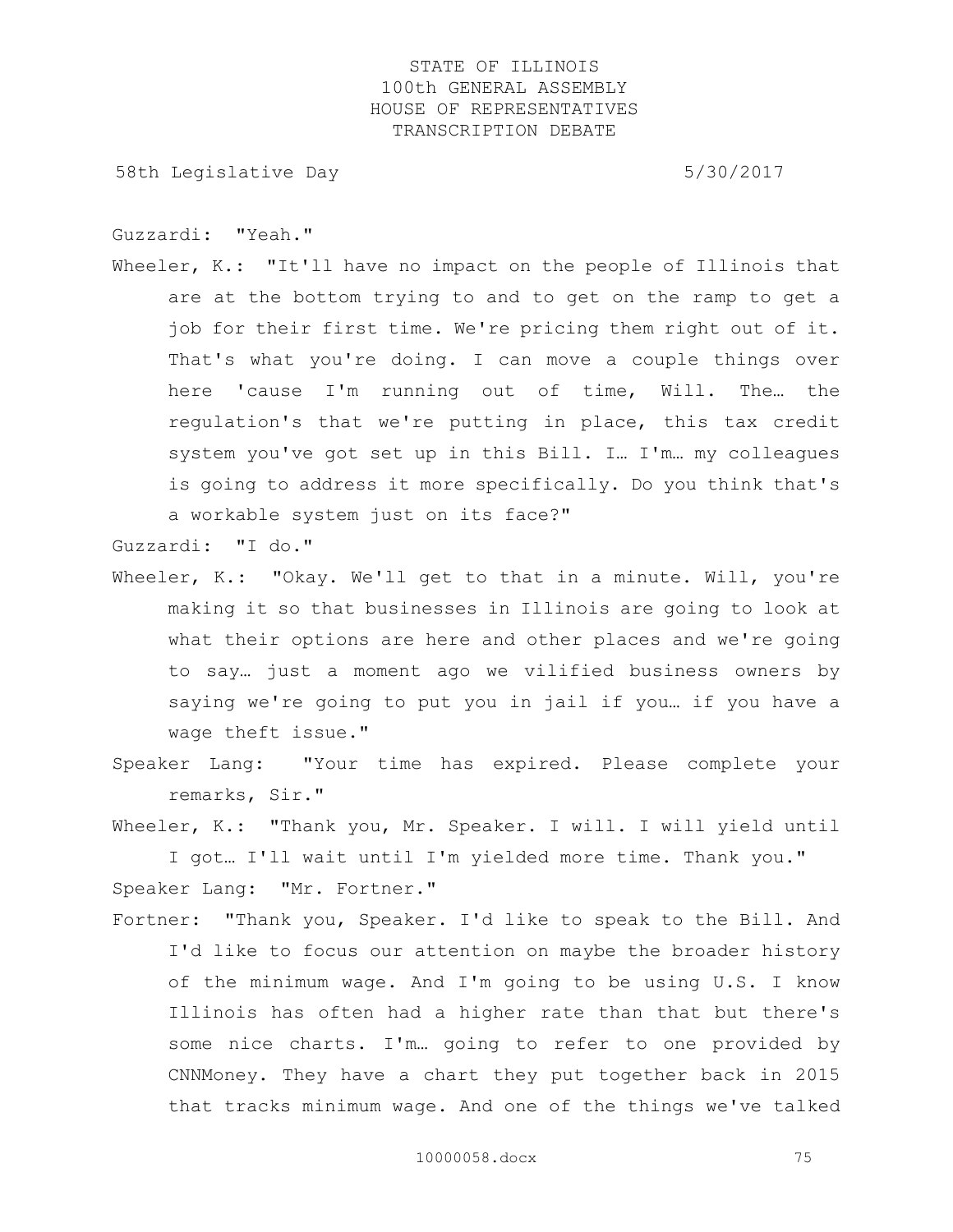58th Legislative Day 5/30/2017

about is making sure the minimum wage is what it needs to be to support families. Well, the Consumer Price Index, the rate increase is designed to help us keep track of that. So, we can look at that as to say, what might the minimum wage have been if it really kept pace with inflation? And what you'll see is it bounced up and down over the years since 1938 when the Federal Government first put it into place. The heyday of the minimum wage was arguably in the 1960s and 1970s. It reached its highest level historically adjusted for inflation. It makes sense. That was during the War on Poverty, a lot of programs that were first put into place to really try to address and make the minimum wage perform in a way that was supportive beyond where it originally was back in 1938. So, let's look at those numbers. If I take those two decades the 1960s and 1970s and I look at the median value and I adjust that for inflation, bring it up to 2017, what you find is that median adjusted for inflation is \$9.57. That's based on the minimum wage during the two decades of its heyday. So, well, maybe… maybe some of those were averaging it down too much. Well, let's look at the highest federal minimum wage adjusted for inflation; that was 1968. Yeah, the minimum wage was only 1.60, but in today's dollars that's \$11.02, \$11… that's the highest adjusted for inflation minimum wage in American history, \$11.02. Now, you might say, well, maybe that's out of line with our suggestions. In the State of the Union Address in 2013, President Obama proposed a \$9 minimum wage. Now, that's 2013. Let's adjust that for inflation. In today's dollars that's \$9.45. It's just very consistent with that range which was the median over the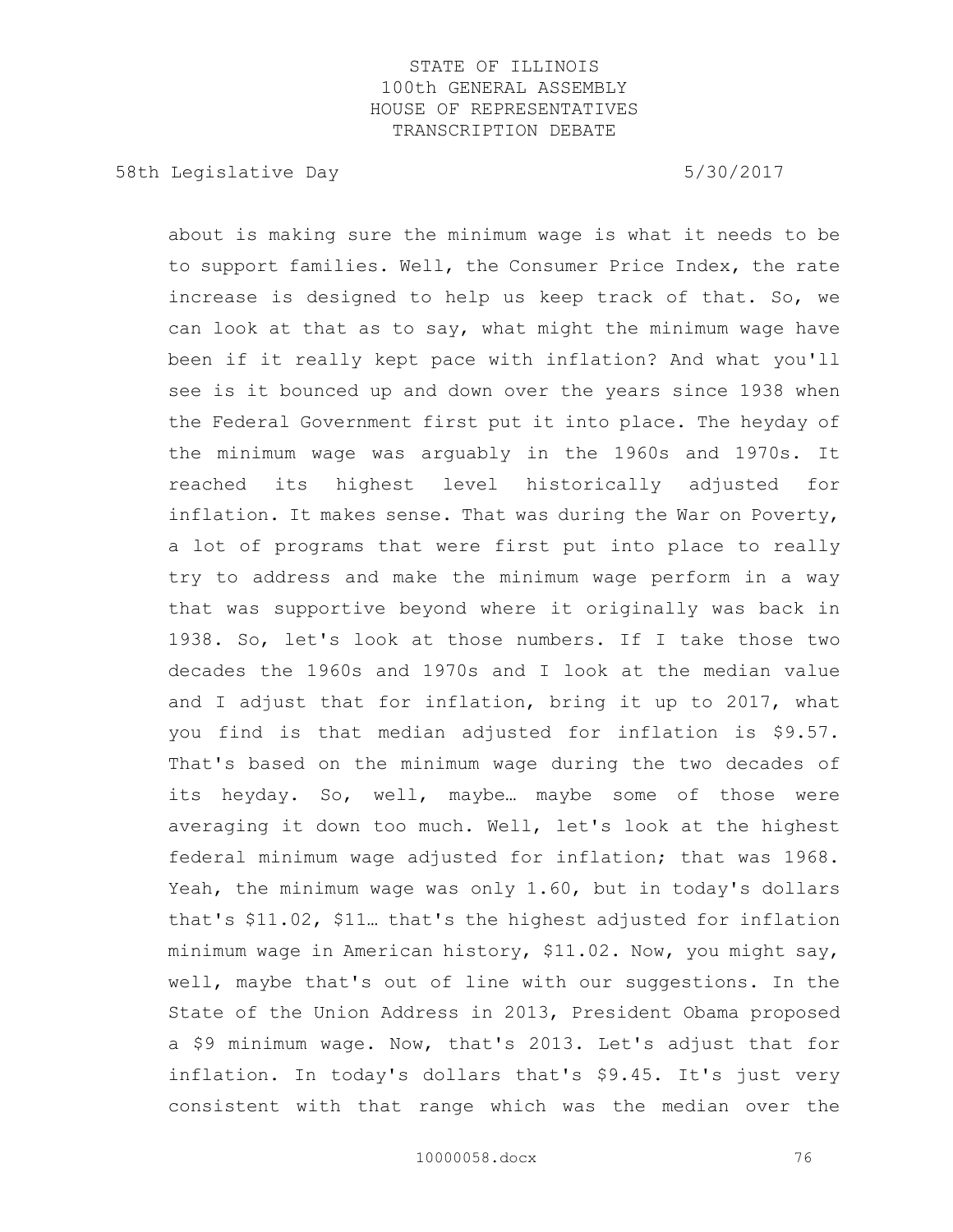58th Legislative Day 5/30/2017

heyday of the minimum wage. I think that was probably a very reasonable place to look. The following year, in the 2014 State of the Union Address, the President came back and proposed a rate of \$10.10. It was a pretty big jump from \$9, but adjusted for inflation that's \$10.43. So, that's certainly still within the range below the maximum consistent with U.S. history for the minimum wage. I don't think those are unreasonable proposals. I think that maybe we should be looking at adjustments that bring us in line with where inflation would be. But that's not what this Bill says. The… this Bill gets to that point pretty quickly. It gets up to \$10 by the beginning of 2019. And already, by the beginning of 2020, it would be \$11.25 beyond that highest historical level and it grows from there. In fact, it's interesting to note that if I just look at the years… the last three years as it rises to \$15, the… the increases those years… the increases were large the first couple years to catch up: a 9.1 percent increase in the first jump, 11.1 percent increase in the second jump. But from there it goes to 11.3 percent, 15.6 percent and 15.4 percent jumps. Well beyond what it takes to catch up to historical levels. Right it's getting up to 11 bucks, I get to the highest historical level in U.S. history. Let's put some context for the kind of inflationary pressure that those out-years of those increases would create. And again, I'm going to move back and look at U.S. history. The 1970s, those who are here, some of us might have been alive and remember some of the 1970s, was the highest inflationary decade in most peoples' memory in the United States. The average inflation during that decade per year was 11.2

10000058.docx 77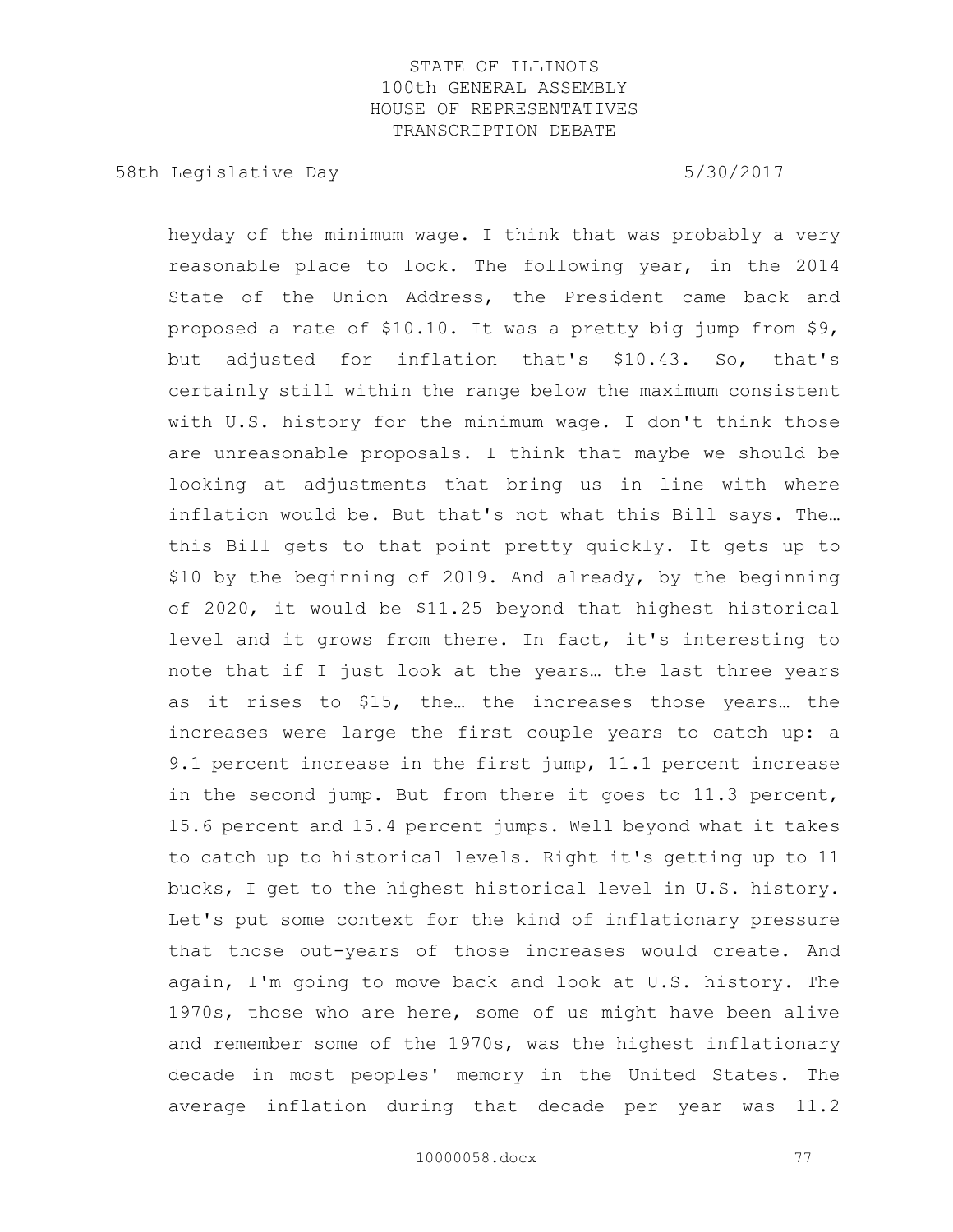58th Legislative Day 5/30/2017

percent. So, the out-years of this Bill all three years exceed the inflation of the highest… the worst inflation in U.S. history. So, both, in comparing to where the… the natural value should be… if you want to catch up and bring it to where people envision this, it'd be somewhere in the \$10 range, give or take. And you certainly would not be increasing it by rates that are running four…"

Speaker Lang: "Please bring your remarks to a close, Sir."

- Fortner: "Thank you, Speaker. Four times, five times, well beyond the current CPI adjustment. Please vote 'no'."
- Speaker Lang: "Mr. Davidsmeyer. Mr. Davidsmeyer does not wish to speak. Mr. Breen."
- Breen: "I yield my time to Mr. Wheeler."
- Speaker Lang: "Mr. Wheeler."
- Wheeler, K.: "Shocking. Thank you, Mr. Speaker. Will the Sponsor yield?"
- Speaker Lang: "Sponsor yields."
- Wheeler, K.: "Well, I just want to address one thing you said earlier about the notes. We did file notes on House Bill 198 on April 5? So, there has been weeks, almost two months now, where we did ask for that information. I asked for it again on this Senate Bill that you're sponsoring today for the same reason. We want to understand that true fiscal impact. And again, I don't mean to just blow that off in the name of… of, yeah, this is great for… for some people, but the state has an impact here that I don't think you're addressing it very well. Would you care to comment one more time on that?" Guzzardi: "Give me a sec to take a look at what happened."

Wheeler, K.: "Sure. Thank you."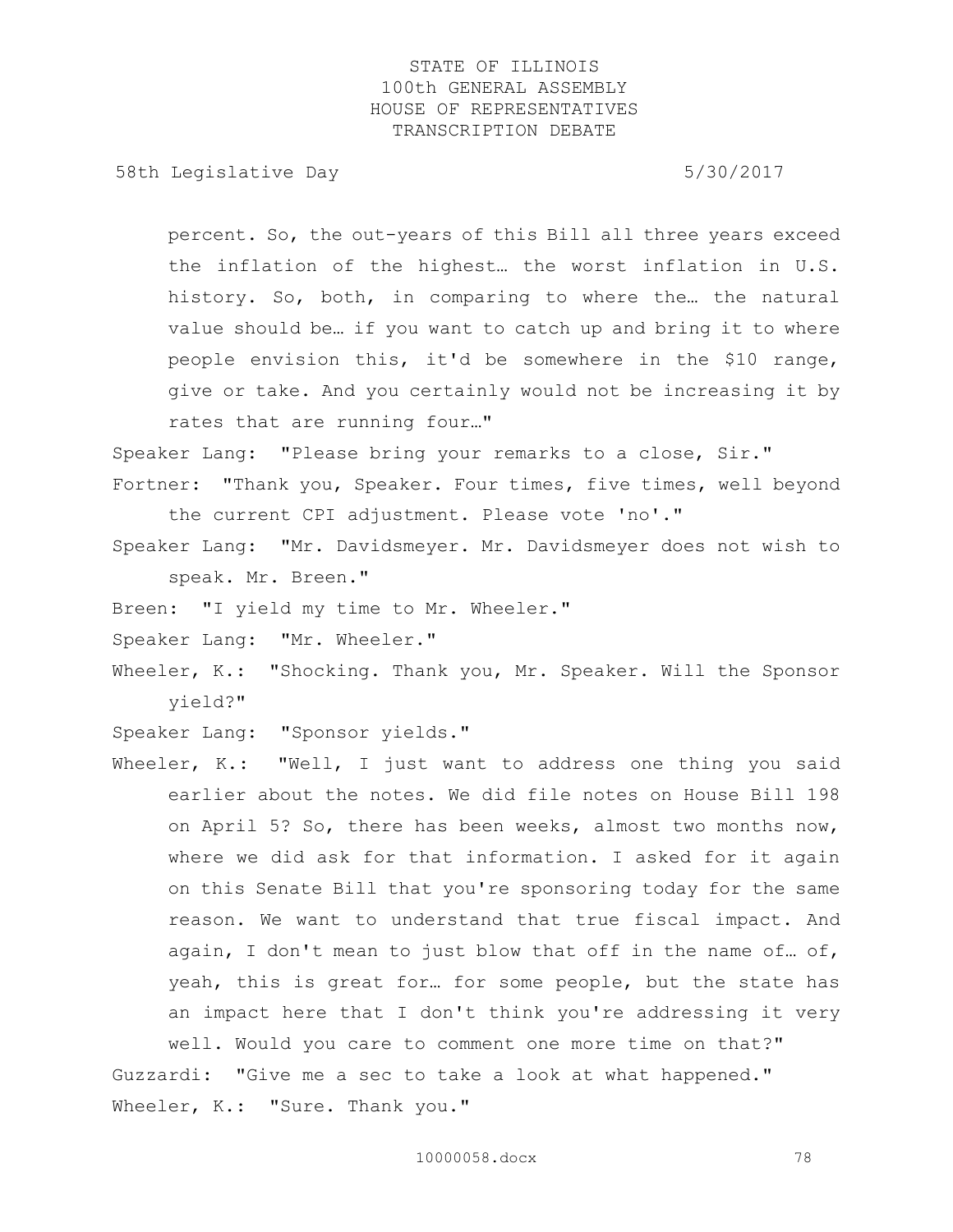58th Legislative Day 5/30/2017

Guzzardi: "Proceed your questions, Representative Wheeler."

Wheeler, K.: "I... I want to go back to the idea that we're taking an entire state and we're going to unilaterally raise the minimum wage with this Bill. And we compete… our manufacturers and our small businesses compete across state lines. That's a true statement. We compete across state lines with our small businesses and manufacturers."

Guzzardi: "The answer is yes."

- Wheeler, K.: "And we put them, effectively... or can put them at a competitive disadvantage with the results of what would happen with this Bill because their labor costs are going to be higher than the competing companies across the state lines, their costs?"
- Guzzardi: "Representative, this Bill is about the quality of life of working people. This Bill is a question of do working people who show up to work every day, who work 40 hours a week, do they deserve to live in poverty? That is the question that is asked by this Bill."

Wheeler, K.: "Okay. Will…"

- Guzzardi: "We can all acknowledge that \$8.25 an hour, \$16 thousand a year, constitutes poverty wages for people who are working full-time."
- Wheeler, K.: "Well, I'm asking a question specifically about where they're going to have their jobs? Because if those jobs move across the state line, they don't have a job making \$15 an hour in the State of Illinois. That's my conjecture back to you. Is that there's got to be a better balance here than what you've presented so far. This has been a unilateral argument so far. We want to do something 'cause it will help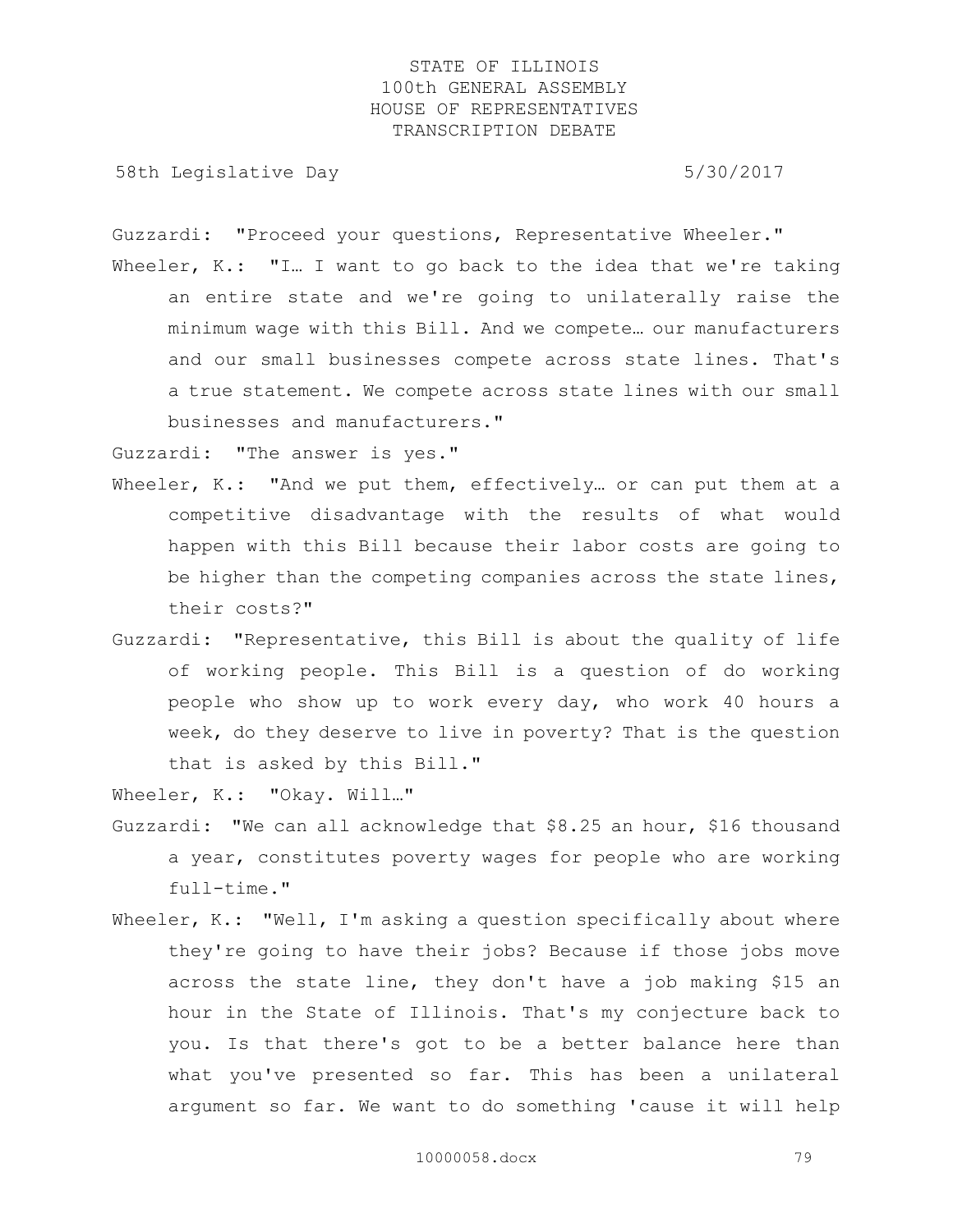58th Legislative Day 5/30/2017

some portion of the people we're trying to help, not all of them, that's made clear by the fact that they're going to lose 93 thousand jobs with this Bill. Okay? And the fact is…" Guzzardi: "Representative… Go ahead."

Wheeler, K.: "..the employers who have made their investment, stake their claim in this state, have put up with our ridiculous regulations across the board, our high cost of almost everything: worker's comp, liability, property taxes. We're addressing none of that today and we're addressing one part of it that really… I wish we could… you know, if… really, if you could magically wave a wand and say we're going to raise the wage of every person in this state by some piece of legislation, you'd have done that by now."

Guzzardi: "Representative…"

Wheeler, K.: "That doesn't do this."

- Guzzardi: "…that's why this legislation… It's not a magic wand; it is a piece of legislation that raises the wages for working people in the state. It…"
- Wheeler, K.: "It also lowers some of them to zero."
- Guzzardi: "Representative, there have been extensive studies across this country about the effect of raising…"
- Wheeler, K.: "Well, you can cherry pick numbers all you want. You've got to know better than that."
- Guzzardi: "Representative, Representative, please. I let you speak; please let me speak."

Wheeler, K.: "I will be happy to."

Guzzardi: "There have been extensive studies across this country about what happens to employment, net employment, in jurisdictions that raise their minimum wage. And the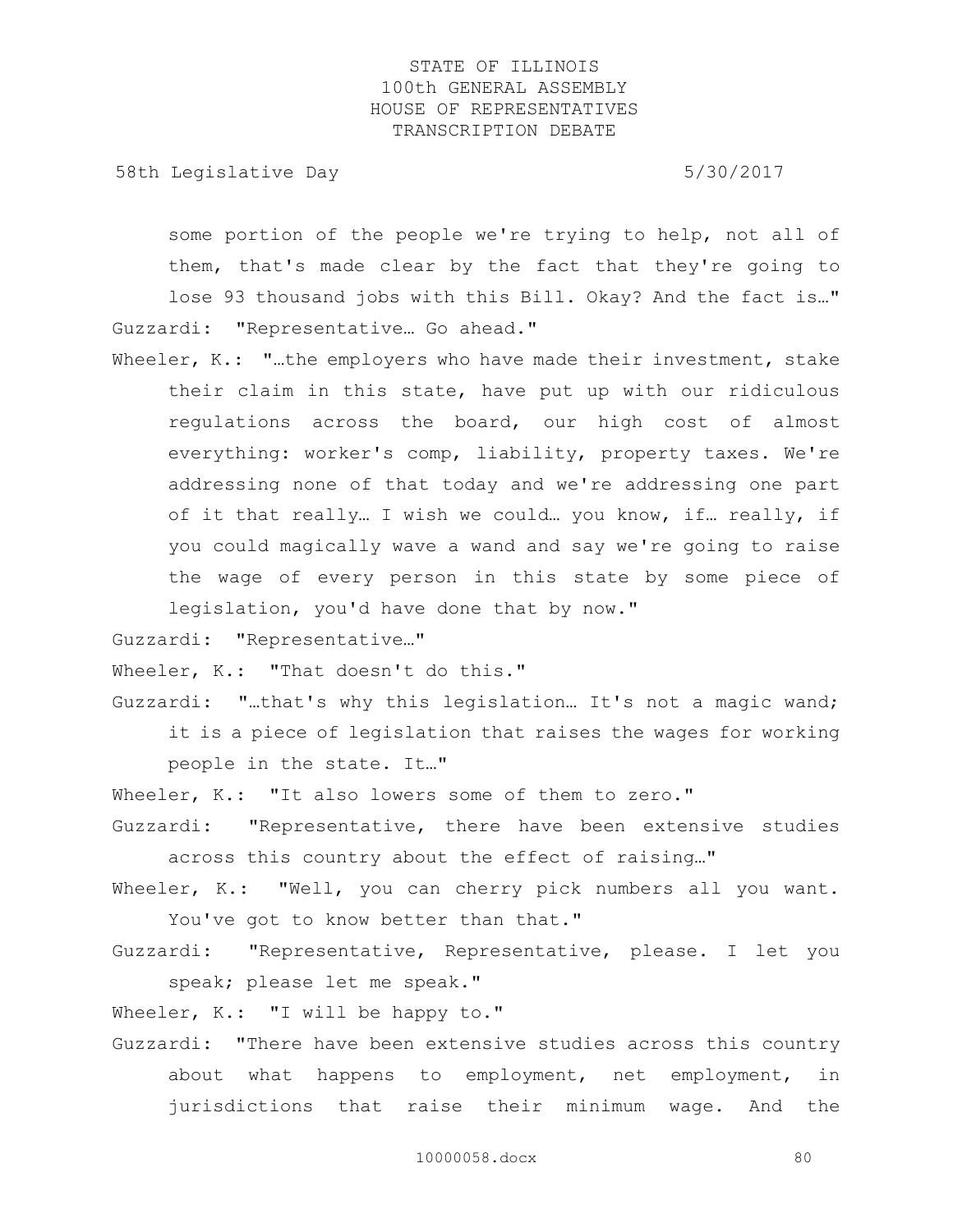58th Legislative Day 5/30/2017

conclusion of all those studies is that net employment remains roughly the same and the impact on wages is upward. That is the…"

Wheeler, K.: "There are other studies that counter that in..."

- Guzzardi: "There are other studies from… from business groups perhaps to counter that."
- Wheeler, K.: "Shockingly. The ones you hear from on the other side of it."

Guzzardi: "…are from…"

Wheeler, K.: "You can cherry pick numbers all..."

Guzzardi: "academic researchers and economists, Representative." Wheeler, K.: "...and they all really..."

- Guzzardi: "They're not from minimum wage workers. I'll tell you that much."
- Wheeler, K.: "They have a motive. Representative, there's one aspect of the Bill I want to ask you about very quickly here regarding the… the under 650-hour threshold."

Guzzardi: "Yes, Sir?"

Wheeler, K.: "Okay. So, I want to make sure I understand that if you're under 650 hours in a year, you can be paid about \$3 thousand less than… at the end of the ramp. Then…"

Guzzardi: "If you were under the age of 18. That's correct."

Wheeler, K.: "Under the age of 18. So, here's my question to you very quickly."

Guzzardi: "Yes, Sir?"

Wheeler, K.: "If a person is under age 18, they're making... yeah... they're making under the 650… they're making 12 an hour… another person doing the same exact… the same exact job who's been there for 651 hours is now making \$15 an hour."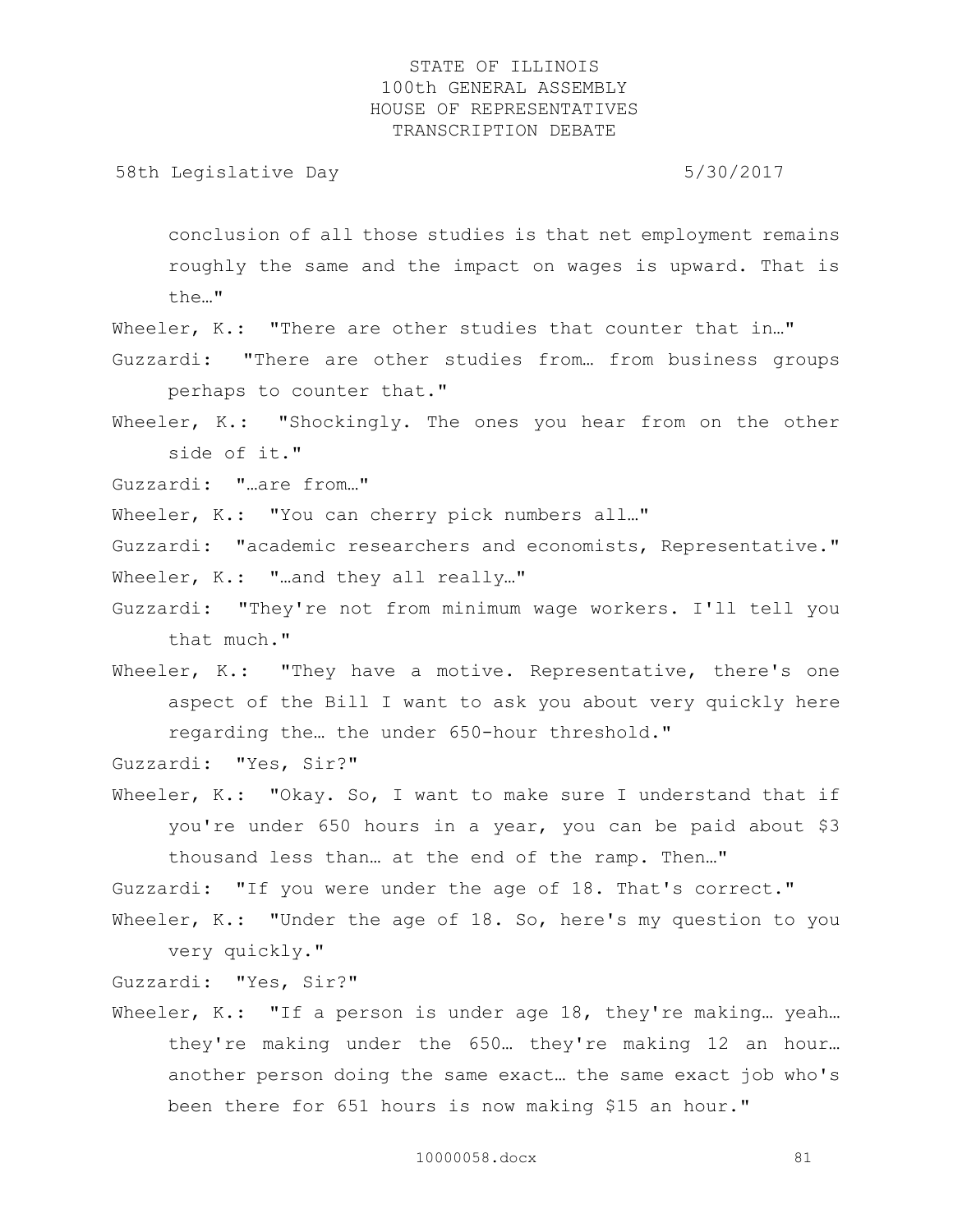58th Legislative Day 5/30/2017

Guzzardi: "Yes, Sir."

Wheeler, K.: "Okay. We have an equal pay problem. Because they're doing the same exact work and they're getting paid a different wage. We are just passing legislation recently that says, oh, by the way, you can't do this. Unfortunately, I think one of the effects of this Bill is that you would."

- Guzzardi: "Which legislation are you referring to, Representative? Are you referring to Representative Moeller's Bill?"
- Wheeler, K.: "I am."

Guzzardi: "So, that… that concerns gender equity and that…"

- Wheeler, K.: "So, if one's a male and one's a female?"
- Guzzardi: "Yes. But so, this is not a distinction that is specifically on gender. It's based on the amount of hours that you work."

Wheeler, K.: "So..."

Guzzardi: "And we already have, for instance, a provision in the minimum wage law. We talked about the training wage earlier and I need to get you some verification about that. But people who have…"

Speaker Lang: "Please bring your answer to a close. And then, Mr. Wheeler, you'll bring your comments to a close."

Wheeler: "Thank you."

- Guzzardi: "Conditions of employment can lead to different salaries. That's already exists in statute and lots of other places. It's not discrimination based on gender which is what we're hoping to prevent."
- Speaker Lang: "Mr. Wheeler."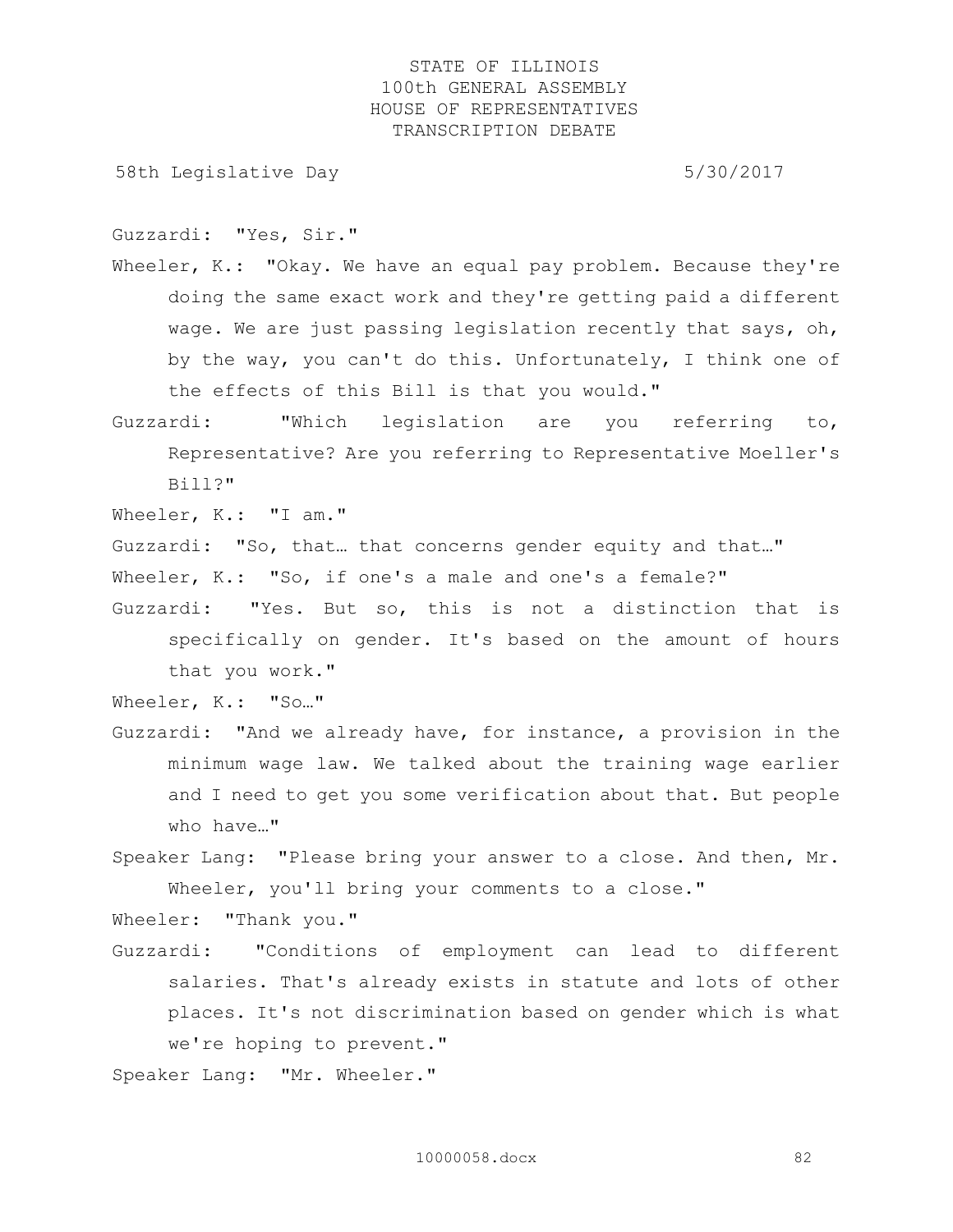58th Legislative Day 5/30/2017

Wheeler, K.: "Thank you, Mr. Speaker. To... this Bill while well intentioned and I appreciate the Sponsor's efforts to… to make concessions that may make a difference ultimately will make Illinois a more uncompetitive place than it already is. I have stood here I don't know how many times in my two years and five months of being a State Legislator trying to protect the small business environment that this state that has already done more harm to than we care to actually admit and sometimes never truly discuss. This is one more element that just tells those employers… those potential employers… this is not where you're going to make your money back on your investment. This is going to be a very, very difficult place. We're going to keep raising your costs and making it very difficult for you to return your investment back to you and your other shareholders. Please vote 'no'."

Speaker Lang: "Mr. Skillicorn."

Skillicorn: "Thank you, Mr. Speaker. Will the Sponsor yield?" Speaker Lang: "Sponsor yields."

- Skillicorn: "Thank you very much, Representative. Well, just a couple of questions. I see that there's carveouts and exemptions in the Bill. I saw something about park districts and… and young people cannot… can you explain some of the rationale and reasoning for that?"
- Guzzardi: "Sure. So, the structure of this Bill is such that… so, we want to address two sets of com… competing concerns. One, is the idea that people under the age of 18 who are working part-time, working a summer job, working a couple hours here and there, not… they're not sole providers. They're not taking care of a family. The concern that those folks shouldn't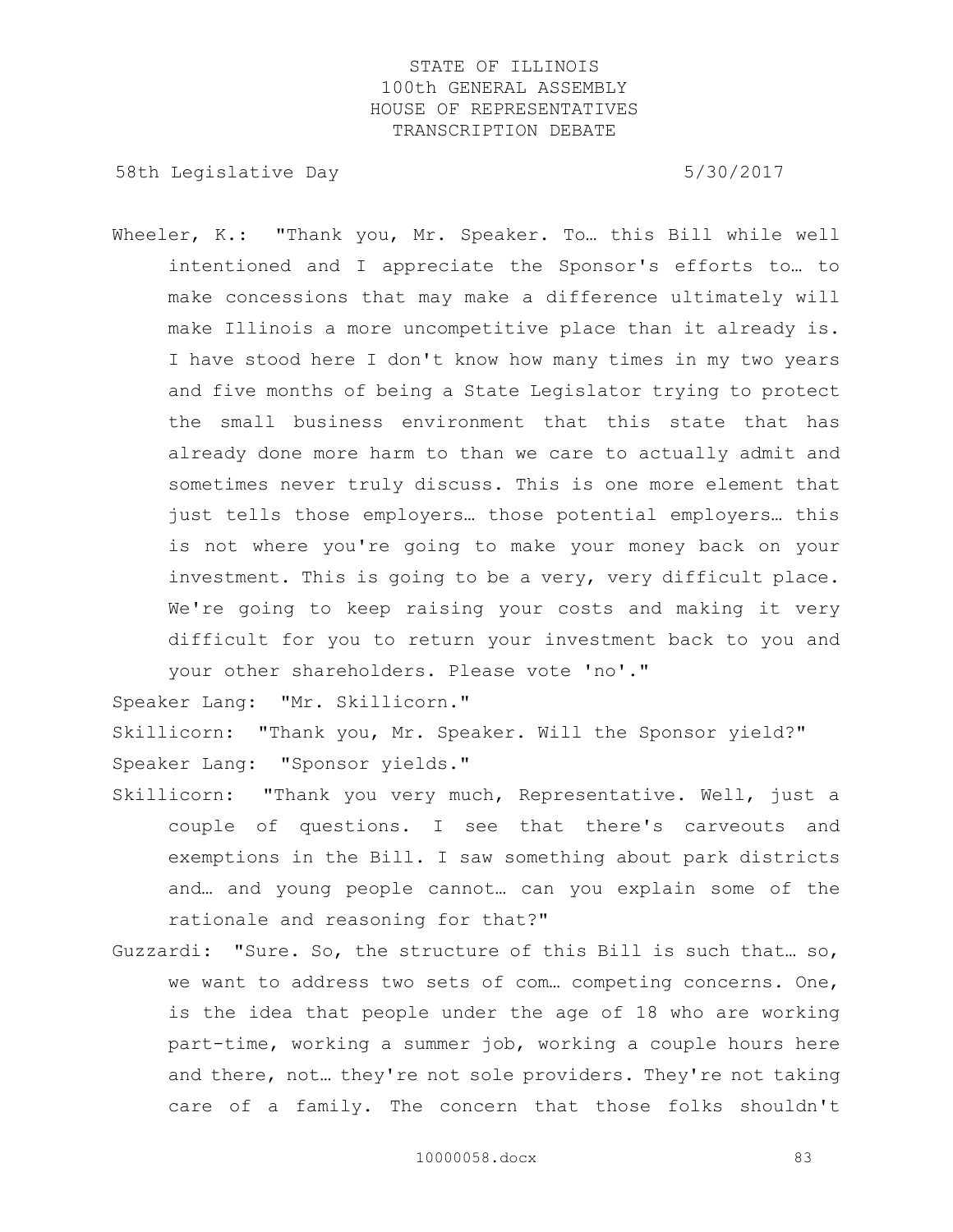58th Legislative Day 5/30/2017

necessarily be earning a \$15 an hour minimum wage. Already young people in current statute have a slightly discounted minimum wage, but we also wanted to balance that against the concern that there are people under the age of 18 who are working pretty much full-time who are trying to support their family, maybe their parents are disabled, they're homebound. You know, whatever the conditions that may be, they're out there working trying to support folks. So, we wanted to balance those two concerns. And the way we came to balancing those concerns was the following: We created a provision such that if you're under the age of 18 and you work for fewer than 650 hours in any given calendar year for your employer then you're eligible for a lower minimum wage. The ramp gets you up to \$12 an hour. So, what that would do is take care of the young person who's a lifeguard at the pool, right, over the summer. They work, you know, 12 weeks full—time. That keeps you under the 650 do… 650-hour threshold. So, they'd be eligible for the lower rate. But whereas that young person who really is working 25 hours a week at the Target yearround, trying to provide for their family, that young person does in fact get the same living wage that someone over the age of 18 would receive."

Skillicorn: "So, the argument to the carveout would be that there's a difference between the person under 18 years old working at Target and a lifeguard? Is that… it that correct?"

Guzzardi: "I don't want to make it a difference of professions. It's really a difference of how much this person is trying to work, right? Like if we've got a young person who is trying to work year-round full-time, we're trying to navigate, as I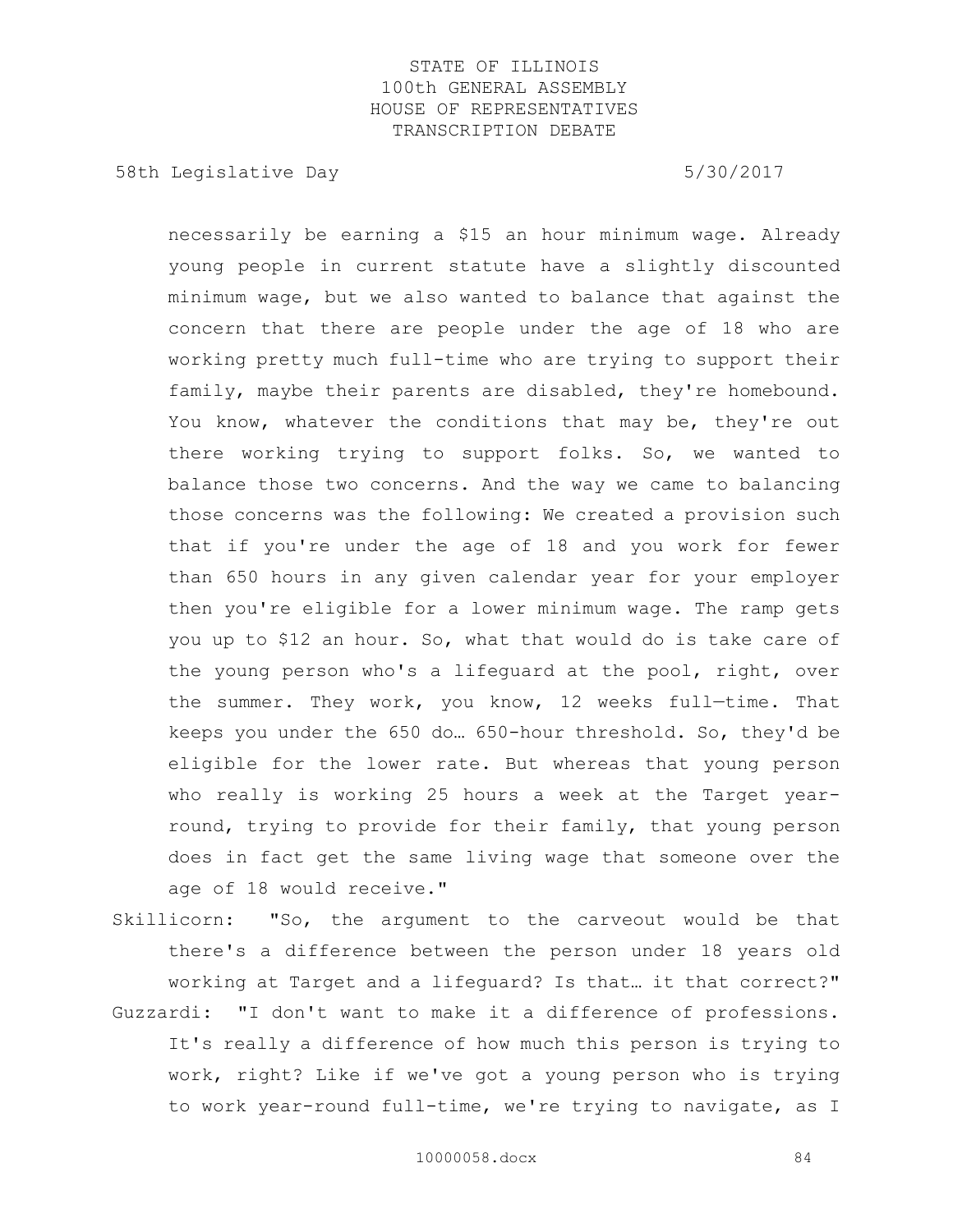58th Legislative Day 5/30/2017

mentioned, this dynamic between young people who are working sporadically for a little extra pocket money and young people who are really working to try to be providers."

Skillicorn: "No. It was hard to hear with it. Did you say it was what their time was worth? Is that…"

Guzzardi: "No, no, Sir. No."

- Skillicorn: "Okay, okay. So, I'm just doing a quick bit of math, 650 divided by, you know, 50 or 52 weeks. And it's under 13 hours a week. That's very, very low."
- Guzzardi: "So, I'll tell you where that number came from. We're trying to address seasonal… youth seasonal employees. Right? It's a number we worked on with the Illinois Association of Park Districts. They said that… it's a good look to roughly 16 weeks of full-time work in a year. They said, you know, over the summer it's 12 weeks and then we have youth who are working for us over the summer and then they come back for a week in spring break and a couple weeks in winter break. So, that gets us to around 16 weeks a year. They said that's about the most that our seasonal youth employees ever work."

Skillicorn: "Okay, so that's how you got that 650 number? But…" Guzzardi: "Correct."

Skillicorn: "…I mean, I did a little bit of seasonal work. I don't… you mean that seasonal work is probably 30, 40 hours a week for, you know, it might be less than 16, it might be a little more, but whatever that is. And it's just odd that, you know, someone that's under 18 years old, might be at Target as you said and might and might do another type of job that maybe is seasonal and they aren't worth the same. I… I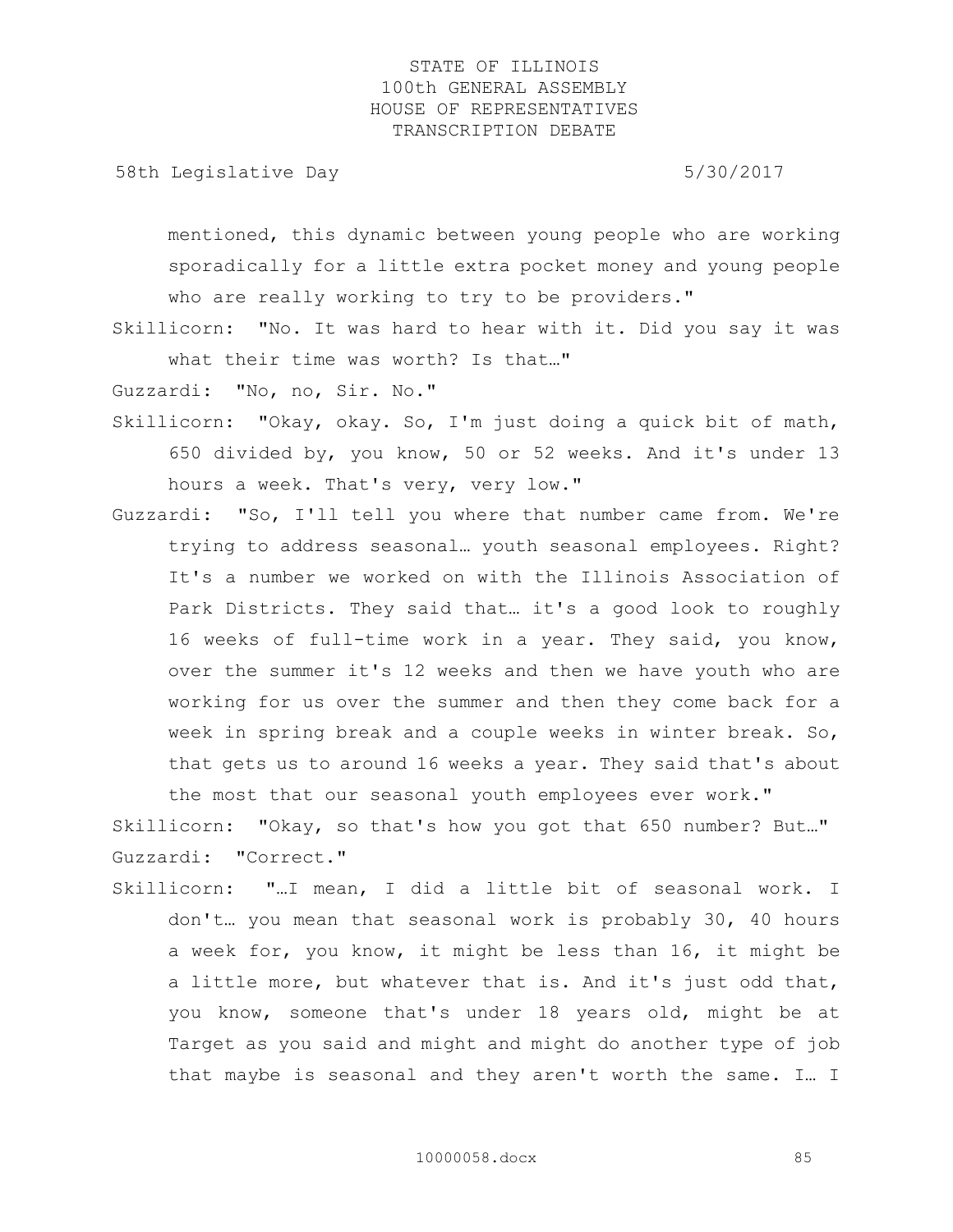58th Legislative Day 5/30/2017

mean, there's an inequity there. And I don't know if it's because they're seasonal, is that fair?"

- Guzzardi: "Representative, you're arguing that everyone deserves a \$15 an hour minimum wage. I'll be happy to work with you on a trailer Bill to make that happen."
- Skillicorn: "Okay. I mean, it just seems odd that the as it's written today that there's that discrepancy there. But it was also brought up the lifeguard. Well, I mean, I was a lifeguard in high school. And you know, I don't see why, if we're going to treat one people as differently… the logic is, is that you should treat all of them the same, right? I mean, isn't their time the same value?"
- Guzzardi: "Representative, I'm not quite sure I get where you're heading with this. I hope I made clear the… the distinction that we were trying to address with this Amendment. We were trying to address the distinction and it's a concern that I heard from Members on both sides of the aisle that, you know, the kid who is flipping burgers at the Dairy Queen for a few hours a week over the summer maybe he doesn't… because they're not providing, right? They're, you know, they are provided for. They are a dependent. That and they're trying to just earn some pocket change. That young person doesn't need a living wage, right? So, that's why we tried to tailor this, very specifically, to youth seasonal employees. Young people who are only working a limited number of hours who are just trying to make a little extra money, so that the young people who are, in fact, out there working trying to provide for themselves and their family, those folks can still remain eligible for the \$15 an hour living wage."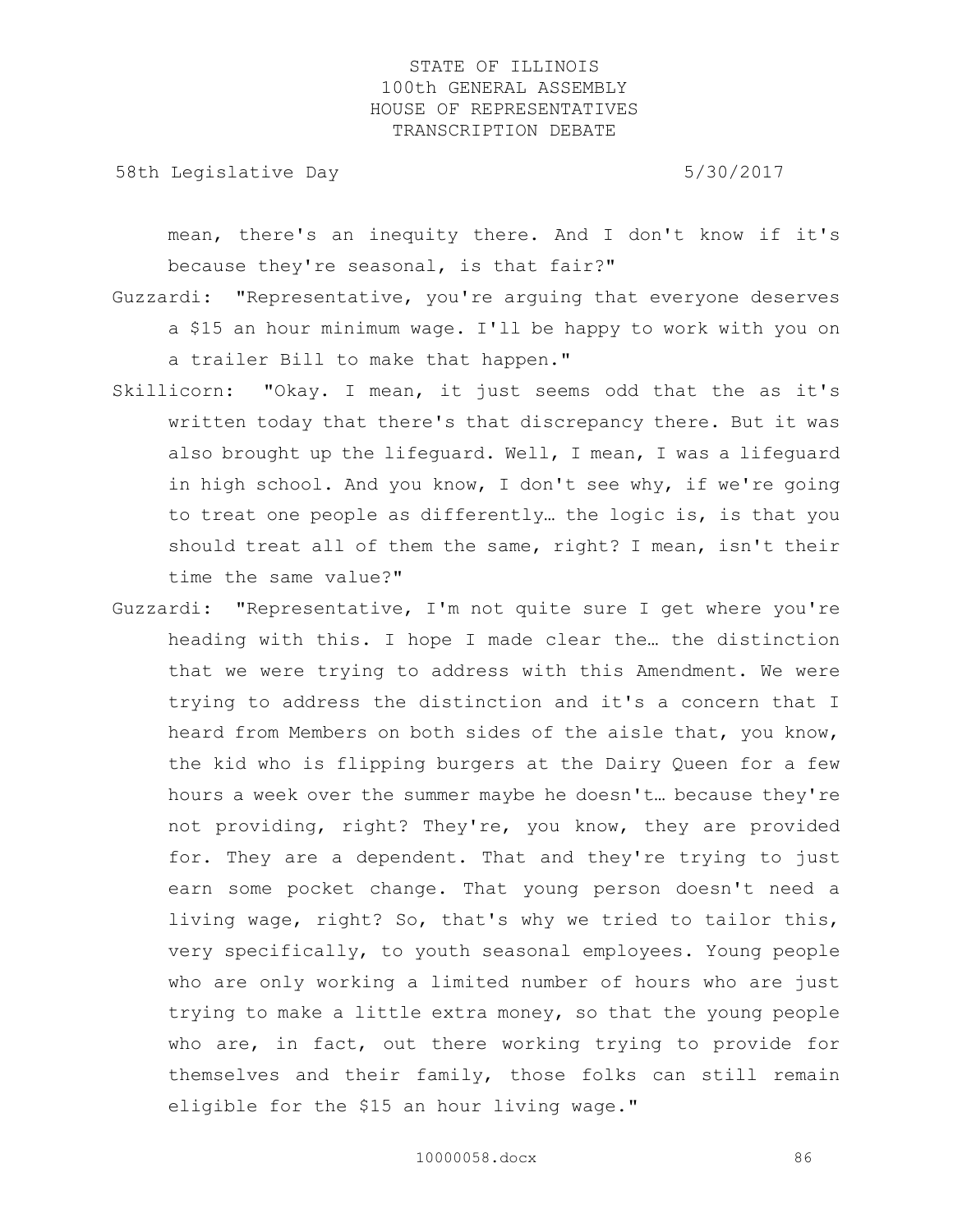58th Legislative Day 5/30/2017

Skillicorn: "Okay. Well, I mean, it's… it's just one point if you try to make an argument for a living wage and instead there are exemptions, you know, some people may not deserve the living wage. I mean, I'm not sure that's the argument that I would run with if I was… I was, you know, was the Sponsor of this. But you know, to the Bill. I would just argue that I think peoples' worth is based on what they… what value they can bring and I want to see people…"

Speaker Lang: "Please bring your remarks to a close, Sir."

- Skillicorn: "Thank you, Mr. Speaker. I just want to see people who aren't referred to as just lifeguards or just seasonal workers or just flipping hamburgers at Dairy Queen. I want to see them as valued people that can earn a living that they can… their skills can grow. Their knowledge can grow and the value they bring to a business can grow. And I think the market… the free market answers that question."
- Speaker Lang: "There are still 13 people who wish to speak. We are going to allow everyone to speak who wishes to. I would just simply ask Members who have had their comments made already to refrain in the interest of time. The Chair recognizes Mr. Demmer."

Demmer: "Thank you, Mr. Speak…"

Speaker Lang: "Mr. Turner in the Chair."

Demmer: "Thank you, Mr. Speaker. To the Bill. There have been in several comments made on the floor today about what the research shows in situations in which the minimum wage is increased what effect that has on the net number of jobs. And there was an assertion made that those studies that show job loss might be skewed somehow. I'd just like to cite one study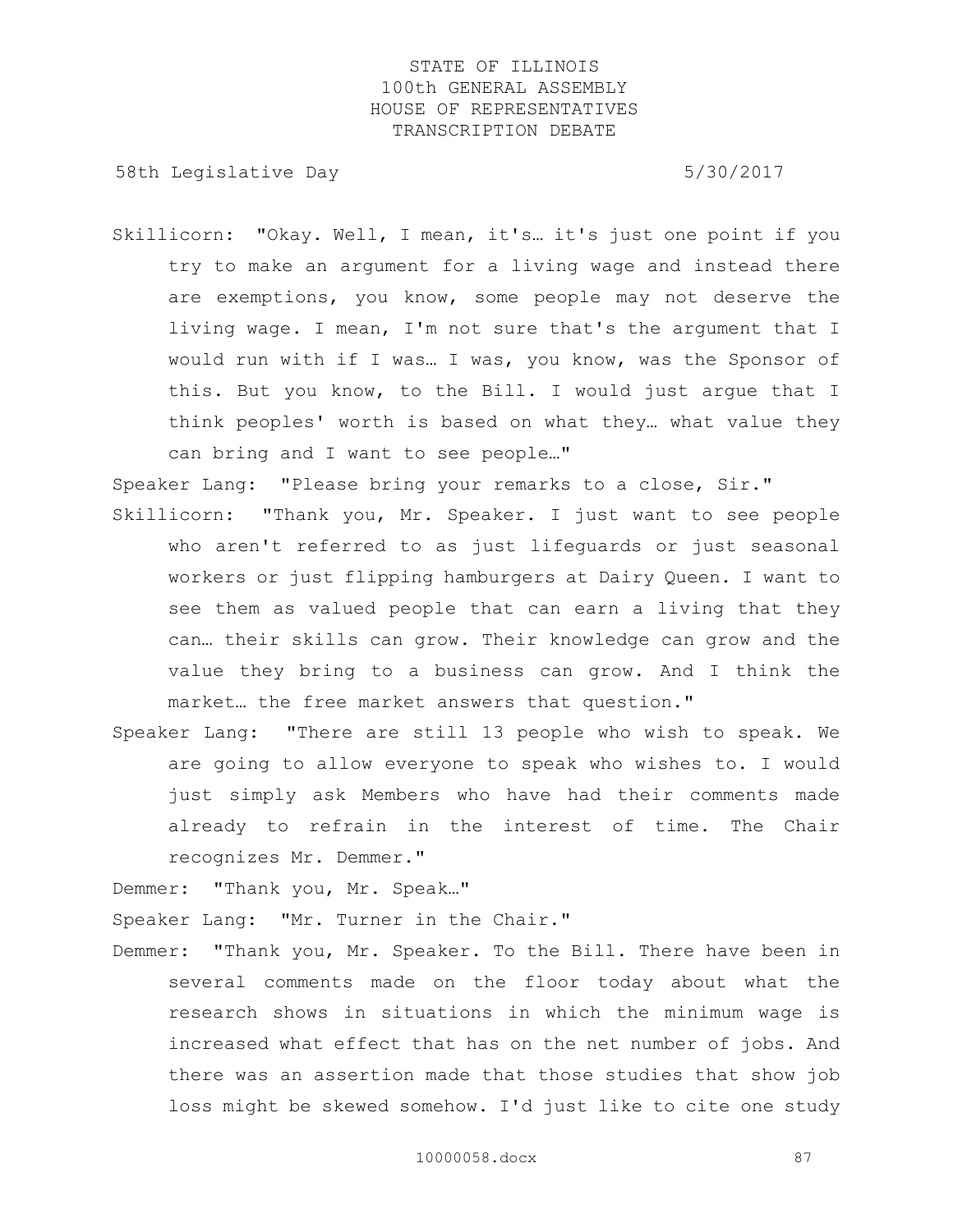58th Legislative Day 5/30/2017

that came from the Federal Reserve Bank of San Francisco, not known for being a particularly conservative area. And this is the quote,' the overall body of recent evidence suggests that the most credible conclusion is that a higher minimum wage results in some job loss for the least-skilled workers with possibly larger adverse effects than earlier research suggested.' Then taking that caution, I urge a 'no' vote." Speaker Turner: "Representative Wehrli is recognized." Wehrli: "Thank you, Mr. Speaker. Will the Sponsor yield?" Speaker Turner: "The Sponsor indicates that he will yield." Wehrli: "Representative Guzzardi, how did you put yourself through college? Did you do…" Guzzardi: "Pardon me, Representative?" Wehrli: "Yeah. Did you… did you do work study when you attended, I believe it was, Brown?" Guzzardi: "Representative, yeah, I had a job when I was in college actually." Wehrli: "You did?" Guzzardi: "Yeah, I did." Wehrli: "Did you work for the university?" Guzzardi: "I didn't work for the university." Wehrli: "You didn't. Okay." Guzzardi: "I worked privately." Wehrli: "'Cause I know a lot of students do that. They go to work; you know, they want to go to school. To offsets some of the costs, they actually work for the university. And under this proposed legislation, now that \$10 an hour job… maybe it's mowing lawns or you're handing out towels at the rec center… is now going to be \$15 an hour. So, let's… do you disagree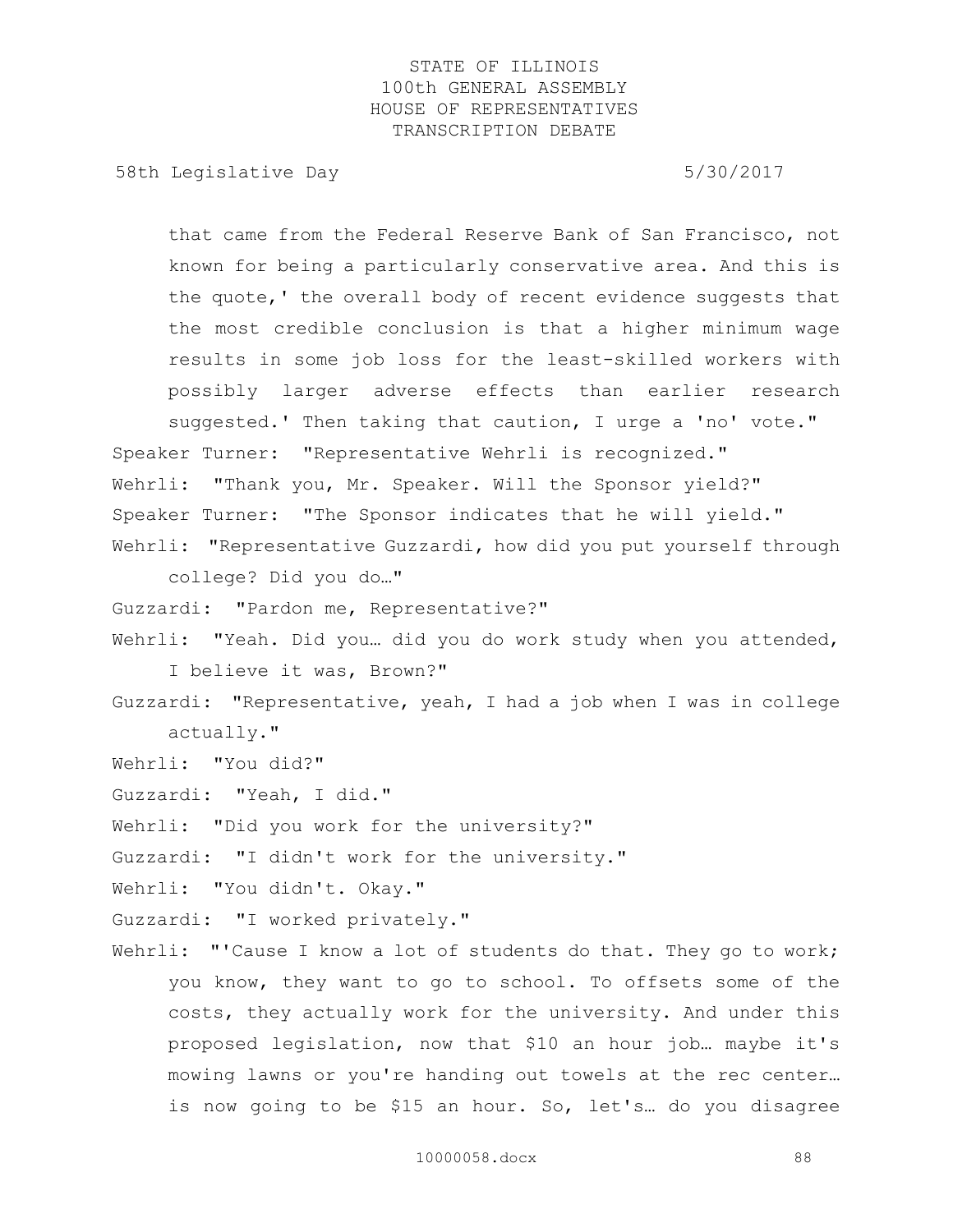58th Legislative Day 5/30/2017

with that concept under this Bill? That this Bill would raise…"

- Guzzardi: "That the minimum wage will increase? No, no. That's the purpose of the Bill, Representative."
- Wehrli: "Right. So, it's going to raise it for our state universities. Maybe they're paying \$10 an hour now and all of a sudden they're going to pay \$15. Is that correct?"
- Guzzardi: "Everyone over the age of 18 will be required to pay… will be paid \$15 an hour as the minimum wage."
- Wehrli: "Okay. So, it's... you just agreed that it's going to cost our state universities more money, but yet earlier the fiscal notes on this were ruled inapplicable because they don't apply which… help me understand that. How… how can you on one side of the argument say it's not going to cost us anything and we don't need to know what the fiscal notes are, but then here in debate you just admitted that it's going to cost our state universities more 'cause they're going to have to pay their students a higher rate at \$15 an hour?"

Guzzardi: "Representative…"

- Wehrli: "So, that's... that's a fiscal impact to the state. So, help me understand how the fiscal notes are ruled inapplicable?"
- Guzzardi: "I want to be clear. I never said that there was not going to be any fiscal impact to this Bill. What I'm trying to tell you. Students working is a great example because we can all… and we've all talked at great lengths… about the enormous burdens of student debt in our society, right? The crippling burden on my generation of the enormously high cost of college and the debt that we're required to take on to pay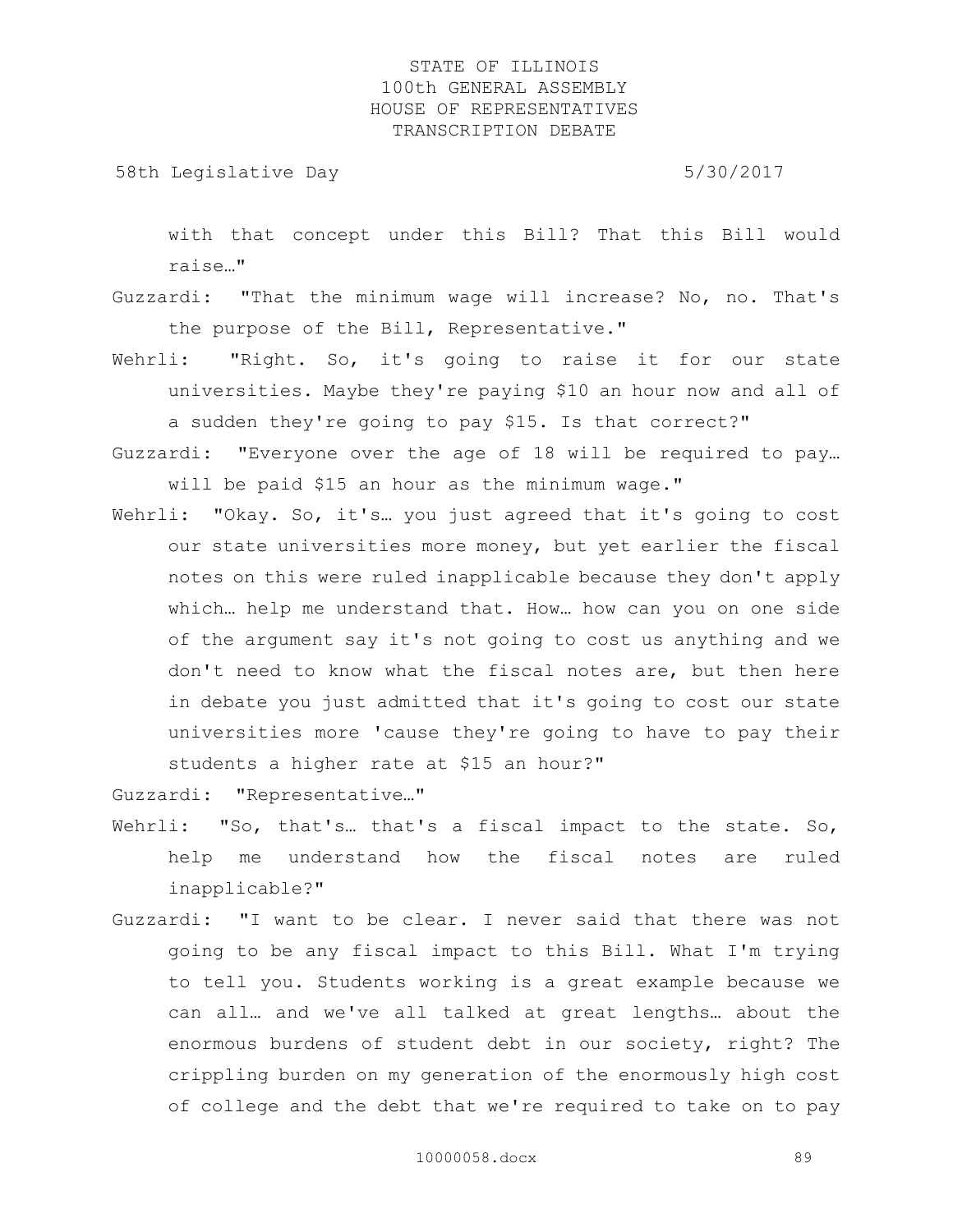58th Legislative Day 5/30/2017

for it. So, I think for students to be able to earn those few extra bucks while they're in college so that debt load that saddles them for the rest of their life might be minimized, I think it's an awfully good thing, Representative."

Wehrli: "But this also shows just the one-sided myopic view point you're taking because that money has to come from somewhere and where that is, I don't know. That's why the fiscal notes are so important. In-state tuition is already too expensive in the State of Illinois. You, yourself, have argued for free college education, laudable goal, financially irresponsible. This Bill is yet another example of that. You're trying to do the right thing and I applaud for that, but there's no money to pay for it. So, I'm going to respectfully ask my colleagues to vote 'no' on this. This is going to cost the State of Illinois… whether you agree with the fiscal impact notes or not. This is going to cost us money. Money that we don't have. We need a budget in order to fund higher education. We don't have that. I don't see any light of a budget coming out in the next 24 hours which is sad. So, I urge a 'no' vote. And with that, I yield the rest of my time to Representative Wheeler."

Speaker Turner: "Representative Wheeler."

Wheeler, K.: "Thank you, Mr. Speaker. Will the Sponsor yield?" Speaker Turner: "Sponsor will yield."

Wheeler, K.: "Well, I just want to come back to some of the points that my colleague was making."

Guzzardi: "Yeah."

Wheeler, K.: "I'd asked you about the fiscal notes that... you brought it up about House Bill 198. And I brought back to you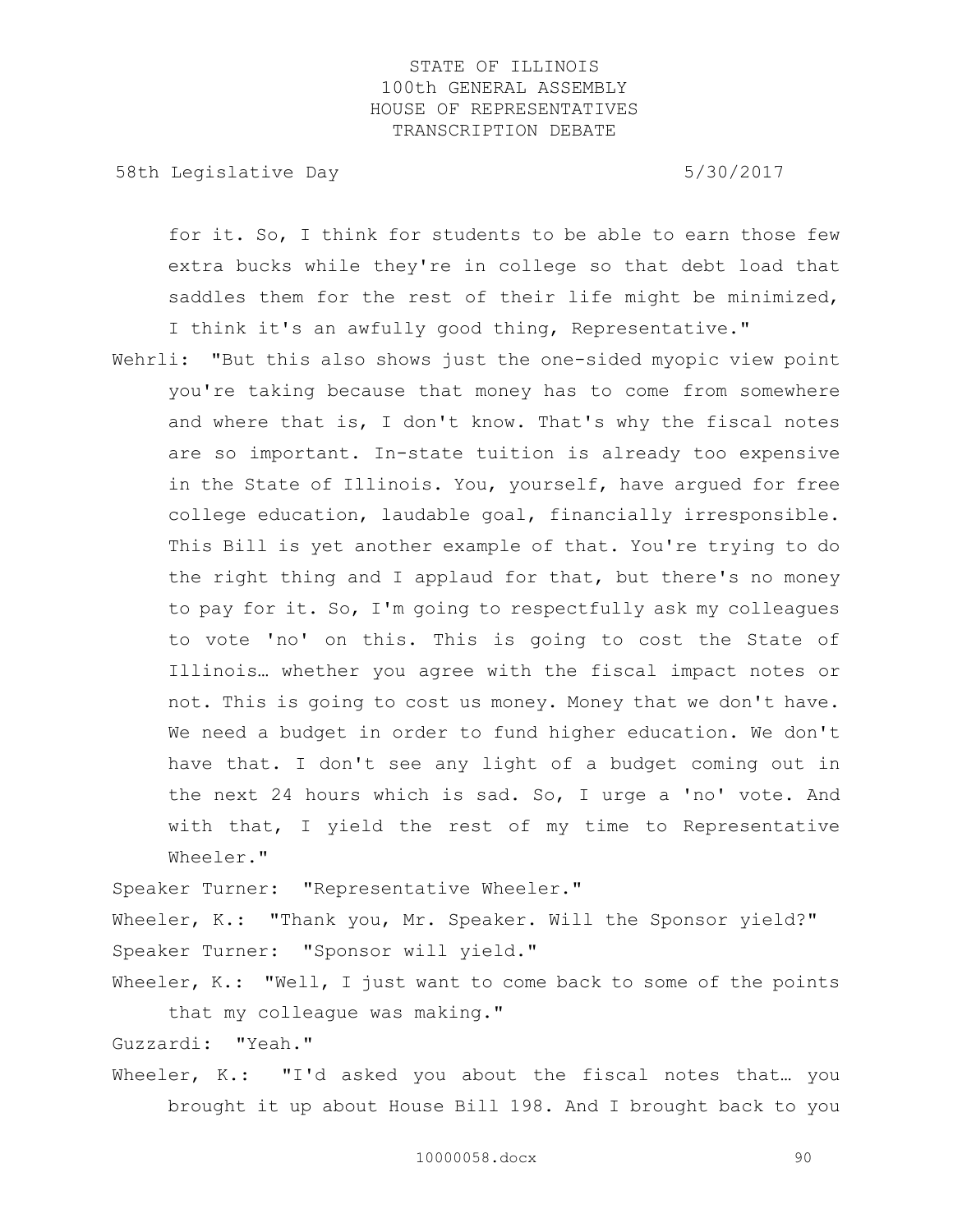58th Legislative Day 5/30/2017

that they were filed in April and you said you were going to get back to me. I wanted to just give you that chance to get back to me about what those fiscal notes were, since we applied it two months ago… almost two months ago."

- Guzzardi: "Yeah. And so, I… I don't know why this is the case, but many of the other notes have been filed here and the fiscal note was not filed. There was not received on the Bill, yeah. I… I guess these are why not the case, but…"
- Wheeler, K.: "I just read it off the, you know, here the fiscal note as requested as… on… on April 5th. House Floor Amendment #1 state mandates fiscal note… requested on amendment by Representative Tom Demmer."
- Guzzardi: "Yeah, so the department never answered the note. So, I… I can't speak to why. That's the Governor… that's an Executive Agency. The note was filed on the Bill. You know, it was the agency's responsibility to respond to it in due course."

Wheeler, K.: "Thank you."

Guzzardi: "I can't speak to why that was the case."

Wheeler, K.: "I appreciate that. I guess I'm going to get one more time, to my friends on the other side of the aisle who all voted to hold that inapplicable…"

Speaker Turner: "Representative, please make your final remark." Wheeler, K.: "Very brief, I promise. That you are voting to raise the cost of doing business in the state and doing business within the state. This is not an inapplicable thing. It's not inconvenient; this is substantial. If you really are interested in a balanced budget in the future of this state, you have to look at a 'no' vote."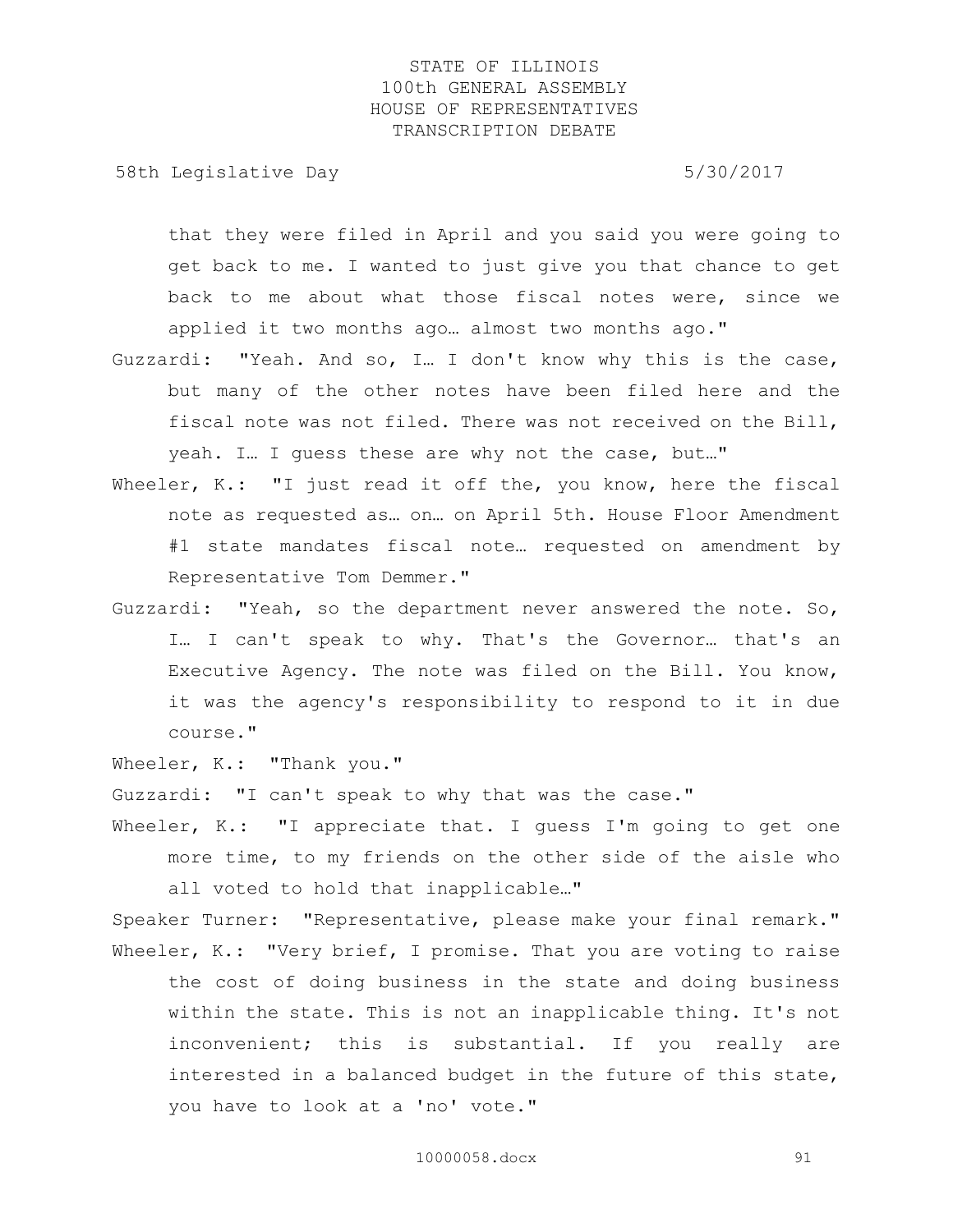58th Legislative Day 5/30/2017

Speaker Turner: "Chair recognizes Representative Reis." Reis: "Thank you, Mr. Speaker. Will the Sponsor yield?" Speaker Turner: "Sponsor indicates that he will yield."

- Reis: "Representative, we've heard all day today \$15 an hour, \$15 an hour, \$15 an hour, but you know it's not really just \$15 an hour, don't you?"
- Guzzardi: "I suspect you're getting at something very clever here, Representative but I can't quite see what it is. Can you tell me?"
- Reis: "Well, we have to pay… most employers pay half of the federal withholding, so how much will that add to the \$15?" Guzzardi: "Representative, make your point, Sir."
- Reis: "Well, another seven and half percent. So, employers have to pay work comp, some of the highest rates in the Midwest that we can't seem to get under control in this state. How much is that going to add to the \$15?"
- Guzzardi: "I am so eager to work with you all on the question of workers' compensation insurance. We have…"
- Reis: "That's not my question. How much is that going to add to the \$15?"
- Guzzardi: "Representative, I hope that we can lower the cost of workers' compensation insurance…"

Reis: "You don't know, do you?"

- Guzzardi: "…by making sure that insurance companies aren't pocketing excessive profits at the expense both of our…"
- Reis: "You don't know how much this is going to add to it, do you?"

Guzzardi: "…employers and our employees."

Reis: "What about unemployment insurance rates?"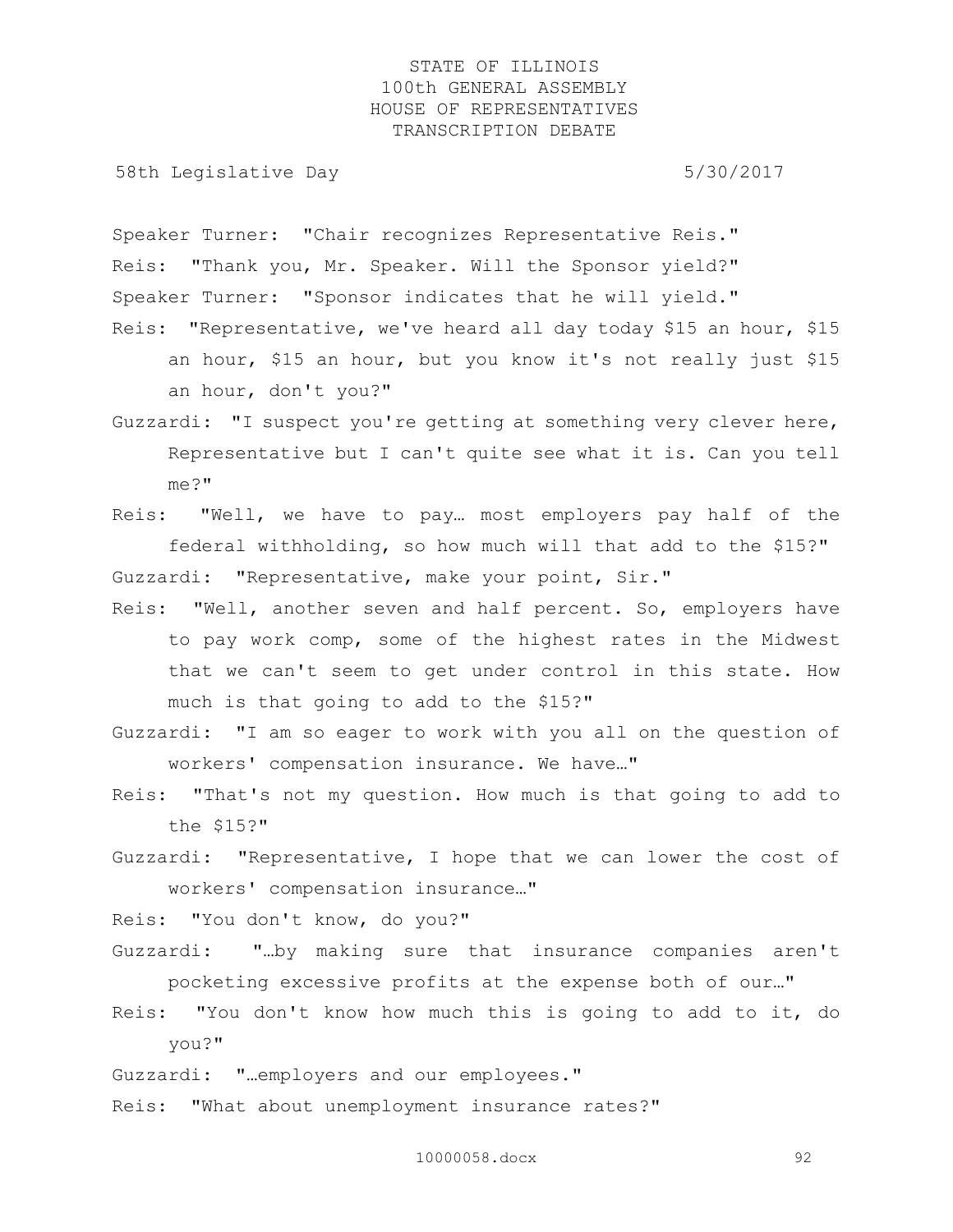58th Legislative Day 5/30/2017

Guzzardi: "Representative…"

- Reis: "Highest… some of the highest that… I'm making a point. It's not just \$15. It's going to be almost \$17. The cost to employers by the time they pick up all the other costs that they have to pick up now. So, you take that on top of already uncompetitive stuff in Illinois and it's going to make it even more uncompetitive. Is… my next question is, agriculture exemption? How does that work in your Bill?"
- Guzzardi: "It hasn't been changed in this legislation, Representative."

Reis: "So, you're telling me that ag is exempt?"

- Guzzardi: "Yeah. The exemption exists at… will continue to exist as it currently exists in statute."
- Reis: "Well, and here's another enlightening comment that you may not have known. That is just a bunch of baloney. We don't pay minimum wage in agriculture. We can't put a \$8.25 person on a quarter of a million dollar tractor or a \$200 thousand spray rig. We are already in agriculture are paying 12 to 15 dollars an hour. We have to, to get the type of people that can handle today's equipment, larger farms with a lot more inventory of livestock. We're already paying that. So, we're going to have to go to 20… I'm paying 5 bucks an hour over. I'm going to have to go to 20. And guess what, I get to add on federal withholding and all the other things to make that 20 even higher. So, let's be real about what we're talking about here. This is going to be a major impact on employers, a major impact on agriculture. A lot of my factories at home are paying 12 to 15 dollars an hour starting out. They still have openings. How can we re… even remotely remain competitive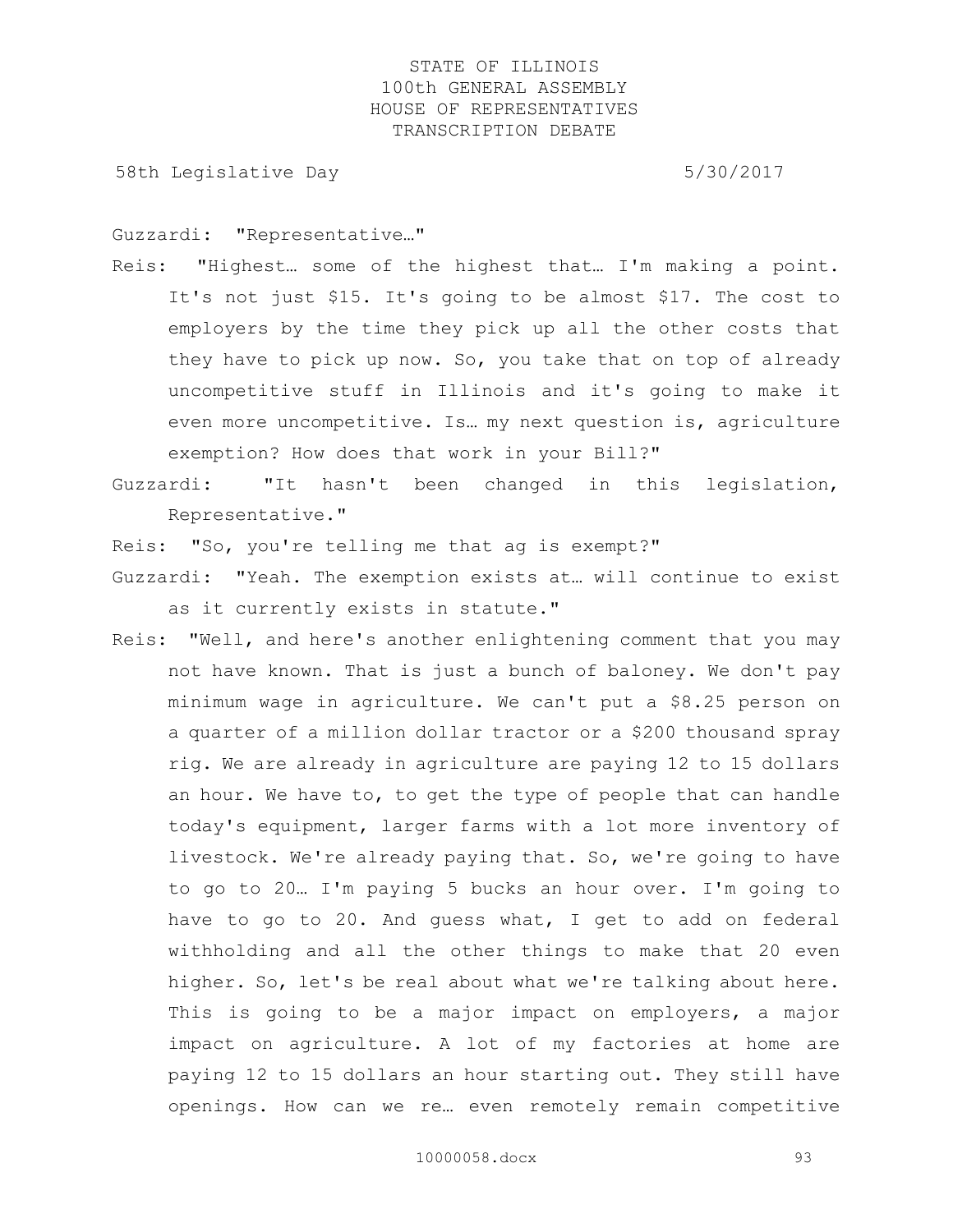58th Legislative Day 6.5730/2017

with Indiana which is across the river from me, whose minimum wage is 7.25? We can't. Our factories can't. It is so much easier for them to move across the river and you say…"

Guzzardi: "So, Representative, I got to get to this question because I'm having trouble wrapping my head around it."

Reis: "I understand you…"

- Guzzardi: "Would you all support a two dollar an hour minimum wage in Illinois? We'd be a heck of a lot more competitive in Indiana or in Kentucky or Missouri if our minimum wage was 2.50."
- Reis: "Representative, I've said for years and I've watched it and been a part of these debates since I've been here. It should be a federal issue, so that we're even."

Guzzardi: "Right."

Reis: "Okay?"

Guzzardi: "Right."

- Reis: "We get killed in southeastern Illinois with Indiana stuff. So, we're going to lose jobs. You make the point that you've never seen a study where we lose jobs. What happened to all of you when we had the last minimum wage increase? You fill your own soda at the fast food places. Now, McDonald's and all the others are developing kiosks. You're going to place your own order. You're going to swipe your card. Some machine is going to hand you a cup so you can go fill your own drink. And that's how they're going to conform to this. It's going on already. Less jobs."
- Guzzardi: "It's going on already. That's exactly right, Representative."

Reis: "Less jobs."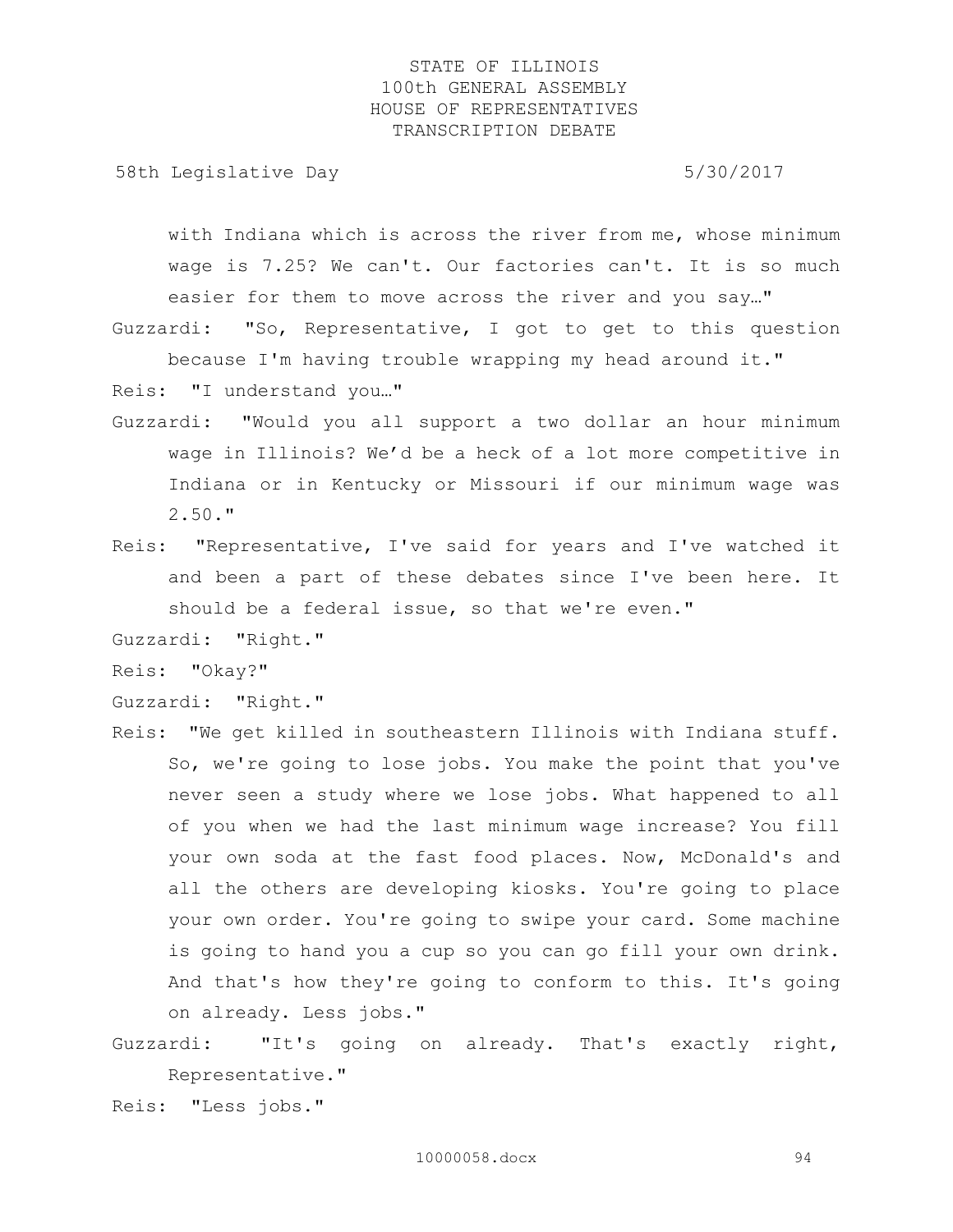58th Legislative Day 5/30/2017

- Guzzardi: "It's going to happen. The cost of this technology is getting lower every year. There will come an inflection point when it's cheaper for McDonald's to automate than to hire people. And whenever that point happens, they're going to do it whether this Bill passes or not, Representative."
- Reis: "Why do we ask? Exasperated here in Illinois is the question. To the Bill. You know, it's awful easy to use other peoples' money to… to try to move an agenda. Facts are there's going to be less jobs. African-American males in the City of Chicago have some of the highest unemployment rates. Why do we want to make that worse? It's not just \$15 an hour. It's all the other costs that goes on. No one in this chamber has talked about reimbursement rates to nursing homes and other things that are going to need to go up. We all know what's going to happen to this Bill. It's going to pass, go to the Governor's Desk and be vetoed. But let's be fair about the comments we make on the floor about what the true costs are to the people of Illinois."

Speaker Turner: "Chair recognizes Representative Davidsmeyer."

Davidsmeyer: "Thank you, Mr. Speaker. I wasn't prepared to speak earlier because of my crutches. I couldn't get all the way over, so I appreciate it. Will the Sponsor yield?"

Speaker Turner: "Sponsor will yield."

Davidsmeyer: "So, I hear a lot from my, you know, disability service providers who have disability homes and I know there's going to be a Bill coming up later to provide a \$15 minimum wage for those folks. And I also heard somebody earlier speaking about nurses and that throws into the… into the process, CNAs, and things of that sort. So, raising a \$15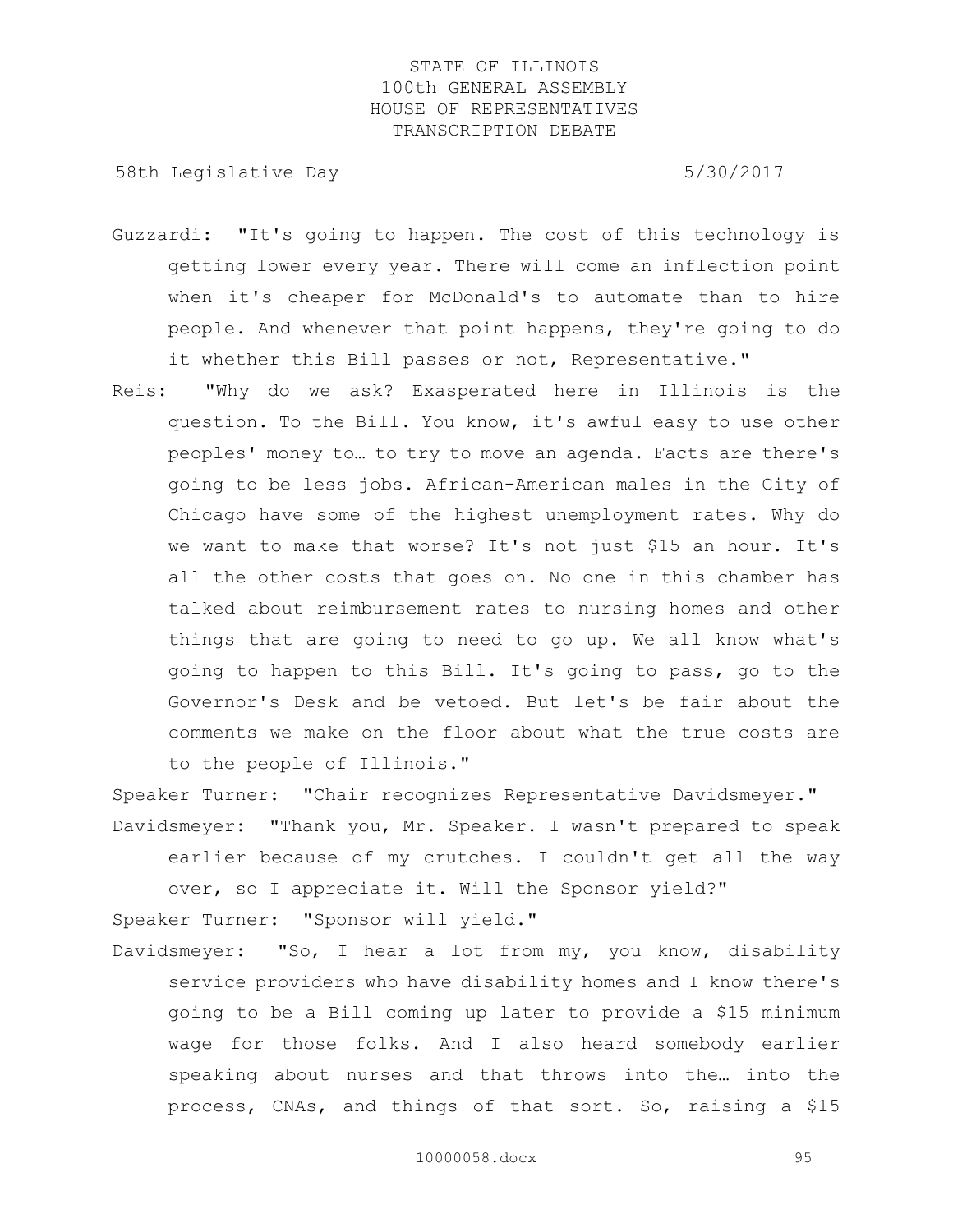58th Legislative Day 5/30/2017

minimum wage for somebody who is, you know, flipping burgers, what does that do to a CNA wage and then the nursing wage and the cost of health care and… and on and on and on throughout the…"

- Guzzardi: "I'm so glad you brought that up, Representative. Because as it stands right now, the people who are taking care of the most vulnerable in Illinois, our seniors, our people in institutions, these folks are being paid embarrassingly low wages. And there's… the reason that we have enormously high turnover in these industries and that turnover puts our most vulnerable people at risk. The fact that we can't retain nurses and home care providers that puts our seniors and our children and our people with disabilities at risk every day. We've seen the stories in the *Tribune* of what happens to those institutions and it's because we can't hire and retain good people. We need to pay these people more and this Bill will do that and I'm proud that it will do that."
- Davidsmeyer: "But… but this Bill will keep the status quo on that, right?"

Guzzardi: "Oh, my goodness, no."

Davidsmeyer: "You're still competing with a…"

Guzzardi: "It will increase their wages by a considerable amount." Davidsmeyer: "…a low responsibility job and the responsibility for caring for people. So, you're… you're not doing anything with this Bill. You're exacerbating the problem. So…"

Guzzardi: "I could not disagree with you more about that, Representative."

Davidsmeyer: "How?"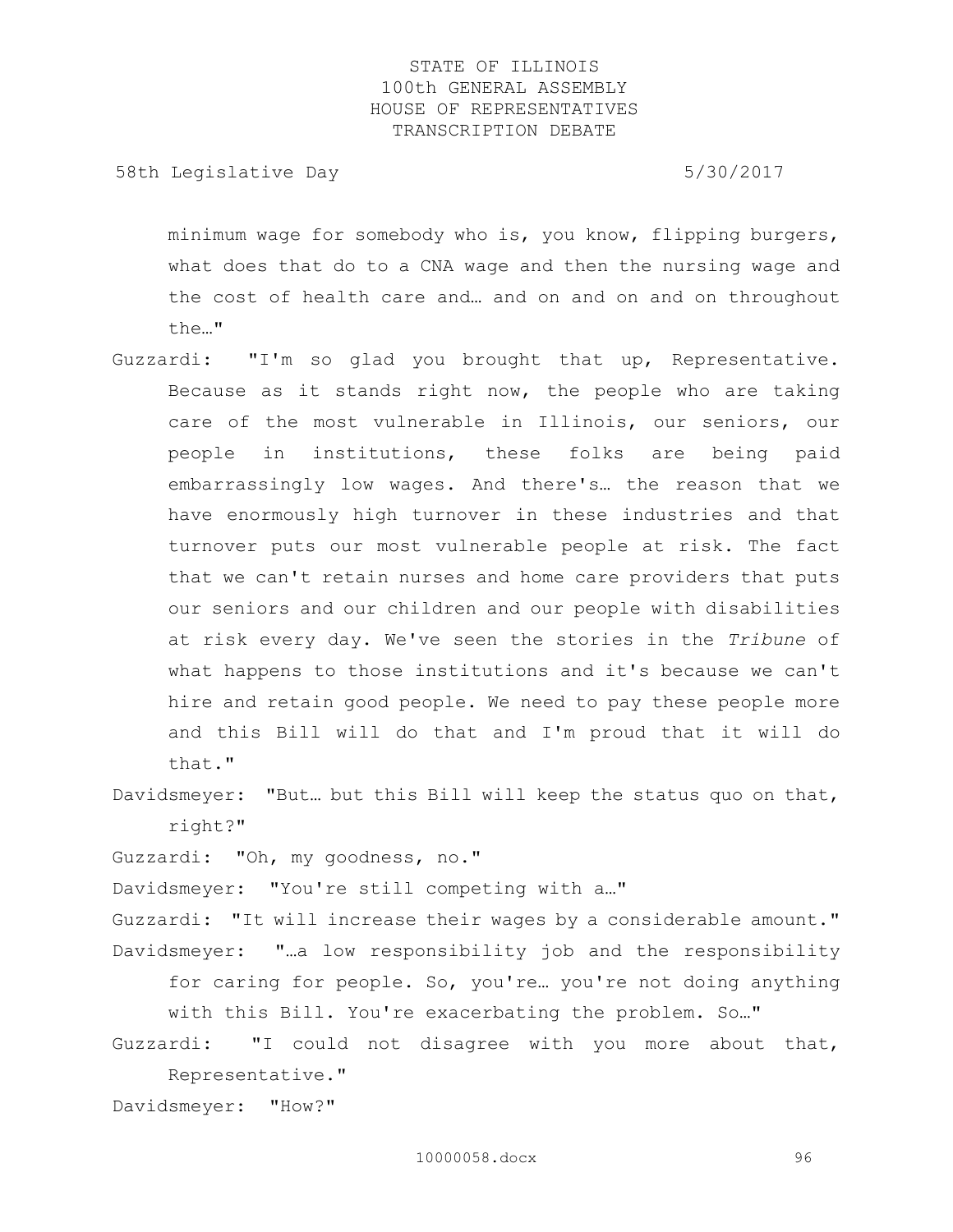58th Legislative Day 5/30/2017

Guzzardi: "I think that… so, from the people I've spoken to…" Davidsmeyer: "So, if you're comparing a \$15 burger flipping job

to a \$15 caring for a senior citizen job…"

Guzzardi: "Yeah. They can both survive now. Unlike today, when both of those folks are…"

Davidsmeyer: "Why…"

Guzzardi: "…having to make decisions about whether they pay rent or keep the lights on or pay their medical bills."

Davidsmeyer: "Why would anybody…"

- Guzzardi: "These people in your district and mine are making these decisions every day and it's unfair."
- Davidsmeyer: "Why would anybody go to community college or to college and get a CNA to take care of grandma when they can flip a burger for... with less responsibility and not have the... the worry?"
- Guzzardi: "I've spoken to a lot of these folks, C.D. and… Representative…"

Davidsmeyer: "I have, too."

- Guzzardi: "…and the reason why they do it isn't for the money. They do it because they care about people. They want to devote their life to caring and service. They're not in it for the money. They… they wouldn't be working for \$9 an hour if they were in it for the money. They… we want to continue to allow them to fulfill their dream of serving people in need, but to do it in such a way that they can also put food on the table at home. That's what this Bill does, Representative."
- Davidsmeyer: "Okay. So, I was talking to a friend over the weekend who works a 40-plus hour job at a factory. He just recently purchased a laundromat to try to make things better for his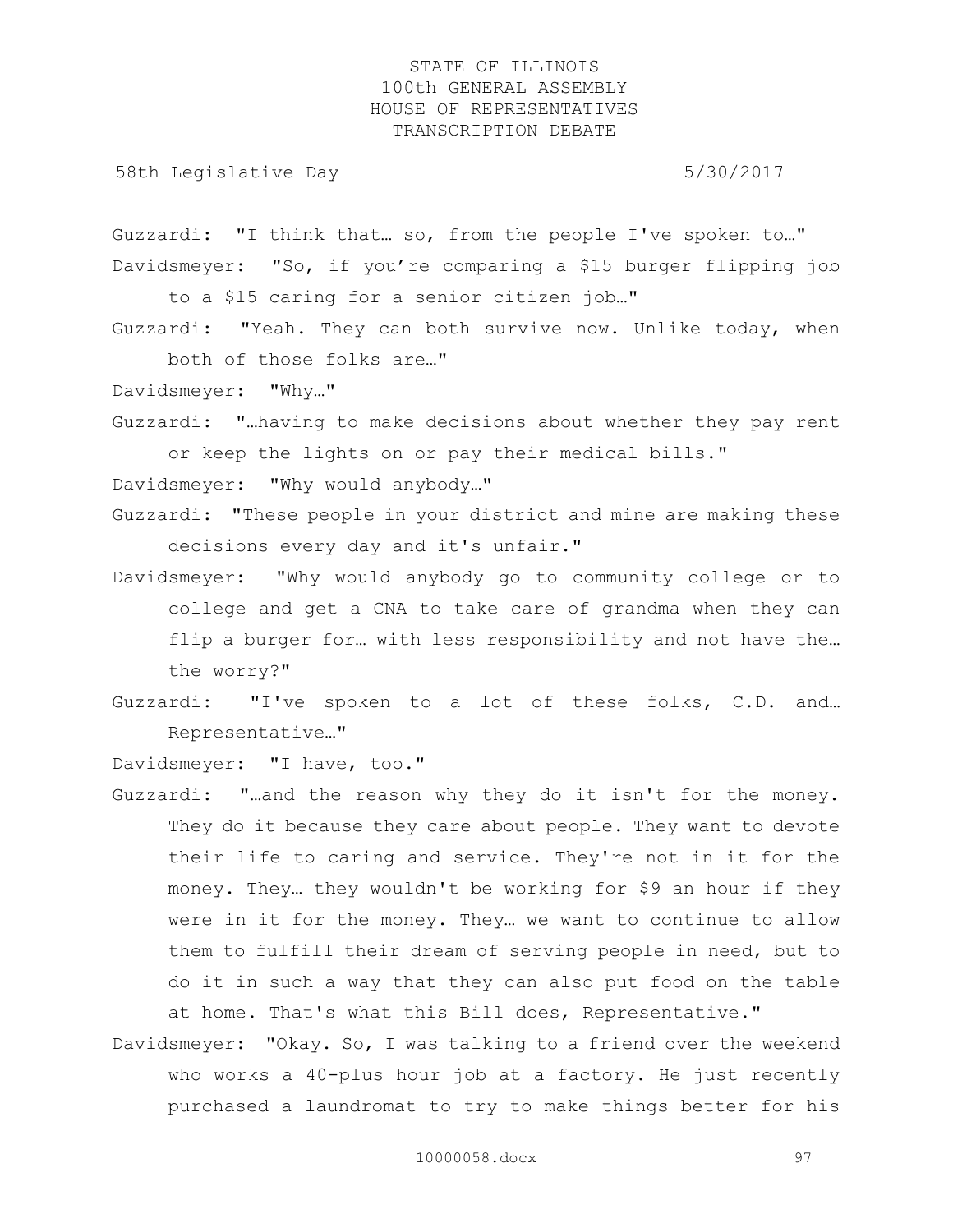58th Legislative Day 5/30/2017

family, to increase income, and provide a nest egg for his future and for his kids. He said he currently can barely afford… he's working 30 to 40 hours a week in a fac… or he's working 40-plus hours at a factory, plus 30 to 40 hours a week trying to run this laundromat and he can barely afford to keep people there at minimum wage currently. Who, in general, probably uses those laundromats?"

Guzzardi: "Who uses the laundromats? People with dirty clothes." Davidsmeyer: "Generally, people who can't afford to purchase a washer and dryer. I mean, generally, you're going to be pushing these costs off on people who already can't afford things, right? So, your costs are going to continue to…"

Guzzardi: "But those same people will be making a living wage, so they can afford to pay for stuff, Representative."

Davidsmeyer: "If you raise their wage to 15… if you a raise a working persons' wage to \$15 an hour, what about somebody who is not working? You're going to raise the cost of the laundromat. You're going to raise the cost of the dollar menu at McDonald's. You're going to raise the cost of everything in your grocery store. So, what about the people that are not working?"

Guzzardi: "What's your question, Representative?"

Davidsmeyer: "What about the people that are not working? You're going to raise the rates. It's going to have a ripple effect through the economy. And you're going to have to come back and figure out how to pay everyone who can't work for more money as well."

Guzzardi: "I think that it's… if you look at…"

Davidsmeyer: "How… how are you going to do this?"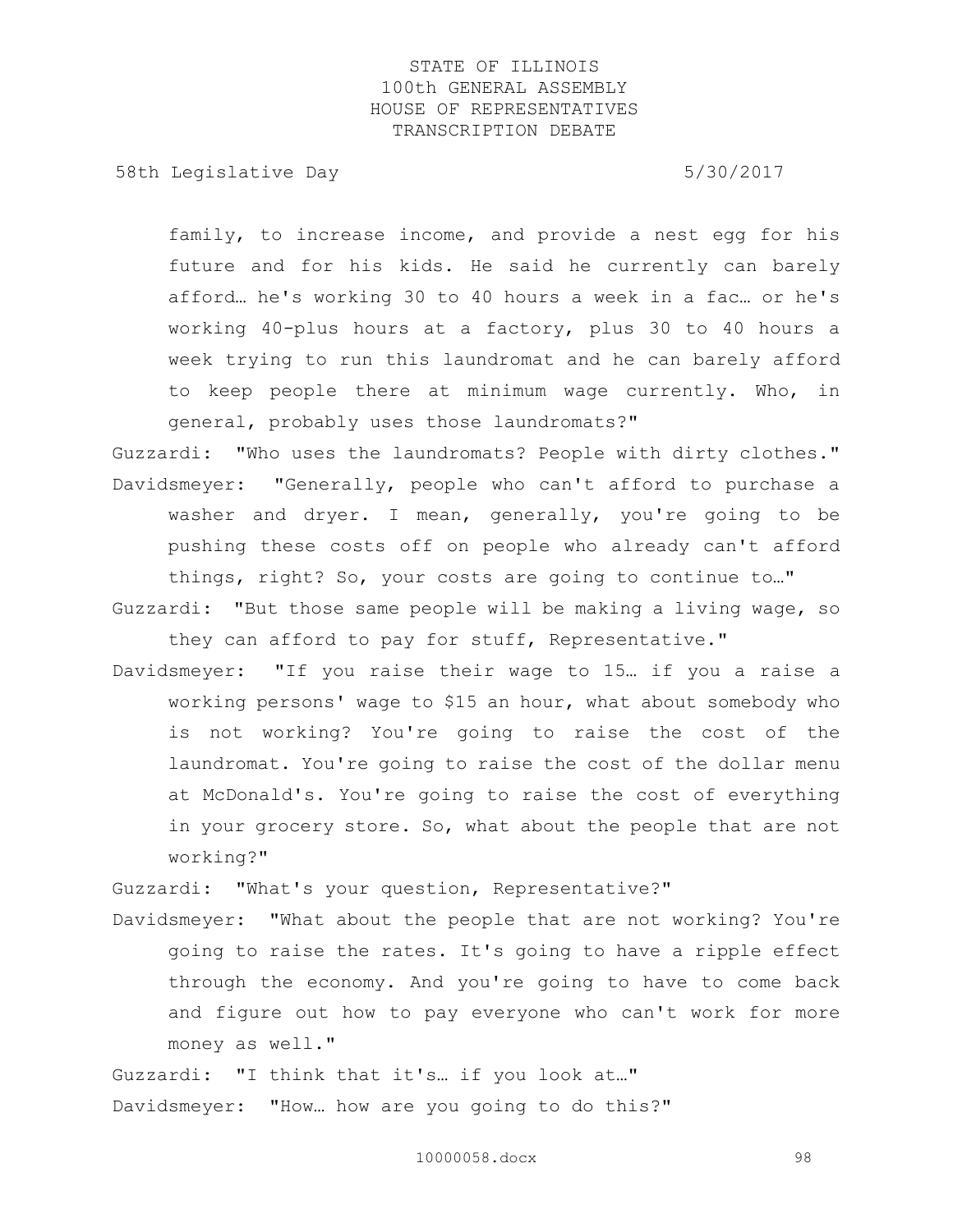58th Legislative Day 5/30/2017

- Guzzardi: "The State of Illinois has raised the minimum wage in the past. Jurisdictions around this country have raised the minimum wage including some states for \$15 an hour. You have not seen massive price inflation in any of those jurisdictions, okay?"
- Davidsmeyer: "We raised it a buck. We raised it from 7.25 to 8.25 or whatever it is right now, right? So… so, we raised it a buck. You're talking about an additional \$7, \$7. You're… you're doubling peoples' wages. This is a ri…"
- Speaker Turner: "Representative, please bring your remarks to a close."
- Davidsmeyer: "This is just… it's a horrible idea on how to bring people up. I understand what you're trying to do. And I'd like to work with you on trying to figure out how we actually bring people up without keeping them in these entry-level jobs. I vote… I urge a 'no' vote."

Speaker Turner: "Representative Reick is recognized."

Reick: "Thank you, Mr. Speaker. Will the Sponsor yield?"

Speaker Turner: "Sponsor will yield."

Reick: "Will, this is going to sort of be a lightning round. I got some questions for you."

Guzzardi: "Let's go."

Reick: "All right. In the Bill, it says each employer that does not employ more than 50 employees at any time during the applicable payment period may claim a credit against payments due. It's credits multiplied by the number of hours worked, yada, yada, during the reporting period. First of all, what is an applicable payment period?"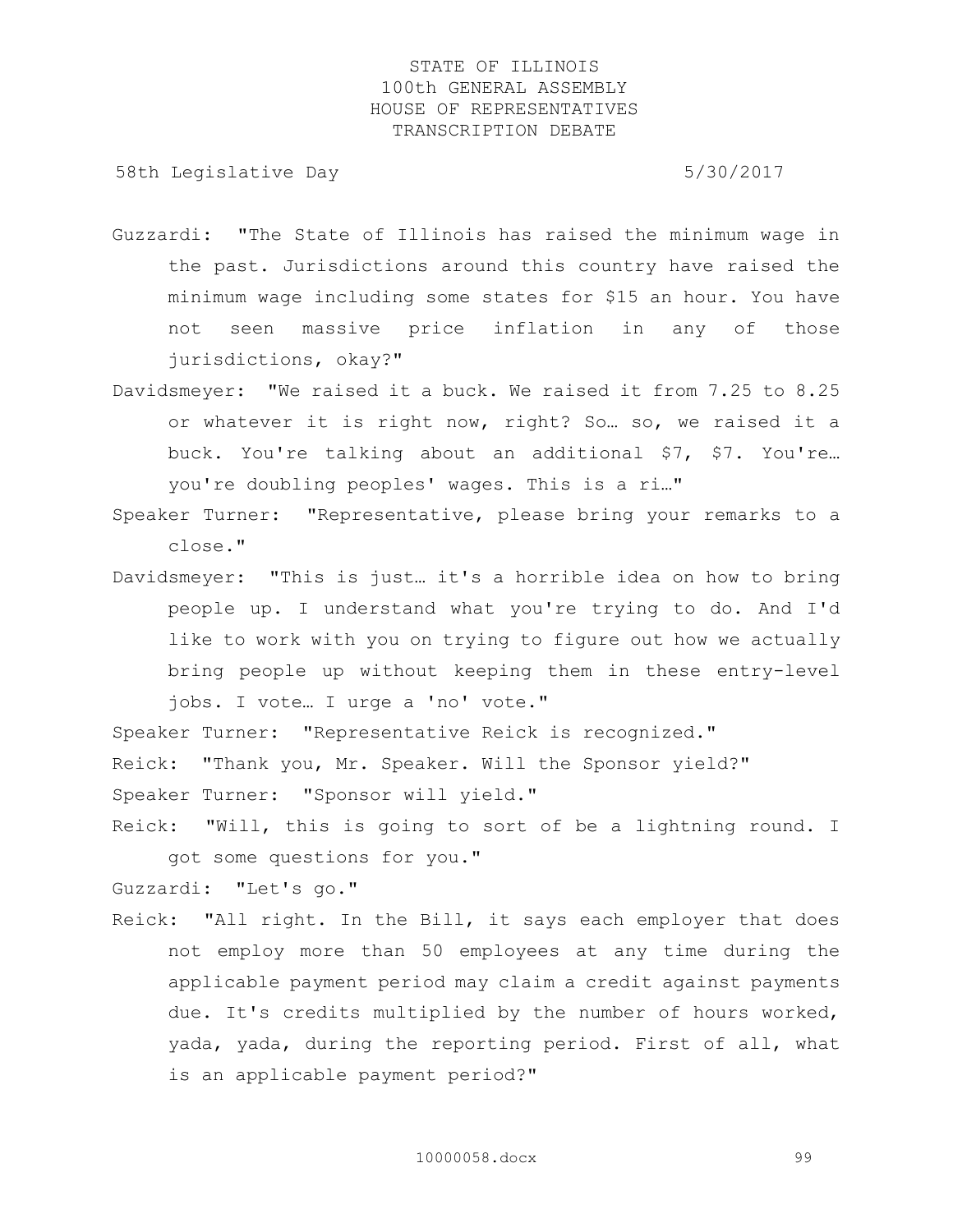58th Legislative Day 5/30/2017

Guzzardi: "Those are… I believe those are 90-day reporting periods for tax purposes, Representative."

Reick: "No. Applicable payment period not reporting period, applicable payment period."

- Guzzardi: "The payment period, I believe, is referring to a period in which they… let me make sure I've got this right for you, Representative. I want to make sure I answer your question with the most accuracy."
- Reick: "Then I'll ask you another question while you're waiting on that. Questions?"
- Guzzardi: "I'll get back to you on that, Representative. I'll take question number 2 while we're waiting."
- Reick: "Okay. If an employer exceeds 50 employees for even one day during the applicable payment period, does that mean the employer then becomes ineligible for the credit for that entire…"

Guzzardi: "Right."

Reick: "…reporting period or just the applicable payment period?" Guzzardi: "Well, we're talking about these 90-day reporting periods, right? So, if you go above 50 for any one of those 90-day periods, you won't be eligible for the credit during… for that 90-day period. So…"

- Reick: "Fair enough. Do employees who take leave under VASA or FLMA stay on the rolls as employees for purposes of determining the number of employees counted in the Bill?" Guzzardi: "I think they do, yes."
- Reick: "Okay. If an employer hires temporary workers to replace those on leave, are they counted toward the 50 in the employer threshold?"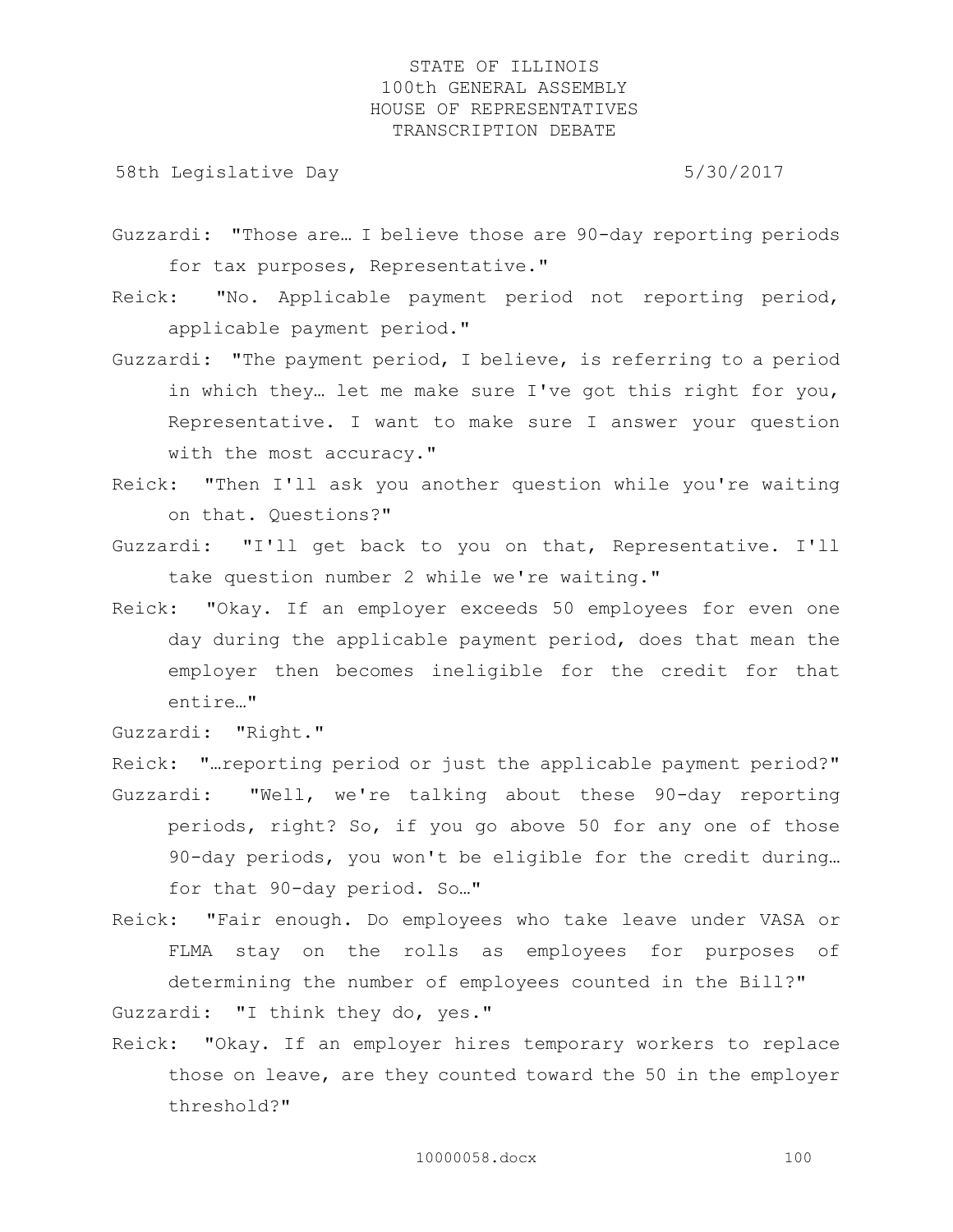58th Legislative Day 5/30/2017

Guzzardi: "If they're considered employees, then yes."

Reick: "Then if an employer has 49 employees and 2 of them take leave within the applicable payment period and are replaced with temporary employees then the employer's ineligible for the credit 'cause now he's got 51?"

Guzzardi: "During that period, the answer is yes."

- Reick: "Okay. All right. The Bill also provides that the credit or credits may be taken against payments due for reporting periods. This Bill provides for only one credit. When you say credit or credits, does that mean that the credit anticipated in this Bill is aggregated in some way with other credits available to the employer during any particular reporting period?"
- Guzzardi: "No. I believe it means… you're asking, why does a credit or credits rather than just a credit?"

Reick: "Yeah."

Guzzardi: "Is that what you're asking?"

Reick: "That's correct."

Guzzardi: "I believe it's just referring to consecutive credits pertaining to this Section of the Act."

Reick: "Say that again?"

Guzzardi: "I believe that the reason why it's pluralized there… although I will indulge you in this line of questioning, Representative. I believe the reason it's pluralized in that instance is because it's referring to the possibility of claiming multiple consecutive credits for consecutive reporting periods under this single Section and not the other credits in other Sections of the law."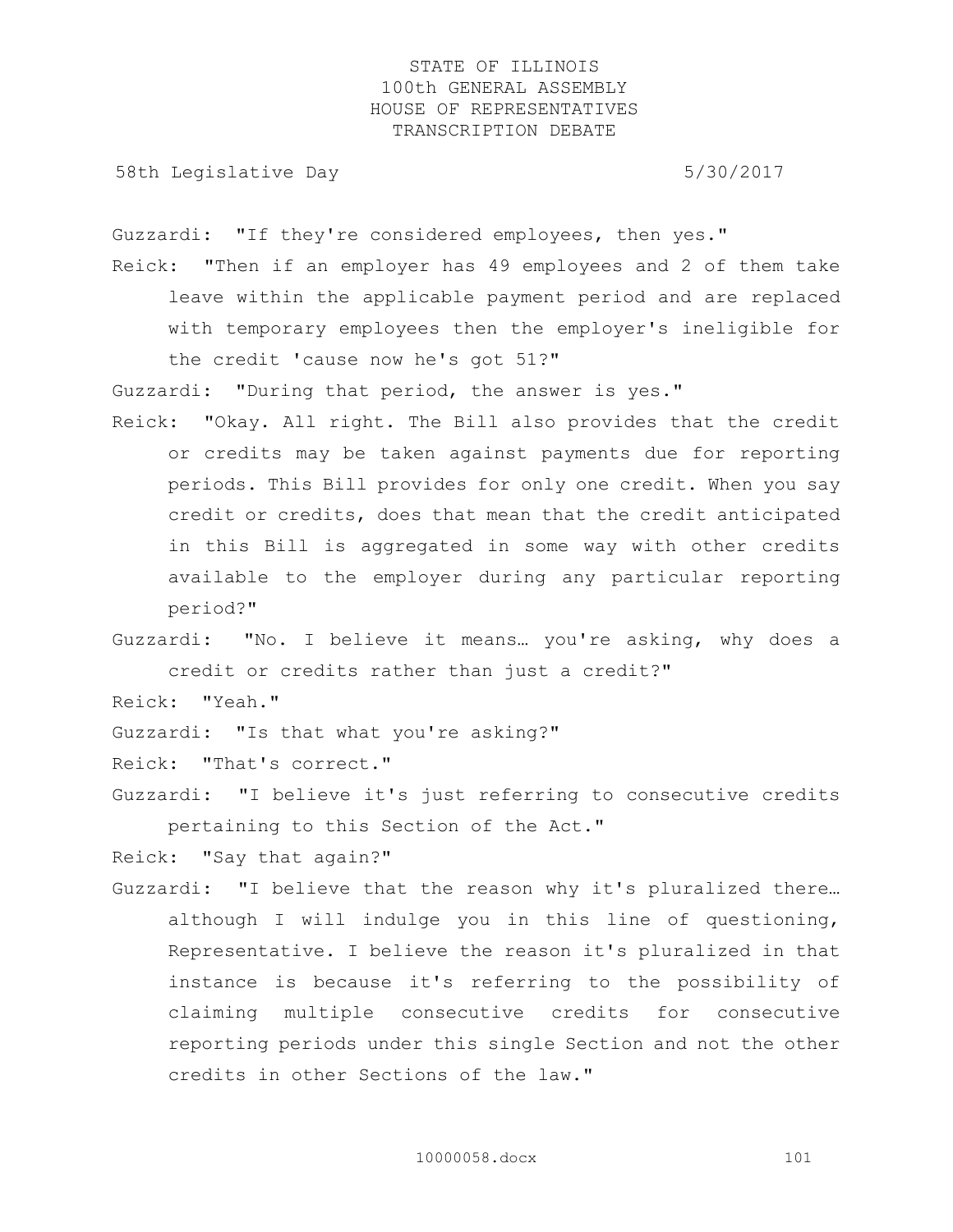58th Legislative Day 6.5730/2017

- Reick: "All right. Now, you're limited to 25 percent of your… of your tax liability for a… for any reporting period for this credit. What are the hierarchies of credits? Does this credit… is this credit offset 25 percent of the total liability or does it offset 25 percent of the liability that's reduced by DCEO credits and IDOR credits?"
- Guzzardi: "I believe it's for the net liability, Representative." Reick: "Okay. Here's an example. An employer was 18 years old or older in 2019. This employee is paid \$10 an hour. If this employee worked 30 hours a week, he'd be paid 300 a week or \$15,600 annually. The employer could claim a per-hour credit for the year at 75 cents an hour worked or \$1170. But let's further assume he's the only employee and has Illinois income tax withheld at a 5 percent rate. That means he'd only have \$195 withheld from his pay per quarter. Since the employer is limited to the credit of no greater than 25 percent of what's withheld from the employees pay, the employer would get a maximum credit of \$48.75 or 1.25 percent of that employee's wages. That's in the Bill. Twenty-five percent of the net liability, that's it. Before… before I go on, though, I'd like to request verification of this Bill, please. To the Bill. Anybody who's going back to your district and say I'm voting for this Bill because you're being given a tax credit, you better be careful about what you go back with 'cause this credit is nothing more than a fig leaf that is insufficient to cover even the most inadequate of genitalia. This Bill… this credit is meant for one of two things. There's either going to be a… employers are going to throw up their hands and completely give up on this thing…"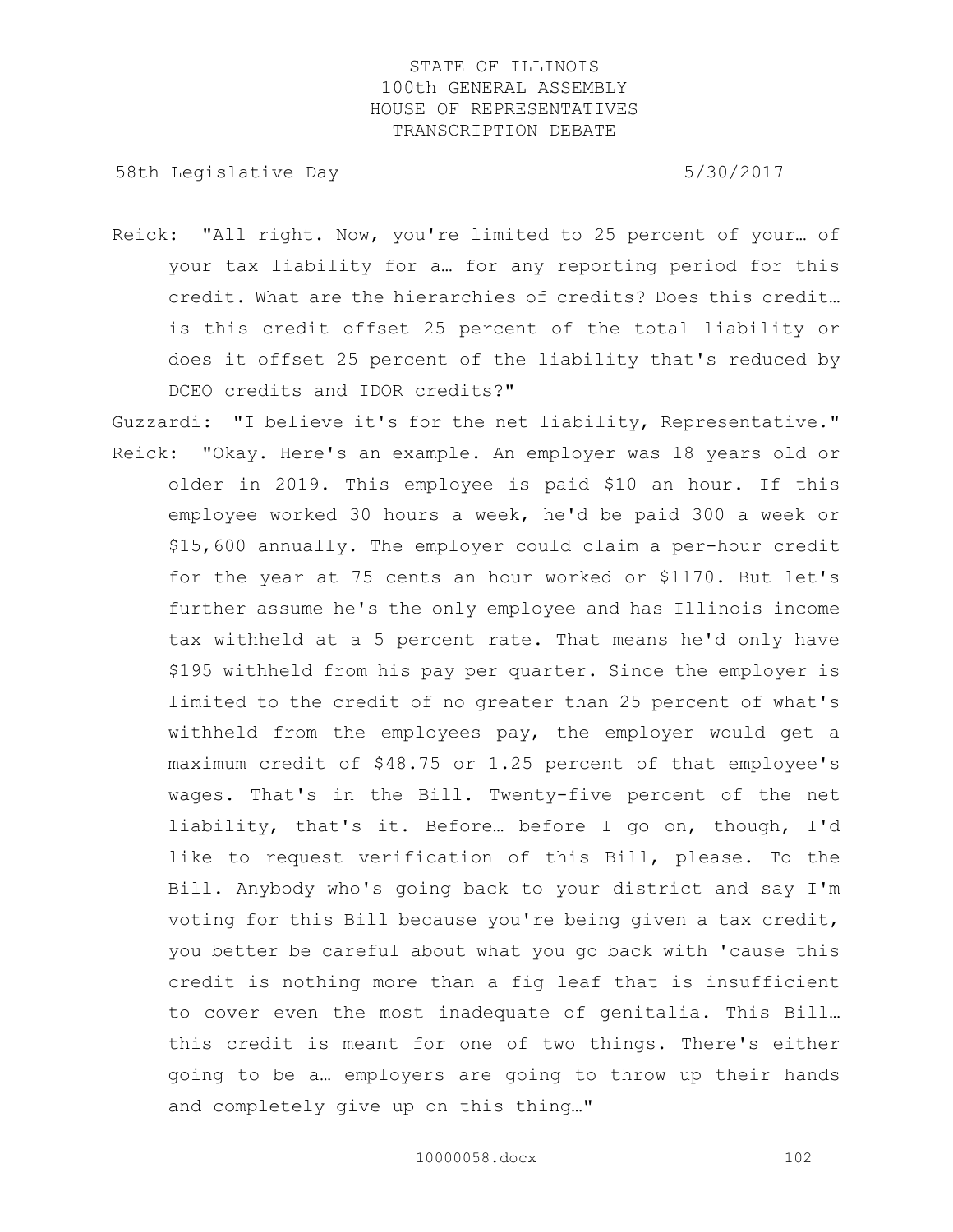58th Legislative Day 5/30/2017

Speaker Turner: "Please make your final remarks, Representative." Reick: "Thank you, Mr. Speaker. They're either going to give up because it's too darn complicated to keep track of or there are going to be a mountain of Department of Revenue auditors ready to come down on them like a duck on a June bug. This credit is not meant to do anything other than to provide a smokescreen to anyone thinking that they can come home with a… with a… a minimum wage Bill and then walk into a local restaurant or grocery store and stare that owner in the face and say I did something for you. I urge strongly a 'no' vote on this Bill."

Speaker Turner: "Representative Wallace is recognized."

Wallace: "Thank you, Mr. Speaker. I think I'm just going to go straight to the Bill. And I'm going to thank Representative Guzzardi for bringing this Bill forward and all of the individuals who introduced legislation related to the increase in the minimum wage. There's been a lot of discussion about studies and some studies being fake news and some studies being peer-reviewed studies and some being studies people just conducted on their phone late at night. I don't know. But what I do like to deal with is science. Social science is science. Economists are social scientists. And they do know what they're speaking about when they talk about how this measure or measures like this can actually impact the economy. When individuals who are poor or working class have discretionary money, they spend it. They spend it on the products, goods, and services that are manufactured or sold or produced by the very people that we're standing here trying to protect. I asked this question when we had the subject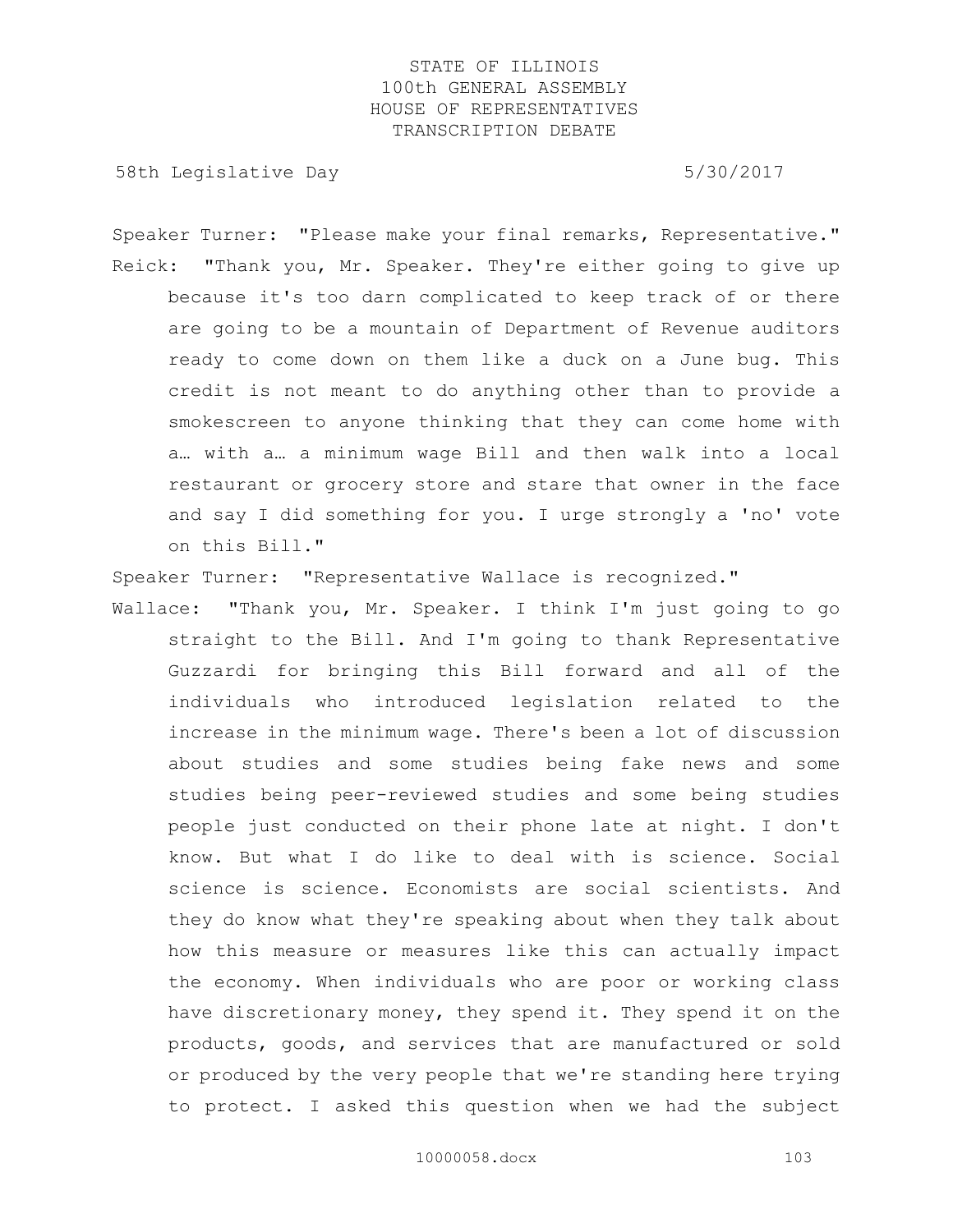58th Legislative Day 5/30/2017

matter hearing on this particular Bill and I mean it and I would really love to have an answer, but I've never been able to get one. And that question is, why is it the responsibility of this Body to figure out ways to supplement the income of those who make minimum wage? Because we know they cannot afford adequate housing. They cannot properly in… provide themselves with child care. They have food insecurity, there are a number of things that happen when you make \$8.25 an hour. There's been other misnomers about what was the average minimum wage worker. Who is that? It's not a 16-year-old kid. The average age of the minimum wage workers in the United States is about 35 years old. And she… it's typically a she… and it's in half the cases a single head of household. Disproportionately women of color are represented in the number of minimum wage workers. So, in short, the average minimum wage worker looks like me, not a 16-year-old kid flipping hamburgers. There was also some discussion about what's the intent? Or what was the intent of the minimum wage? And roughly, after the Depression… at some point after the Depression the economy needed to bounce back and part of that was to be able to protect the labor force and the wages that they earned. And it was to set a basic standard of living for individuals. One that allows for healthiness and a healthy well-being. And so, with that intention being stated, I think that it's fitting for us to just think about our own State Constitution. And our own State Constitution opens with a preamble that includes these words: that we will work to eliminate poverty and inequality. I'm going to say that again. We will work to eliminate poverty and inequality and ensure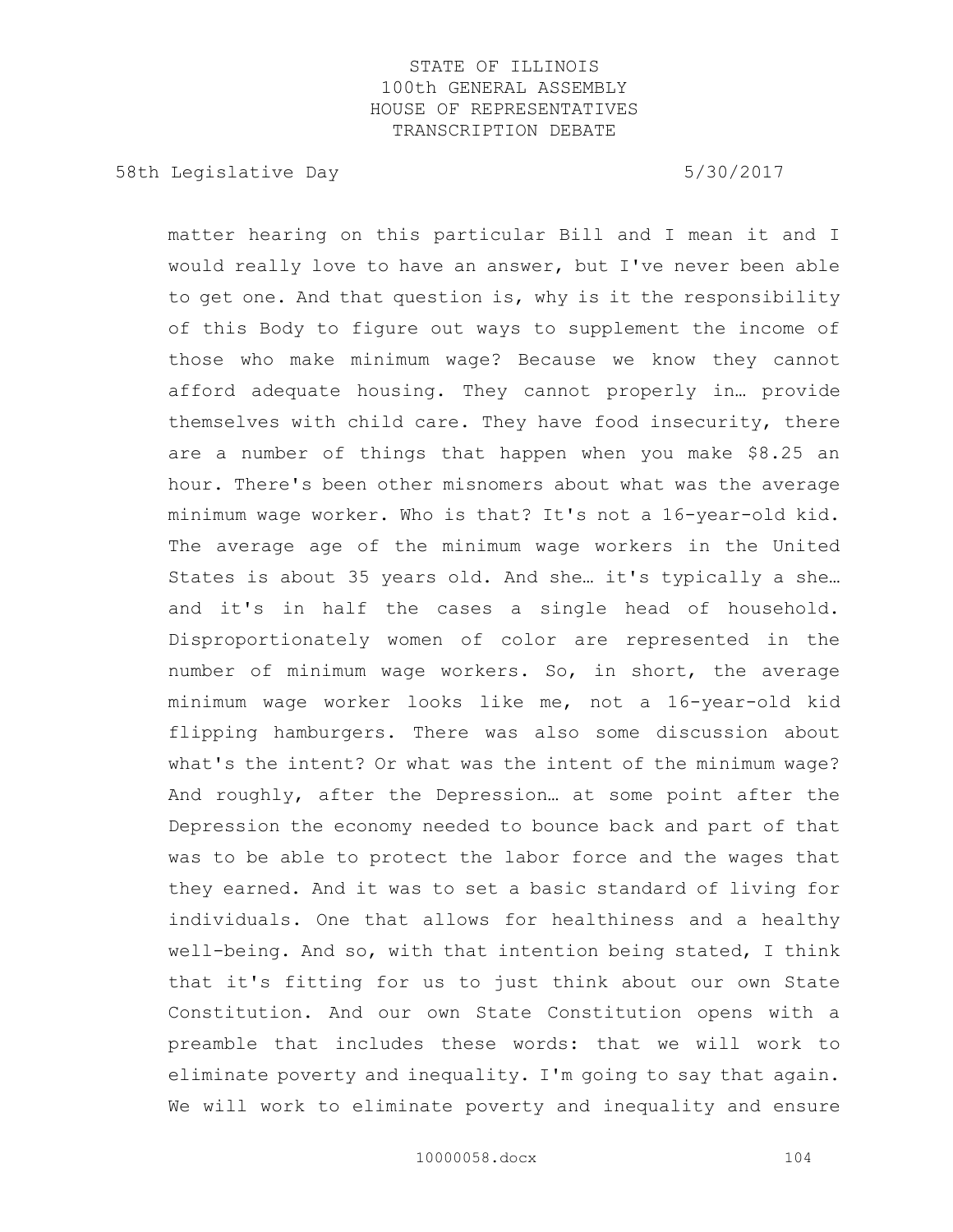58th Legislative Day 5/30/2017

legal, social, and economic justice. We will do this and provide for the opportunity for the full… a fullest development of the individual, ensure domestic tranquility, and provide for the common defense. That's just a portion of the preamble of the very Constitution that every single one of us rose our hand and swore to uphold. We are fighting here for economic justice today and all of the myths and all of the not fake news but fake research that has been cited here today should not be the basis for the… for the decision that we make when we vote on this particular Bill. The Department of Labor is very clear. The history books are very clear as to the intent. And then our own Constitution requires that we stand and eliminate poverty and that we stand for economic justice. And this is one way of doing so. So, to that end, I encourage a resounding 'yes' or 'aye' vote on this particular measure. And I thank Representative Guzzardi for bringing it forth. And thank you to Senator Lightford who was…"

Speaker Turner: "Please make your final remark, Representative." Wallace: "And thank you to Senator Lightford who has worked tirelessly over the years to increase the wages of the citizens of Illinois."

Speaker Turner: "Representative Welch is recognized."

Welch: "Thank you, Mr. Speaker. To the Bill. I want to first begin by addressing one of my colleagues on the other side of the aisle who said that we don't know what we're talking about because he's a small business owner. Well, let me say this, I'm not smarter than any of you guys because I'm a lawyer and you're not smarter than any of us because you own businesses or own airplanes or those types of things. We are all leaders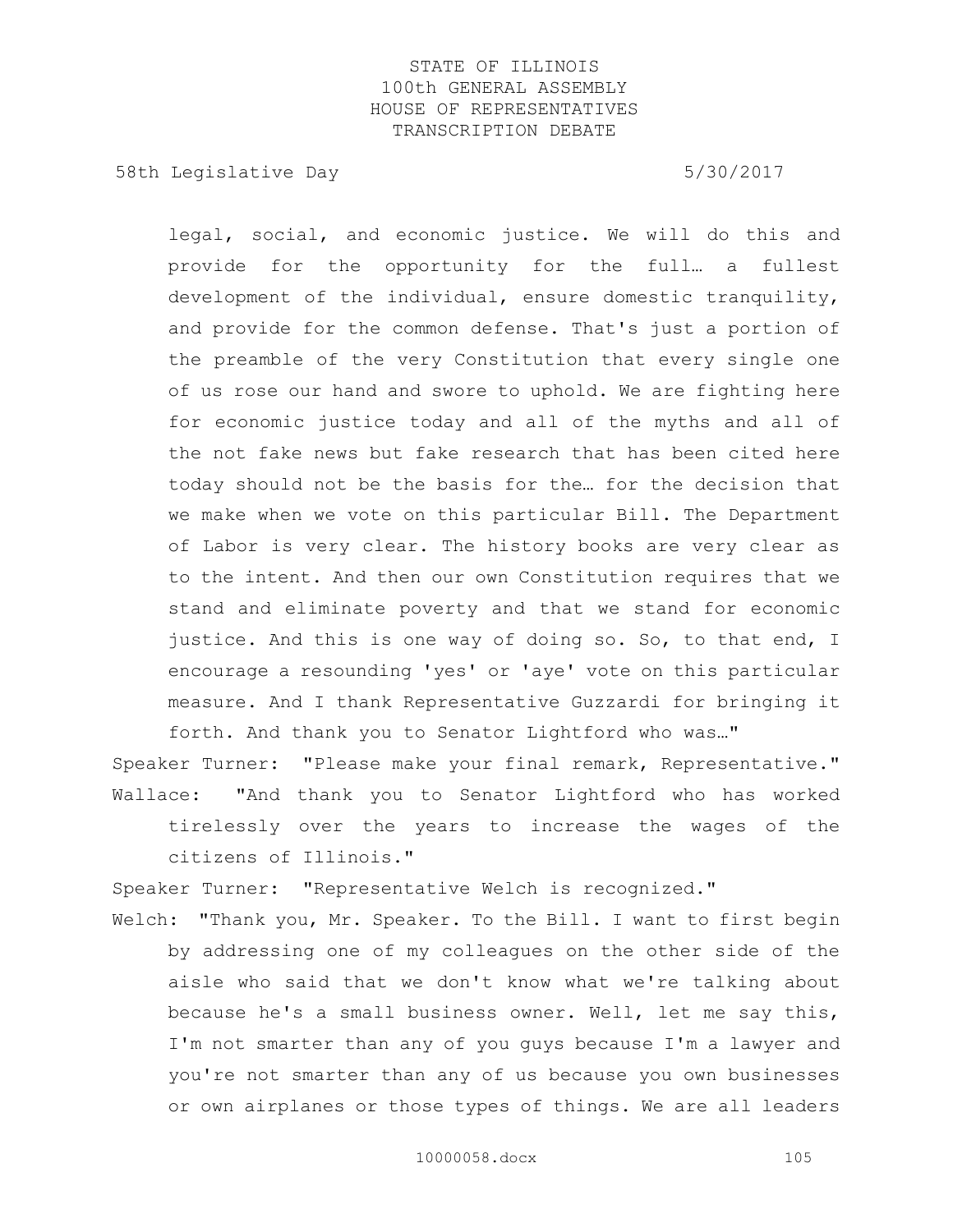58th Legislative Day 5/30/2017

in our community elected to do a job. You represent your constituents and we'll represent ours. When I knock on doors in my district, you know what people tell me? Number 1) get them a budget. Number 2) help me bring more money home. People who make 40… who work 40 hours a week should be able to make a decent wage and making a decent wage is not going to drive businesses out of this state. Fifteen dollars an hour will not drive people out of this state and we need to raise the minimum wage today. That's what the facts show. Decades of research have shown that the claim that you're making here today is just not true. Just recently, just last week, Michael Reich, the Director of the Institute for Research on Labor and Employment at the UC-Berkeley specifically disproved that fact that you're making here today. We have not lost any businesses or jobs because of raising the minimum wage in the City of Chicago or the State of Illinois. That's a fact; it's been proven. At a time when Illinois is worried about population loss, we should be considering raising the wage. We should raise the wage. It's going to bring people to this state because they know they would make a decent wage. I will ask all of you to strongly consider raising the wage today and fighting for people to make a decent wage. If you flip a burger, you should make a decent wage, too. What makes them less of a person because they're flipping a burger? They should be able to go home and pay their bills. Support Senate Bill 81 and raise the wage today."

Speaker Turner: "Chair recognizes Representative Cassidy." Cassidy: "Thank you, Mr. Speaker. I'm going to go straight to the Bill and lead with a quote from the great statesman Chris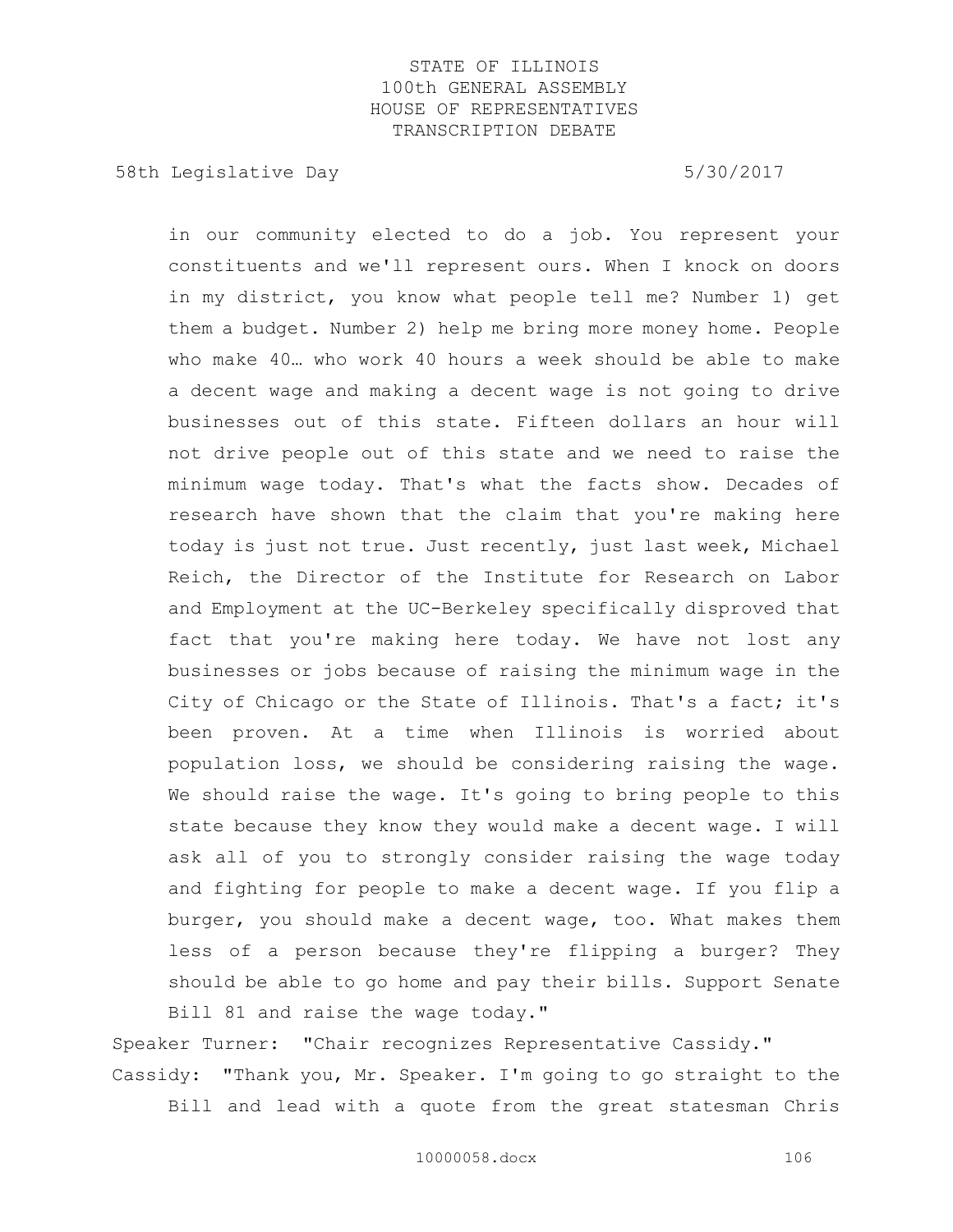58th Legislative Day 5/30/2017

Rock.' I used to work at McDonald's making minimum wage. You know what that means when someone pays you minimum wage? You know what your boss was trying to say? It's like, hey, if I could pay you less I would, but it's against the law.' I'm hearing a whole lot from the other side of the aisle about the poor, put-upon corporate interests in Illinois. And I want to thank Representative Guzzardi for the hard work he's done putting this Bill together. This has been a long road and a lot of us have been on it for a long time. And I remember one of the earlier hearings in the Labor Committee on this Bill and… and we heard from a woman by the name of Gloria, who many of us have come to know over the years. She's a leader with the Chicago Coalition for the Homeless. And she told the story of how she worked at a minimum wage job hauling 65-pound tubs of… of meat across a warehouse floor every day. And frequently, at the end of the day, she had to choose between bus fare and paying her bills. And so, she would walk home from that job hauling 65-pound tubs of meat across a warehouse floor. Now, Gloria is not a big woman. I cannot imagine the end of an eight-hour day having to make that choice. You know, we don't want to close corporate tax loopholes. We don't want to make sure that those of incredible wealth pay their fair share. We want to make sure though that the State of Illinois will continue to subsidize corporations who pay people a lower living wage and put that… someone who works full-time still in need of public aid. That subsidy were all good with, but we don't want to make sure that people are paid a living wage. We on this side do. We care about those people. I represent women like Gloria. I'm here on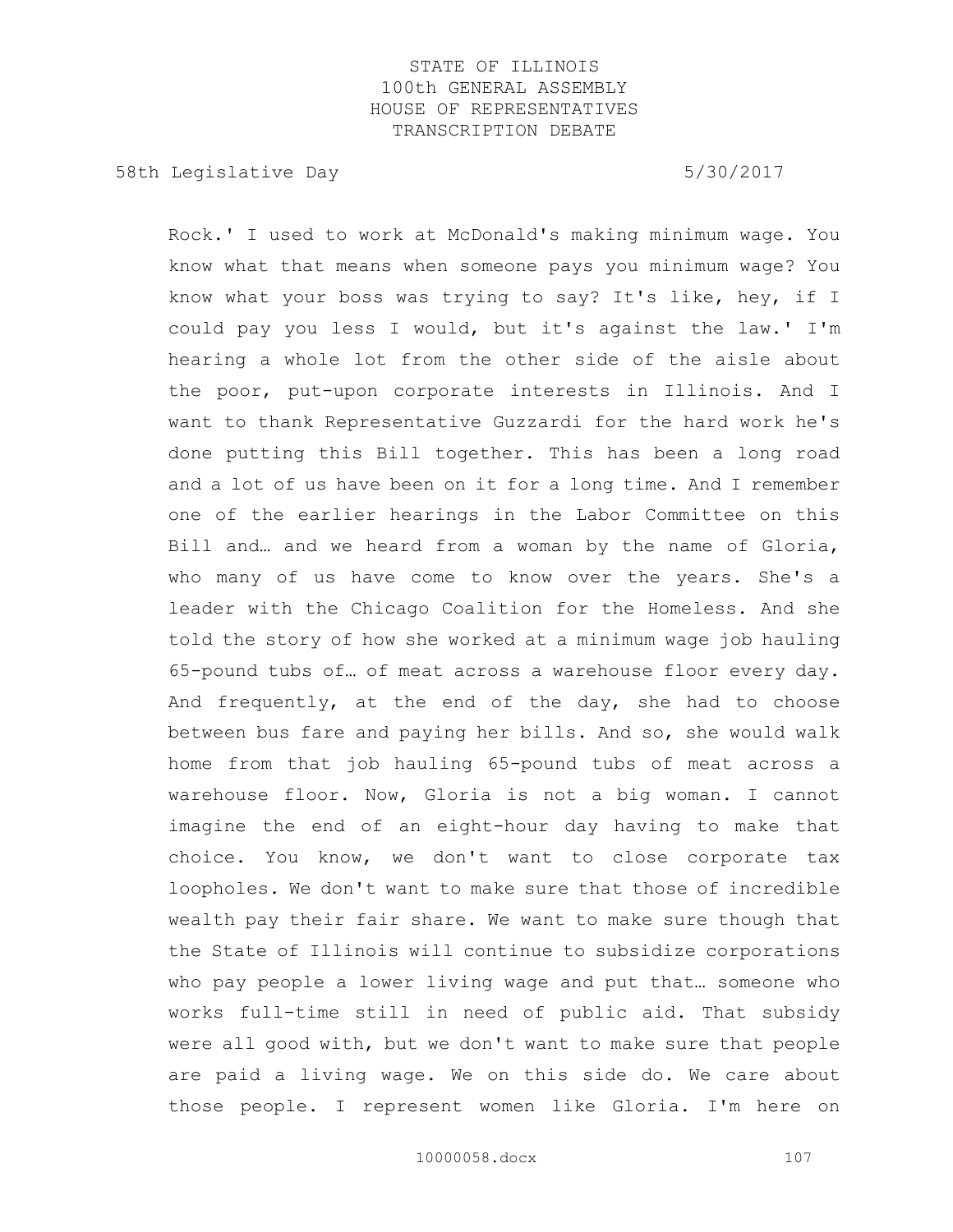58th Legislative Day 5/30/2017

behalf of the women that I see when I'm leaving my house early in the morning who are getting off work on the overnight shift at a nursing home fighting bedbugs and putting up with all sorts of indignities not making a living wage. Our job is to represent those people, too. And I… I beg the Members of the other side of the aisle to look at how we're subsidizing those corporations by letting them pay people below a living wage, by putting people in that position of Gloria. Put yourself in Gloria's shoes for just a minute, please. Would you be able to walk home after spending eight hours schlepping a tub of meat across a warehouse floor? I don't think so. There is not a soul in this Body that's as tough as Gloria. And I'm here for her. And I am telling you that people like her deserve to… the dignity of a living wage. Vote 'yes'."

Speaker Turner: "Chair recognizes Representative David Harris." Harris, D.: "Thank you, Mr. Chairman. Question of the Sponsor?" Speaker Turner: "The Sponsor will yield."

Harris, D.: "Well, first of all, Mr… Mr. Speaker. If I may, my colleague who spoke over all with a colorful… colorful analogy a little bit earlier did request a verification which I don't know if you acknowledged."

Speaker Turner: "Representative Reick did request a verification and that is acknowledged."

Harris, D.: "Thank you very much."

Speaker Turner: "Yes, Sir."

Harris, D.: "Representative, one of the previous speakers did talk to you about the computation of the tax credit. And I had an employer that I talked to just a bit… a little bit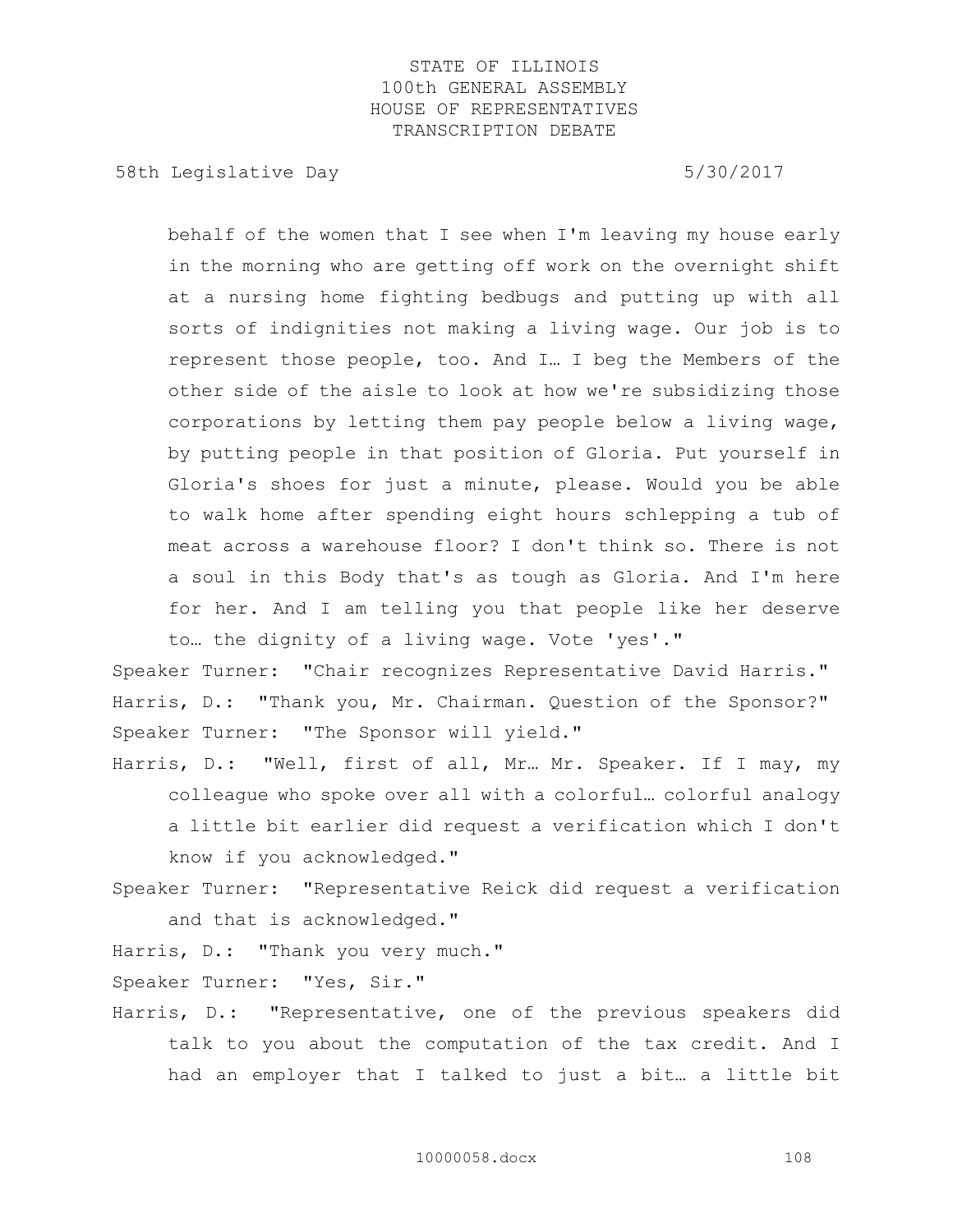58th Legislative Day 6.5730/2017

earlier today. The tax credit applies to the withholding tax, correct?"

Guzzardi: "I believe so, yes."

Harris, D.: "Well, it applies to do withholding tax. So, whereas before the employer simply had to make the deduction from the employee's salary for the withholding tax and send it in to… send it into the... the State of Illinois. Now, the employer, a small employer, now has to go through a fairly complicated computation to figure out does he get the… whatever it is… \$48 credit that is offered. He has to go through a computation for the withholding tax before he sends it in. Is that correct?"

Guzzardi: "The answer is yes."

Harris, D.: "Yes. Yes. Okay so, now, you've increased the administrative burden as well. Ladies and Gentlemen, to the Bill very briefly. I know we've had a very long and thorough debate on this. I did talk to a small employer in my district here just as we began the debate on this. The employer employs high school students as well as full-time employees. The fulltime employees he pays more than the minimum wage. The high school students he employ… he employs, they don't work fulltime obviously, he pays them the minimum wage. And I asked him what happens if it goes to \$15 an hour. And first of all, he commented on the credit that it would take time to compute being an additional burden on him, but regarding the employees, he would… said he would eliminate the need for unskilled help. He'd cut back on hours. He'd hire fewer people. This is a gentleman who employs people in my… in my district right now. Eventually, he would have to raise his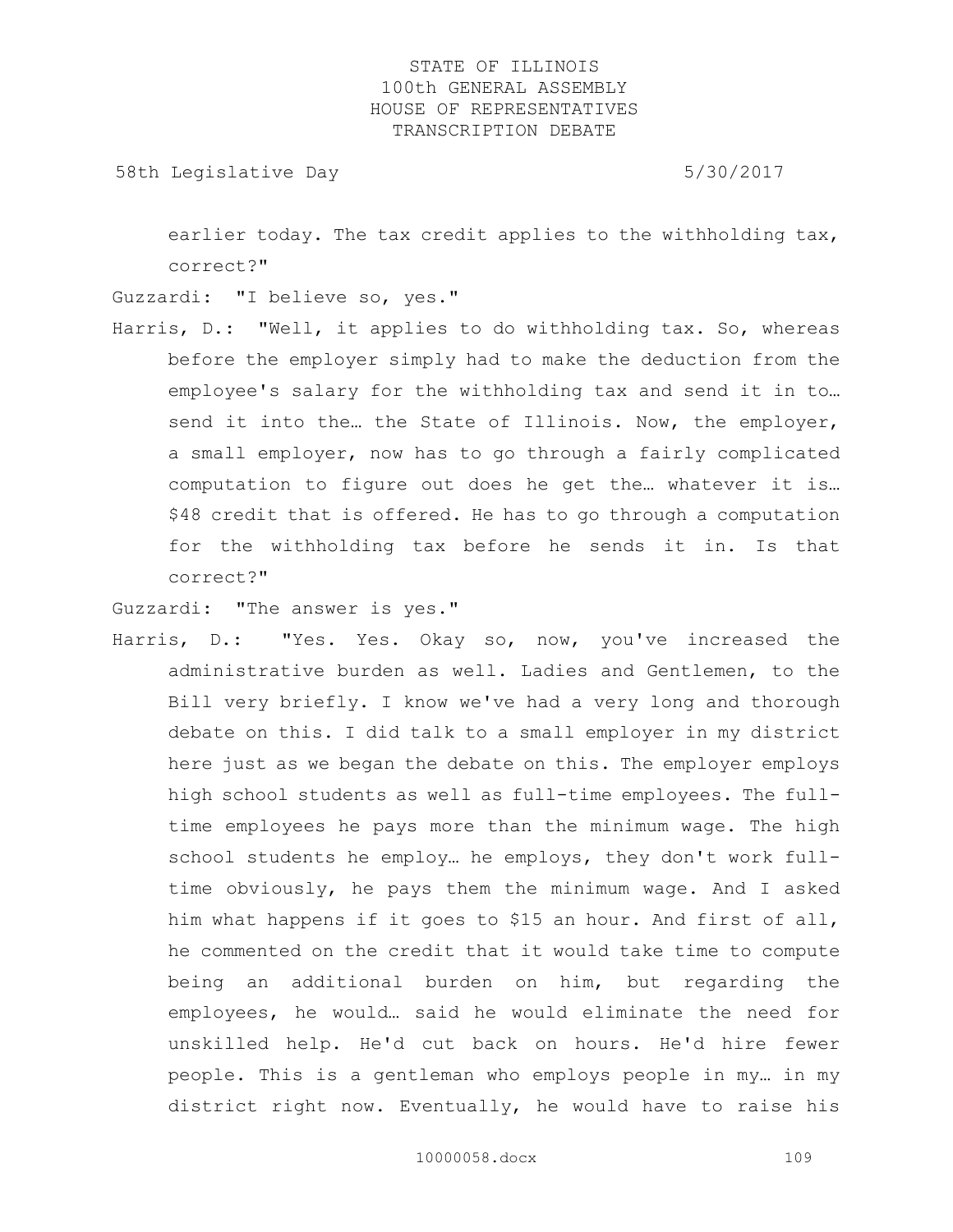58th Legislative Day 5/30/2017

prices because 45 percent of his costs… 45 percent of his costs are in labor. And the labor cost is going to increase 81 percent under this Bill, so he's going to have to increase costs. And then he said, you know, my older customers who come in to buy my doughnuts, they're on Social Security and they don't get these kinds of increases. My prices are going to go up so maybe I sell less, maybe I don't. Let me… let me just turn for a second to another… another angle. There's in today's *Chicago Tribune* there's an article that says, the typical CEO with the largest U.S. companies got an 8.5 percent raise last year. Over the last five years, median CEO pay in the survey has jumped by 19.6 percent. CEOs for major U.S. corporations make 347 times more than the average worker. To me, that is disgraceful. That argues for a minimum wage increase, without a doubt, because these people are… are being disadvantaged. At the same time, however, the people who work for the minimum wage generally are unskilled labor, generally are unskilled labor. Here we're talking about… we're talking about skilled labor with these people who that get hinds of… these kinds of increases. We're talking about unskilled labor that if you look at and we can… we can add fact studies back and forth, the Congressional budget office projected that a minimum wage increase from 7.25, which is at the federal level, to \$10.10 an hour would result in a loss of 500 thousand jobs. A study from the Federal Reserve Bank of Cleveland found that although low-income workers see wage increases their hours and employment decline and the combined effect of these changes is a decline in earned income. Minimum wage increases the proportion of families that are poor or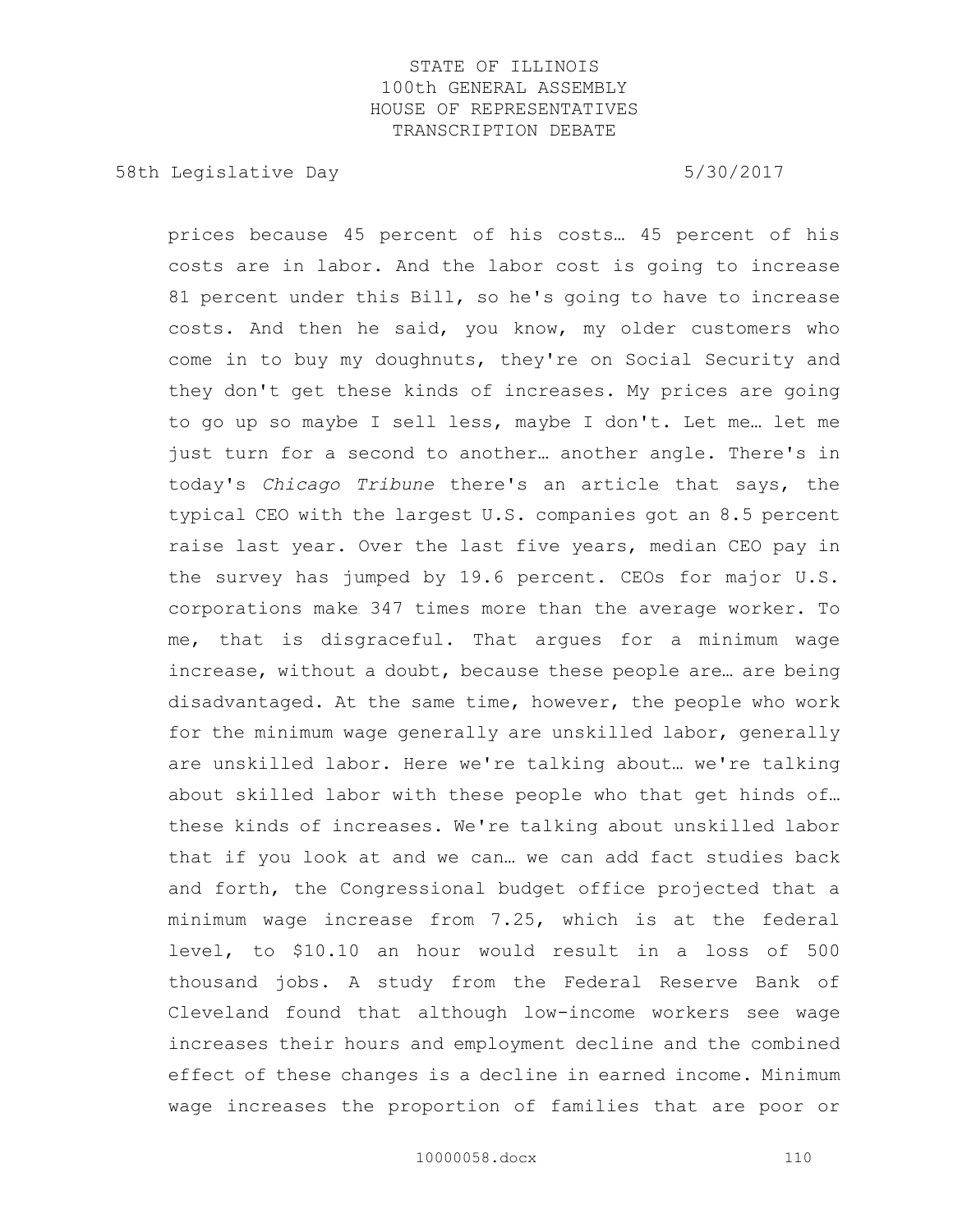58th Legislative Day 5/30/2017

near poor. There are effects here and there are macro effects to raising the minimum wage especially to the tune of 81 percent. You ask the question, should government set the wage? Yes, should govern… yes, government should set a wage and that's what we're doing here arguing back and forth what it should be. The government sets child labor laws and that's a good thing because businesses operate for their own interests and we do need to protect the workers. But what should it be? What should a fair wage be? And I'll close on this. It's not just wages. And I think we need to keep that in mind. We recognize, although many of you would say, well, you're fighting the minimum wage so you don't care about people. Yes, we do care about people. Yes, we do. And I'm… I'm willing to support an increase in the earned income tax credit which many of these people benefit. I'm willing to support child care credits for the… for single moms who need to go to work and to may be working at the minimum wage but need child care. They may qualify for Medicaid. So, my point here is, there are social service benefits for people who get… work for the minimum wage. It's not just the minimum wage here. They do get benefits from the state that others do not get. And I ask you to consider that before you raise the… the rate…"

Speaker Turner: "Representative, please make your final remarks." Harris, D.: "I ask you to consider that before we raise the rate

81 percent. Thank you."

Speaker Turner: "The Chair recognizes Representative McDermed." McDermed: "Thank you, Mr. Speaker. Early in the discussion there was a fair amount of talk about what exactly is the Chicago minimum wage. So, I thought I would make the record very clear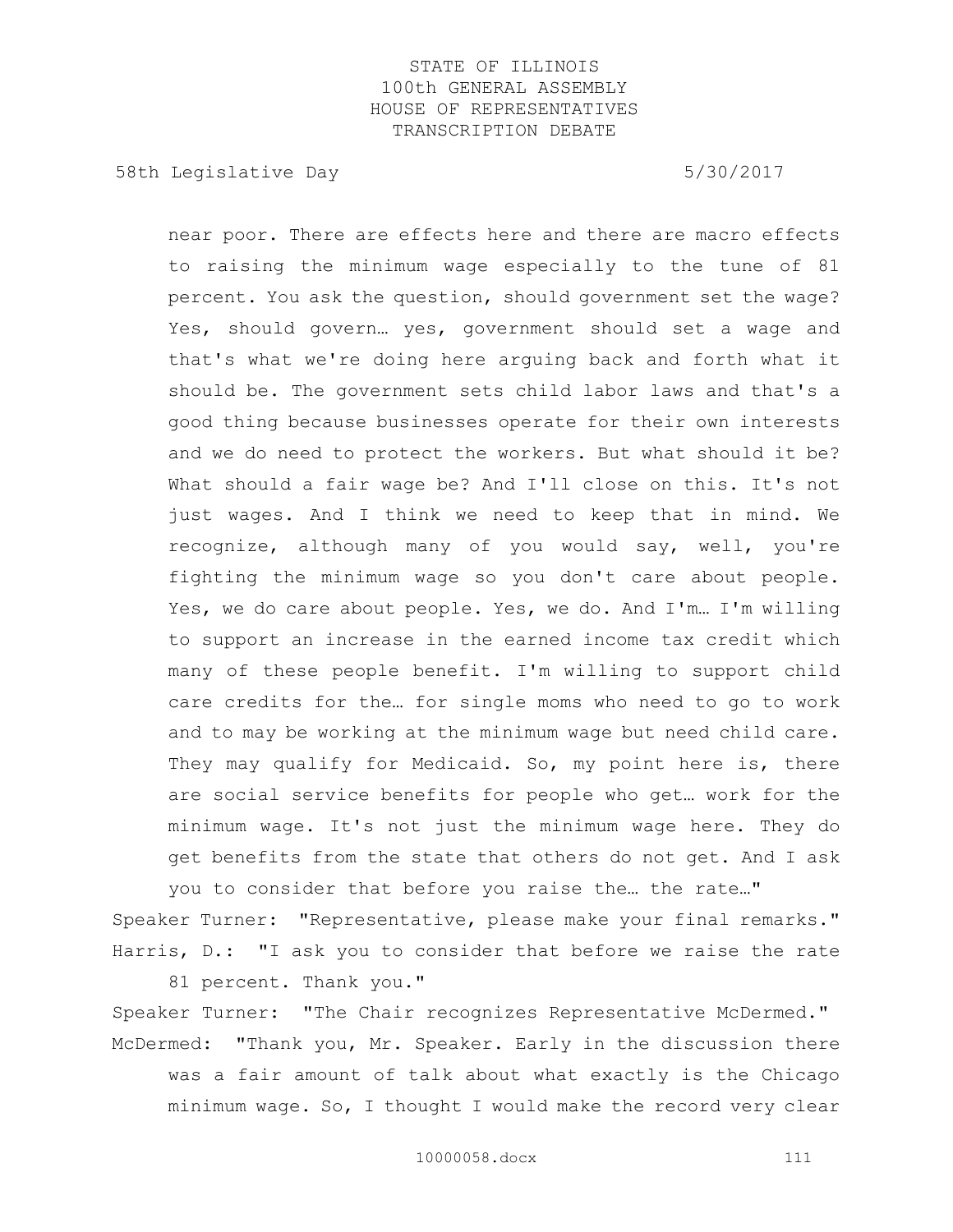58th Legislative Day 5/30/2017

that today it is \$10.50. On July 1, it will be \$11.00. To the Bill. I had the privilege last Session of serving on the Child Care Reform Commission with three of our esteemed colleagues from the City of Chicago. This was a very interesting experience for me. Most of the providers who came and talked about changes that we needed in our child care system were… had their businesses and were providing services in the City of Chicago. And during the course of the discussion which concerned reforms in the application process, reforms in the approving of the applications, changes that we could perhaps make in… in the hiring of the qualified people, a discussion came up about the fact that the Chicago minimum wage at that time was going to go to \$10. Now, consider the owner of the child care business. This is a small business in the City of Chicago owned by a female. And she was highly, highly, highly incensed by the fact that the Chicago minimum wage was going up to \$10 an hour. She said, how am I supposed to cover that expense? How am I going to find somebody that's worth that \$10 an hour? And when is the state going to reimburse me at the new \$10 an hour rate? So, I think that this small, innercity entrepreneur raises exactly the issues that we're grappling with here today. Who is it? How do we make sure that our employees are value… are bringing \$15 an hour value? She was pretty skeptical about the 10 and now, she's going to have to pay 15. And she was, by no means, sure that they were going to be adding \$15 an hour value to her business. The next problem we've got is that she was like, and when is the state going to increase my reimbursement? Now, we haven't had the benefit of the fiscal notes we requested, so we don't

10000058.docx 112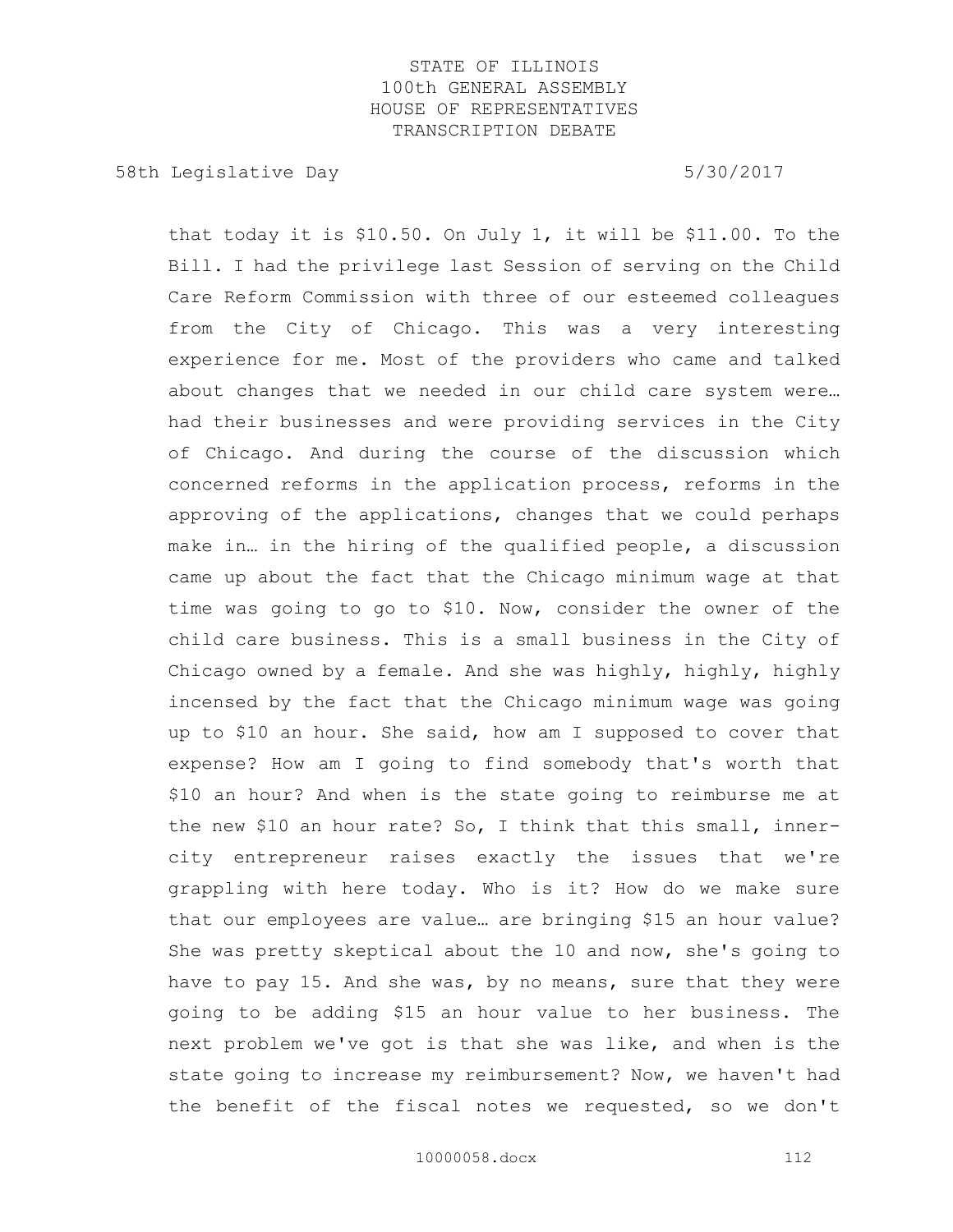58th Legislative Day 5/30/2017

know how much this \$15 an hour would cost us in providing reimbursement to all our child care providers in the State of Illinois at this new higher rate. But I'm going to suggest to you that just like for the other providers for our seniors and for our disabled, we're talking in the hundreds of millions of dollars. Where's that money going to come from? The other thing I think we need to consider here is that when our minimum wage workers are making \$15 an hour the amounts by which they qualify for child care reimbursement, they will no longer qualify for child reimbursement. So, we're taking our people, these working poor, right out of their ability to qualify for child care services. I think we need to look at all the consequences of what it is that we're doing here today. I wonder if the owner of that child care agency in the City of Chicago even knew that this \$15 an hour wage would require her to pay an extra 50 cents an hour to the Social Security Administration as her part of that. The final point I want to make is this. When we move the lowest rung of the employment ladder up to \$15 an hour, are we putting it out of reach of the very people that need to reach that lowest rung? I'm going to suggest to you that by putting it at \$15 an hour we have moved it far above the ability of folks that are not highly valued, highly experienced to even grasp the lowest rung of the employment ladder. We want folks who haven't finished high school, folks who haven't had the benefit of a superior education to be able to grasp that lowest rung and pull themselves up. By moving it up to 15, I'm afraid that we're moving it out of the reach of the very folks that we want… that we need most to benefit from this Bill. All our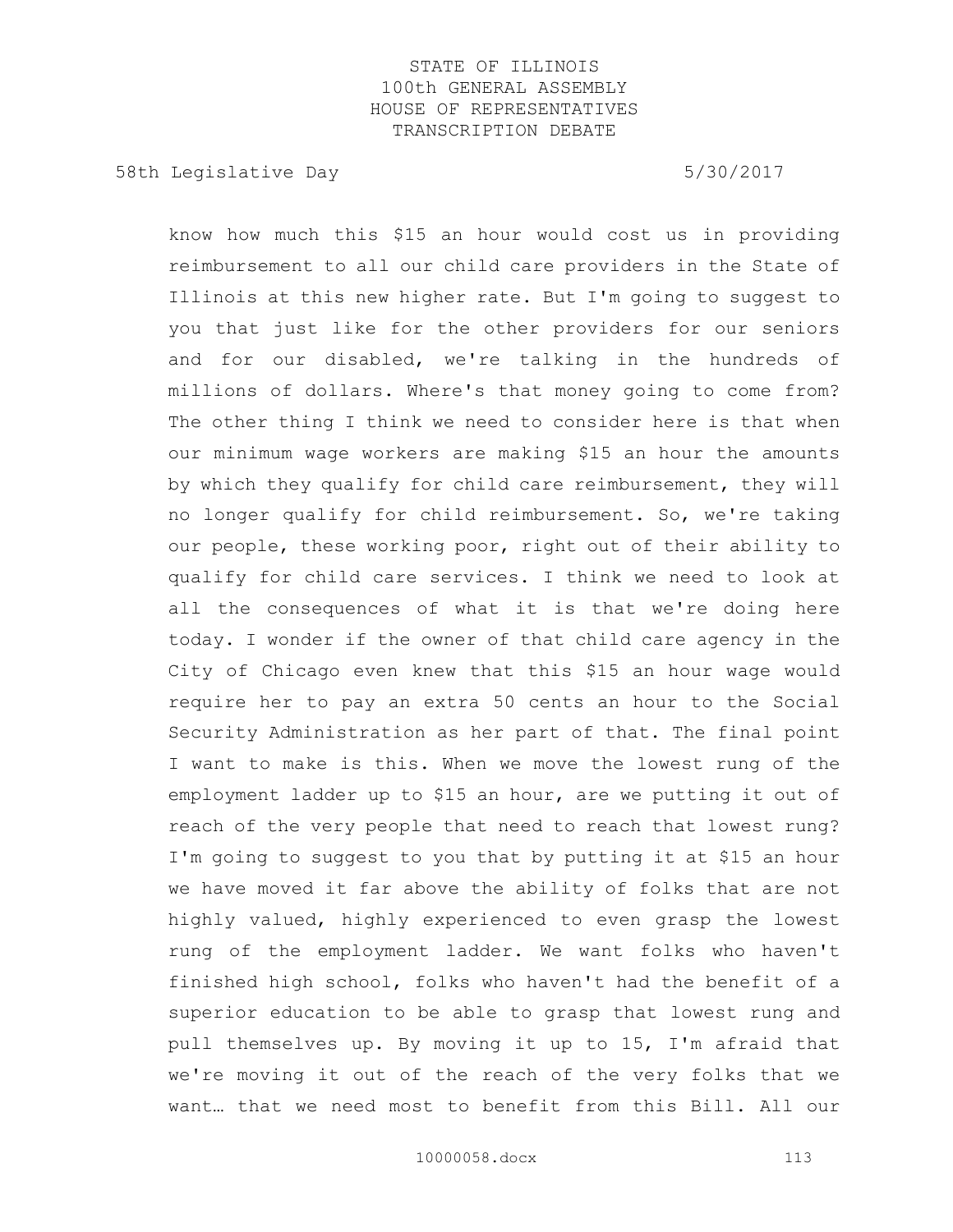58th Legislative Day 5/30/2017

businesses have told us is this is not the way to go. We need to encourage business. We need to encourage business expansion. Everyone who takes Economics 101 knows that the very best way to increase wages is to increase demand. If our… if more employers come, if more employers expand…"

Speaker Turner: "Representative, please make your final remarks." McDermed: "This is my final remark. If we allow our businesses to come here and grow and expand by having business-friendly policies, businesses will expand and they will have to pay more money in order to get more workers. Let's… let's change our ways, be probusiness. Vote 'no'."

Speaker Turner: "Chair recognizes Representative Flowers."

Flowers: "Thank you, Mr. Speaker. Representative Guzzardi, thank you very much for bringing this Bill. I really appreciate all your hard work and your efforts. And I'm going to try to be very brief. I'm really offended by some of the remarks that's been made in regards to a person's value and worth because they can only get a job paying minimum wage. That's not their value. That's not… they're worth more than that, but because we're not willing to pay more they're willing to work at this small amount because they don't want to be a burden on the state. Someone said earlier that this is going to cost the state. These people that's working for 9 and 10 dollars an hour right now, quite frankly, they would be better off if they did not work at all. But because they do want to work, they know they are of value and worth. They do want to better themselves, but we're not allowing them to do so. We are controlling their purse string. Unlike the business person that one of my previous colleagues spoke about who gave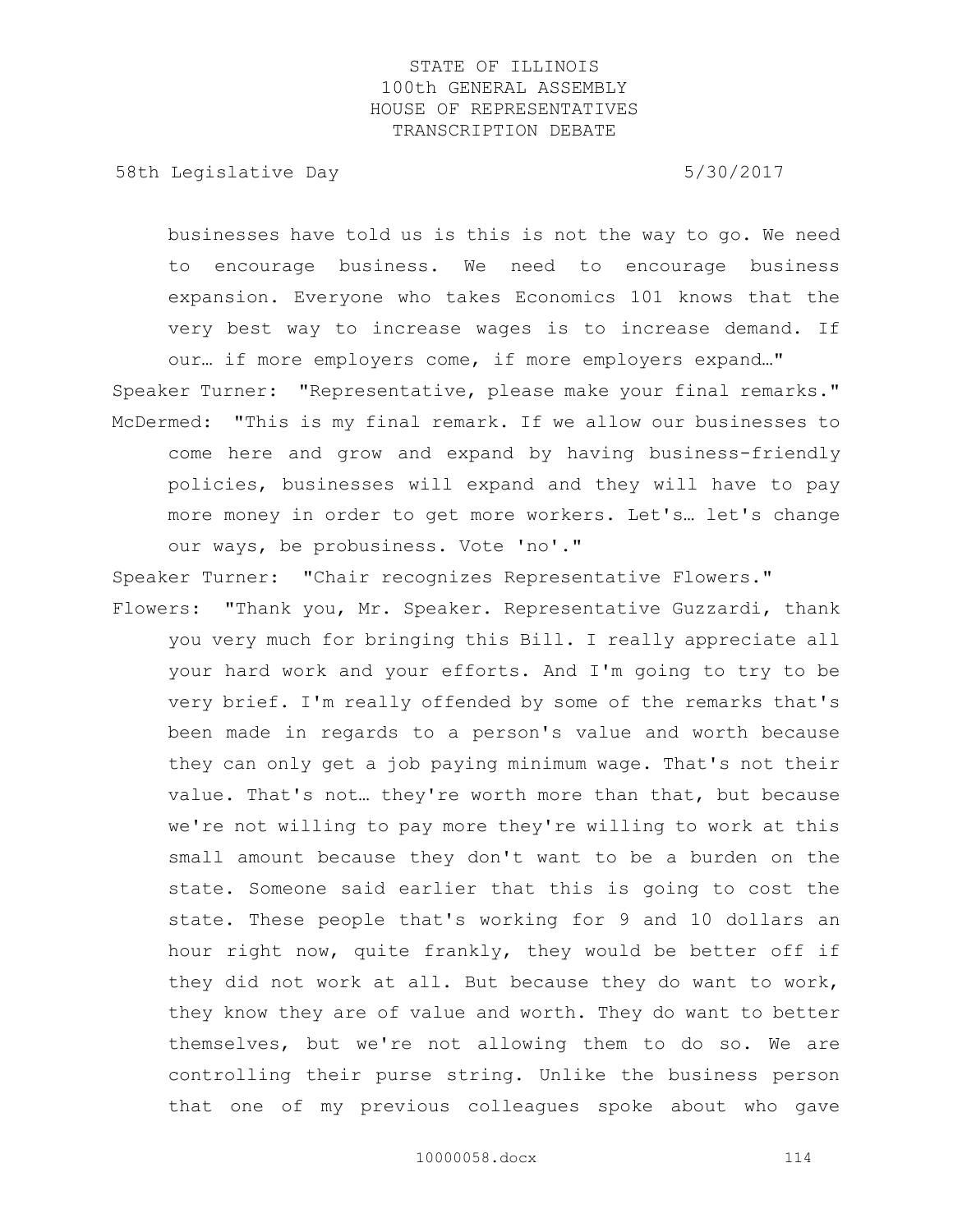58th Legislative Day 6.5730/2017

themselves thousands of dollars' worth of increase, they didn't come to us and ask if it was okay. Could we afford them to have an increase? No, they chose to do it on their own, but it is the working poor, the income in quality. These are the people that's coming to us hand and knees asking us to please help them to pull themselves out of poverty. But every time they try to do something for themselves, they can't. Someone mentioned the City of Chicago. Oh, they're going to get an increase of \$10.50 an hour, maybe \$11 an hour. Well, let's talk about a one-day pass on a Chicago bus, \$10, \$10. Let's talk about the price of rent, lights, gas, mandated insurance coverage. Let's talk about that, Ladies and Gentlemen. How do you expect a poor family that's making 8 to 10 dollars an hour be able to live in the City of Chicago? How do you expect a family that's working three part-time jobs to be responsible to their children by helping them with their homework? It's amazing how we could subsidize businesses. It's amazing to me how we could subsidize farmers. It's amazing to me how we can give grants and all other kinds of subsidies to businesses. But dare we want to help poor people? And the most important things is this. If you look around us, you'll see that there's a problem in our communities. Businesses are leaving. The reason why businesses are leaving is because there are no working people with discretionary funds to go to the ice cream parlor, to go to J.C. Penny, to go to Sears, to go to the movie, to go and have someone to flip a hamburger for them. And so, if we are interested in saving businesses so they can keep the subsidies that we gave them, let's give their workers \$15 an hour. And

10000058.docx 115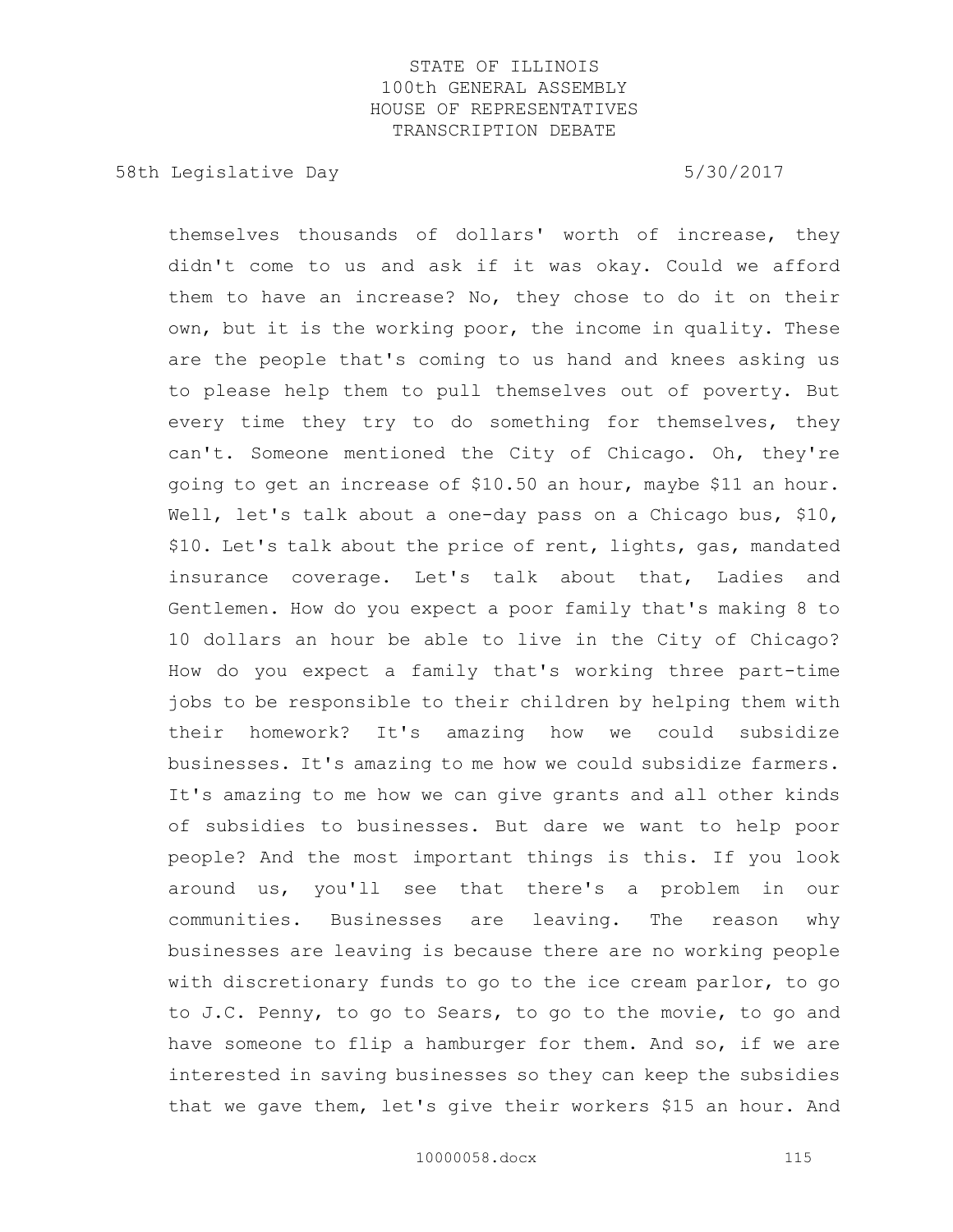58th Legislative Day 6.5730/2017

for the… the high schoolers, I want to remind some Members that high schoolers, some high schoolers are adults. They are working to help their family. They are working to take care of themselves. They don't want to be a burden on the state. They don't want your public aid. They don't want your food stamps. And for those who talked about low-income or people without high education, well, you have to remember we do not have a budget, and surely we cut the educational budget and as a result of the educational budget being cut, we can be assured that we will have more people on poverty working for less than \$15 an hour. So, let's stop it, Ladies and Gentlemen. Let's give something to the people, the working people… the working people that's holding up this state. I urge an 'aye' vote. Thank you."

Speaker Turner: "The Chair recognizes Representative Mitchell." Mitchell, C.: "Thank you, Mr. Speaker. Will the Sponsor yield?" Speaker Turner: "Sponsor indicates that he will yield."

Mitchell, C.: "Representative Guzzardi, have you heard any of the Members on the other side of the aisle advocating for additional Medicaid funding today?"

Guzzardi: "Today, no, Sir."

Mitchell, C.: "You heard any Members on the other side of the aisle repre… advocating for more TANF?"

Guzzardi: "No, Sir, not today."

Mitchell, C.: "How about WIC-women, infants and children?" Guzzardi: "I have not heard."

Mitchell, C.: "Have they advocated more for any of the work support programs that we have in the State of Illinois. Have you heard that today?"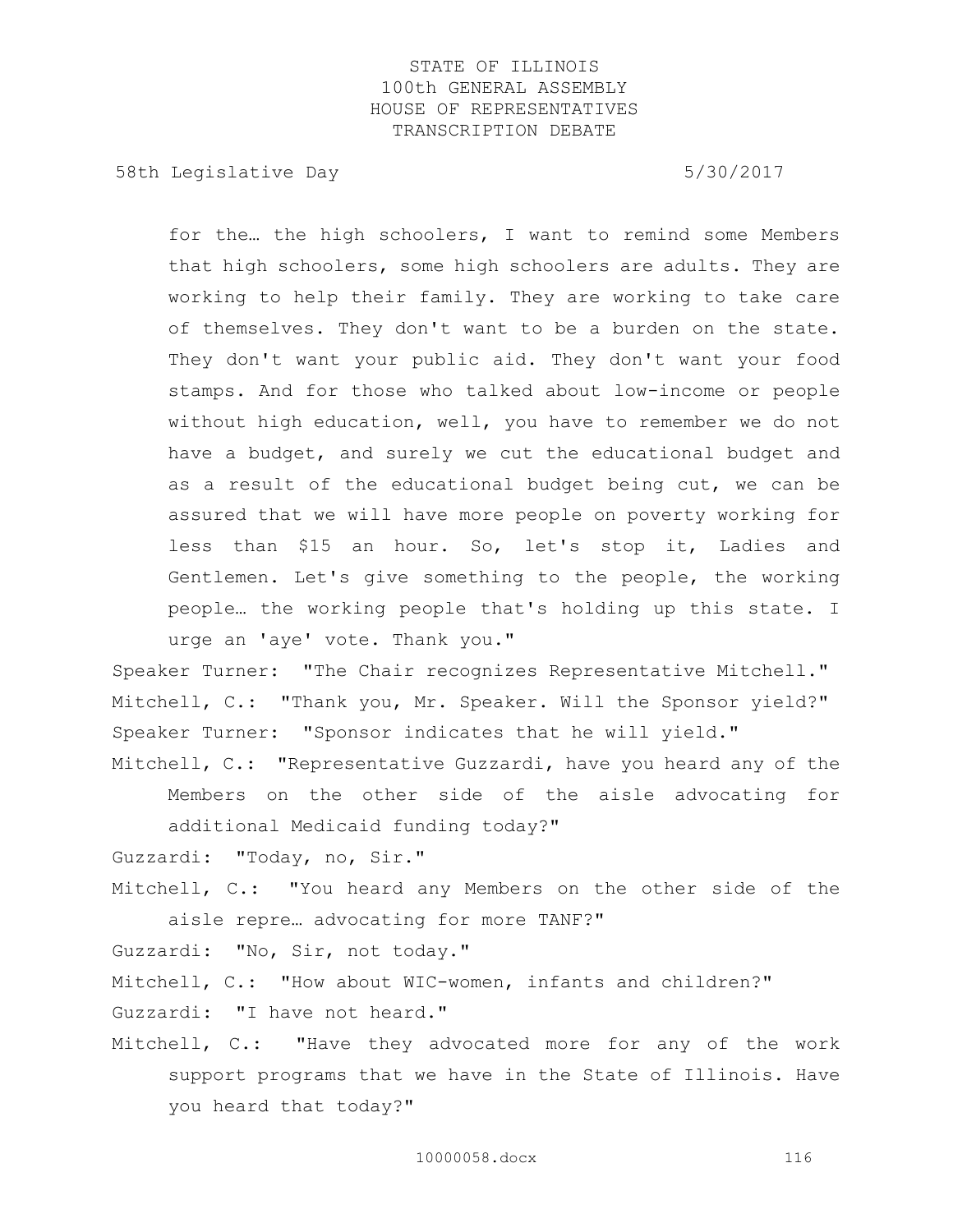58th Legislative Day 5/30/2017

Guzzardi: "Not in the course of this debate, no."

Mitchell, C.: "Is it true, Representative, that in this country on average the average CEO gets paid about 204 times more than the average worker, roughly, give or take?"

Guzzardi: "I would… I would trust your figures there, yes."

Mitchell, C.: "So, I'm going to go to the Bill. So, my friends on the other side of the aisle, here's the challenge. You don't want to pay an increased cost, I understand that. There's some people who feels this number is too high. I understand that as well. But the bad news is, is that you're paying for this right now. Every time Walmart or some other company doesn't pay their workers enough, we had to subsidize in their health care and their food and their housing and everything else that they rely upon to live. So, just because it's a hidden cost that every taxpayer is paying, that's okay. But when we want to ask those who are doing well to pay a little bit more to workers, now it's a problem. Right now, there's stu… we talked about studies. There's one that shows that the minimum wage would be over \$20 an hour if it had risen with worker productivity. Now, nobody's supported a \$20 minimum wage and nobody on the other side, by the way, has suggested a level that makes any sense or keeps people well or clothed or fed. Now, the Gentlelady from Mokena was… was particularly interesting in her commentary, because as Representative Flowers noted, she talked about value. That we couldn't find somebody who was worth the value of \$10 an hour as if human being's value is based on how much money they make. You wonder why sometimes you hear from this side that folks over there sound a little heartless. That's a really good vision. That…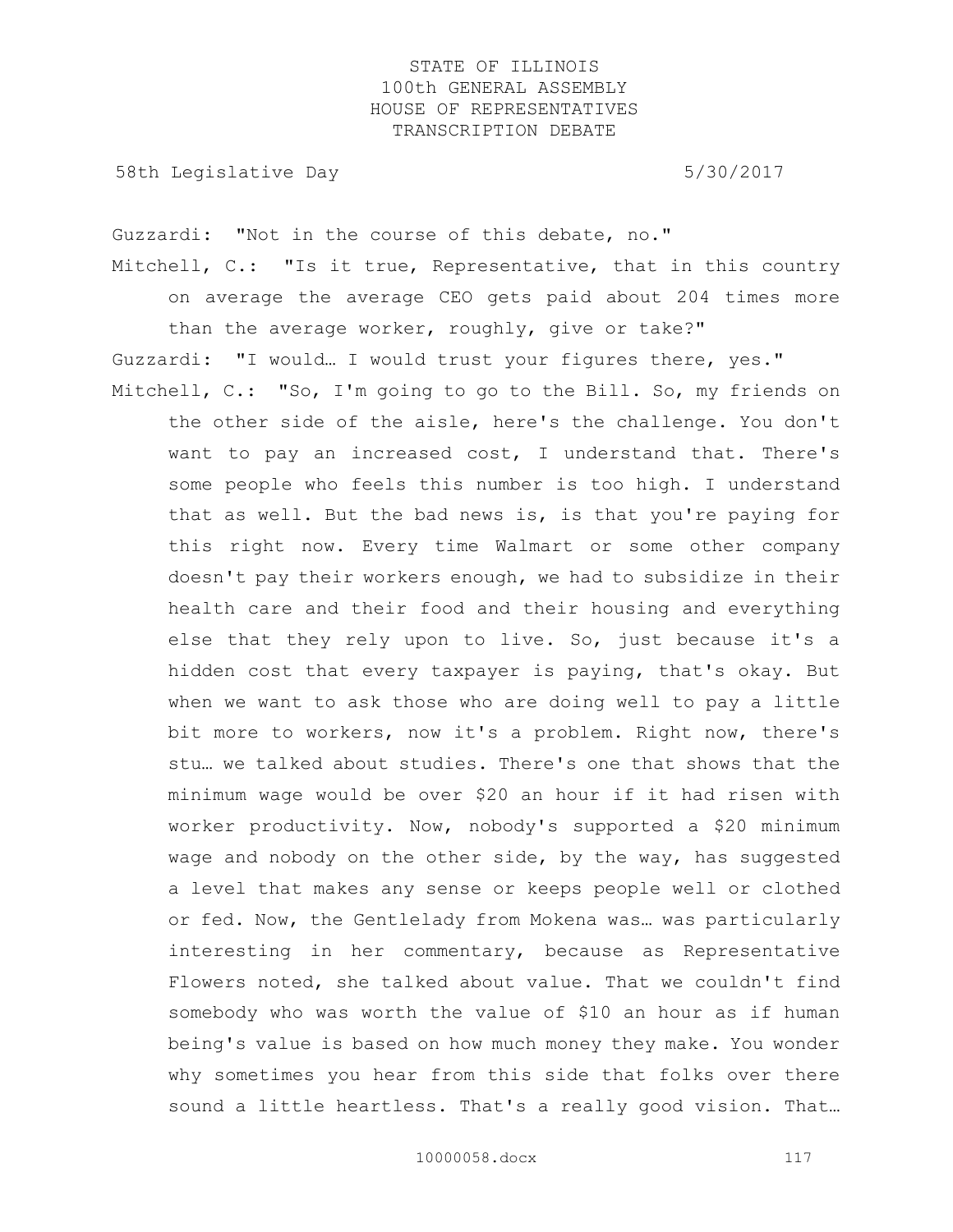58th Legislative Day 5/30/2017

that's a really good window into why people say that about the Republican Party because you say things like that, which is just patently false and immoral. And what I'm wondering is, if anybody on the other side of the aisle has read Jonathan Swift's A *Modest Proposal*. And I ask that question because, you know, if you're saying that somebody can live on 8.25 or 10 dollars an hour, why don't you just go the whole way. You should propose that perhaps, you know, some of those kids might be, you know, potentially sold off to the families of richer children as sustenance. It's market value. So, potentially, you know, people might be able to live that way. Well, let's stop being ridiculous. And for people who said, well, if you haven't gone to a really good school, then, well, you're just not worth any more money. That is patently absurd. This… though… So, my grandfather, for example, was a union steelworker, had a 8th grade education. He always emphasized to me how important education was, but he was able to go through the entirety of his life being willing to work hard, working 40 hours a week, working for 40 years, putting his kids through school. That's not true anymore. And so, the idea that somehow if you haven't gone to a really great school, you're not worth enough money to live. If you're going to say that, then just say it. But if you're not saying that then get in the game. We're talking about people being able to make \$30 thousand a year. No one's going to get rich if we pass this Bill, but they will be able to live. And by the way, the largest numbers of people on public aid and food stamps, they're not in Chicago; they're south of I-80. They don't look like me. And that's not to say that anyone is less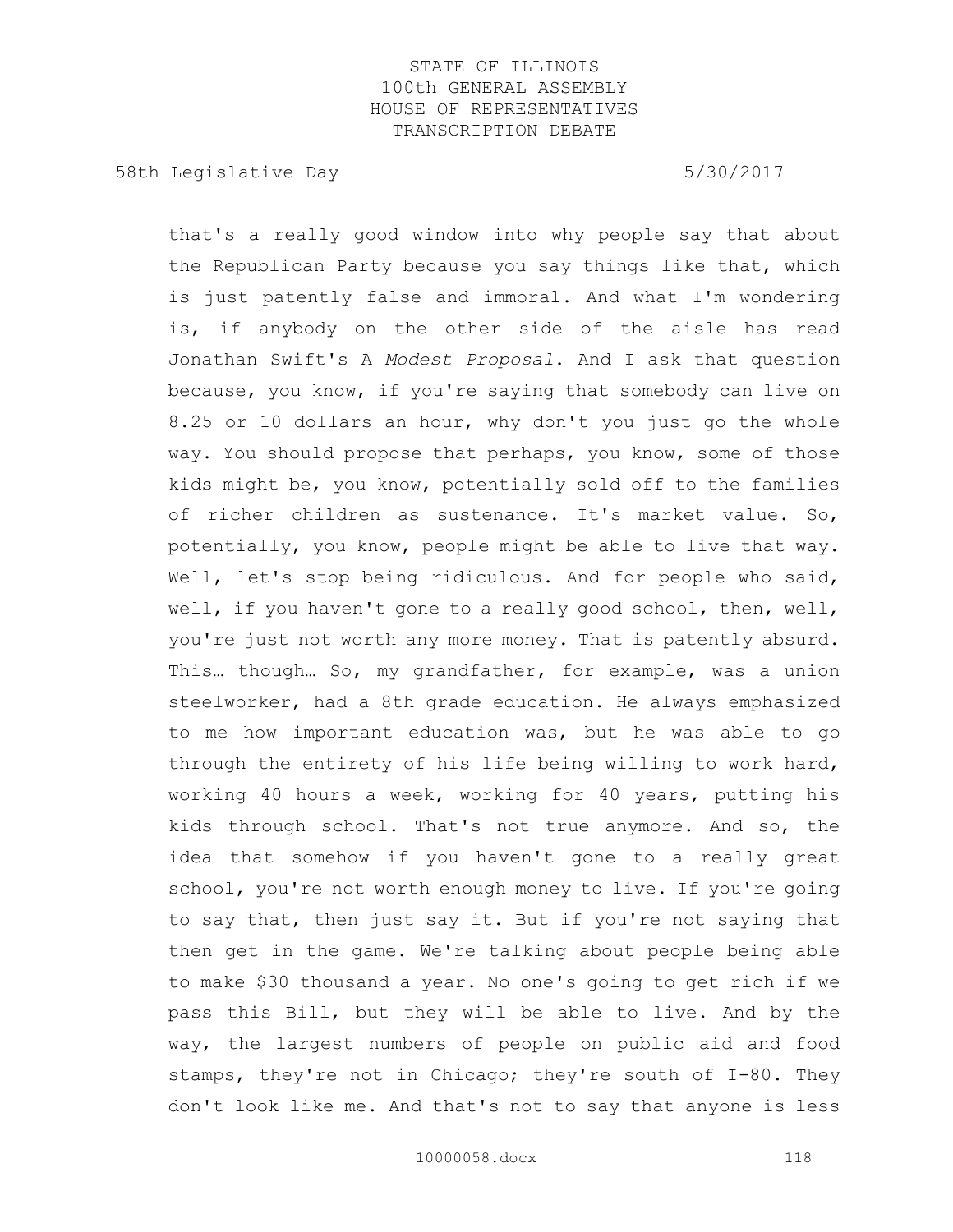58th Legislative Day 5/30/2017

valuable based on the color of their skin. It is to say that this is a shared problem. It isn't just about Democrats. It isn't just about the City of Chicago. It is a shared problem. It costs more money to live than people are being paid. We can address this. And I would ask that we do so by voting 'aye'. Thank you."

Speaker Turner: "Chair recognizes Representative Drury."

Drury: "Thank you, Mr. Speaker. To the Bill. I rise in support of the Bill, but I want to… to make this comment, which is a little bit different than what other people have been talking about. When this Bill passes, and I hope that it does, my biggest concern is that it's going to be bittersweet. And my concern is it's going to be bittersweet because we only have 67 Democrats in the House and the Governor has promised to veto the Bill. Which means that we can't actually take care of Maria by passing this Bill or any of the other people who need this Bill to pass. And I think as Democrats we need to look at how we got to this point because in 2013 when I came into the House we had 71 Democrats and a Democratic Governor. The Bill didn't get called. In 2014, we had 71 Democrats and a Democratic Governor. The Bill didn't get called. In 2015, we had 71 Democrats. The Bill didn't get called. In 2016, we had 71 Democrats. The Bill didn't get called. 2017, we have 67 Democrats and we're running the Bill. And we have a Governor who has promised to veto it and we know that we can't override that Veto. That is not the Democratic Party that I signed up for. When I was at the University of California Berkeley and there were protests after protests where the free speech movement started, they weren't protesting for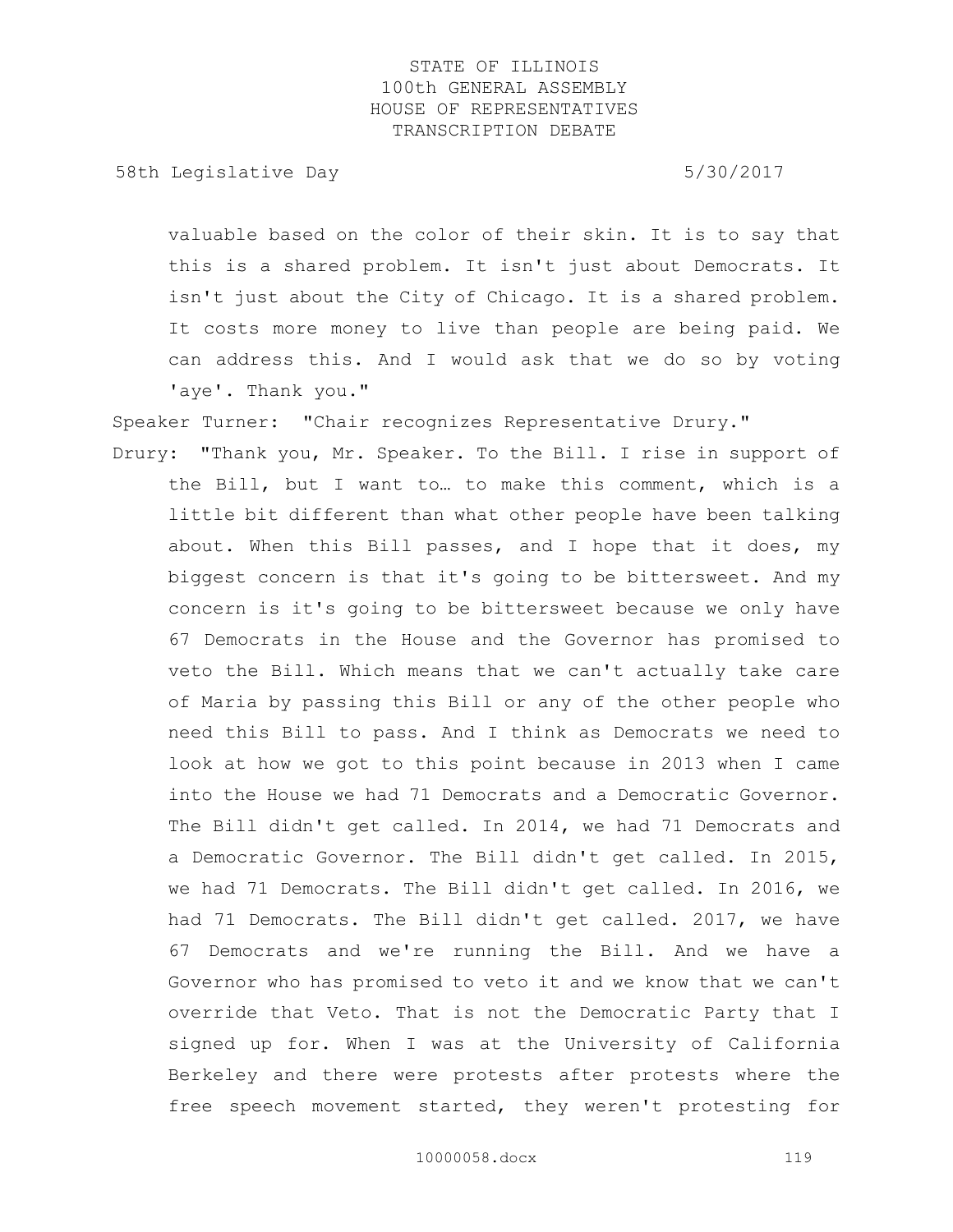58th Legislative Day 5/30/2017

what is going on here because we are letting people down. I am truly, truly concerned that what is going on here, is that Maria, that one of our colleagues spoke about, is being used as a pawn to embarrass our Republican Governor and maybe that's good. Maybe in this scenario that we're in, that's something that we want to do. It's all about the left embarrassing the right and the right embarrassing the right. But you know what, I guarantee you that Maria would much rather have had a minimum wage increase back in 2013 when we had 71 Democrats and a Democratic Governor and as a Party, we didn't do that. And so, I hope that we all can look inward and say, look, this isn't the Party that we're about. This isn't my Democratic Party. We're better than this, we can do better than this. And that we wish that the games that are being played on both sides of the aisle would stop so that we can really help people… so that we can really help people. Because like I said, I'm just so concerned that today is going to be bittersweet. We will pass this Bill and there won't be any relief for the people that we're trying to help."

Speaker Turner: "Representative Bryant is recognized." Bryant: "Thank you, Mr. Speaker. Sponsor yield?" Speaker Turner: "Sponsor indicates that he will yield." Bryant: "Thank you. I want to read one note and then have some...

a comment in regard to something that the previous speaker said. So, this is from a constituent just commenting about the increase in minimum wage in Seattle. And he writes, one restauranteur there that owns some of the hottest eateries and clubs went on record that telling those like him to not worry 'cause of a TIF credit plan that was implemented and a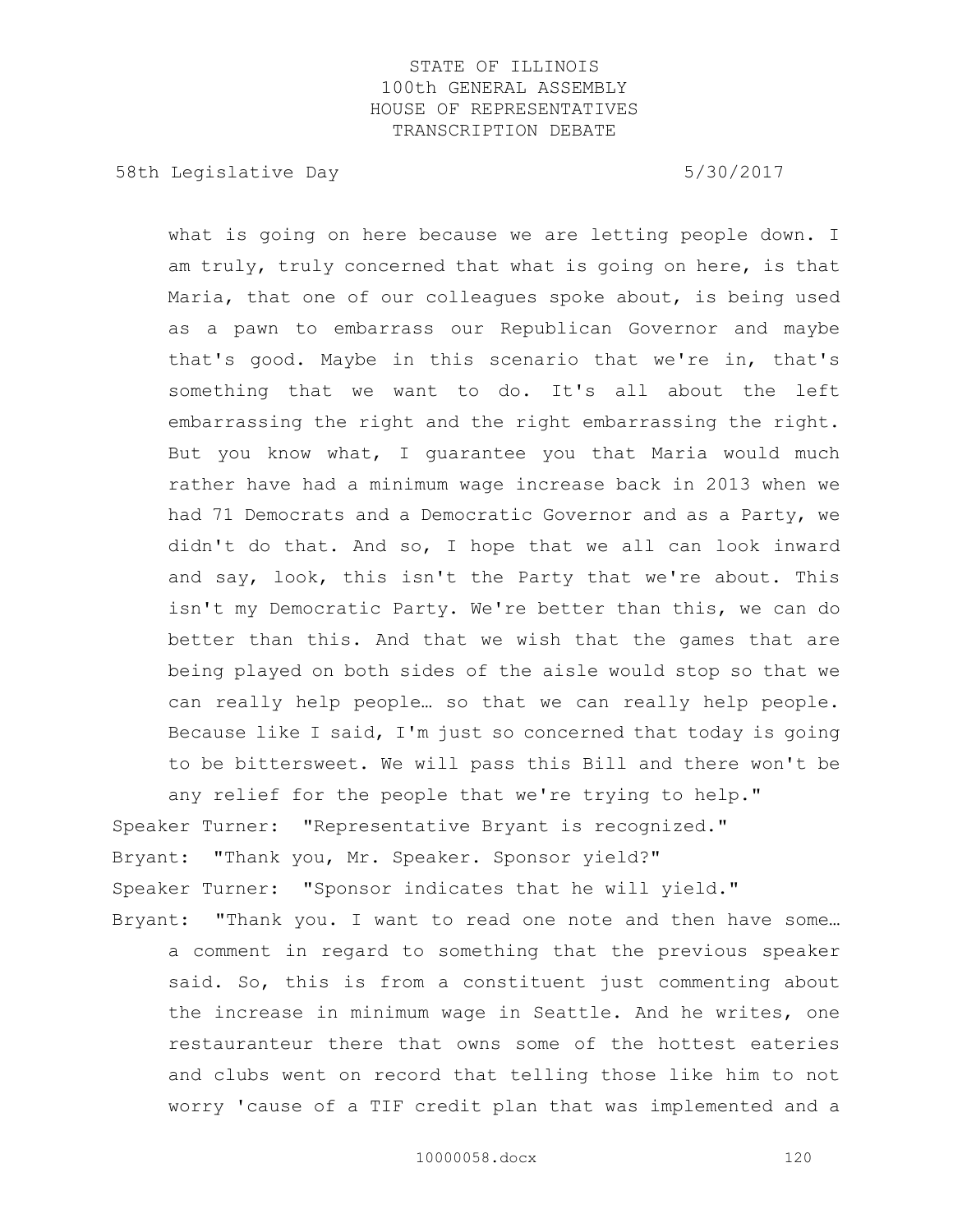58th Legislative Day 5/30/2017

service charge applied to every bill to cover the increase in wages. There are not… these are not kept by the employees. It goes right back to the owner. He also tried to calm the nerves of the other owners, because it's the workers who should be worried. That's a direct quote. Now, I want… with the comment that I wanted to make goes… goes back… or maybe goes back to a previous speaker who thinks that something to the effect of… that she… all due respect, that she was tired of hearing about the hard put-upon corporate interests and mentioned a lady… a constituent named Gloria. So, I want to talk about a constituent of mine named Gloria who happens to be my best friend. She and her husband Ramone came to the United States as political asylees from Nicaragua, helped to come here through then U.S. Senator Paul Simon. When they came, they were basically below the poverty line. They had a small child. They worked very hard to get their citizenship, began a business in the Murphysboro, Carbondale area. It's a cleaning business that's very successful right now. So, Gloria and Ramone hire specifically migrant workers. They do a lot of the cleaning at the SIU campus. So, I just had dinner with Ramone and Gloria before I came up this past week and Ramone very soundly and Gloria echoed their concerns basically saying that whatever minimum wage is, they pay two dollars an hour more because they want to get folks… number 1) they want to help those who… who are coming to this country the same way they did. Number 2) they have some high-end clients and they want to be sure that those that they get to clean stay working for them. So, that they can get used to their… their clientele and do a good job for them. Both Ramone and Gloria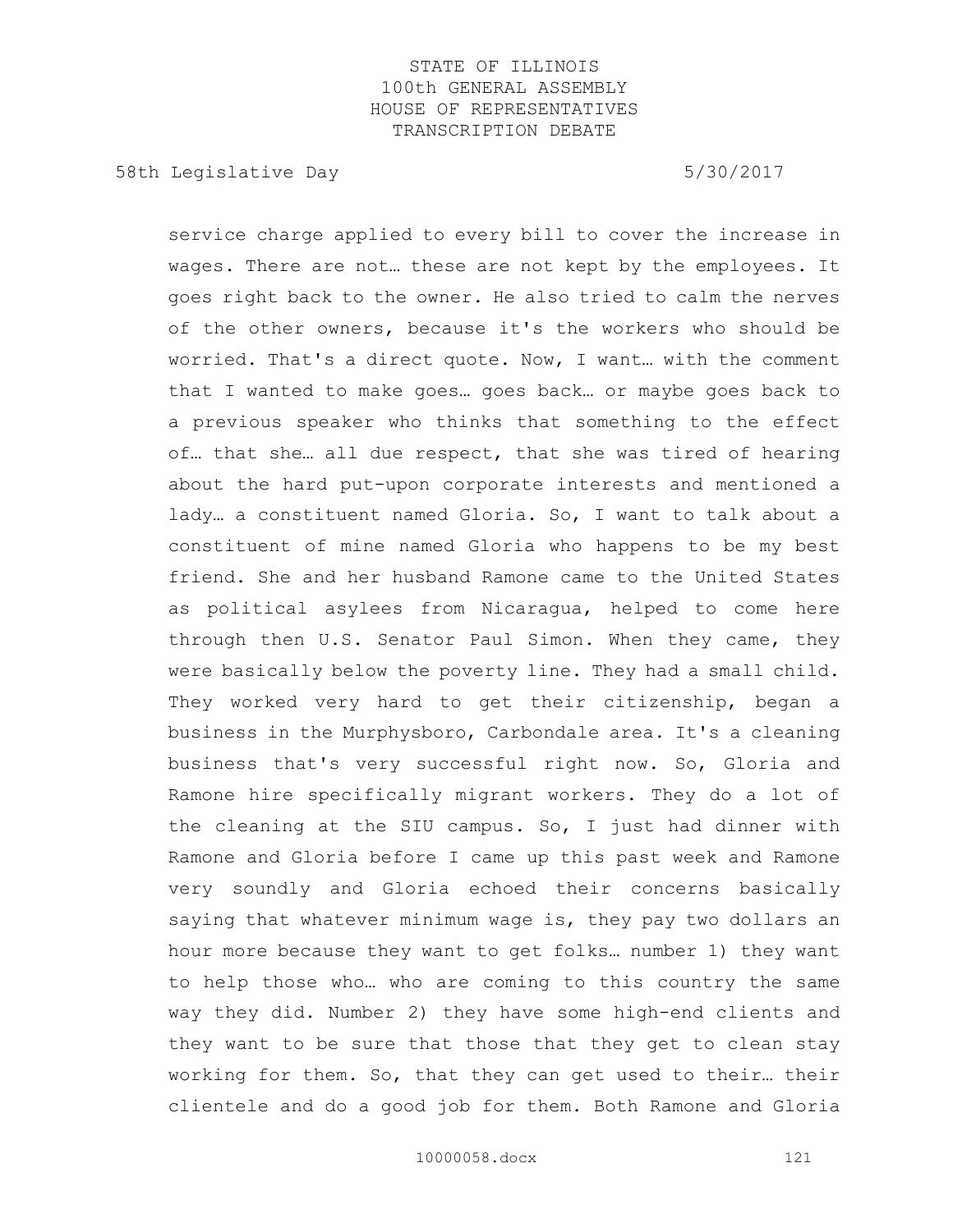58th Legislative Day 5/30/2017

said if the minimum wage is raised to \$15 an hour, they would have to pay their workers two dollars an hour more because otherwise they'll go to a different company. And in response to that, they just said they would close down their business. They would just stop. So, you now have a situation of a small business, not a… not a large corporate interest, a small business that employs primarily migrant workers that are telling me, loud and clear, we'll just close our business. So, as we debate this today, let's really try to remember that this isn't just about corporate interests. This is about small businesses who do employ those who are just starting out or those who do actually try to step up above a minimum wage and now, we're going to affectively say to them we're going to put them out of business. So, thank you very much for the time."

Speaker Turner: "Chair recognizes Representative Walsh."

Walsh: "Mr. Speaker, I move to the previous question."

- Speaker Turner: "You've all heard the Gentleman's Motion. All in favor say 'aye'; all opposed say 'nay'. In the opinion of the Chair, the 'ayes' have it. And the previous question is put. Representative Guzzardi to close."
- Guzzardi: "Thank you, Mr. Speaker. Thank you, Members of this Body for the exhaustive debate on this issue. I appreciate the questions. I want to speak very briefly to… to a point that was made a couple of times in the debate about the cost that the state bears when business pays substandard wages. The people who are earning low wages have to rely on government benefits in order to survive, right? We've heard that argument and that argument it was… the… it was made in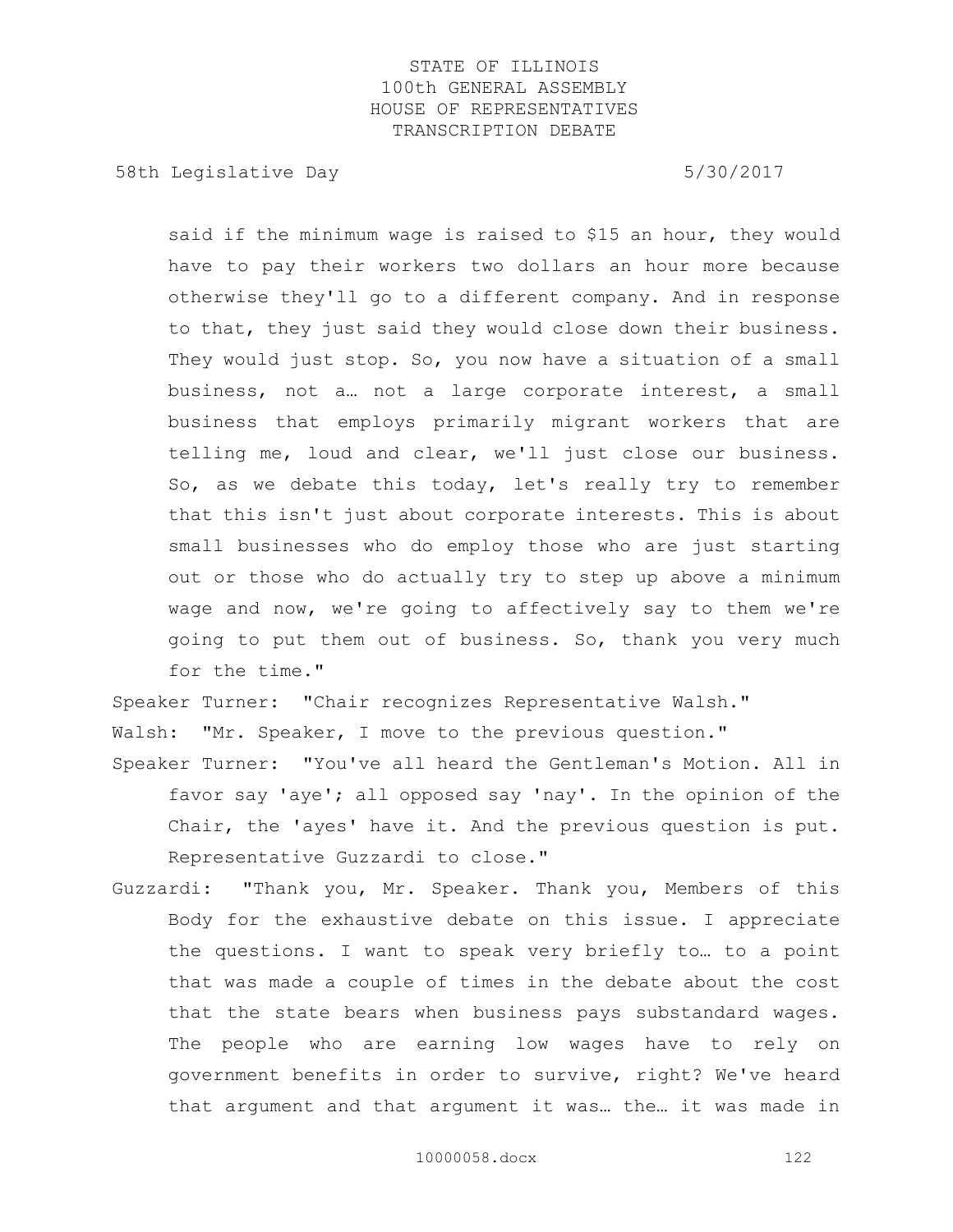58th Legislative Day 5/30/2017

reference to the opposition to the original minimum wage in 1938. I want to quote President Roosevelt who said, 'Do not let any calamity, howling executive with an income of a thousand dollars a day'… and Representative Fortner can adjust that for inflation at the current level… 'who has been turning his employees over to the government-relief rolls in order to preserve his company's undistributed reserves tell you… tell you that a wage of \$11 a week is going to have a disastrous effect on all American industry.' That was 1938. We've been hearing the same objections to a decent standard of living for 80 years. And we've heard a fair amount of calamity howling here today. I think fundamentally this debate highlights a philosophical difference in how our respect…"

Speaker Turner: "Please proceed, Representative."

Guzzardi: "How our respective sides of the aisle view fixing the economy. Then we've heard time and time again from my colleagues on the opposite side of the aisle is that the way to fix the economy is to help job creators. That is the philosophical perspective that you all hold and I don't fault you for holding it. But what we've seen in the last 40 years of the American economy is we've bent over backwards for job creators waiting for the wealth to trickle down to the rest of us and the trickle just has not come. Wages have been flat for everybody in this economy except for the folks at the very top of the totem pole. Our perspective on our side of the aisle about how to grow the economy is different. We believe that when you invest in working people, when you put money in peoples' pockets, they go out and spend it. And that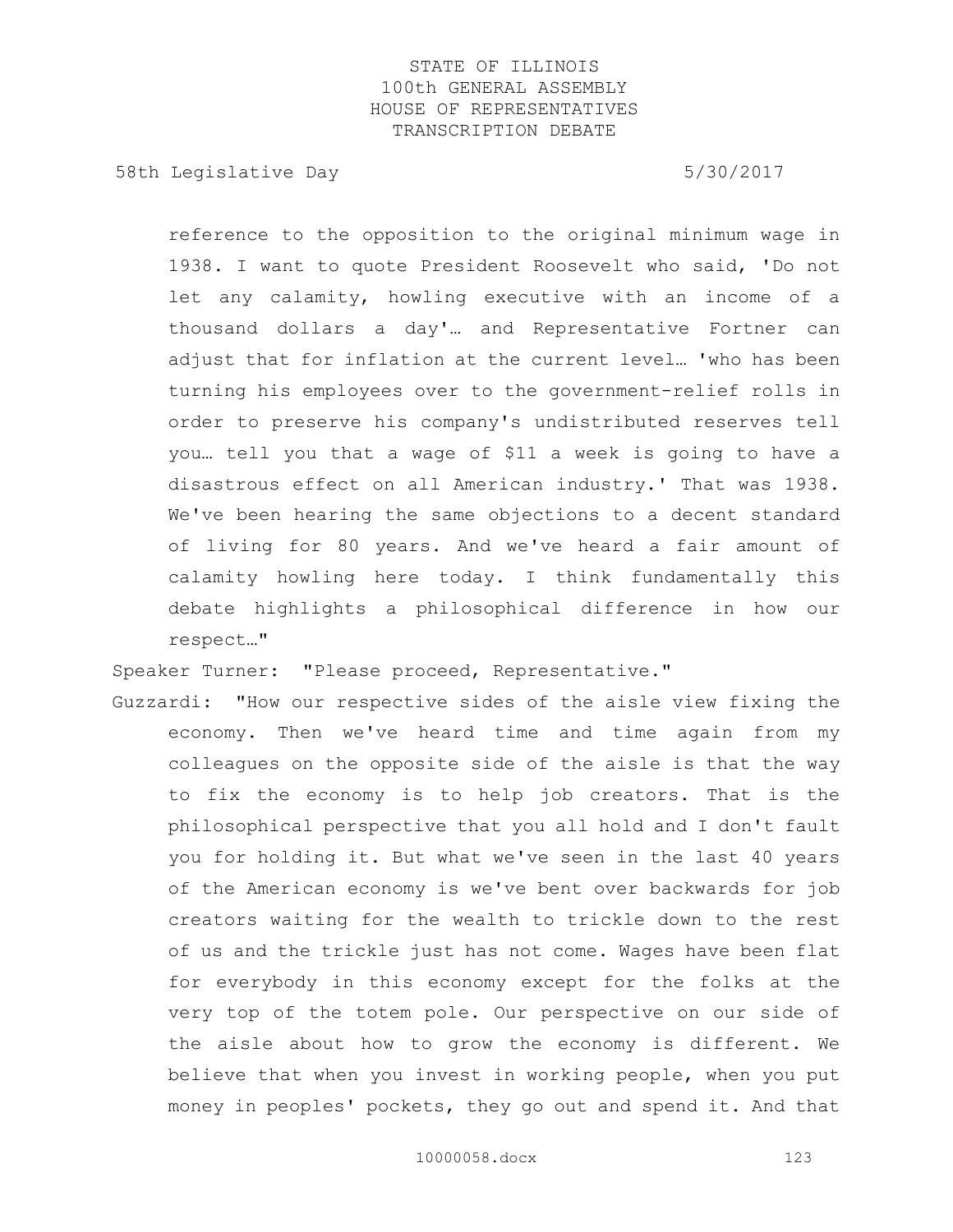58th Legislative Day 5/30/2017

stimulates business growth. That stimulates economic development. We believe in lifting people from the bottom up, growing the economy from the middle out, those basic premises. That is what we as a Party stand for and that is what this Bill as a piece of legislation reflects. We simply ask for basic dignity. For people like Quavlin Moore, who I want to tell you about before I close. I met her in Peoria. She's a hotel worker; she cleans hotels and she makes \$8.25 an hour. And she has four children. This woman is making… she's working full-time \$16 thousand a year. Anyone in this chamber, please, look into your heart, try to imagine what it's like to raise a family working full-time and living in poverty. You can imagine the… the profoundly difficult challenges that this woman faces every day and it's not just her. It's the 2.3 million people around the state in my district and in each of yours, who needs a raise today. I urge an 'aye' vote and I thank you for your time."

- Speaker Turner: "Members, a verification has been requested. Please be at your seat to vote your switch. The question is, 'Shall Senate Bill 81 pass?' All in favor vote 'aye'; all opposed vote 'nay'. The voting is open. Have all voted who wish? Have all voted who wish? Have all voted who wish? Mr. Clerk, please take the record. On a count of 61 voting 'yes', 53 voting 'no', 2 voting 'present'. Representative Reick has requested a verification. Would you like to proceed with your verification, Representative? Mr. Clerk, please read the affirmative votes."
- Clerk Hollman: "A poll of those voting in the affirmative: Representative Ammons; Representative Andrade;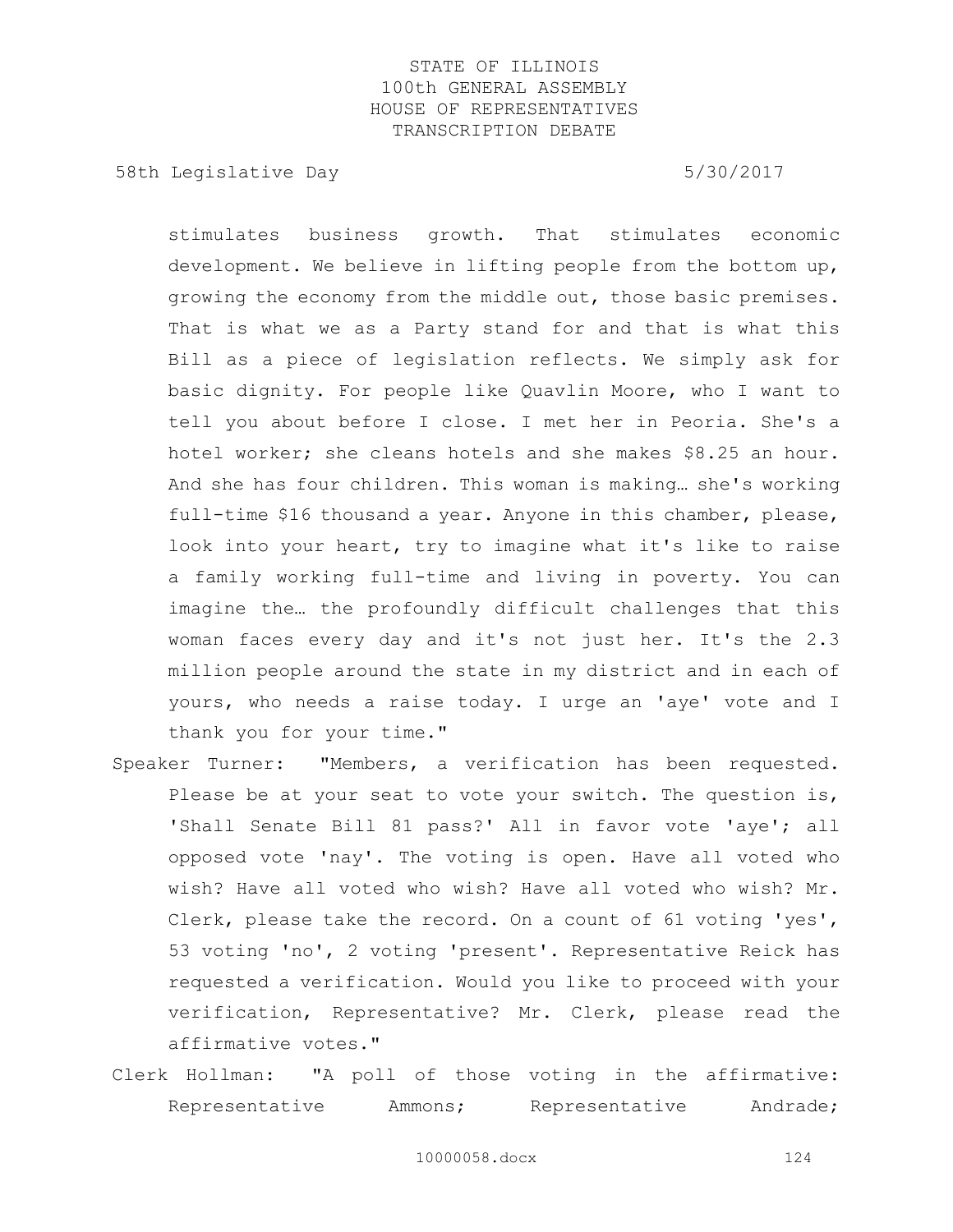58th Legislative Day 5/30/2017

Representative Arroyo; Representative Beiser; Representative Burke, Daniel; Representative Cassidy; Representative Chapa LaVia; Representative Conroy; Representative Conyears-Ervin; Representative Crespo; Representative Currie; Representative D'Amico; Representative Davis; Representative DeLuca; Representative Drury; Representative Evans; Representative Feigenholtz; Representative Fine; Representative Flowers; Representative Ford; Representative Gabel; Representative Gordon-Booth; Representative Greenwood; Representative Guzzardi; Representative Halpin; Representative Harper; Representative Harris, G.; Representative Hernandez; Representative Hoffman; Representative Hurley; Representative Jones; Representative Lang; Representative Lilly; Representative Mah; Representative Manley; Representative Martwick; Representative Mayfield; Representative Mitchell, C.; Representative Moeller; Representative Moylan; Representative Mussman; Representative Nekritz; Representative Phelps; Representative Riley; Representative Rita; Representative Sims; Representative Slaughter; Representative Soto; Representative Stratton; Representative Katie Stuart; Representative Tabares; Representative Thapedi; Representative Turner; Representative Wallace; Representative Walsh; Representative Welch; Representative Williams; Representative Willis; Representative Yingling; Representative Zalewski, and Mr. Speaker." Speaker Turner: "Representative Reick."

Reick: "Where's Mr. Zalewski, please? Oh." Speaker Turner: "Right down in front, Sir."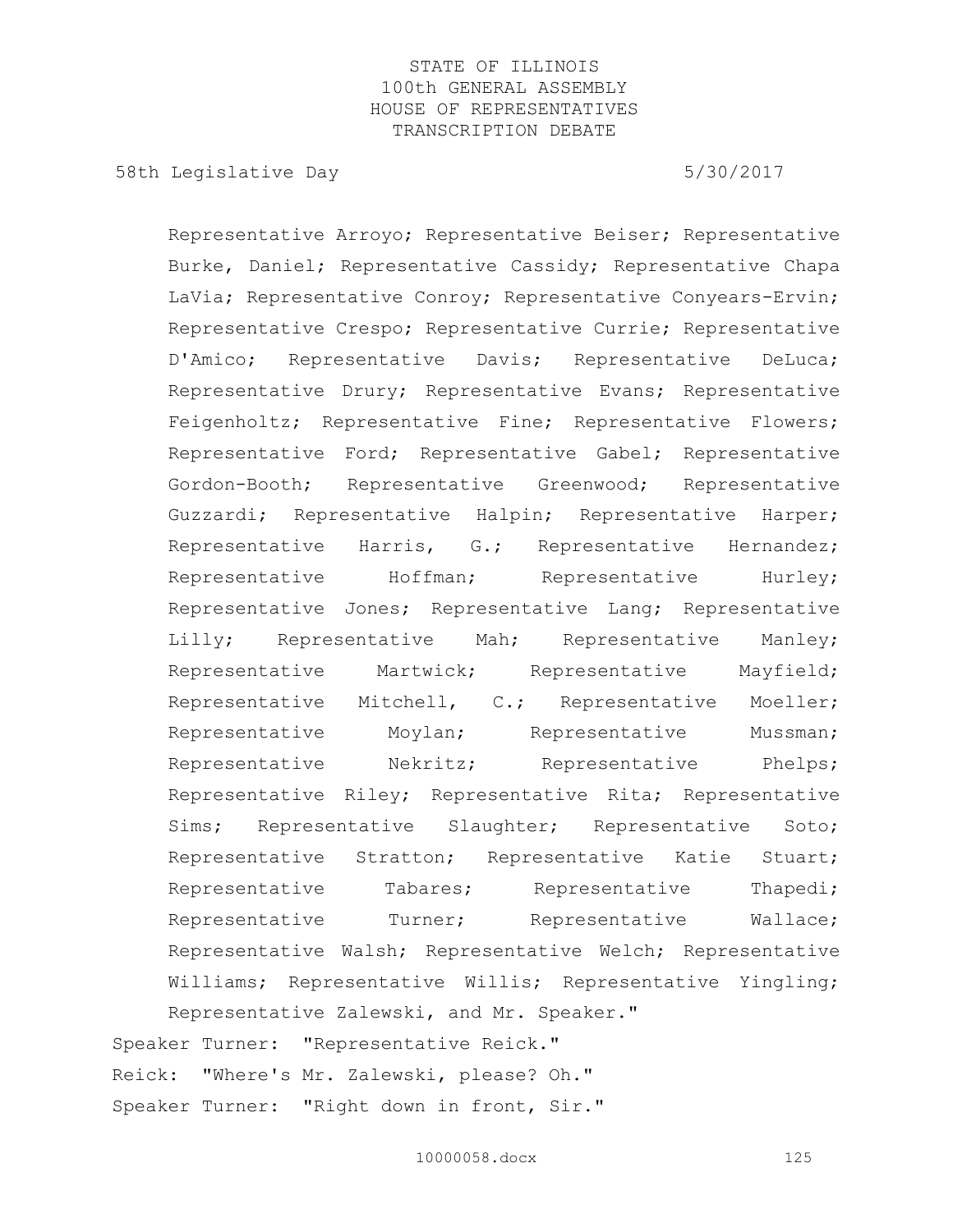58th Legislative Day 5/30/2017

Reick: "Representative Sims."

Speaker Turner: "Right in the back, Sir."

Reick: "I see the crutches. Huh?"

- Speaker Turner: "The Gentleman does not wish to persist with his verification vote. With 61 voting 'yes', 53 voting 'no', 2 voting 'present', Senate Bill 81, having received the Constitutional Majority, is hereby declared passed. Representative Andersson, for what reason do you seek recognition?"
- Andersson: "Thank you, Mr. Speaker. I guess it's a point of personal privilege."

Speaker Turner: "Please proceed, Sir."

Andersson: "Thank you. In that last debate, we had a person move the previous question. And one of the things that I do here is to try to enforce process and Rules because that's important. I also think the person in the Chair, up there, regardless of who it is, has a responsibility to enforce process and Rules. So, today, this afternoon at least, the process was someone moved the previous question and you indicated the 'ayes' have it. And the question was moved. I believe that's actually the correct process; however, this morning, it was clarified by a different Member of the Chair that yesterday's Motion for the previous question, which was made by one of my… the Members of my side of the aisle, the answer was, well, the custom is that we'll allow the last speakers whose lights were lit up to finish. And in fact, a few weeks before that you, Sir, had indicated the exact same thing and done the exact same thing. Now, there is a commonality to that, which is that in both of the two previous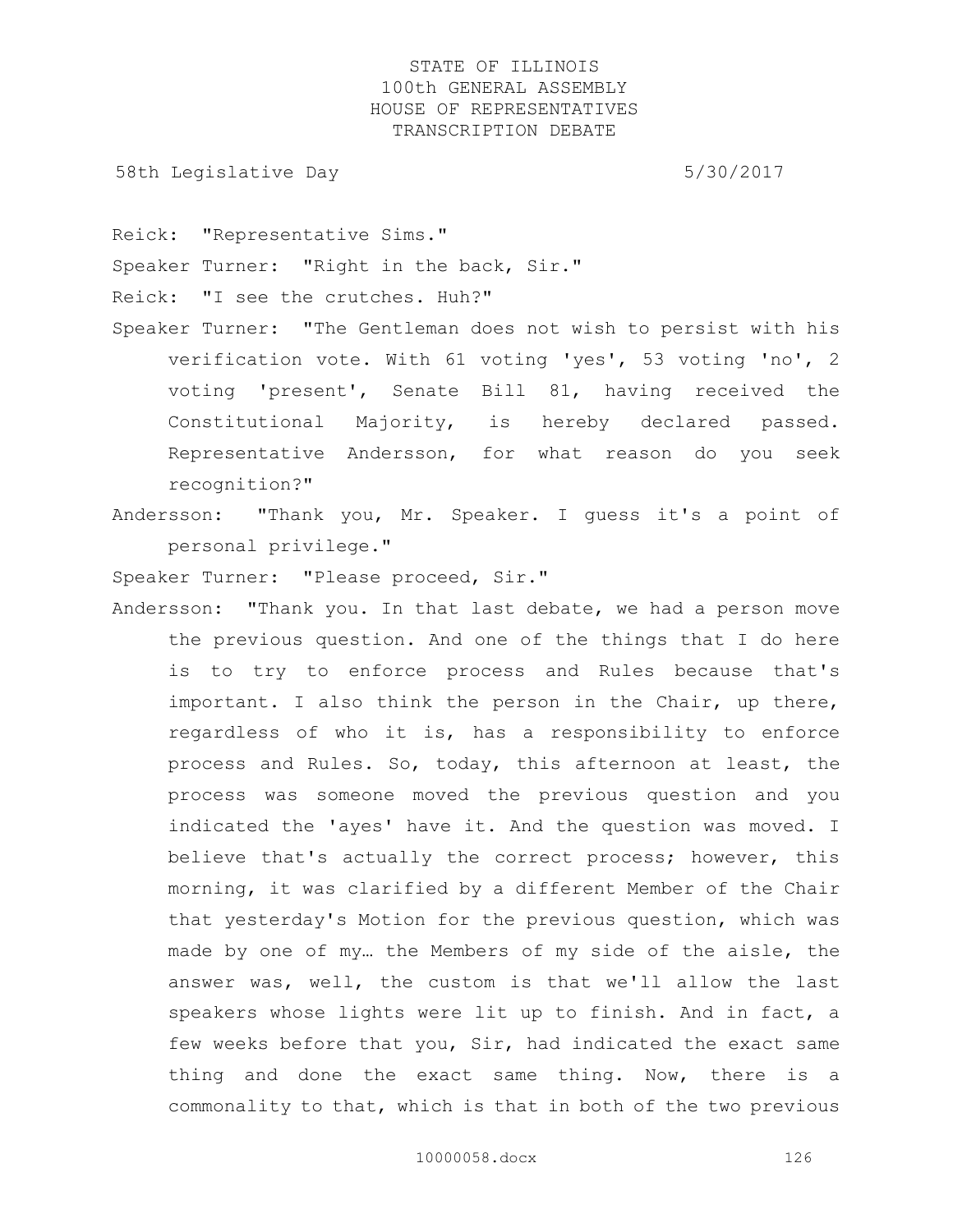58th Legislative Day 5/30/2017

cases where the Motion for the previous question was not honored and was ignored that happened to be on my side of the aisle. Today, the Rule changed literally in the afternoon after the morning's interpretation because someone on your side of the aisle made the Motion. Sir, I would ask that the Rules be enforced uniformly. You did it correctly today; I will concede that this afternoon. But can we stop switching the Rules every time it's the person who makes the Motion.

Let's do it one way, the right way. Thank you, Sir." Speaker Turner: "Representative Wallace is recognized." Wallace: "Thank you. And I ask for a point of personal privilege." Speaker Turner: "Please proceed."

Wallace: "I just want to recognize my not so baby, baby sister is in the gallery visiting me here today, stand and say hi."

- Speaker Lang: "Good to have you here. Representative Lang in the Chair. Page 33 of the Calendar, under Motions, Senate Bill 1722. Mr. Jones is recognized. Out of the record. Page 3 of the Calendar, Second Reading, House Bill 1424, Mr. Harris. Mr. Clerk, please read the Bill."
- Clerk Hollman: "House Bill 1424, a Bill for an Act concerning public aid. This Bill was read a second time on a previous day. No Committee Amendments. Floor Amendment #1, offered by Representative Harris, has been approved for consideration." Speaker Lang: "Mr. Harris. Does the Amendment become the Bill?"

Harris, G.: "Yes, it does."

Speaker Lang: "With leave, we'll adopt the Amendment and debate it on Third. Those in favor of the Amendment say 'yes'; opposed 'no'. The 'ayes' have it. And the Amendment is adopted. Mr. Clerk."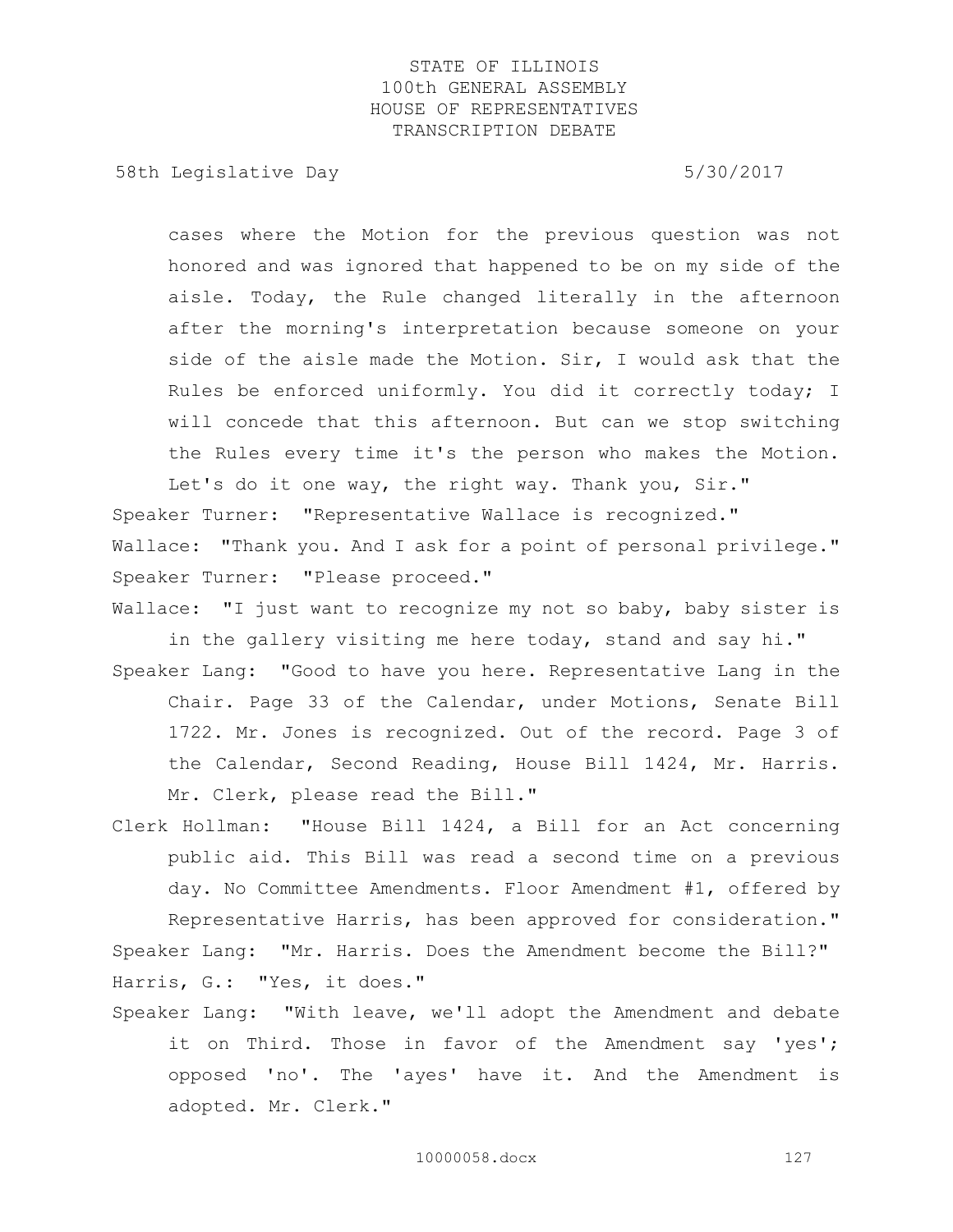58th Legislative Day 5/30/2017

Clerk Hollman: "No further Amendments. No Motions are filed." Speaker Lang: "Third Reading. Please read the Bill." Clerk Hollman: "House Bill 1424, a Bill for an Act concerning

public aid. Third Reading of this House Bill."

Speaker Lang: "Mr. Harris."

Harris, G.: "Ladies and Gentlemen of the House, thank you for your attention to this critically important matter. I've had legislation similar to this before. This is legislation that would prevent the implementation of the CRP Program which would take away senior services from 39 thousand seniors who receive services in their home. I've brought this many times as the Governor has persisted in implementing a program that is bad public policy, that is bad fiscal policy, that is untested and is, in fact, dangerous. And I will go through and I will explain why I believe each of those statements is true. And remember that what we're talking about is taking 39 thousand seniors who are in their homes and removing the services that traditionally kept them in their homes. Now, I will also say, as I've said every time in iteration that this Bill has come forward, I and the advocates for the elderly, the various senior provider groups, the home care providers, all of us understand that as the baby boom gets older and the number of people who are being served grows, we need to do things to reduce our costs and to make the program work more efficiently. The providers, the advocates, myself have offered to come to the table with the Governor and the Department of Aging many, many times to develop other alternatives that we think are far superior and less dangerous than this untested mass movement of 39 thousand, you know,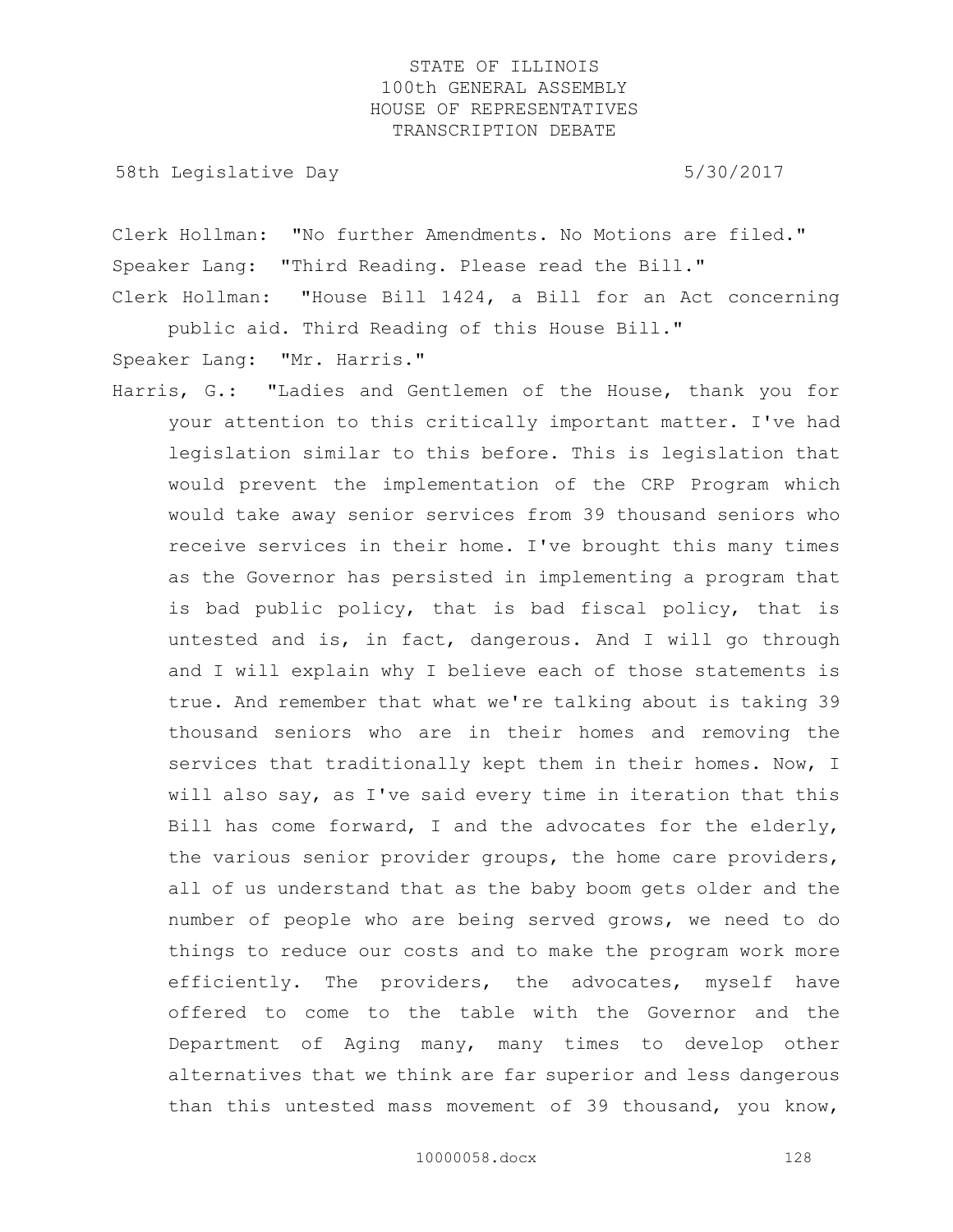58th Legislative Day 5/30/2017

vulnerable senior citizens into an untried program. Those offers have not been accepted. And just to give you an idea of how the program is viewed outside this room, you know, I refer you to an article that was just recently in the *Sun Times* in the City of Chicago in the last couple weeks which they described this program as Orwellian. They go through explaining what the program does and what the Department of Aging is wanting to do and they call it an Orwellian process being inflicted on senior citizens in the City of Chicago. And they go on to say, if Governor Rauner had a better track record on social service issues instead of using the poor and sickest pawns in his political battles, it might be easier to give him some leeway to try him at his way. As it is, there's not much reason to trust that. So, Ladies and Gentlemen, yeah, this is a view that is widely held in the public. It is held in the media. It is held by the families of the seniors who worry about their parents and grandparents. It is bad public policy because 39 thousand seniors statewide are at risk. And if any of you want to see how many of those folks live in your districts, stop over at my desk or ask me in debate. I can tell you how many families will be affected, how many seniors will be affected and their families. Frail elderly should be given personalized service by people they can trust. The proposal to say we're going to give… have the senior citizens in their 90s, who are very frail, smartphones and have them summoned on their smartphones gig workers to provide them service to medical appointments, to help them with home care, to help clean their linens should they soil them. I mean, the whole program is based on concepts that on their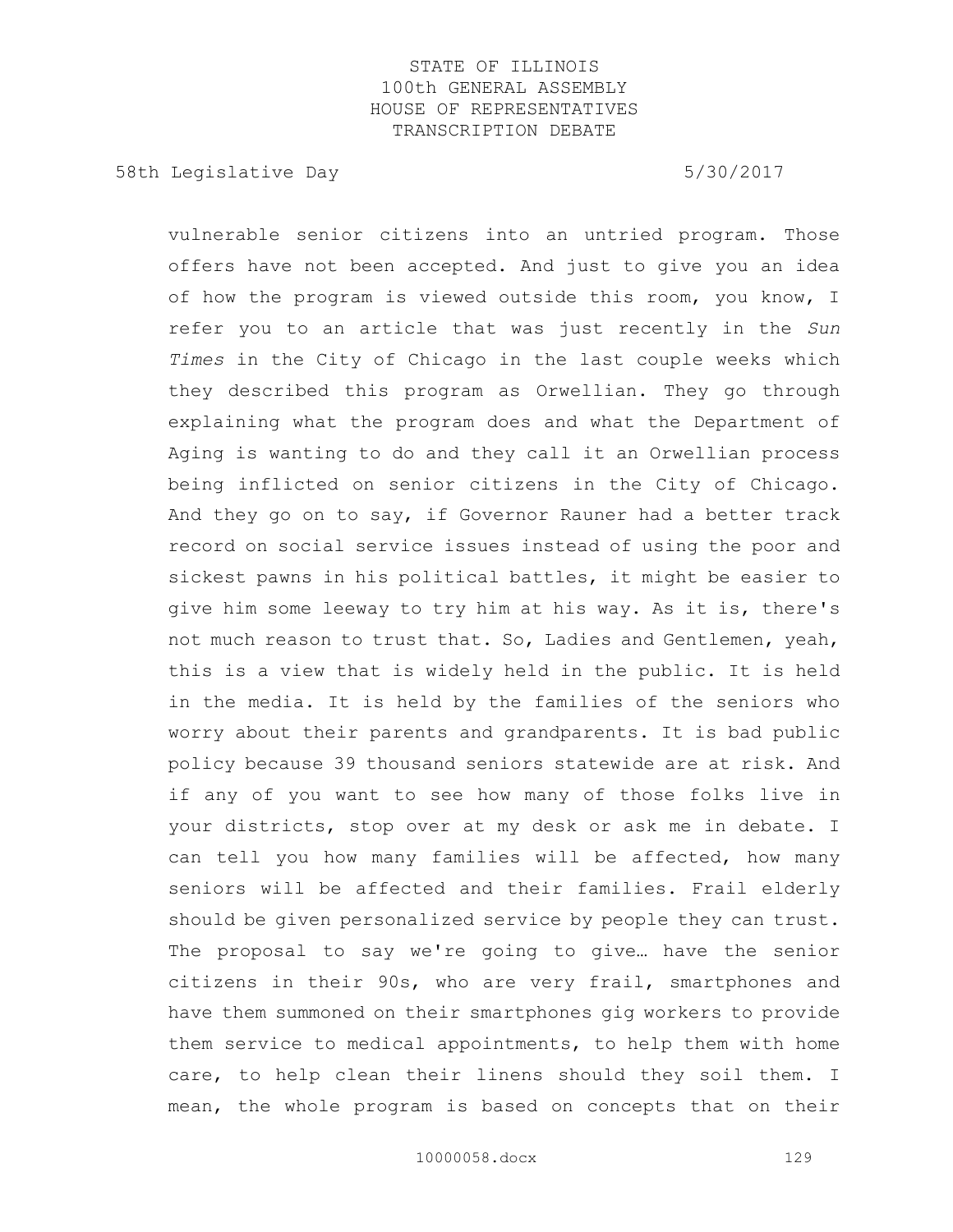58th Legislative Day 5/30/2017

face are bad. Asking seniors to let strangers into their homes, people who they've never met, who they've summoned on a phone app and then expect someone to come into their door raises all types of issues. This is going to drive up the cost of senior care because if these folks decide they cannot stay in their homes, they cannot manage an app-based system with gig workers to do what they traditionally had home care workers provide for them, these folks are going to go into nursing homes. That is an entitlement under Federal Law and the cost to the state will rise three to four times… three to four times over what we are now paying to allow people to stay in their own homes and reside in the community. It is untested. There have been no pilot programs for this. Here we are going… about to roll out statewide on 39 thousand people a new program untried and untested. We can expect wholesale disruption, not only to the seniors who dis… are going to have their supports and their services taken away, but this will be wholesale disruption to the families of these people, to their children, to their grandchildren, you know, who are going to have to figure out how then when they lose their services to take care of grandma and grandpa, you know, who's going to be coming into their house, can they trust them? And this gets to the area of dangerousness. Ladies and Gentlemen, when the Department of Aging sends workers into folks homes, there is an elaborate series of vetting for those workers to be sure they are not on the fraud and abuse registry, to be sure that they have not been guilty of financial crimes against seniors, to be sure that they have not been convicted of elder abuse or neglect. All of those protections are taken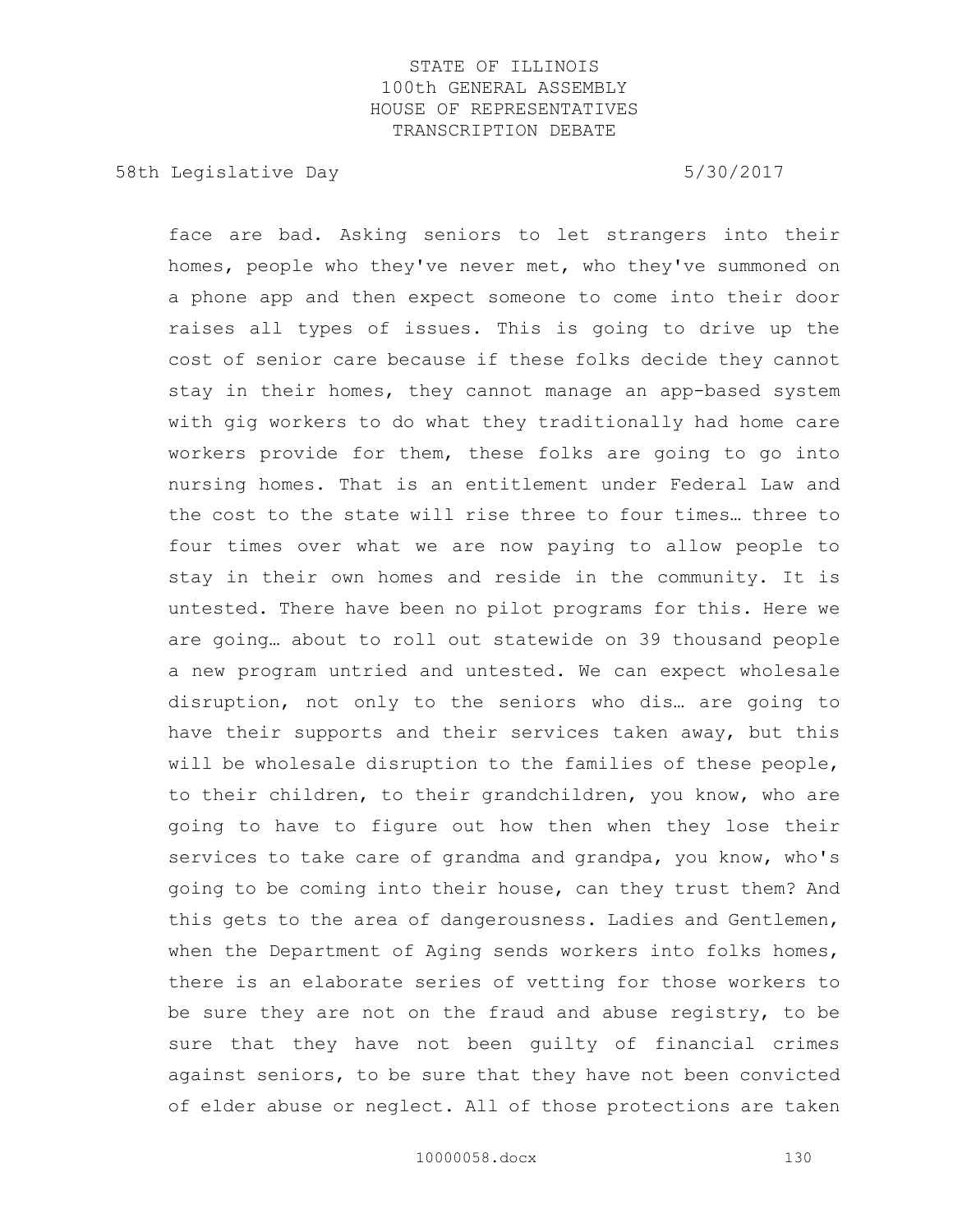58th Legislative Day 5/30/2017

away now because you're going to be going on your cell phone and pushing a button and requesting a stranger, who happens to be a gig worker that day, show up in your house. You're going to let them in with no knowledge of who those people are and what their background may or may not be. So, Ladies and Gentlemen, I would tell you look at the analysis of this Bill. Look at who is in support and who is in opposition. The proponents of this Bill are: AARP, Access Living, the Alzheimer's Association, the Illinois Council of Case Coordination Units, the Adult Day Services Association, the Shriver Center, the Illinois Association of Comm… Community Care Program providers, the folks who do this work. And not one of those people is saying we can't make any changes; we've got to keep the things the way they are. What each of these people are saying is this program is wrong. It is, as the *Sun Times* called it, Orwellian. And each one of these groups, the people who do the work, the people who serve the seniors, the people who care about the seniors, the people who advocate for the seniors say bring us to the table. We have pages of ideas that we are willing to do to adopt to lower the liability of this program, to control costs and to safely continue to serve the senior citizens of the State of Illinois. Thank you for your attention."

Speaker Lang: "Mr. Demmer."

Demmer: "Thank you, Mr. Speaker. Will the Sponsor yield?" Speaker Lang: "This Bill is on the Order of Short Debate. I will move it to Standard Debate. And the Sponsor will yield."

Demmer: "Thank you, Mr. Speaker. Representative Harris, we've debated legislation very similar to this on multiple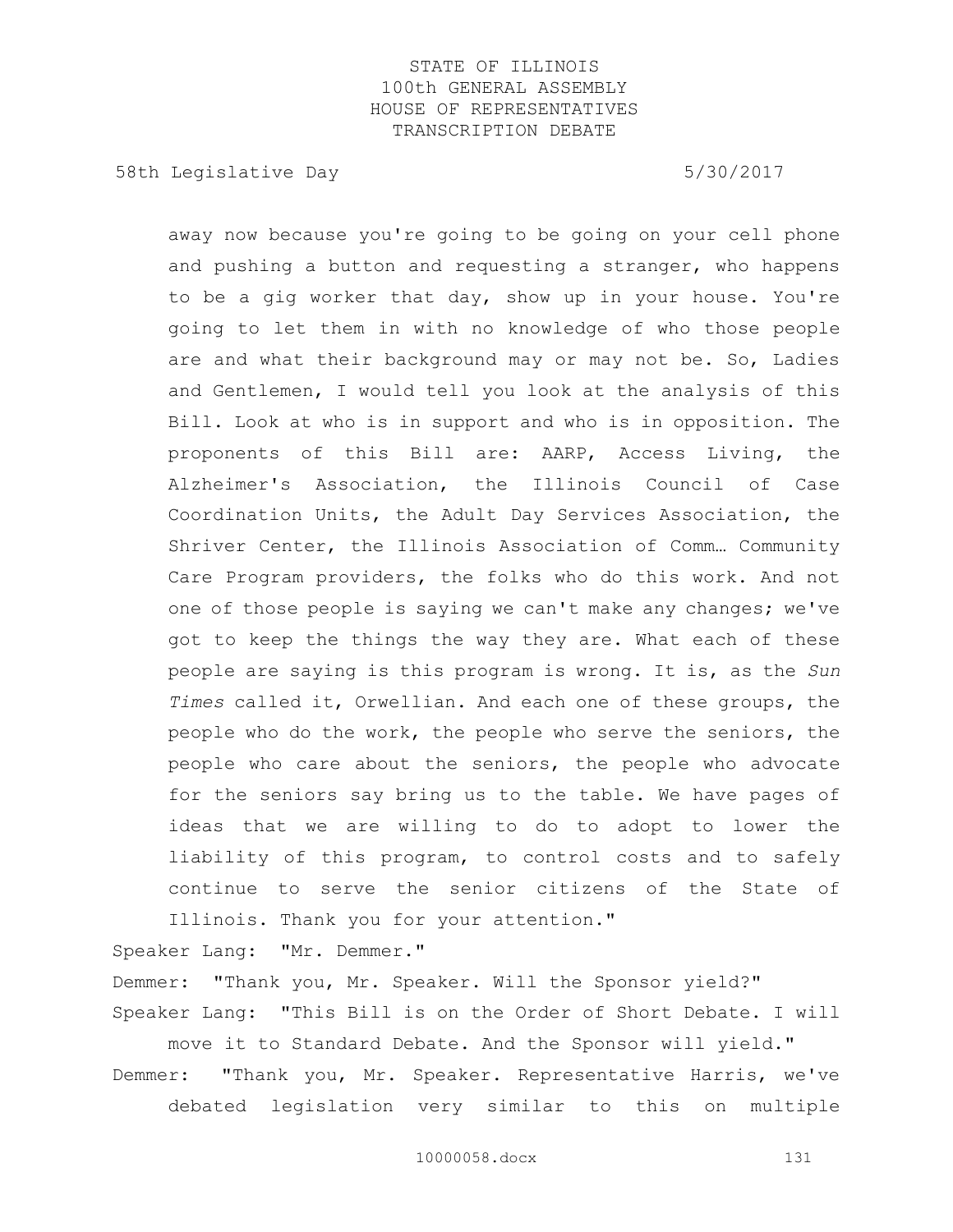58th Legislative Day 5/30/2017

occasions. I don't want to relitigate all of those comments that we've had on the floor. I just point out that in the 99th General Assembly we had both House Bill 2482 and House Bill 4351 that were very similar to this and had exhausted debate on those. So, let's talk about what's different in this Bill from those previous Bills, both of which, in fact, were vetoed by the Governor. So, do you believe that the Governor had vetoed those Bills because they were not restrictive enough, that the Legislature didn't assert itself over the line far enough?"

- Harris, G.: "Representative Demmer, I believe the Governor vetoed these Bills because he is, you know, so dedicated to inflicting this program on senior citizens that he is not interested in what the Legislature thinks on this issue. And the reason I keep bringing this Bill back… I'm just going to tell you why I keep bringing this Bill back. Just because I have failed one time… you know, I think this is so wrong. I think it is so dangerous. I think it is such bad public policy and such bad fiscal policy that I will bring this Bill today. Should it fail today to get the Governor's signature, I will bring it back again because I think that there's 39 thousand folks out there who really are at risk, and I will do everything that is in my power to protect them."
- Demmer: "I'm glad you brought up bad fiscal policy 'cause I think this Bill locks us into quite a bit of that. So, let me ask you about this. This Bill establishes levels of eligibility and services that will be covered and puts those into statute. What happens when a program with a statutory promise has either no appropriation or an insufficient appropriation?"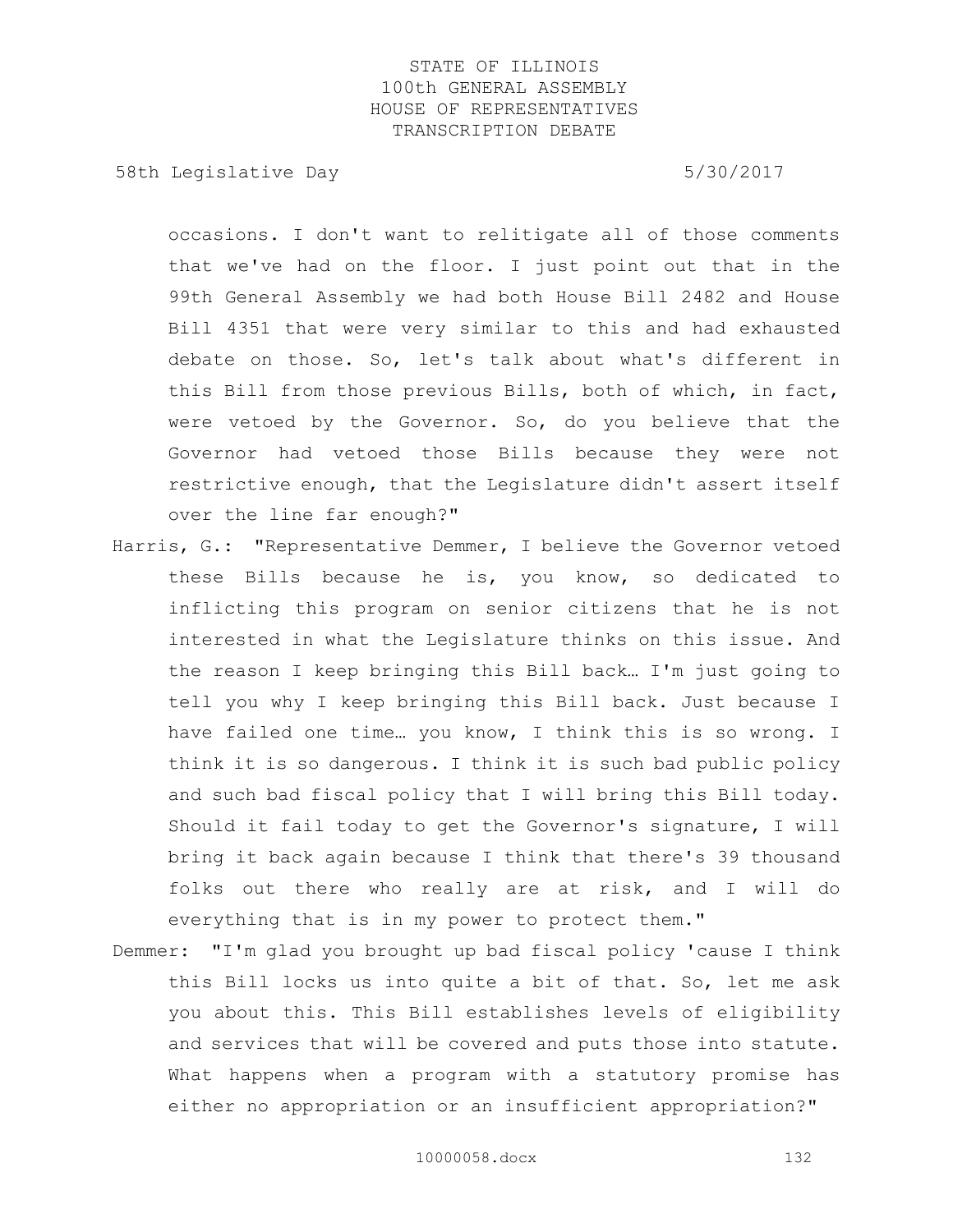58th Legislative Day 6.5 and 5/30/2017

Harris, G.: "Well, as… what… what is your question?"

- Demmer: "What happens when we make a statutory promise and then fail to appropriate the enough money to cover that statutory promise?"
- Harris, G.: "We have to appropriate enough money to cover it. And as I said, Representative…"

Demmer: "And if we don't?"

- Harris, G.: "...you... you and I would agree..."
- Demmer: "If we don't?"
- Harris, G.: "If we don't then there is no appropriation to pay for the services."
- Demmer: "Yet we still incur liabilities."
- Harris, G.: "We still incur liabilities."
- Demmer: "We still incur liabilities. We add to the pile of unpaid bills. We extend payment cycles. We have providers who receive a fraction of the dollars for the services that they're actually providing because we made a disjointed action as a Legislature to promise something and then not to pay for it. This Bill's not an Appropriations Bill, right?"

Harris, G.: "This Bill is a substantive Bill."

Demmer: "This Bill is a substantive Bill that makes a promise that will deliver services regardless of whether or not we pass Appropriation Bill to actually pay for it. This is exactly the kind of legislation that we've seen in so many areas. The state… in order to make a promise, we have to follow through with an appropriation to pay for it. If we can't do that, we're making hollow promises and we're actually making things more difficult for providers across the State of Illinois. What we have in this Bill, changed from previous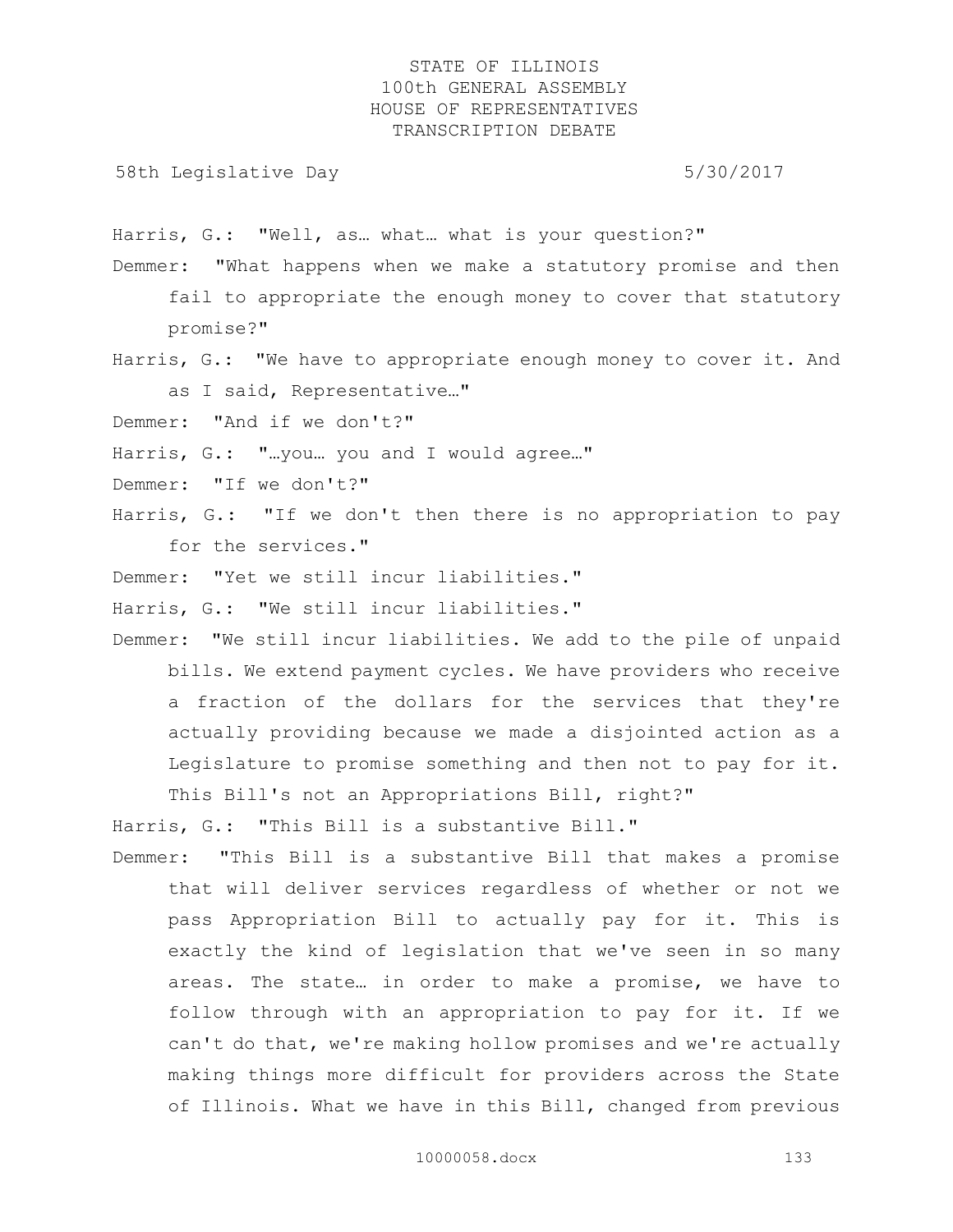58th Legislative Day 5/30/2017

years, we've discussed previously how it's not a good idea to lock us into a DON score, which is a tool that's being phased out by every state across the country. We've talked about how when we don't make a sufficient appropriation to have a statutory promise like this, puts us into even further and more difficult position. But this Bill also says that you can't make any changes in copayments. When I've talked to providers, they've… they've suggested that we have copayments for people that are not on the Medicaid program, for people who do have the ability to pay. You're saying they can't be changed at all in future programs. Isn't that an extension of this bad fiscal policy you brought up?"

Harris, G.: "If you, you know, paid careful attention to my opening remarks, Representative, you know, I said that each one of these groups that provide services, myself, the AARP, other advocates, all understand there have to be changes. But they are united in opposition to this particular change, they have all indicated to me, I believe to the Governor's Office and the Department of Aging, bring in the people who do this work, they will work to reduce our liability and make the necessary recommendation in changing… changes which we can enact in statute. There is no lack of willingness to make changes and reform. There is no lack of willingness to drive down the liability because we can see, as the traunches of baby boomers grow older, we're going to have more and more costs associated about this. This Bill is not about the… that

process. This Bill is about this one particular proposal." Demmer: "I… I appreciate that. And Mr. Speaker, to the Bill. What we have is a very mixed message coming from… from the Sponsor.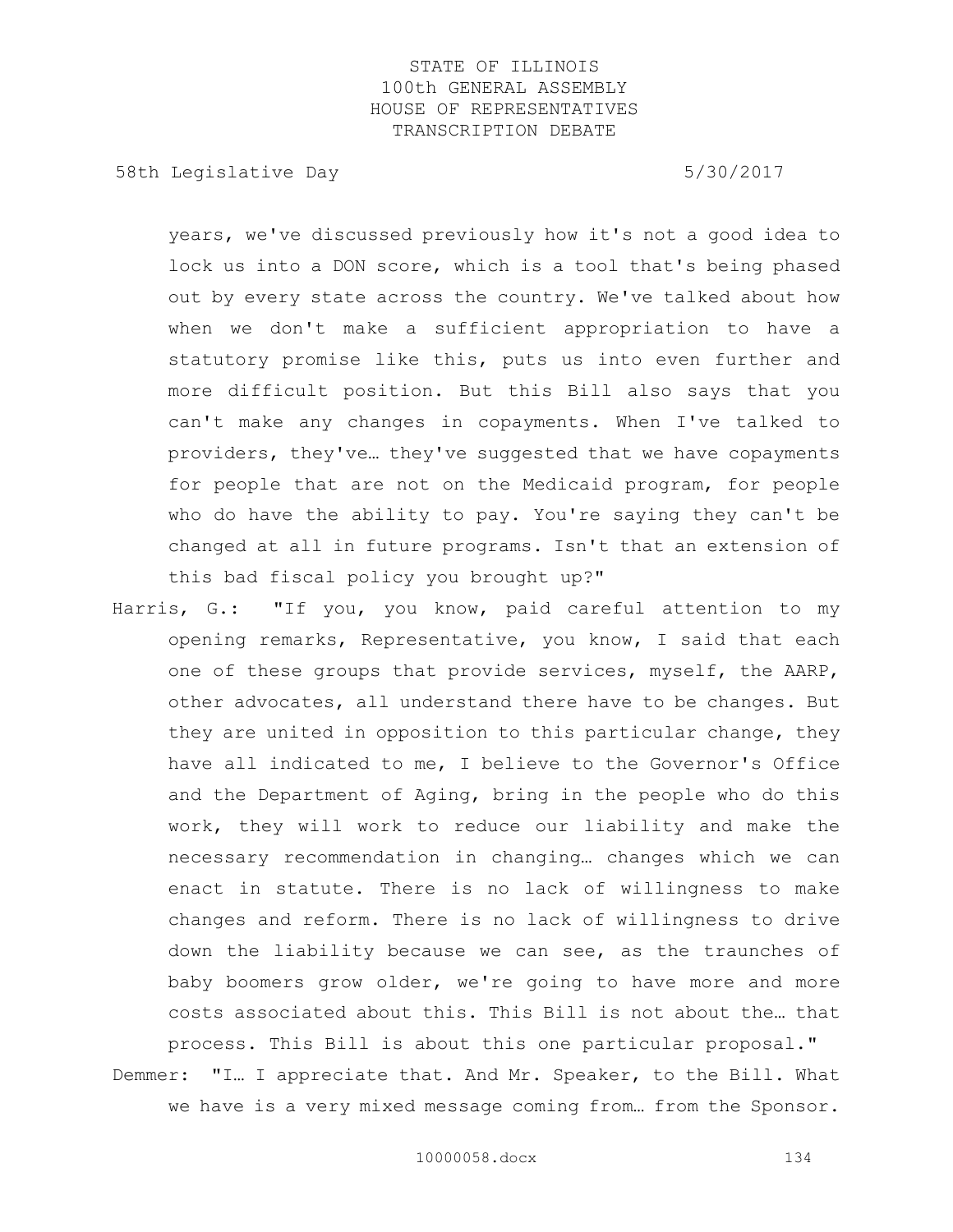58th Legislative Day 5/30/2017

On one hand says we're willing to make changes, on the other hand we have an extremely restrictive Bill that we're debating here today. That's what we're voting on. A Bill that says you can't make any changes to copayments that you can't make any distinction between people who are in the Medicaid program and people who are out of the Medicaid…"

Speaker Lang: "Please complete your remarks, Sir."

Demmer: "Thank you. That you can't implement a program that the administration designed as a way to manage the best delivery of services that we can within the financial frameworks that we find ourselves in. The Legislature can't continue to make promises in statute and not follow up with appropriations and expect the Executive Branch to carry those out. Every time we advance a Bill like this, it makes it more difficult for us to pass a budget because we're taking options off the table time and time and time again. No matter how good… how wellintentioned programs are, we have to live within the realities that we find ourselves in. We can't divorce ourselves from reality by passing statutory Bills that make changes and not follow through on the appropriation process. That's precisely what we have here today. And for that reason, I urge a 'no' vote."

Speaker Lang: "Representative Ives."

Ives: "Thank you, Mr. Speaker. To the Bill. I'd just like to note that I understand that this is the Sponsor's priority, he has worked many times on this issue and other social service issues. I… I understand that. But the truth is, is that Illinois is only going to bring… it's going to bring in less than \$32 billion in revenue, in fact, the estimates are down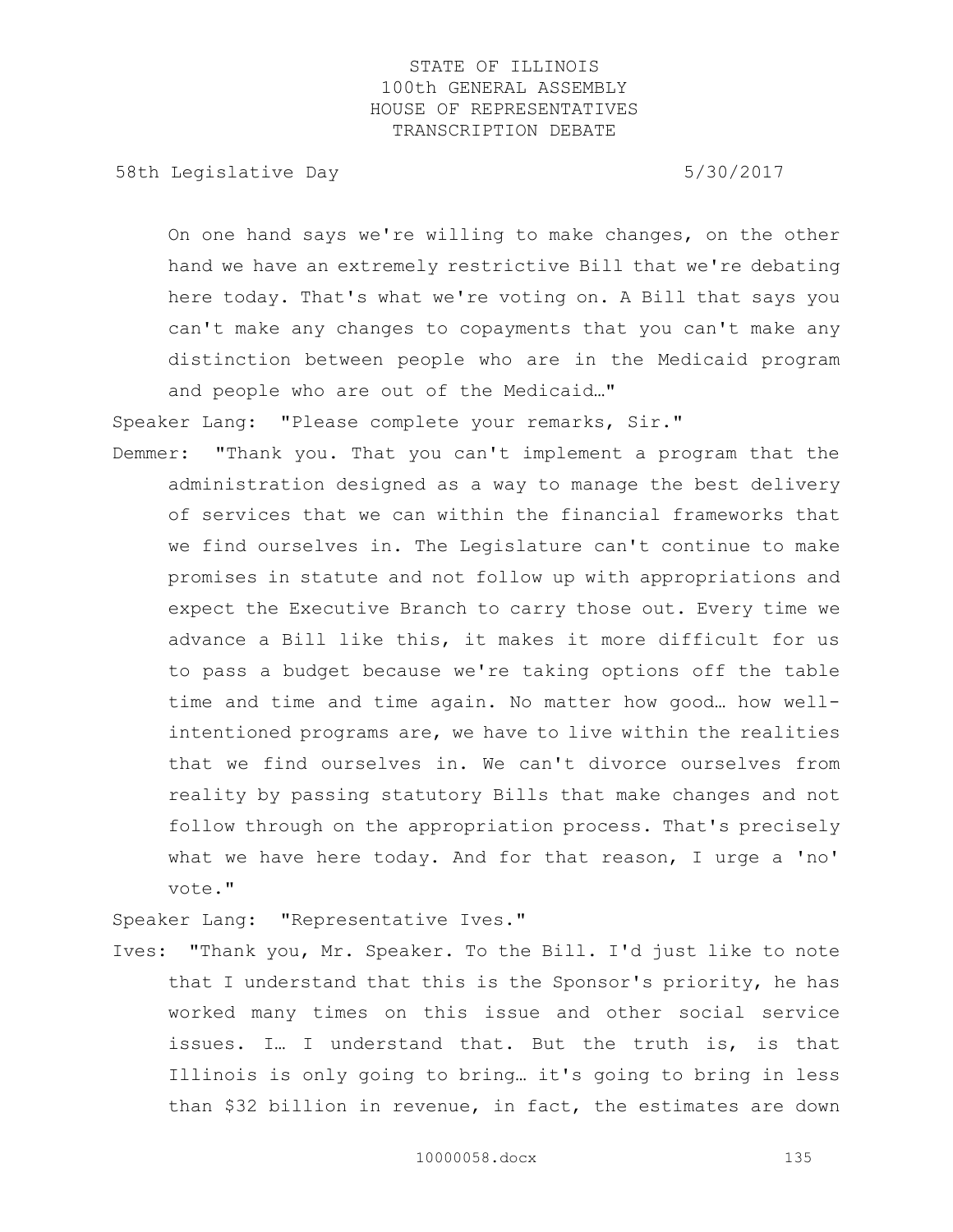58th Legislative Day 5/30/2017

about \$1.3 billion from what it was originally thought to be our revenue stream from November 2016. So, given that, we have to prioritize our budget and this is obviously an important issue to you. Other Members have other important issues whether it's infrastructure or education or law enforcement. But we can only spend what we take in right now. That's all we really can do. And while I understand the importance of this issue and quite frankly, I have people that manage these large programs that actually live in my district and talk to me about it all the time. I am not insensitive to this issue or those dealing with the disability community. I get it. It's really quite unfortunate though instead of spending really good… really hard-earned tax dollars that we ask people to take through threat of force, quite frankly, 'cause if you don't pay your taxes you can be thrown in jail eventually… we take that money and we don't spend it on programs such as this. Instead, this coming fiscal year, we're going to spend \$800 million more than previous years on pensions, on pensions. So, why don't we try and solve this pension issue, freeing up some of these dollars, so that we can actually move them into programs that we all think are beneficial. Because we can't continue to spend over 25 percent of our General Revenue Funds and expect… on pensions… and expect then that we can fund every other need that perhaps you have in your district or that… that I have in my district as well. That is the problem. We are not attending to the structural forms that we have to in order to bring Illinois into balance and provide the services to those that we find that are most vulnerable in our society. We do pension reform

10000058.docx 136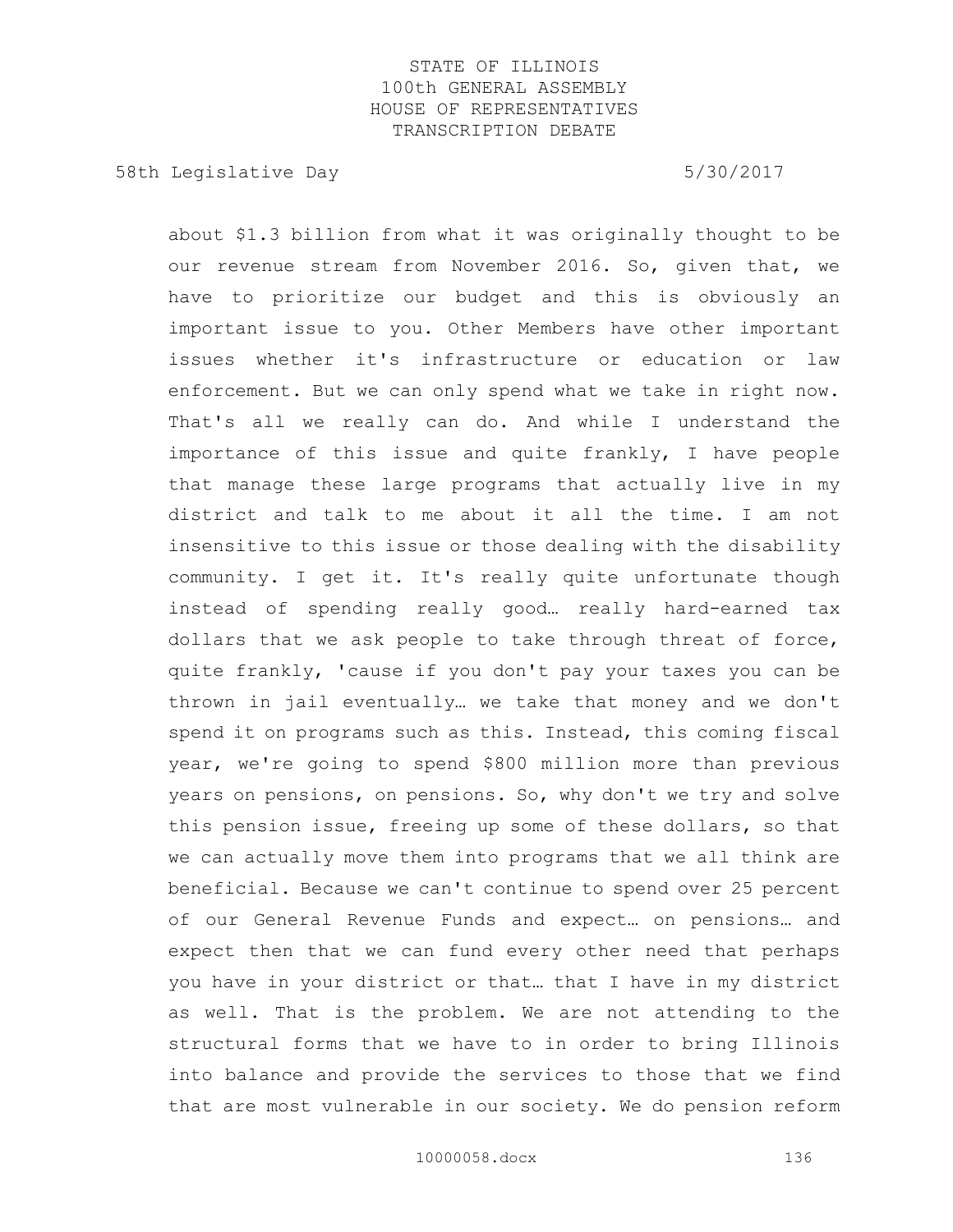58th Legislative Day 5/30/2017

first, Sir, before we even start to talk about this because otherwise what we're going to do is create a program that without an appropriation and without the money to back it up. And that leaves nobody in a good spot. Fourteen billion dollars in back bills and growing. If we could come to agreement on structural forms, we could actually come together and work on funding these programs that are desperately needed. I'm asking for your side, really, to look at my pension reform Bill, to look at the other solutions that are out there in terms of business and structural reform, so we can grow Illinois, grow our tax base, and actually provide the income needed to service these programs. That's what I'm asking for you guys to do. Thank you."

Speaker Lang: "Representative Bellock."

Bellock: "Thank you very much, Mr. Speaker. To the Bill. Everyone in this chamber knows how many seniors moving forward we're going to have over the next 10 years and why the CCP Program is so important. We've taken thousands of seniors, approximately 80 thousand seniors, and kept them out of nursing homes by working on the CCP Program. Moving forward, as some of the other speakers have suggested, this Bill limits the changes that we can make in this program. It puts it into statute, the DON score, and several other things. I know Representative Harris believes that that's the right thing to do, but I think that at this junction, knowing the explosion of people over 65 in the State of Illinois moving forward, that the CRP Program can meet the demands of those. The administration and the Department of Aging has told us… they have told us over and over again on the record that they will

10000058.docx 137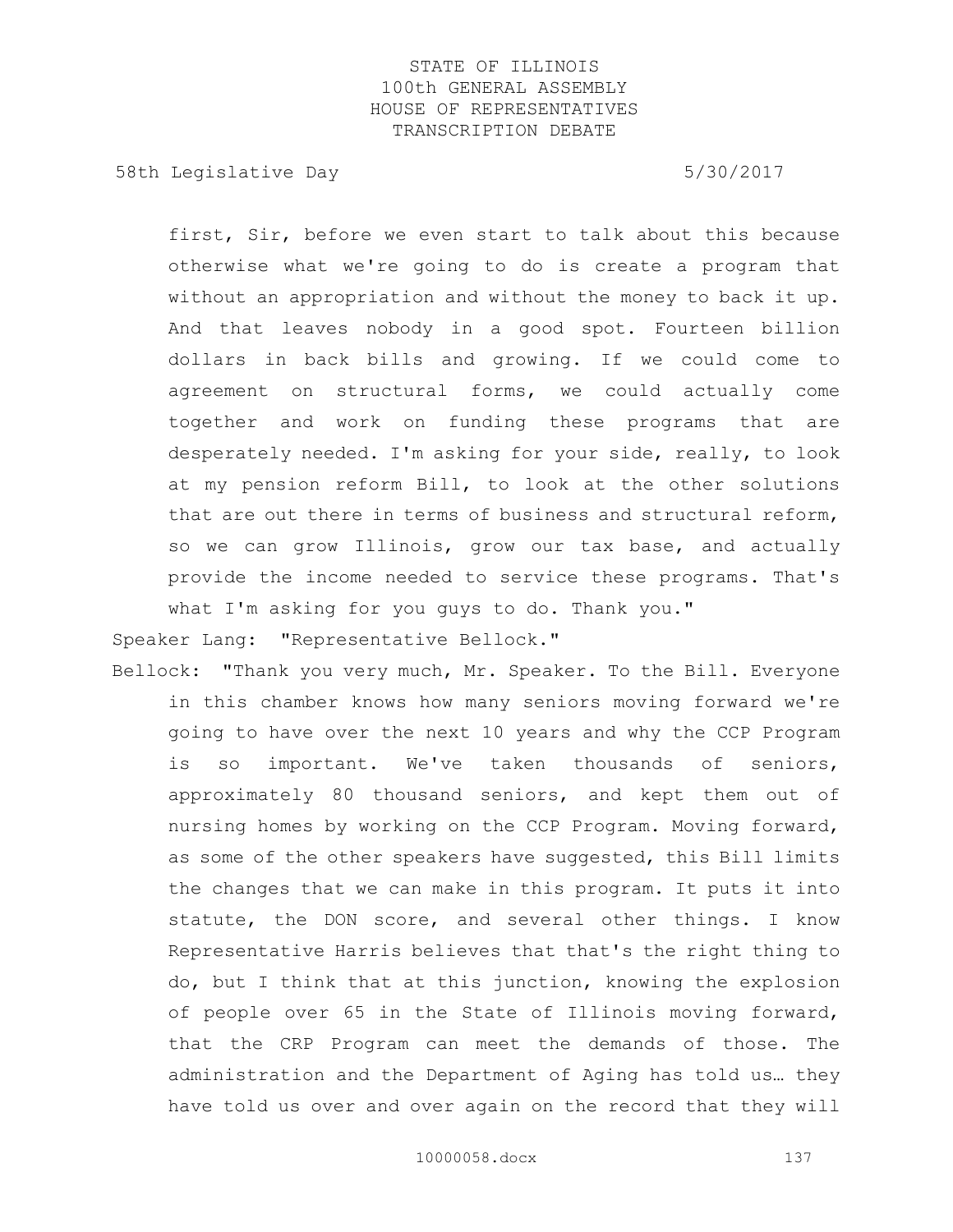58th Legislative Day 5/30/2017

provide the same three-core missions of the CCP Program to the members that go into the CRP Program. That is one of the main things that we need. Early Interventions was new when I came in and there was a lot of discussion when we went to means testing and made several changes in that program. That program moved on and it was fine. It served all the children in Illinois, but it made changes over the years as to that program. Recently, in the Senate Bill, the Senate Democrats agreed to this change in their Bill. They agreed to the 120 million savings originally. When they didn't get the Bill… met with the Republicans, they made that change. But they had put that in there which was an agreement between the Senate and the Republicans. The rest of the Bill didn't flow, so it was taken back out. But they realized also that there is this huge explosion of seniors. This administration yesterday tried to make a change in combining that in going 'no' on the Resolution to obstruct combining the Human Rights and the Human Rights Department to save on money moving forward. We pointed it out that every other state that was doing that type of thing in the United States did what we wanted to do, combine them. They… what we are an anomaly. In this case, I think we are looking forward. We need to be open about the changes in addressing the needs of our seniors moving forward. No one cares more than all of us about meeting the needs of our seniors and keeping them out of nursing homes, so they can stay amongst their families in the areas where they have lived their entire lives. I ask you to not restrict those options by voting 'yes' on this Bill. I urge you to vote 'no' on this Bill and not to restrict the administration and the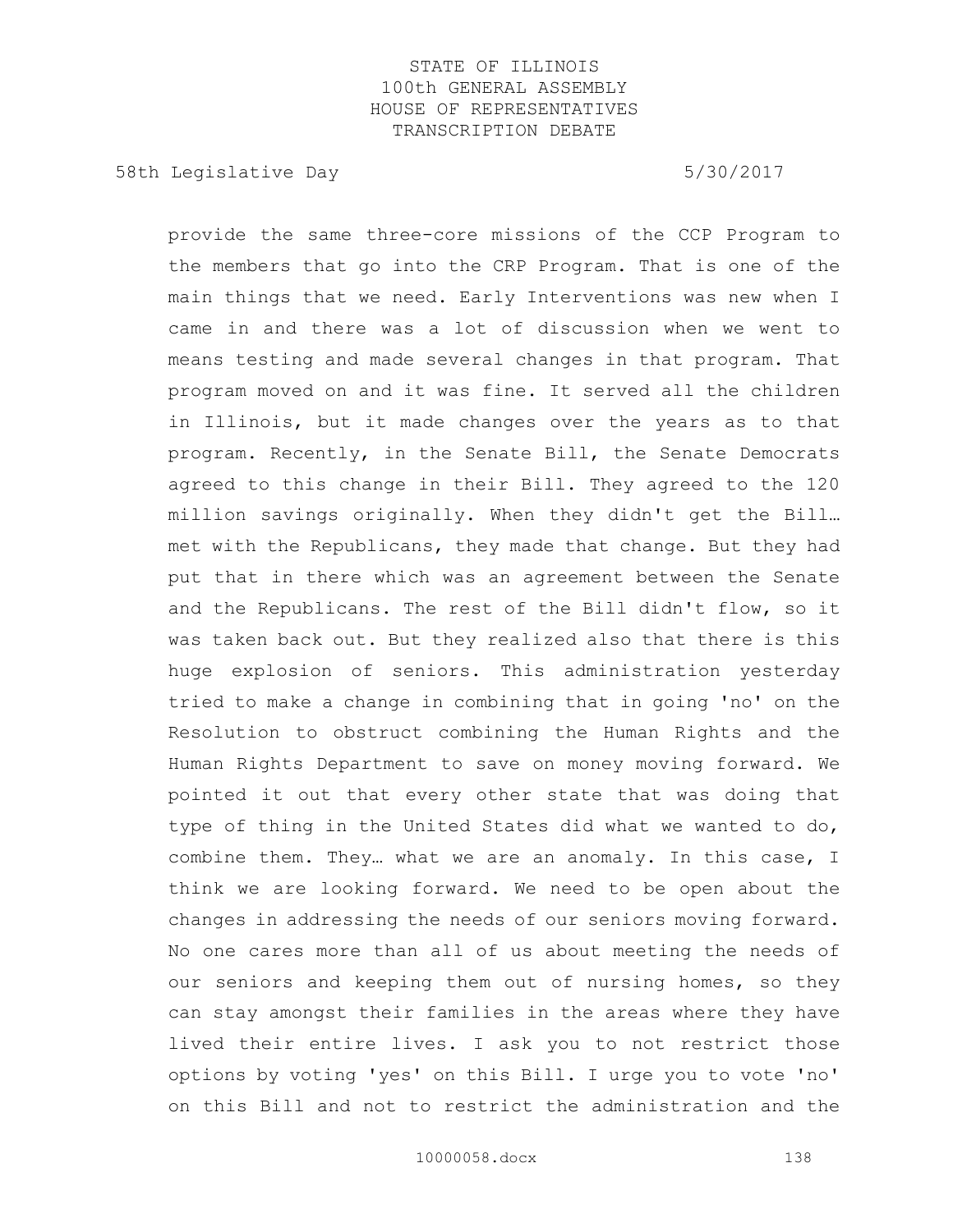58th Legislative Day 5/30/2017

Department of Aging in serving the seniors but keeping them into these two programs. Thank you." Speaker Lang: "Representative Willis." Willis: "Thank you, Mr. Speaker. Will the Sponsor yield?" Speaker Lang: "Sponsor yields." Willis: "Mr. Harris, is this Bill going to help our seniors?" Harris, G.: "I think it's going to protect our seniors from what could be very grievous harm should this new untested program just suddenly be rolled out statewide and 39 thousand people lose the type of services that they've come to rely on."

- Willis: "And is not the purpose of the original CCP Program to help our seniors to stay in their homes longer?"
- Harris, G.: "Exactly, Representative, because it costs the people of Illinois about one-fourth the amount for seniors to reserve… receive services in their homes as opposed to having to move into an institutional setting, which is the only other option."
- Willis: "Right. And we… To the Bill. It has been shown statistically and anecdotally, however you want to look at it, that seniors that age in place that can stay in their own home, do better both mentally and physically by being there. That's what this program does. The Community Reinvestment Program or whatever the Governor's calling it right now is an untested program. It has not set there. We don't know how it's going to go. One of the things that before this huge budget impasse that we're dealing with that Illinois could be proud of was how well we treated our seniors. The number of great senior programs we had. This is not doing that. This is going to undermine the program that we know works that is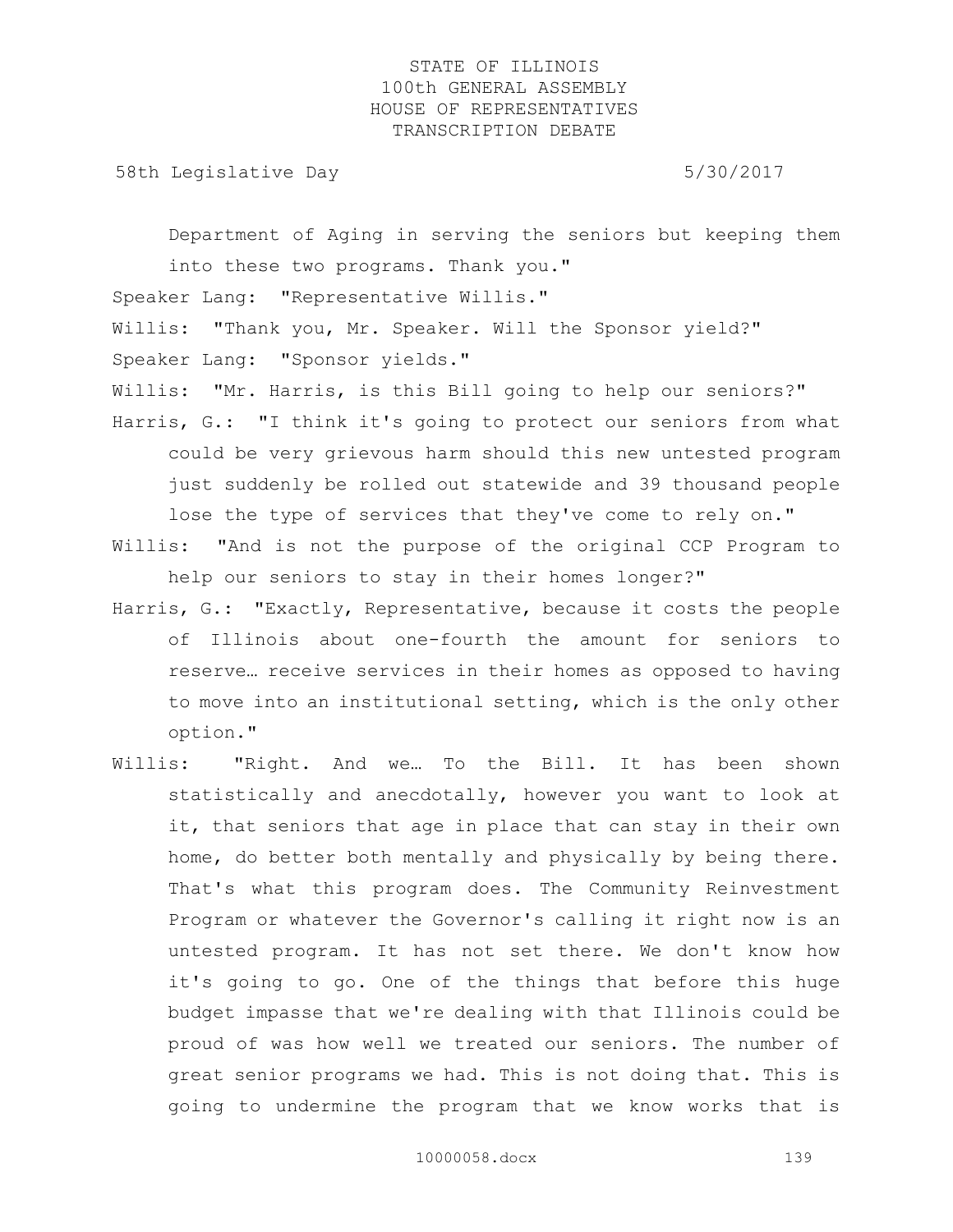58th Legislative Day 5/30/2017

beneficial to our seniors. This is something that we need to keep in place. In fact, I think we need to increase funding to it to be… make sure that we have more seniors that can take care of it, not reduce the number of seniors which is what the Governor's program has to do. I urge an 'aye' vote from my colleagues on this. This is good legislation. I thank you, Representative, for bringing it forward."

Speaker Lang: "Representative Moeller."

Moeller: "Thank you, Speaker. Thank you, Representative, for bringing this Bill. To the Bill. As a Chair of the Aging Committee over the past year, we've heard testimony from the Department of Aging and from AARP and other senior advocates on what the changes the department is proposing to make will… will mean to seniors across the state. And I remain very concerned about the… the impact that the CRP will have on the level of care for our most fragile and vulnerable citizens. Based on the testimony that we've heard, it's clear that the intent of the department is to cut \$180 million in what we are currently spending to provide this care to seniors without a great assurance that… that these… the elderly will be able to stay in their home as the current program is designed to do. As has been noted in previous testimony, the Community Care Program was created to save the state money. And over the years… over the decades, it's demonstrated that effectiveness. The care… the cost of nursing home care is quadruple what we spend today on the Community Care Program. So, if the Governor and the Department of Aging are able to move forward with the changes that they're making… that they're proposing, there is a good chance they'll save money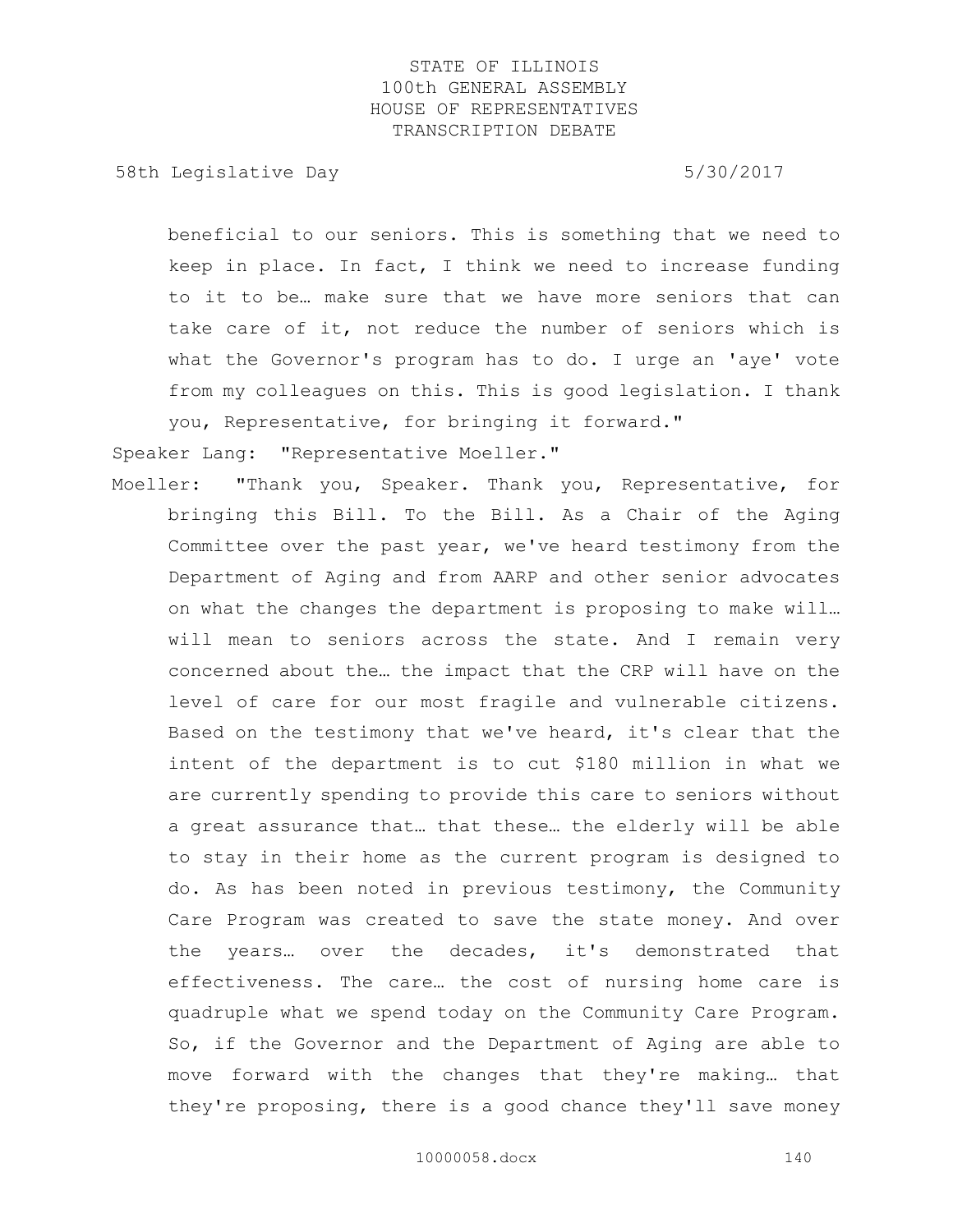58th Legislative Day 5/30/2017

the first couple years, but in the long run, as seniors are forced to move into nursing homes because their home health care worker is no longer eligible or able to come and help them with meals, to make sure that they're taking their medications, to take them to doctor's appointments, to make sure that they're eating properly, the state is going to end up spending an exponentially more for these seniors or seniors just won't have the care that we've been promised to them over the past several decades. So, I would caution my colleagues on both the right and the left to… to make this move to change what we are currently providing to our seniors here in Illinois. If this program is going to be so effective and… and cost the state money and still provide the care that they… that the department is alleging, then… then they should bring the program through the General Assembly instead of trying to make these changes through JCAR, which is another indication that the promises they're making with this proposed change can't be guaranteed. So, before we make a change that's going to affect 36 thousand vulnerable, elderly senior citizens in our state, we need to ensure that the… that the changes that are being made are not going to damage the seniors in our state and end up costing so much more in the long run. So, I strongly encourage an 'aye' vote on this… on this legislation. And I strongly caution my colleagues to move with… with due diligence in making such a change that'll affect the most vulnerable in our state. Thank you very much." Speaker Lang: "Representative Bryant, we've already had three in opposition. Do you wish to speak in opposition? Then, I'm sorry, you will not be able to. Mr. Harris to close."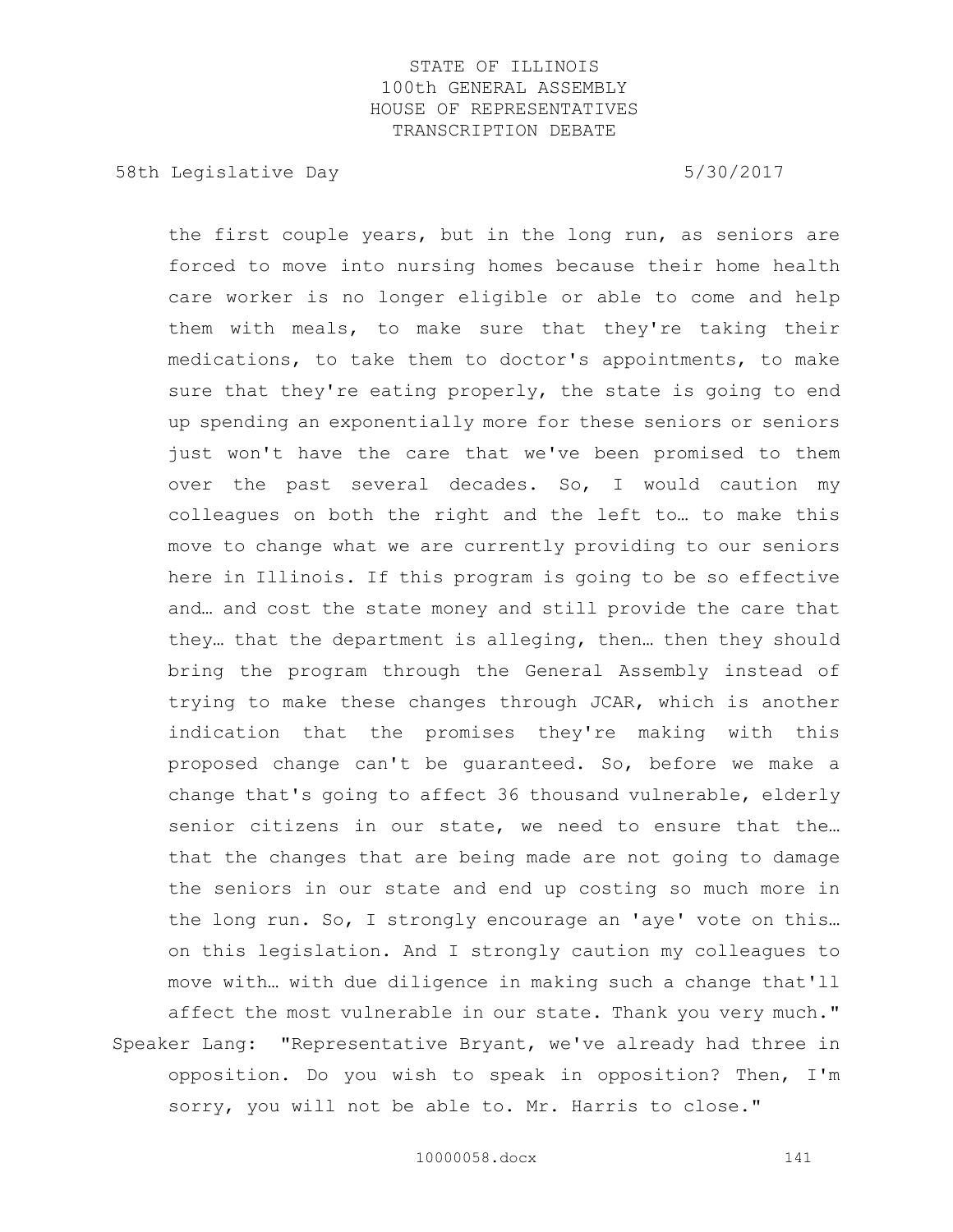58th Legislative Day 5/30/2017

- Harris, G.: "Thank you, Mr. Speaker, Ladies and Gentlemen of the House. And you know, thank you for the comments and the debate. You know, we all spend a lot of time going around to our seniors and saying we're there for you. We support you. We're going to Springfield to watch out for you and take care of your needs. You know, as you've done the right things your whole life, you've worked hard. You've raised your family. You've helped them get jobs. You've gone through the happy times and the sad times with them. And our commitment as a state to these elderly people is, and when your time of need comes, we as a state are going to stand there with you. We're going to help you to have a quality of life in your elder years that you deserve that you have earned that you've pay taxes for that is your right to live with a little bit of dignity in your own home as you grow older. I'm just afraid that the program that is being suggested is not going to keep those promises that we've made to our seniors. It's bad public policy. It's bad fiscal policy for our state. It's untested. It is dangerous. It is wrong. You know, I hope we, match our words with our actions today and please vote 'yes'."
- Speaker Lang: "Those in favor of the Gentleman's Bill will vote 'yes'; opposed 'no'. The voting is open. Have all voted who wish? Have all voted who wish? Have all voted who wish? Mr. Clerk, please take the record. On this question, there are 68 voting 'yes', 45 voting 'no', 1 voting 'present'. And this Bill, having received the Constitutional Majority, is hereby declared passed. The Chair recognizes Mr. Andersson. For what reason do you rise, Sir?"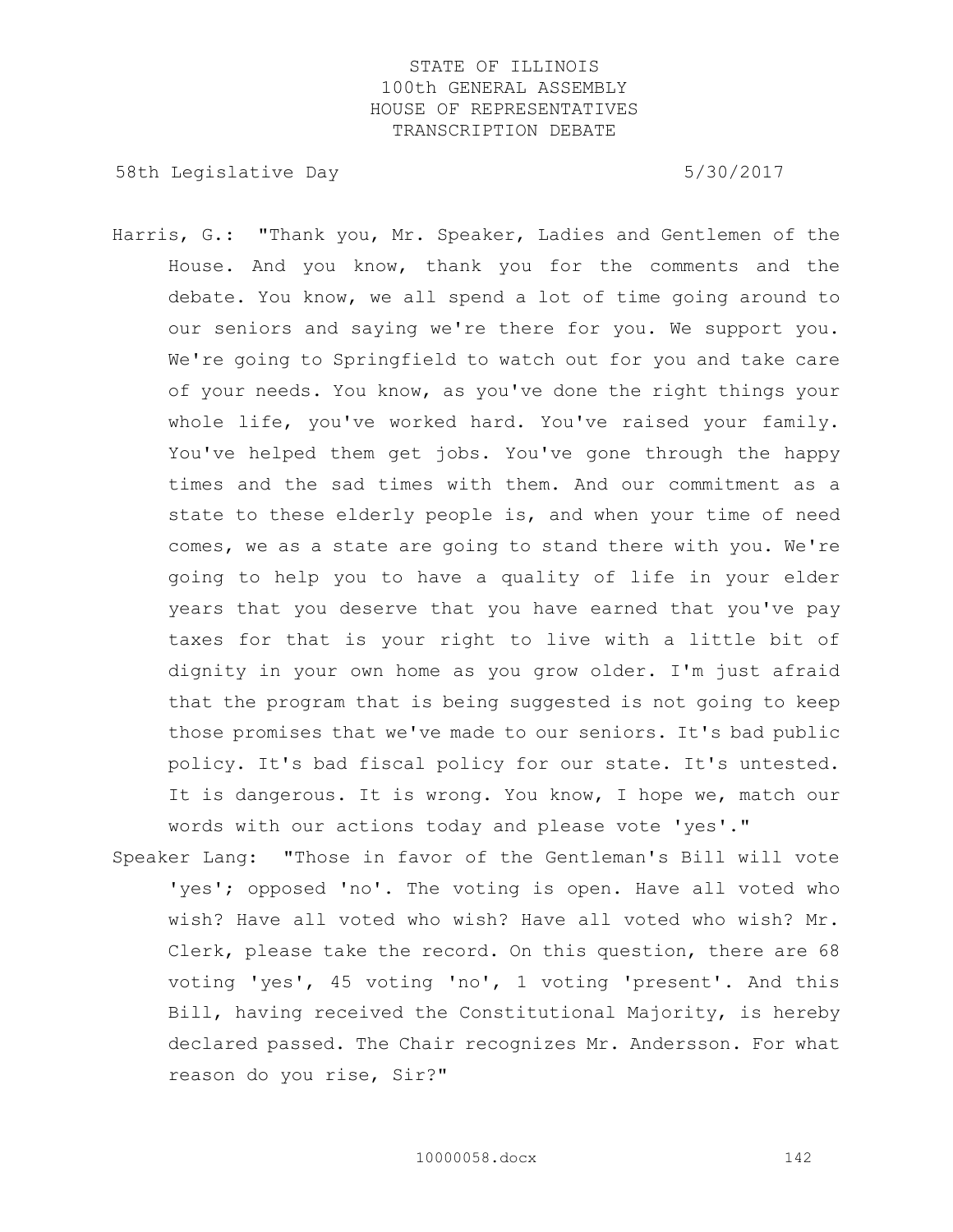58th Legislative Day 5/30/2017

Andersson: "Thank you, Mr. Speaker. A point of personal privilege."

Speaker Lang: "Please proceed."

- Andersson: "Thank you. And to the Members of the House, this is, I believe, the most important personal point I will probably ever make on this House Floor, so I do appreciate your attention. So, I met a girl…"
- Speaker Lang: "We… Ladies and gentlemen in the gallery… ladies and gentlemen in the gallery…"

Andersson: "It's okay."

- Speaker Lang: "Members will return to their chairs, please. The House will be in order, the floor and the gallery. The House will return to order. Mr. Andersson, you were about to give us your most important point of personal privilege. You may proceed, Sir."
- Andersson: "Thank… thank you, Sir. And I appreciate that and I guess timing is everything, right? So, anyway what I was about to say was in 1984 I met a girl. And I saw her walking across campus at NIU, wearing the cutest pink shorts I'd ever seen. And I said I need to meet this girl. So, I did and I started to date her for a few weeks. And I really fell for her. She thought I was a little clingy, so she dumped me. And so, for three years after that, I amorously pursued her. Now, these days that might be characterized as, you know, stalking, but it wasn't illegal then. So, I successfully courted this young lady and 30 years ago today… 30 years ago today, she agreed to be my wife and she's up in the gallery. Thankfully, I asked for the Speaker's Gallery. And… and I will tell you also… I will tell you also that on our 20th anniversary… so 20 years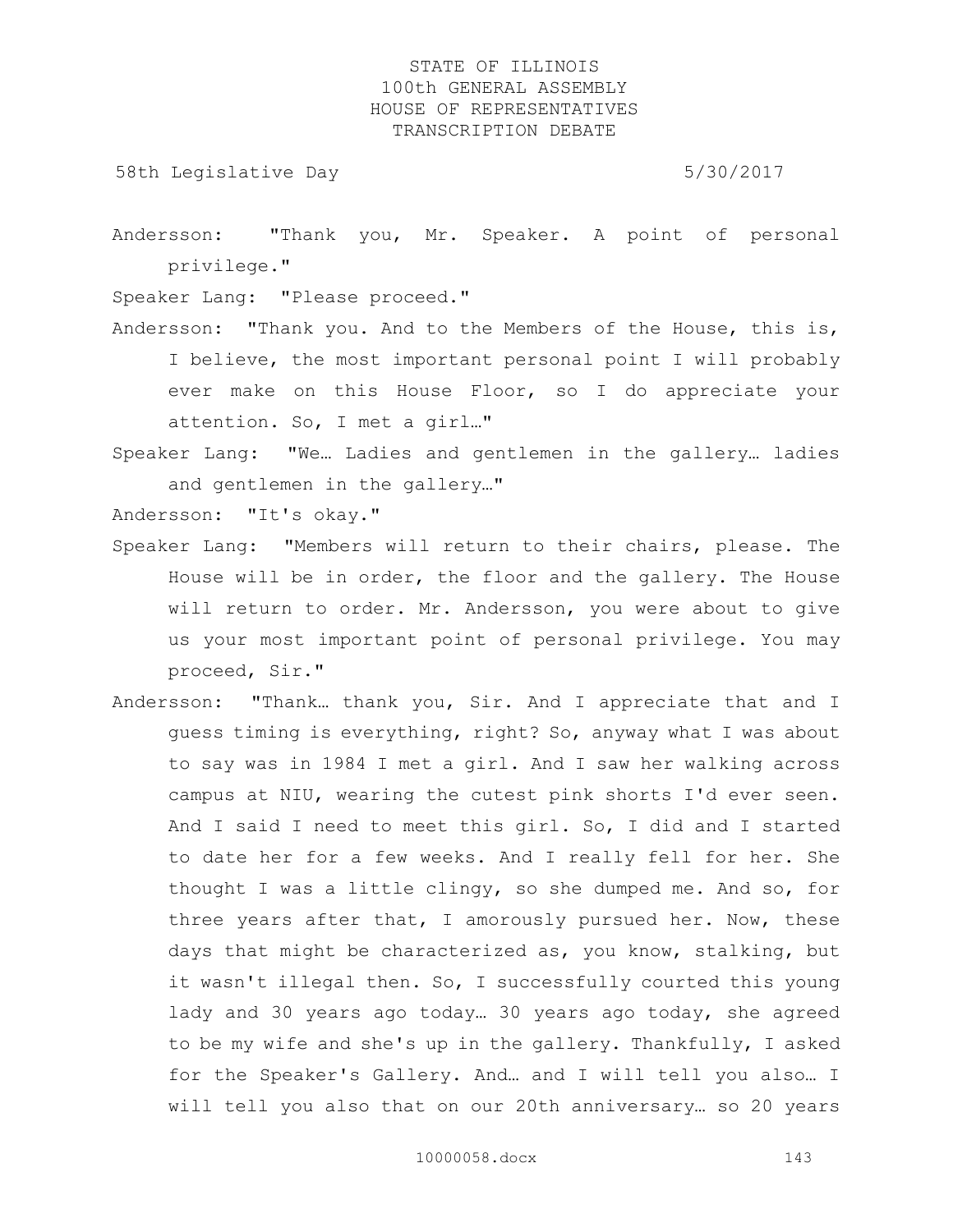58th Legislative Day 5/30/2017

ago… we took a trip and we had a hotel room and when we walked into the hotel room, I had filled the room with flowers for her. Absolutely, filled the room with flowers. Now, this room's a little big. I can't quite do that, but I could do a little. So, please, everyone thank you for indulging me. But, Ladies and Gentlemen, I know you all… I know you all think that you have the best spouses, partners, et cetera. I'll tell you you're wrong. I won; I got this one. So, thank you all for indulging me."

- Speaker Lang: "Congratulations. The Chair would like to know if that's the best you can do for a gift? Motions in Writing. Senate Bill 1722, Mr. Jones. Please proceed, Sir."
- Jones: "Thank you, Mr. Speaker. Before I begin, I'd like to yield my time to Leader Turner."

Speaker Lang: "Mr. Turner on the Motion."

Turner: "Thank you, Mr. Speaker. Members of the Body, I'd just like to take a moment to talk about this issue. There was a lot… there was a lot of tension and a lot of emotions around Senate Bill 1722. You heard many Members from my caucus stand up and speak and let's… let's talk about the issues around violence and some of the things… some of the root causes that we have to deal with. After having discussions with my caucus and having discussions with Leader Durkin about how to proceed, we don't want to create a situation around here where we can't work together. Criminal justice issues have been some of the things… some of the few things that we've been able to work together on over our time and come to some consensus… consensus. And Leader Durkin has led the charge on that from the other side of the aisle. We want to continue to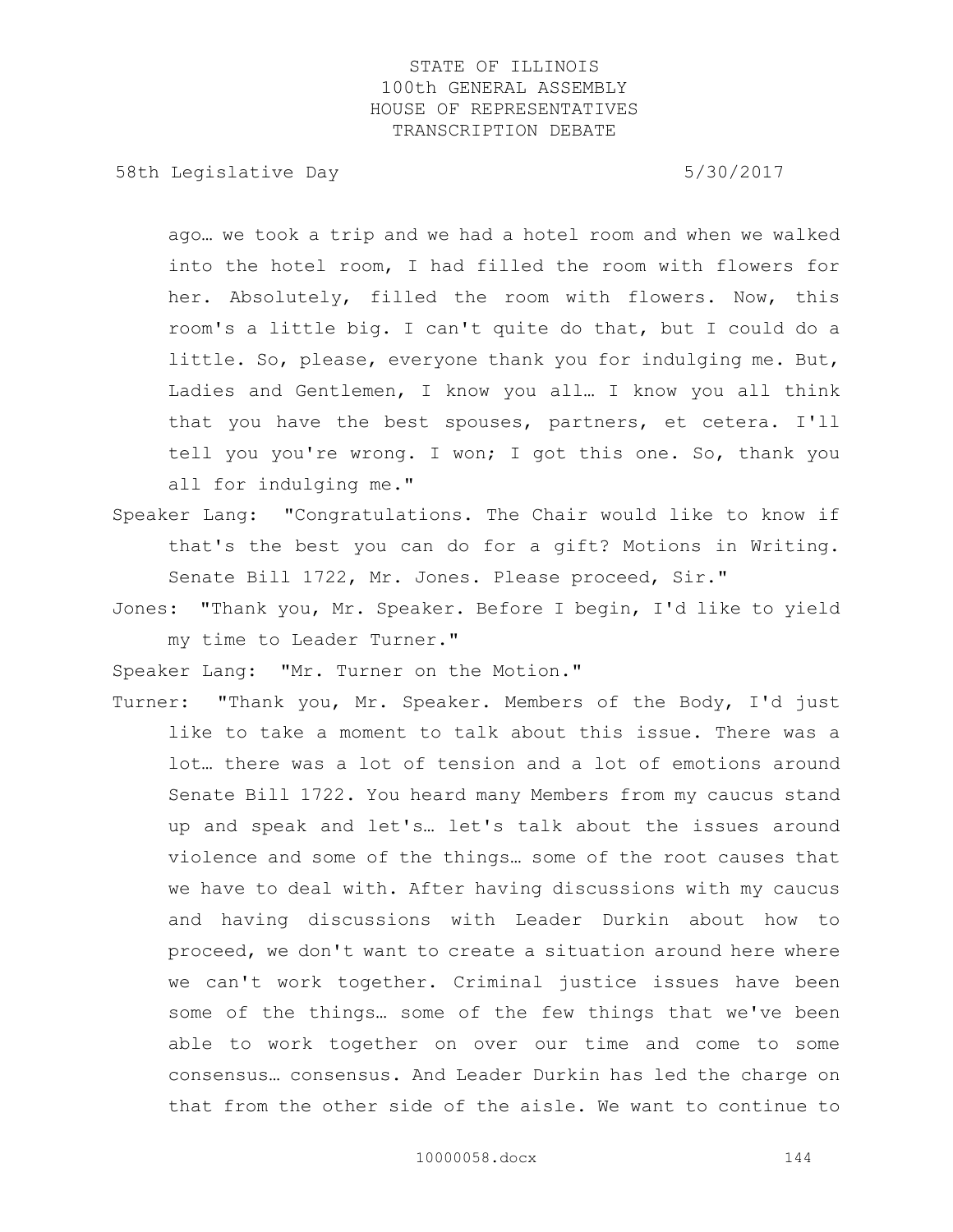58th Legislative Day 5/30/2017

be able to work together to address some of these issues. So, with that said, I made a request upon our Member Representative Jones to withdraw this Motion. I'd like to hope that going forward we can address some of the concerns that were brought up on our side of the aisle in dealing with poverty and some of the other issues that lead to the gun violence that we're experiencing in Chicago. We don't want to make this situation any more tense than it is and we don't want to throw out some of the good efforts that we've already made around this issue. So, that is the request I've made. And I hope that we can work together in a bipartisan effort around many different issues but in particular the ones that involve gun violence and criminal justice reform that are very important to me and other Members of my caucus. Thank you very much."

Speaker Lang: "Mr. Thapedi."

Thapedi: "Thank you, Mr. Speaker. And I, too, was a little taken aback by the way that Senate Bill 1722 came to fruition, but… but I do want to say thank you to Leader Durkin for meeting with us. And I definitely want to thank our Leadership team: Leader Jehan Gordon-Booth, Leader Art Turner, Leader Mary Flowers, Representative Camille Lilly, who are intimately involved in trying to come to an accord. I think that moving forward especially on criminal justice issues, we have rather than an adversary but someone that we can work with in Leader Durkin. And I appreciate that as well, Mr. Speaker. Thank you."

Speaker Lang: "Leader Durkin."

Durkin: "Thank you. Point of personal privilege."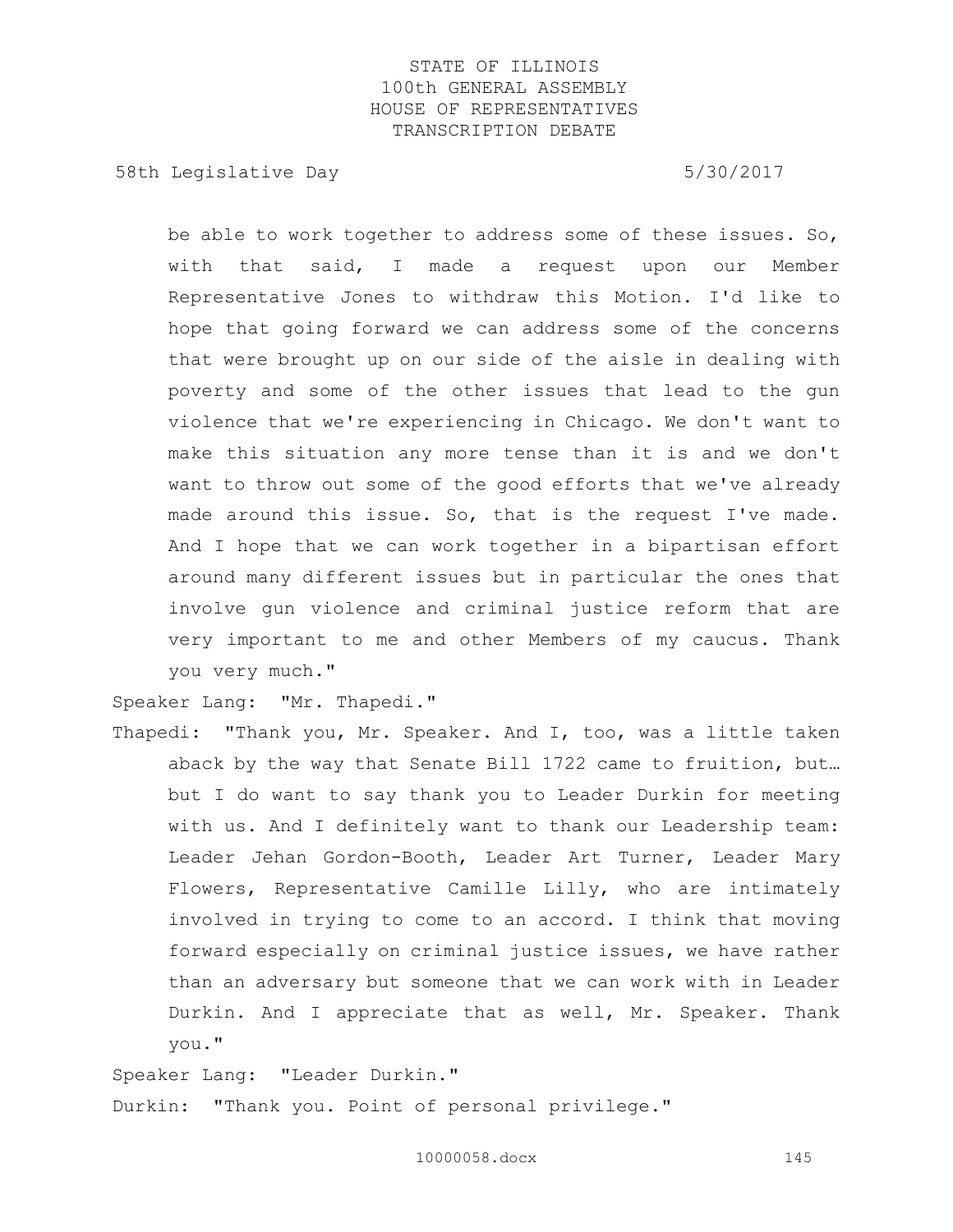58th Legislative Day 5/30/2017

Speaker Lang: "Proceed, Sir."

Durkin: "You know, the Bill yesterday, 1722, brought a lot of emotions out of Members of this caucus and… both sides, both sides of the aisle and it was a healthy debate, highly charged and that's what happens at this time of the year. And I was a little bit taken aback over the last 24 hours of how this… this Bill has been handled. But I will say that I've had some very productive meetings within the last few hours with the Leadership of the Black Caucus and I gave them my assurance, as I always have, is that I'm willing to work with them on matters of criminal justice reform and that is my commitment. So, I want to thank Representative Jones for withdrawing your Motion. And I also want to thank you for the comments that have been made by Representative Thapedi and also Representative Turner. And we'll continue to have this discussion over the coming months to handle or address the concerns that you have that you believe need to be part of a follow-up. I've always taken a position that I will work with you on your priorities as long as you respect and work with me on our priorities… priorities. And that's what I believe we've come to an agreement on. So, thank you."

Speaker Lang: "Mr. Jones is recognized."

Jones: "Thank you, Mr. Speaker. As Leader Durkin said yesterday was contentious. We almost… in the last couple days of Session, everyone's emotions are kind of charged. But one of the reasons why I filed the Motion to reconsider is because we need to have an honest discussion about gun violence as played in our black, tan, and brown… in our communities. The root causes of gun violence in our community that we all can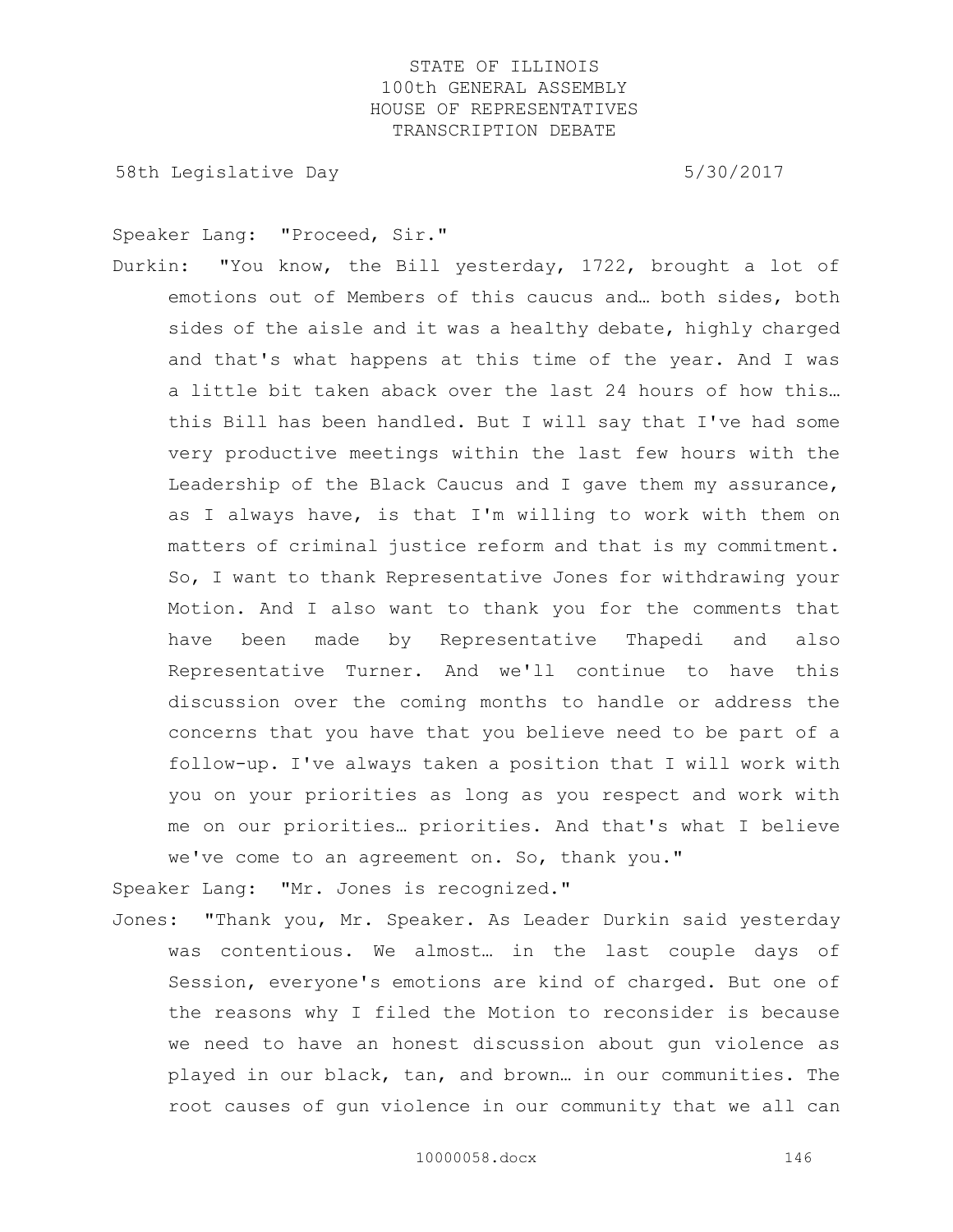58th Legislative Day 5/30/2017

work on together is social-economic issues that lead to gun violence and ways in which we can work together. I want to thank Leader Durkin not only for his leadership, but also for the conversation that we can continue together and also thank Representative Turner, Representative Gordon, Representative Lilly, Representative Thapedi for making sure that the Black Caucus and our issues and our concerns are heard because many of our Black Caucus Members are highly concerned about the root causes of gun violence that's plaguing, not only the City of Chicago, 'cause 1722 is not just about the City of Chicago. It's about what we do statewide to address the root issues and causes of gun violence. So, I want to thank all the Members. I meant no disrespect to Leader Durkin. I've known him for a while. And also want to thank Speaker Madigan as well for his leadership in making sure that we move this discussion forward. So, I will withdraw my Motion, Mr. Speaker. And as soon as I get those documents in writing, I'll make it… Heather, make sure I get it to the Well. So, thank you, Mr. Speaker."

- Speaker Lang: "Thank you, Sir. The Gentleman withdraws his Motion. Ladies and Gentlemen, we're returning to Senate Bills-Third Reading starting on page 8. If you've left the floor, return to the floor. We're going to go with the same speed we were going through earlier. The first Bill on this Order is Senate Bills… before I do that, Mr. Sims is recognized."
- Sims: "Thank… thank you, Mr. Speaker and Ladies and Gentlemen of the House. Point of personal privilege."

Speaker Lang: "Please proceed, Sir."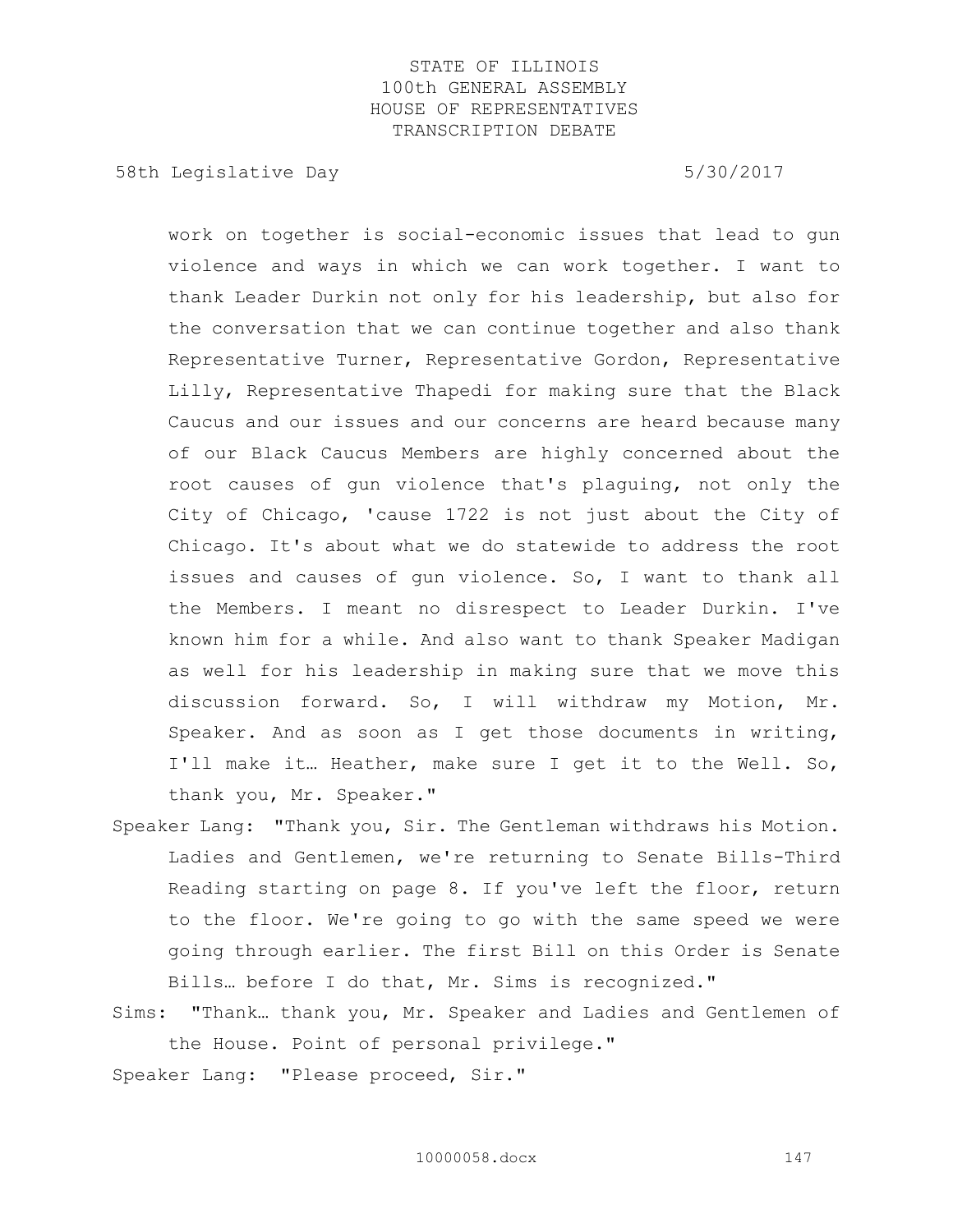58th Legislative Day 5/30/2017

- Sims: "And we… we just talked a lot about the things that are going on in and some of the investments we need to be making in our community. And I am pleased to be joined by two super stars here today with us. They're my Pages for the day. We've got Jae Rucker and Naudiyah Rucker. Two super… one… Jae just graduated from Sacred Heart Griffin right here in Springfield. He's going on to college; hopefully, Alabama State or… or Tennessee State, but she's going to go to college. And we've got Naudiyah, who is a two-time all-star for Sacred Heart Griffin in basketball. So, these are young people who are making a difference. So, as we continue to talk about investing in communities, I wanted to showcase some super stars here in our local community and some of the work that they're doing. And I'd like the House to welcome them as my Pages for the day."
- Speaker Lang: "Glad you're with us on the floor. Thank you very much. Senate Bill 1774, Mr. Evans. Please read the Bill. The Clerk advises you have a Floor Amendment, Sir. Mr. Clerk, place this on the Order of Second Reading and please read the Bill."
- Clerk Hollman: "Senate Bill 1774, a Bill for an Act concerning health. This Bill was read a second time a previous day. Amendment 1 was adopted in committee. Floor Amendment #2, offered by Representative Evans, has been approved for consideration."

Speaker Lang: "Mr. Evans."

Evans: "Thank you, Mr. Speaker and the great Members of this Assembly. Floor Amendment 1 is an initiative of the department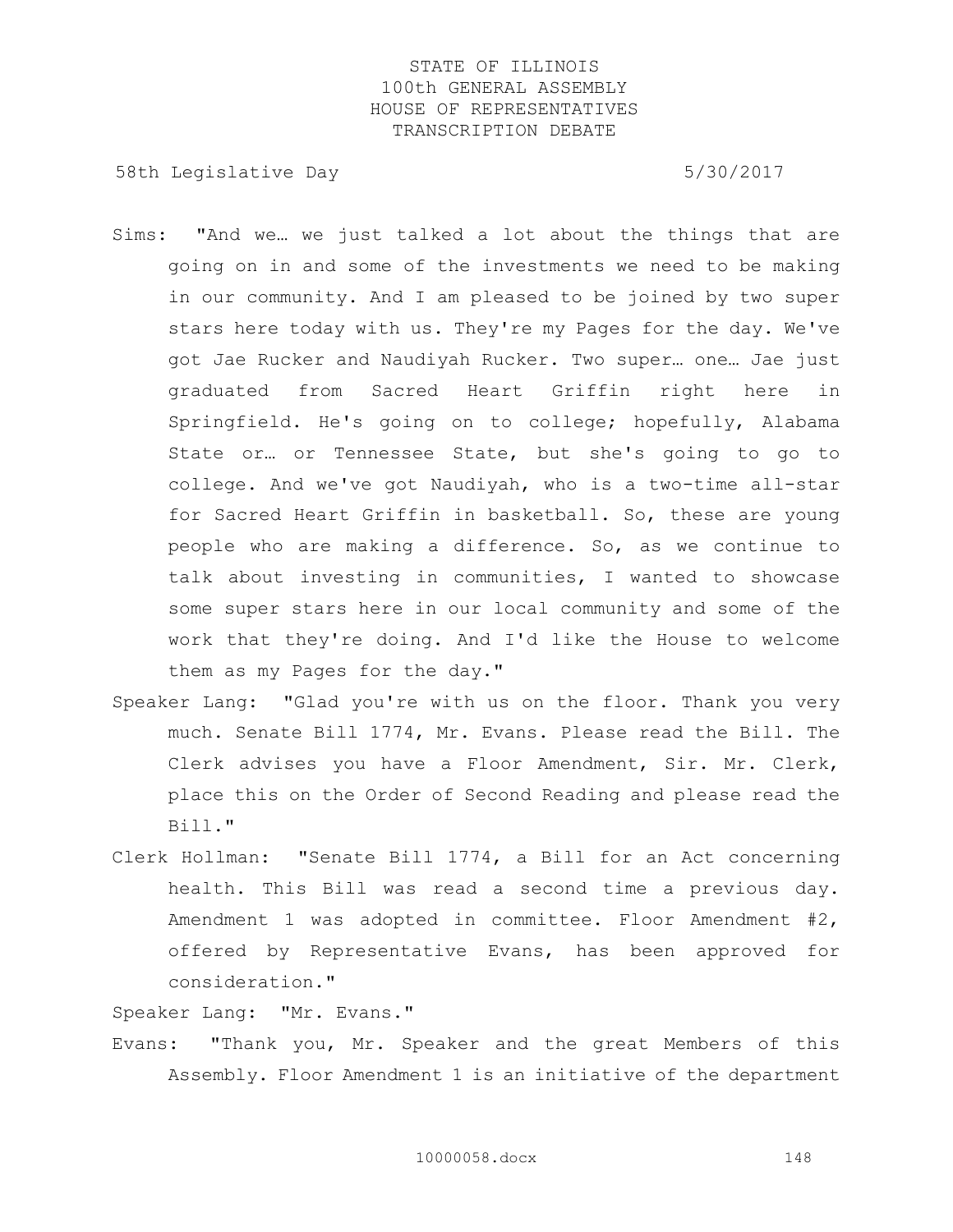58th Legislative Day 5/30/2017

to clear up how they're going to handle this program. I request your adoption of this Amendment."

Speaker Lang: "Those in favor of the Amendment say 'yes'; opposed 'no'. The 'ayes' have it. And the Amendment is adopted. Mr. Clerk."

Clerk Hollman: "No further Amendments. No Motions are filed." Speaker Lang: "Third Reading. Please read the Bill."

Clerk Hollman: "Senate Bill 1774, a Bill for an Act concerning health. Third Reading of this Senate Bill."

Speaker Lang: "Mr. Evans."

Evans: "Again, thank you. This Bill… First of all, I'd like to thank everyone initially for voting for the pilot program. This Bill addresses the CLEAR-WIN Program. It's an acronym for the Comprehensive Lead Education, Reduction, and Window Replacement Program Act. Many of you all voted for an Act to create a pilot program in two communities: Englewood and Peoria. What this Bill does is makes that program permanent statewide. But even going beyond that the department's Amendment wanted to really clarify this great program. Working with the director of the Department of Public Health, we have now is the Lead Direct Assistance Program. So, we'll have the CLEAR-WIN Program, but moving forward the department will have the purview to do even more as we look to eliminate lead issues. So, I'm available for questions. And I think the Governor has made some steps to address our lead issues. This program now will actually do the work as we passed legislation with regards to this. It is subject to appropriations, but the Governor's budget that was introduced, House Bill 3997 contains an appropriation. So, I believe the hope is that

10000058.docx 149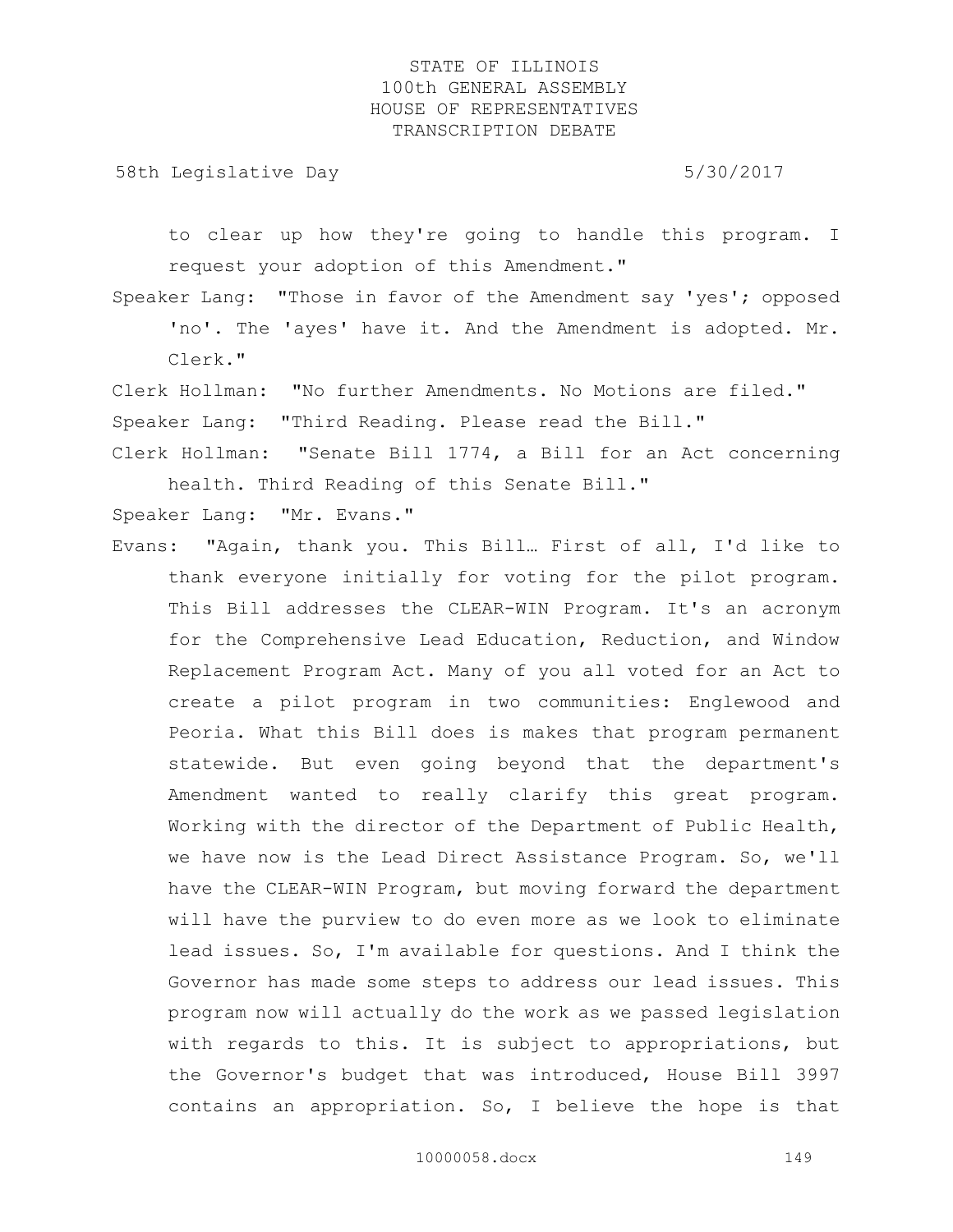58th Legislative Day 5/30/2017

we'll appropriate enough dollars to make this great statewide program a reality. I request your support."

Speaker Lang: "Representative Bellock."

Bellock: "Thank you very much, Mr. Speaker. Will the Sponsor yield?"

Speaker Lang: "Sponsor yields."

Bellock: "Representative, we went over this Bill in committee the other day, but I didn't ask the question… I don't think… I know the pilot program cost \$2 million, I think. Was that correct?"

Evans: "Yes."

- Bellock: "But I think going to the full program, is it \$35 million?"
- Evans: "What was appropriated of the Governor's capital budget was \$30 million. I think in the Appropriations Committee the… will determine that amount. But the appropriated amount was \$30 million, subject to appropriations."
- Bellock: "And is that for one… what time period does that cover? One year of…"

Evans: "Yeah. My understanding would be, yeah."

- Bellock: "And how many more homes or residences are going to be taken care of?"
- Evans: "I would assume with… I haven't talked to the director specifically, but it was a pilot program. With it being expanded out, I don't know if they have an exact amount of numbers. They would have to probably go through a year, but they didn't… they don't have an exact number of homes that we service as many as possible."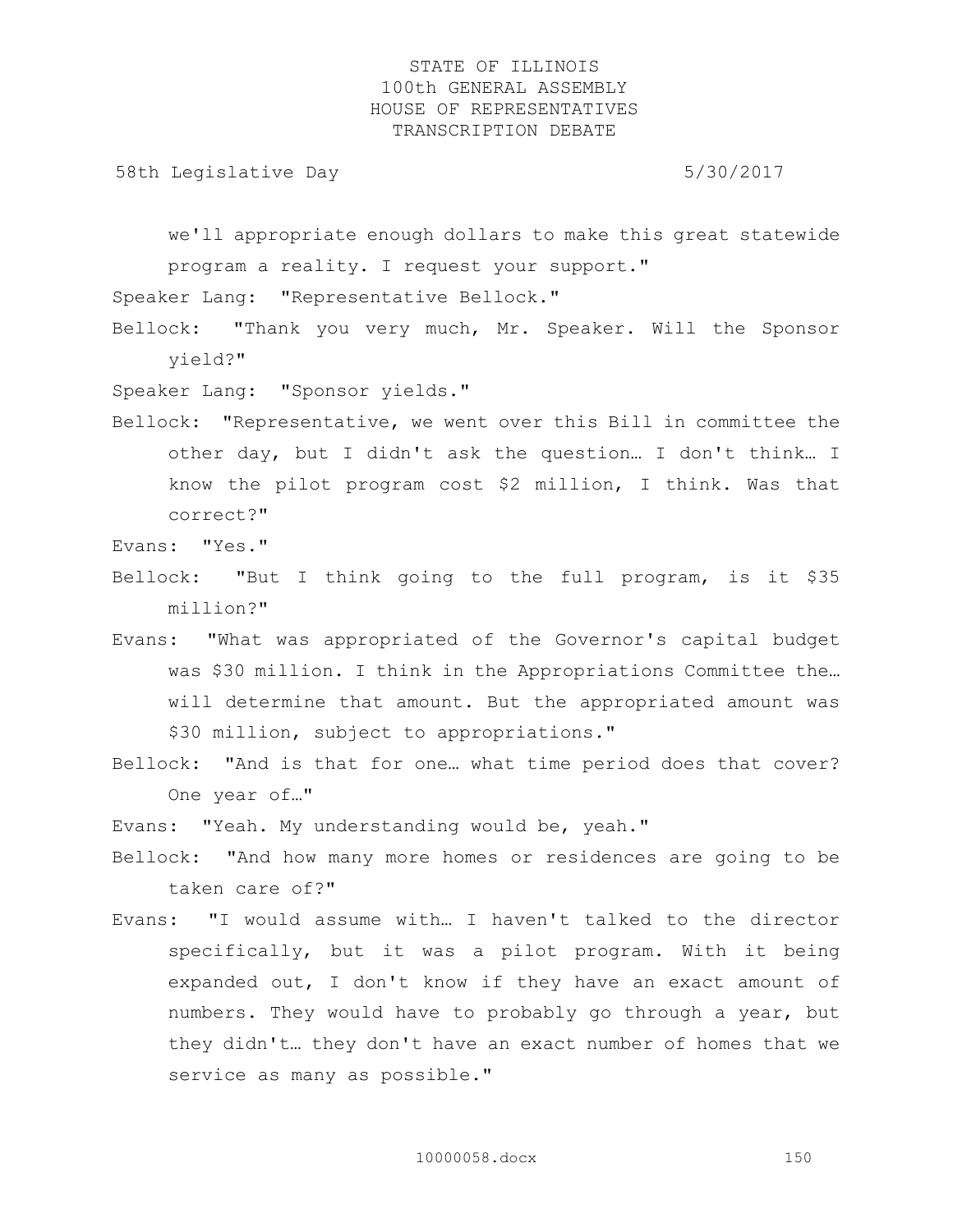58th Legislative Day 5/30/2017

Bellock: "And was there any result from the pilot program? I mean, is there a report on that or anything?"

- Evans: "Oh, yeah, without question. My understanding is that they spent roughly 1.4 million on window purchases, about a 1.6 million with contractors, and 11 percent of that which was roughly \$0.8 million with local administrators. So, every dollar that was spent produces at least \$2 of results. So, it was great reports from the pilot program and it's really not even quantifiable the results of what we're doing, getting rid of these lead and dangerous living conditions for children."
- Bellock: "Thank you. To the Bill. I agree with the program. And I was in support…"
- Speaker Lang: "Representative, you'll bring your remarks to a close."
- Bellock: "Okay. Thank you very much, Mr. Speaker. I just have concerns. I'm… I'm in full support of the program and in full support of the testing of lead windows for the… I mean, leadbased paint for the kids especially because of the cost of asthma and we've seen that. I just have concerns over \$30 million for the program moving forward with our budget in such a terrible position. Thank you."

Speaker Lang: "Mr. Evans to close."

Evans: "Thank you. Request your support."

Speaker Lang: "Those in favor of the Bill will vote 'yes'; opposed 'no'. The voting is open. Have all voted who wish? Have all voted who wish? Have all voted who wish? Please record yourselves. Please record yourselves, Members. Moeller. Mr. Clerk, please take the record. On this question, there are 76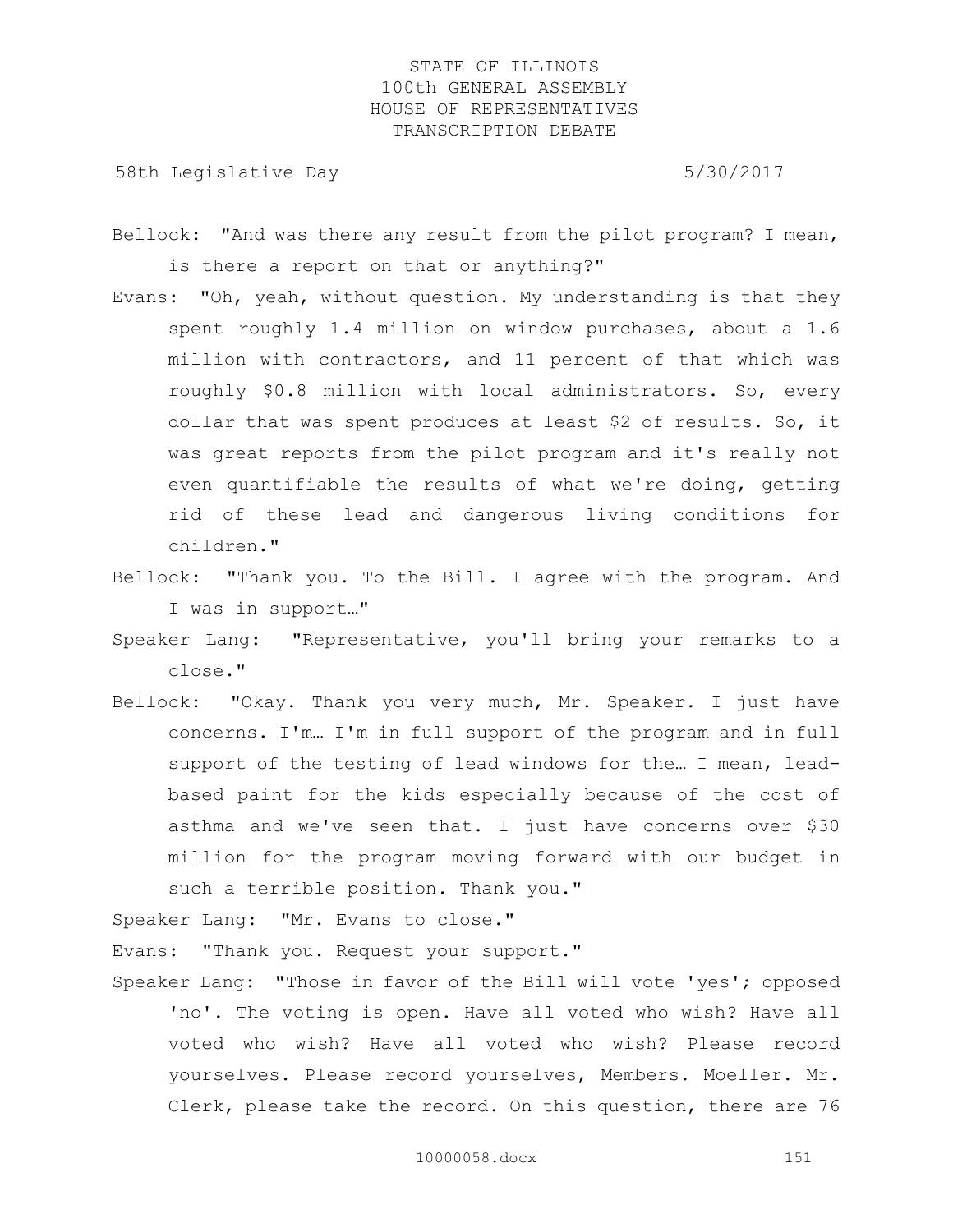58th Legislative Day 5/30/2017

voting 'yes', 39 voting 'no'. And this Bill, having received the Constitutional Majority, is hereby declared passed. Chair recognizes the Majority Leader."

- Currie: "Thank you, Speaker. Please let the record show that Representative Moeller is excused for the rest of the day." Speaker Lang: "Thank you very much, Representative. Moving on to page 9 of the Calendar, Senate Bill 1781, Mr. Sims. Please read the Bill."
- Clerk Hollman: "Senate Bill 1781, a Bill for an Act concerning State Government. Third Reading of this Senate Bill."

Speaker Lang: "Mr. Sims."

Sims: "Thank you, Mr. Speaker and Ladies and Gentlemen of the House. Senate Bill 1781 amends the Criminal Identification Act to extend the sunset date for the Cook County pilot program, which waives the petition filing fees for adults seeking to seal or expunge records, if the records are related to arrest that result in no charge, a conviction that was dismissed or aquit… or where the defendant was acquitted, or a conviction that was reversed or overturned. This Bill has passed the House previously. And the… one of rec… the reasons for needing the sunset extension is because the year was too short, so they needed additional time to collect the data necessary to make sure that they're… that the process is effective. I know of no opposition. And ask for a favorable Roll Call."

Speaker Lang: "Mr. Andersson."

Andersson: "Oh, I'm sorry. I didn't see. Thank you, Mr. Speaker. Will the Sponsor yield?"

Speaker Lang: "Sponsor yields."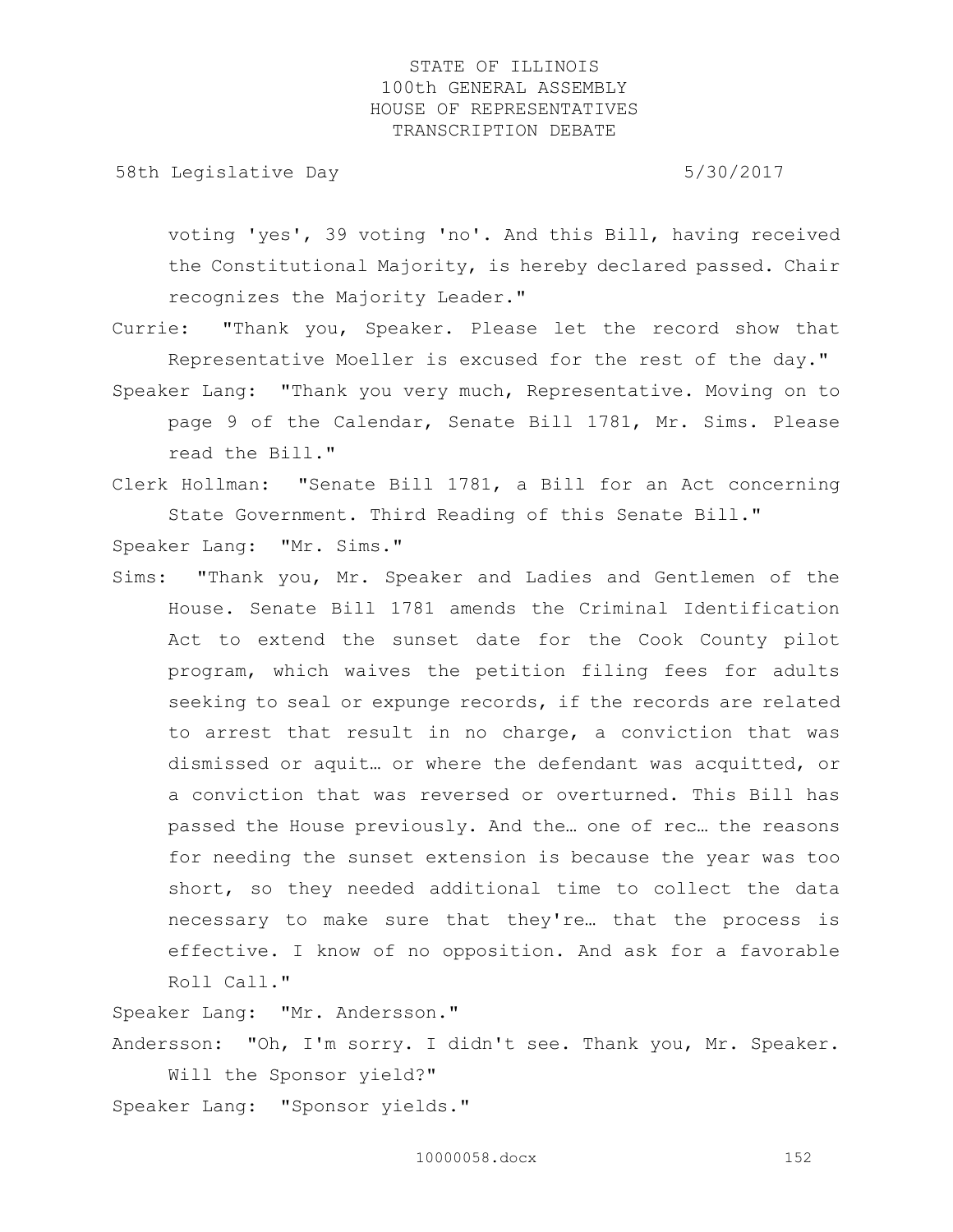58th Legislative Day 5/30/2017

Andersson: "So, this is an existing program, correct?" Sims: "Yes, Sir."

Andersson: "And we are extending the… the date from January of '18 to January of '19. Is that correct?"

Sims: "Correct."

Andersson: "And I see that there is opposition by the Department of Corrections due to the negative fiscal impact and the premature extension of the pilot program?"

Sims: "That…"

Andersson: "Have you spoken with them and…"

Sims: "That's news to me, Sir."

- Andersson: "Is it really? That's disappointing. Did they… so, I… what I understand is that they were hoping to wait to hold the pilot program and weigh on the extension until they could assess the fiscal impact."
- Sims: "So, it's my… Mr. Andersson, my understanding is that the… under the original pilot they had… they had… the timing was too short. So, the clerks were actually still collecting the fees. So, this… by extending the… the pilot this time, it allows them to now have the… to collect the data that they were trying to collect originally."
- Andersson: "So, have we actually started the waiver process now in earnest where tho… the fees are being waived so they can collect the data?"
- Sims: "So… so, the clerk… the clerk sent out… under the clerk's orders, she sent out an order to… to stop the collection of the fees. So, now that… that is now occurring. So, now this… by extending it, it will allow for the collection of that data."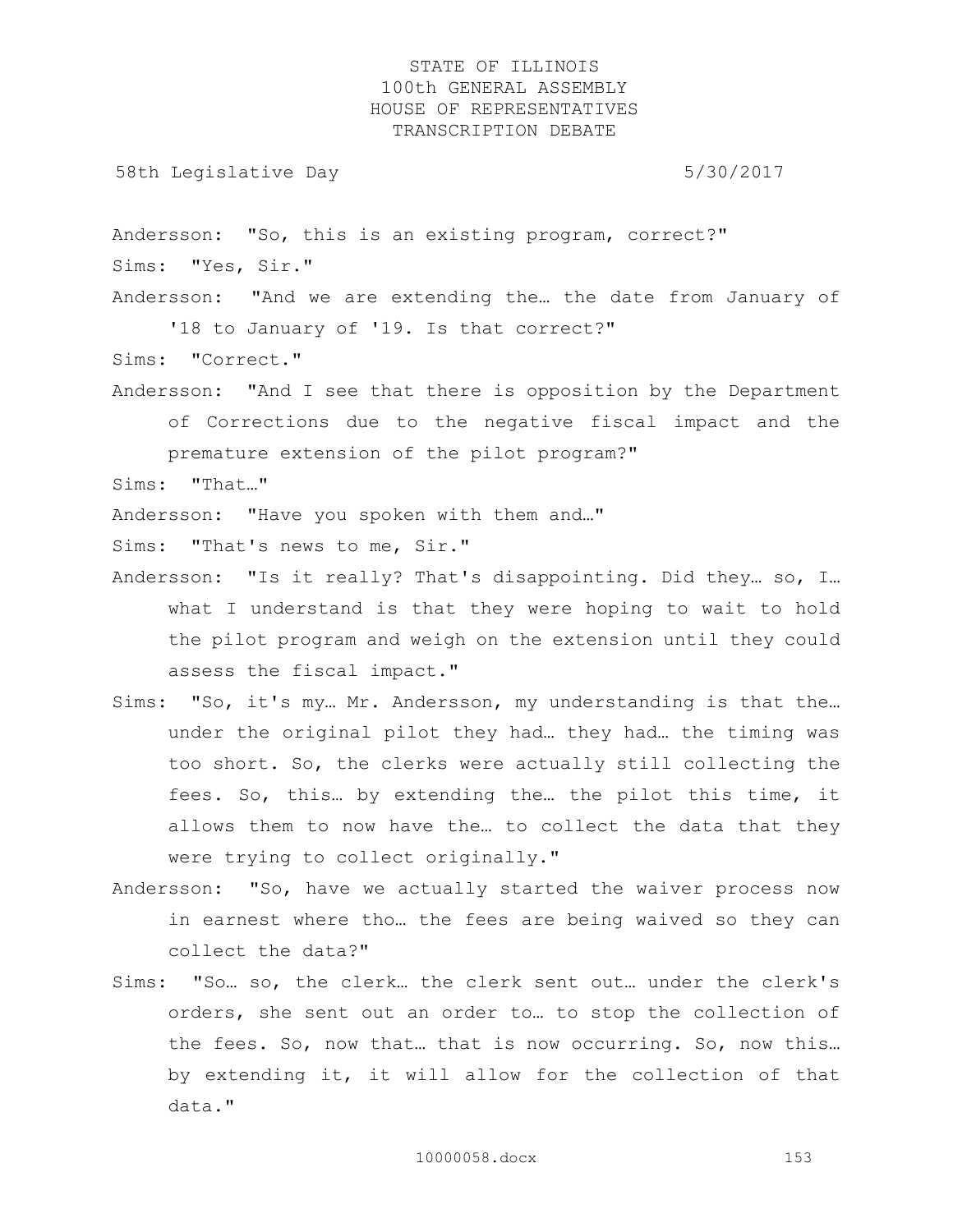58th Legislative Day 5/30/2017

Andersson: "So, in effect what you're telling me is the original date really didn't develop the data that we needed to begin with?"

Sims: "That's correct."

Andersson: "Okay. And this is… this is a specific type of expungement if I understand it correctly. It's for those who are released without charges or arrest. Is that right?"

Sims: "That's correct."

Andersson: "Can you describe what that means for those of us who are not…"

Sims: "Well…"

Andersson: "…necessarily as well familiar?"

- Sims: "So, an indi… say an individual is arrested, but they're not… they're never charged and they're just released. That conviction still stays on their record. So, now, this will allow them… allow them to be able to expunge that from the record."
- Andersson: "Very good. Thank you for the answers to the questions."

Sims: "Thank you, Representative."

Speaker Lang: "Mr. Sims to close."

Sims: "Thank you, Mr. Speaker. I ask for a favorable Roll Call." Speaker Lang: "Those in favor of the Bill will vote 'yes'; opposed

'no'. The voting is open. Have all voted who wish? Have all voted who wish? Have all voted who wish? Record yourselves, Members. Chapa LaVia, Conroy. Mr. Clerk, please take the record. On this question, there are 61 voting 'yes', 55 voting 'no'. And this Bill, having received the Constitutional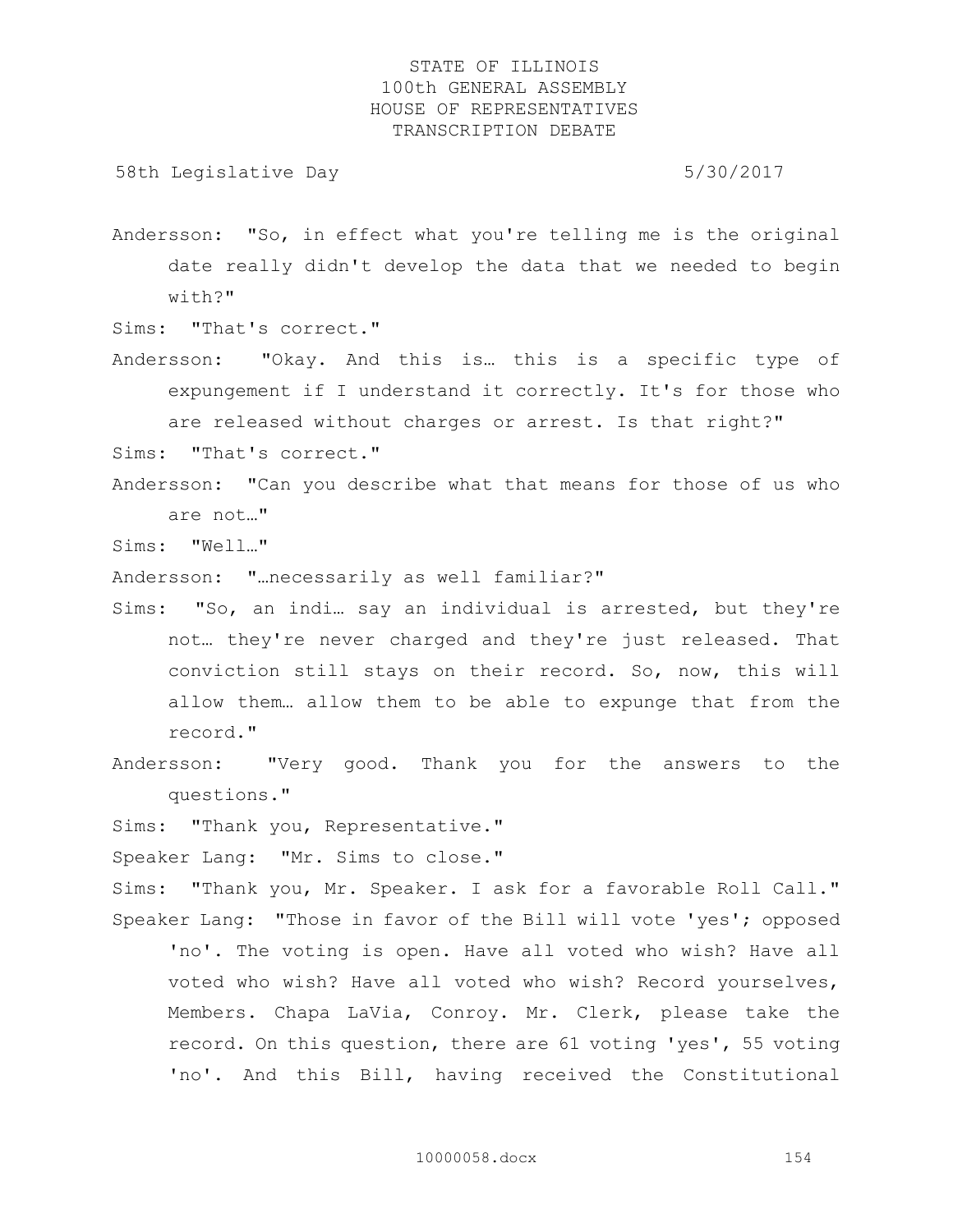58th Legislative Day 5/30/2017

Majority, is hereby declared passed. Senate Bill 1783, Representative Wallace. Please read the Bill."

Clerk Hollman: "Senate Bill 1783, a Bill for an Act concerning revenue. Third Reading of this Senate Bill."

Speaker Lang: "Representative Wallace."

Wallace: "Thank you, Mr. Speaker. I rise to present to you the River's Edge Historic Preservation Tax Credit Program. We're seeking to extend it for five years. This program has done quite a bit of work in terms of developing communities that have blight. Communities like Aurora, Elgin, Rockford, Peoria, and East St. Louis. I encourage an 'aye' vote."

Speaker Lang: "Mr. Andersson."

Andersson: "Thank you, Mr. Speaker. I rise in full support of the Bill. This is an excellent program. It's… it benefits all five communities. I only wish at some point that we could expand this so that we could do it in more communities. It's a complete win. It's jobs that can't be outsourced. It renews our urban cores. This is a win-win proposition. Thank you for bringing the Bill. I urge an 'aye'."

Speaker Lang: "Representative Ives."

Ives: "Thank you, Mr. Speaker. I rise in strong opposition to this Bill. Once again, here we have a tax credit that we're giving to specific entities when instead what you're pushing forward and what went through the committee yesterday in the Revenue Committee was a massive tax increase on businesses and individuals. So, we're carving out particular credits for some people and then massively taxing others. We need a comprehensive tax reform project… policy that basically levels the playing field for everybody that includes EDGE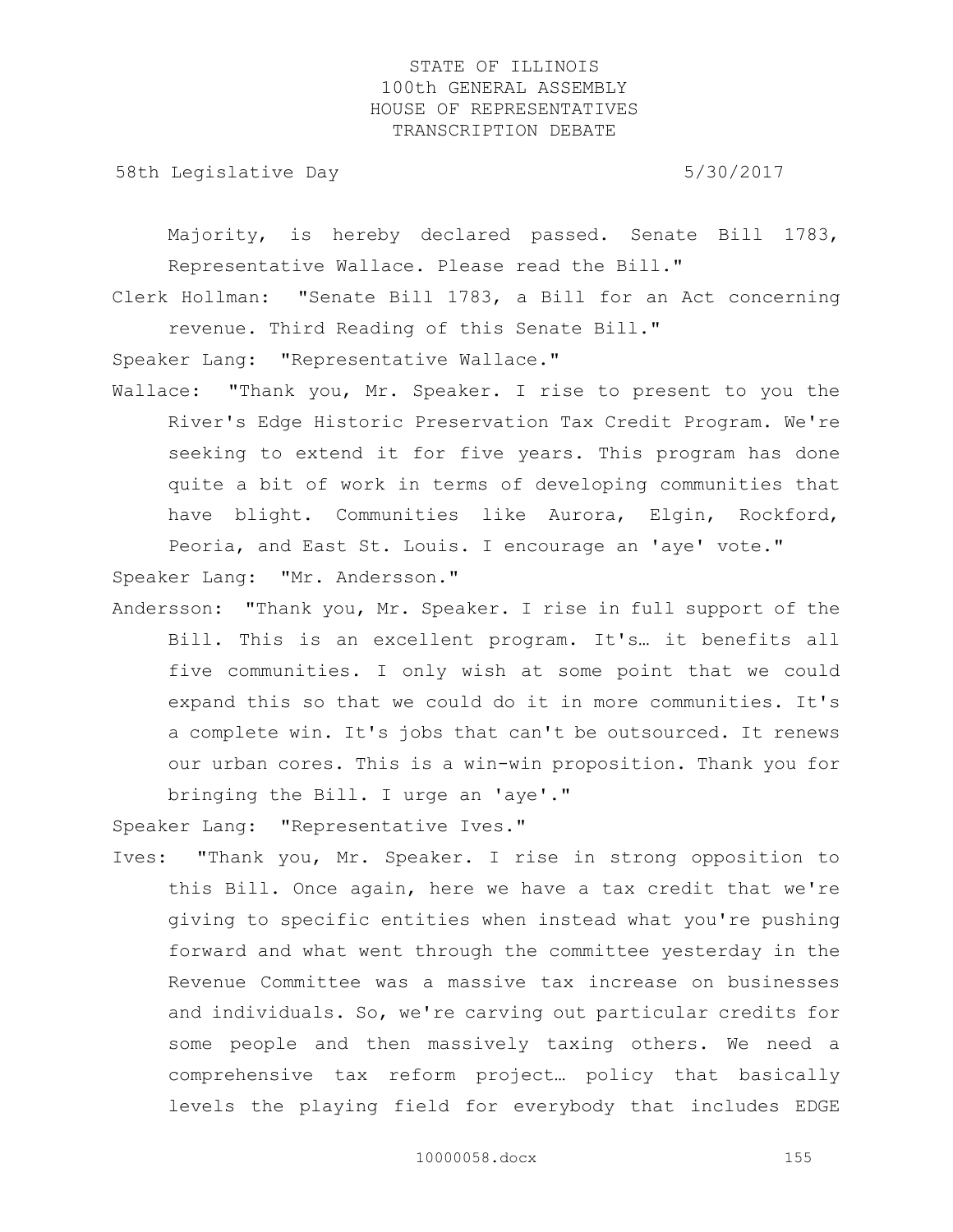58th Legislative Day 5/30/2017

credits, this credit, housing credits, everything. Continuing to support credits like this and then saying that you want money for all other of your extras while giving people these types of tax credits is absolutely hypocritical. So, I urge a strong 'no' vote because anybody who is getting this River Edge Credit to begin with already knew that this… this credit was set to sunset and should have taken that to account when they started their first project. Just to willy-nilly agree to expand these credits and extend them all the time is not good tax policy. We need comprehensive tax reform and this isn't doing it."

- Speaker Lang: "This Bill is on the Order of Short Debate. For those who… lights are on, I apologize. Representative Wallace to close."
- Wallace: "Thank you. Contrary to the previous speaker, this is an economic driver particularly for the City of Rockford. I am very happy to stand here with those who will also benefit throughout the state. And you are right, we should be trying to implement this all over so that we can have the type of development that we need in our urban areas. I encourage an 'aye' vote."
- Speaker Lang: "Those in favor of the Lady's Bill vote 'yes'; opposed 'no'. The voting is open. Have all voted who wish? Have all voted who wish? Have all voted who wish? Please record yourselves. Mr. Clerk, please take the record. On this question, there are 101 voting 'yes', 12 voting 'no'. And this Bill, having received the Constitutional Majority, is hereby declared passed. Senate Bill 1795, Representative Wallace. Please read the Bill."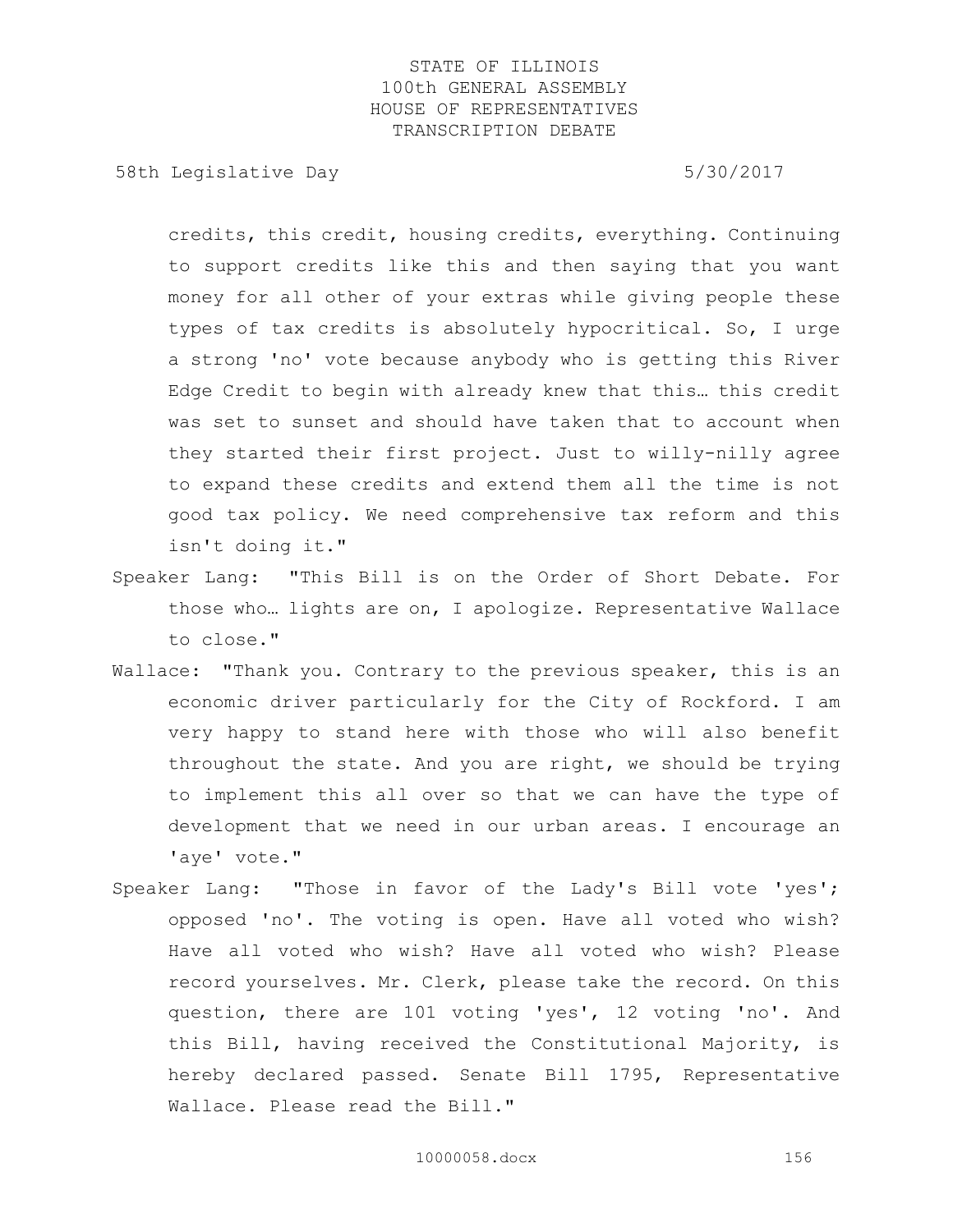58th Legislative Day 5/30/2017

Clerk Hollman: "Senate Bill 1795, a Bill for an Act concerning revenue. Third Reading of this Senate Bill."

Speaker Lang: "Representative Wallace."

- Wallace: "Thank you. This is another Bill in terms of reducing urban blight. It allows for a tax abatement for properties acquired to reduce that blight."
- Speaker Lang: "Those in favor of the Lady's Bill will vote 'yes'; opposed 'no'. The voting is open. Have all voted who wish? Have all voted who wish? Have all voted who wish? Members, record yourselves. Flowers, Lilly, Manley. Mr. Clerk, please take the record. On this question, there are 107 voting 'yes', 6 voting 'no'. And this Bill, having received the Constitutional Majority, is hereby declared passed. Senate Bill 1796, Mr. Hoffman. Please read the Bill."
- Clerk Hollman: "Senate Bill 1796, a Bill for an Act concerning education. Third Reading of this Senate Bill."

Speaker Lang: "Mr. Hoffman."

Hoffman: "Thank you, Mr. Speaker, Ladies and Gentlemen of the House. Senate Bill 1796 will create the Student Online Personal Protection Act. It would… establishes prohibitions and obligations that an operator of an Internet website online service or online application which is used primarily for K-12 purposes must abide by regarding the disclosure and protection and mostly protection of information collected from or disclosed by a student using the product. It establishes procedures for when and to whom an operator may disclose information about a student finds that a violation of the provision of the Act is considered an unlawful practice under the Consumer Fraud and Deceptive Business Practices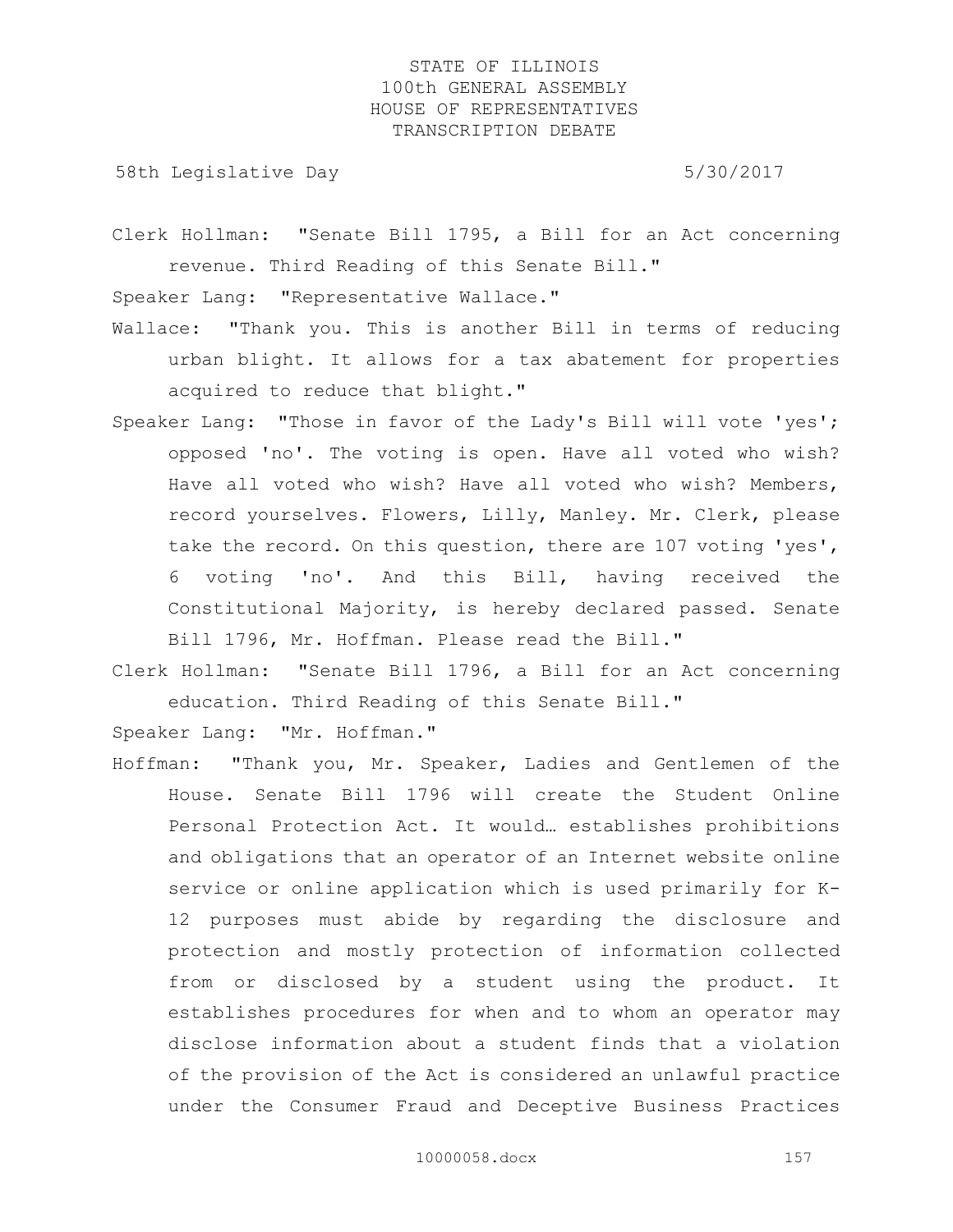58th Legislative Day 5/30/2017

Act. And it includes a severability clause. I ask for an 'aye' vote."

Speaker Lang: "Mr. Wheeler."

Wheeler, K.: "Thank you, Mr. Speaker. Will the Sponsor yield?" Speaker Lang: "Sponsor yields."

- Wheeler, K.: "Representative, we talked about this for quite a length in committee. There are a couple things that came up I just could get clarification on and put them on the record with you. There was an element in the Bill here regarding recommendations that are made by a third party. Can you delve into that a little bit for me?"
- Hoffman: "Yes. So, an example would be if a student's having problems with spelling. An example, he puts 'i' before 'e' except after… exactly 'i' before 'e' except after 'c'. A product could prompt the student to challenge themselves with extra work on that topic. So, that's the... the type of thing that we would like to encourage being able to utilize modern technology to help educate a student. That's the type of recommendations that would possibly be made."
- Wheeler, K.: "And then... and the origin of this Bill is this taken from… was it California that the… that first tried this?"
- Hoffman: "Yes. The… the Bill is patterned after a Bill in California."
- Wheeler, K.: "And the... the all-encompassing nature of this Bill... this is not a do every single thing perfectly forever Bill. This is a Bill that we actually want to… just take a first step with, monitor and see how we can improve this and go forward. Is that correct?"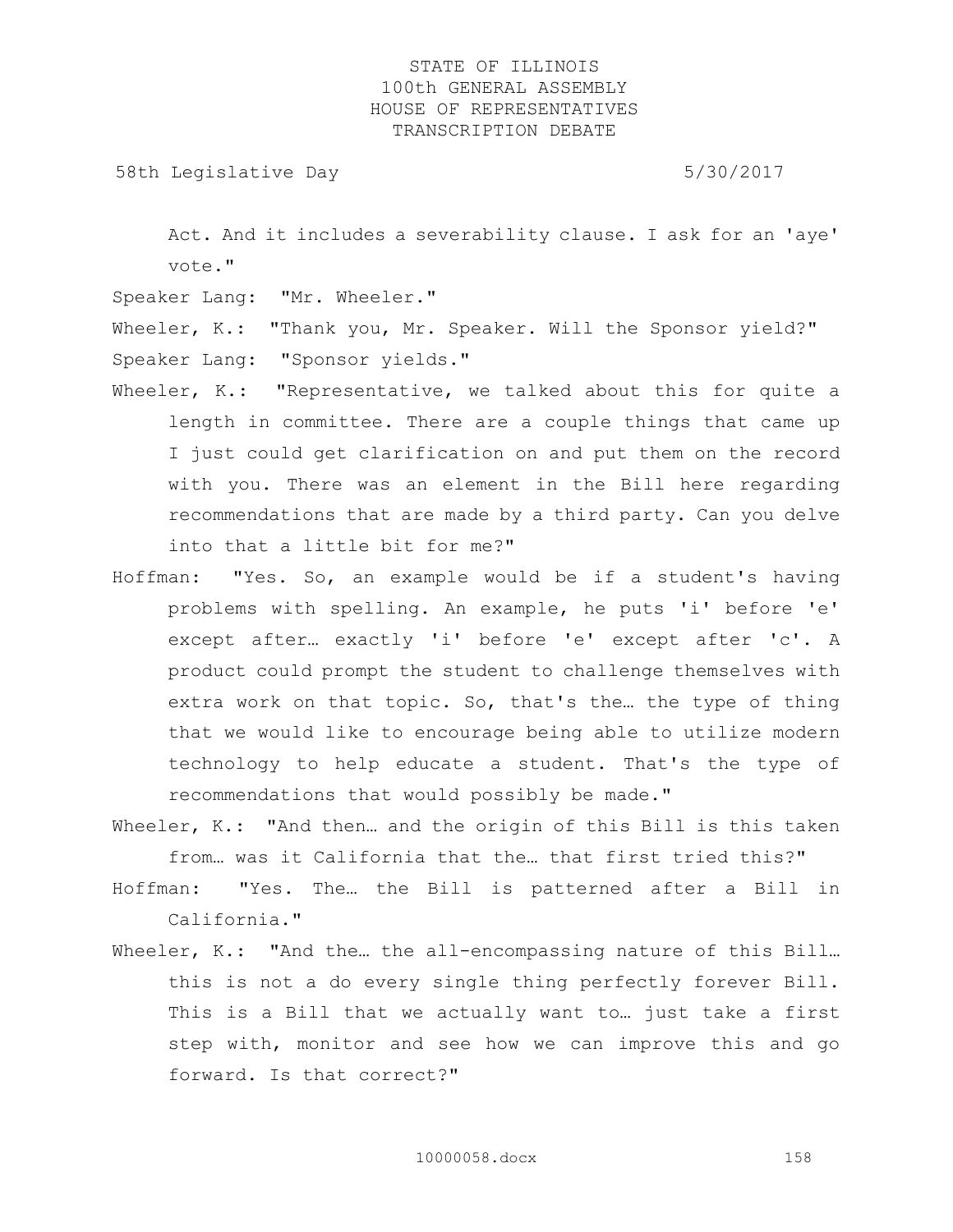58th Legislative Day 6.5730/2017

- Hoffman: "Yes. Well, first of all, I think we want to make sure and primarily make sure that a student's privacy is protected. We don't want to use these programs in order to market to those students. So, this would, I believe, strike the balance between being able to provide the technology that can help the student and protecting their privacy."
- Wheeler, K.: "Thank you, Representative. We had a good debate on this in committee. I think this is a great first step for Illinois to protect our students, to protect our families. And I'd urge an 'aye' vote."

Speaker Lang: "Mr. Drury, do you rise in opposition? You're up." Drury: "Thank you, Mr. Speaker. To the Bill. If the goal is to protect students and student data then Senate Bill 1796 is a Bill you should not vote for. Again, if the goal is to protect student data, you should not be voting for Senate Bill 1796. This Bill is supported by the tech companies. It is a tech Bill. It's supported by the school administrators who just want free stuff even if it means selling out our children. When you look at the opponents of the Bill, Raise Your Hand, individual parents, this Bill has so much leeway, so many loopholes in it to allow your children's data to become the data of tech companies. While it says that the companies themselves can't use it, if someone logs into their website… if any of you have children that have a Chromebook or an I-Pad in school… once they log in and they go anywhere outside of the Google suite or the Apple suite of programs, all of their searches, everything they've done can be gathered about that student and used and sold to third parties. This Bill was not negotiated in good faith. They cut people out of the…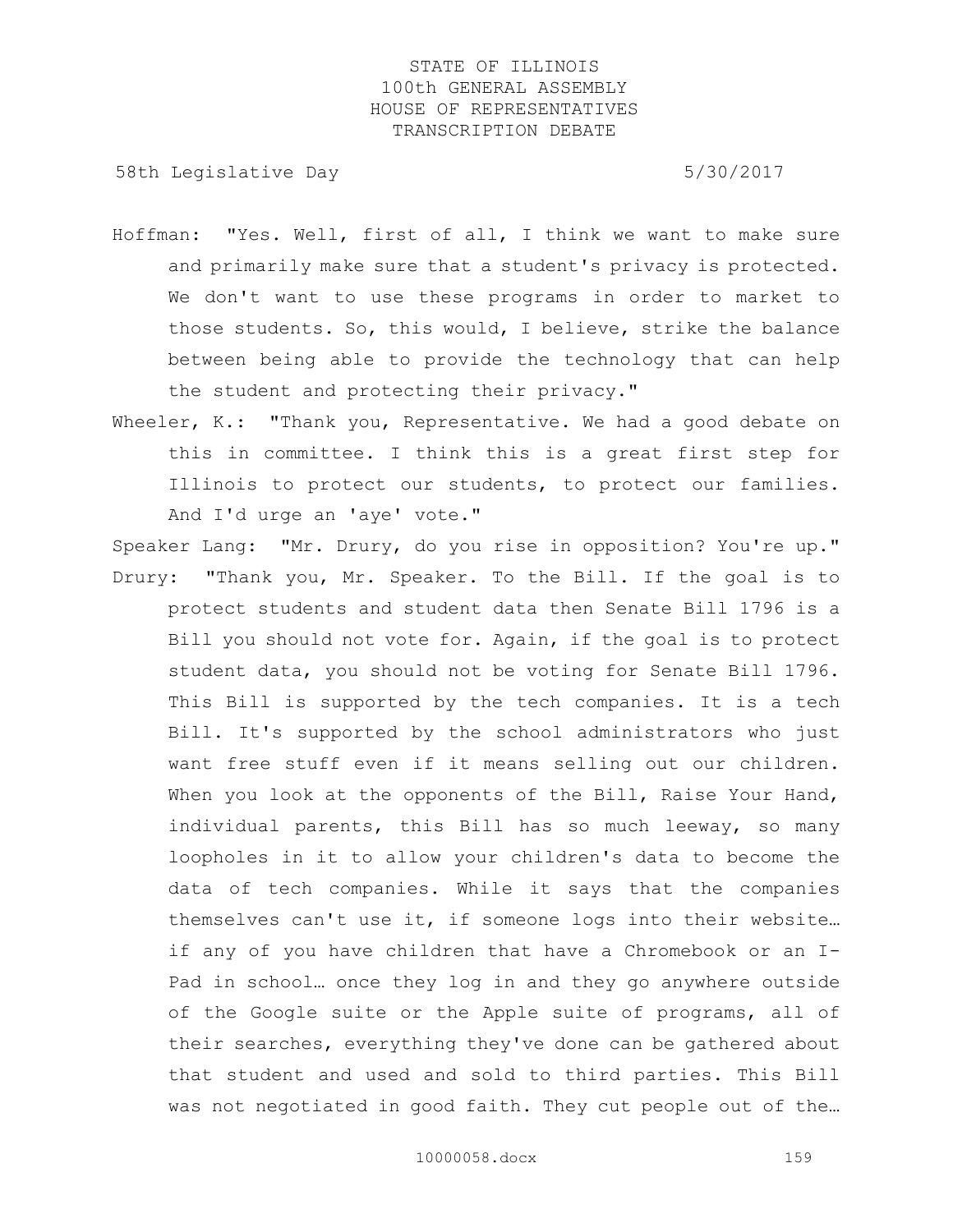58th Legislative Day 5/30/2017

they didn't let certain people at the table. I certainly understand the goal of the tech companies to want to have and sell the data. But someone mentioned that this is modeled after the California Bill. Since California passed this law, it has been trying every year to fix the law, to fix the very problems that we're now about to embed in our Bill. So, again, if your goal is to sell out our children then you should vote for 1796. If your goal is to protect our children then we should go back to the drawing board and come up with a Bill that actually accomplishes that. Thank you."

Speaker Lang: "Mr. Hoffman to close."

Hoffman: "With all due respect to the previous speaker, it could… his… I take him at his word and I know to be a fact that he would like to protect the privacy of children. This Bill does that. Now, let me just say, it's condescending at best and repugnant at worst to say that in any way I am standing here trying to sell out our children. If I am doing that, let me tell you who else are sponsors and supporters of this legislation: the Attorney General's Office that would be Lisa Madigan, a well-known person who likes to help children, not sell them out; the Illinois High School District Organization; the Illinois State Board of Education; the Illinois Statewo… Statewide School Management Alliance; Large Unit School District Association; Legislative Education Network in DuPage County; and Science? Cooperative Organization for public education. All people who spend their life educating children, ensuring their privacy and protecting them from harm's way. Now, let me just say this. Does this do everything everybody would want? No. But what it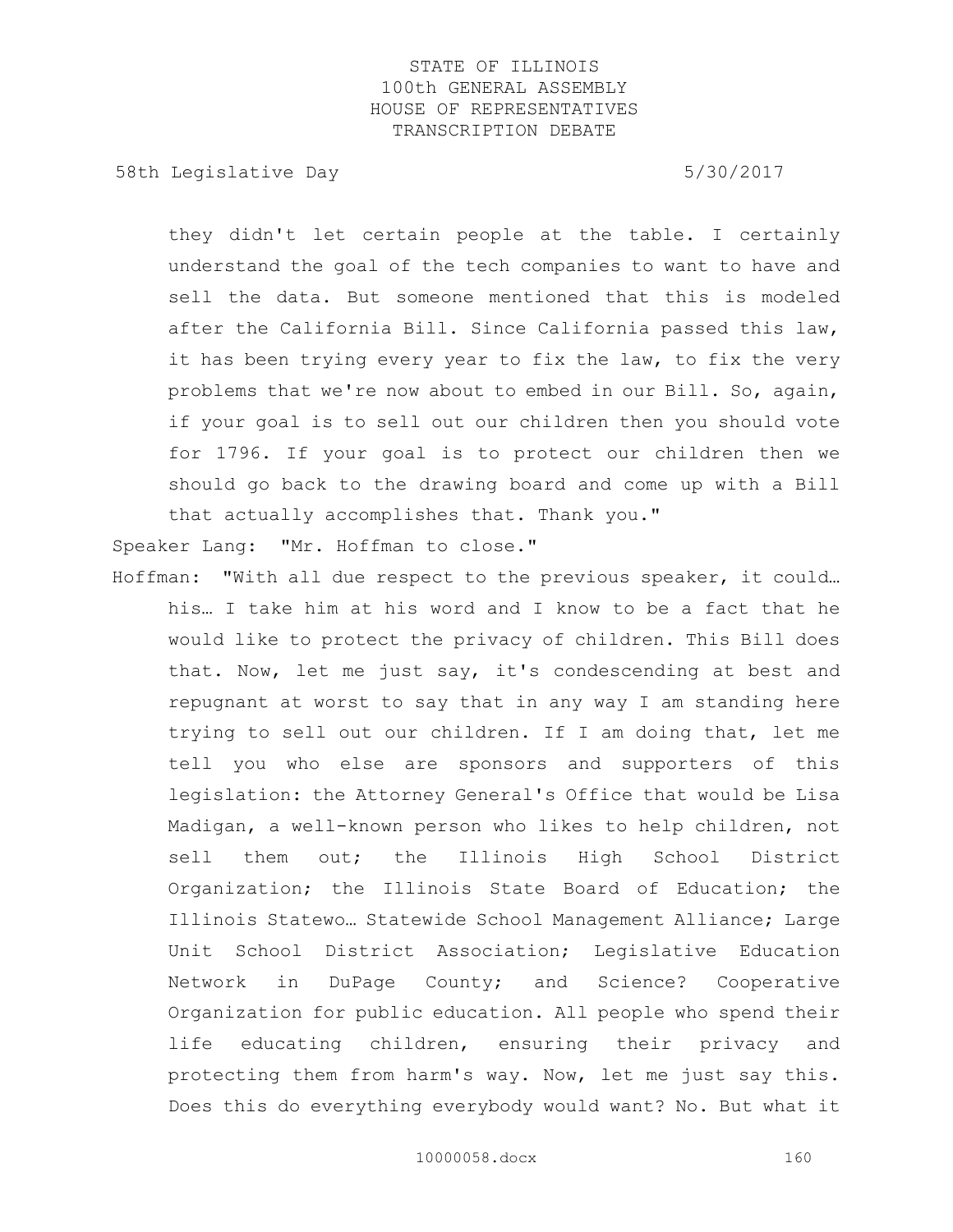58th Legislative Day 5/30/2017

does is it strikes a balance. A balance that allows us to use modern technology to educate our children while at the same time protect their privacy. I don't have pride of authorship. If someone else would have sponsored this Bill, I'd be voting in favor of it. Other people aren't that way. They want to have the authorship; they want to get the credit. I don't care if I get any credit. I just want the privacy of our children protected. I ask for an 'aye' vote."

- Speaker Lang: "Those in favor of the Bill will vote 'yes'; opposed 'no'. The voting is open. Have all voted who wish? Have all voted who wish? Have all voted who wish? Please record yourselves. Feigenholtz. Mr. Clerk, please take the record. On this question, there are 98 voting 'yes', 15 voting 'no', 1 voting 'present'. And this Bill, having received the Constitutional Majority, is hereby declared passed. Senate Bill 1842, Mr. Hoffman. Please read the Bill. Mr. Clerk, place the Bill on the Order of Second Reading for an Amendment and please read the Bill."
- Clerk Hollman: "Senate Bill 1842, a Bill for an Act concerning criminal law. This Bill was read a second time on a previous day. No Committee Amendments. Floor Amendment 1, offered by Representative Hoffman, has been approved for consideration." Speaker Lang: "Mr. Hoffman."
- Hoffman: "Yes. This makes a needed change in the statute of limitation. It says that when a victim is under 18 years of age and has… has had the… the charge against them and they're the victims of involuntary servitude, in voluntary sexual servitude of a minor, or trafficking in persons that the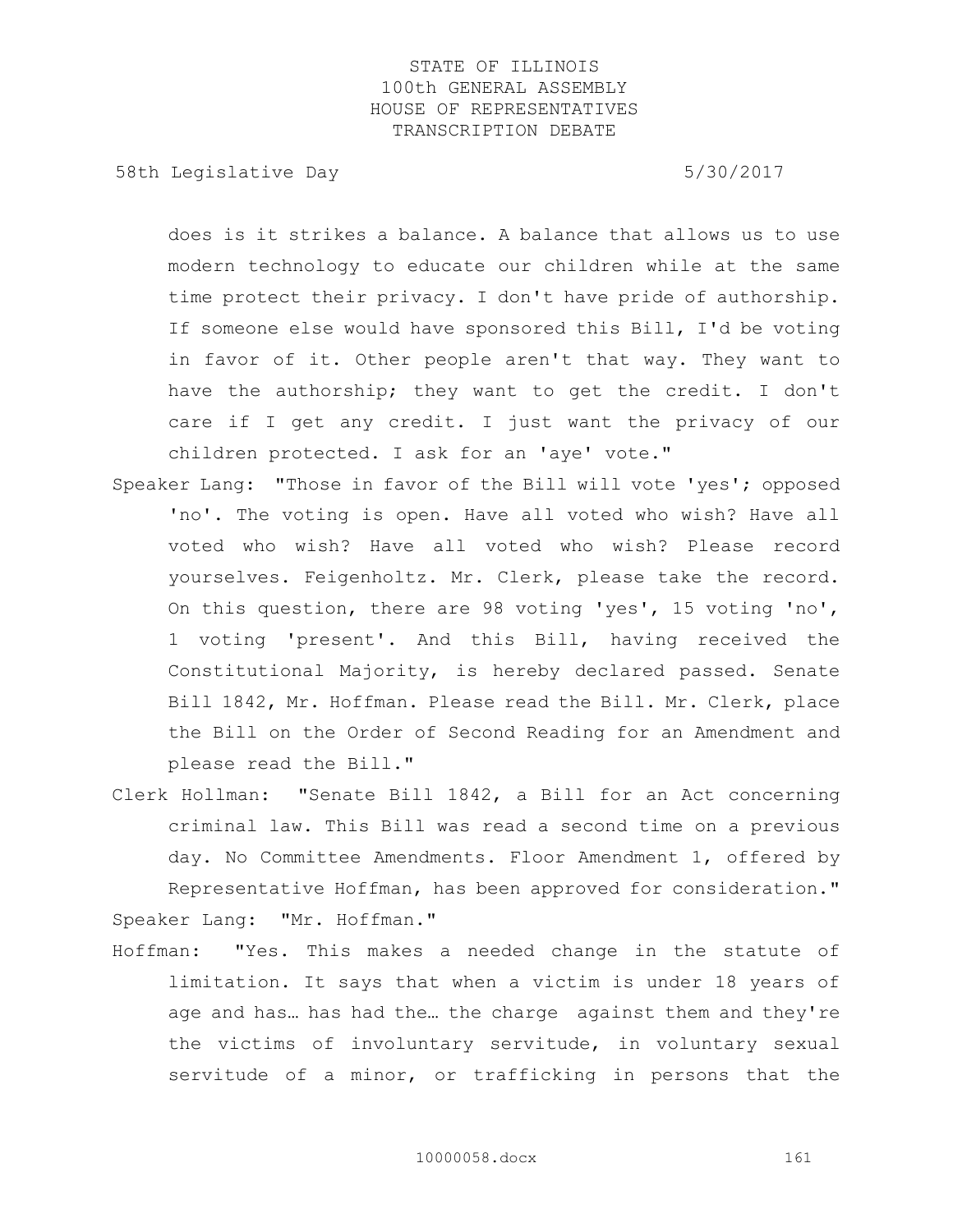58th Legislative Day 5/30/2017

statute of limitations will be raised to 25 years from the age of 18."

Speaker Lang: "Those in favor of the Amendment say 'yes'; opposed 'no'. The 'ayes' have it. And the Amendment is adopted. Mr. Clerk."

Clerk Hollman: "No further Amendments. No Motions are filed." Speaker Lang: "Third Reading. Please read the Bill."

Clerk Hollman: "Senate Bill 1842, a Bill for an Act concerning criminal law. Third Reading of this Senate Bill."

Speaker Lang: "Mr. Hoffman, did the Amendment become the Bill?" Hoffman: "Yes, it did."

- Speaker Lang: "Those in favor of the Bill will vote 'yes'; opposed 'no'. The voting is open. Have all voted who wish? Have all voted who wish? Have all voted who wish? Flowers. Please take the record. On this question, there are 115 voting 'yes', 0 voting 'no'. And this Bill, having received the Constitutional Majority, is hereby declared passed. Moving to page 13 of the Calendar, Senate Bills-Second Reading, Senate Bill 886, Mr. Riley. Mr. Clerk, please read the Bill."
- Clerk Hollman: "Senate Bill 886, a Bill for an Act concerning State Government. This Bill was read a second time a previous day. Amendment 1 was adopted in committee. Floor Amendment #2, offered by Representative Riley, has been approved for consideration."

Speaker Lang: "Mr. Riley."

Riley: "Thank you. I'd like to adopt Floor Amendment #2. Essentially, Floor Amendment #2 allows the Governor to sell the Thompson Center and with certain… certain conditions of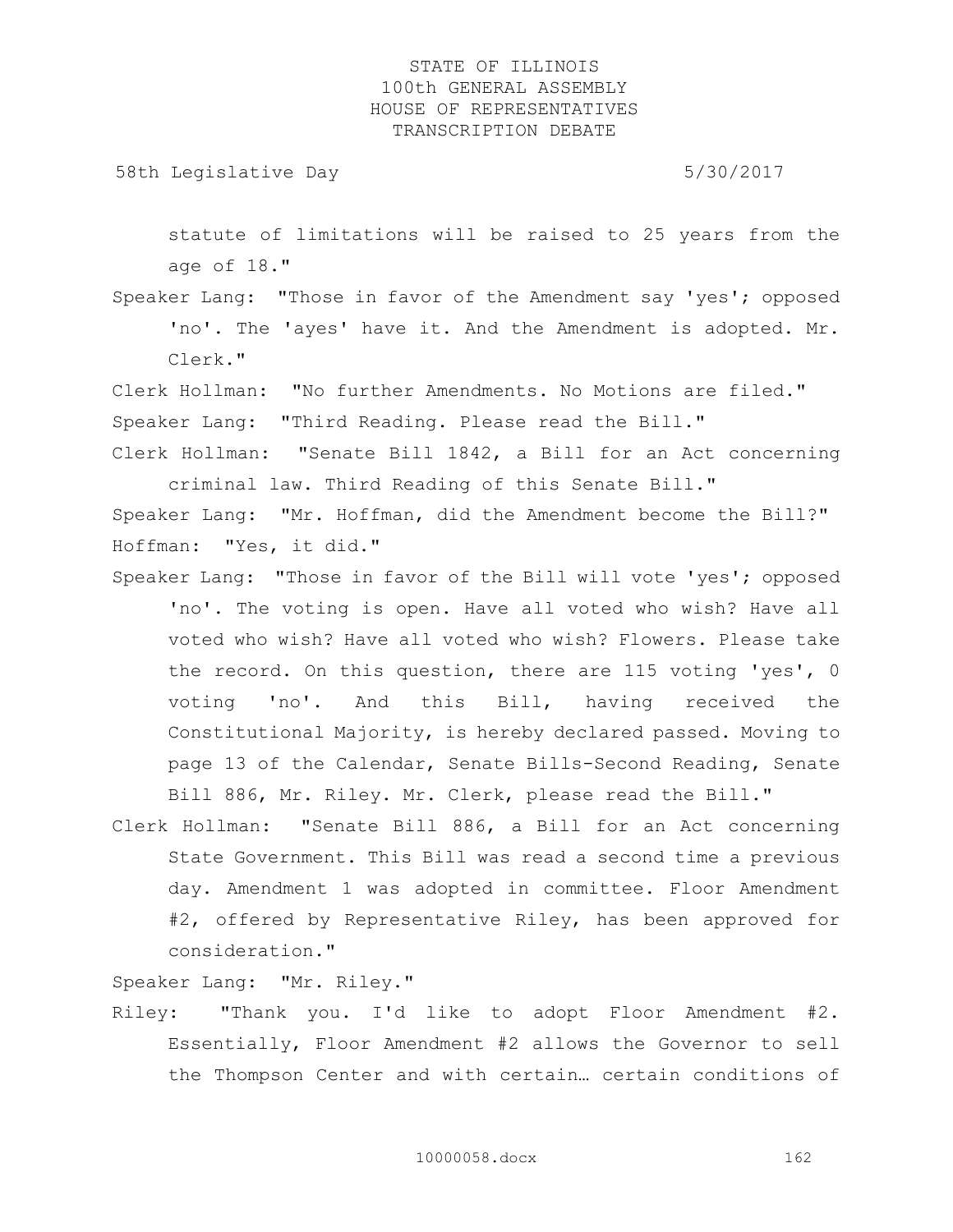58th Legislative Day 5/30/2017

some of the purchaser and other people involved in the legisla… in the Bill."

Speaker Lang: "Those in favor of the Amendment say 'yes'; opposed 'no'. The 'ayes' have it. And the Amendment is adopted. Mr. Clerk."

Clerk Hollman: "No further Amendments. But a fiscal note, Home Rule note, and state mandates note have been requested but not filed at this time."

Speaker Lang: "Mr. Riley is recognized."

Riley: "Mr. Speaker, I'd like to declare all of the notes to be rendered inapplicable."

Speaker Lang: "Gentleman moves to declare all the notes inapplicable. The Chair recognizes Mr. Andersson."

Andersson: "Can the speaker explain why he thinks the notes are inapplicable? We're talking about a fiscal impact, a Home Rule, and a state mandates fiscal im… impact note. And I think they're all quite relevant to the question."

Riley: "Well, first of all, as the Bill is constructed right now, there is no impact on Home Rule, first of all. Second of all, the Governor himself has said that the sale of the Thompson Center would yield about \$300 million. You know, we can bandy about whether or not that's an accurate figure, but because of that and because he doesn't have to sell the property then a fiscal note would be inapplicable. What was the other note for this? And there is no mandate here."

Andersson: "We object. Thank you."

Speaker Lang: "Mr. Butler, do you speak to the Motion, Sir?" Butler: "I do."

Speaker Lang: "Please proceed."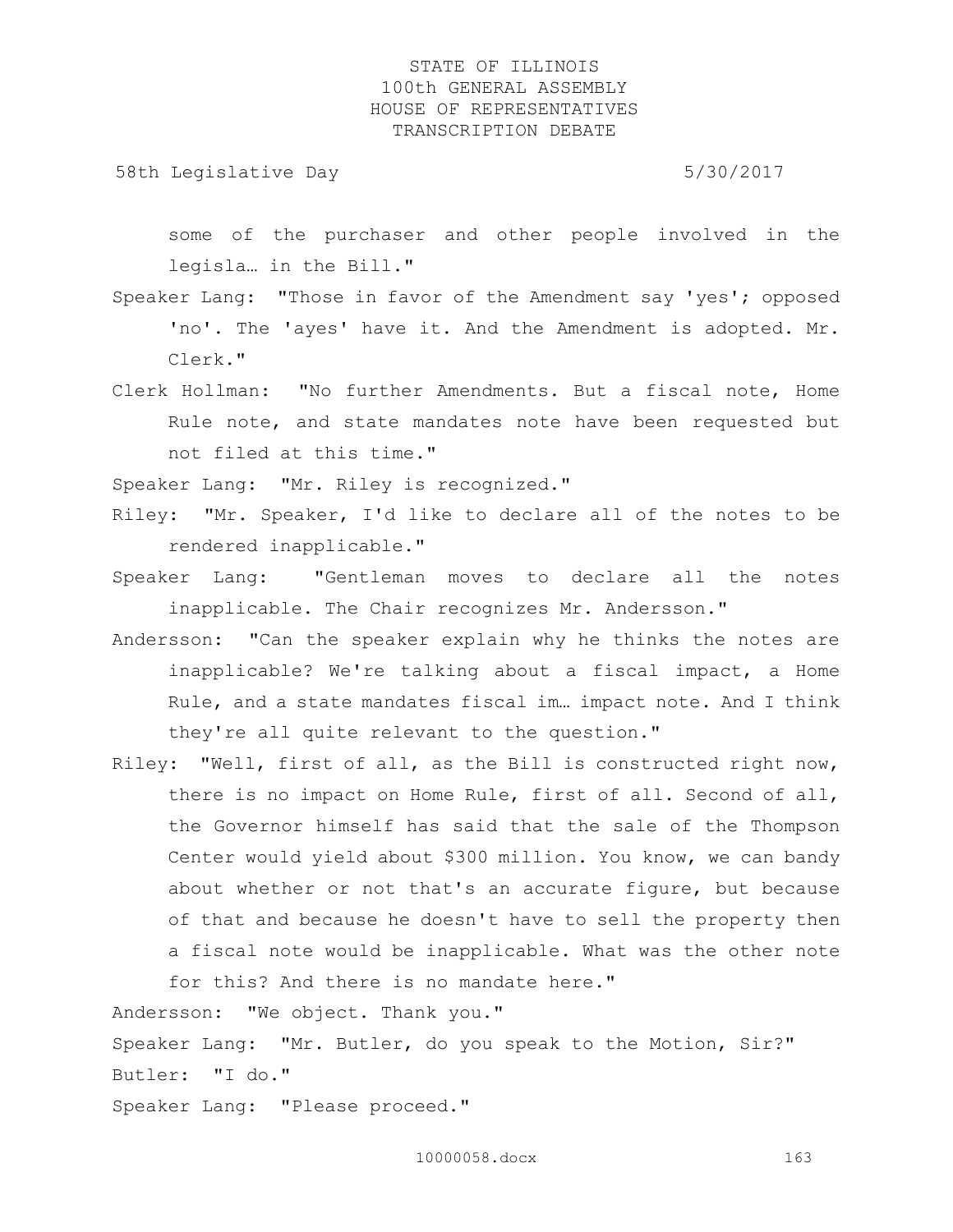58th Legislative Day 5/30/2017

- Butler: "I would ask for a verification on any vote on these notes, please."
- Speaker Lang: "Your request is acknowledged, Sir. Representative Willis."
- Willis: "Can… can… will the Sponsor yield, please?"
- Riley: "Sponsor of the… Sponsor yields."
- Willis: "Mr. Riley, what notes are they looking to put in that you feel are inapplicable?"
- Riley: "I'm sorry?"
- Willis: "Which notes are they saying that are applicable that you say are inapplicable?"
- Riley: "State mandate, fiscal, and Home Rule note."
- Willis: "Okay. And if those notes came back, would they actually have any bearing on your intent?"
- Riley: "No."
- Willis: "That's why you're calling it inapplicable, right? Because this…"
- Riley: "Yes, that's true."
- Willis: "'Cause this is a good Bill and we don't need to waste time."
- Riley: "Well, it's definitely a good Bill. And it does something that clearly the Governor wants to do."

Willis: "Right."

- Riley: "And I think most people who are familiar with the building and what that site could be would want to do it."
- Willis: "Right. I mean, is... is this about or is this not one of the main things that the Governor came to us and he said he wanted to see happen?"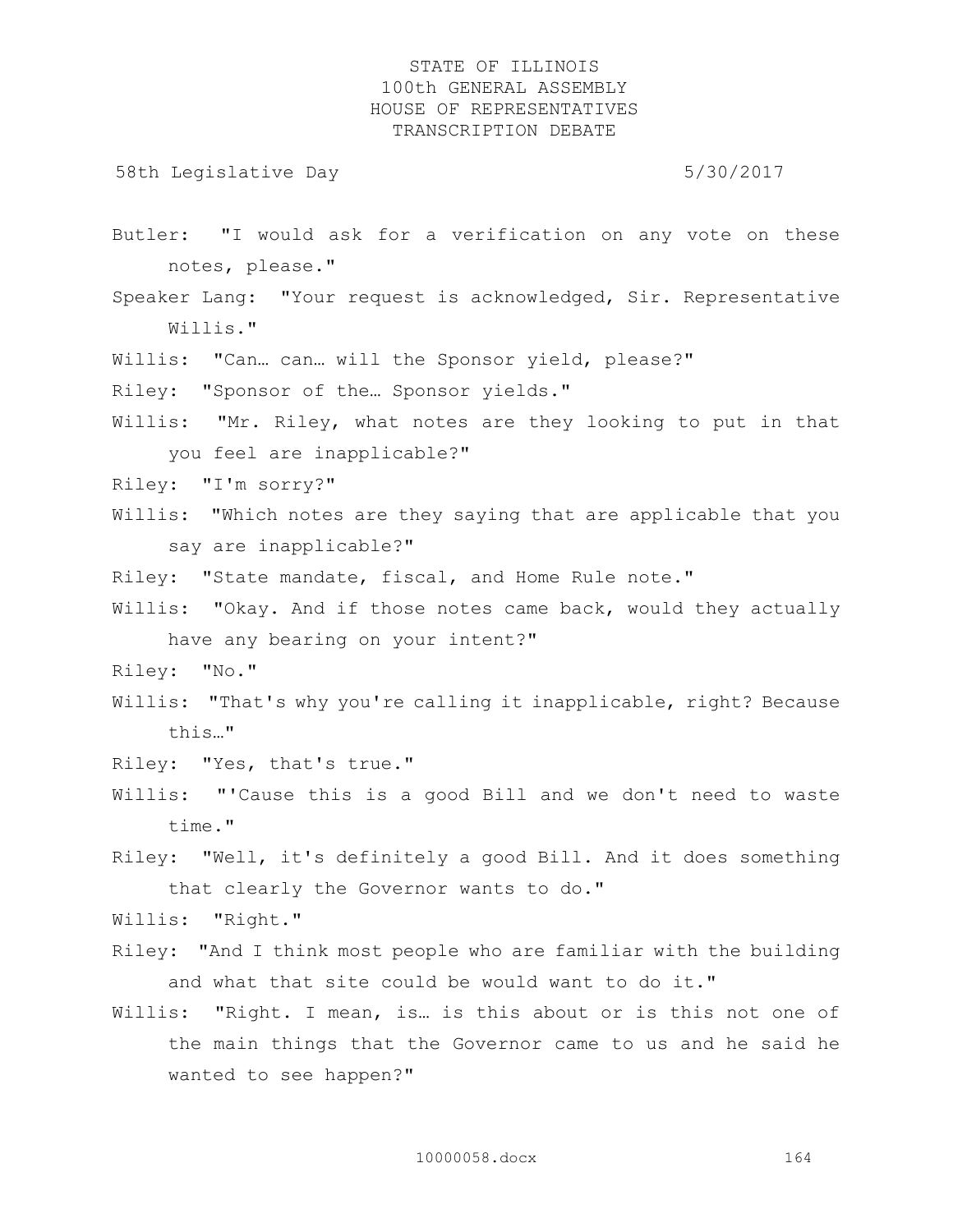58th Legislative Day 5/30/2017

- Riley: "That's true. And this was one of the Bills that I took up, you know, along with the Speaker's feeling that he wanted to do the same thing. Clearly, I think that the sale of that property is extremely important. It's a very important site right downtown in the City of Chicago. So, clearly, there's some things in there that have to be fleshed out. Those issues that have to be fleshed out are far beyond what this Bill is trying to do. This Bill basically provides a framework for the sale of the building. The Governor and the administration are still going to have to negotiate with the City of Chicago for a lot of important issues that we may, you know, have a chance to talk about later."
- Willis: "And this is actually exactly what we should be doing. And he cannot sell the building until we, as a Legislature, get permission for that to happen. Is that not correct?"
- Riley: "That's true. That's true, but the provisions are extremely simple. Again, I say now and I'm going to continue to say, this is a framework for him to sell the building which he can do or not do. I would hope that he would."
- Willis: "Right. So…"
- Riley: "Yeah."
- Willis: "The…"
- Riley: "Which of course is negotiated with CMS."
- Willis: "So, the procedure of putting notes on and slowing down this process is doing nobody any good, right?"
- Riley: "Well, I don't think it's doing anybody any good. Everyone has the right to do what they… they feel is… that they want to do, but in a way, it flies in the face of what, as I say,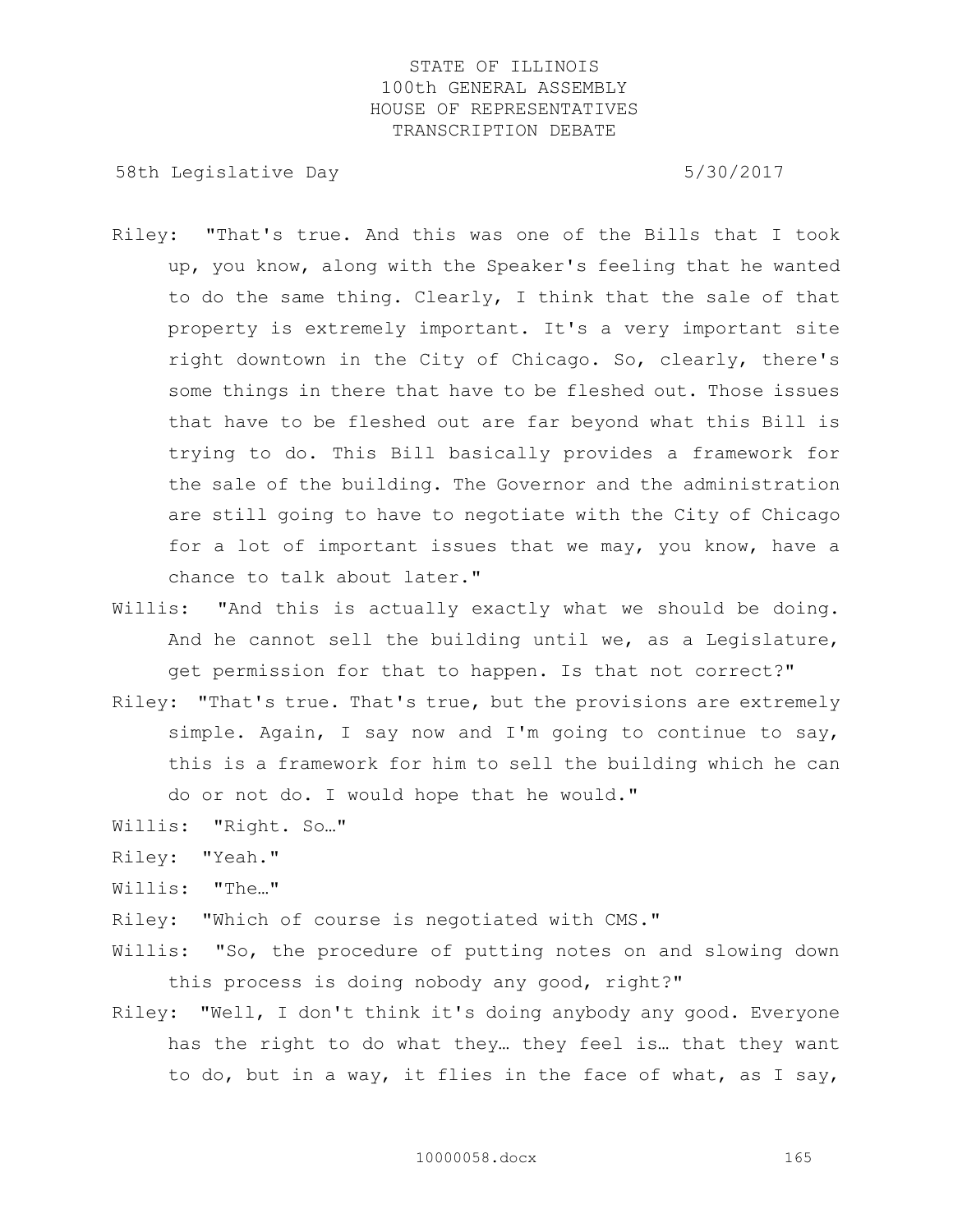58th Legislative Day 5/30/2017

the Governor said he wanted to do which was to sell that building."

- Willis: "And the goal of selling the building is to generate money, to get rid of an eyesore that we have. I know I've done a lot of discussions with CMS and their concerned over the amount of money it will take to keep the Thompson Center up to par. So…"
- Riley: "Well, in my view and in another life, I've met Phil Mignon, so I… I wouldn't say that, you know, I wouldn't characterize it as an eyesore. What I would characterize it is that the building that does not make very good use of space. It's a building is rather archaic, and frankly, over the years, it has not been maintained to the extent that it should be. And so, to that end we could, you know, tear the building down, build something else that would add more value not only to the City of Chicago but to the state. And you know, a lot of things have changed since the building was built. You know, we have the LEED Council, LEED standards where, you know, buildings can get credits, you know, for becoming, you know, more environmentally friendly and make good use of space. So, there's a lot of opportunities I think that exist with the demolition of the Thompson Center."
- Willis: "Right. So, well, and we're not even necessarily talking about the demolition. It could be sold and refurbished inside however it may be."

Riley: "Well, the…"

- Willis: "But that's not what this Bill is doing. It's just giving permission…"
- Riley: "It's just giving a framework. Again…"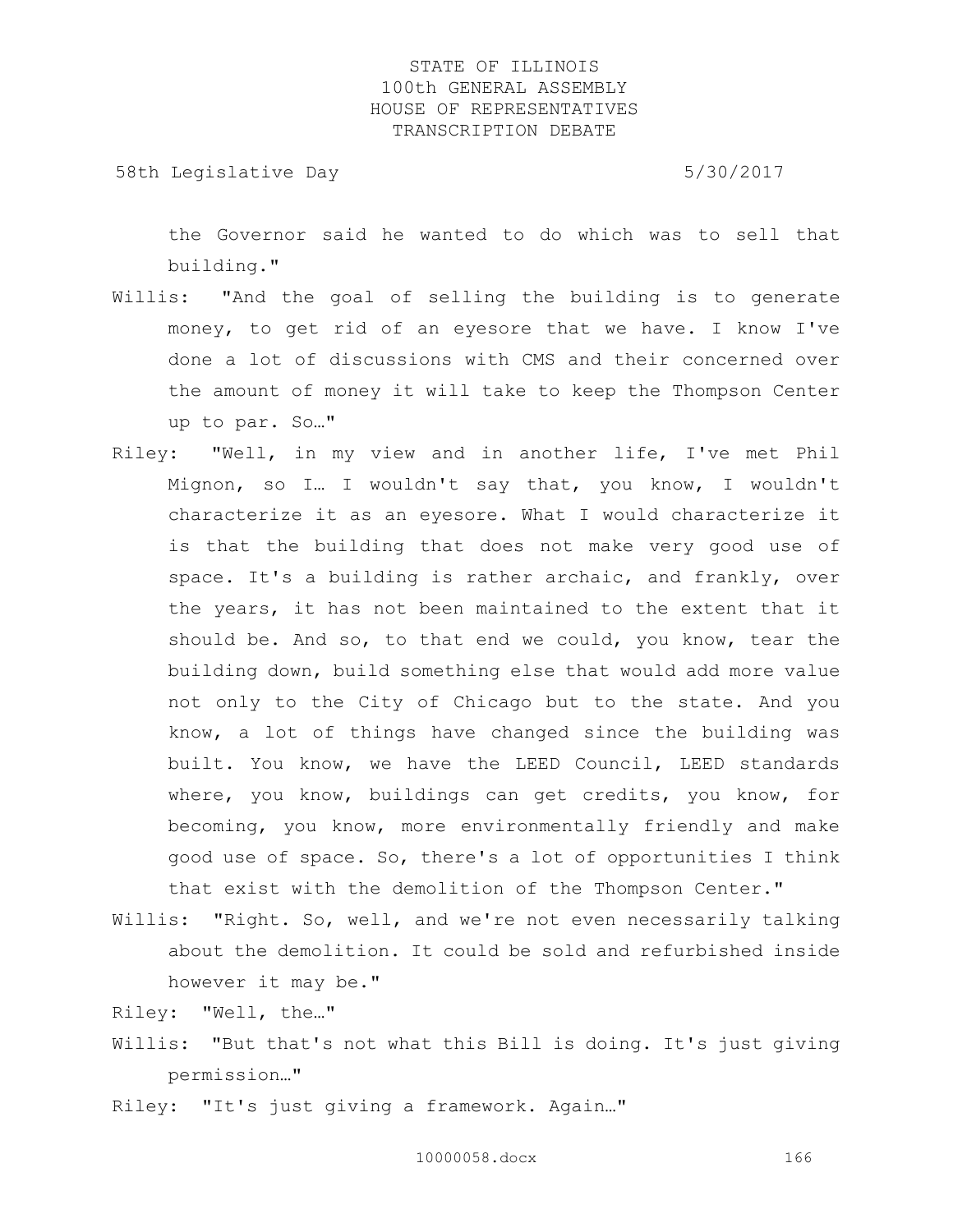58th Legislative Day 6.5730/2017

Willis: "A framework to go to the next area."

Riley: "Well, you know, it's funny. I said demolition. That could be, you know, one of the many things that could be done. You tear it down. You could repurpose it. In planning speak, we call that adaptive reyouth. But again, this Bill gives the framework for the Governor to go ahead and do whatever he wants to do in his negotiations with the City of Chicago in terms of doing something for that building."

Willis: "And… and…"

- Riley: "Which… which, again, was the whole idea is to add value at the site."
- Willis: "Right. And at this point in the game when we are with less than 48 hours left to make things go… to slow down the process to wait for the legislative notes to come back really doesn't make sense. That's one of the reasons, I'm sure, that you're calling it inapplicable because it's not going to really have a bearing on setting up the framework for you to proceed with this. As you say…"
- Riley: "Time is of the essence."
- Willis: "Right. So, that's what we're looking at. To the Bill. Thank you, Representative, by the way. To the Bill. This seems… seems crazy not to go and let us continue on to vote on this Bill the way we should. To delay it by going and waiting for notes to come back just doesn't make sense to me because in all honesty the notes aren't going to have absolutely nothing to do with the integrity of this Bill. This Bill is just putting in as the Sponsor said is putting the framework forward so that the Governor's Office can do what the Governor's Office is asked to do for two years… two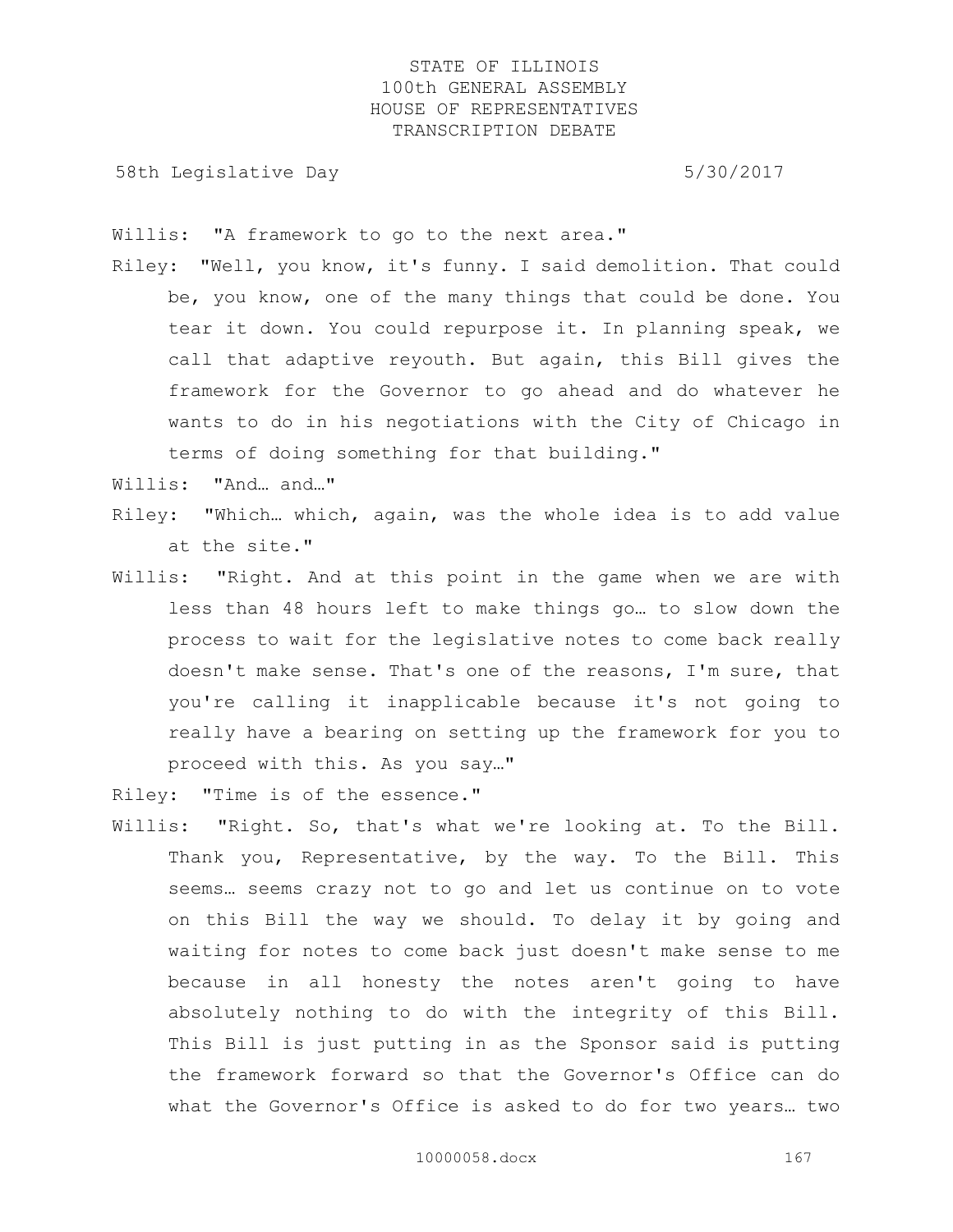58th Legislative Day 5/30/2017

and a half years, almost three years now. One of the main things that he put in there is let's get rid of the Thompson Center. It's a drain on the budget. We want to make sure we move it forward. I don't see why my colleagues on the other side of the aisle would delay this Bill any further by waiting for the legislative notes to come back. I concur that they are inapplicable. Thank you."

Speaker Lang: "Mr. Mitchell."

- Mitchell, C.: "Thank you, Mr. Speaker. Question of the Sponsor?" Speaker Lang: "Sponsor yields."
- Mitchell, C.: "Representative Riley, what generally is a fiscal note for? It's to discuss the fiscal impact of a piece of legislation to the state. Is that accurate?"

Riley: "That's correct."

Mitchell, C.: "And can… can you remind the Body who originally made the request to sell the Thompson Center in the first place?"

Riley: "It was the Governor of the State of Illinois."

Mitchell, C.: "So, Governor Bruce Rauner, who controls GOMB and the agencies that do the fiscal notes, made the original request. Is that correct?"

Riley: "That's correct."

Mitchell, C.: "And… and you know, and the Governor by the Constitution submits a budget to this General Assembly. Now, it's supposed to be a balanced budget and we know Governor Montgomery Burns has been able to do that, but it's my understanding that that had \$300 million in savings from the sale of the Thompson Center. Is that accurate?"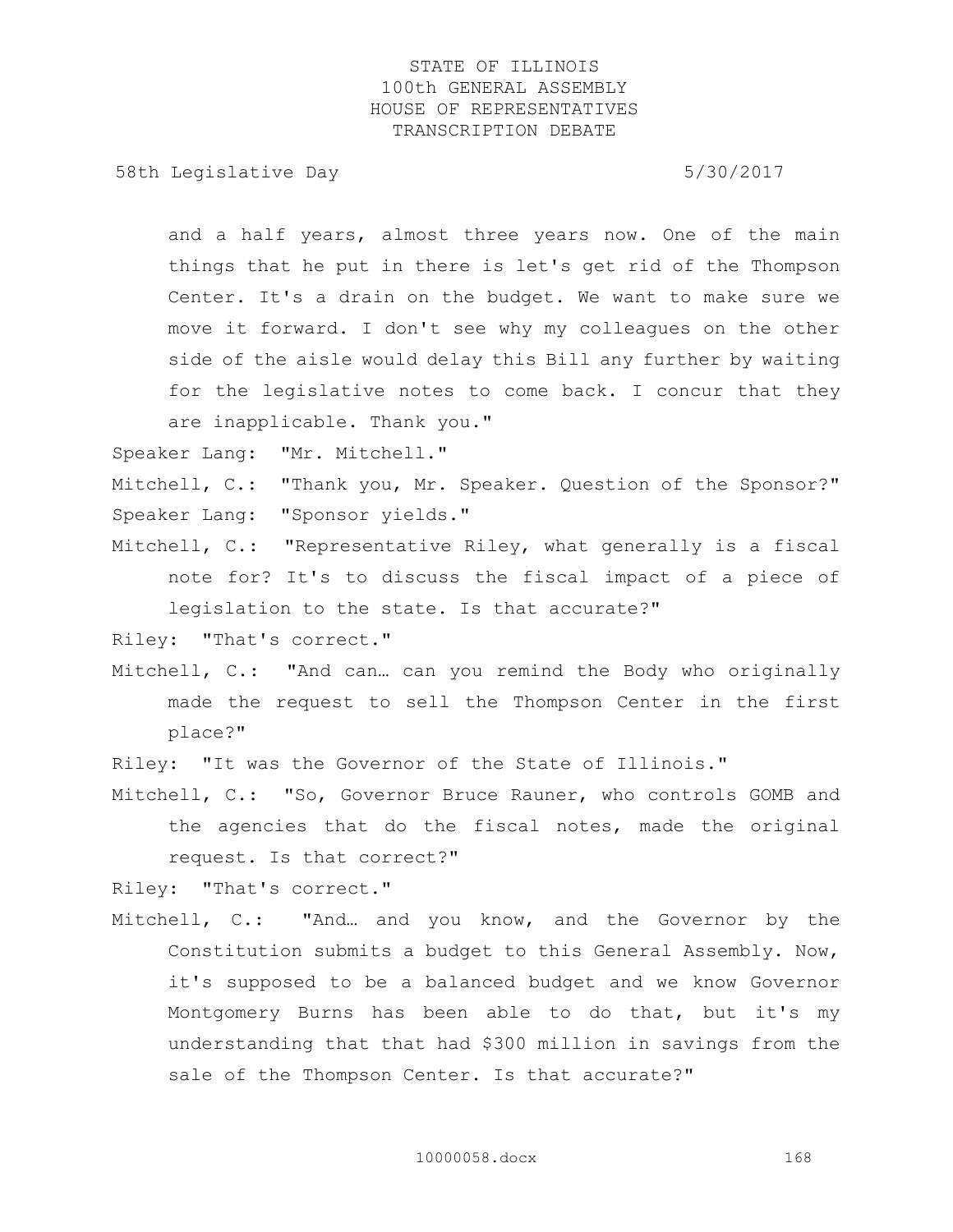58th Legislative Day 5/30/2017

- Riley: "Well, there will be… there will be savings. Three hundred million dollars has a lot to do with what ends up, you know, happening on that site, but yes, that is their… that is their estimate."
- Mitchell, C.: "So, just for the clarity of the Body. So, the Governor, who controls the agencies that put in the notes, made the original request to sell the building and counted the savings from that building in his budget. Is that correct?"

Riley: "That's correct."

Mitchell, C.: "And my understanding is that that Governor also said that it would be a \$45 million windfall for the City of Chicago. Is that also correct?"

Riley: "I've heard that, yes."

Mitchell, C.: "So, I'm going to spend a little time, I think, educating the Body since we have time because the other side wanted to verify a Bill that they know is going to pass, a Bill they requested, talking a bit about the state of play. The Governor's Office estimated that the sale of the JRTC would generate \$300 million. This estimate makes a couple of presumptions. One presumption is that the city rezones the JRTC property prior to the sale from a 12th floor to area ratio, also known as FAR to a 24 FAR. Basically, they want the city to rezone without knowing what's going on in the property. The city has never rezoned a property. This is relevant information because claim this could happen tomorrow, but the city's never rezoned a property prior to a sale without any information about the development. The city has told the state that they cannot rezone the property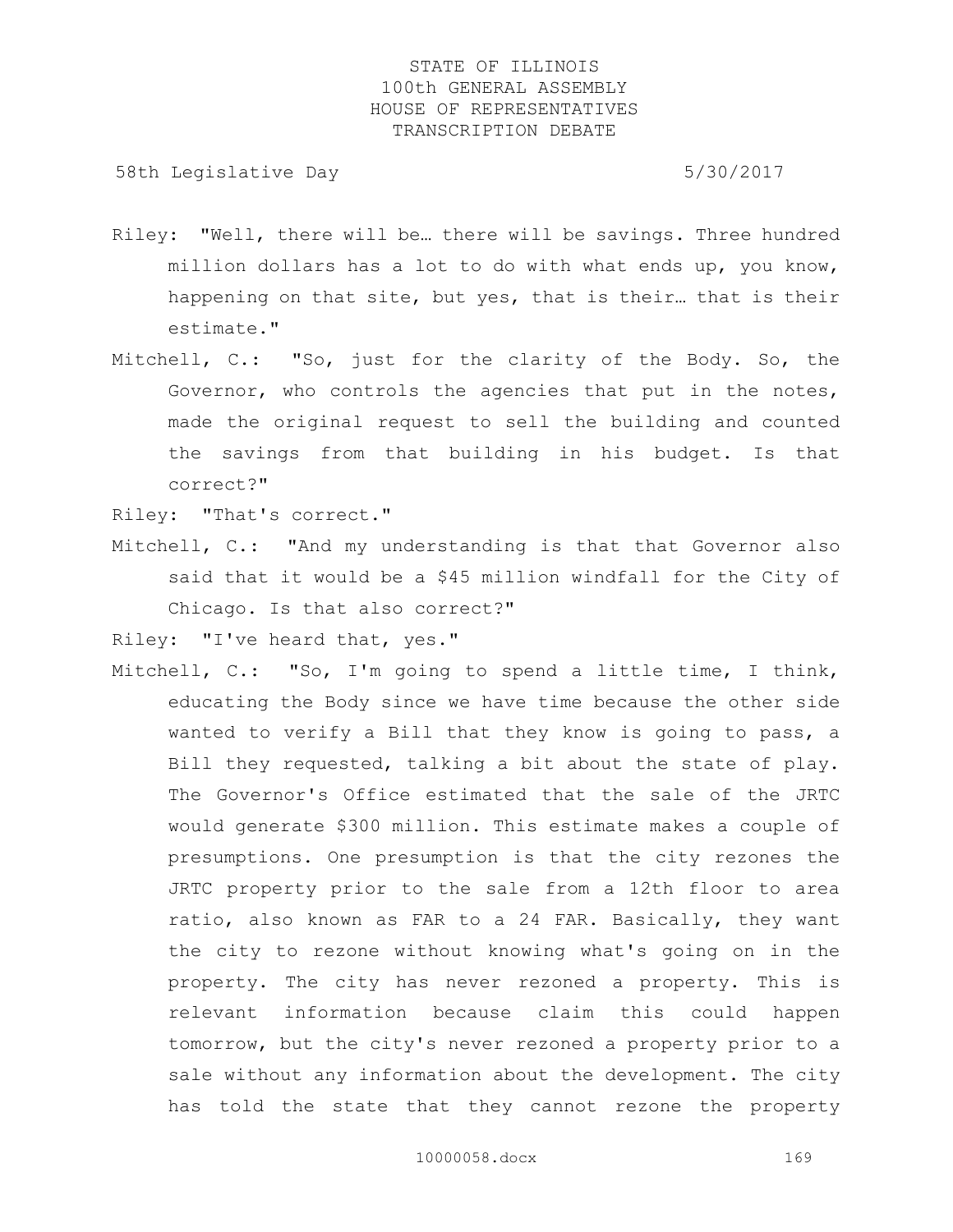58th Legislative Day 5/30/2017

without knowing the specifics of the development and what impact it would have on traffic and on city services. Sorry, I just heard somebody request that I read a little slower, so I'll be willing to do that. Further, city ordinance requires an entity seeking a zoning change to make an impact payment. If the city were to agree to change the zoning prior to the sale, the state would technically be required to make this impact payment unless the city were to waive it or agree that the purchaser make the payment. In the event the city agrees to make the zoning change prior to the sale, the Bill protects state taxpayers by requiring the purchaser rather than the state to pay any costs associated with rezoning. The language doesn't impede the city zoning authority in any way, but it does ensure that state taxpayers aren't on the hook for zoning payments, which I'd imagine as fiscal conservatives our friends on the other side of the aisle would be in favor of. On Monday, CMS, that being an agency of the Governor's Office, again, which controls the fiscal notes, proposed new language that would require the city and the state to enter into a memorandum of understanding with respect to any payments for additional zoning. This would apply to any changes in zoning prior to the sale or after the sale. In other words, the Bill gives the state some power over the city with respect to zoning, which considering it's a state purchase seems to make some sense. Now, in committee yesterday, our… some of our GOP Members… I would presume some of those who request a verification on this Bill, which is a great use of everyone's time, argue that the state is looking for a seat at the table because they're concerned the city may try to change the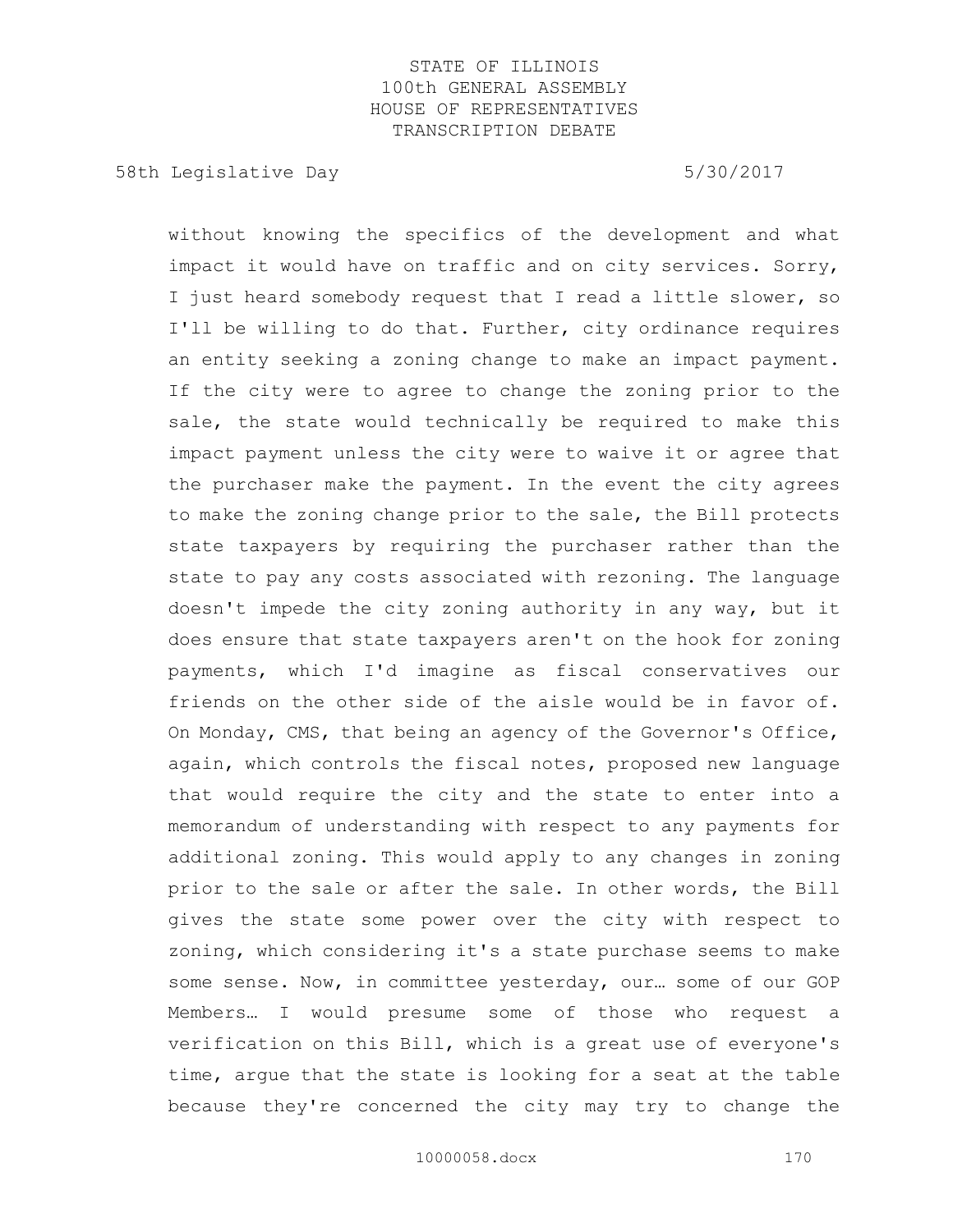58th Legislative Day 5/30/2017

payment amounts and tank the sale of JRTC. The reality is the city gains the most from a profitable sale of JRTC because any redevelopment will bring in both, sales and property taxes as the current building is exempt, but since we still have some more time, as we're waiting on a verification, which as usual is a great use of taxpayer dollars, I'm going to read from the article that the Governor's handpicked director of CMS wrote in the *Chicago Tribune* a couple days ago. Selling the Thompson Center is 'The best option for taxpayers. The deferred maintenance for the building has risen to over \$326 million with critical HVAC and fire suppression systems well beyond their useful life and in need of complete replacement. In addition, there are inherent deficiencies in the building's design itself that no reasonable amount of renovation could address including both extremely high operating costs, the ability to use only 70 percent of the 1.2 million square feet of space that currently sits on this massive parcel.' This concludes the most recent addition of the more you know. I would ask that the votes… the notes be ruled inapplicable. Thank you, Mr. Speaker."

Speaker Lang: "Mr. Wehrli."

Wehrli: "Thank you, Mr. Speaker. I'd move to put the previous question on whether the notes are to be ruled inapplicable." Speaker Lang: "Gentleman moves the previous question. Those in favor say 'yes'; opposed 'no'. The 'ayes' have it. The previous question is put. Mr. Riley to close on his Motion." Riley: "As I say, I render these notes inapplicable for the reasons that I stated. And I'd like votes in the affirmative."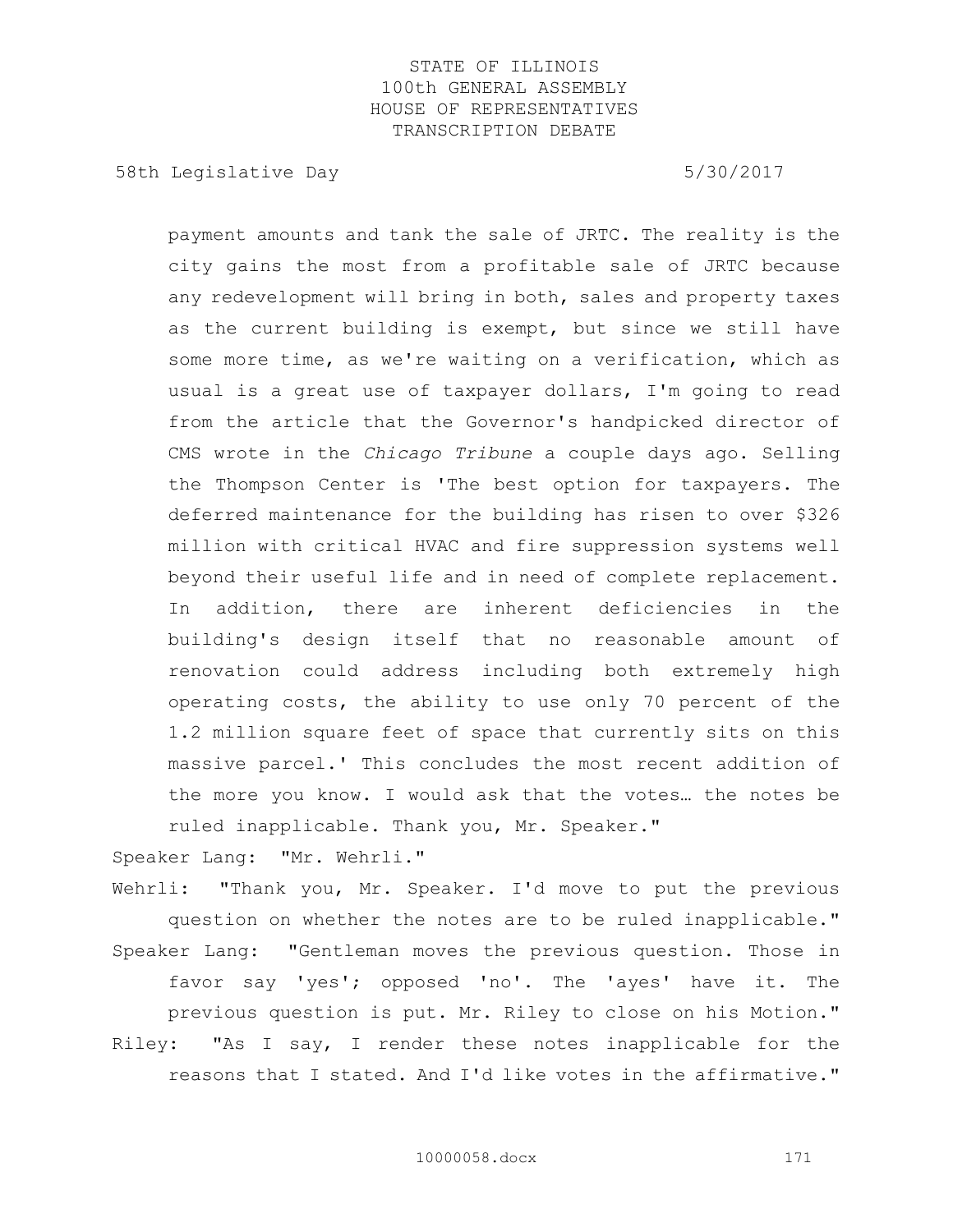58th Legislative Day 5/30/2017

Speaker Lang: "Those in favor of the Gentleman's Motion will vote 'yes'; opposed 'no'. The voting is open. Have all voted who wish? Have all voted who wish? Have all voted who wish? Please record yourselves. Mr. Riley, vote on your Motion. Mr. Clerk, please take the record. On this question, there are 64 voting 'yes', 49 voting 'no'. And Mr. Butler had asked for a verification of that vote. Do you persist, Sir? Mr. Clerk, please read the affirmative."

Clerk Hollman: "A poll of those voting in the affirmative…"

- Speaker Lang: "Excuse me, Mr. Clerk, before you proceed. Mr. Butler, you do know this requires simply more 'ayes' than 'nays', not 60 votes? He withdraws his Motion. Mr. Demmer is recognized."
- Demmer: "Thank you, Mr. Speaker. The Republicans request an immediate caucus."
- Speaker Lang: "Mr. Demmer, we'll get right back to you on that. Let me complete this process. The vote is 64 to 49. The note acts are held inapplicable. Mr. Clerk."

Clerk Hollman: "No further Motions."

Speaker Lang: "Third Reading. The Republicans asked for an immediate caucus. That will happen. The… two things: the Republicans will caucus immediately in Room 118 and the House will reconvene at the hour of 4:15. Members, are advised not to use the main door of the chamber; there's some stuff going on out there. So, please use the rear doors of the chamber to go wherever you're going. The House will be in recess 'til 4:15. The House will be in order. Page 13 of the Calendar, Senate Bills-Second Reading, Senate Bill 886. I'm sorry, this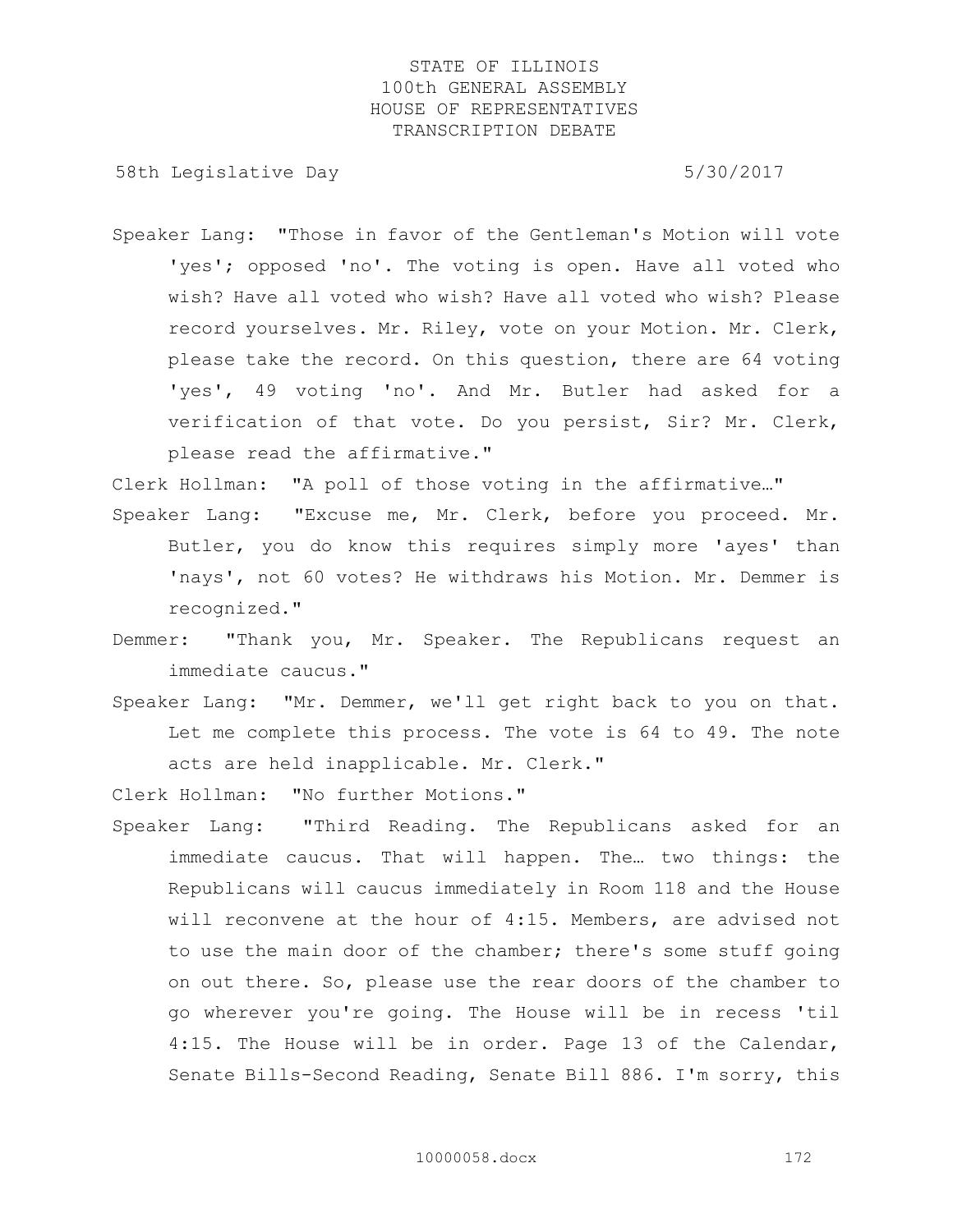58th Legislative Day 5/30/2017

is on the Order of Third Reading, now. Senate Bill 886, Mr. Riley. Mr. Clerk, please read the Bill."

Clerk Hollman: "Senate Bill 886, a Bill for an Act concerning State Government. Third Reading of this Senate Bill."

Speaker Lang: "Mr. Riley."

Riley: "Thank you very much, Mr. Speaker. Members of the House, I'm presenting to you Senate Bill 886, which essentially provides the framework for the sale of the Thompson Center. We had quite a discussion during the discussion about the notes and other things, but I will say again, it is a framework for the sale of the Thompson Center. And I will answer any questions you may have."

Speaker Lang: "Mr. Andersson."

Andersson: "I feel so…"

Speaker Lang: "You, Sir."

Andersson: "…I feel so alone."

Speaker Lang: "We're with you."

Andersson: "Oh, thank you. I appreciate that."

Speaker Lang: "If you're with him, raise your hand. We're here. There are a lot of people with you. Your turn, Sir."

Andersson: "Thank you, Sir. Will the Sponsor yield?" Speaker Lang: "Can't wait."

- Andersson: "I bet. So, my understanding is there's been a lot of discussion about this Bill. You've been working with the… with the second floor on it, but it looks like we've run into a few issues. Is that correct?"
- Riley: "Well, a few issues that I think came up at the last minute. The work on this Bill has ensued over a matter of months and… and in my estimation, I think the Bill is pretty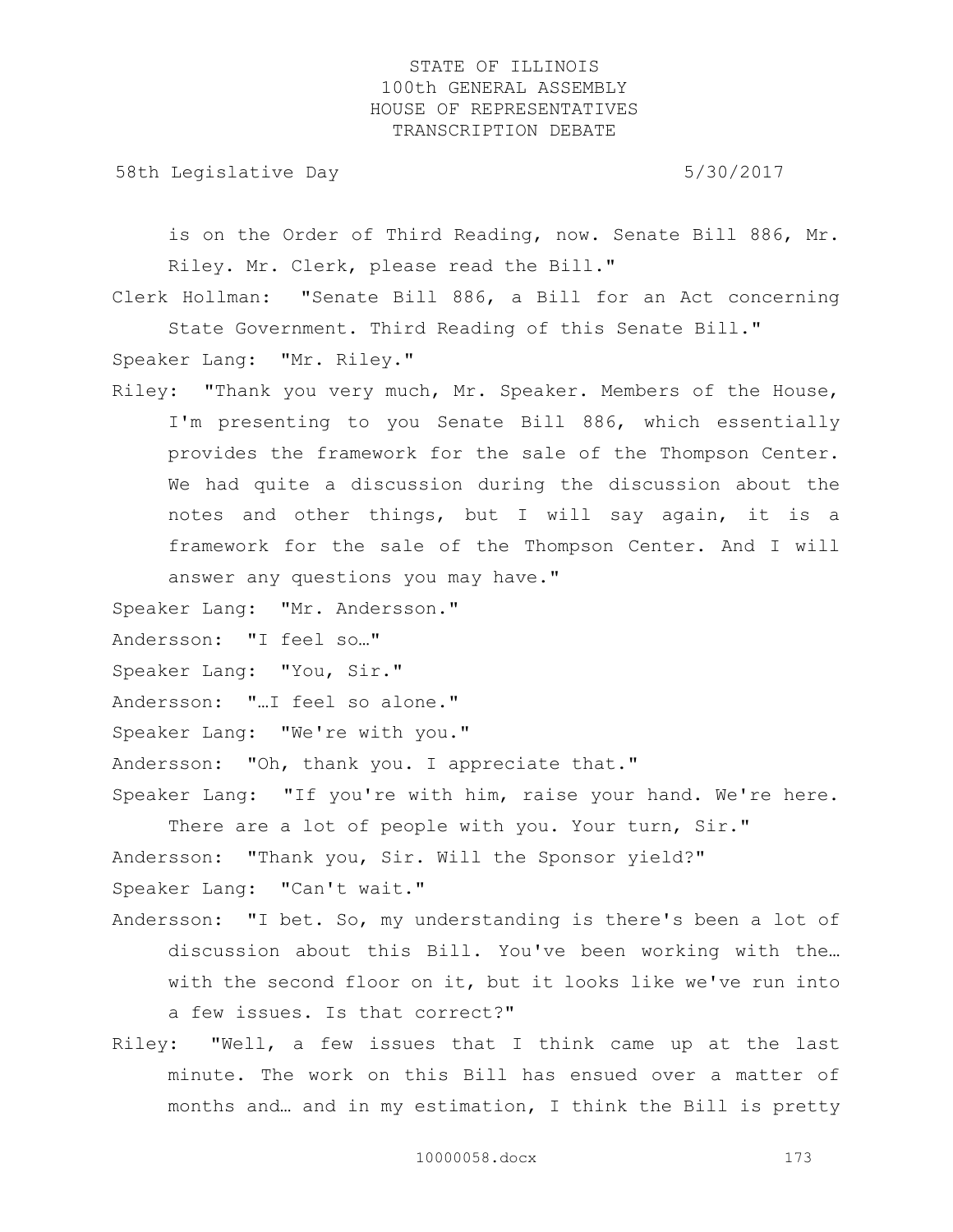58th Legislative Day 5/30/2017

benign. But you know, there are some concerns that… that you have brought… your side has brought."

- Andersson: "So, then… so, yes. And there's one specific concern and… and it relates to the commitments that have to be made under the Bill with regard to any contract to dispose of the property, so contract with a purchaser. And that is that there's a requirement that there be a commitment made from the purchaser to make any applicable payments to the City of Chicago with re… respect to additional zoning density. Can you explain to me the basis for that?"
- Riley: "Basically, so the people of the State of Illinois don't have to… to pay for this endeavor. I mean, that's… that's basically it, putting the onus on the purchaser. The onus on the purchaser to do that is part and parcel of the negotiations that the administration must have with the applicable entities in the City of Chicago."
- Andersson: "And I understand the logic of that. The difficulty is the typical process… and I've done a lot of development work over the years…"
- Riley: "So have I."
- Andersson: "…I, indeed, so we've got two experts in the room. All right. Is the way that it typically happens in every development project I've ever been involved with, is that the city, whichever city, not just the City of Chicago, but whichever city, the seller and purchaser negotiate during the contract process to figure out what that exposure is because quite frankly, while you say we're putting it on to the purchaser, the reality is if it's a blanket commitment that they have to enter into, that's going to reduce…"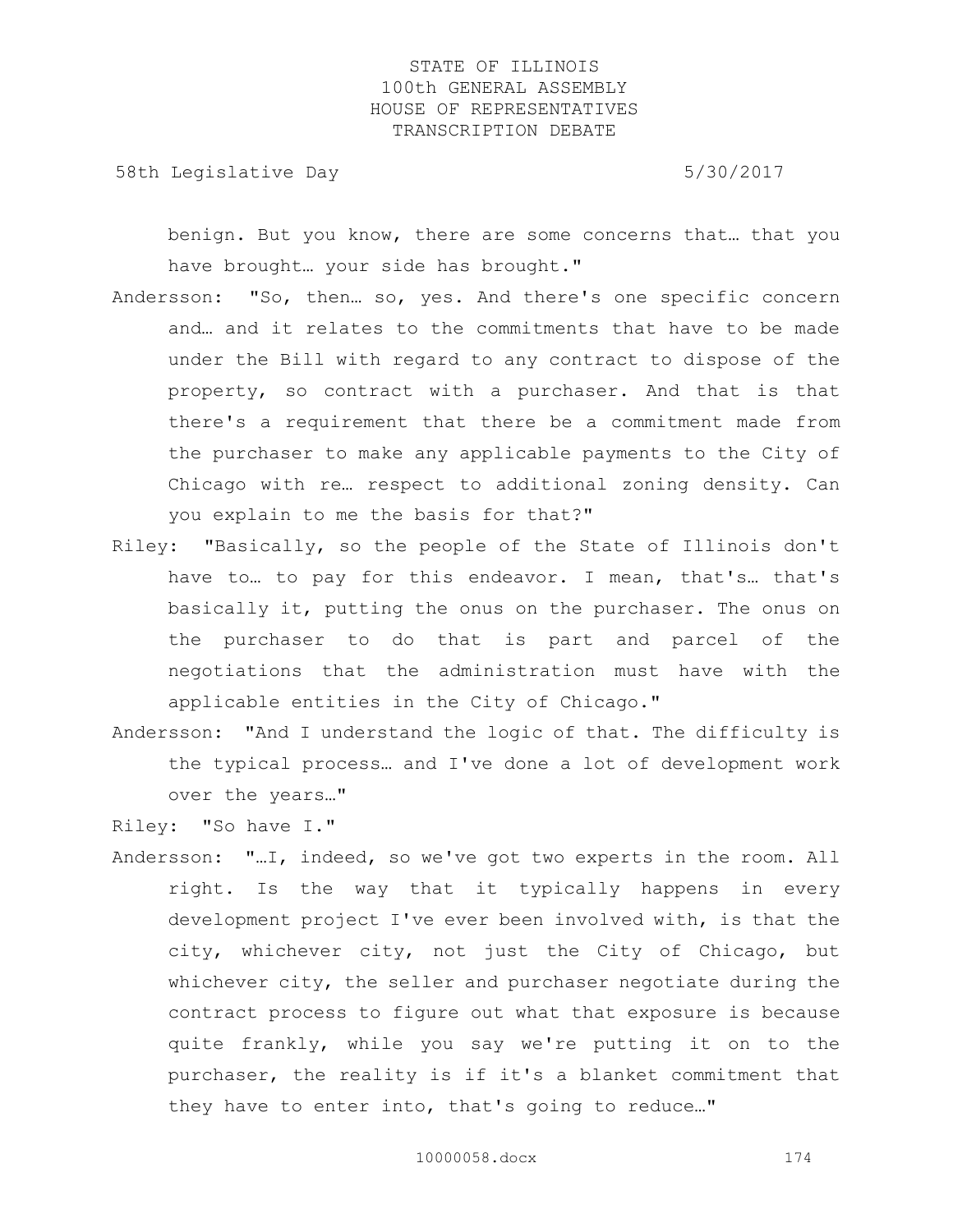58th Legislative Day 5/30/2017

Speaker Lang: "Please complete your remarks, Sir." Andersson: "Are we on Short Debate?" Speaker Lang: "Yeah, I am. I hope you are as well." Andersson: "I would like not to be."

Speaker Lang: "Okay. Well, if you had seven people here… no I'm kidding. Just go right ahead anyway. It's your anniversary." Andersson: "I… I thought you were with me. I figured you'd raise your hand."

Speaker Lang: "Have we said happy anniversary to you yet, Sir?" Andersson: "You did not."

Speaker Lang: "Happy anniversary."

Andersson: "Thank you, Sir."

Riley: "Could you finish that last part of your…"

- Andersson: "Yes. So, the point is, is while I understand the concept of putting the burden on the purchaser, the difficulty is by making a blanket commitment in the contract itself to purchase what you end up doing is you end up deducting because if the… if the sale price is going to be \$300 million or whatever price it's going to be and now, they can't negotiate that, that price goes down."
- Riley: "Well, a couple of things. One of the things that I don't want to do… I don't think we want to do is enter into negotiations in statute. That is something that the administration's going to have to do with the City of Chicago. In terms of reducing any amount, you know, let's… let's be honest. We don't know if we will get \$300 million from that sale. A lot of that sale price is contingent upon what's built on that property."

Andersson: "Correct."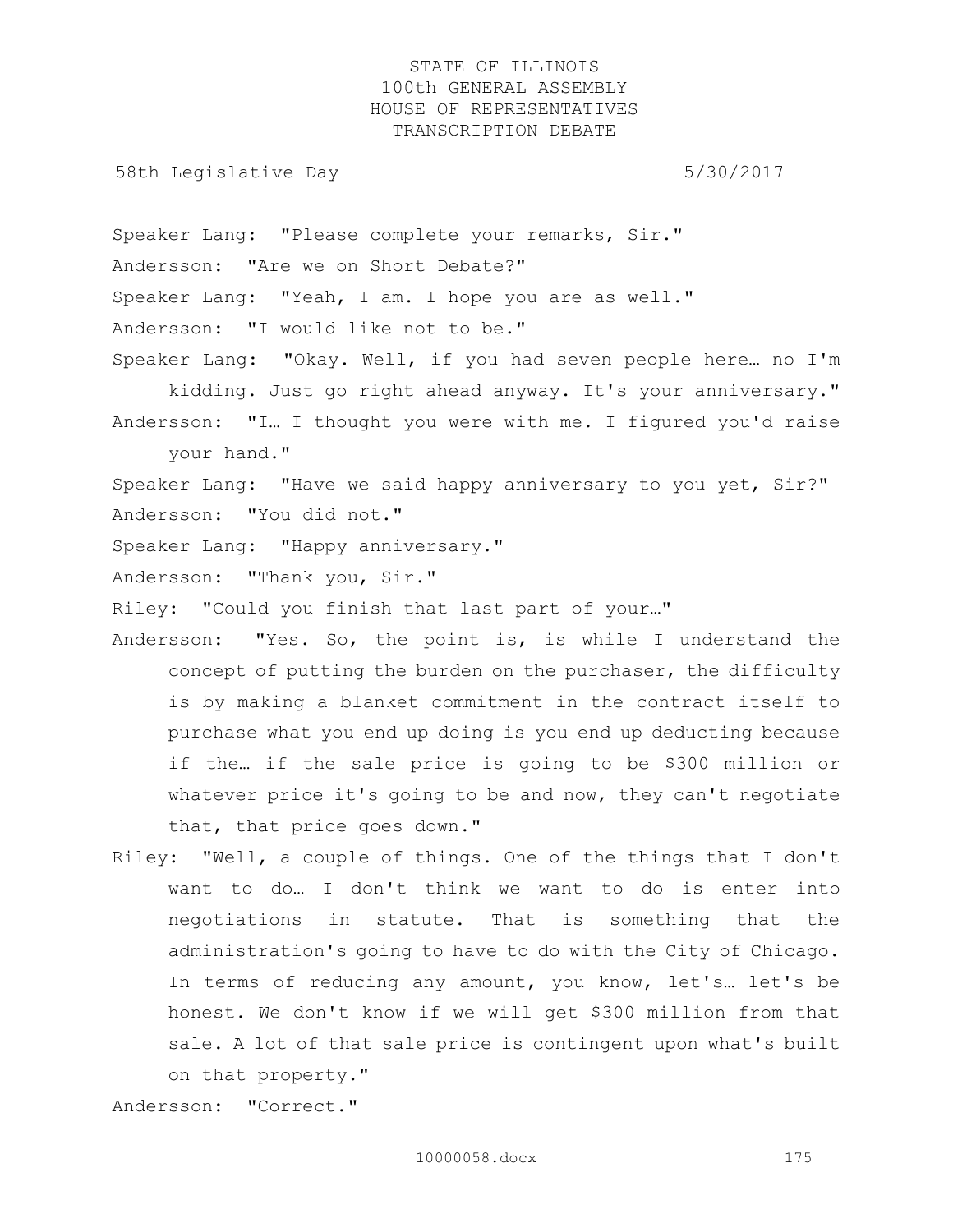58th Legislative Day 5/30/2017

- Riley: "And that's part of the negotiations that the administration has to do with the city."
- Andersson: "Correct. So, my… my suggestion is the administration had suggested a very small Amendment to this language to say that rather than saying a blanket commitment that instead that there would be an agreement between the city, the seller, and the purchaser to enter into an MOU, a memorandum of understanding, on that negotiation. Is that such an unreasonable way to approach this?"
- Riley: "Again, I don't want to do negotiations that the administration has to do with the city. But I would tell you, if you did something like that then frankly that would obviate Home Rule because it would be changing the… the zoning ordinance of the City of Chicago."
- Andersson: "I… I would disagree. I'd think that… I mean, I cannot tell you how many times that's exactly Home Rule and non-Home Rule do. Is they enter into a three-way agreement to figure out what the exposure is for a given impact fee, a given charge, whatever the case may be. I'll… I'll speak to the Bill."

Andersson: "I… I think I understand your point. What I would suggest is this, Ladies and Gentlemen, is that the sale of the JRTC is something that the Governor's Office favor. I think many people in this chamber favor. The difficulty is by… by creating a blanket commitment that a purchaser must agree to in the sales contract, you are limiting the flexibility and the ability of the parties to negotiate to a mutually beneficial conclusion. That is simple contract law.

Riley: "Okay."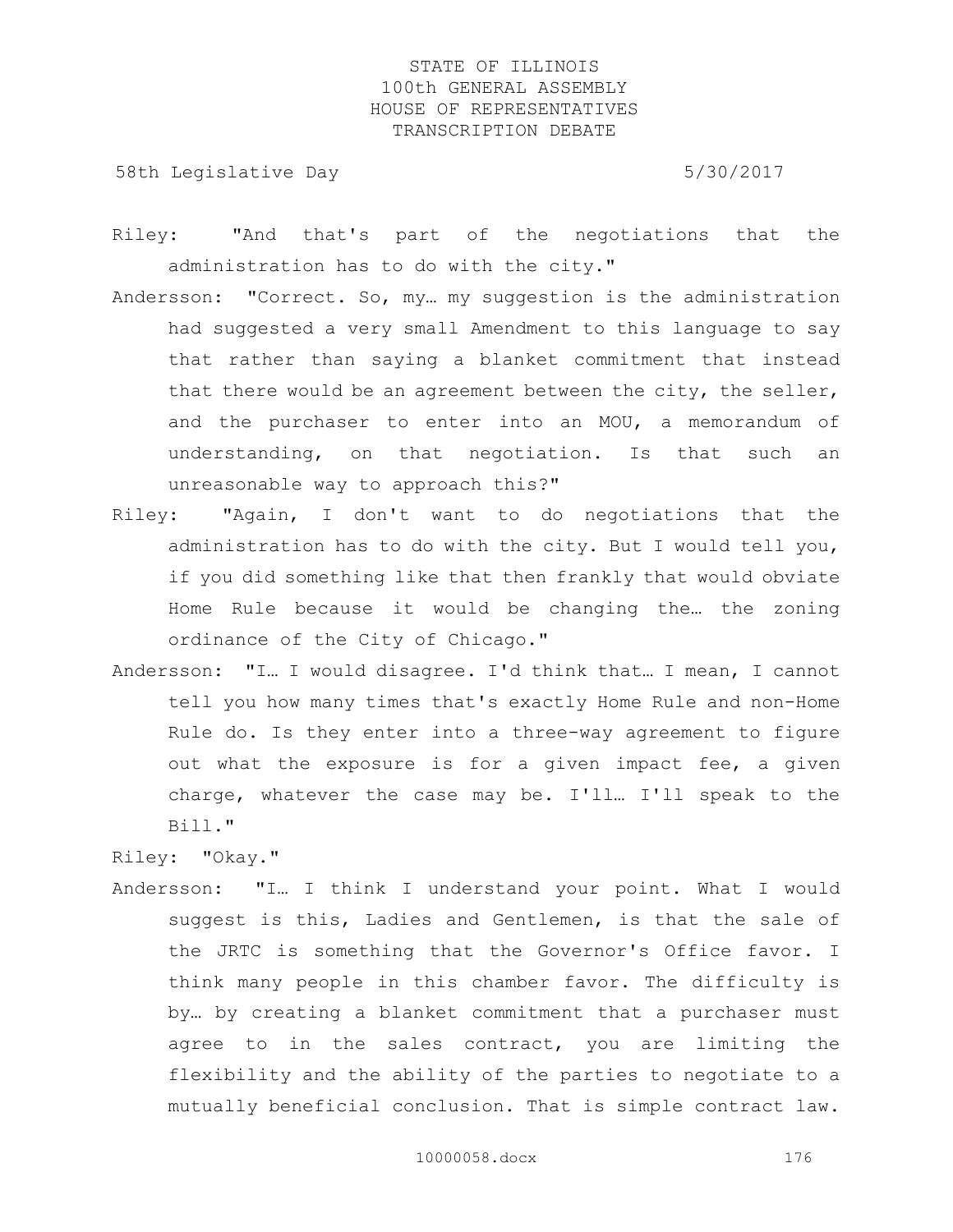58th Legislative Day 5/30/2017

That is simple development work. So, unfortunately, even though this is close, I would urge a 'no' vote. Thank you." Speaker Lang: "Mr. Demmer."

Demmer: "Thank you, Mr. Speaker. Will the Sponsor yield?" Speaker Lang: "Sponsor yields."

Demmer: "Representative, is there anything in this Bill that would prevent the City Council of Chicago from changing their impact fee after the enactment of this legislation and prior to the sale of the JRTC?"

Riley: "I'm sorry, Tom. Could you just repeat that one more time?" Demmer: "Sure. Is there anything in the Bill that would prevent the City Council of the City of Chicago from changing their ordinances regarding the impact fees or other related fees between the time of this legislation and the sale?"

- Riley: "Well, they can do that anytime, but you know, I wouldn't want to speak for the City Council or the depart… the Department of Planning and Development. They can do that at any time."
- Demmer: "So, we can put into legislation that the… the buyer must pay the fee to the City Council and we might make our decision today based on what the existing ordinance is only to have the City Council in Chicago change that after this law was passed and change the fee and the developer then would be required to pay that?"
- Riley: "Representative Demmer, you know, we cannot write any legislation based on speculation of what a body will do. The zoning ordinance of the City of Chicago is what it is. And so, simply speaking, what you want to do… or I think what some people might want to do is to try to enter in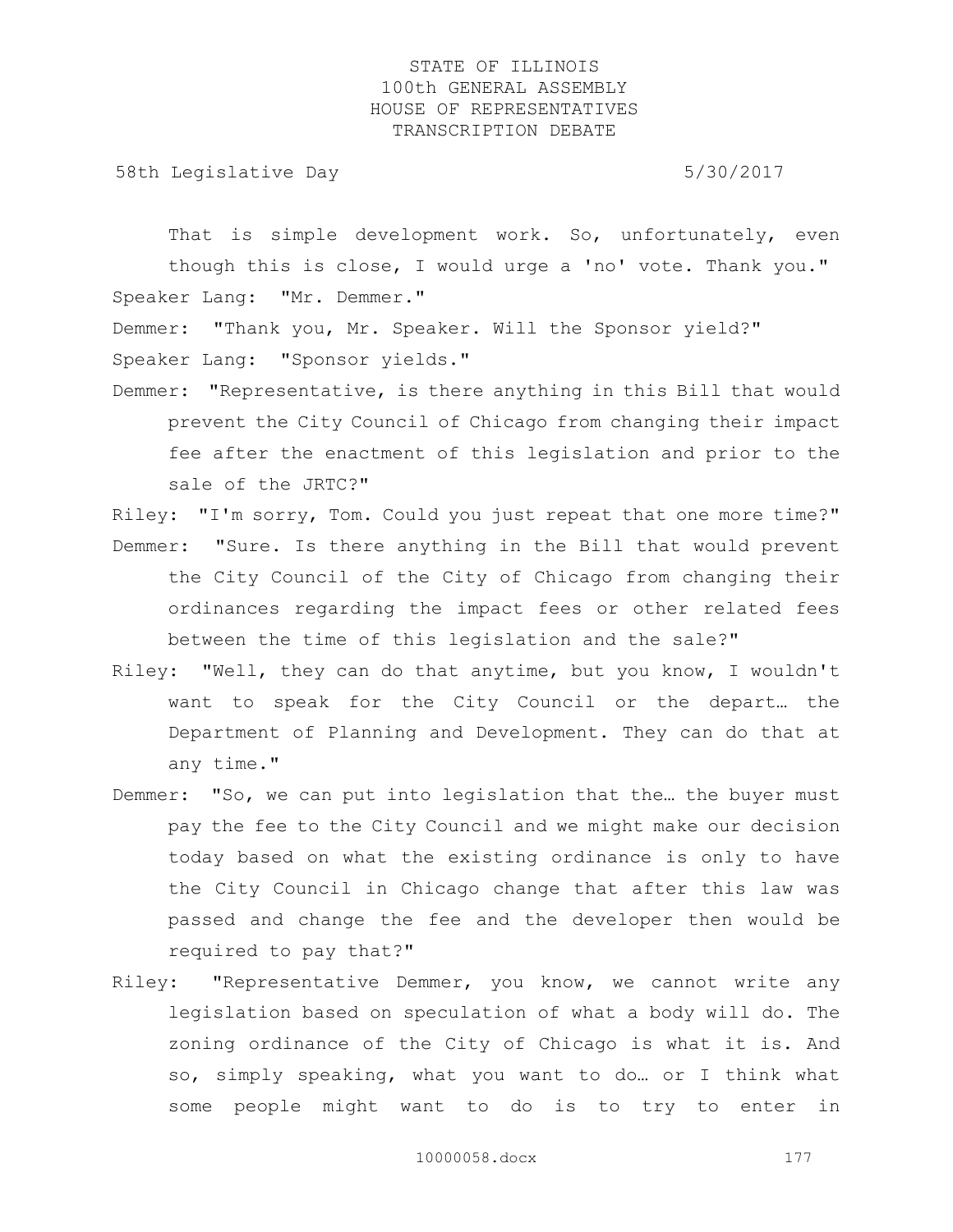58th Legislative Day 5/30/2017

negotiations… we don't know what's going to happen once the Governor's Office and the City of Chicago start talking… we don't know what's going to happen. That's what negotiation's all about. I just don't think that this is the place to do it. And that's why, as I say, this Bill is fairly benign. I think because it is it gives wide latitude for the administration to negotiate with the City of Chicago and the CTA and whoever else they have to negotiate with."

Demmer: "Well, thank you, Representative. Mr. Speaker, to the Bill. I think that wide latitude is what might raise some concerns from folks who have spoken on this Bill. We understand that both the latitude that comes with the administration is also latitude on the City Council side. What we want to make sure that this Bill maintains is that the state has a seat at the table. So, when the sale of the James R. Thompson Center proceeds, we're looking out for both the best interest of Illinois state taxpayers as well as people in the City of Chicago. We were opening… and you have conceded that we're opening the fact that this statute would require the developer pay all applicable fees to the City of Chicago. And that after we pass this Bill, the City of Chicago could change what those applicable fees are. They could change what those fees are without any input from the General Assembly. Let's make sure we maintain a balance between the interest of the State of Illinois and the City of Chicago. That's why a memorandum of understanding or a continued negotiation, something that gives us an opportunity to maintain a seat at the table is the right way to go forward.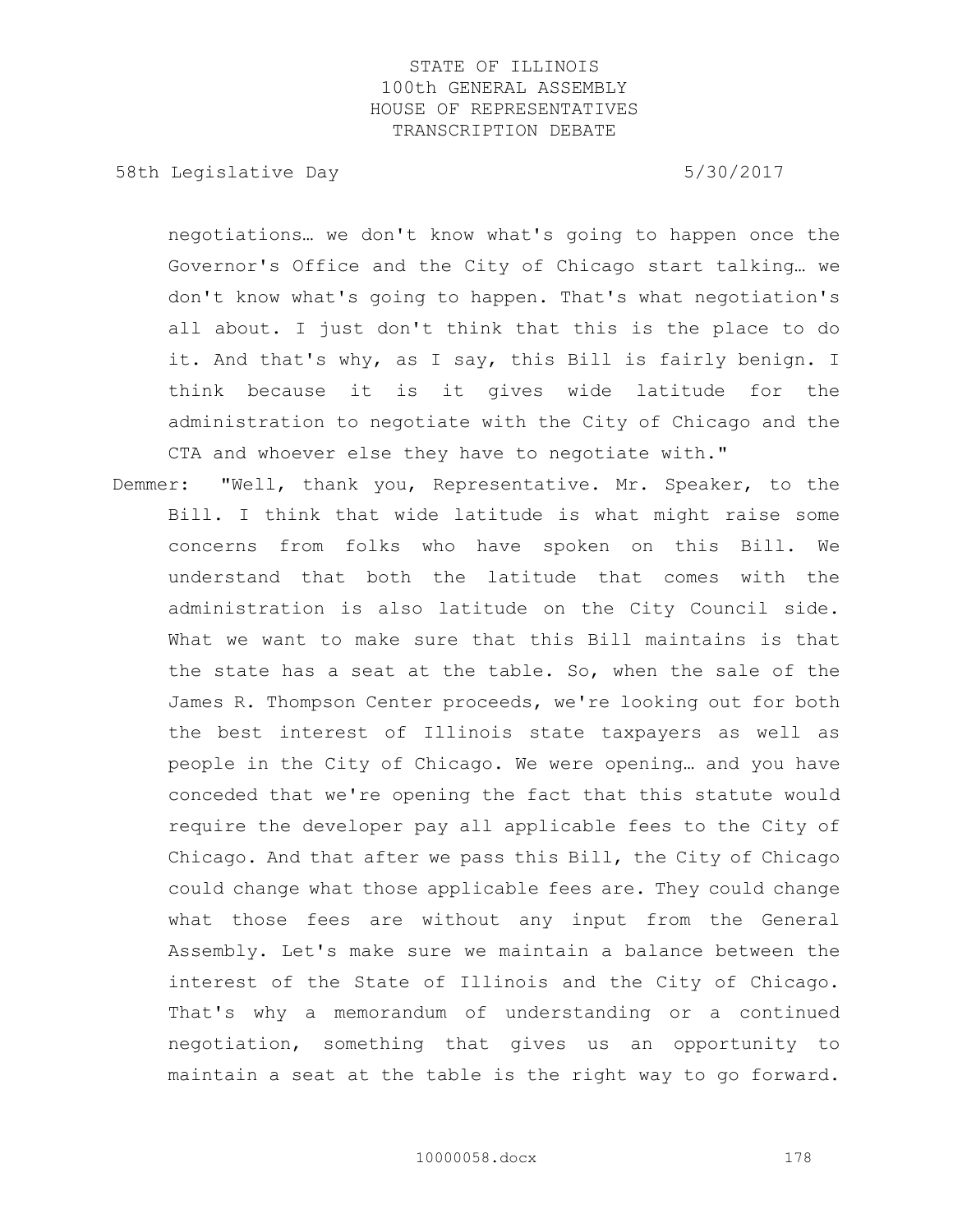58th Legislative Day 5/30/2017

So, on this version of the Bill, I'd encourage a 'no' vote. Thank you."

Speaker Lang: "Mr. Sosnowski."

Sosnowski: "Thank you, Mr. Speaker. Would the Sponsor yield?" Speaker Lang: "Sponsor yields."

- Sosnowski: "The language that was suggested… we discussed it a little bit in committee… is fairly mundane. I believe it… it generally says that we want to have a memorandum or an agreement with the city prior to the state selling. I don't think it goes too much further than that. So, my question is, why not include that in your Bill?"
- Riley: "Because, again, negotiations means people sitting down and determining… I mean, even determining things like what's going to be built. Again, remember what I said. I mean, I hope we get \$300 million for the sale of that property or even more, but a lot of that… you're not going to get it right now. And a lot of that depends on the negotiations that the administration makes with the city. For example, what's going to be built on it. Are you going to just adaptively reuse the existing building? Are you going to build something new? I'm seeing some proposals where, you know, there was a 100-foot story tower. There's another one where there were three buildings, you know, with different FARs on that site. So, a lot of that has to do with what you're actually going to get from the property. But again, to put that sort of memorandum of… of understanding, which sounds real nice about those fees, again, obviates the zoning ordinance of the City of Chicago. And that's something that I just don't think that we should do."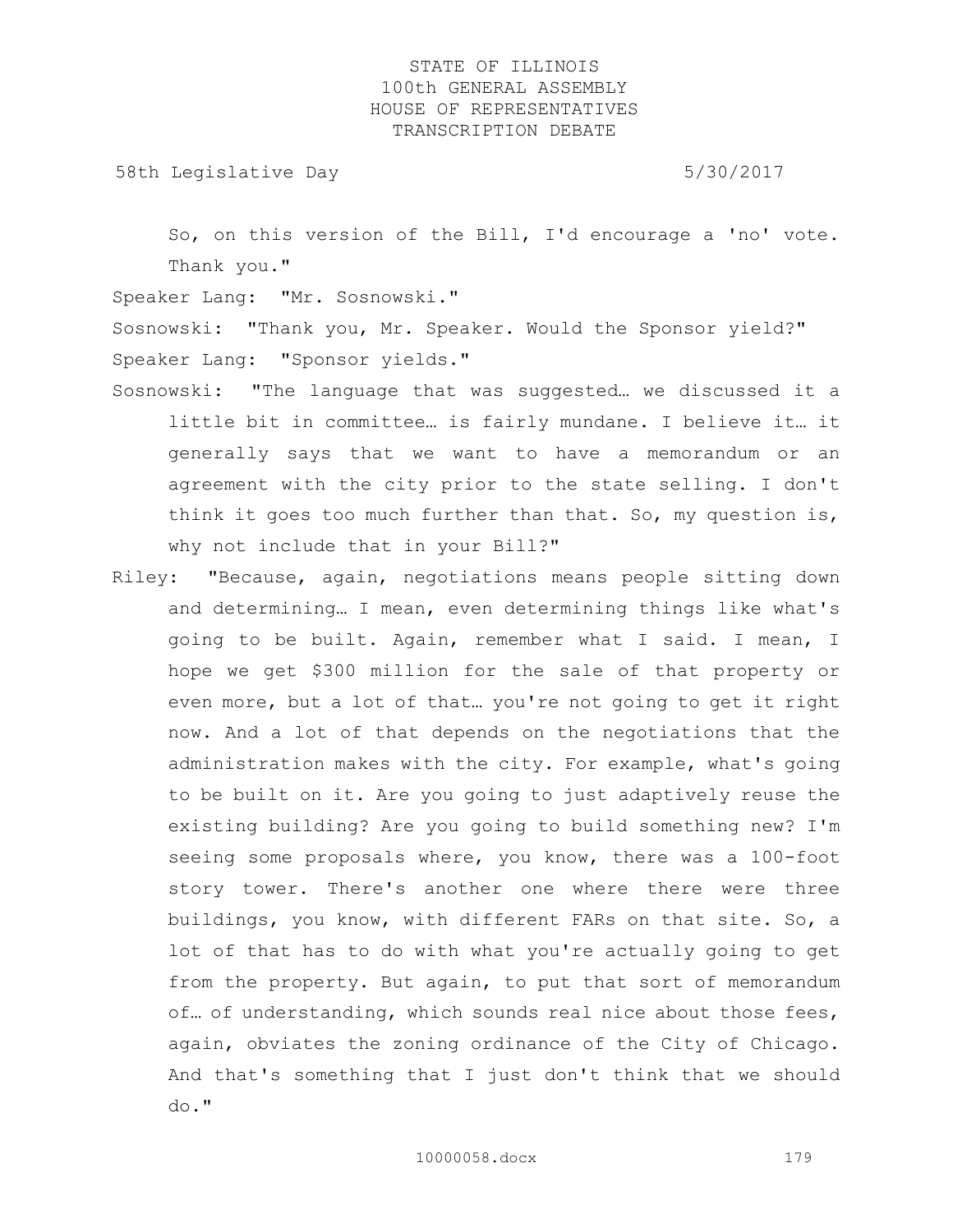58th Legislative Day 5/30/2017

- Sosnowski: "Well, just as a follow-up question. I agree that there's a lot that goes into it, but this is simply saying that prior to us selling the building that would all be worked out. We're not mandating; we're not dictating what those terms are. We would just say in order to maximize the sale price that should be worked out ahead of time. It's up to the city and the state, CMS, to negotiate that. We're not laying out of the terms, but why would we want that done prior to the sale in order to maximize the sale price?"
- Riley: "I've never seen a situation where a city council or any other body has agreed… I mean, the zoning has to be changed. And it's my understanding that when you do changes in zoning… well really in most jurisdictions, certainly the City of Chicago, you do these kinds of chaning… changes in zoning where you're increasing the floor area ratio by the amount that it's stated that the administration wants to do, then all of a sudden, you know, the... the character of that land changes. You have to get… you become a PUD. You have to get a planned unit development designation for that area. There's all kinds of things that have to be done, you know, before you can even enter into their agreement. We're just saying that opfori putting in strictures, if you will, to those negotiations doesn't make a lot of sense to me. And that's, you know, that's… that's the reason."
- Sosnowski: "Okay. To the Bill. I just am concerned that as a state… as an entity we want to maximize the sale price of this building. And what we see as a potential increase in occupancy tax is almost 20 to 25 percent of what the sale price of the building would be. For those of you in real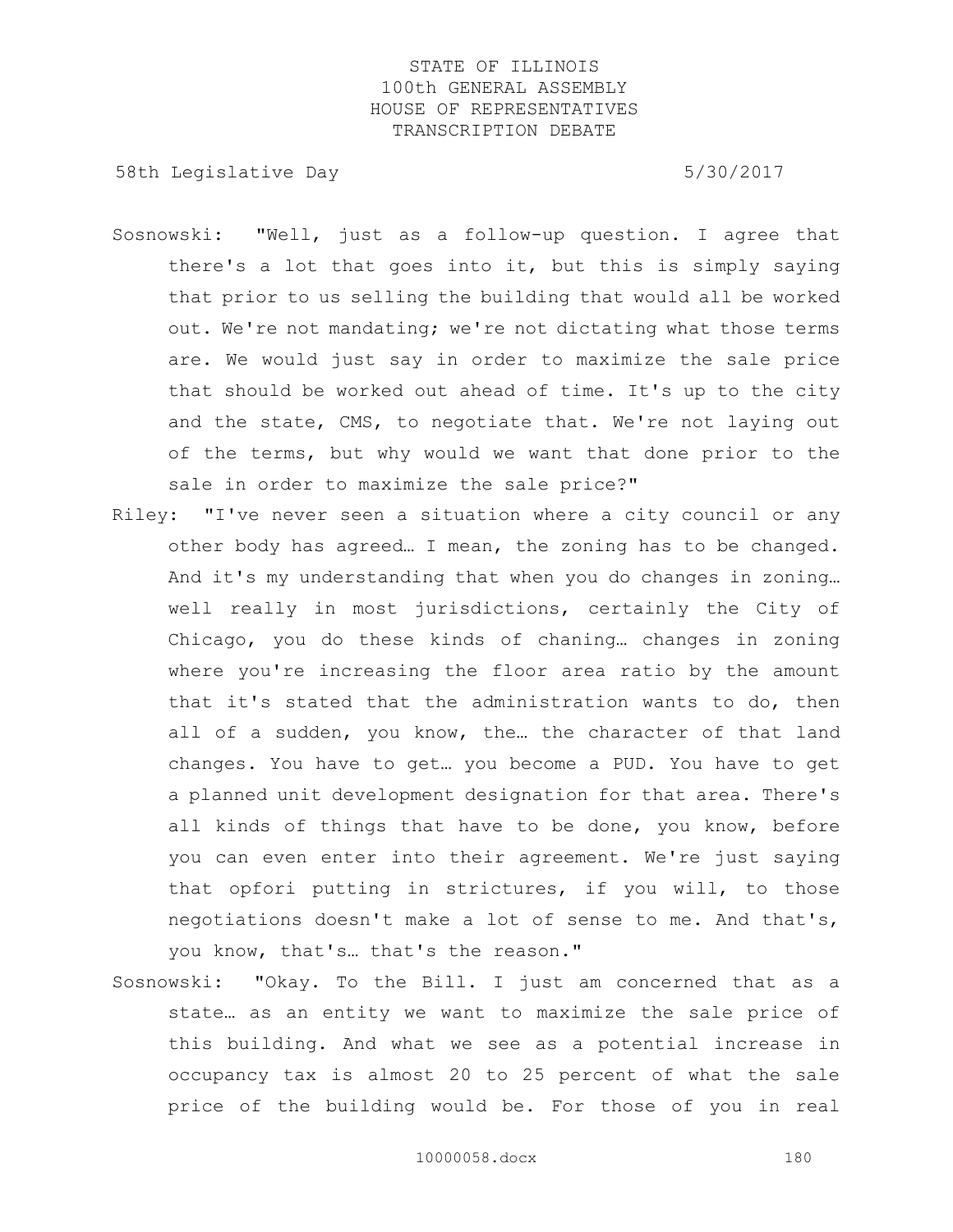58th Legislative Day 5/30/2017

estate or otherwise that have dealt with that, a 20 to 25 percent surcharge based off the current city ordinance is very concerning and something I think should be negotiated ahead of time otherwise the sale price will end up being less and the profit… 'profit' to the taxpayers to the state is going to consequently be less. And I don't think that's a positive thing for us to do. I think we can have this set up ahead of time through some simple negotiations. And secondly, I'm just concerned, you know, this… we see that sometimes around here with negotiations that happen you mentioned… and in committee was mentioned, we had several months of good negotiation between the two sides, but then a Bill was pushed forward before a final compromise was agreed to. And that… we can't really call that negotiation or final compromise if one side still had a couple sticking points. And I'm just concerned that, you know, we continue to do that. We continue to say, well, we're negotiating in good faith, but then in the end we're just going to push through something that the other side doesn't agree to. And I truly believe in this case CMS and the Governor's Office is looking at protecting the taxpayers and simply maximizing the sale of property. I would suggest that we go back, make those changes before we put the building up for sale. I think it's going to benefit the state and it's going to benefit the taxpayers. Thank you very much."

Mitchell, C.: "Thank you, Mr. Speaker. I'm going to go straight to the Bill. So, I understand now why my colleagues on the other side of the aisle had to go to caucus, 'cause they needed to find ways to do gymnastics to try to figure out, to

Speaker Lang: "Mr. Mitchell."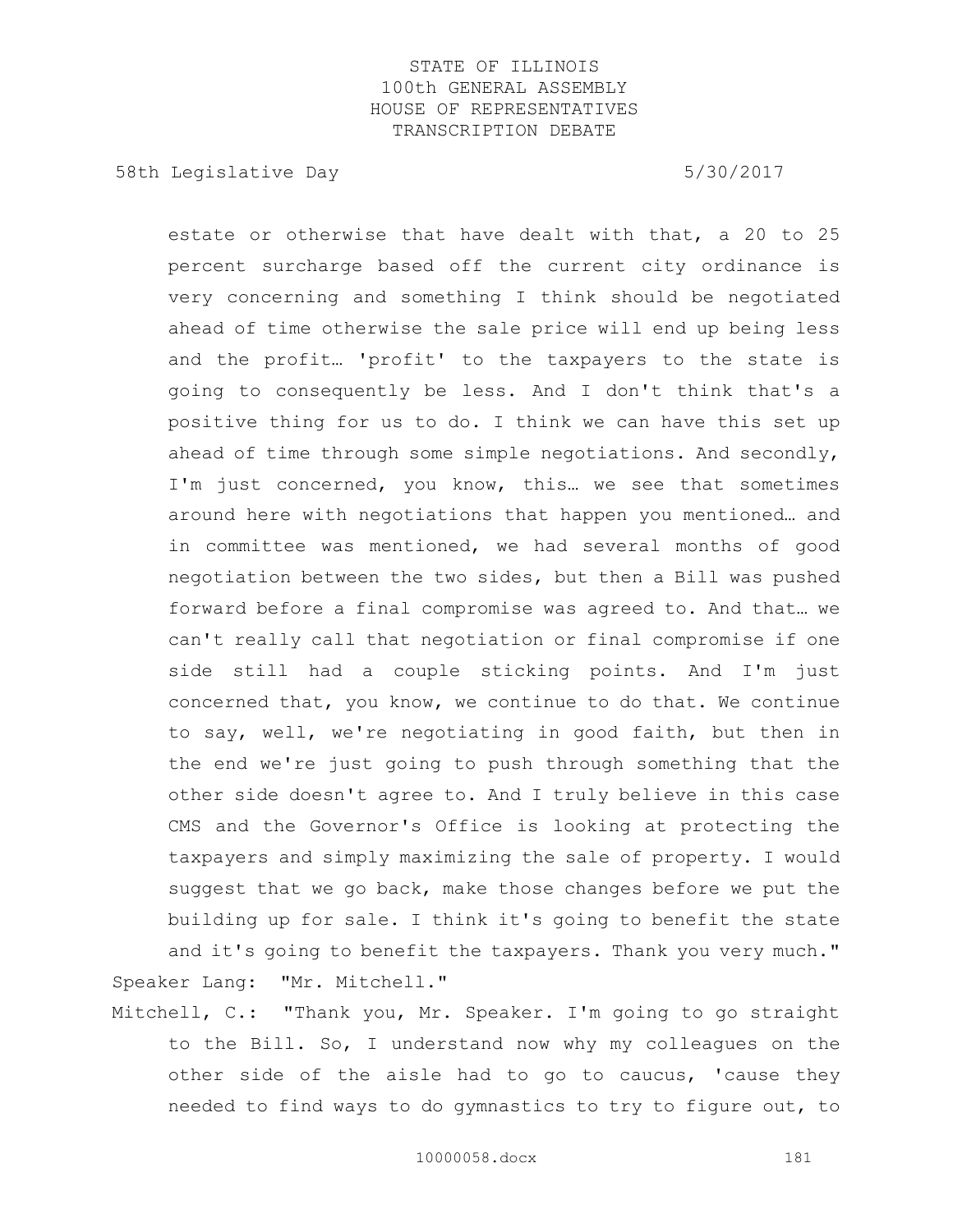58th Legislative Day 5/30/2017

know how to justify the fact that they're not supporting a Bill that they originated. So, here's the deal. So, on Sunday, the Governor's Office and CMS wanted the language that's currently in the Bill. But today, what they wanted… I'm going to read this into the record… is for the language to say any contract to dispose of the property is subject to the following conditions: commitment from the purchaser to make applicable payments to the City of Chicago with respect to additional zoning density as agreed to between the administrator, that's the state, and the City of Chicago in a memorandum of understanding or other agreement. So, Team Local Control, that's you guys, the ones who always say we've got too many mandates and we need to give more back to our local governments because they're local and they're closer to the ground. Team Local Control wants to take zoning authority from the City of Chicago, wants the city to rezone the building, but wants to be in charge of it. This is ridiculous. It's negotiation in bad faith. I feel absolutely terrible for those of you who have to stand up right now and defend this. I have bad news. Sometimes the Governor lies to you. This is a situation where the Governor is lying to you. This is a good Bill. It's doing what the Governor's Office wants. You should vote 'aye'."

Speaker Lang: "Mr. Ford."

Ford: "Thank you, Mr. Speaker. Will the Sponsor yield?" Speaker Lang: "Sponsor yields."

Ford: "Representative Riley, I just have one question because this is a concern of some constituents. Once the sale of the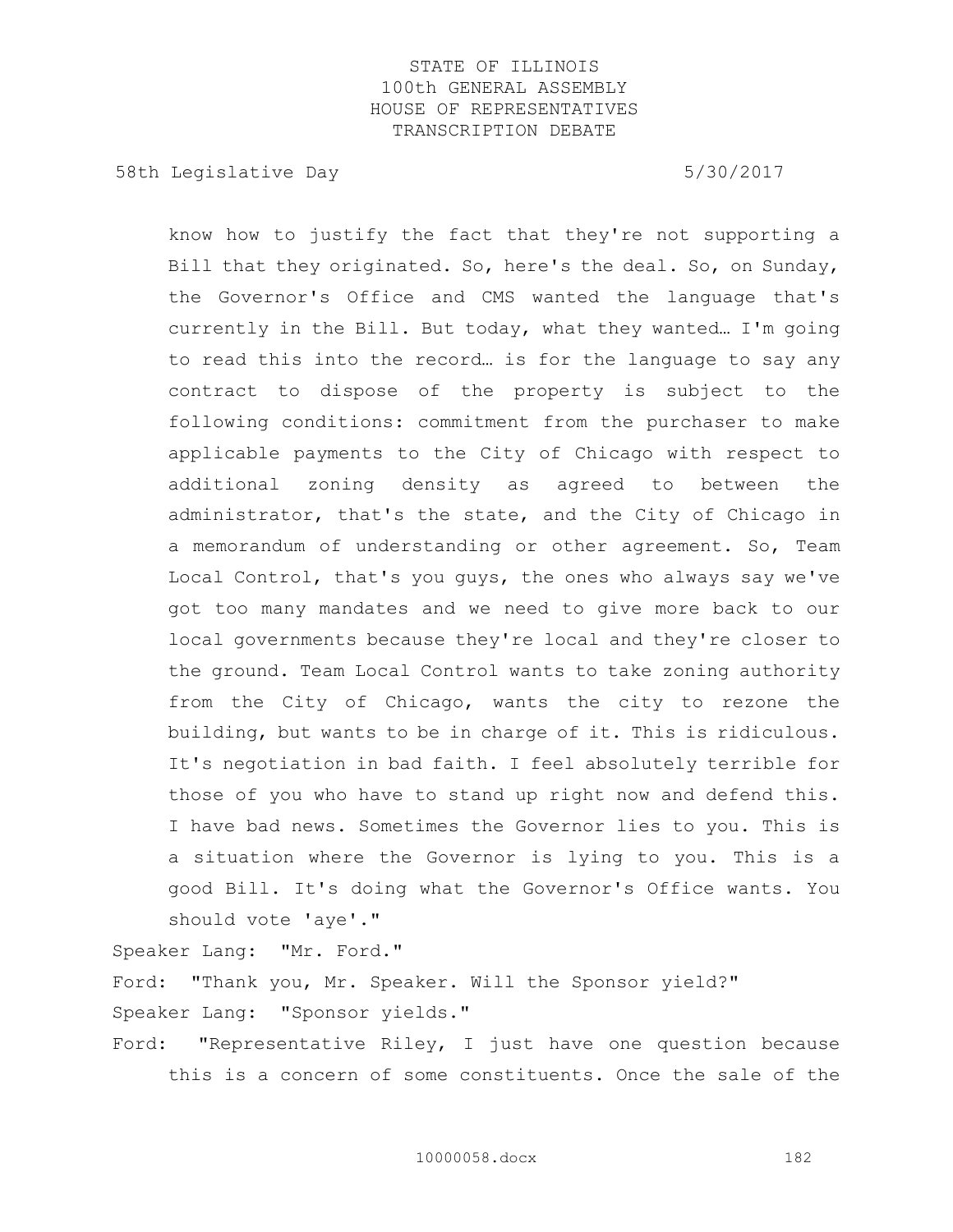58th Legislative Day 5/30/2017

Thompson Center takes place, does this Bill speaks to who has the responsibility for relocating the CTA transportation?"

- Riley: "Well, part of that is in there and again, I keep saying, that's part of… and the negotiations are going to be tough, but I have faith, at least in this case the administration that they will, you know, talk and negotiate with the City of Chicago in good faith. But what happens to… I think it's the second most-used transit stop in the city, is extremely important. So, that's part of the negotiations that's part of this Bill and that's something that they're going to have to come up with. How is it going to be protected? And some of those are some design ideas. And how was it going to be protected and how are people still going to use the facility?"
- Ford: "So, Representative, that would not be our responsibility to vote… this vote, if it passes, becomes the responsibility of the city to protect that. Is that right?"
- Riley: "That would be part of the negotiations, again, between the administration and the city. I would presume that, again, when I say the city, that also would include the CTA."
- Ford: "Right."
- Riley: "And that's what negotiations are all about. They want to protect a very important, you know, transit station. We want to protect it, too. So, all those things, you know, to the extent that they could, were built in the Bill in terms of what needed to be done. But again, the negotiations between the city and the administration are extremely important to be sure that those things happen."
- Ford: "And so, it's not my responsibility, your responsibility. If I vote for this and…"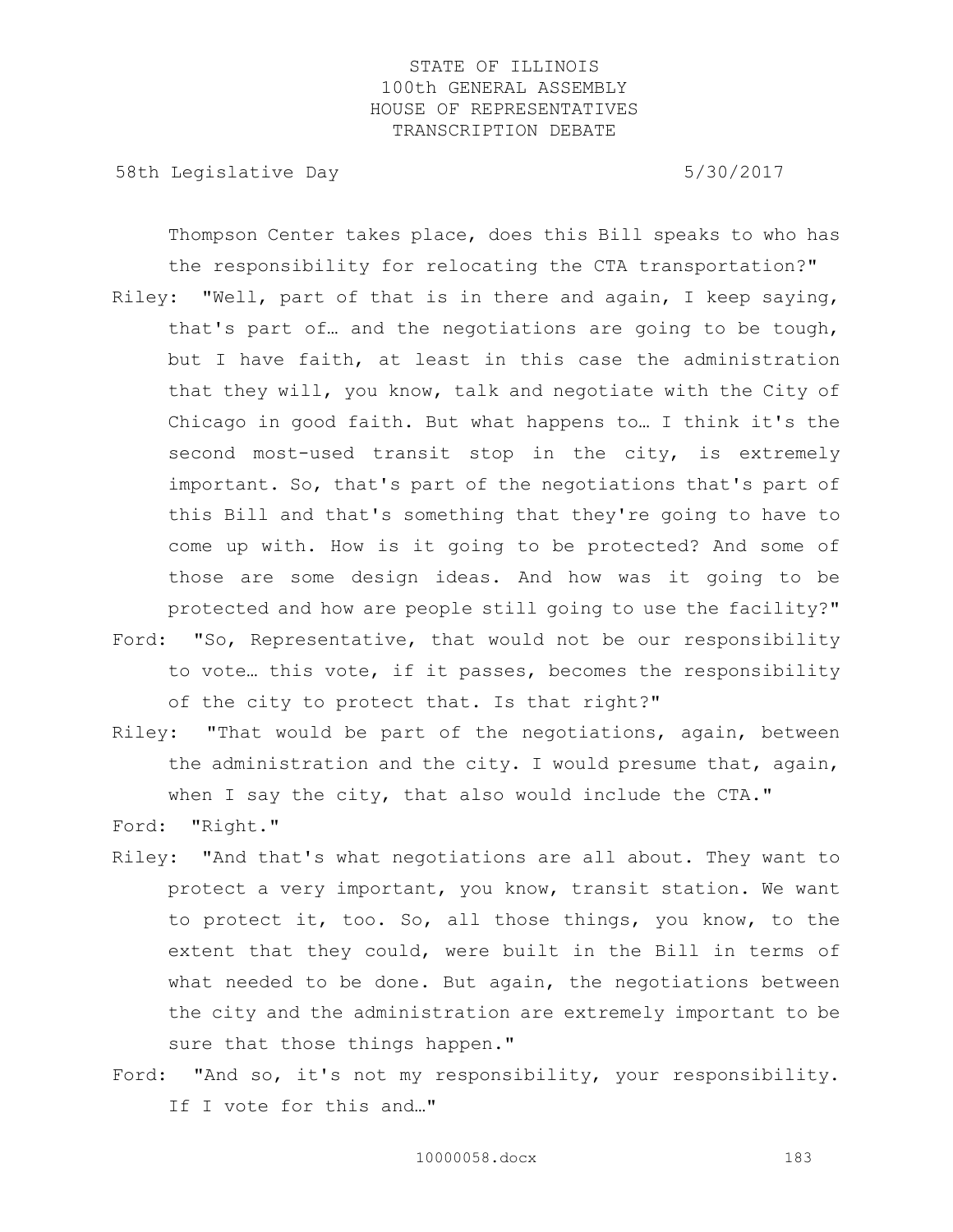58th Legislative Day 5/30/2017

Riley: "Representative Ford, I can't hear you. Mr. Speaker."

- Ford: "…I just want to be clear that if I vote for this Bill, it's CTA's responsibility along with the City of Chicago to make sure that the ridership is protected. The state doesn't have that responsibility. Is that correct?"
- Riley: "Well, the state has a responsibility in so far as, you know, the citizens of the City of Chicago, the riding public, are also our constituents. But again, that will be part of the negotiations between the City of Chicago and the administration. But we stated in the Bill the concerns about transit that had to be done. And believe me, you know where I stand regarding mass transit. I've been a proponent and a protector of it for a long time."

Ford: "Thank you, Representative."

Speaker Lang: "Mr. Thapedi."

Thapedi: "Thank you, Mr. Speaker. Will the Sponsor yield?"

Speaker Lang: "Sponsor yields."

Thapedi: "Representative Riley, it seems to me that what you're trying to do here that you're statutorily shaping the ground rules for the transaction. Is that a fair statement?"

Riley: "That's a fair statement."

Thapedi: "So, what you're doing essentially is that you're providing more certainty as far as how the transaction should go forward, correct?"

Riley: "That's true."

Thapedi: "So, ultimately, when there is an RFP and the RFP process does go through, you're positioning those potential bidders to put together their best and their strongest bid, right?"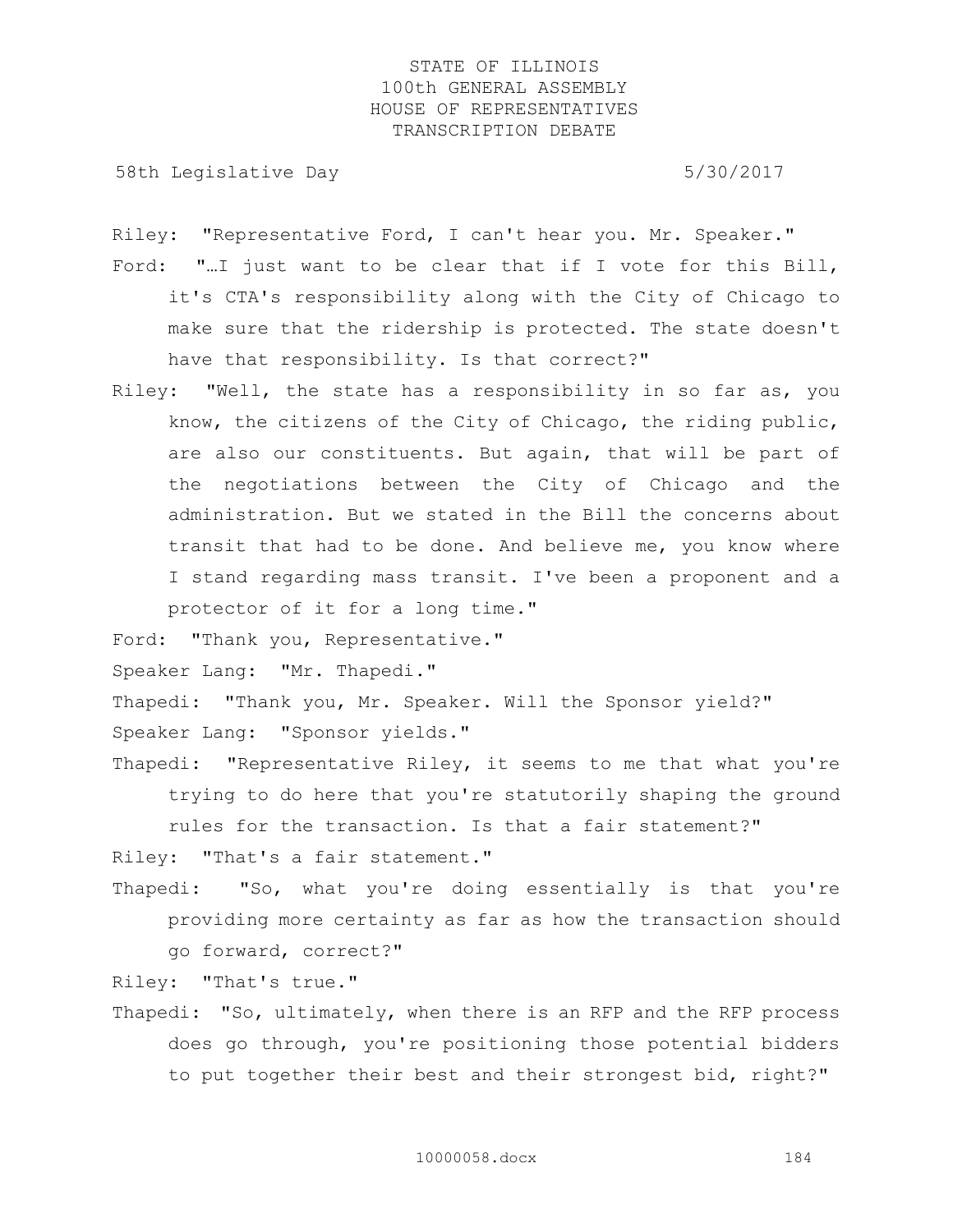58th Legislative Day 5/30/2017

- Riley: "Their best and their strongest bid, and hopefully, in the negotiations the, as they say, the highest and best use for that land will be negotiated."
- Thapedi: "And I'm glad that you brought up highest and best use. Are there any appraisals currently of the parcel?"
- Riley: "Not that I know of. What I'm hearing are just sort of figures thrown around. And again, we want to get, you know, the greatest amount of money for the sale also, but again, that has a lot to do with what the final design of that site is going to be. That… that drives many things. It drives the density; it drives the value of the property. You know, if… if you put… if you put a playground on it, you know, you're not going to get a lot, but if you put a very nicely designed building that may be a multiuse building, that's going to get you more… more money on a potential sale. We don't know what it's going to look like right now."
- Thapedi: "And exactly. And by… and by actually passing this piece of legislation, when the time comes, when the NAI appraisers come in and they're ready to actually do an appraisal of the site, they're ascertaining the highest and best use of the subject property and all the other analyses that they have to go forward with, they're, again, positioning perspective bidders to put together their best and their strongest bid which is in the best interest of the state and the citizens of the state, correct?"

Riley: "That is true."

Thapedi: "All right. Now, also, about a plan development. Have there been any discussions about looking at the site as basically as being a plan development with the Department of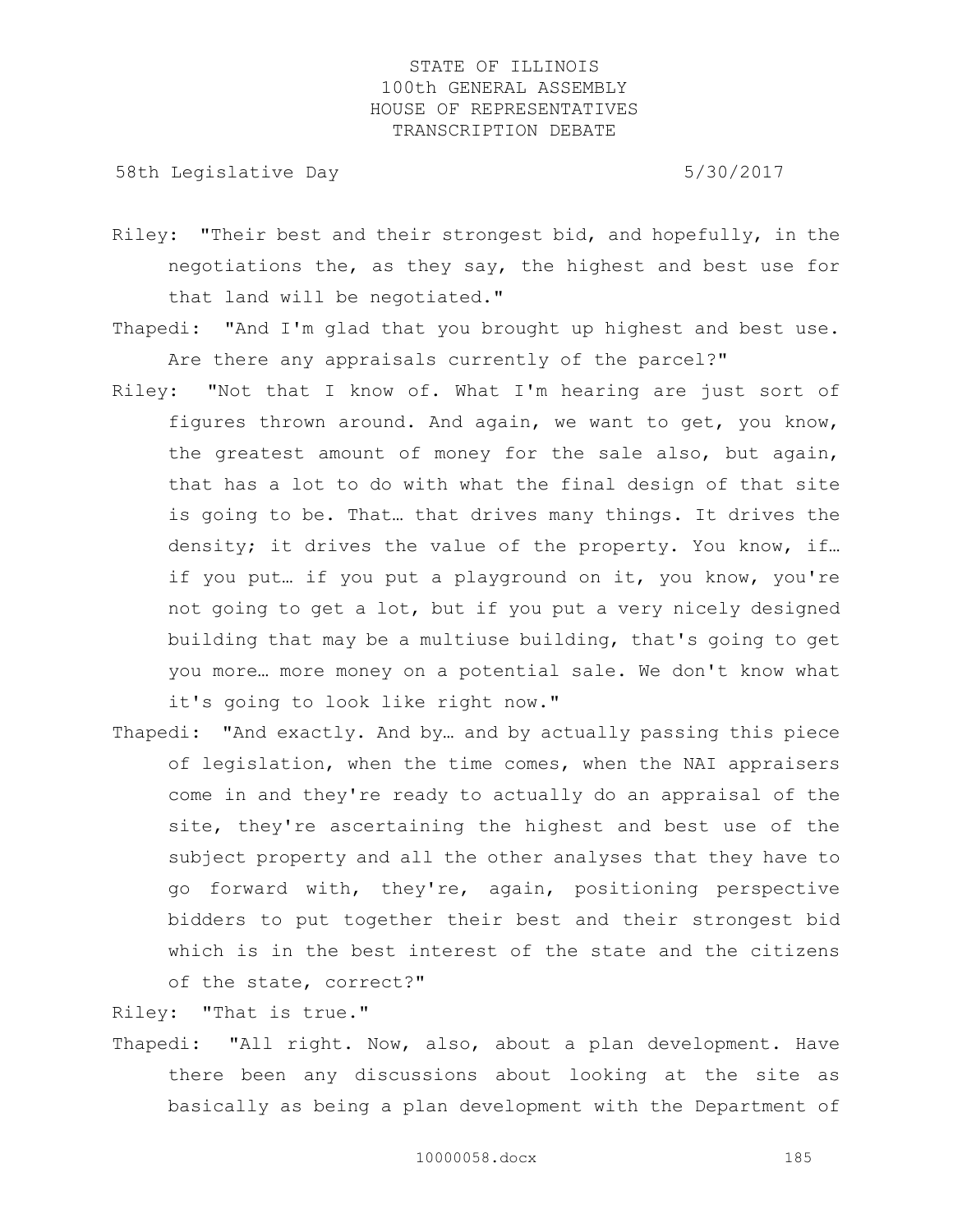58th Legislative Day 5/30/2017

Planning and Development with the City of Chicago would primarily oversee the development of the parcel?"

- Riley: "When we get this authorization, get this Bill passed, that's what all the consultants will do. Again, we all know that zoning has to be changed. I'm not sure… well, I hope, you know, that the consultants, the administration understands the Chicago zoning ordinance, you know, that you, you know, do have to get a zoning variance. And then all those things will come into play. But that's what the consultants will do."
- Thapedi: "So… so, to make a long story short, you're laying out a red carpet to get this deal done, correct?"

Riley: "That's the way I look at it."

Thapedi: "Thank you, Leader. I… I urge an 'aye' vote."

Speaker Lang: "Mr. Riley to close."

Riley: "Thank you very much. We've had a robust debate. This is a good Bill for a lot of different reasons. As I said before earlier, I knew Helmut Jahn. And the building had a lot of historic significance, but you know, form follows function. Everybody bought… built things and designed things in the '70s and '80s that had sweeping facades and open space and they weren't very utilitarian. And I would hope that in negotiations between the state and City of Chicago we come up with a building and we come up with a site, whatever happens to be that is the highest and best use of that property, that benefits the people of the City of Chicago and the State of Illinois. And also, as I also put in this Bill that honors the namesake of this building right now, James R. Thompson. Thank you very much. I request 'aye' votes."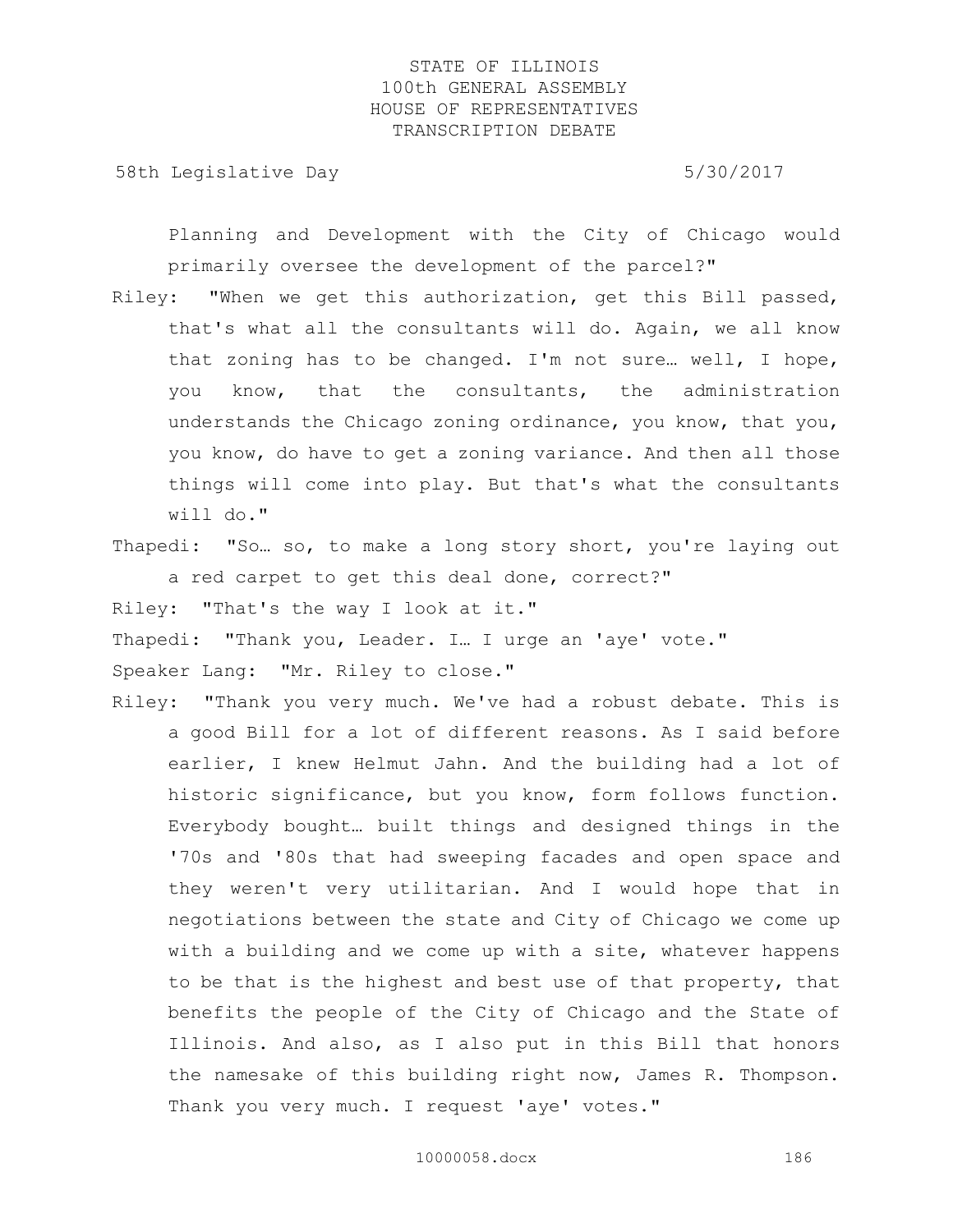58th Legislative Day 5/30/2017

- Speaker Lang: "Those in favor of the Gentleman's Bill will vote 'yes'; opposed 'no'. The voting is open. Have all voted who wish? Have all voted who wish? Have all voted who wish? Mr. Clerk, please take the record. On this question, there are 67 voting 'yes', 48 voting 'no'. And this Bill, having received the Constitutional Majority, is hereby declared passed. Mr. Clerk, Rules Report."
- Clerk Bolin: "Representative Currie, Chairperson from the Committee on Rules reports the following committee action taken on May 30, 2017: recommends be adopted Floor Amendment #2 to Senate Bill 3 and Floor Amendment #3 to Senate Bill 1904; and recommends be adopted, Motion to Concur with Senate Amendment #1 to House Bill 2589."
- Speaker Lang: "Page 13 of the Calendar, Senate Bill 1276, Mr. Turner. Please read the Bill."
- Clerk Bolin: "Senate Bill 1276, a Bill for an Act concerning criminal law. The Bill was read for a second time on a previous day. No Committee Amendments. No Floor Amendments. No Motions are filed."

Speaker Lang: "Third Reading. Please read the Bill."

Clerk Bolin: "Senate Bill 1276, a Bill for an Act concerning criminal law. Third Reading of this Senate Bill."

Speaker Lang: "Mr. Turner."

Turner: "Thank you, Mr. Speaker, Members of the Body. Senate Bill 1276 is an initiative of the Illinois Department of Human Service. This proposed legislation makes two changes. It would change the initial forensic examiner's report to align the likeness of retaining fitness with the statutory period of fitness restoration. Second, it will change the reporting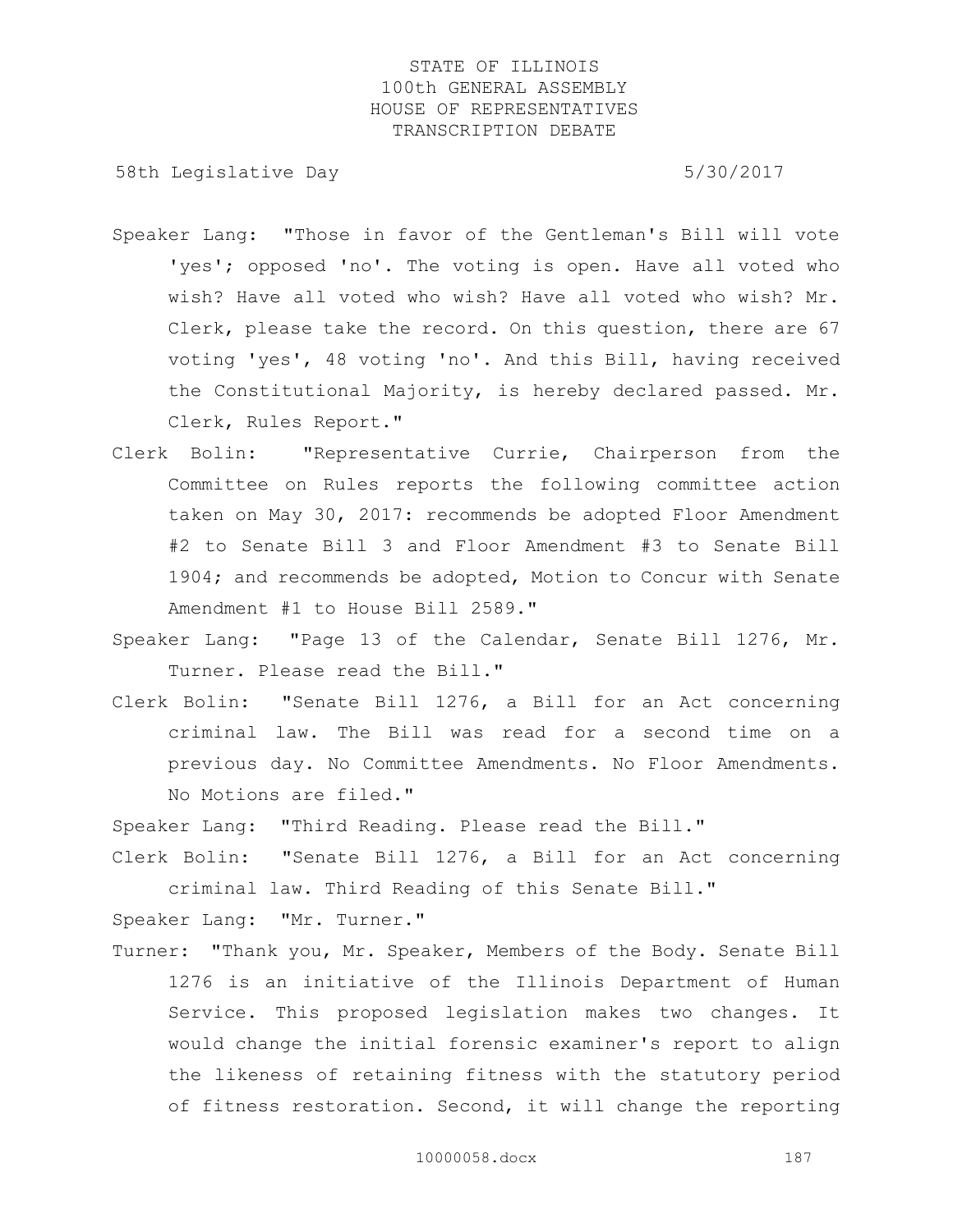58th Legislative Day 5/30/2017

period for individuals adjudicated not guilty by reason of insanity from every 60 days to every 90 days. I'd ask for the Bod… the Body's support. Thank you."

- Speaker Lang: "Those in favor of the Gentleman's Bill will vote 'yes'; opposed 'no'. The voting is open. Have all voted who wish? Have all voted who wish? Have all voted who wish? Please record yourselves. Harper, Wallace. Please take the record. There are 74 voting 'yes', 38 voting 'no', 1 voting 'present'. And this Bill, having received the Constitutional Majority, is hereby declared passed. Page 12 of the Calendar, Senate Bill 647, Mr. Turner. Please read the Bill."
- Clerk Bolin: "Senate Bill 647, a Bill for an Act concerning civil law. The Bill was read for a second time on a previous day. No Committee Amendments. No Floor Amendments. No Motions are filed."

Speaker Lang: "Third Reading. Please read the Bill." Clerk Bolin: "Senate Bill 647, a Bill for an Act concerning civil

law. Third Reading of this Senate Bill."

Speaker Lang: "Mr. Turner."

Turner: "Thank you, Mr. Speaker, Members of the Body. Senate Bill 647 extends the… until January 1, 2020, the imposition of additional fees on residential foreclosure complaints and judicial sales which are used to support housing counseling programs for homeowners and maintenance, demolition, and rehabilitation of abandoned residential properties by municipalities, The Foreclosure Prevention Graduated Fund is used by the Illinois Housing Development Authority to make grants for housing counseling programs statewide and the Abandoned Residential Property Municipal Relief Fund provides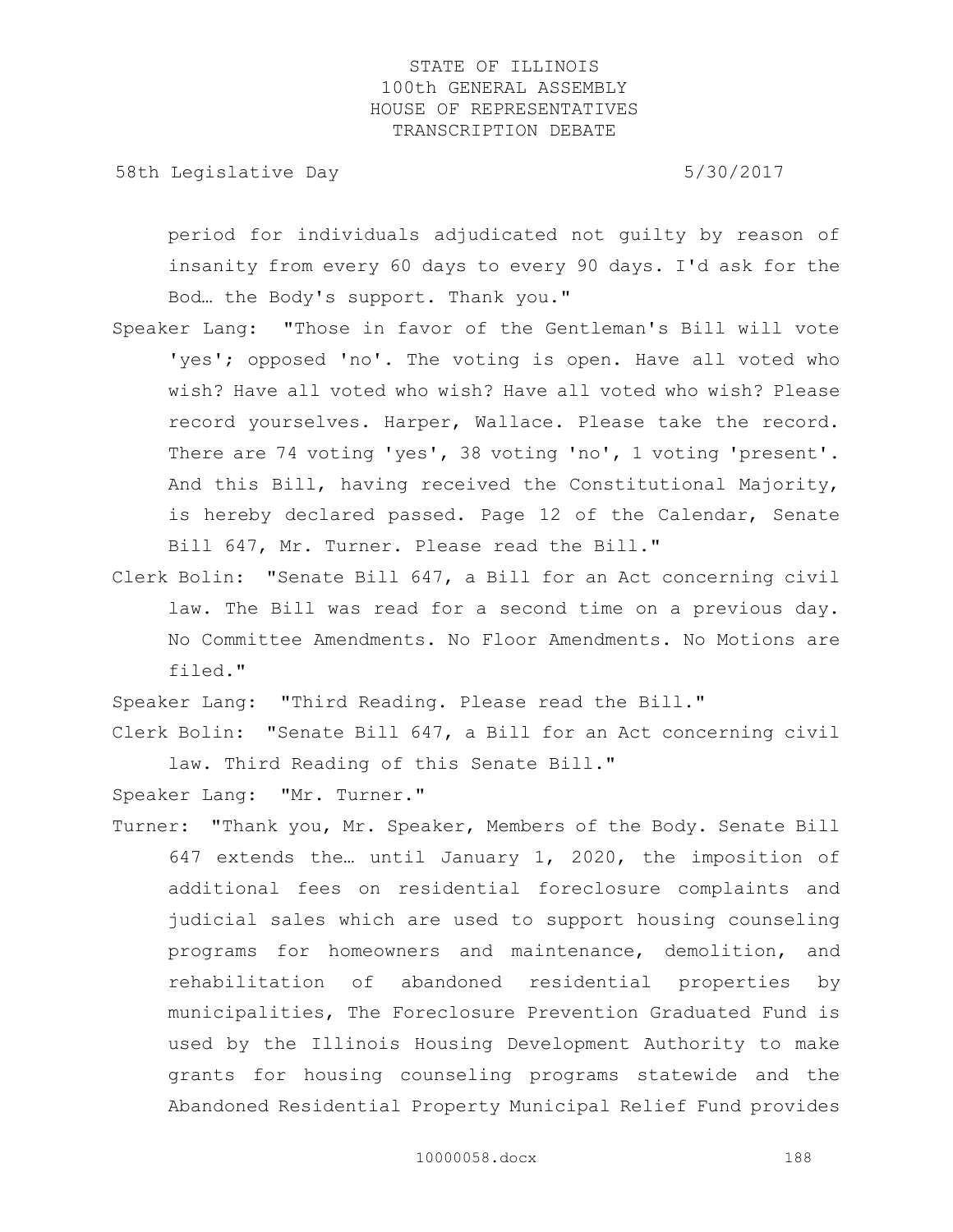58th Legislative Day 5/30/2017

grant funds which may be used for securing, maintaining, demolishing or rehabilitating abandoned homes. The rehabilitation of the abandoned residential property is strictly limited in scope to address exterior building safety concerns such as repairing the roof, windows, doors, masonry, or walkways of an abandoned residential property. I'd ask for the Body's support."

Speaker Lang: "Mr. Andersson."

- Andersson: "Thank you, Mr. Speaker. I'll speak directly to the Bill. Ladies and Gentlemen, this was a fee that was put into effect during the housing crisis of 2007, 2008 to address the proliferation of abandoned and foreclosed… or partially foreclosed homes in municipalities. While I recognize that at the time, I think that that was appropriate. The money was used appropriately. There has to come to a point where it ends, and quite frankly, we are passed that issue at this point. I know of the municipalities that I have the pleasure to represent are no longer feeling the effects of that massive residential crisis. As a result, now we're going to propose to continue to charging fees, \$500 for the initial program and then \$1 per thousand during the foreclosure process. This is simply a fee that needs to end at this point, Ladies and Gentlemen. I would urge a 'no' vote."
- Speaker Lang: "Mr. Breen, you can have the remainder of Mr. Andersson's time."
- Breen: "Thank you, Mr. Speaker. To the Bill. Look, this Bill was agreed to… there was an agreement years ago before we were here, before most of us were in this chamber… it was on a limited scope. The bankers, all of the financial institutions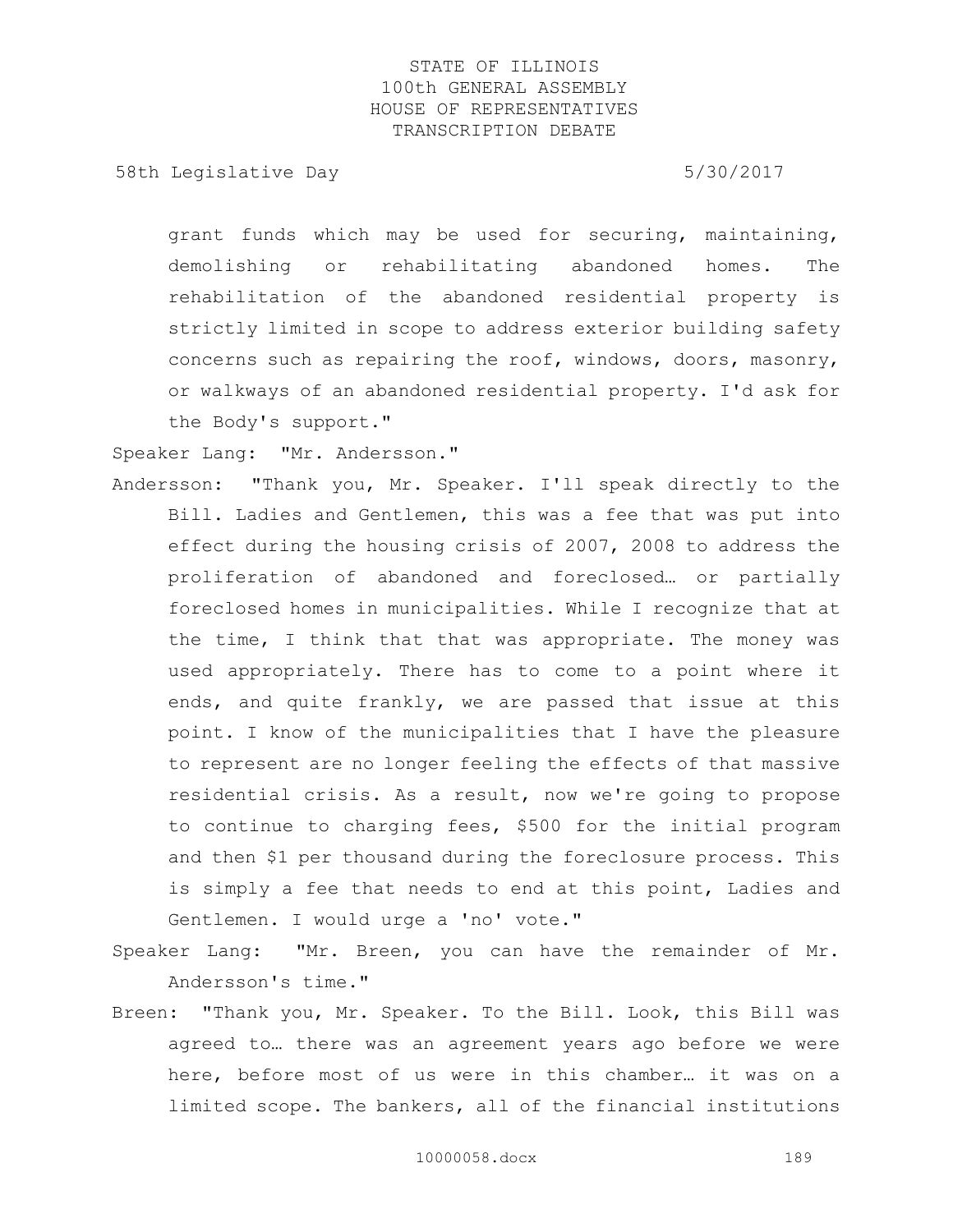58th Legislative Day 5/30/2017

agreed with the advocates and said, hey, we'll put a limited time on it. When the foreclosure crisis passes, this Bill leaves. It goes out of effect. And now, entirely outside of that deal, you now come back and say, no, no, we want to hit you with more fees. And folks, I mean, look, the number one way to prevent abandoned properties, to prevent deteriorating conditions in our neighborhoods is to get these properties turned over to new owners. So, why in the world would we put fees on the very foreclosures that will help to turn the communities around for the remaining properties that are being foreclosed? This is a terrible Bill. And again, it… it really breaches the agreement that was made by the bankers and others in good faith years ago and…"

Speaker Lang: "Please complete your remarks, Sir."

Breen: "Thank you, Mr. Speaker. Again, it breaches that agreement. And if this Bill receives the requisite number of votes, I would request a verification."

Speaker Lang: "Your request is acknowledged, Sir. Mr. Turner to close. Excuse me. Oh, the Chair recognizes Mr. Andrade. I'm sorry. I did not see your light, Sir."

Andrade: "Thank you. So, my dis… may the Sponsor yield then?" Speaker Lang: "Sponsor yields."

- Andrade: "Will the Sponsor yield, so thank you very much. So, in my dist… Representative, in… in my district I have not seen the decline of foreclosures. Is… has there been a decline of foreclosures?"
- Turner: "You know, there had… someone suggested there have… foreclosure rates are declining and they are much lower than in the past, but there is still a lot of work to do. During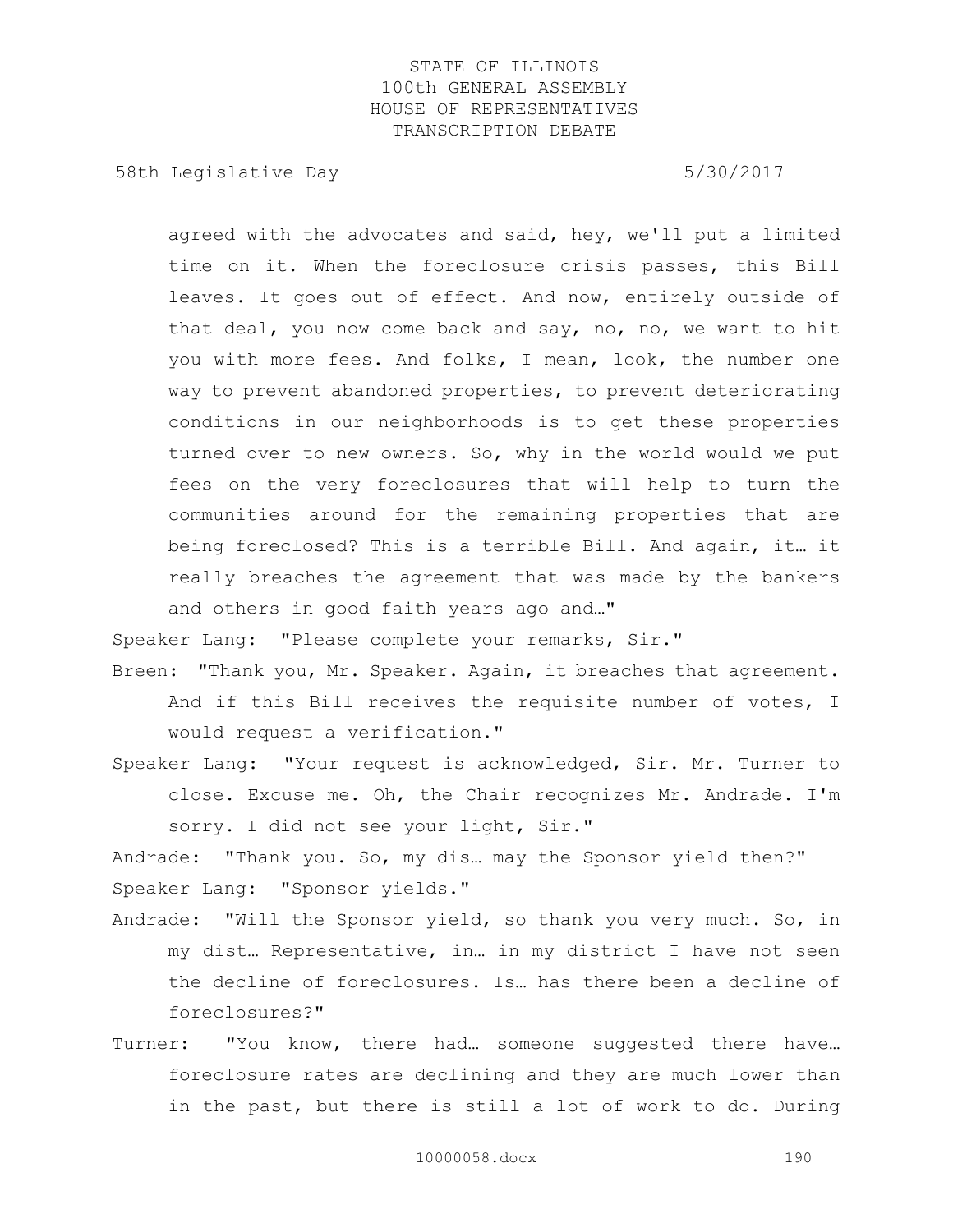58th Legislative Day 5/30/2017

the first quarter of 2017, the following Illinois metropolitan areas had some of the highest foreclosure rates in the nation: Rockford was number four in the nation. Peoria, fifth in the nation. Chicago, eighth in the nation. There's and I'd also like to mention that in the… from one of… what the previous speaker suggested that \$1 dollar bill… \$1 dollar fee for each 1 thousand is capped at \$300. Yeah. So, foreclosures are still a major issue in a lot of areas. And this is a good Bill and a good program to help deal with some of that blight. And if foreclosures are on the decline, banks won't have to pay this fee. So, they're worried about fees."

- Andrade: "Representative, do you know how many properties were actually taken off the roll and actually, how many people have benefited from the program that was in place? Do you have some numbers on that?"
- Turner: "Sure. Under round one of the program, which began in 2014, 52 local governments were awarded approximately \$7.2 million for projects dealing with 2,484 abandoned properties. Twenty-five percent of the funds are distributed to the City of Chicago, 75 percent of the funds are distributed to other local governments. Funds pay for demolishing, securing and rehabilitating properties. Under round two, in February 2017, IHDA approved more than 9.5 million in grant awards to 68 local governments to turn abandoned properties into assets for renewing neighborhoods and assisting with community revitalization and stabilation plans… stability plans."
- Andrade: "The… the properties in the City of Chicago were they mostly in one targeted neighborhood or do you believe that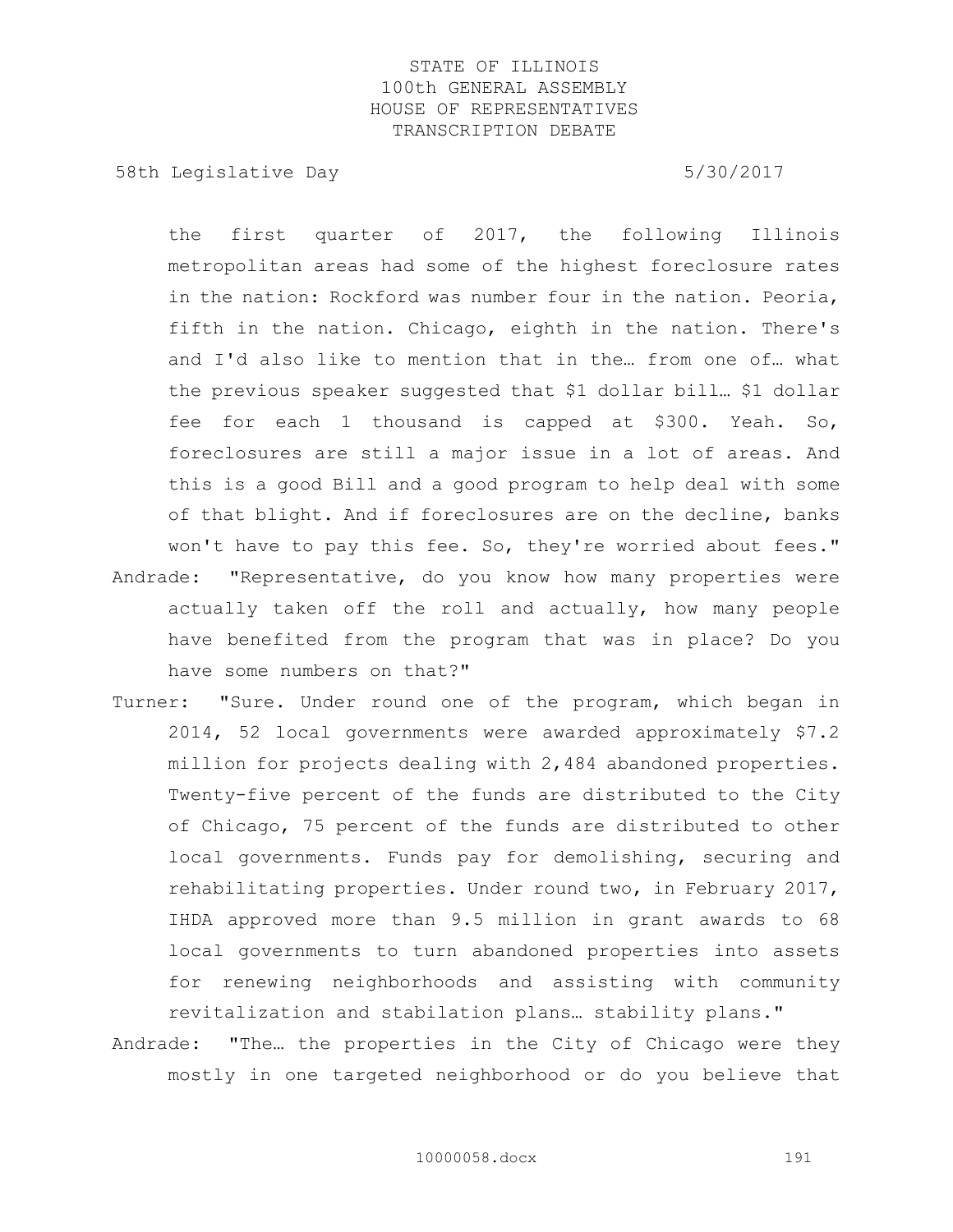58th Legislative Day 5/30/2017

the whole City of Chicago probably benefited from this program?"

- Turner: "Representative, the entire City of Chicago benefited from the program because when you bring up some of the neighborhoods that deal with blight like on the net… like on the west side of town where I represent, the 9th District, and other areas of town on the south side in different parts of the city, this is a good thing for the City of Chicago as a whole, a good thing for our state, a good thing for the residents of the city as well."
- Andrade: "So, I also see besides the City of Chicago you also have 30 percent in collar counties and 50 percent among the remaining counties. Do you know which are the 50 percent of those remaining counties you have? You know, will… Representative?"
- Turner: "All throughout the state, Representative. It's a very, very diverse program in terms of the areas of the state in which they… they deal with and provide these services."

Speaker Lang: "Please complete your remarks."

Turner: "There's still a great deal of neighborhoods throughout the state in different areas that benefit greatly from this program. And that's Members on both sides of the aisle, not just the City of Chicago, not just Democrats, Republican areas

all over the state this is a great program." Speaker Lang: "Have you completed your remarks, Mr. Andrade?" Andrade: "Thank you. Yes, I have. Thank you very much." Speaker Lang: "Mr. Martwick." Martwick: "Thank you, Mr. Speaker. Will the Sponsor yield?" Speaker Lang: "Sponsor yields."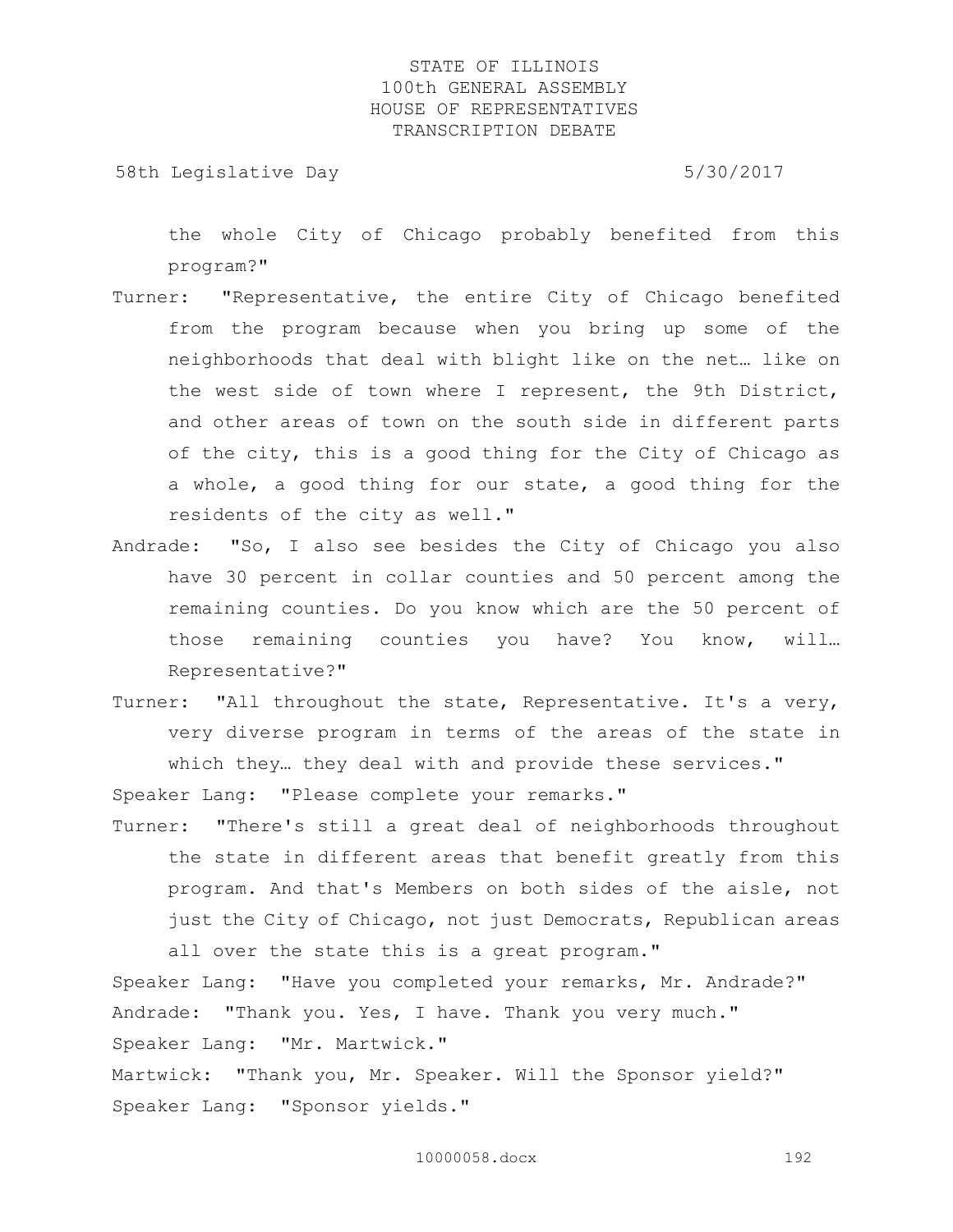58th Legislative Day 5/30/2017

- Martwick: "Representative Turner, can you address some of the opposition to the Bill? Some of the things that have mentioned to us is that this was originally set by agreement to sunset at this year and that this extension is sort of going back on the deal. Can you… can you address that?"
- Turner: "You know, I wasn't around for the agreement portion that was discussed before, but you know, we set sunsets on Bills to come back and discuss them. We're looking to extend the sunset for three years. The main opposition is coming from the banks. The Bankers Association is opposed to continuing the additional filing fees on residential foreclosure complaints. Banks don't want to pay fees, period."
- Martwick: "And one of the things that's been mentioned is that if this fee continues on these foreclosures that this fee is then just passed to the consumer that the person who buys the property out of foreclosure then is going to… the bank is not going to eat this fee. They're going to push it to the person who buys the property out of the foreclosure proceeding. What do you… what would… how would you respond to that?"
- Turner: "I don't believe that to be the case. Banks are opposed to paying this fee. It's a minimum fee for multimillion dollar national banks. And that's the real problem behind this. Consumers are benefiting from this Bill, neighborhoods are benefiting from this Bill."
- Martwick: "And I'm sorry, I might have missed that when you were going over the fee schedule. Could you… could you go over that fee schedule for me one more time?"
- Turner: "Great question. The fees are as follows: plaintiffs who file a foreclosure complaint related to residential property,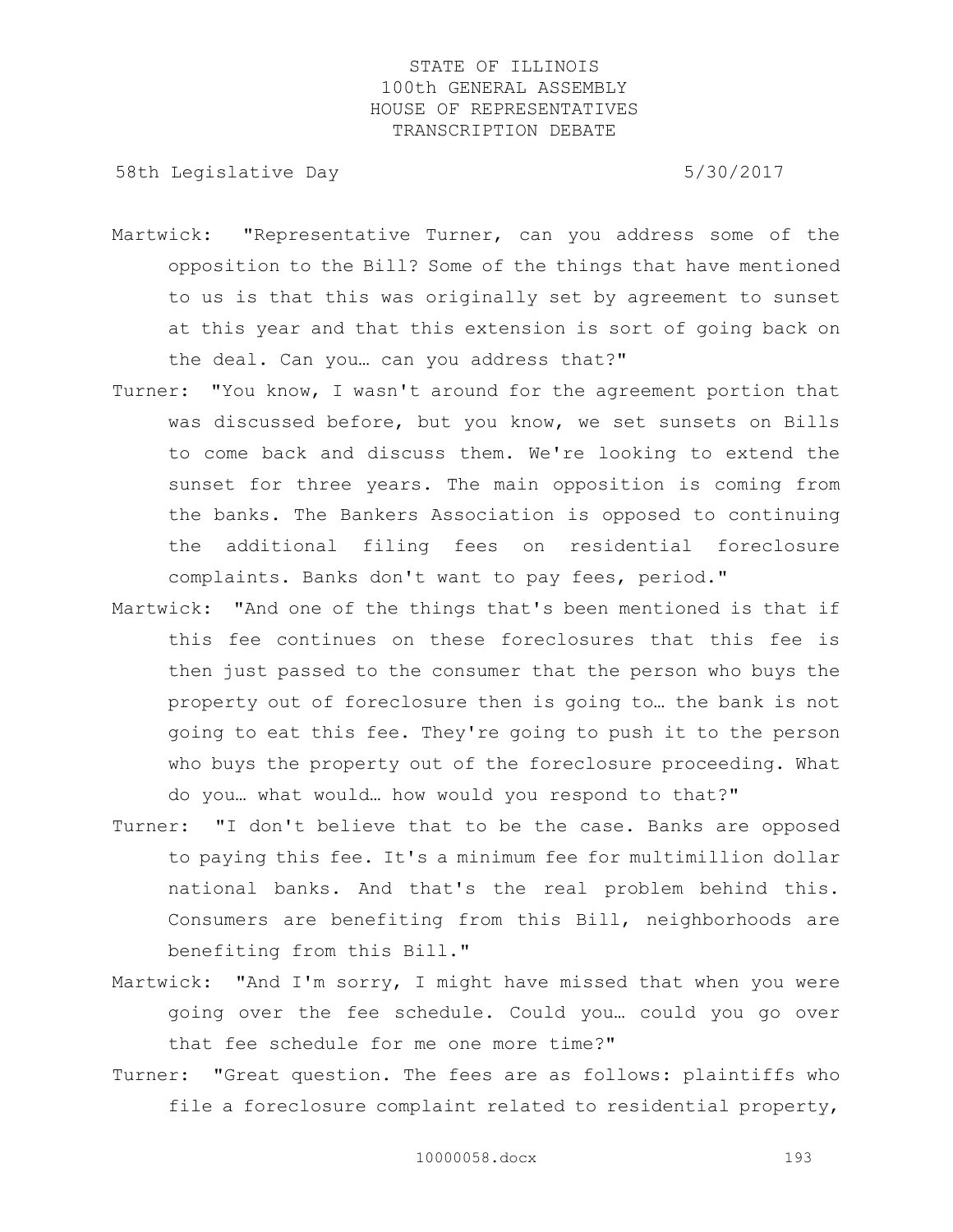58th Legislative Day 5/30/2017

generally banks, are required to pay a 50 dollar fee to be deposited into the Foreclosure Prevention Program Funds, which are used as grants to HUD approved housing counseling agencies and community-based…"

Speaker Lang: "Please continue, Sir."

- Turner: "…community-based organizations for a capacity building operational expenses, pre- and post-purchase counseling, foreclosure counseling education, and staff counselor training. The additional… Go ahead."
- Martwick: "I'm sorry. So, I just want to… and I want to hear the rest of it, but I do want to hear that one point. You talked about… so, there are… I know that there are these neighborhood housing organizations that do a lot of housing counseling for people that fall into foreclosure, helping them manage those situations. Does some of this money get used for those purposes? Is that…"

Turner: "Yes. Yes."

- Martwick: "Okay. I'm sorry. Please continue with the fee schedule, if you would."
- Turner: "Additionally, a fee is imposed on purchasers of residential real estate at a judicial sale who must pay a fee of a dollar for each thousand dollars or a fraction thereof up to \$300. Ninety-eight percent of the fee is deposited into the Abandoned Residential Property Municipal… Municipal Relief Fund and two percent is retained by the Clerk of the Court. This fee expired on January 1, 2017. We're looking at increasing it another three years under this Bill."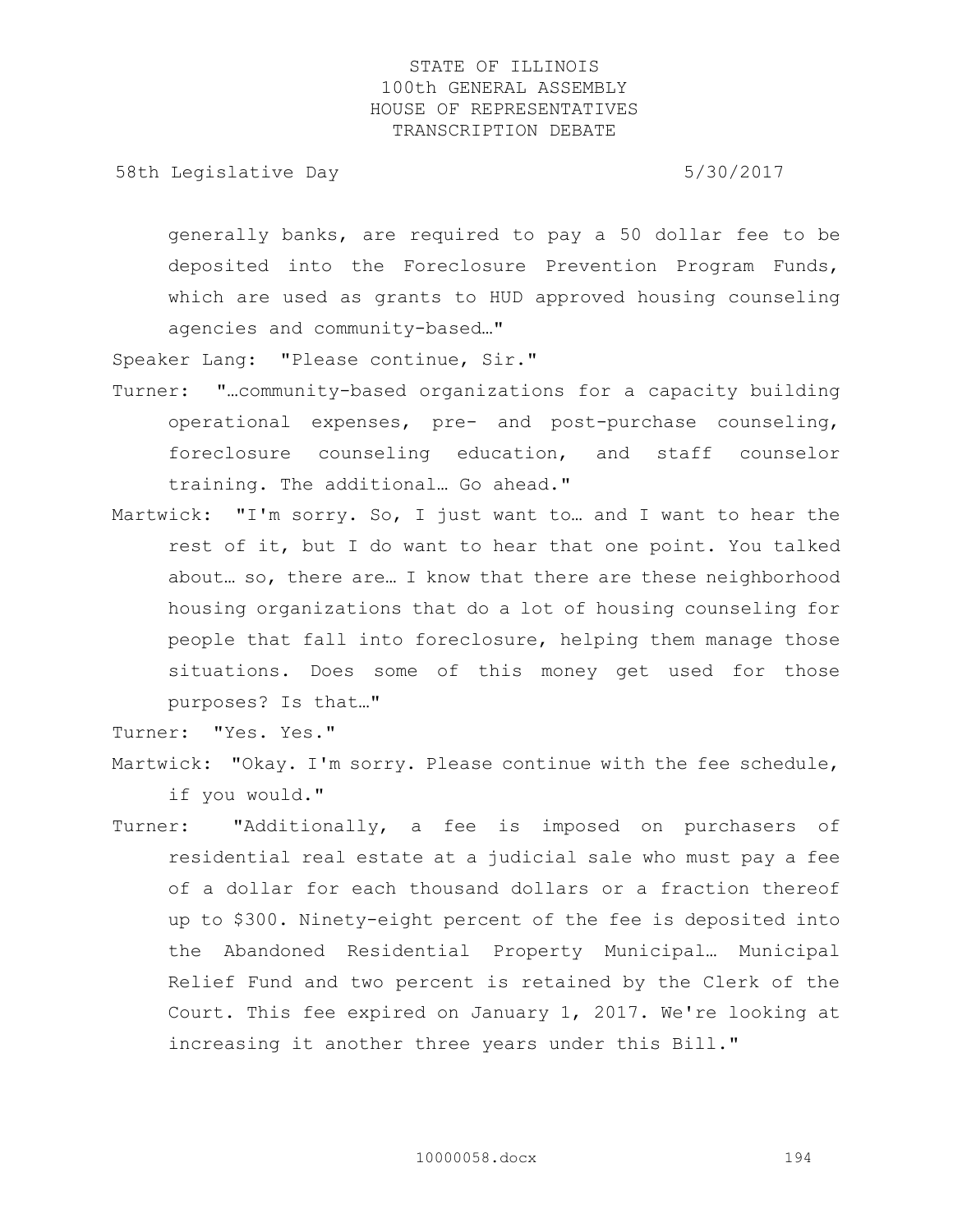58th Legislative Day 5/30/2017

- Martwick: "And… and what is this provision where they… they… the fee varies depending on the number of complaints filed? How does that work?"
- Turner: "So, the additional fee, the amount of which will vary depending on the number of complaints. It's based on the number of complaints filed in a year: \$500 for 175 or more, \$250 for 50 or more complaints… 50 to 175, excuse me, and \$50 for less than 50."
- Speaker Lang: "Mr. Martwick, can you bring your comments to a close, Sir."
- Martwick: "Yes. No… thank you, Mr. Speaker. And thank you, Representative Turner, for answering those questions. That's all I have."

Speaker Lang: "Mr. Welch."

Welch: "Thank you, Mr. Speaker. Will the Sponsor yield?" Speaker Lang: "Sponsor yields."

- Welch: "Leader Turner, just a couple of quick questions. I'm sitting here looking at the analysis that were provided. And when I see the list of proponents for this Bill, it looks like folks that are trying to help the less fortunate, the most vulnerable."
- Turner: "Absolutely, Representative. The proponents on this Bill are the City of Chicago, Housing Action of Illinois, Affordable Housing Corporation of Lake County, Genesis Housing Development Corporation, CEDA of Cook County, Metropolitan Mayors Caucus, Business and Professional People for the Public Interest, Western Egyptian, Northwest Side Housing Center, Will County Center for Community Concerns, Illinois Municipal League."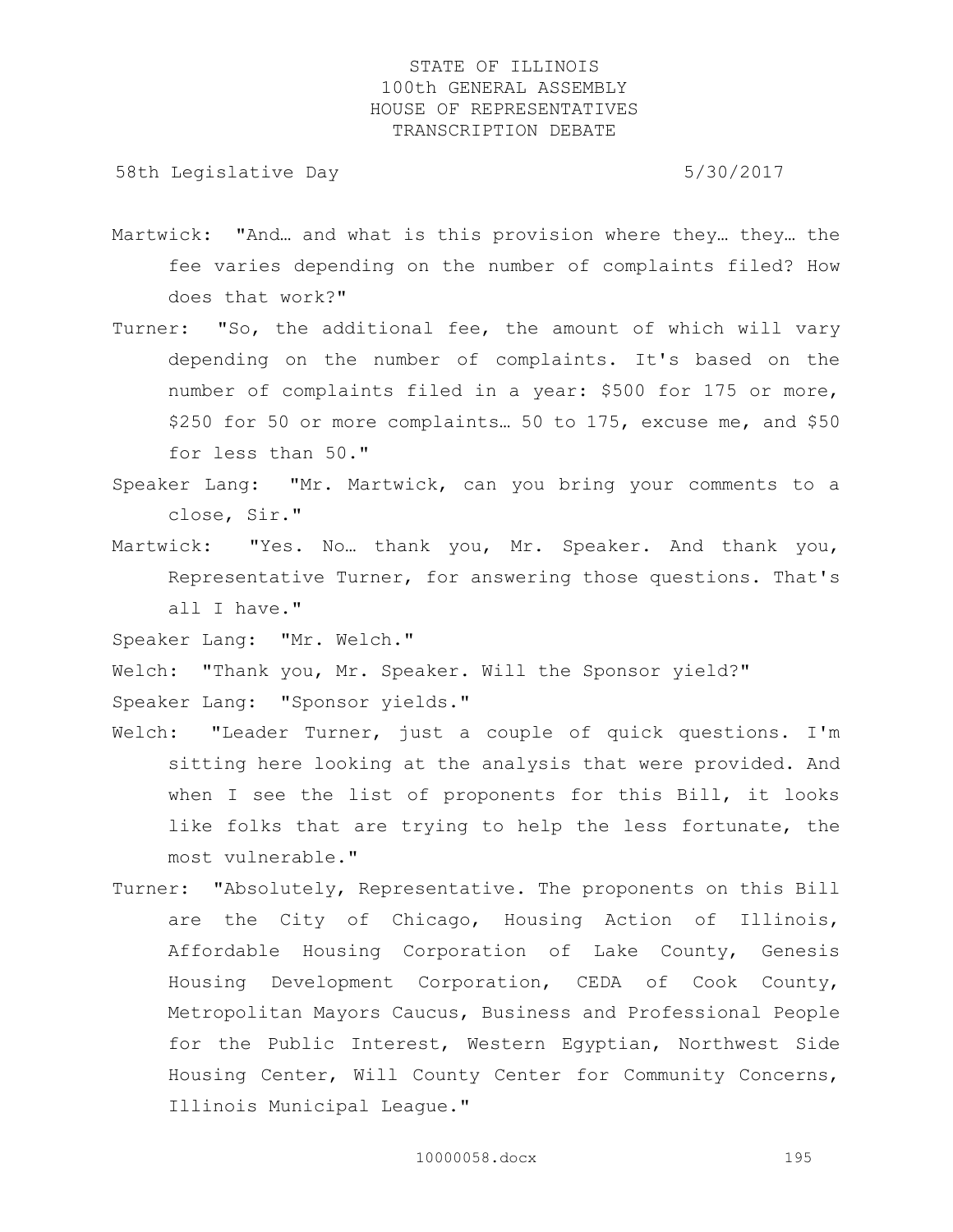58th Legislative Day 5/30/2017

- Welch: "So, these are folks that are trying to get houses back on the market. There's no benefit to keeping these houses empty, correct?"
- Turner: "No benefit at all. And homeownership is a… it's very important, very important. So, the counseling that's involved with it and giving the opportunity to… giving people an opportunity to buy homes in their neighborhood, build back up their neighborhoods, be vested in their neighborhoods. This is what this program is all about."
- Welch: "So, in a district like mine... a community like the Village of Maywood that was hit hard by the foreclosure crisis and many homes are still boarded up today. Are you telling me that this Bill would help my district?"
- Turner: "Millions of dollars were spent in your district, Representative."
- Welch: "Let me ask you some logistical questions. Who actually collects the money, the fees from the banks?"
- Turner: "The money is collected and the fees are administrated it's all housed in the Illinois Housing Development Authority, IHDA."

Welch: "And how do I... how do I tell someone in my..." Speaker Lang: "Please try to complete your remarks, Sir." Welch: "You know what, we should support this Bill. It helps get

houses back on the market. I say vote 'yes'." Speaker Lang: "Chapa… Representative Chapa LaVia." Chapa LaVia: "Thank you… thank you, Speaker. Would the Sponsor

yield, please?" Speaker Lang: "Sponsor yields."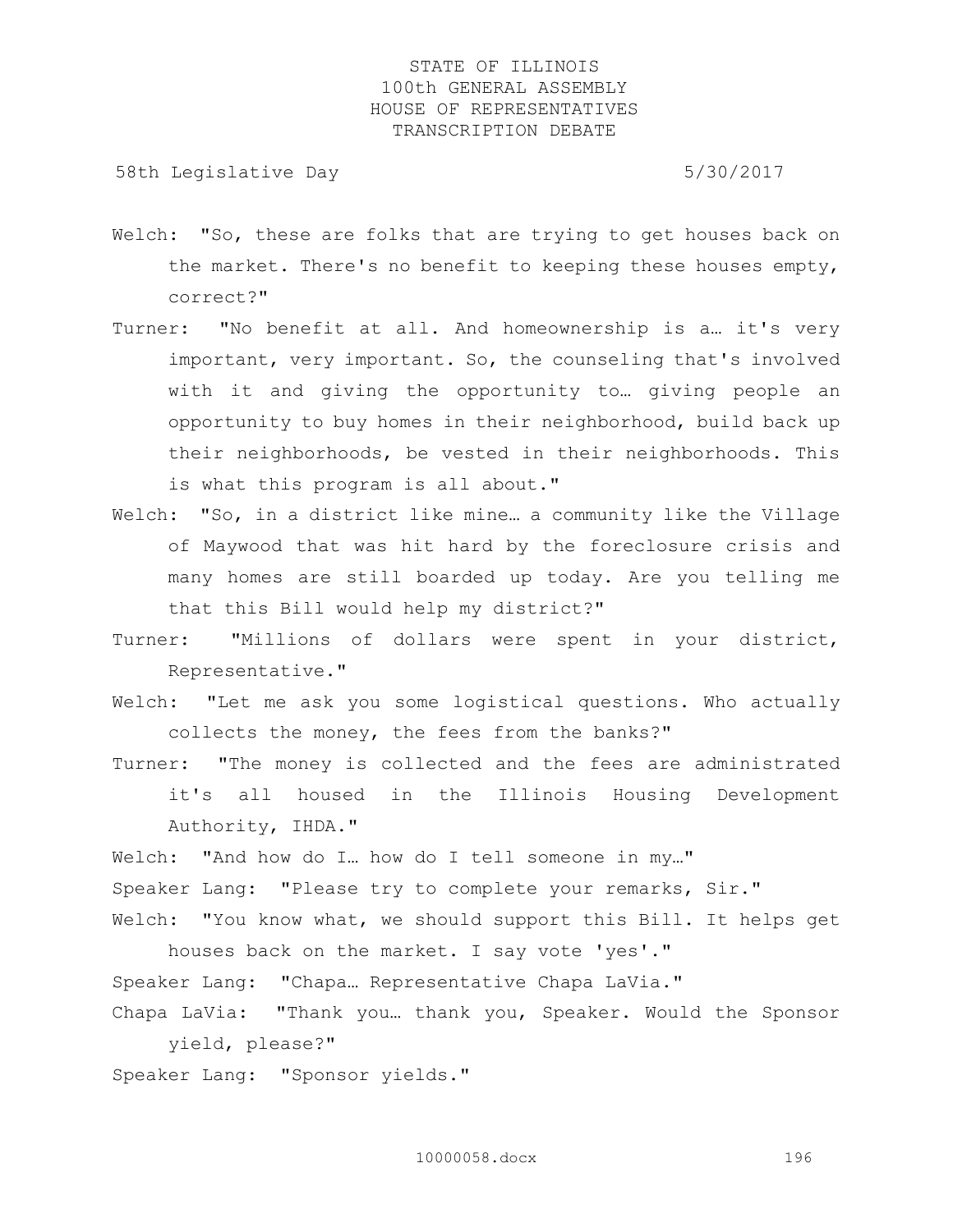58th Legislative Day 5/30/2017

- Chapa LaVia: "Representative… I'm sorry. Leader Turner, do you know how much money has come in to Aurora through this program? Do you have that number? And I think that…" Turner: "Representative…"
- Chapa LaVia: "…Representative… the last Representative was asking where the money gets deposited before it's given out. I'm sure it's more like a grant or a block grant kind of program. But I'm just curious."
- Turner: "So I believe the number in Aurora may be around \$750 thousand. I can… correct…."
- Chapa LaVia: "And it… it… and because it's something that you can't like, no pun intended, bank on, you can't tell me what number next year's going to be or the next year? It… it depends on the transactions?"

Turner: "That's correct, Representative."

Chapa LaVia: "Okay. I support this legislation. I just would like and I think that the prior Representative was trying to get to also is how it's distributed in our community. If we're here setting legislation statute into place, I think duly respect is to make sure that the Legislators know where it's going so we can help support it a little bit more thoroughly. Thank you."

Speaker Lang: "Mr. Thapedi."

Thapedi: "Thank you, Mr. Speaker. Will the Sponsor yield?" Speaker Lang: "Sponsor yields."

Thapedi: "Leader Turner, I just want to get a little clarification. I think that we're not a hundred percent sure where the money is going. So, basically, the process works as follows: if a lender decides to file a foreclosure action and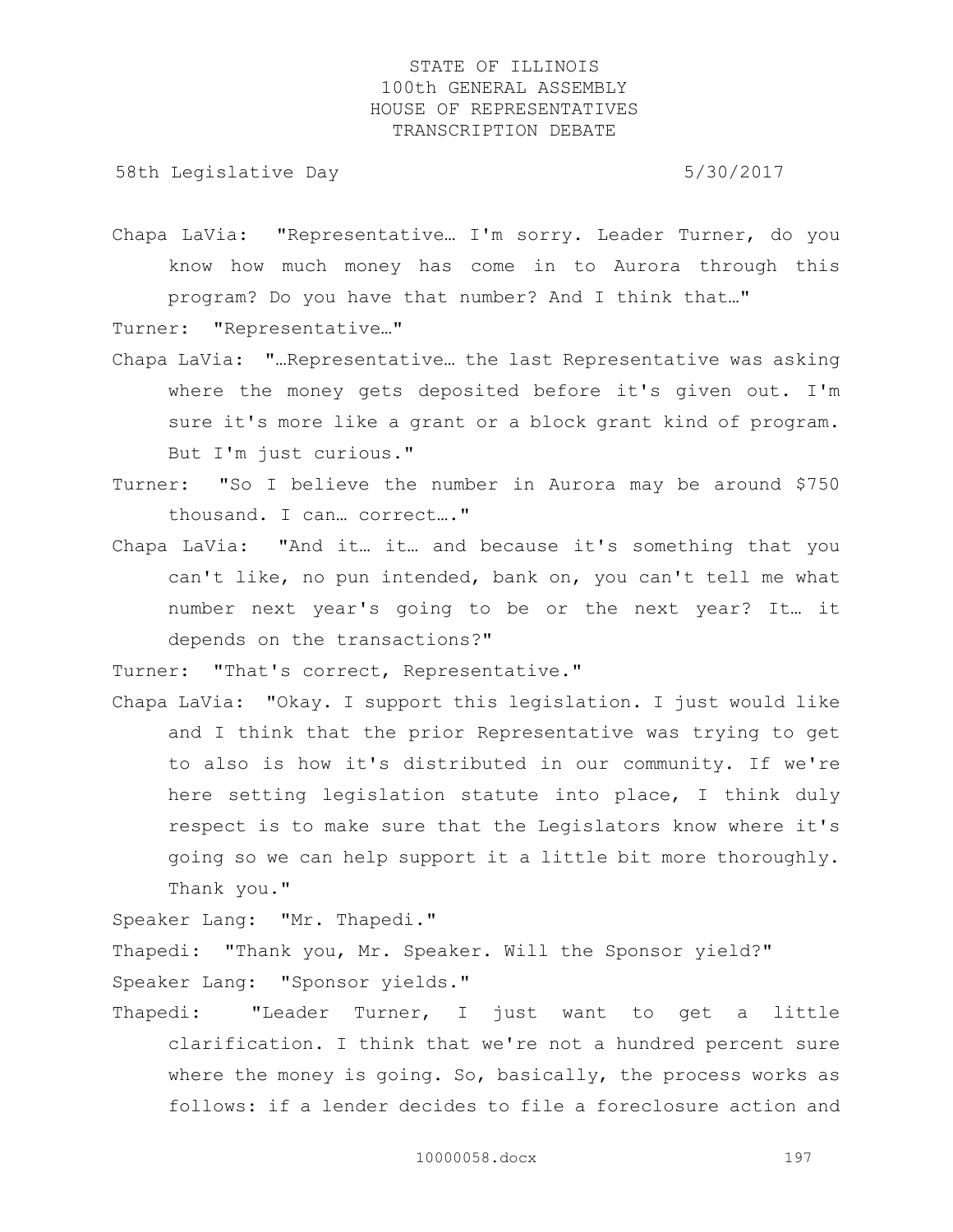58th Legislative Day 5/30/2017

they pay the fees, the big filing fee and the other fees, all that money is all collected by the Clerk of the Court, correct?"

Turner: "Yes, Sir."

Thapedi: "And then the Clerk of the Court then makes sure that it gets into the appropriate pots, right?"

Turner: "Yes, Sir."

Thapedi: "And the idea behind the legislation when it was first enacted was to ensure that lenders, during the height of the foreclosure crisis, would act as good neighbors in our communities, right?"

Turner: "That's correct, Representative."

Thapedi: "That the challenge was, was that once the lenders would foreclose on properties and they would board them up, they would just walk away and just do absolutely nothing, right?" Turner: "That's correct."

Thapedi: "So, what you're doing here is that you're just preserving the integrity of our neighborhoods that as foreclosure actions continue to be filed and the lenders continue to board up properties, we have a safeguard to ensure that those properties will be maintained so that other citizens, other unit owners, other property owners on the block and in close proximity don't have losses to the fair cash market value of their properties, right?"

Turner: "That's correct, Sir." Thapedi: "I urge an 'aye' vote, Ladies and Gentlemen." Speaker Lang: "Representative McCombie." McCombie: "Thank you. Would the Sponsor yield, please?" Speaker Lang: "Sponsor yields."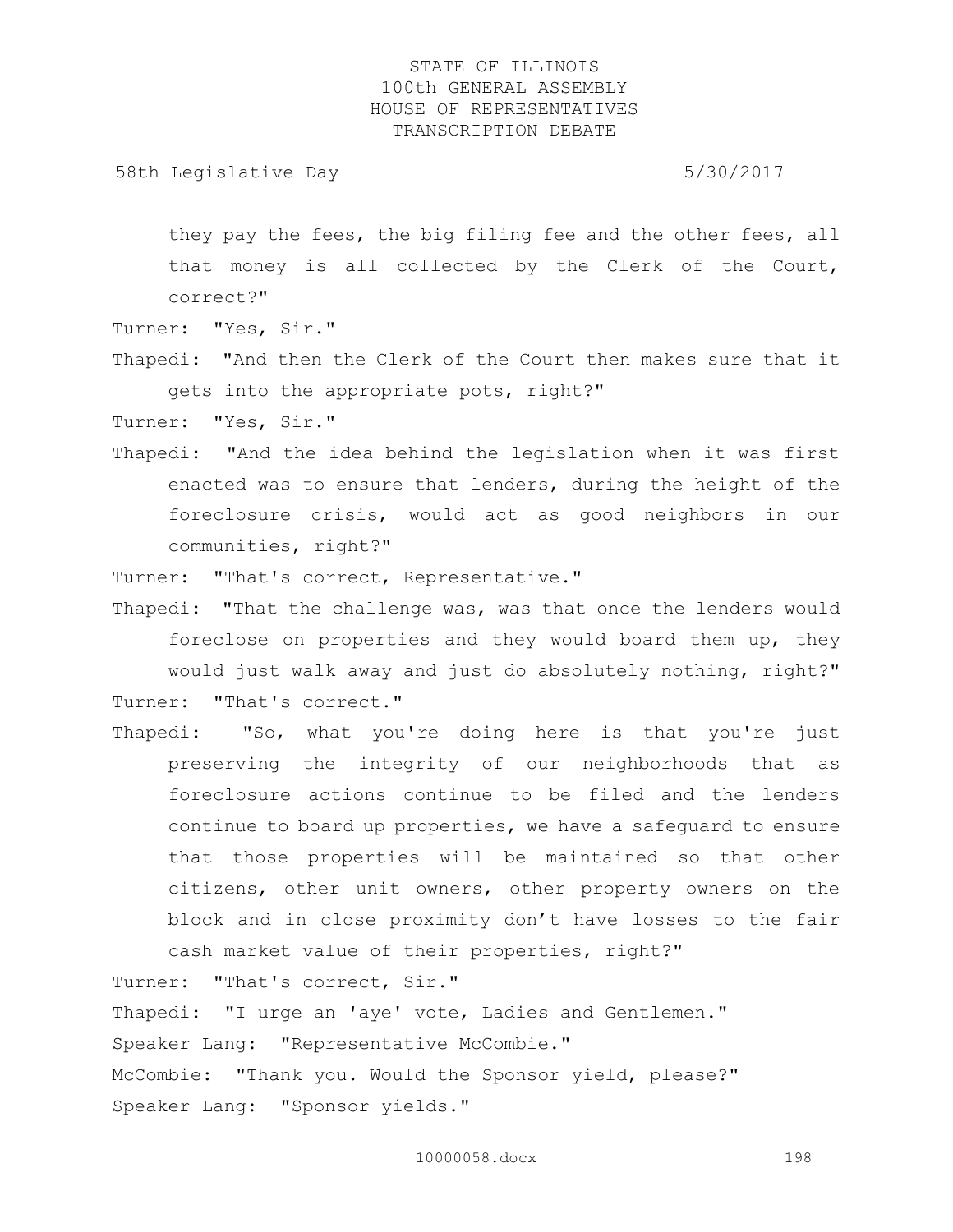58th Legislative Day 5/30/2017

McCombie: "Savannah… As the mayor of Savannah… excuse me… we benefited from this and just recently also received another grant for this. It is a wonderful program that comes through IHDA. I can't stress it enough. However, that being said, it was an agreement that this would sunset. Is foreclosure still a problem? Yes. One of the things another Representative had mentioned about turning over your housing market. This isn't turning over necessarily your housing market, but it is helping with your assessed values in your neighborhood. Okay?"

Turner: "That's correct."

- McCombie: "So, the lot is going to be vacant and the owner still is going to own the property. You're not… you're not going to owe a debt to your municipality, so there's no property for the municipality to turn around and sell to turn this to increase home buildings because these homes are going to be taken down? I just think we need to stand behind what originally is agreed upon in the Bill and that hurts my feelings because it really is a wonderful program. But I think oftentimes people in our position start programs and don't follow through with what we said. So, as well as it pains me for this Bill, I'm not going to be able to support it. Thank you."
- Speaker Lang: "Mr. Hays, do you still with to speak on this Bill, Sir?"

Hays: "I'm sorry?"

Speaker Lang: "Your turn."

Hays: "I would like to call the previous question."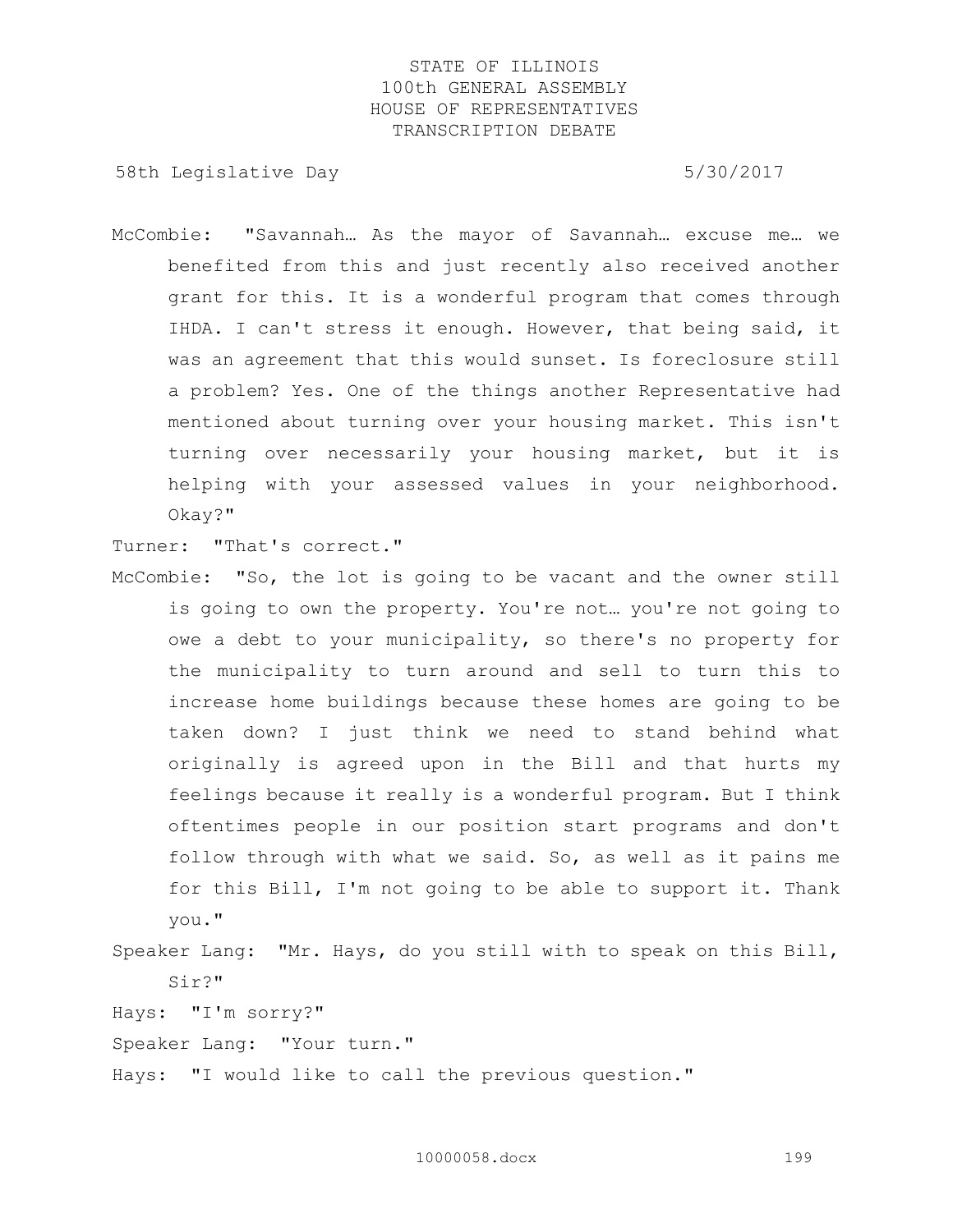58th Legislative Day 5/30/2017

- Speaker Lang: "You were the last speaker, Sir. You'd like to call it anyway. Mr. Turner to close."
- Turner: "Thank you for the discussion around this Bill. This is a great program as the previous Representative mentioned. There was no agreement on this Bill, however. There was no agreement on the Bill. The sunset was put in place so that we could come back and revisit whether or not the fee should go up or go down, but there was never an agreement that this would not happen. So, I'd ask for an 'aye' vote. Do right by your constituents."
- Speaker Lang: "Ladies and Gentlemen, Mr. Turner moves for the passage of the Bill. Mr. Breen has asked for a verification. Members will be in their chairs and vote their own switches. Those in favor of the Bill will vote 'yes'; opposed 'no'. The voting is open. Have all voted who wish? Have all voted who wish? Have all voted who wish? Please record yourselves, Members. Ammons, Crespo, Feigenholtz, Nekritz. Please record yourselves. Take the record, Mr. Clerk. There are 62 voting 'yes', 49 voting 'no'. And Mr. Breen has asked for a verification. Do you persist, Sir? Gentleman persists. Mr. Clerk, please read the affirmative votes."
- Clerk Hollman: "A poll of those voting in the affirmative: Representative Ammons; Representative Andrade; Representative Arroyo; Representative Beiser; Representative Burke, D.; Representative Burke, K.; Representative Cassidy; Representative Chapa LaVia; Representative Conroy; Representative Conyears-Ervin; Representative Crespo; Representative Currie; Representative D'Amico; Representative Davis; Representative DeLuca; Representative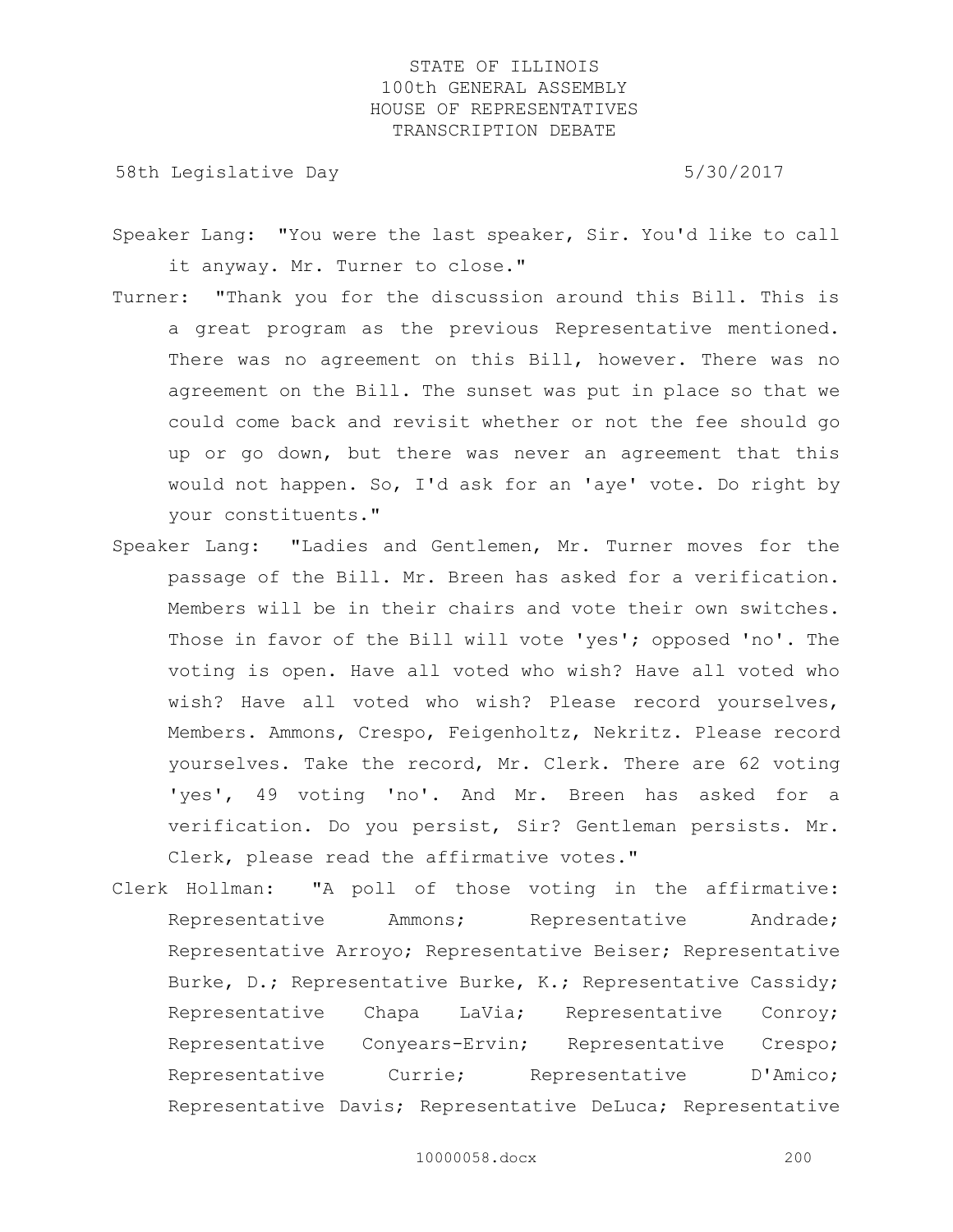58th Legislative Day 5/30/2017

Evans; Representative Feigenholtz; Representative Fine; Representative Flowers; Representative Ford; Representative Gabel; Representative Gordon-Booth; Representative Greenwood; Representative Guzzardi; Representative Harper; Representative Harris, G.; Representative Hernandez; Representative Hoffman; Representative Hurley; Representative Jones; Representative Kifowit; Representative Lang; Representative Lilly; Representative Mah; Representative Manley; Representative Martwick; Representative Mayfield; Representative Mitchell, C.; Representative Moylan; Representative Mussman; Representative Nekritz; Representative Phelps; Representative Riley; Representative Scherer; Representative Sims; Representative Slaughter; Representative Soto; Representative Spain; Representative Stratton; Representative Katie Stuart; Representative Tabares; Representative Thapedi; Representative Turner; Representative Wallace; Representative Walsh; Representative Welch; Representative Wheeler, B.; Representative Williams; Representative Willis; Representative Yingling…"

Speaker Lang: "Mr. Clerk, the Gentleman withdraws his Motion. 62 voting 'yes', 49 voting 'no'. And this Bill, having received the Constitutional Majority, is hereby declared passed. The Chair is in receipt of a Motion by Mr. DeLuca to reconsider the vote by which Senate Bill 886 passed. Chair recognizes Mr. DeLuca."

DeLuca: "I withdraw the Motion, Mr. Speaker." Speaker Lang: "Gentleman withdraws the Motion. Senate Bill 1869, Representative Mah. Please read the Bill."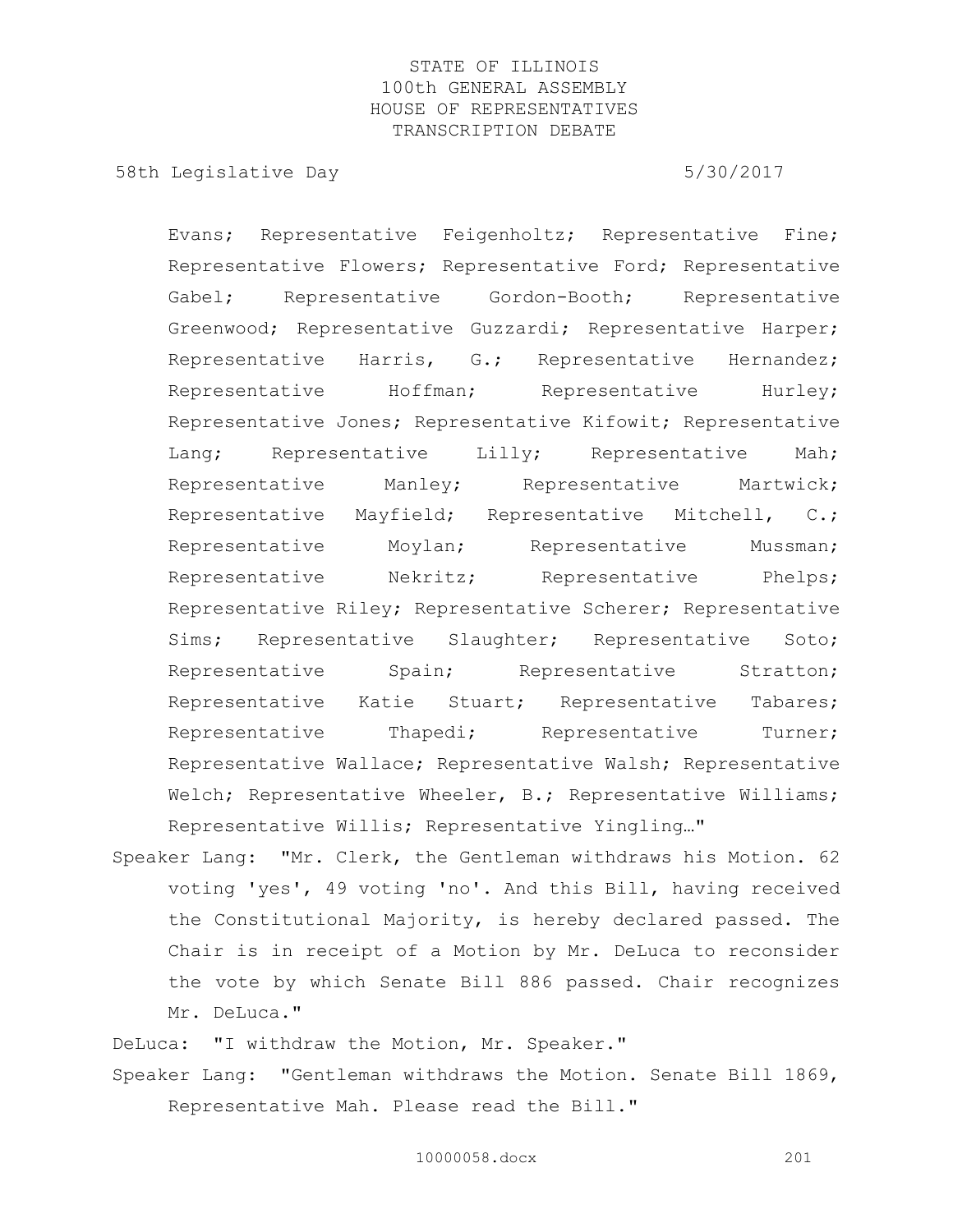58th Legislative Day 5/30/2017

Clerk Hollman: "Senate Bill 1869, a Bill for an Act concerning State Government. Third Reading of this Senate Bill."

Speaker Lang: "Representative Mah."

Mah: "Thank you, Mr. Speaker, Members of the House. Senate Bill 1869 addresses a need for translation for the ILGA website. This is an issue we've considered in this chamber before. The current version of the Bill adopts a suggestion by our colleagues across the aisle to improve upon the Bill as previously proposed. It does utilize a free Web-based translation service to provide Spanish language translation for the ILGA website in some portions. It does also include a disclaimer that addresses the source of the translation. In addition, this version of the Bill adds an Amendment that reestablishes the Language Access Task Force, previously established in a form… a previous General Assembly. There is no known opposition. And I ask for your support. Thank you." Speaker Lang: "Mr. Wheeler."

Wheeler, K.: "Thank you, Mr. Speaker. Will the Sponsor yield?" Speaker Lang: "Sponsor yields."

Wheeler, K.: "Representative, I'm glad you brought this forward. I'm glad we had the conversations we had that were collaborative in how we approach situations like this, where a dialogue had gone back and forth within the Senate but also here in our chamber. I know I'd worked with the Gentleman who runs the systems that we… that drive our information systems for the General Assembly and this looks to me like an approach that's balanced, makes sense, and really will give access to people who don't have it right now. People can see what we're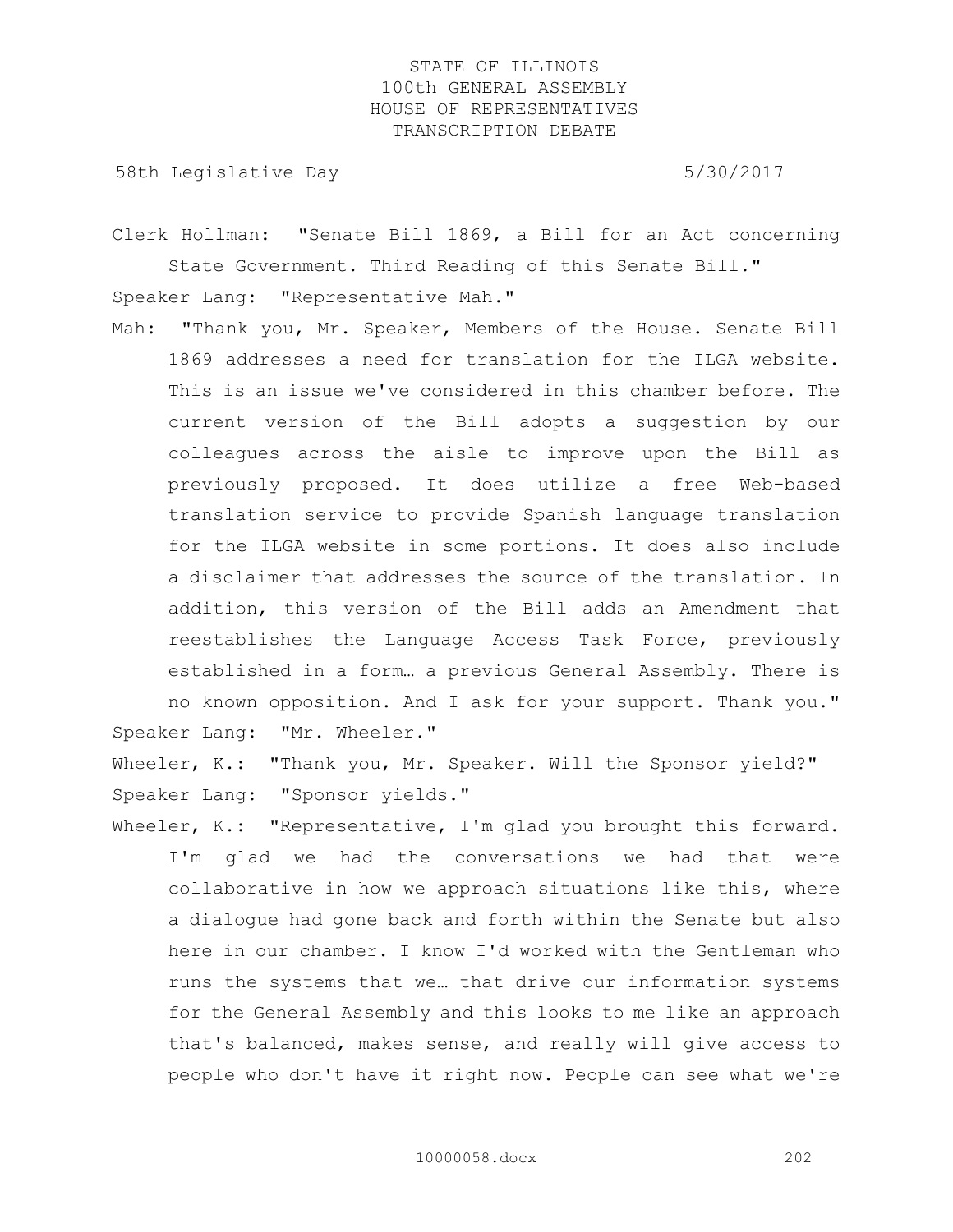58th Legislative Day 5/30/2017

doing, add a bit more transparent government before them. Thank you for bringing it. I urge an 'aye' vote." Speaker Lang: "Mr. Olsen."

- Olsen: "Thank you, Mr. Speaker. To the Bill. I want to thank the Sponsor for bringing this forward. This is a good Bill to improve accessibility without creating a fiscal impact. And so, where we can work together on issues like this I look forward to doing so in the future. Thank you very much. I urge your support."
- Speaker Lang: "Those in favor of the Bill will vote 'yes'; opposed 'no'. The voting is open. Have all voted who wish? Have all voted who wish? Have all voted who wish? Please record yourselves. Flowers. Mr. Clerk, please take the record. On this question, there are 112 voting 'yes', 0 voting 'no'. And this Bill, having received the Constitutional Majority, is hereby declared passed. Senate Bill 1882, Mr. Costello. Please read the Bill."
- Clerk Hollman: "Senate Bill 1882, a Bill for an Act concerning regulation. Third Reading of this Senate Bill."

Speaker Lang: "Mr. Costello."

Costello: "Thank you, Mr. Speaker, Members of the House. Senate Bill 1882 is introduced with one purpose in mind to provide a strong, statewide regulatory framework to ensure animals sold by pet stores in Illinois are from reputable sources. The Bill does not preempt Home Rule. I'll repeat that again. In its current form, the Bill does not preempt Home Rule. I know of no opposition to the Bill. It's got some primary components. It prohibits pet stores from purchasing animals from large commercial breeders unless the breeder is USDA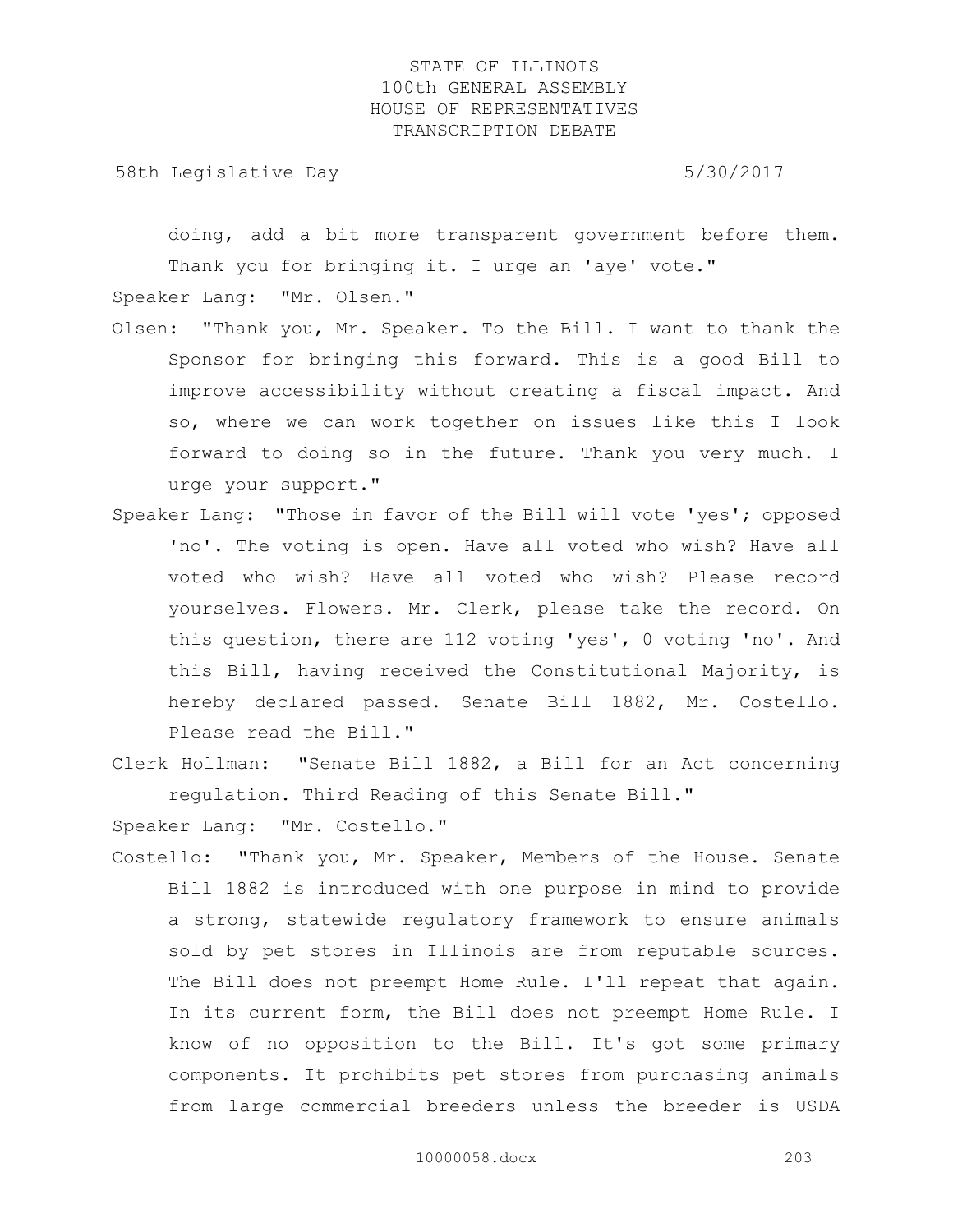58th Legislative Day 5/30/2017

licensed, has no direct or critical noncompliant citation over a two-year period. It requires pet stores to obtain copies of USDA inspection reports from the USDA website or directly from the breeder. Requires pet stores to microchip dogs and cats. It allows pet stores to be an option for rehoming animals. And it retains the ability of pet stores to purchase pets from large breeders, hobby breeders, rescues, and shelters. I thank you. And I ask for your 'aye' vote."

- Speaker Lang: "Those in favor of the Bill will vote 'yes'; opposed 'no'. The voting is open. Have all voted who wish? Have all voted who wish? Have all voted who wish? Record yourselves, Members. D'Amico, Gabel, Harper. Mr. Clerk, please take the record. On this question, there are 113 voting 'yes', 0 voting 'no'. And this Bill, having received the Constitutional Majority, is hereby declared passed. Senate Bill 1884, Representative Fine. Please read the Bill."
- Clerk Bolin: "Senate Bill 1884, a Bill for an Act concerning regulation. Third Reading of this Senate Bill."

Speaker Lang: "Representative Fine."

Fine: "Thank you, Mr. Speaker. This Bill creates the Research Dogs and Cat Adoption Act. It says that after research is completed, the research facility must assess any dogs or cats used in the research and determine if it's suitable for adoption. And if it is suitable, make reasonable efforts to adopt out the animal."

Speaker Lang: "Representative McDermed."

McDermed: "Thank you. Will the Sponsor yield?" Speaker Lang: "Sponsor yields."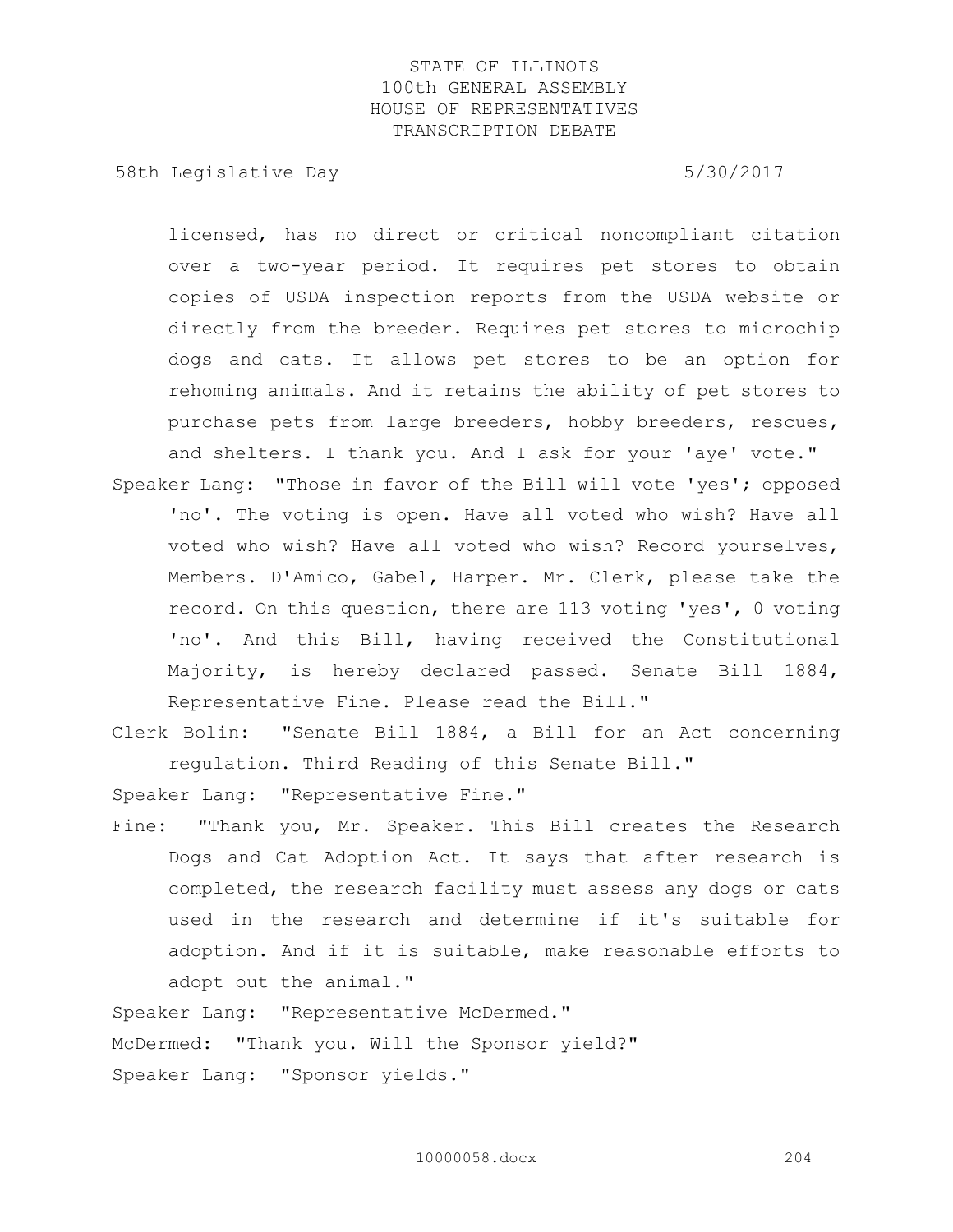58th Legislative Day 5/30/2017

McDermed: "Representative, I worked on this… both of us worked on this Bill last Session. So, I have a couple questions that I want to ask you to clarify the record…"

Fine: "Absolutely."

- McDermed: "…and to create some legislative intent going forward. Does this Bill codify the way that our universities, our research universities currently work with their research animal?"
- Fine: "Yes, it does. Right now, this process is already in place, but this codifies it into law."
- McDermed: "And isn't it true, Representative, that one of the things discussed during the work leading up to this Bill coming here today, wasn't it one of the things that was agreed over the course of the negotiations is that this would be the final action in this regard and that the Legislature would take no further action with respect to these animals at our universities?"
- Fine: "You're absolutely right. As a result of the two sides working together on this Bill, the legislative intent is that there will be no more Bills on this topic or any attempt to limit the facilities' research."
- McDermed: "To the Bill. This is a Bill that's been a couple of Sessions in coming. It's a great Bill that improves the lives of these research cats and dogs. And I very strongly urge an 'aye' vote."
- Speaker Lang: "Mr. Andersson, you can have the rest of Representative McDermed's time."

Andersson: "Thank you, Mr. Speaker. Will the Sponsor yield?" Speaker Lang: "Sponsor yields."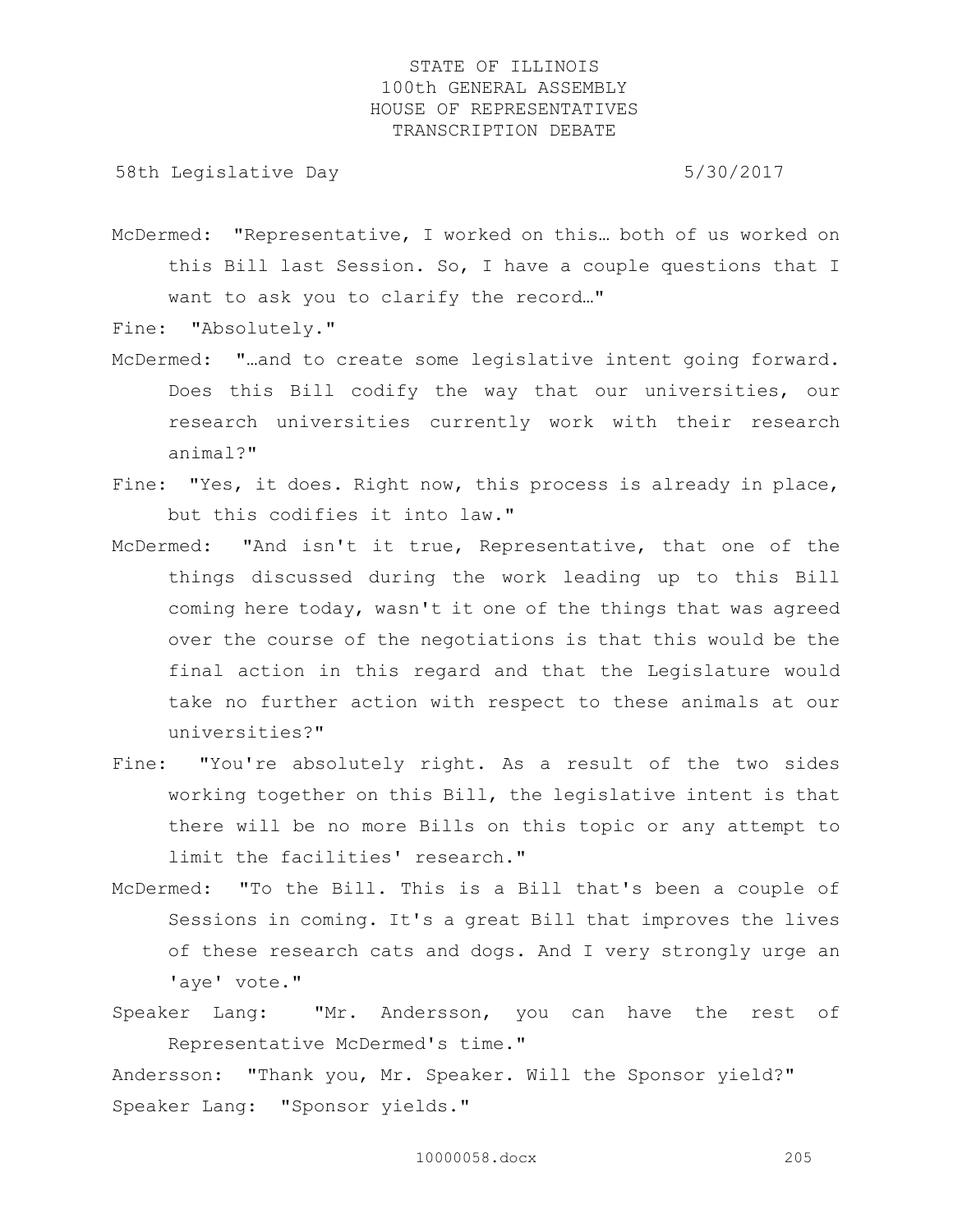58th Legislative Day 5/30/2017

- Andersson: "Representative, I… just as I look at my analysis, it's a little confusing in that the committee vote was unanimous in favor of it, but there seems to be a lot of opponents, the universities. And it sounds like you've with the comments of Representative McDermed that you've resolved them? Are they still in opposition and if they are, why?"
- Fine: "There are some who are still in opposition because they're afraid that this is the first step in a process that once we take this step, there'll be more steps when it comes to…" Speaker Lang: "Please complete your answer."
- Fine: "…condemning animal research. But the legislative intent says that that is not going to happen because this is our final Bill in the process."

Speaker Lang: "Mr. Andersson, complete your remarks, please." Andersson: "Well, thank you very much for that. I appreciate that.

And there are no penalties associated with this, right?" Fine: "None that I know of."

Andersson: "Thank you."

- Speaker Lang: "Those in favor of the Bill will vote 'yes'; opposed 'no'. The voting is open. Have all voted who wish? Have all voted who wish? Have all voted who wish? Conroy, Gabel. Mr. Clerk, please take the record. On this question, there are 115 voting 'yes', 0 voting 'no'. And this Bill, having received the Constitutional Majority, is hereby declared passed. Senate Bill 1895, Mr. Phelps. Please read the Bill. Gentleman has a Floor Amendment. Please place the Bill on the Order of Second Reading and please read the Bill."
- Clerk Bolin: "Senate Bill 1895, a Bill for an Act concerning regulation. The Bill was read for a second time previously.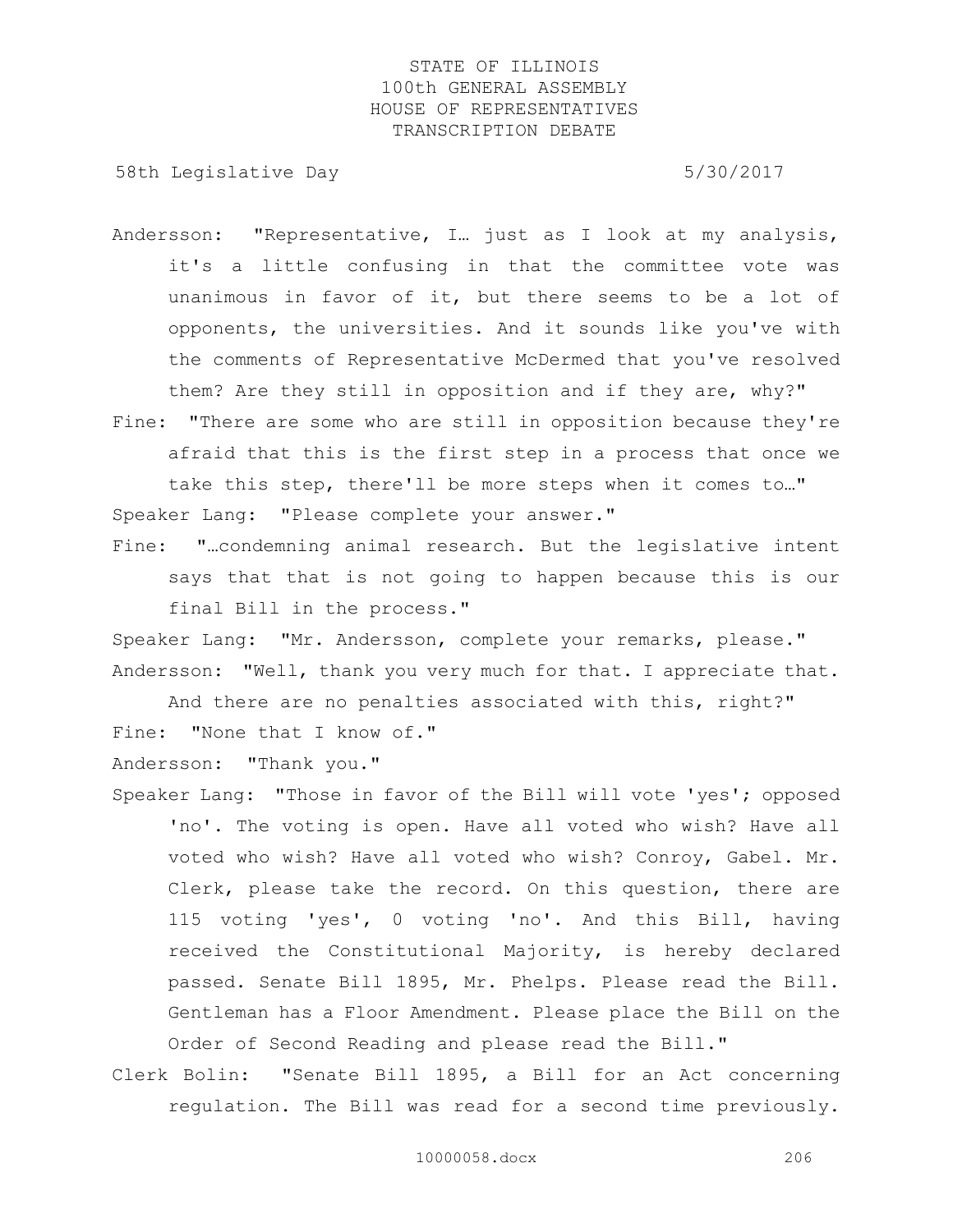58th Legislative Day 6/30/2017

No Committee Amendments. Floor Amendment… Amendment #1 is offered by Representative Phelps."

Speaker Lang: "Mr. Phelps."

Phelps: "This Floor Amendment just gut and replaces the Bill. And I ask that we go on Third and ask for its passage."

Speaker Lang: "Those in favor of the Amendment say 'yes'; opposed 'no'. The 'ayes' have it. And the Amendment is adopted. Mr. Clerk."

Clerk Bolin: "No further Amendments. No Motions are filed." Speaker Lang: "Third Reading. Please read the Bill."

Clerk Bolin: "Senate Bill 1895, a Bill for an Act concerning regulation. Third Reading of this Senate Bill."

Speaker Lang: "Mr. Phelps."

Phelps: "This was a Sponsor initiative of the Senator. And what happened was is that an employer… employee got it fired on a discipline for using a cell phone during an emergency flood. And this more or less just tells the employer that if happens that he or she cannot be fired."

Speaker Lang: "Mr. Andersson."

Andersson: "Thank you. Will the Sponsor yield?"

Speaker Lang: "Sponsor yields."

Andersson: "Thank you. So, it looks like it does two things. What you just described that you can't be disciplined for responding to an emergency on your cell phone or a text message, and also, prohibits the creation of employee policies that would… would reflect that same intent?"

Phelps: "Yes, Representative. I'm just trying to be brief." Andersson: "Okay. I mean, is that all this does?" Phelps: "That's all it does."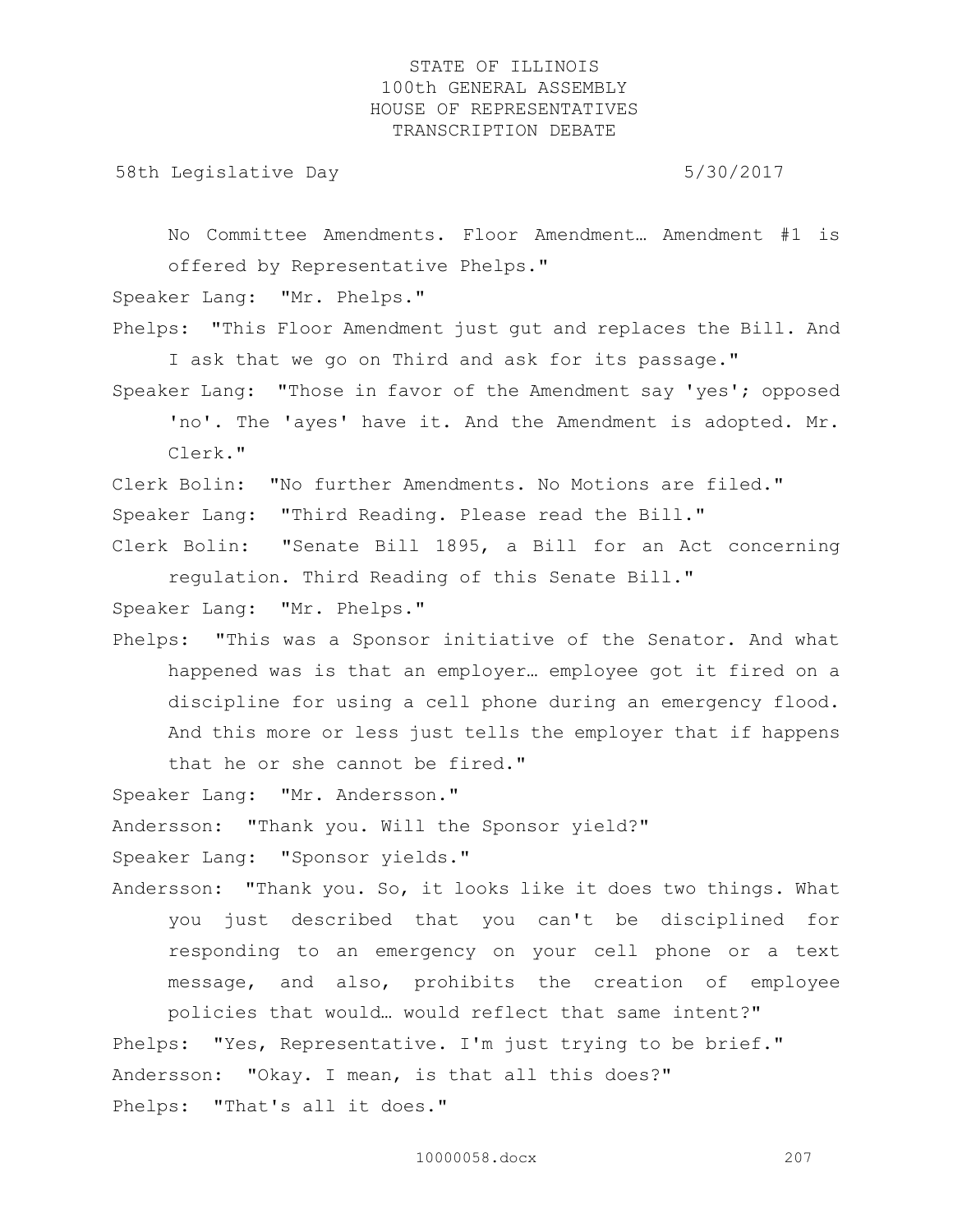58th Legislative Day 5/30/2017

Andersson: "Thank you very much."

Speaker Lang: "Representative Bryant, you can take the rest of Mr. Andersson's time."

Bryant: "Thank you, Mr. Speaker. Sponsor yield?"

Speaker Lang: "Sponsor yields."

Bryant: "Question of the Sponsor, actually. Department of Corrections is opposing this Bill. Brandon, I'm just wondering, have you talked to them about what this would do with the rules in the Department of Corrections that basically says that you can't take a cell phone into an institution? It's probably true with the Department of Juvenile Justice as well."

Phelps: "Yeah, Terri. They never came to me one time about this." Bryant: "I... I may not be able to support you on this."

Phelps: "That's fine. But you know, you can't bring cell phones in to prisons any way, as you know."

- Bryant: "Right."
- Phelps: "I mean, you used to work there."

Bryant: "And so, I… I'm just kind of…"

Phelps: "But they did not talk to me one time, honestly."

Bryant: "Okay. I'm just… I'm just wondering…"

- Phelps: "Sure."
- Bryant: "…if this would get in the way of… of their rule saying that you can't take a cell phone in because… because there are a lot of volunteer firemen and stuff who might want to, you know, in this case would they not be able to be fired because they had their cell phone in there?"
- Phelps: "If it does… if it has to do with an emergency, like this was during a flood. It was a volunteer fireman that happened,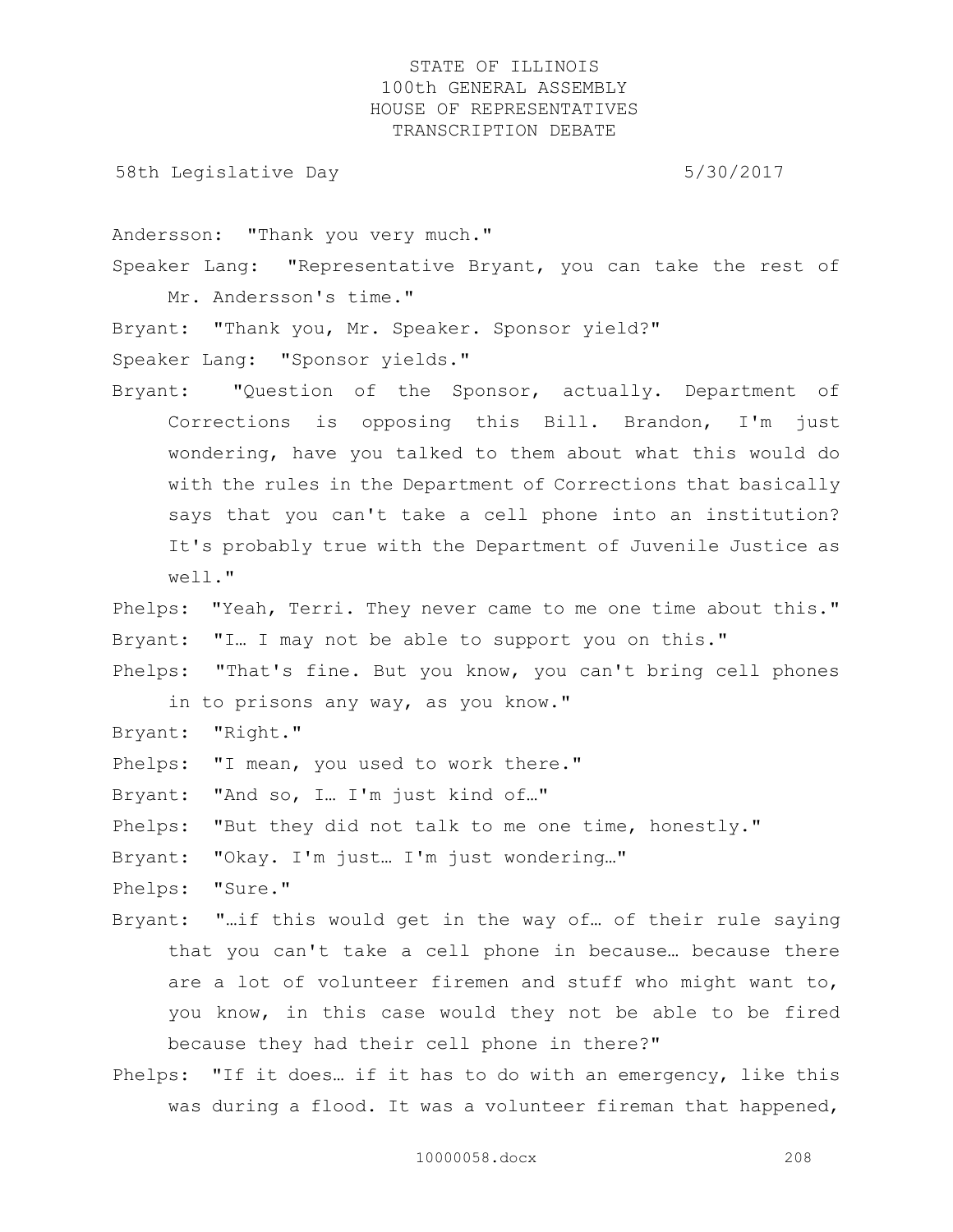58th Legislative Day 5/30/2017

but this does not supersede any department policy, just so you know."

- Bryant: "Does not supersede i?"
- Phelps: "Does not."
- Bryant: "Thank you."
- Phelps: "A current and existing."
- Bryant: "Okay. Thank you."
- Speaker Lang: "Mr. Swanson, you can use the rest of the time that's left over."
- Swanson: "All right. Thank you, Mr. Speaker. To the Bill. Were you able to talk with CMS or the Alliance to get a concurrence on them?"
- Phelps: "Representative Swanson, no one… no one came to me. I think with the Amendment they became neutral, be honest with you."
- Swanson: "Okay."
- Phelps: "Yeah."
- Swanson: "I know we had that discussion…"
- Phelps: "Sure."
- Swanson: "…in the committee hearing."
- Phelps: "Fine."
- Swanson: "Thank you."
- Phelps: "You're welcome."
- Speaker Lang: "Mr. Phelps moves for the passage of the Bill. Those in favor of the Bill will vote 'yes'; opposed 'no'. The voting is open. Have all voted who wish? Have all voted who wish? Have all voted who wish? Mr. Clerk, please take the record. On this question, there are 113 voting 'yes', 1 voting 'no', 1 voting 'present'. And this Bill, having received the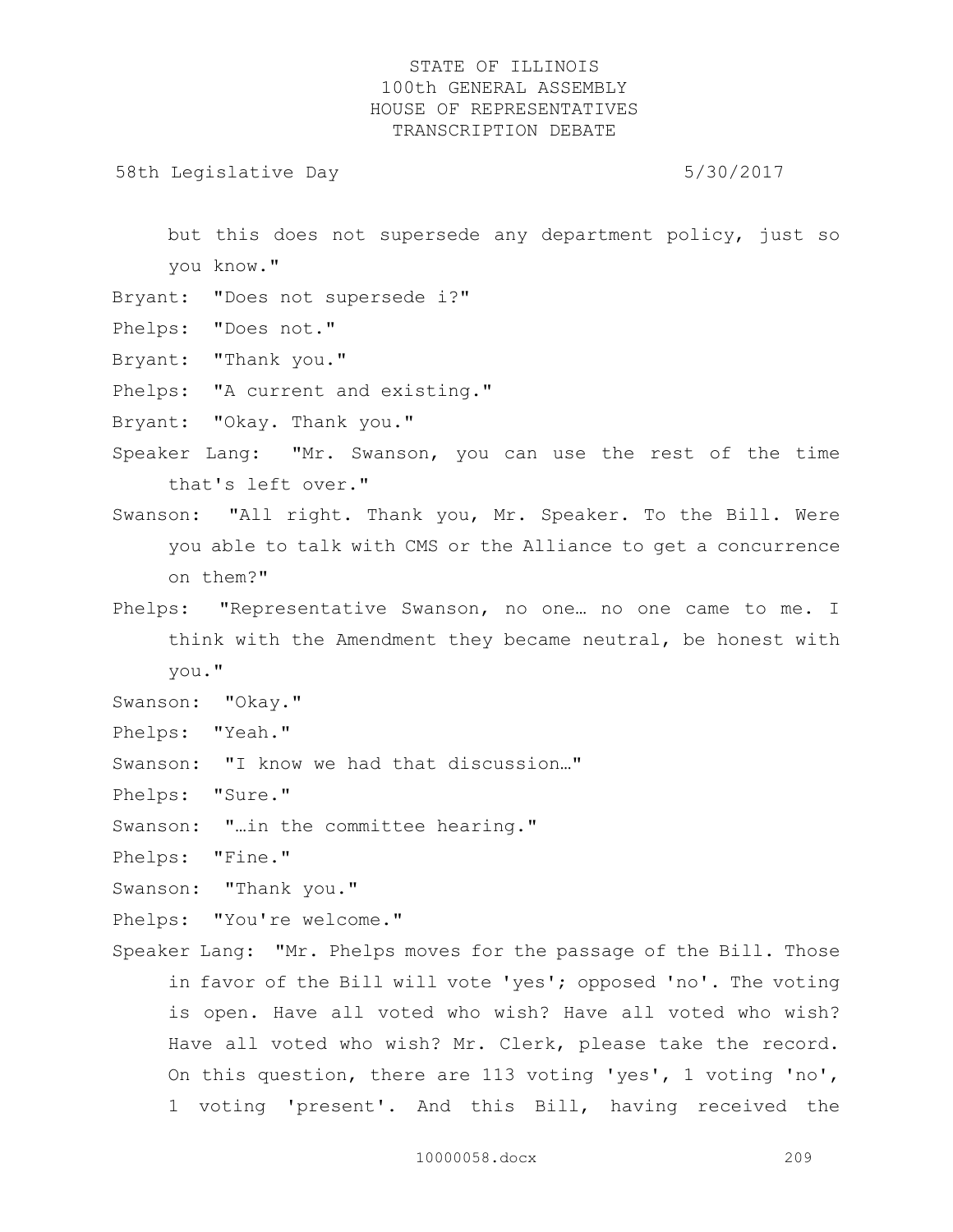58th Legislative Day 5/30/2017

Constitutional Majority, is hereby declared passed. Senate Bill 1944, Mr. Ford. Please read the Bill."

Clerk Bolin: "Senate Bill 1944, a Bill for an Act concerning criminal law. Third Reading of this Senate Bill."

Speaker Lang: "Mr. Ford."

Ford: "Thank you, Mr. Speaker Members of the House. Senate Bill 1944 is an initiative of the Illinois Pharmacists Association and the Department of Public Health. It allows for pharmacists to sell up to 100 rather than 20 sterile hypodermic needles or syringes at a time. Move for the passage."

Speaker Lang: "Mr. Andersson."

Andersson: "Thank you, Mr. Speaker. Will the Sponsor yield?" Speaker Lang: "Sponsor yields."

- Andersson: "So, what… what's the intent here? What's the goal we're trying to achieve by increasing this number… okay?"
- Ford: "There are a couple of intents: 1) people can purchase up to a hundred needles online, we learned in committee and this will allow for local pharmacists to compete with the online sales. And it's also an opportunity for us to make sure that we use this Bill as a means of good public health so that illicit drugs… people that are using illegal drugs… that clean needles are available."
- Andersson: "Clean needles, sure. Is there any open… opposition to your Bill?"

Ford: "There is no opposition."

- Andersson: "It looks like IRMA, Department of Public Health, Illinois Public Health Association, and the pharmacists all support. Is that correct?"
- Ford: "That's correct, Leader."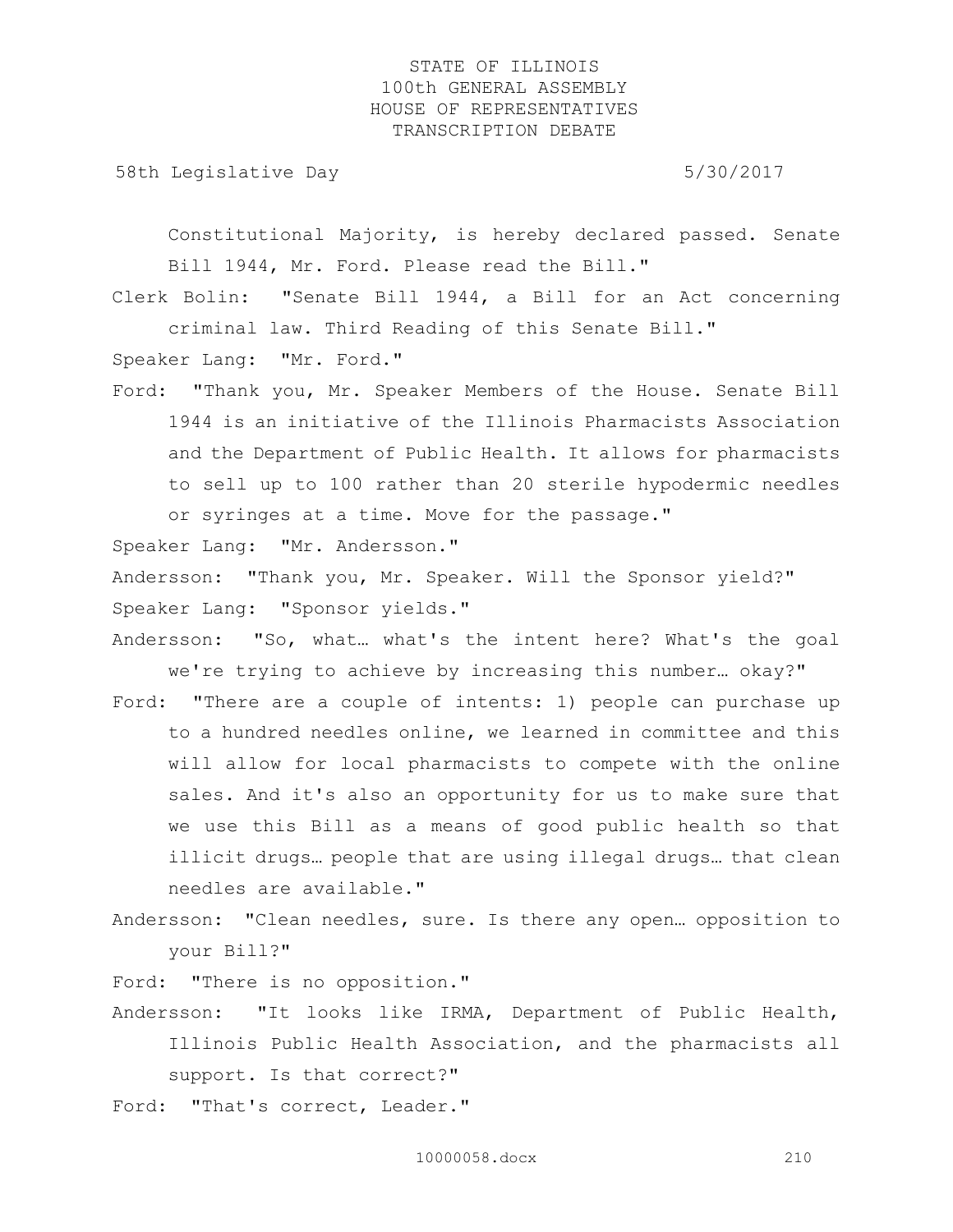58th Legislative Day 5/30/2017

Andersson: "Thank you very much."

Ford: "Thank you."

Speaker Lang: "Mr. Breen can use the rest of the time, Sir." Breen: "Thank you, Mr. Speaker. Will the Sponsor yield?" Speaker Lang: "Sponsor yields."

Breen: "And Representative, I just want to make clear. You're allowing local pharmacists to sell a hundred syringes at a time instead of 20, correct?"

Ford: "Yes."

Breen: "And right now, anyone in the State of Illinois can go on Amazon and buy a hundred syringes?"

Ford: "That's right."

Breen: "So, we're just advantaging putting our local pharmacists on the same footing as the online folks?"

Ford: "That's correct."

Breen: "Great. Good Bill. Thank you."

Ford: "Thank you."

Speaker Lang: "Those in favor of the Bill will vote 'yes'; opposed 'no'. The voting is open. Have all voted who wish? Have all voted who wish? Have all voted who wish? Please take the record. On this question, there are 103 voting 'yes', 12 voting 'no'. And this Bill, having received the Constitutional Majority, is hereby declared passed. Senate Bill 1969, Representative Ammons. Please read the Bill."

Clerk Bolin: "Senate Bill 1969, a Bill for an Act concerning safety. Third Reading of this Senate Bill."

Speaker Lang: "Representative Ammons."

Ammons: "Thank you, Mr. Speaker. This Bill is a Bill of the Prairie Research Institute at the University of Illinois to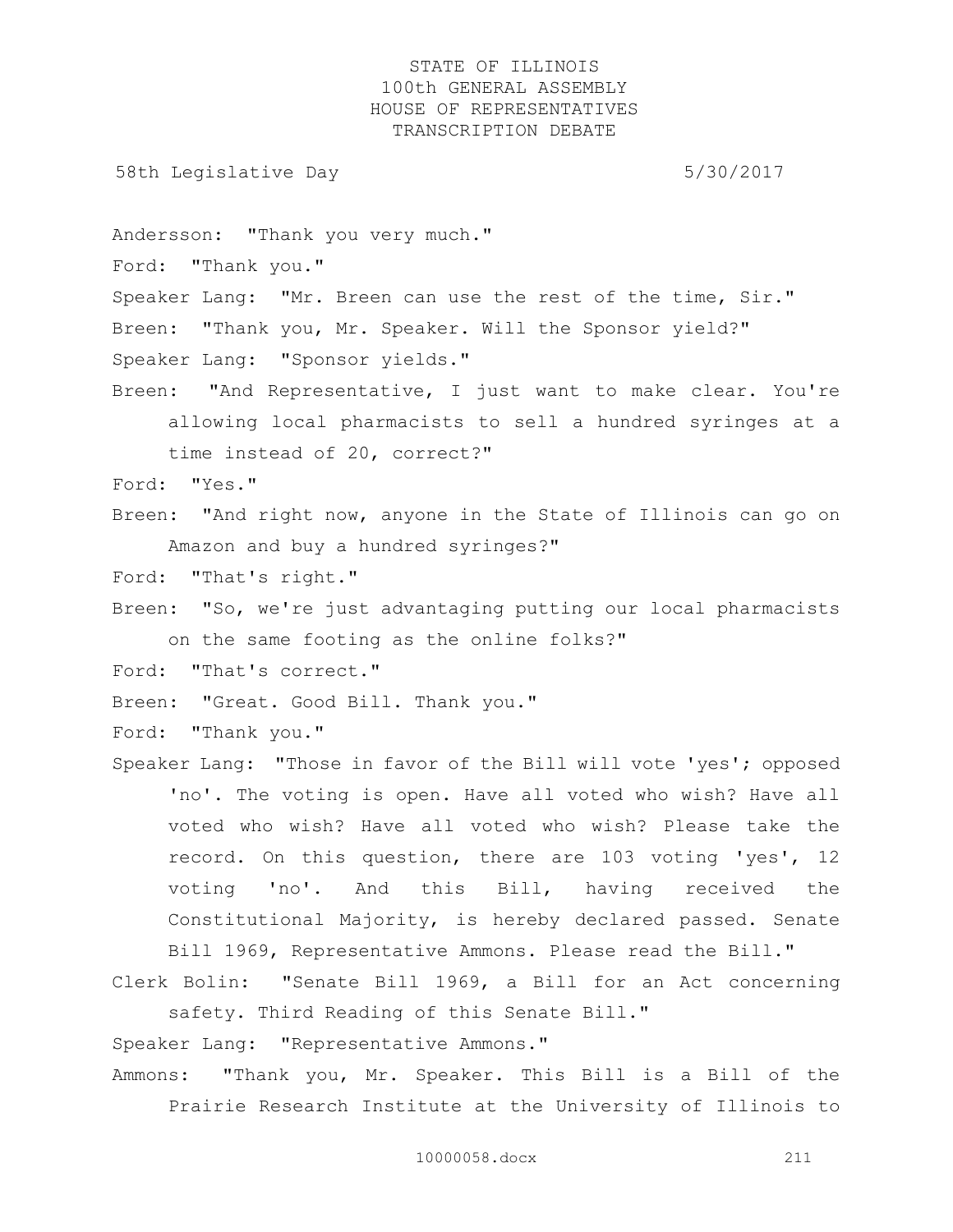58th Legislative Day 5/30/2017

support continued research of mosquito infected… well infected mosquitoes that inhabit areas of tires in our state. It's been supported for many years. And we ask for continued support for this research at the University of Illinois to get rid of disease carrying mosquitoes in our state. And I ask for an 'aye' vote."

- Speaker Lang: "Those in favor of the Bill… excuse me, Representative… will vote 'yes'; opposed 'no'. The voting is open. Have all voted who wish? Have all voted who wish? Have all voted who wish? Guzzardi, Thapedi. Mr. Clerk, please take the record. On this question, there are 103 voting 'yes', 7 voting 'no'. And this Bill, having received the Constitutional Majority, is hereby declared passed. Senate Bill 1991, Mr. Costello. Please read the Bill."
- Clerk Bolin: "Senate Bill 1991, a Bill for an Act concerning education. Third Reading of this Senate Bill."

Speaker Lang: "Mr. Costello."

- Costello: "Thank you, Mr. Speaker, Members of the House. Senate Bill 1991 creates the Agricultural Education Shortage Task Force. It's a severe problem in the agriculture community. And I would ask for an 'aye' vote."
- Speaker Lang: "Those in favor of the Bill will vote 'yes'; opposed 'no'. The voting is open. Have all voted who wish? Have all voted who wish? Have all voted who wish? Ammons, Currie. Please take the record. On this question, there are 115 voting 'yes', 0 voting 'no'. And this Bill, having received the Constitutional Majority, is hereby declared passed. Senate Bill 1714, Mr. Turner. Please read the Bill."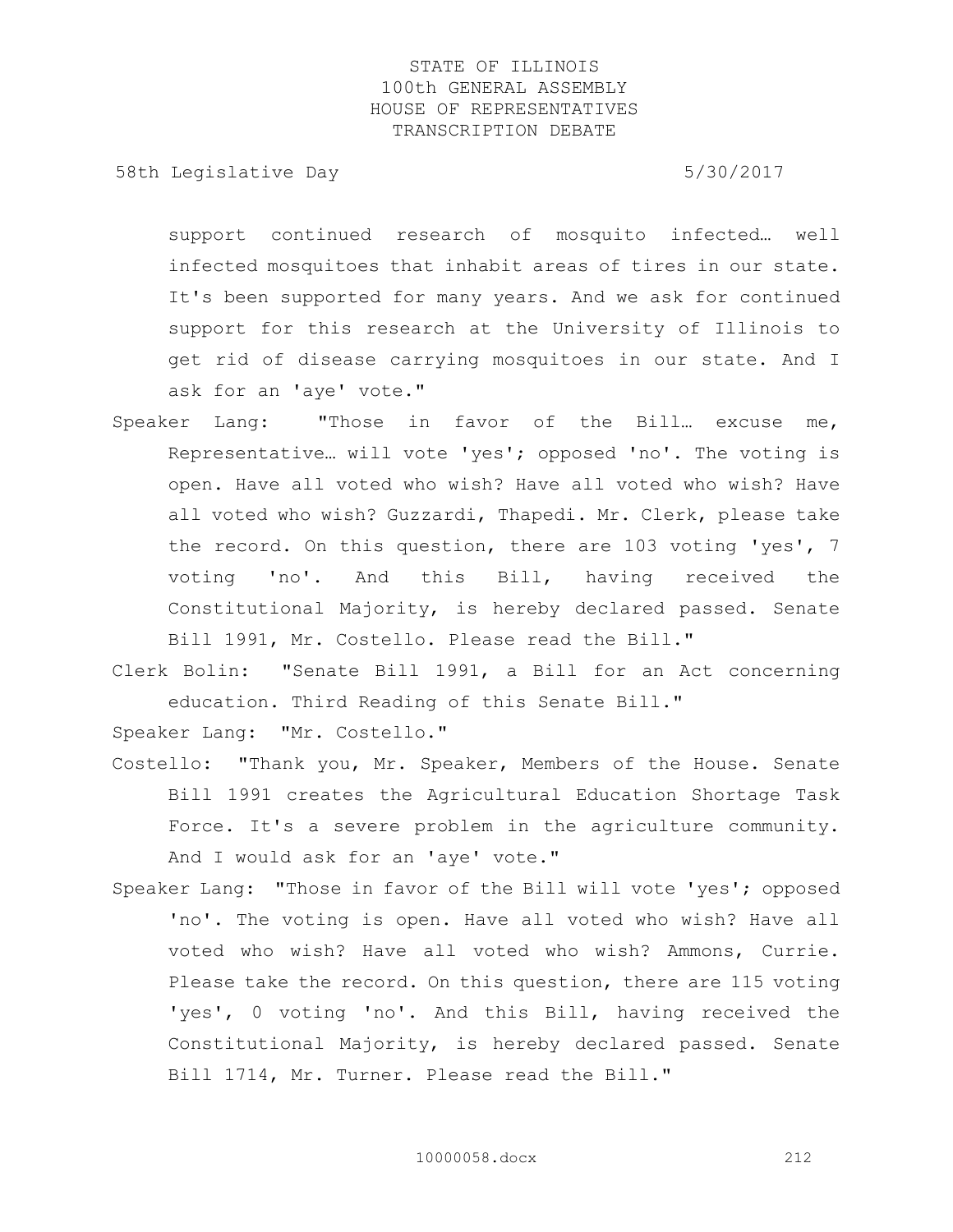58th Legislative Day 5/30/2017

Clerk Bolin: "Senate Bill 1714, a Bill for an Act concerning public employee benefits. Third Reading of this Senate Bill." Speaker Lang: "Mr. Turner."

- Turner: "Thank you, Mr. Speaker, Members of the Body. Senate Bill 1714 builds upon existing efforts to increase utilization of minority, female, disabled-owned businesses with respect to all Illinois public pension funds. Additionally, Senate Bill 1714 provides additional disclosures from consultants as it relates to the economic interest of the consultant in existing or recommended investment managers. I'd ask for an 'aye' vote."
- Speaker Lang: "Those in favor of the Bill will vote 'yes'; opposed 'no'. The voting is open. Have all voted who wish? Have all voted who wish? Have all voted who wish? Please take the record, Mr. Clerk. There are 115 voting 'yes', 0 voting 'no'. And this Bill, having received the Constitutional Majority, is hereby declared passed. Senate Bill 2012, Representative Sente. Please read the Bill."
- Clerk Bolin: "Senate Bill 2012, a Bill for an Act concerning revenue. Third Reading of this Senate Bill."

Speaker Lang: "Representative Sente."

- Sente: "Thank you. Senate Bill 2020 is a Bill to extend the expired angel tax credit, it was created in 2011. It extends the credit until December 31, 2021. This is an agreed Bill that I worked on with the Lieutenant Governor's Office, DCEO, and the eight… or six other peers who filed Bills. And it retains the current earn… annual \$10 million cap."
- Speaker Lang: "Those in favor of the Lady's Bill will vote 'yes'; opposed 'no'. The voting is open. Have all voted who wish?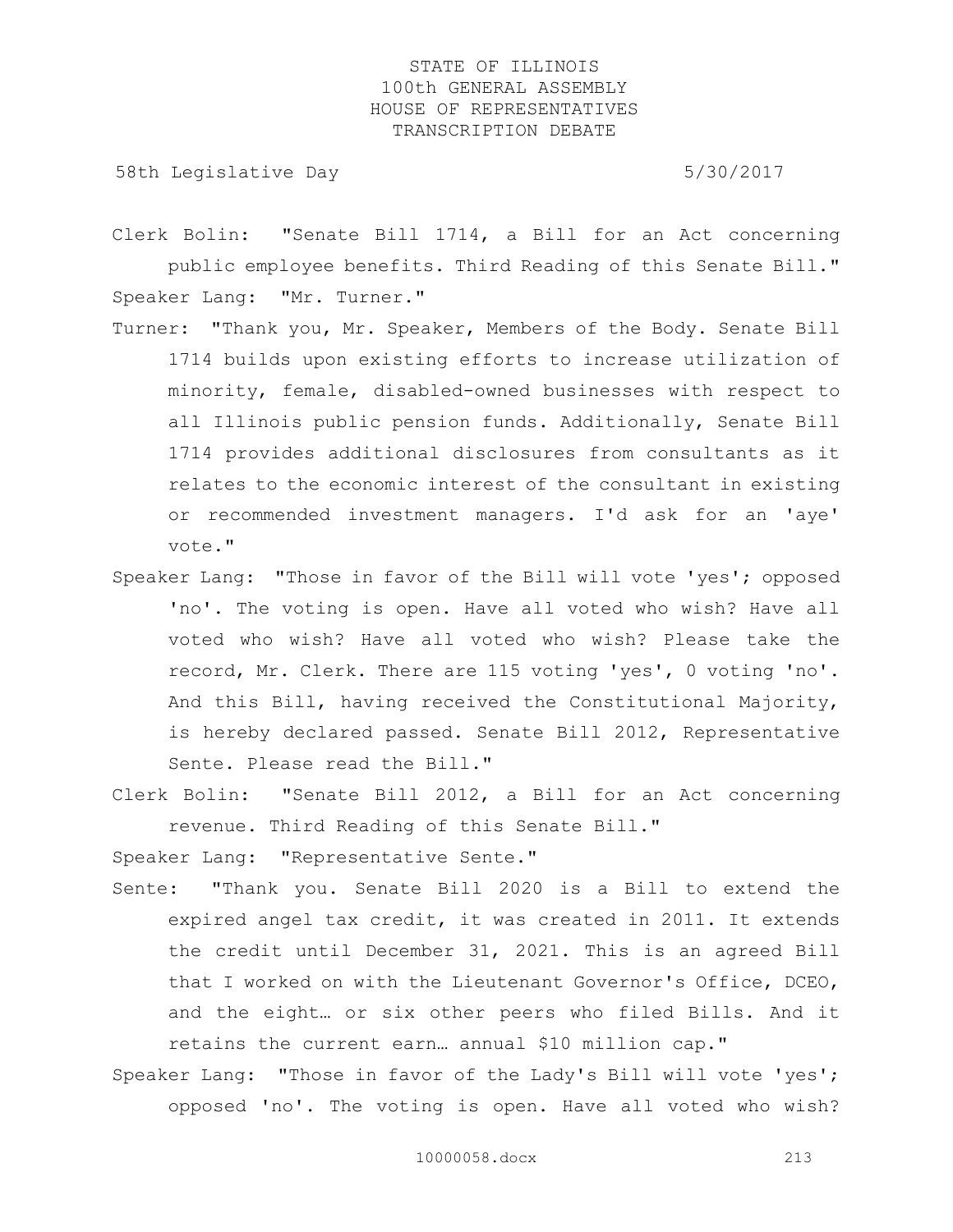58th Legislative Day 5/30/2017

Have all voted who wish? Have all voted who wish? Please record yourselves. Davis, Gordon-Booth. Please take the record, Mr. Clerk. There are 113 voting 'yes', 0 voting 'no'. And this Bill, having received the Constitutional Majority, is hereby declared passed. Senate Bill 2034, Mr. Sims. Please read the Bill. Let's move the Bill back to Second Reading for an Amendment, Mr. Clerk, and read the Bill."

Clerk Bolin: "Senate Bill 2034, a Bill for an Act concerning criminal law. The Bill was read for a second time on a previous day. No Committee Amendments. Floor Amendments 1 and 2 have been approved for consideration. Floor Amendment #1 is offered by Representative Sims."

Speaker Lang: "Mr. Sims."

- Sims: "Thank you, Mr. Speaker and Ladies and Gentlemen of the House. House House Floor Amendment #1 adds the Bail Reform Act of 2017 to the underlying Bill. It also adds an extension of the RICO Act. And I know of no opposition. And ask for its favorable adoption."
- Speaker Lang: "Those in… Mr. Zalewski, do you rise on the Amendment, Sir? Those in favor of the Amendment say 'yes'; opposed 'no'. The 'ayes' have it. And the Amendment is adopted. Mr. Clerk."

Clerk Bolin: "Floor Amendment #2 offered by Representative Sims." Speaker Lang: "Mr. Sims."

Sims: "Thank you, Mr. Speaker. Floor Amendment #2 is purely technical in nature. It cleans up some drafting errors. I'd ask for its adoption."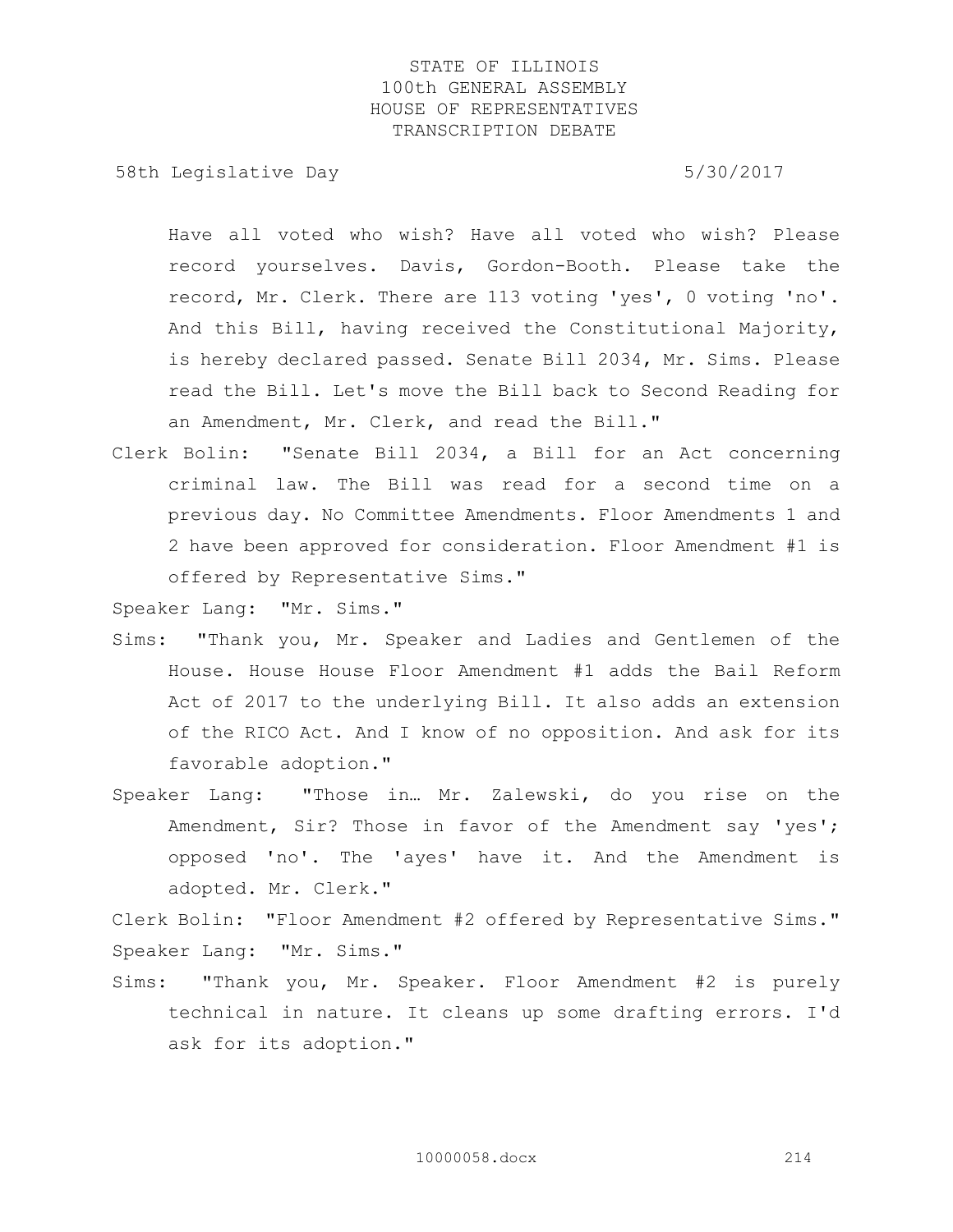58th Legislative Day 5/30/2017

Speaker Lang: "Those in favor of the Amendment say 'yes'; opposed 'no'. The 'ayes' have it. And the Amendment is adopted. Mr. Clerk."

Clerk Bolin: "No further Amendments. No Motions are filed."

Speaker Lang: "Third Reading. Please read the Bill."

Clerk Bolin: "Senate Bill 2034, a Bill for an Act concerning criminal law. Third Reading of this Senate Bill."

Speaker Lang: "Mr. Sims."

Sims: "Thank you, Mr. Speaker and Ladies and Gentlemen of the House. Senate Bill 2034 is the result of a great deal of work by a number of Members of this committee and Members of the House Judiciary-Criminal Committee to adopt a Bail Reform Act that takes into consideration the issues that have been addressed by our courts. And I'd like to read for Members a statement by Chief Justice Karmeier. It says, 'The goal of pretrial services to reduce the pretrial incarceration rate while ensuring that defendants comply with approval of pretrial release. This process includes the application of a validated pretrial risk assessment tool which aids judges in making research-based decisions about whether defendants should be detained or released prior to their criminal trials.' The Bill you have before you does that. It makes sure that we have a plan in place and a policy in place in the State of Illinois that incarcerates individuals who are threats to public safety not because they are poor. I ask for its favorable passage."

Speaker Lang: "Leader Durkin." Durkin: "Will the Sponsor yield?" Speaker Lang: "Sponsor yields."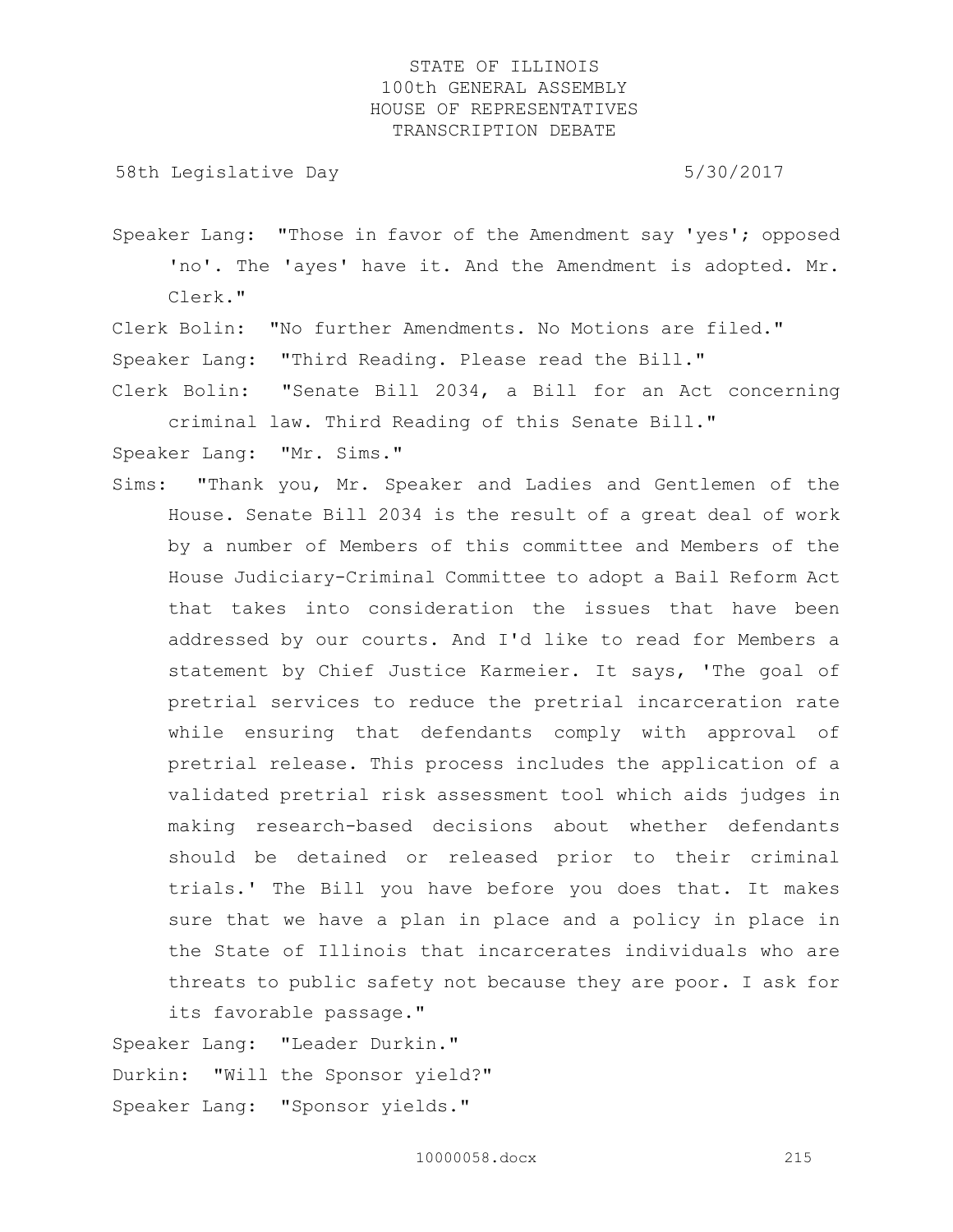58th Legislative Day 6.5730/2017

- Durkin: "Representative Sims, I see up there on the board that it says Criminal Code-Threat Public Official. Now, that is nothing that… there's no threat… anything about threat to public official in this Bill making a new law or enhancing the penalty?"
- Sims: "The underlying Bill was… it was a Bill dealing with threats against employees of a public guardian."
- Durkin: "Okay. So, what's going on outside this door, maybe we should beefen-up that Section based on this… this little scrum that's going out… on the… outside the… outside the chamber. But more seriously, let's… I just want to walk through a little bit. The RICO Act, was that a five-year sunset when it originally was… when it was passed by the Legislature?"

Sims: "That's correct, Leader."

Durkin: "And we're extending it another five years, correct?" Sims: "Another five years, yes, Sir."

- Durkin: "I think that's commendable. I do know that it has been used sparingly at least in Cook County, but it has been a useful tool on some famil… major operations and investigations they've been conducting. So, I think it's a very good idea. And I'm glad you did this. I would just like some further explanation about the type of crimes that are going to be determined to be a presumption of no bail, no cash bail?"
- Sims: "Leader, you're absolutely correct. Let me answer the first one first. You're right. The use of RICO has been sparingly. It's been used only four times in its five years: twice in Cook County, once in DuPage, and once in Lake. But the types of crimes that… what we are talking about these are… these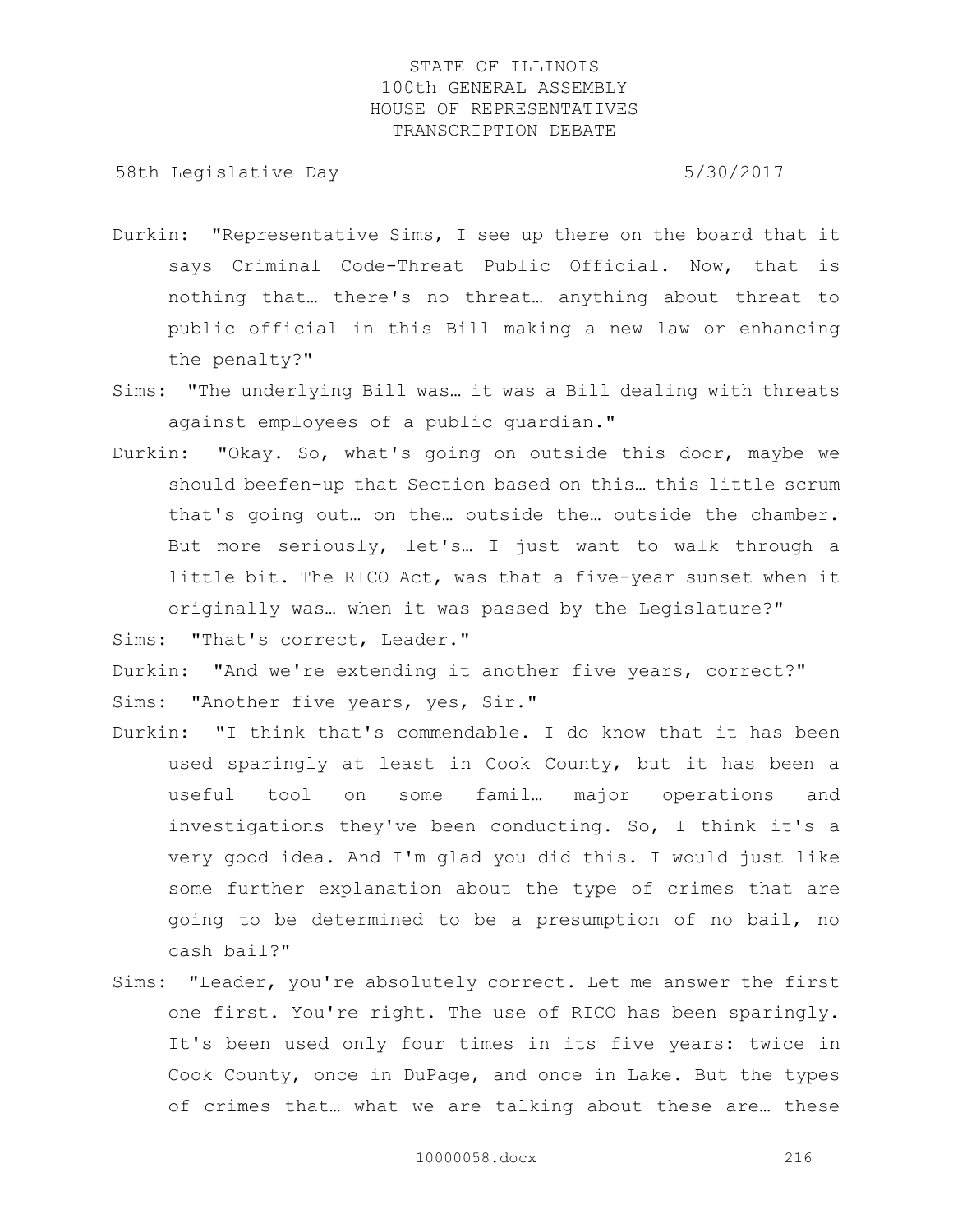58th Legislative Day 6.5730/2017

are low-level nonviolent offenders with the presumption against bail exists. But we are not talking about releasing indi… opening the doors and releasing individuals on an ad hoc basis. We are talking about making sure that individuals who are not a threat to public safety, and individuals who are not a threat to flee that they are not held in custody merely because they're poor. If you're not a threat to public safety, if you are not a threat to yourself or others, we want to make sure that your life is not destroyed by it being… being incarcerated."

Durkin: "Well, that's great. I had a few more questions, but you already answered it. So, I want to thank you for doing the hard work on this. It's one of those…"

Speaker Lang: "Please complete your remarks, Leader."

Durkin: "…it's something that a number of Members, I think, when they see anything about bail reform, I think that there's a, you know, that it… people have a way of thinking that there's something inherently wrong with it. But no, I think, the problem that we have in our jail systems with the indigents who are in for Class C, Class B misdemeanors I believe that's a better use of the space in Cook County jail, DuPage County jail, Will County jail. So, I am going to support this Bill. I think it's right. I think it's balanced. I think it's fair. And I would encourage Members of this side of the aisle to support this. Thank you, Mr. Sims."

Speaker Lang: "Mr. Zalewski, do you rise in opposition?" Zalewski: "No."

Speaker Lang: "Mr. Ford, do you rise in opposition? In opposition? Two minutes, Sir."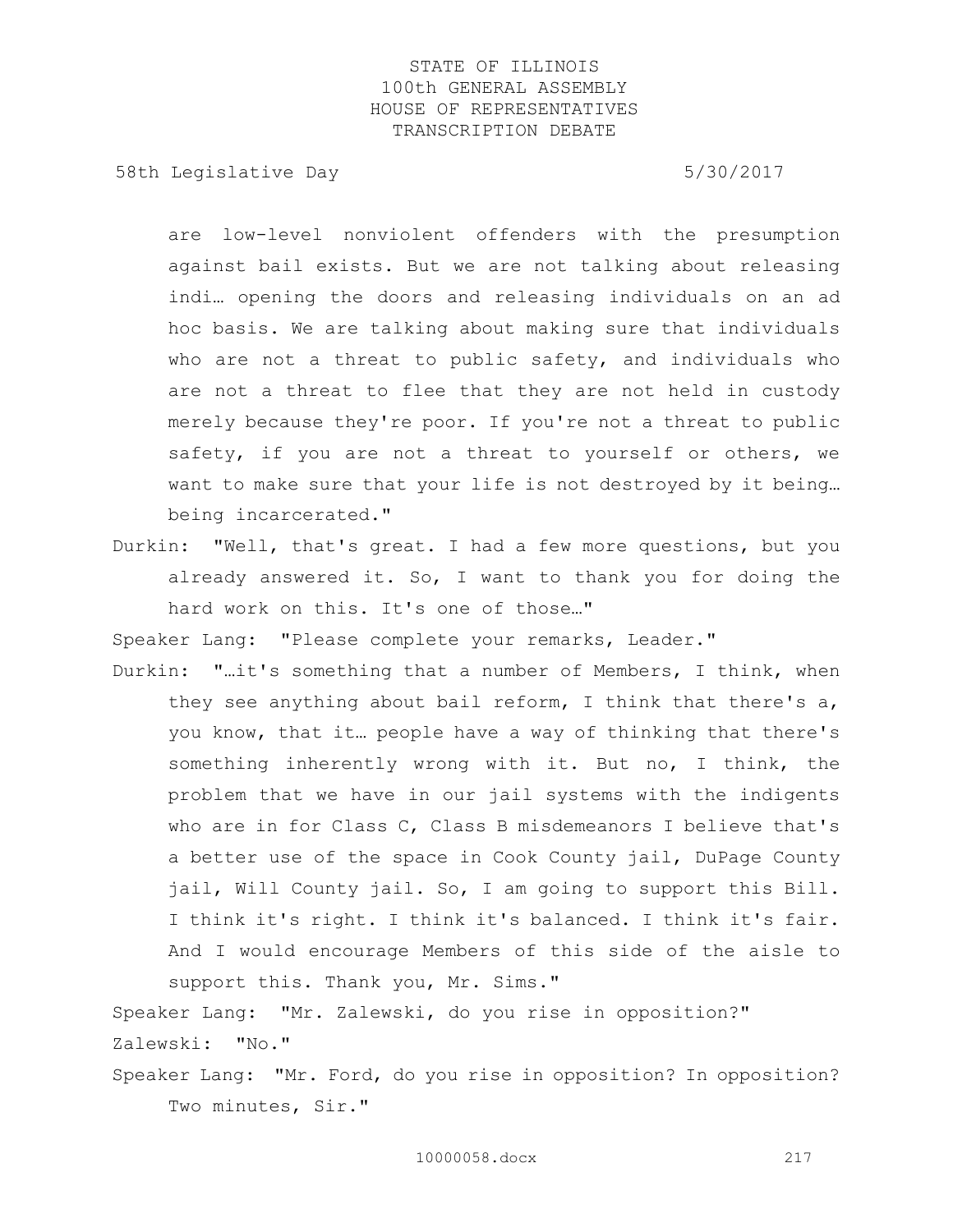58th Legislative Day 5/30/2017

Ford: "Will the Spon… thank you, Mr. Speaker. Will the Sponsor yield?"

Speaker Lang: "Sponsor yields."

- Ford: "Representative, the RICO, I would like some explanation as to why such a great Bill has to be tainted with such bad language and the RICO?"
- Sims: "Well, Representative, what we're trying to do is make sure we are improving a criminal justice system overall."
- Ford: "So, we had yesterday a Bill 1722 which will probably incarcerate more people. Is your… is it your opinion that the RICO Bill possibly will incarcerate more people as well?"
- Sims: "Representative, when I look at the history of RICO and its uses, again, it's been used… over the five years, it's been used four times. And in order for… for a RICO prosecution to be used, there has to… there… it's not just… again, it's not used in a haphazard manner. It has to have… in order to forward a RICO prosecution, you have to have three predicate offenses during a three-year time period. The person… the defendant has to be a knowing participant in ongoing criminal enterprise and the predicate offenses have to be serious crimes. Only Class 2 felonies or higher: murder, kidnapping, and armed robbery."

Ford: "Is this hostile then?"

- Sims: "Well, it's not… so, it's not… these are not just low-level offenders. These are… these are dangerous individuals who have… who are part of the… an ongoing criminal enterprise."
- Ford: "Is it possible that some low-level offenders could get swept up in this RICO, racketeering and influence law?"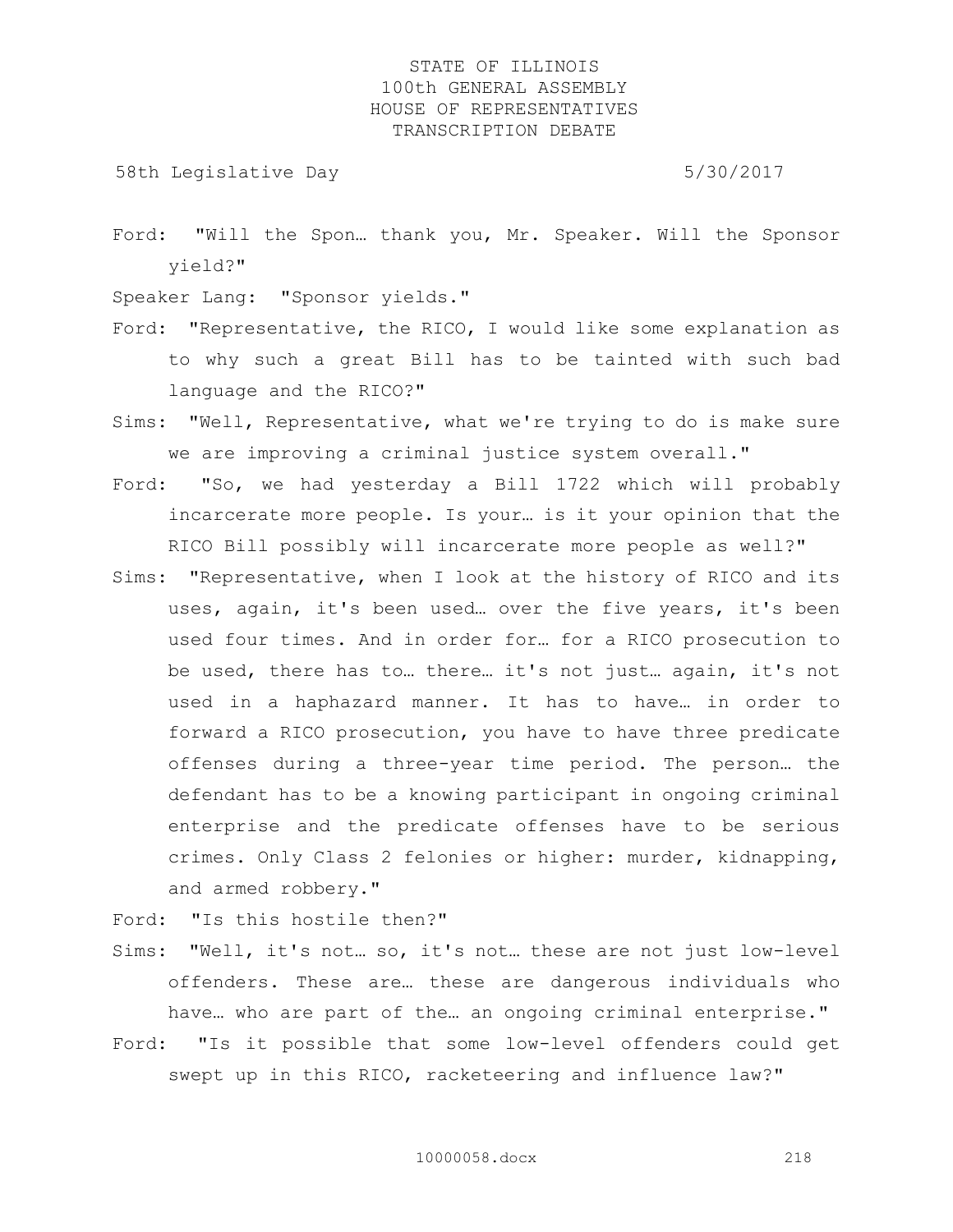58th Legislative Day 5/30/2017

Sims: "Again, that's not… under the guidelines of the RICO prosecutions, that's not possible. You have to… have to be one of the high-level felons."

Ford: "It's my under…"

- Sims: "You can't… you can't just be a… it can be a general association. You have to have a knowing participation in the criminal enterprise."
- Ford: "Yeah. Right, a knowing participation, but the goal is to get the big people. Is that correct?"

Sims: "That's correct."

Ford: "And in doing so, there's a possibility that some small people may get caught up. Is that correct?"

Speaker Lang: "Please bring your remarks to a close, Sir."

Ford: "Is that correct?"

- Sims: "Again, Representative Ford, you have… it has to be… it cannot just be a low-level offender. This has to be someone who is engaged in a... in a high-level Class 2 felony or higher, part of a… and knowingly… knowing participation in a criminal enterprise."
- Ford: "Thank you. To the Bill. I just think that the fact that we have a bail Bill here and we're going to possibly lock up people that may get swept up in a RICO sweep and they would not be able to afford the bail because they're caught up in a situation and they can't afford an attorney. So, this Bill helps some, but it hurts others. I urge a 'no' vote."

Speaker Lang: "Representative Flowers, do you rise in opposition or support of the Bill? We'll let you proceed."

Flowers: "Well, thank you. I appreciate you letting me proceed. Will the Gentleman yield?"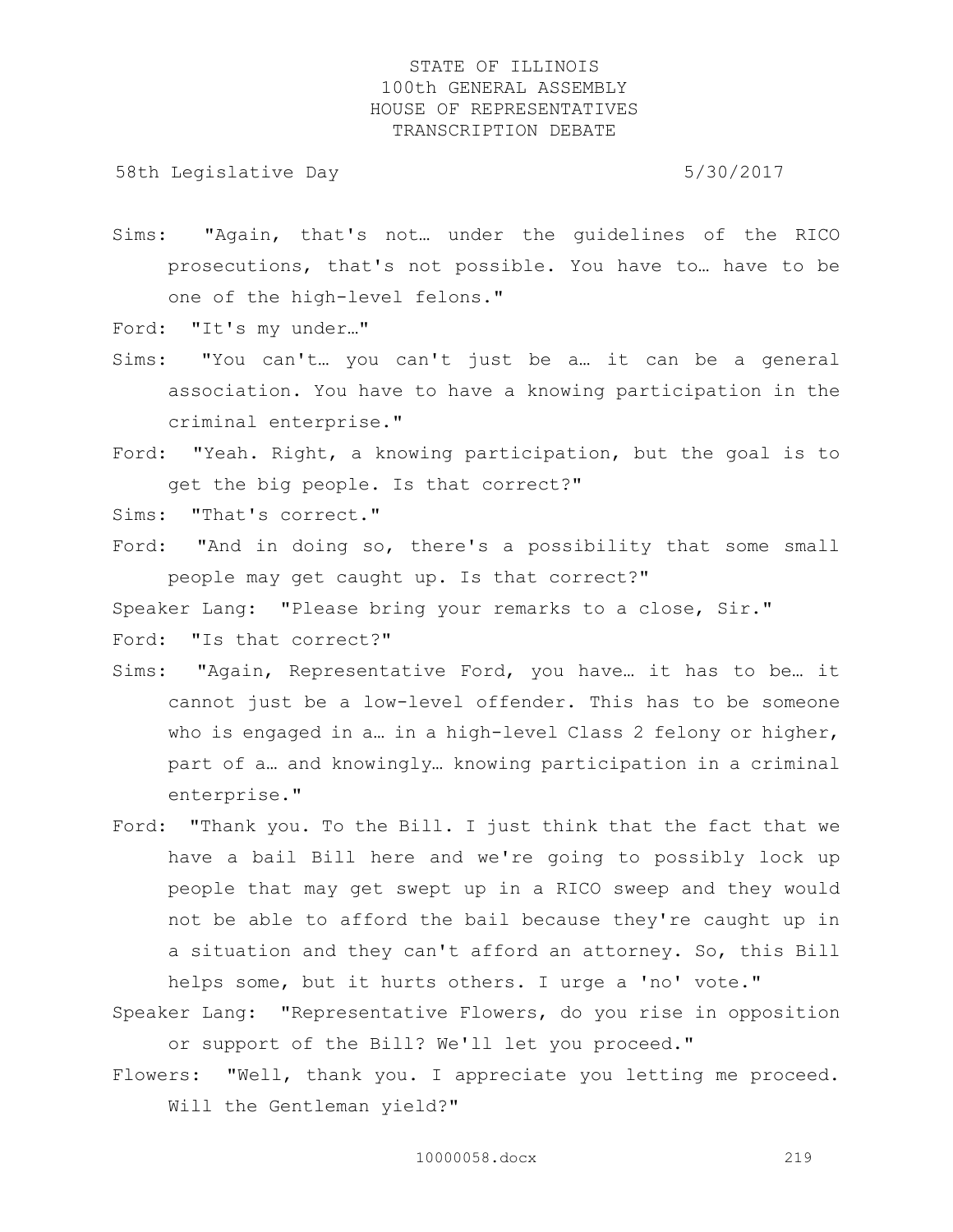58th Legislative Day 5/30/2017

Speaker Lang: "Yes, he will."

Flowers: "Representative, is this Bill about bail bond?"

Sims: "No."

Flowers: "Okay. But the Amendment gives the impression that it's about bail bond because…"

- Sims: "It's not about bail bonds. It is about… it is about reforming the access to or making sure that individuals who are not a threat to public safety, they are not automatically held in prison or held in jail until the… until dependency of the trial. It's… it is about making sure that if you… if you are not able to afford bail, if you're not a threat to public safety, you can… you're allowed to… you're allowed to get out."
- Flowers: "Okay. So, once again, I just want to establish the fact that the Constitution already allows for the right for a person to have a bail."
- Sims: "Not… not only does the Illinois Constitution, but the United States Constitution allows both."
- Flowers: "Okay. And… and so, what I'm… what I'm trying to figure out what it is that doing here? Because currently, it is a right, it is in the Constitution. And right now, the biggest problem with the bail and the bail reform is rich… rich people can afford to make bail and poor people can't. And so, you're saying that this Bill will be predicated on the nature of the crime…"

Sims: "No."

Flowers: "…that will depend on whether or not you would be able to get a bail credit or how is this defined?"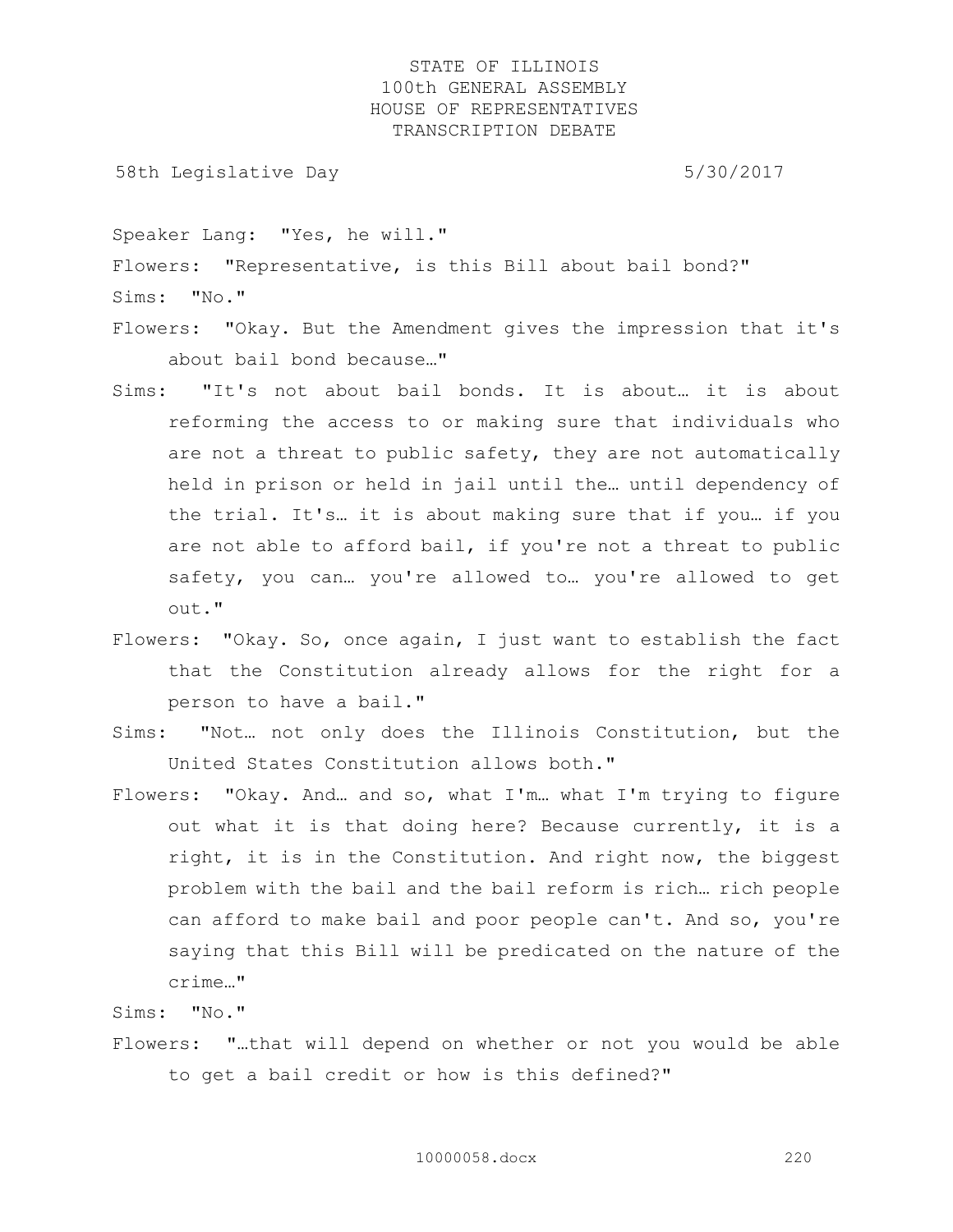58th Legislative Day 5/30/2017

- Sims: "Representative, you have… you have just expressed exactly why we are doing this Bill. There are thousands of people sitting not only in the Cook County jail but in jails across the State of Illinois, who are sitting in jail waiting for…" Speaker Lang: "Mr. Sims continue your remarks, Sir."
- Sims: "Thank you, Mr. Speaker. Waiting for bail. So, they cannot get out because they are too poor to get out. That's why we are doing this Bill."

Flowers: "Excuse…"

Speaker Lang: "Representative Flowers…"

Flowers: "Okay. So…"

Speaker Lang: "…please complete your remarks."

- Flowers: "…what I'm trying to get at is that there's still a bail that has to be paid for a certain group of people. So, this is not a get out of jail free card, that's number 1. But the most important thing is the RICO and this is extending RICO and I don't understand why we are extending RICO as… because of the Bill that we passed earlier. And RICO was supposed to do the same thing, eliminate the crime and the havoc that's going on in the community."
- Sims: "Again, Representative, four times over five years that RICO's been used. And I'd also like to note that the Illinois Public Defenders Association and the Cook County Public Defenders are both proponents of this Bill."
- Flowers: "My… my final question is, if it's only been used four times, is it really, really necessary? That's my only point. Thank you very much and I appreciate your time."
- Sims: "What I… what I would say to you is state's attorneys believe that it is a tool that they can use to go after the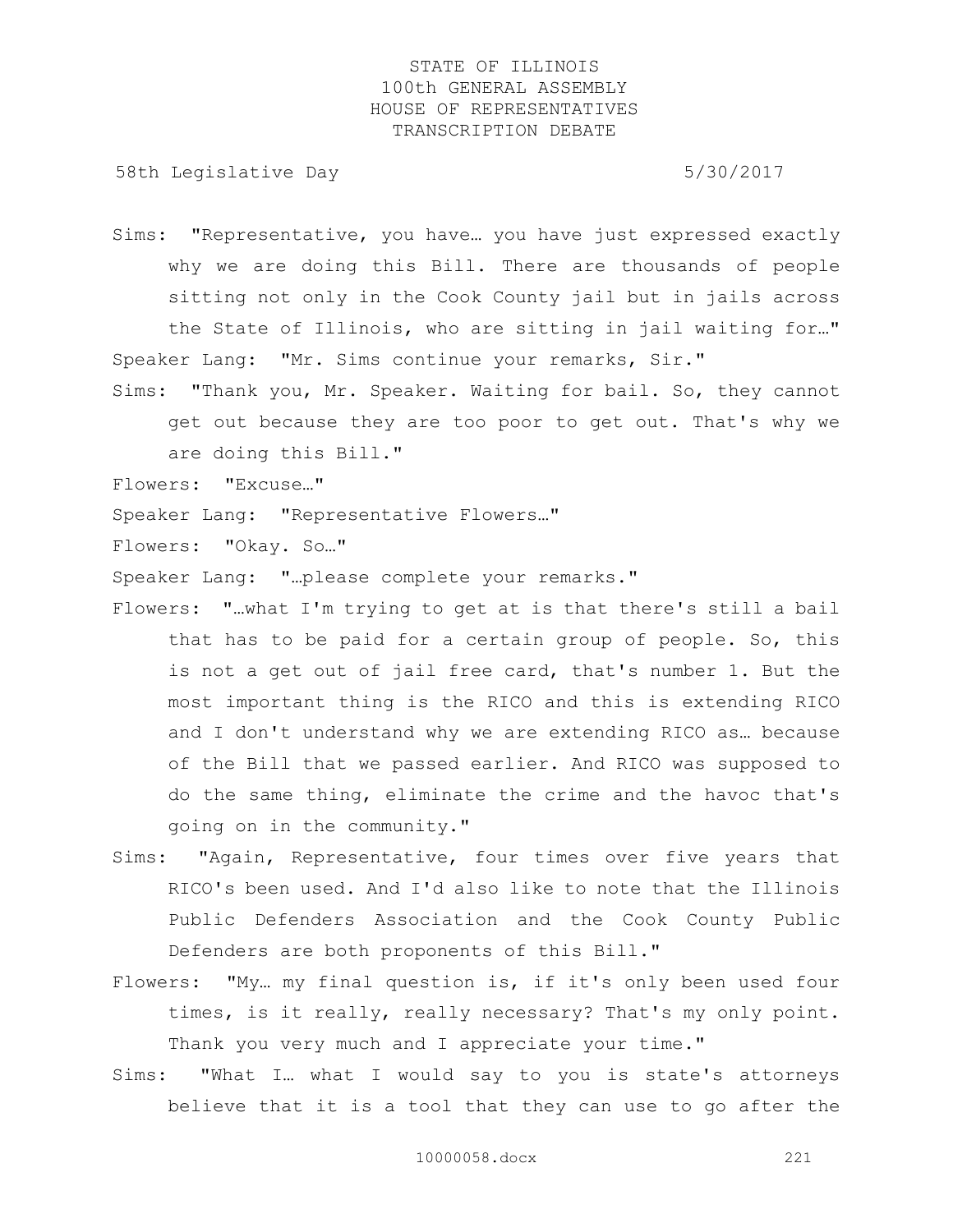58th Legislative Day 5/30/2017

most dangerous criminal enterprises. And that's… that is… that's why… we are… we're reauthorizing it."

Speaker Lang: "So, we're way beyond Short Debate, but Representative Wheeler will be recognized."

- Wheeler, B.: "Thank you. I have a very quick question. First of all, Chairman Sims, thank you so much for bringing this. I know you've done a lot of work all Session on this and I appreciate it. My question is, when is this… in regard to the bail, when is it effective?"
- Sims: "So, the RICO Section of the Bill is an immediate… it has an immediate effective date. The bail reform Section is January 1 of 2018."

Wheeler, B.: "I'm sorry, say that again? 2018?"

Sims: "The bail… January 1 of 2018."

Wheeler, B.: "Thank you."

Speaker Lang: "Mr. Sims to close."

Sims: "Thank you, Mr. Speaker. Again, I would say to Members of this Body that this Bill allows us to protect communities while making sure that individuals who are too poor to bail themselves out are then… to be able to get out of jail to go and protect themselves and their families. It's a good Bill worked on. I'd like to thank Members Leader Durkin and Minority Spokesperson Stewart and some of the Members on the other side of the aisle, but I'd also be remiss if I did not thank Members on this side of the aisle for some of the great ideas: Representative Ammons, Representative Mitchell, Members who have worked very hard on this Bill. I ask for an 'aye' vote."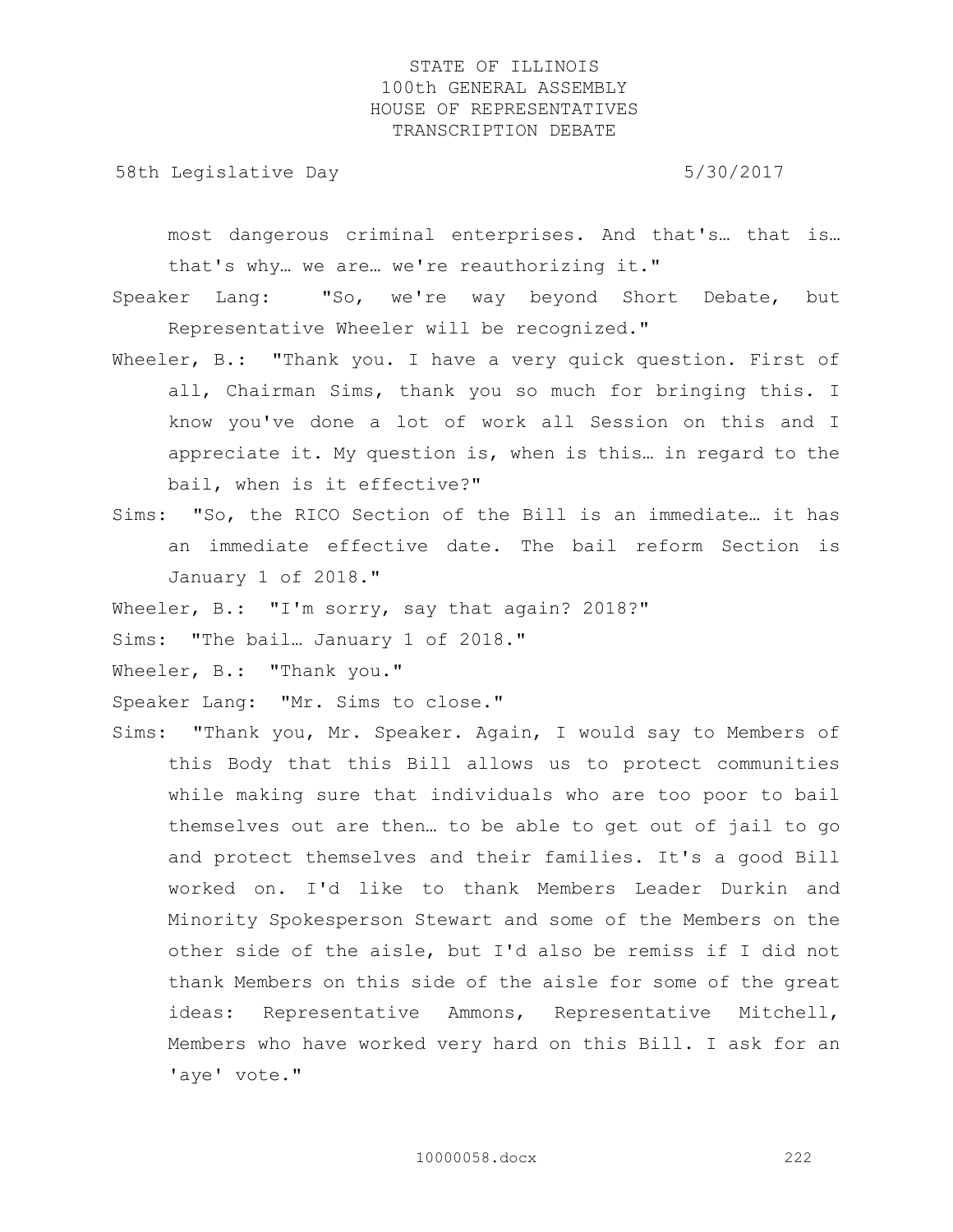58th Legislative Day 5/30/2017

- Speaker Lang: "Those in favor of the Bill will vote 'yes'; opposed 'no'. The voting is open. Have all voted who wish? Have all voted who wish? Have all voted who wish? Members, record yourselves. Mr. Clerk… Mr. Welch. Mr. Clerk, please take the record. On this question, there are 80 voting 'yes', 27 voting 'no', 4 voting 'present'. And this Bill, having received the Constitutional Majority, is hereby declared passed. Senate Bill 2046, Representative Conyears-Ervin. Please read the Bill. There's a Floor Amendment. Mr. Clerk, please move the Bill back to Second Reading and read the Bill."
- Clerk Bolin: "Senate Bill 2046, a Bill for an Act concerning revenue. The Bill was read for a second time previously. Amendment #1 was adopted in committee. Floor Amendment #2 is offered by Representative Ervin."

Speaker Lang: "Representative Conyears-Ervin."

Conyears-Ervin: "Thank you, Mr. Speaker and Members of the General Assembly. Senate Bill 2046 creates the Thriving Youth Income Tax Checkoff and the Thriving Youth Income Tax Checkoff Fund as a special fund in the State Treasury. As well as it adds the State Policemen Memorial Income Tax Checkoff for taxable years starting January 1, 2018. The revenues will be deposited into the Criminal Justice Information Projects Fund. I ask for an 'aye' vote."

Speaker Lang: "Mr. Harris."

Harris, D.: "Thank you, Mr. Speaker. Question of the Sponsor?" Speaker Lang: "Sponsor yields."

Harris, D.: "Representative, I just want to ensure... Melissa, where are you? Oh. Just want to ensure the checkoff fund has to meet all the qualifications that all the other checkoffs have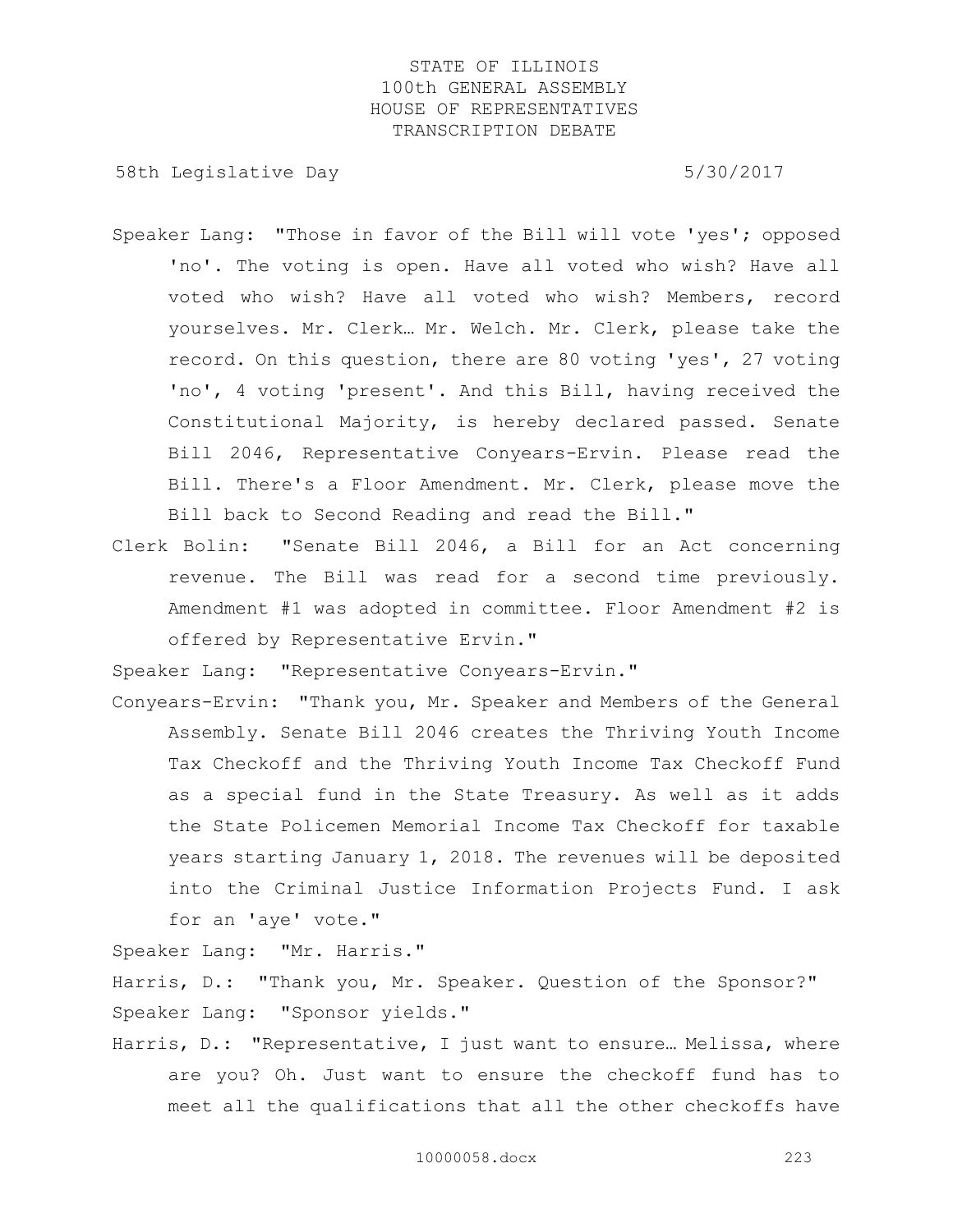58th Legislative Day 5/30/2017

to meet, correct? In other words, it has to… in order to appear on the… on the tax form, it has to have, I believe, a hundred thousand dollars of contributions. Is that correct?" Conyears-Ervin: "I don't know of anything different."

Harris, D.: "Okay. So, it just fits in with the other checkoffs, correct?"

Conyears-Ervin: "There is no difference, Representative."

- Harris, D.: "Thank you very much for that clarification."
- Speaker Lang: "Mr. Breen for one minute and twenty-five seconds."
- Breen: "Will the Sponsor yield?"

Speaker Lang: "Sponsor yields."

- Breen: "Are we on the Amendment or are we on the underlying Bill? Are we on the Amend… running the Amendment?"
- Speaker Lang: "We're on the Amendment, but I believe the Amendment becomes the Bill."

Breen: "Okay."

Speaker Lang: "We might as well keep going."

- Breen: "Okay. And Representative, I see the underlying Bill is about the Police Memorial Funds and things like that, but you've added something for the Thriving Youth which is non-Medicaid services for community-based youth programs. What sort of community-based youth programs are you looking to fund?"
- Conyears-Ervin: "So, the original Bill was the Thriving Youth and then we added the Police Memorial. There was a mistake in which the Amendment came about."
- Breen: "Because I… when I see Planned Parenthood as a supporter, are they a supporter of the Police Memorial or the Thriving Youth?"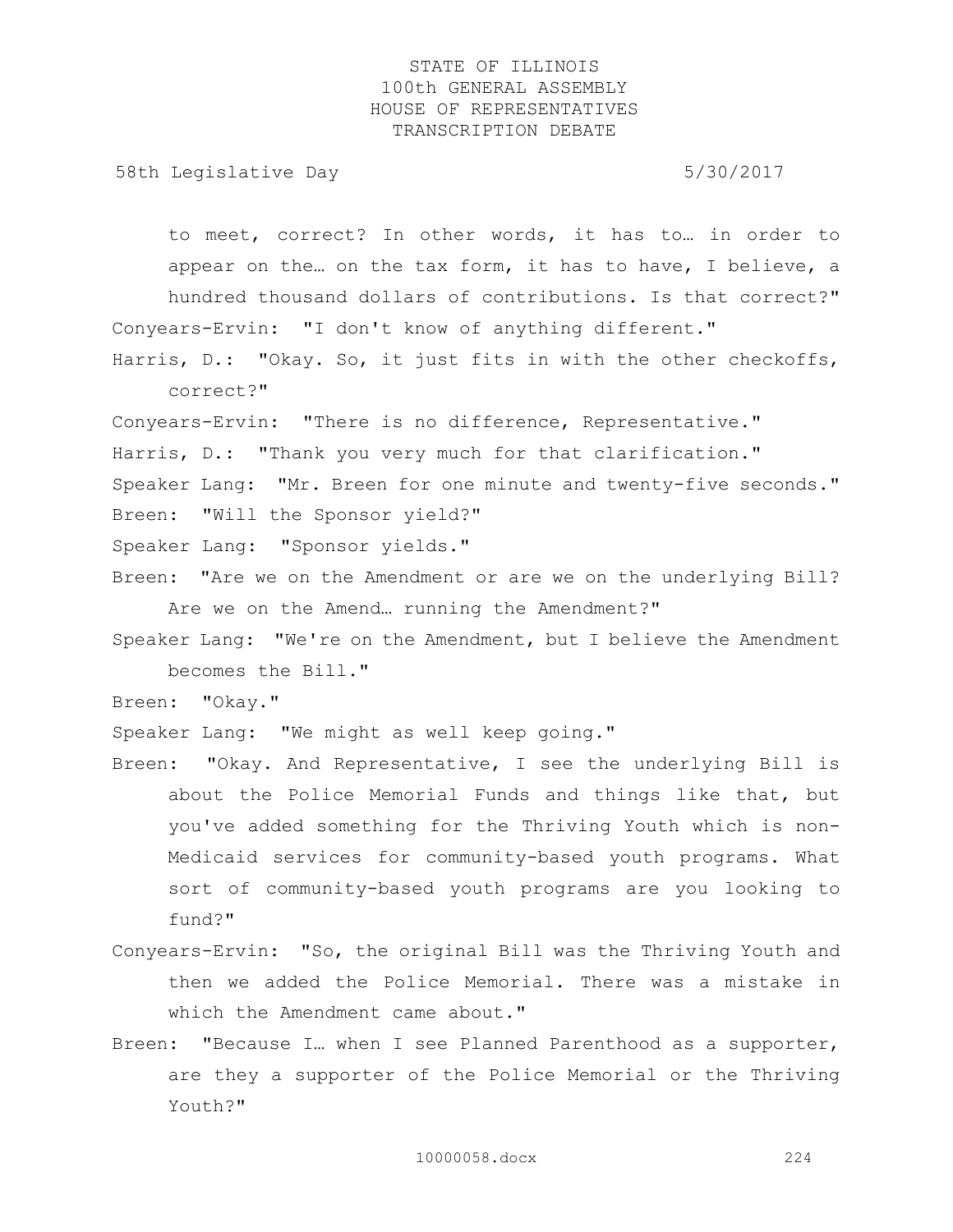58th Legislative Day 6/30/2017

Conyears-Ervin: "I haven't spoken to Planned Parenthood."

Breen: "Okay. But I… I'm a little concerned when I see Planned Parenthood and I see Thriving Youth, since their role is not to create thriving youth. So, I'm wondering what exact

programs they're trying… you're trying to fund with this?" Conyears-Ervin: "I don't speak to Planned Parenthood." Breen: "Okay. But again, what programs…"

Conyears-Ervin: "So, I can't answer that. You know, I don't know." Breen: "…what programs are you seeking to fund with this particular…"

Conyears-Ervin: "Oh, for the thriving youth?"

- Breen: "Yeah."
- Conyears-Ervin: "Moneys in the fund would be utilized by the Department of Human Services to distribute grants to providers delivering non-Medicaid services for communitybased programs in the state."

Breen: "So, like family planning and things like that? Is that included or not?"

Speaker Lang: "Please complete your remarks."

Conyears-Ervin: "Not that we're aware of, Representative."

- Breen: "Okay. Well, again, I'm a little concerned when I see some of the supporters on this about what exactly is being attempted here. So, and again, it's a very broad… a broad look and so, I'm… I would just respectfully say until we can figure this out, you should oppose the Bill. Thank you."
- Speaker Lang: "Those in favor of the Amendment say 'yes'; opposed 'no'. The 'ayes' have it. And the Amendment is adopted. Mr. Clerk."

Clerk Bolin: "No further Amendments. No Motions are filed."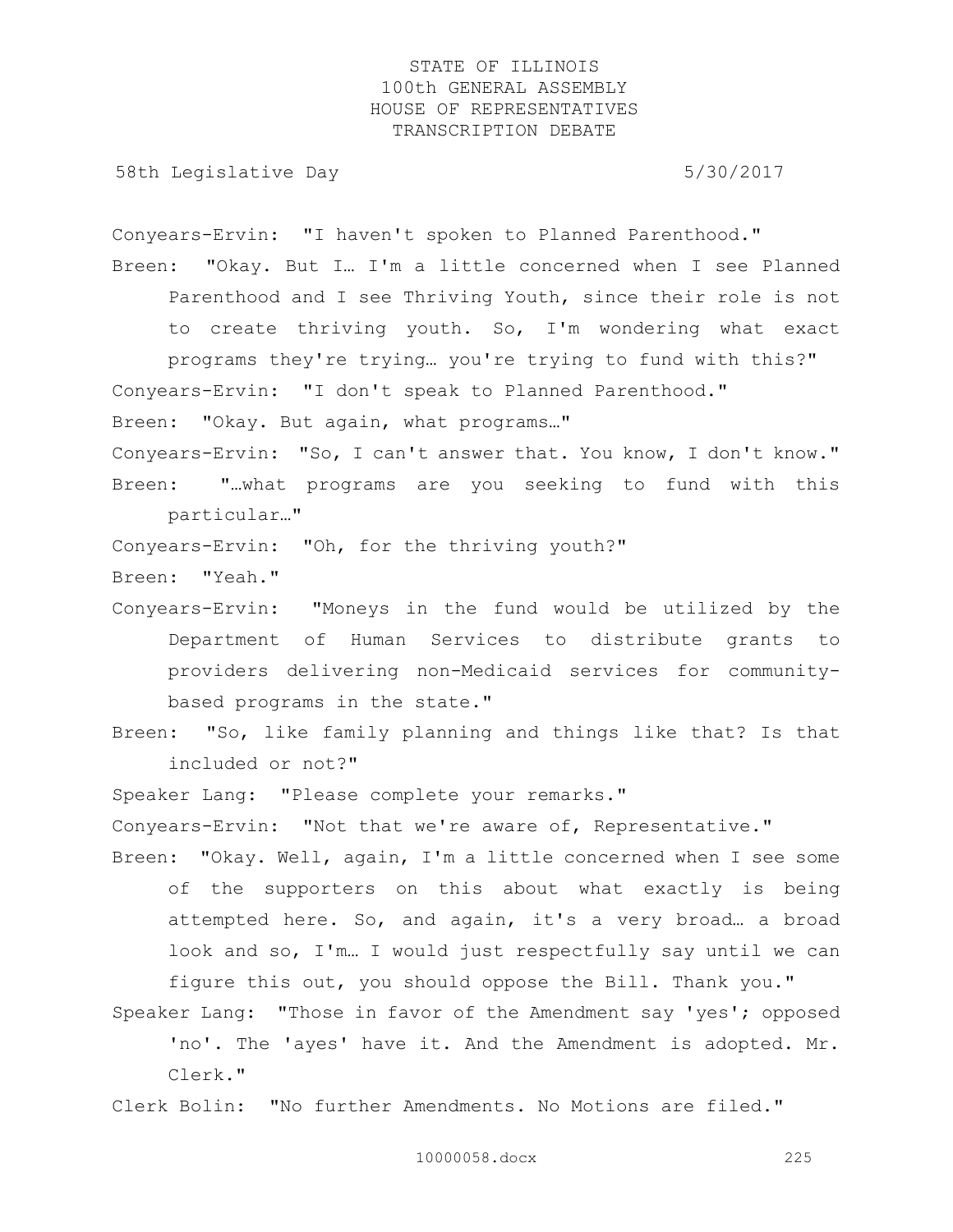58th Legislative Day 5/30/2017

Speaker Lang: "Third Reading. Please read the Bill."

Clerk Bolin: "Senate Bill 2046, a Bill for an Act concerning revenue. Third Reading of this Senate Bill."

Speaker Lang: "Representative Conyears-Ervin, did the Amendment become the Bill?"

Conyears-Ervin: "Correct, nothing changes."

Speaker Lang: "Those in favor of the Bill will vote 'yes'; opposed 'no'. The voting is open. Have all voted who wish? Have all voted who wish? Have all voted who wish? Please record yourselves. Please take the record. There are 97 voting 'yes', 16 voting 'no'. And this Bill, having received the Constitutional Majority, is hereby declared passed. Chair recognizes Mr. DeLuca."

DeLuca: "Point of personal privilege, Mr. Speaker."

Speaker Lang: "Please proceed, Sir."

DeLuca: "Thank you. Ladies and Gentlemen, earlier today I had a surprise visit from a constituent, a nice lady, she was up in the gallery. I went up to visit with her and sit with her for a little while and that's when the protest broke out. I just happened to be sitting up there with my constituent. I just want to thank our security and the Illinois State Police for the great job that you did. We appreciate what you do. I thank you for what you do and you continue to do a good job, but I would like to mention that when the protestors, for whatever reason you are that you're protesting, when you are ignoring the orders of our security guards, when you are ignoring the orders of our State Police, when you are physically… physically refusing to follow their instructions, where it gets to a point where you lie down on the ground and have to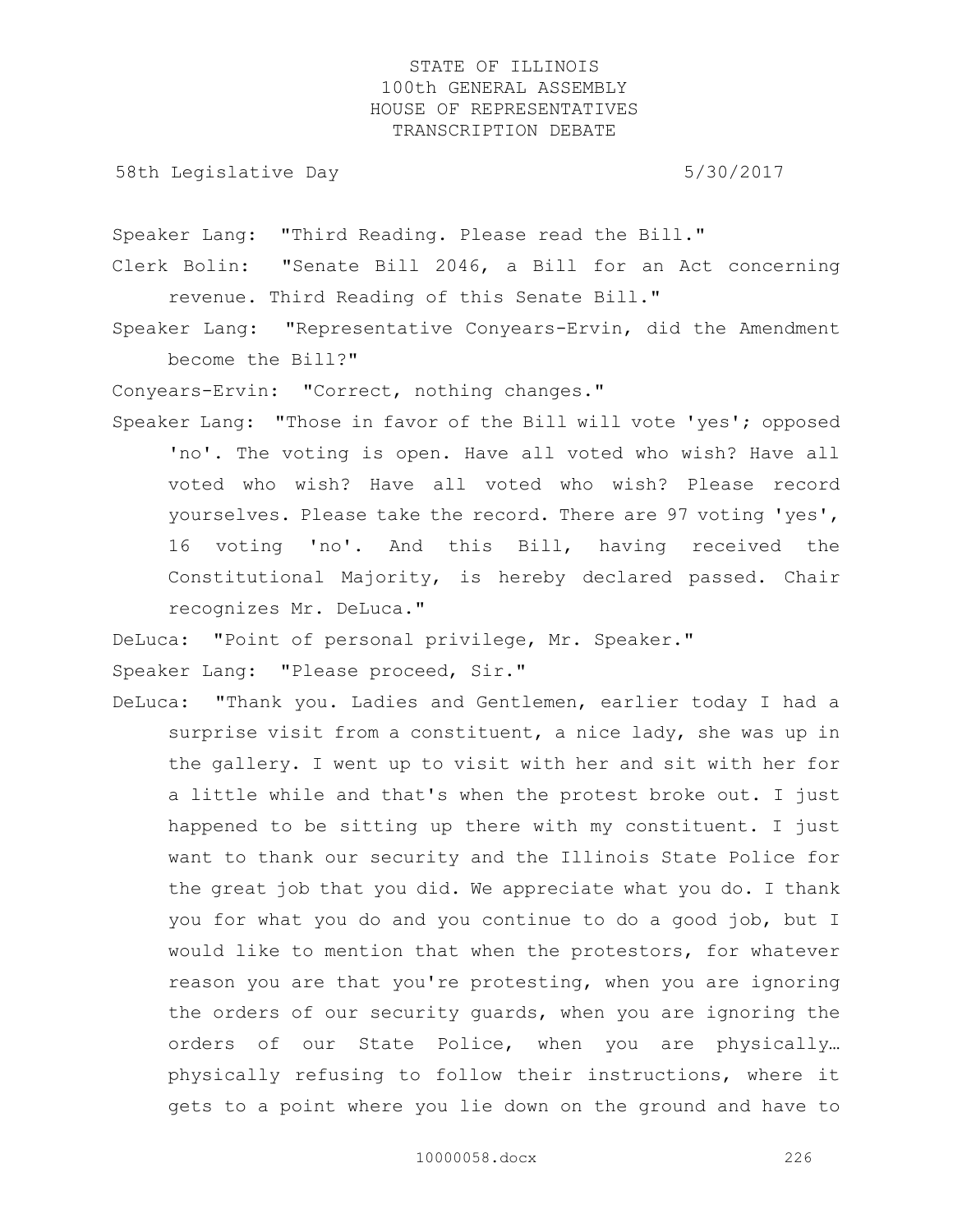58th Legislative Day 5/30/2017

be dragged out. Furthermore, then you barricade the front door and they were allowed to do that. I'm just going to ask that whatever the protocol is for this chamber that it be reviewed because none of them should be put in that situation. Thank you."

- Speaker Lang: "Thank you, Mr. DeLuca. Well said. Senate Bill 2068, Christian Mitchell. Please read the Bill. Please put the Bill on the Order of Second Reading and read the Bill, Mr. Clerk." Clerk Bolin: "Senate Bill 2068, a Bill for an Act concerning local
- government. The Bill was read for a second time previously. No Committee Amendments. Floor Amendment #1 is offered by Representative Christian Mitchell."

Speaker Lang: "Mr. Mitchell."

- Mitchell, C.: "Thank you, Mr. Speaker. The Amendment is a clarification of the underlying Bill which allows libraries to put advisory questions on for referendum on the ballot. The Amendment clarifies that they must be germane to library issues to narrow the scope."
- Speaker Lang: "Mr. Andersson, can we wait 'til Third Reading for your comments? Those in favor of the Amendment say 'yes'; opposed 'no'. The 'ayes' have it. And the Amendment is adopted. Mr. Clerk."

Clerk Bolin: "No further Amendments. No Motions are filed."

Speaker Lang: "Third Reading. Please read the Bill."

Clerk Bolin: "Senate Bill 2068, a Bill for an Act concerning local government. Third Reading of this Senate Bill."

Speaker Lang: "Mr. Mitchell, did you explain the Bill already?" Mitchell, C.: "Yes, Sir."

Speaker Lang: "Mr. Andersson is recognized."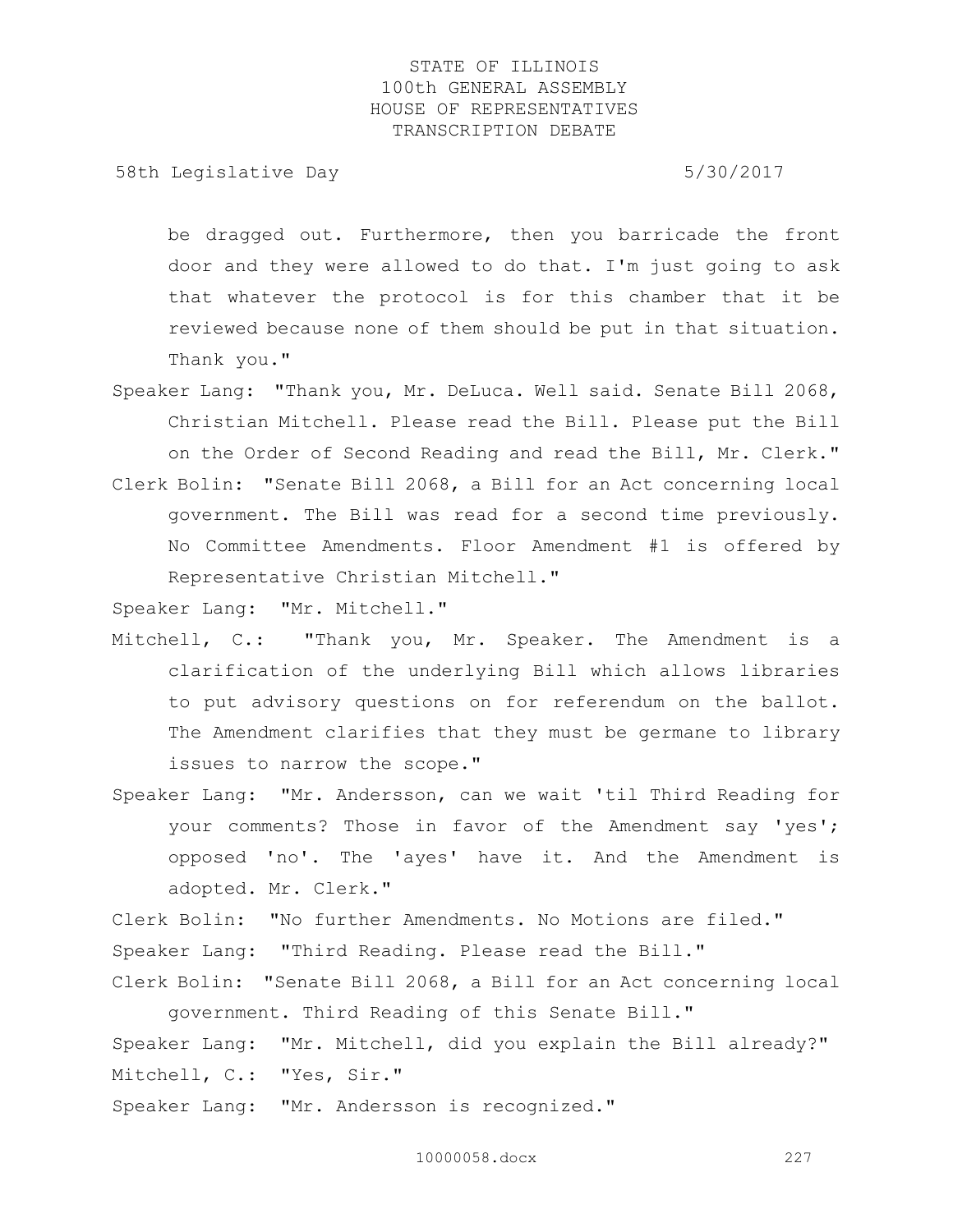58th Legislative Day 5/30/2017

Andersson: "Thank you. Will the Sponsor yield?" Speaker Lang: "Sponsor yields."

- Andersson: "Christian, I think the Bill is very appropriate and good. My only question is why are we limiting it to libraries? It seems like that would be a logical extension to say municipal questions should relate to municipalities, schools to schools, libraries to libraries."
- Mitchell, C.: "So, my understanding, Mr. Andersson, and I'm not totally sure that I have this correct 'cause I'm not an expert, is that similar language already exists for park districts and other units of local government, but for whatever reason doesn't exist for libraries, which is why we're making a clarification."
- Andersson: "Got it. So, we missed one. We're picking it up. We're cleaning it up?"

Mitchell, C.: "That's my understanding, Sir."

Andersson: "Thank you, Sir."

Mitchell, C.: "Thank you."

Speaker Lang: "Those in favor of the Bill will vote 'yes'; opposed 'no'. The voting is open. Have all voted who wish? Have all voted who wish? Have all voted who wish? Conyears-Ervin. Davis. Turner. Mr. Clerk, please take the record. There are 113 voting 'yes', 1 voting 'no'. And this Bill, having received the Constitutional Majority, is hereby declared passed. Mr. Clerk, what is the status of Senate Bill 647?"

Clerk Bolin: "A Motion to reconsider the vote by which Senate

Bill 647 passed has been filed by Representative Thapedi." Speaker Lang: "Mr. Thapedi."

Thapedi: "Mr. Speaker, I move to table that Motion."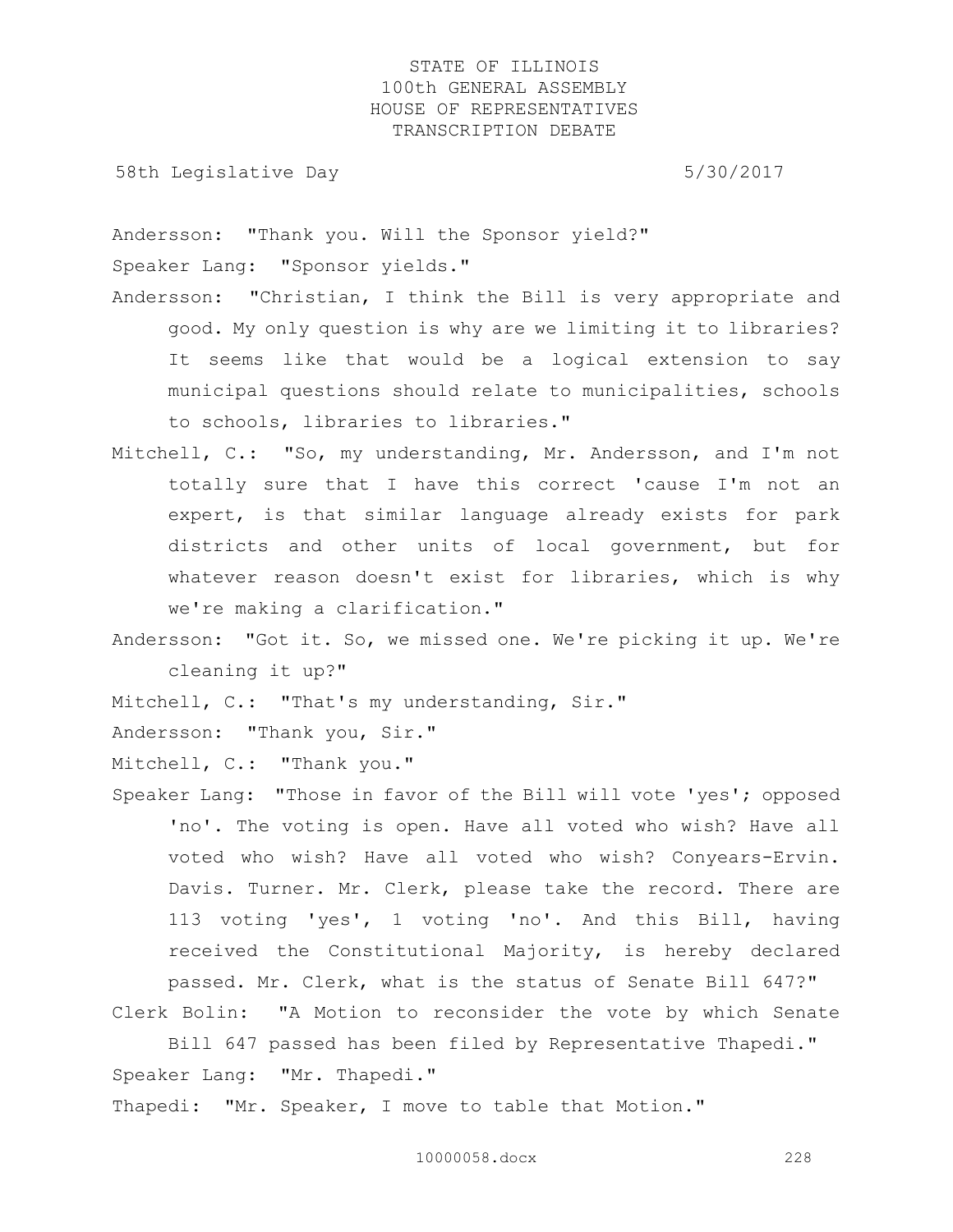58th Legislative Day 5/30/2017

Speaker Lang: "Is there leave? Leave is granted. The Motion is tabled. Representative Ammons is recognized."

Ammons: "Thank you, Mr. Speaker. Point of personal privilege, please."

Speaker Lang: "Proceed."

Ammons: "Thank you. I want to join Representative DeLuca in appreciating the security in this Capitol. But I would like to bring to the attention of the Members that people who look like me in my mother's generation had to walk across the Edmund Pettus Bridge. They had to protest and be bitten by dogs to get the right to vote. They couldn't serve in juries because they didn't have the right to serve and they didn't have the right to vote. The people who have walked here from the City of Chicago should not be vilified by this Body because of their determination to protest in their best interests. And they should not be vilified for coming in here singing the songs that we sang in the '60s to get the rights that we have today. And so, for this Body to take a position that those people outside are not the people that we're supposed to represent, it disgusts me at my core. And it is important for us to protect the interests of our security and our Legislators, but as well as the people who have walked here for child care, for decent wages, and for a right to exist in the State of Illinois with a budget that is a peoplefocused budget and not a corporate-interest budget. And so, when we speak of the protestors out in our State Capitol that they helped pay for, we should not speak of us and them. We should listen to them and be not like the people in the U.S. Congress that are refusing to meet with their own constituents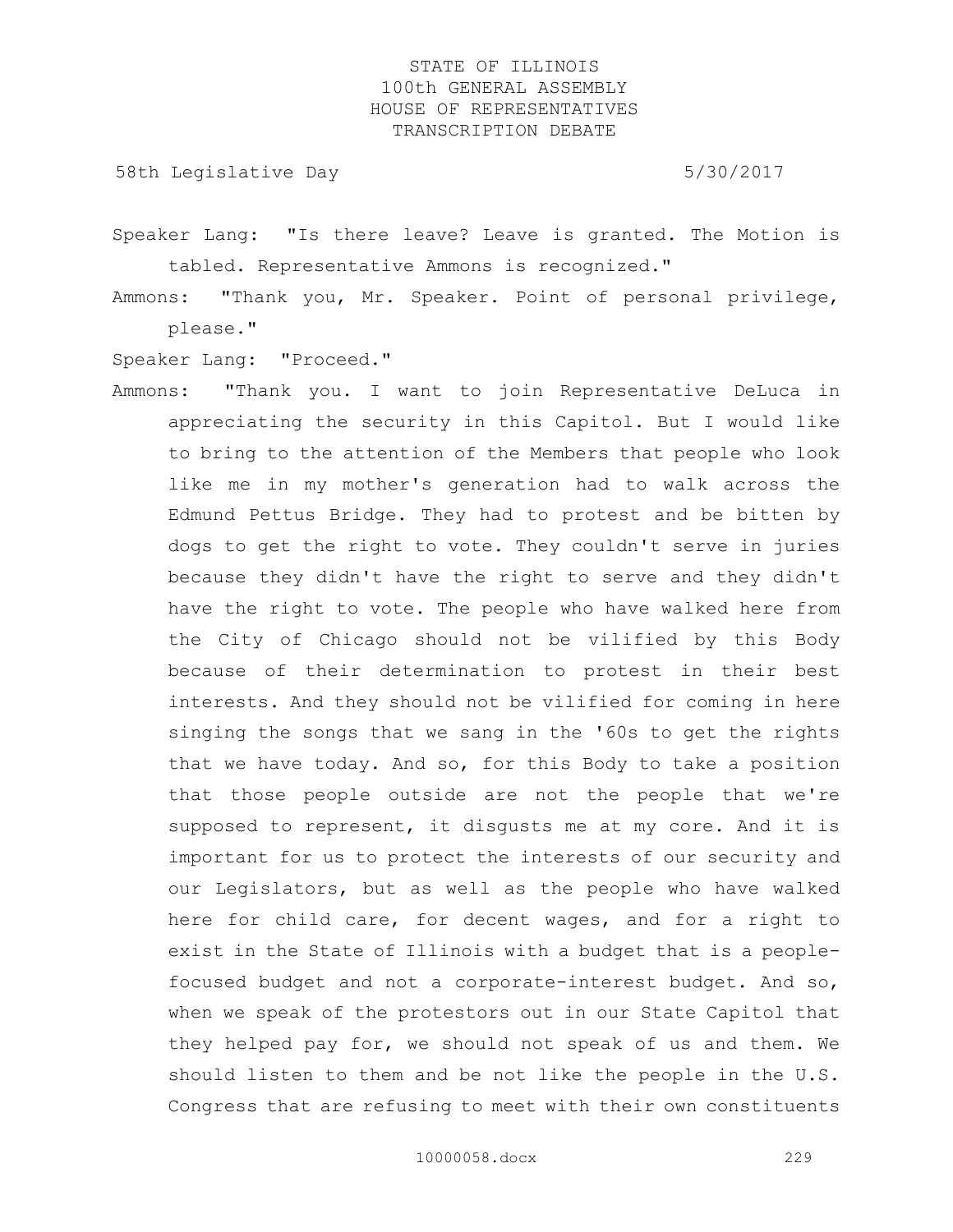58th Legislative Day 5/30/2017

for fear of being held accountable for the decisions they're making in Washington, D.C. I support the peoples' right to protest and I hope you will support their right as well. God bless you for all that you do."

Speaker Lang: "Mr. Andersson."

Andersson: "Thank you, Mr. Speaker. A point of personal privilege. So…"

Speaker Lang: "Proceed."

- Andersson: "…I certainly respect the point that was just made and I don't disagree with it. The peoples' right to protest is… is critical. I love a good protest. Even a little bit of disruption in this chamber is okay, but what's not okay and I think what the previous speakers' talked about was the safety aspect. We were advised it was dangerous out there. That… that it was becoming violent. And I think that's what we're talking about, I that's why we appreciate and why we have safety officials here who take good care of us and of the public that's here. I support the concept of protest. This isn't about not meeting with people. This isn't about we versus them. They are our constituents. I'm glad they're here, but it has to be done in a way that is civil and safe. Nobody deserves to be threatened over any of these issues. So, I certainly respect your point. I certainly do, but I don't think that was the intention of the earlier speakers. Thank you."
- Speaker Lang: "Returning to the beginning of the Order of Senate Bills-Third Reading, Senate Bill 57, Representative Wallace. Please read the Bill. Please move the Bill back to Second Reading for an Amendment and Mr. Clerk."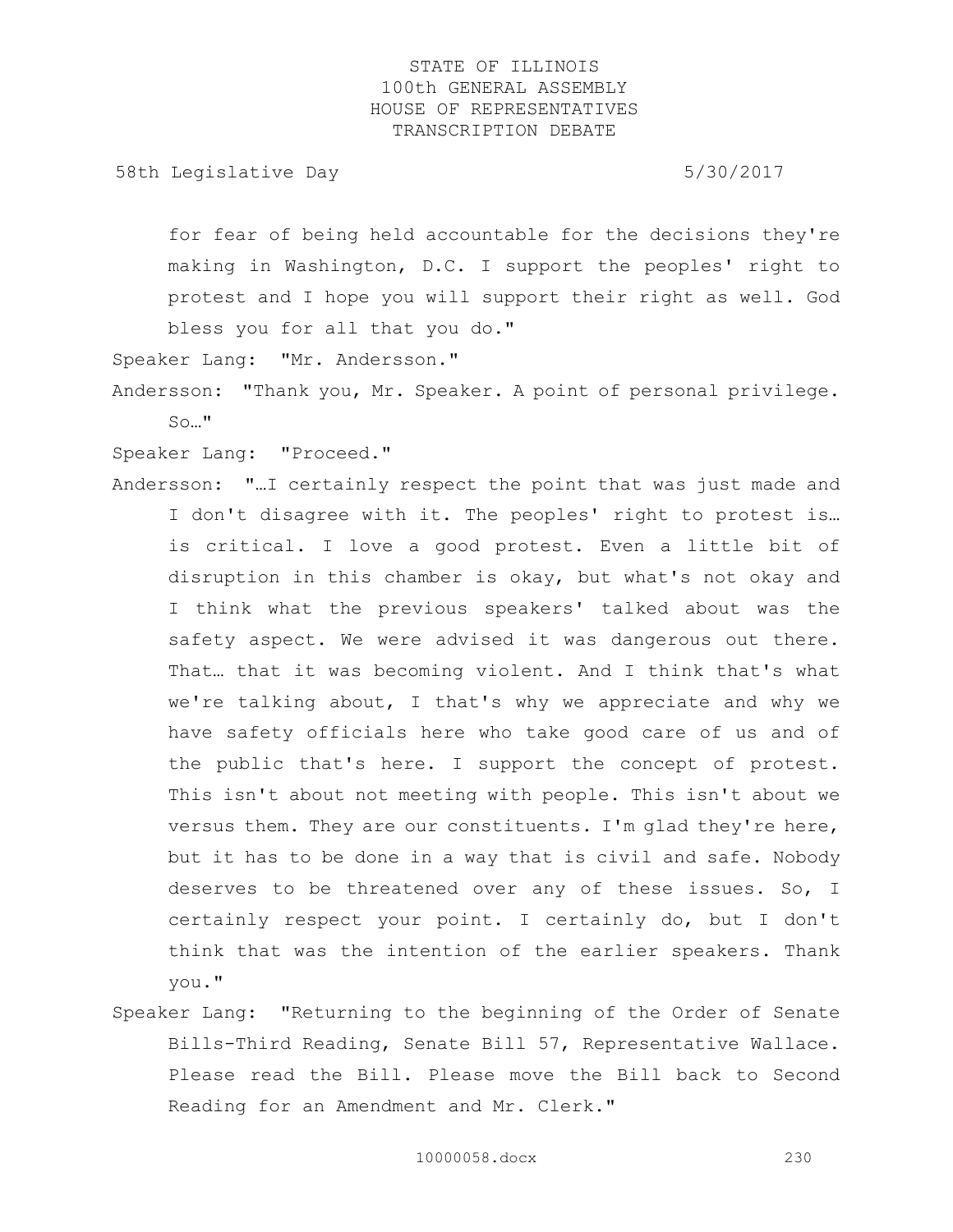58th Legislative Day 5/30/2017

Clerk Bolin: "Senate Bill 57, a Bill for an Act concerning domestic violence. The Bill was read for a second time previously. No Committee Amendments. Floor Amendments 1 and 2 have been approved for consideration. Floor Amendment #1 is offered by Representative Wallace."

Speaker Lang: "Representative Wallace."

Wallace: "I'd like to adopt Amendment 2. I don't… I don't want 1."

Speaker Lang: "Do you wish to table or withdraw Amendment 1?" Wallace: "Yes, please. Let's table Amendment 1."

- Speaker Lang: "So, Amendment 1 is tabled at the request of the Sponsor. Mr. Clerk."
- Clerk Bolin: "Floor Amendment #2 offered by Representative Wallace."

Speaker Lang: "Representative Wallace."

- Wallace: "Thank you. Floor Amendment #2 provides that the carrier be listed in the order of protection and that it be also listed with the ICCB."
- Speaker Lang: "Those in favor of the Amendment say 'yes'; opposed 'no'. The 'ayes' have it. And the Amendment is adopted. Mr. Clerk."

Clerk Bolin: "No further Amendments. No Motions are filed."

Speaker Lang: "Third Reading. Please read the Bill."

Clerk Bolin: "Senate Bill 57, a Bill for an Act concerning domestic violence. Third Reading of this Senate Bill."

Speaker Lang: "Representative, did you already explain the Bill?" Wallace: "Not fully. This…"

Speaker Lang: "Then, please proceed."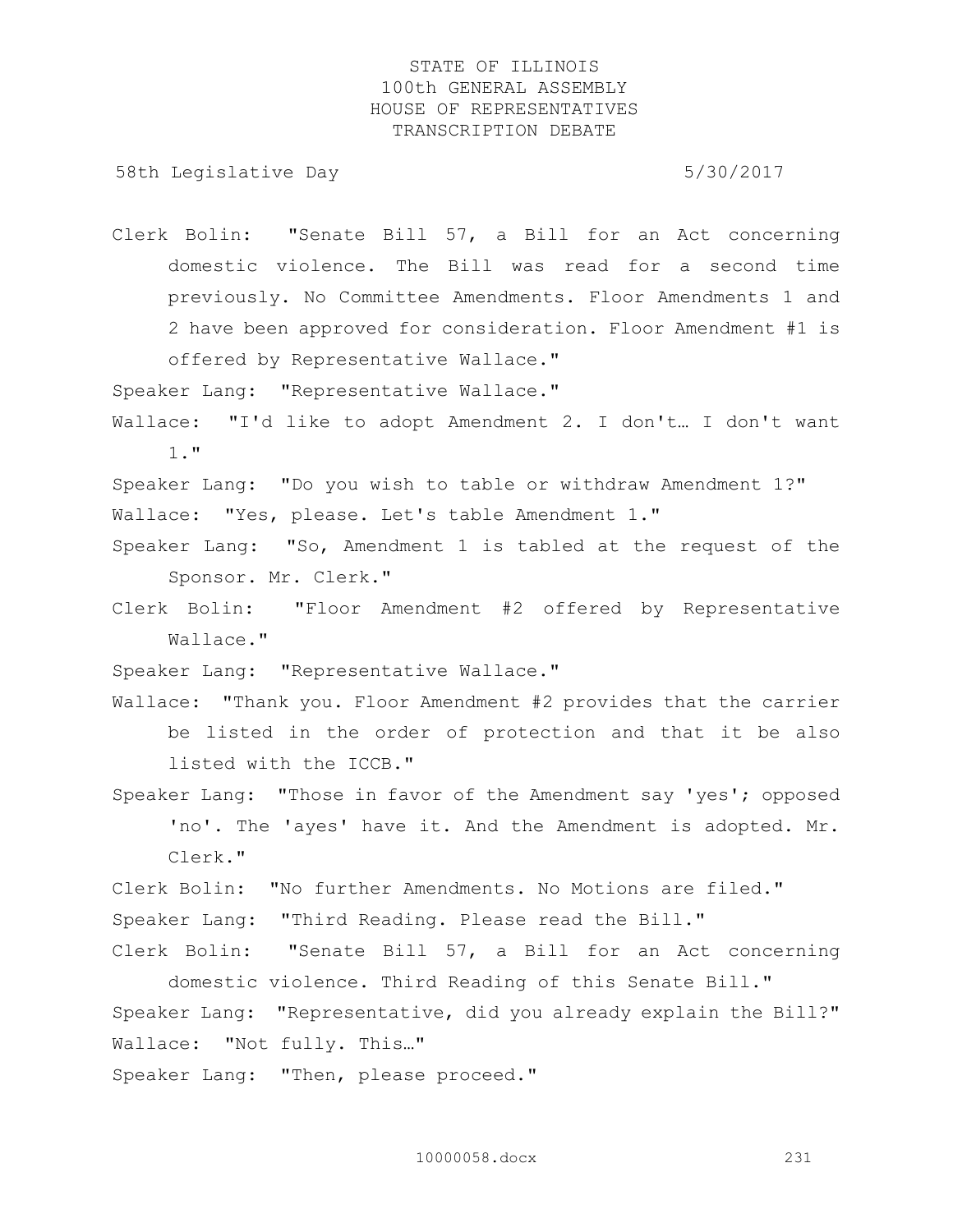58th Legislative Day 5/30/2017

- Wallace: "Thank you. This Bill will allow individuals who are obtaining an order of protection but who are also within a family plan for… with a cell phone provider that that individual may retain their phone number but be let out of that contract. The company has to be listed within the order of protection and then the ICCB will keep a record for the clerks to be able to locate that information. I encourage an 'aye' vote."
- Speaker Lang: "Those in favor of the Lady's Bill will vote 'yes'; opposed 'no'. The voting is open. Have all voted who wish? Have all voted who wish? Have all voted who wish? Please take the record. On this question, there are 114 voting 'yes', 0 voting 'no'. And this Bill, having received the Constitutional Majority, is hereby declared passed. Senate Bill 282, Representative Gordon-Booth. Please read the Bill." Clerk Bolin: "Senate Bill 282, a Bill for an Act concerning State

Government. Third Reading of this Senate Bill."

Speaker Lang: "Representative Gordon-Booth."

Gordon-Booth: "Thank you, Mr. Speaker. This Bill doesn't need a lot of introduction to this Body. This Bill is naming a day, April 16, after a woman that many of us know and love. Representative Esther Golar was a ray of sunshine in a place like this at a time such as this. She was a woman who walked through these halls and she gave this job her all. I don't want to go into the details of… of what happened on the last day that she was in this Body, but what I will say is that there is no other person that I know… no other person that I know that has been so willing to give so much of themselves to this place. She was unrelenting when it came to advocating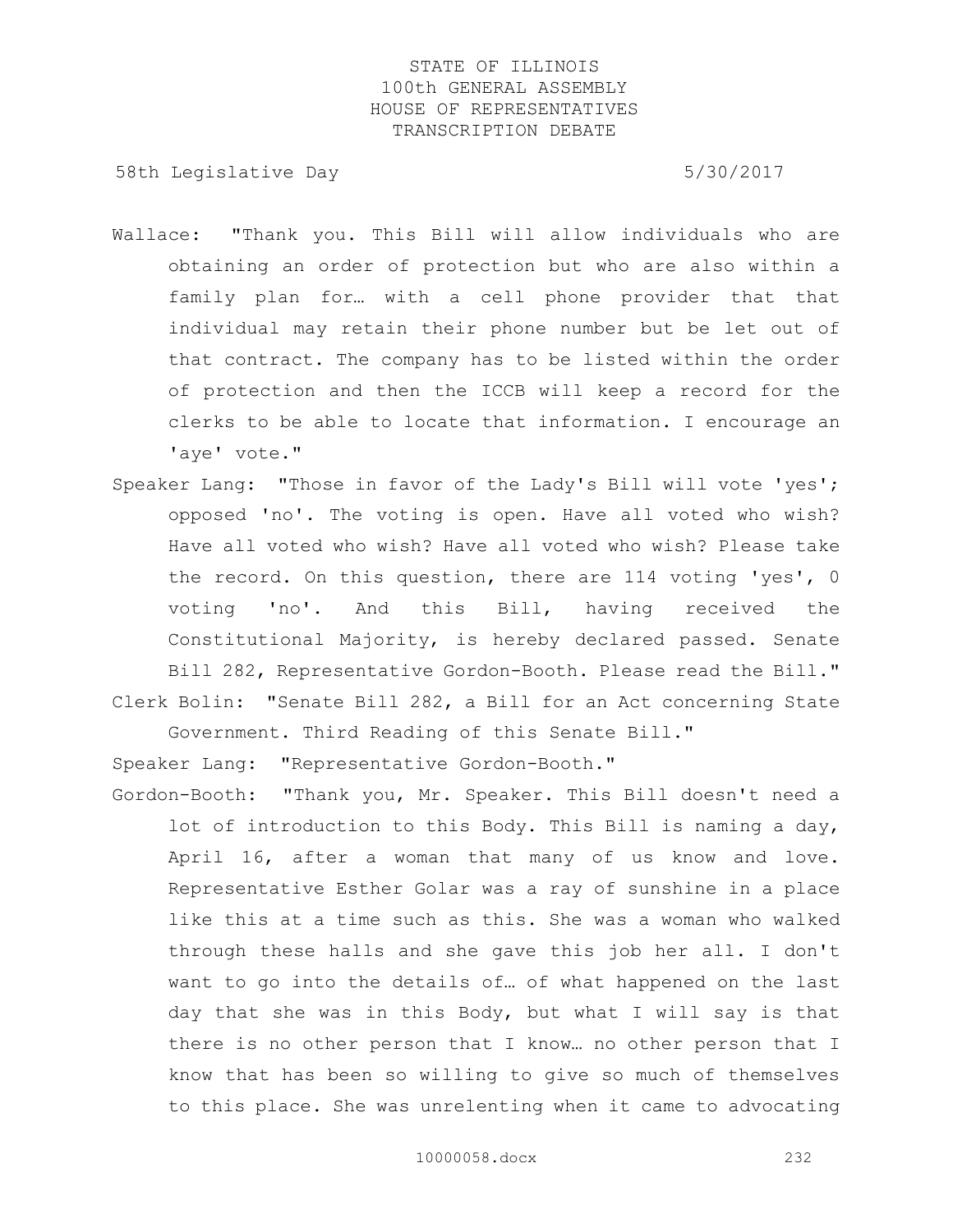58th Legislative Day 5/30/2017

on behalf of the communities that not just she served in her district, but she was a staunch advocate for people. Many of the people that were here today that have been protesting because we have gone for so long without providing the support that we should be providing for the least of these. If Esther were here today, she would likely have a piece of paper and a pen writing lyrics to a song. We all know that that's what she'd be doing at a time such as this. I'm not the only one in this place that loved Esther, but God loved her more so He called her home. But I will never forget what she did for me, what she did for this Body, and truly what it means to be a servant leader because Esther could have extended her life, but she chose to come down here and make sure that her name was written in the book as it related to issues like child care. And so, I will never forget the sacrifice that she made for the least of these. And for that, I… my hope is that Esther's name and her work is never forgotten because as we move throughout this place, regardless of whether or not anyone knows our names or remember who we are, hopefully the work that we do while we're here will be remembered. And I love Esther and I miss Esther and I want other people to know the kind of woman that she was. I'd share it, if I could… if I… would be so indulged and then I'll close. I reached out to her daughter, Tiffany, her only child, and shared with her on the day that I ran this Bill in committee and she shared with me that a woman on her route that day gave her a… a token for her to take to the cemetery on behalf… in remembrance, excuse me, in remembrance of her mother. And we don't talk often, but when we do talk, it somehow, someway, like Esther's trying

10000058.docx 233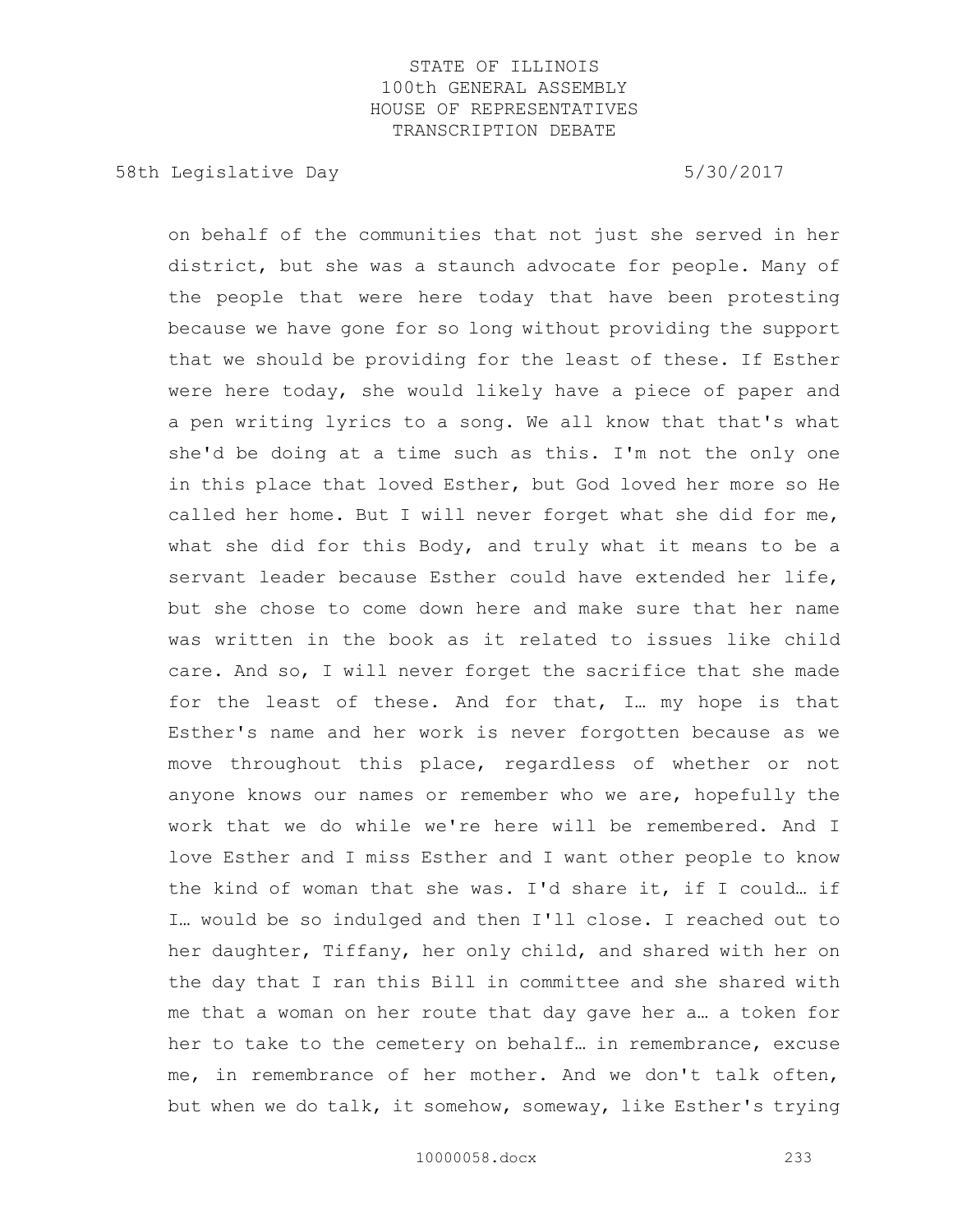58th Legislative Day 5/30/2017

to let us know that she's still here with us, not in the body but in the spirit. And so, in the spirit of Esther, let's continue to go forward. Let's continue to remember why we're here. And more than anything else, what Esther told me as she laid in that hospital room at Northwestern Medical Center is we must stick together in love. If we could… if I could ask for a moment of silence for Esther's memory, I'd like to do that right now."

- Speaker Lang: "The Body will take a moment of silence. Those in favor of the Bill will vote 'yes'; opposed 'no'. The voting is open. Have all voted who wish? Have all voted who wish? Have all voted who wish? Mr. Clerk, please take the record. On this question, there are 112 voting 'yes', 0 voting 'no'. And this Bill, having received the Constitutional Majority, is hereby declared passed. Senate Bill 312, Representative Conyears-Ervin. Mr. Clerk."
- Clerk Bolin: "Senate Bill 312, a Bill for an Act concerning regulation. Third Reading of this Senate Bill."

Speaker Lang: "Representative Conyears-Ervin."

Conyears-Ervin: "Thank you, Mr. Speakers and Members of the General Assembly, very difficult to follow such a beautiful tribute. Senate Bill 312 amends the Illinois Food, Drug and Cosmetic Act to prevent restaurants from labeling a menu item as containing catfish unless it contains catfish. I ask for an 'aye' vote."

Speaker Lang: "Representative Ives has a question."

Ives: "What else would it be if it weren't catfish?"

Conyears-Ervin: "Oh, that's a good question. Recently, many restaurants are labeling swai as catfish. And so, this would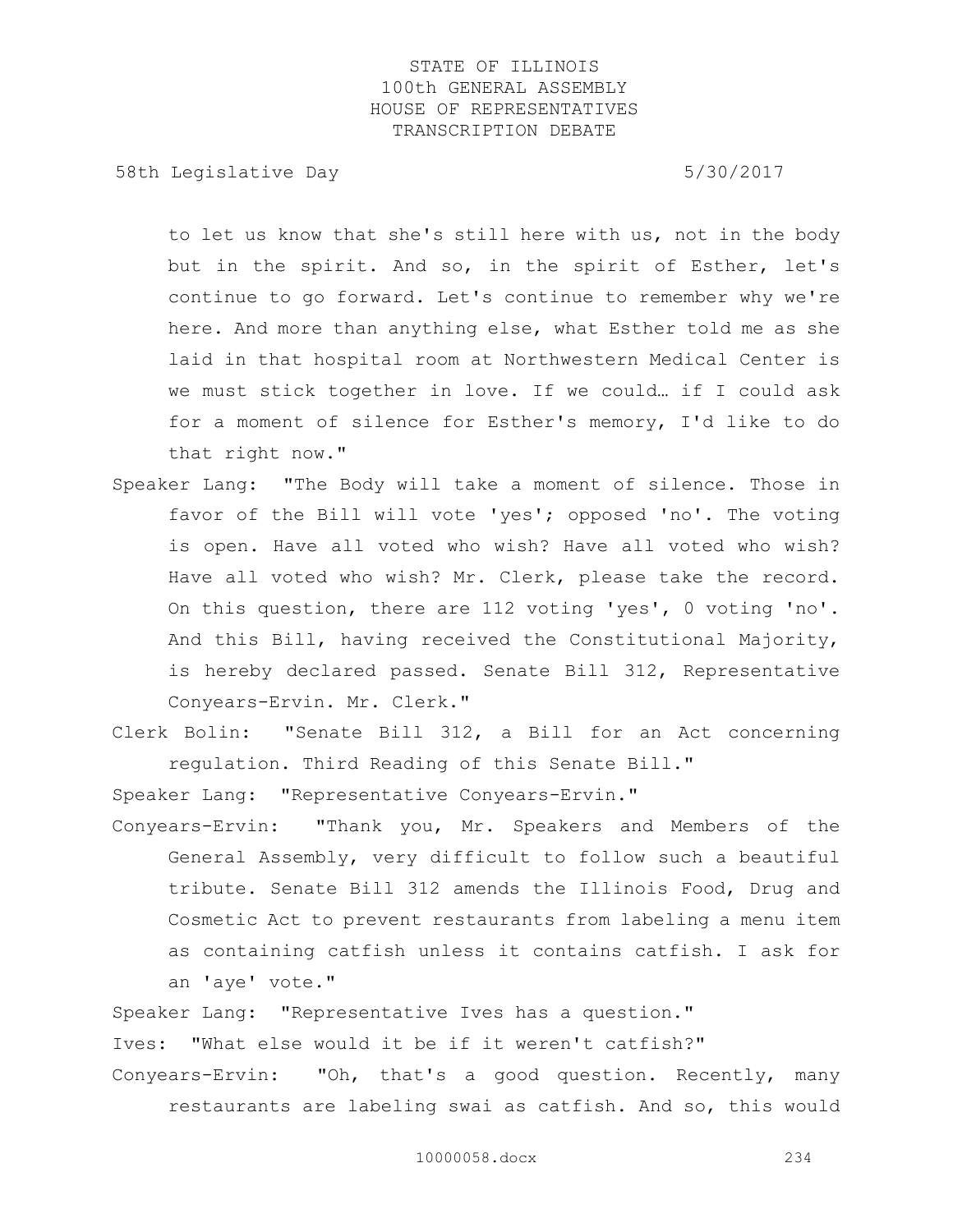58th Legislative Day 5/30/2017

prevent the restaurants from doing so. And customers are paying for the fish believing that it is catfish."

Ives: "So, what about dogfish?"

Conyears-Ervin: "We just want to promote truth in labeling."

Ives: "I… I just can't believe that this is that big of a problem…" Conyears-Ervin: "You know what…"

Ives: "But in the State of Illinois and honestly, you're going to have every single business now have to label their menus that this is authentically catfish."

Conyears-Ervin: "Do you eat catfish, Representative?"

Ives: "Yeah, I do. But I eat it from… I eat it in South Dakota where I grew up, when my brother-in-law puts it in a special batter and fries it up really well. And that's how I eat catfish."

Conyears-Ervin: "I can appreciate that."

Ives: "'Cause it came right out of the Missouri River. So, I like my catfish…"

Conyears-Ervin: "I do, too, Representative."

- Ives: "…trust me, but I don't know that we really need to do this."
- Conyears-Ervin: "And I can appreciate that you like catfish, Representative. I definitely like catfish, Representative. It's one of my favorite foods. So, I was very excited to take this Bill on because this is a concern of not only be… me, but many consumers around the state. Just to give you a little history, the Sponsor of this Bill is very concerned that many establishments throughout the state are mislabeling Asian Caught, Swai fish, as catfish on their menus. Not only does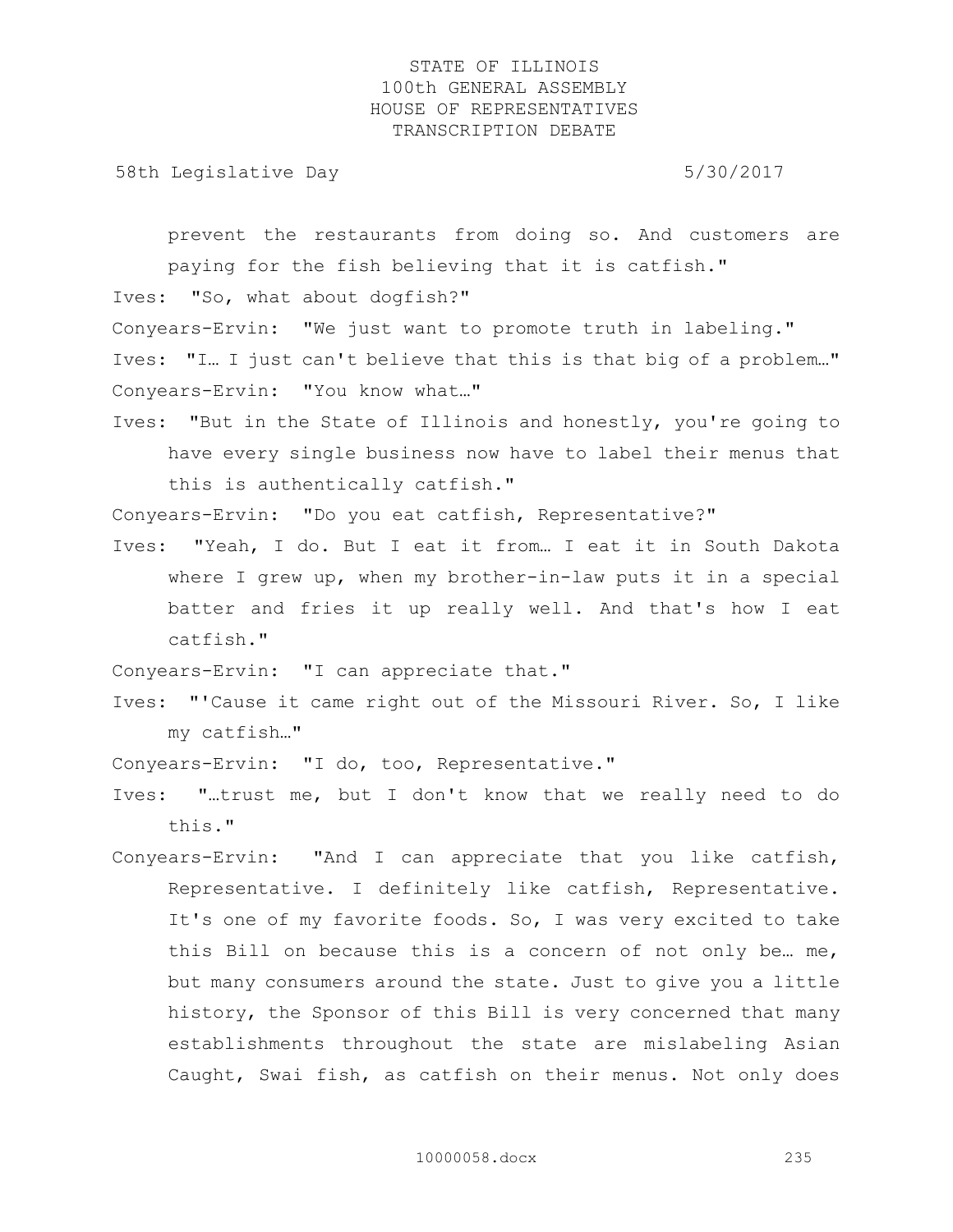58th Legislative Day 5/30/2017

it taste different, but it also arrives at many establishments not having gone through adequate testing by the FDA."

Speaker Lang: "Bring your… please bring your remarks to a close, Representative."

Ives: "I certainly will. I'm not disregarding that perhaps this is an issue. I just think that the market can handle this. And that if you have enough people get on yelp and tell people that these guys are mislabeling catfish, these guys would be put out of business. And I think the market would be the pressure point here, but thank you for the Bill."

Speaker Lang: "Representative Conyears-Ervin to close."

- Conyears-Ervin: "This is a very important topic. I know of no known opposition. And I would apprec… except the Representative over there who also eats catfish… I ask for an 'aye' vote."
- Speaker Lang: "Those in favor of the Bill will vote 'yes'; opposed 'no'. The voting is open. Have all voted who wish? Have all voted who wish? Have all voted who fish? Please record yourselves. Some people are afraid of catfish. Mr. Clerk, please take the record. On this question, there are 82 voting 'yes', 23 voting 'no'. And this Bill, having received the Constitutional Majority, is hereby declared passed. Leader Turner in the Chair."
- Speaker Turner: "Senate Bill 314, Representative Stuart. Mr. Clerk, please read the Bill."
- Clerk Bolin: "Senate Bill 314, a Bill for an Act concerning regulation. Third Reading of this Senate Bill."

Speaker Turner: "Representative Stuart."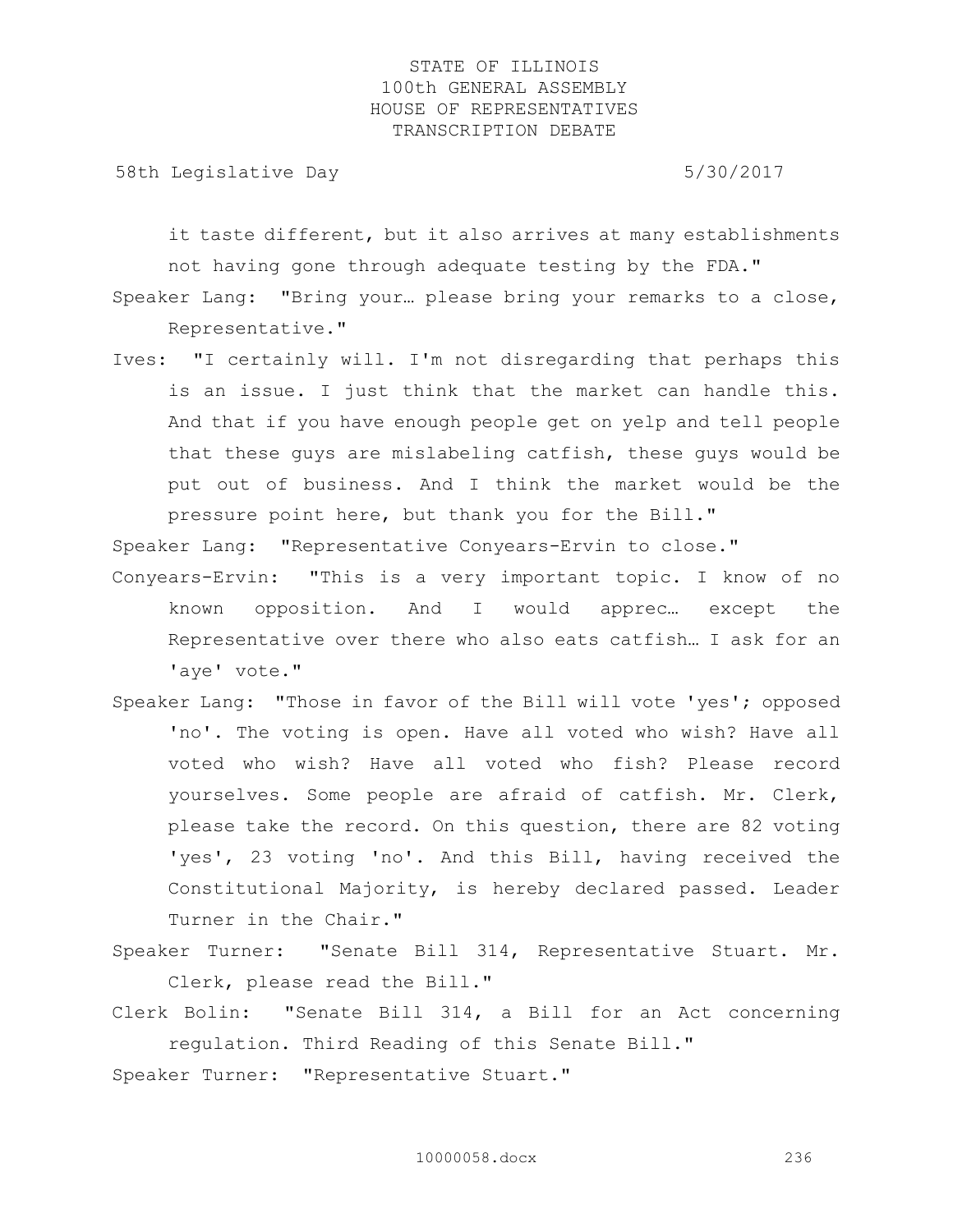58th Legislative Day 5/30/2017

- Stuart: "Thank you, Speaker. This is Senate Bill 314. This Bill would require insurance companies to cover the costs of MRI screening in additional to mammography if a woman has dense breast tissue. Required coverage would be on the same schedule as mammography, so a baseline screening between the ages of 35 and 39 with an annual screening beginning at age 40. Exceptions in a case where a woman is at particularly high risk. It requires coverage for the MRI screening when the dense tissue is present. The dense tissue can make it more difficult to detect smaller tumors with traditional mammogram. So, the Bill passed the Senate unanimously. I'm open for questions. Would appreciate an 'aye' vote."
- Speaker Turner: "Seeing no debate, the question is, 'Shall Senate Bill 314 pass?' All in favor vote 'aye'; all opposed vote 'nay'. The voting is open. Have all voted who wish? Have all voted who wish? Have all voted who wish? Mr. Clerk, please take the record. On a count of 114 voting 'yes', 0 voting 'no', 0 voting 'present', Senate Bill 314, having received the Constitutional Majority, is hereby declared passed. Senate Bill 320, Representative Drury. Mr. Clerk, please read the Bill."
- Clerk Bolin: "Senate Bill 320, a Bill for an Act concerning regulation. Third Reading of this Senate Bill."

Speaker Turner: "Representative Drury."

Drury: "Thank you, Mr. Speaker. Senate Bill 320 addresses what's become an embarrassing issue in the state dealing with children in the Department of Children and Family Services. It does two things. It adds a representative to the Child Death Review Team and a representative from the Department of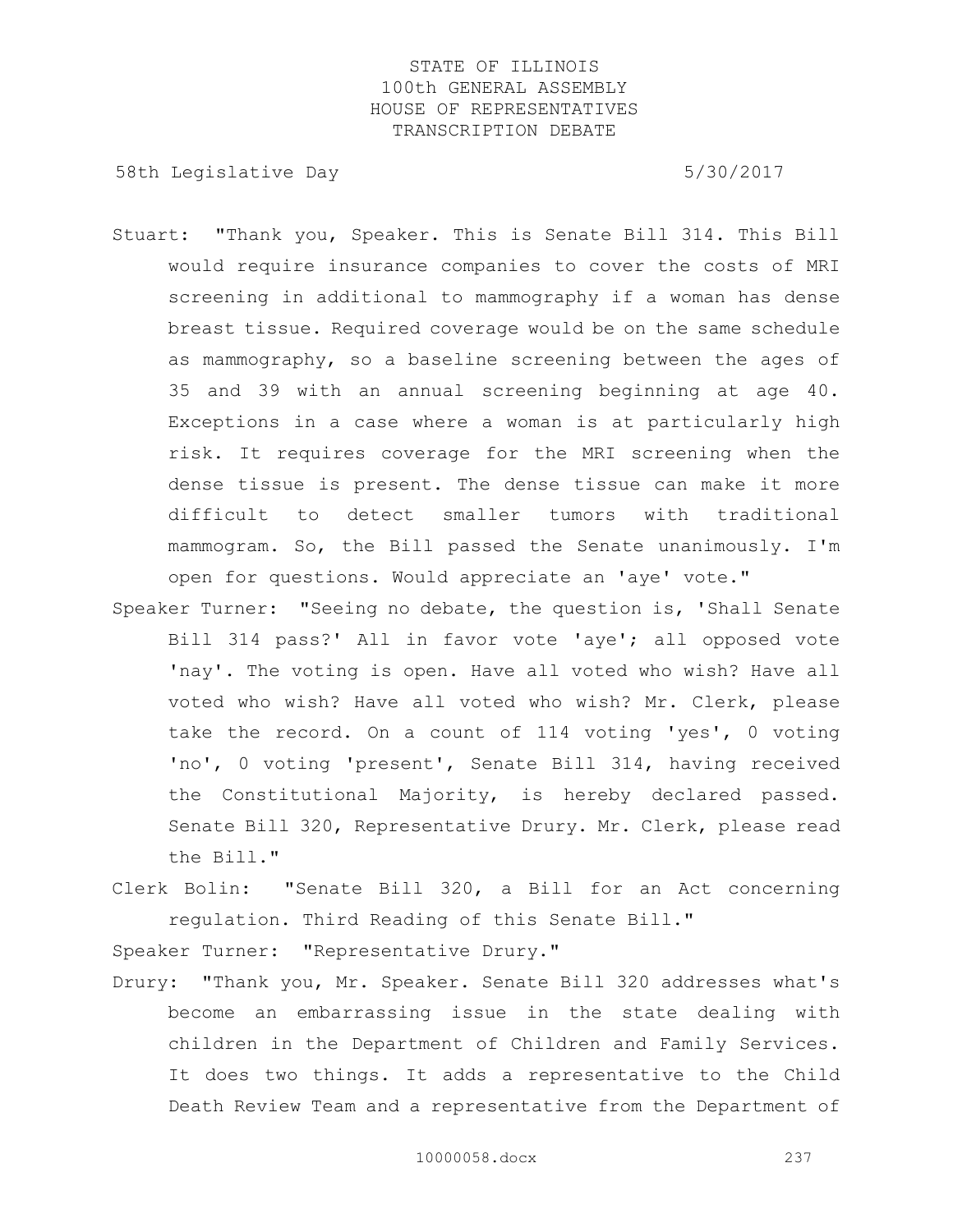58th Legislative Day 5/30/2017

Public Health. And more importantly, it makes the special Child Death Investigation Task Force in the southern region of our state a permanent task force as opposed to a temporary one. It's a very important Bill. It's a very timely Bill. And I ask for your 'aye' votes."

- Speaker Turner: "Seeing no debate, the question is, 'Shall Senate Bill 320 pass?' All in favor vote 'aye'; all opposed vote 'nay'. The voting is open. Have all voted who wish? Have all voted who wish? Have all voted who wish? Mr. Clerk, please take the record. On a count of 112 voting 'yes', 0 voting 'no', 0 voting 'present', Senate Bill 320, having received the Constitutional Majority, is hereby declared passed. Representative Hurley, for what reason do you seek recognition?"
- Hurley: "Mr. Speaker, I meant to vote 'yes' on Senate Bill 314." Speaker Turner: "The Journal will reflect your request. Senate Bill 322, Representative Harper. Mr. Clerk, please read the Bill. Mr. Clerk, please move this Bill back to the Order of Second Reading and read the Bill."
- Clerk Bolin: "Senate Bill 322, a Bill for an Act concerning regulation. The Bill was read for a second time previously. No Committee Amendments. Floor Amendment #1 is offered by Representative Rita."

Speaker Turner: "Representative Rita."

Rita: "Thank… thank you, Mr. Speaker. Floor Amendment #1 is an established… a liquor establishment in my district that is already a liquor store. What they're doing is expanding and they needed to get this exemption for this… for them to do the expansion."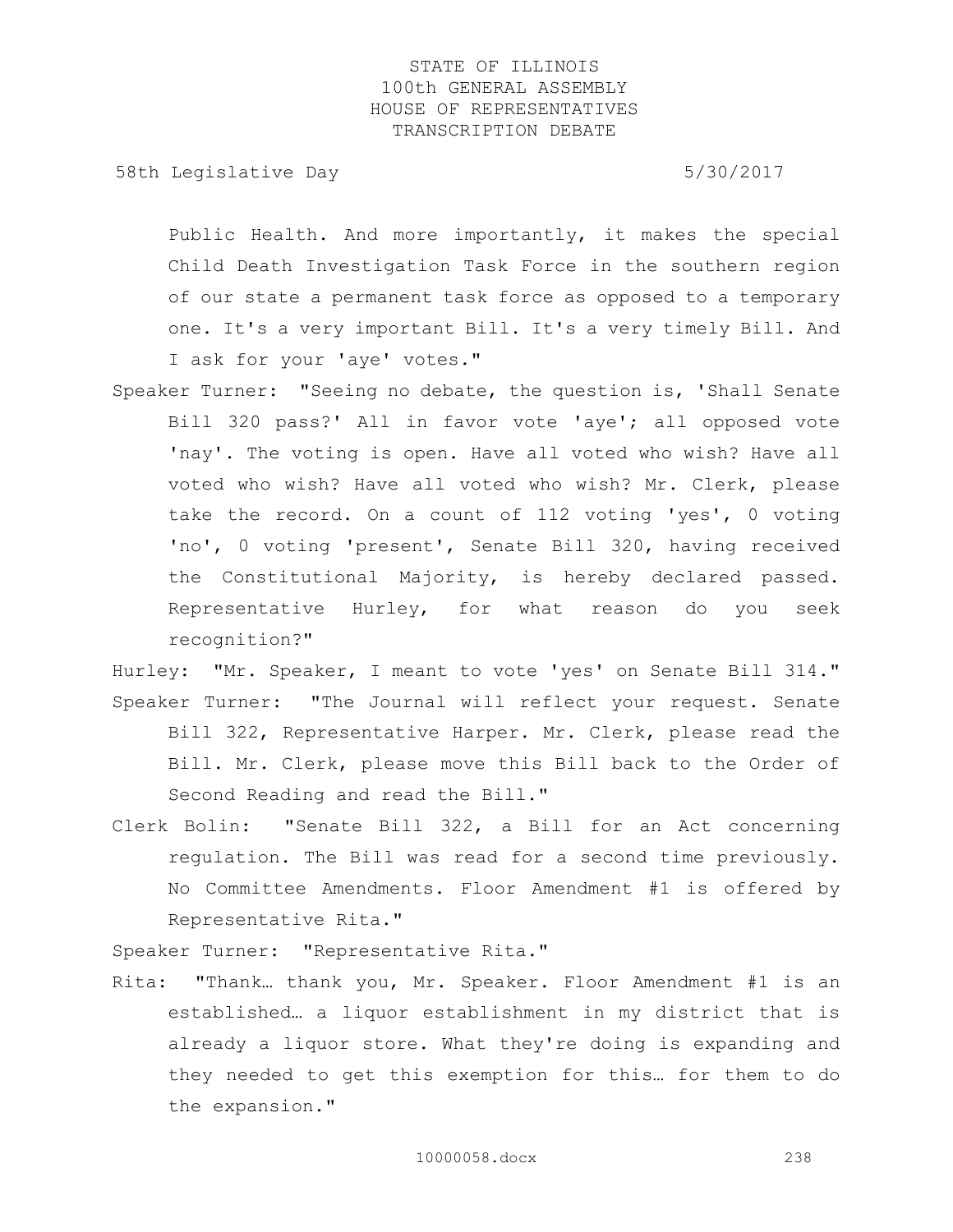58th Legislative Day 5/30/2017

Speaker Turner: "Mr. Andersson, would you like to speak to the Floor Amendment? Gentleman moves for the adoption of Floor Amendment #1 to Senate Bill 322. All in favor say 'aye'; all opposed say 'nay'. In the opinion of the Chair, the 'ayes' have it. And the Amendment is adopted. Mr. Clerk."

Clerk Bolin: "No further Amendments. No Motions are filed."

- Speaker Turner: "Mr. Clerk, please read Senate Bill 322… Third Reading. Mr. Clerk, please read Senate Bill 322 for a third time."
- Clerk Bolin: "Senate Bill 322, a Bill for an Act concerning regulation. Third Reading of this Senate Bill."

Speaker Turner: "Representative Harper."

Harper: "Thank you, Mr. Speaker, Members of the House. Senate Bill 322 is just clean-up language from a Bill we passed last year. It specifies the square footage of the building that we were referring to."

Speaker Turner: "Representative Andersson is recognized."

Andersson: "Thank you. Will the Sponsor yield?"

Speaker Turner: "The Sponsor indicates that she will yield."

Andersson: "So, are we just doing what we typically do, which is when we need an exemption for an existing business that's too close to a religious institution?"

Harper: "Yes. This is the same thing."

- Andersson: "Okay. But you're saying this is because it's one we already granted, but the square footage went up?"
- Harper: "So, the square footage didn't go up. It was incorrect in the original Bill and we recorrected the lang… we corrected the number of square feet."

Andersson: "Oh, so, it's literally a typo?"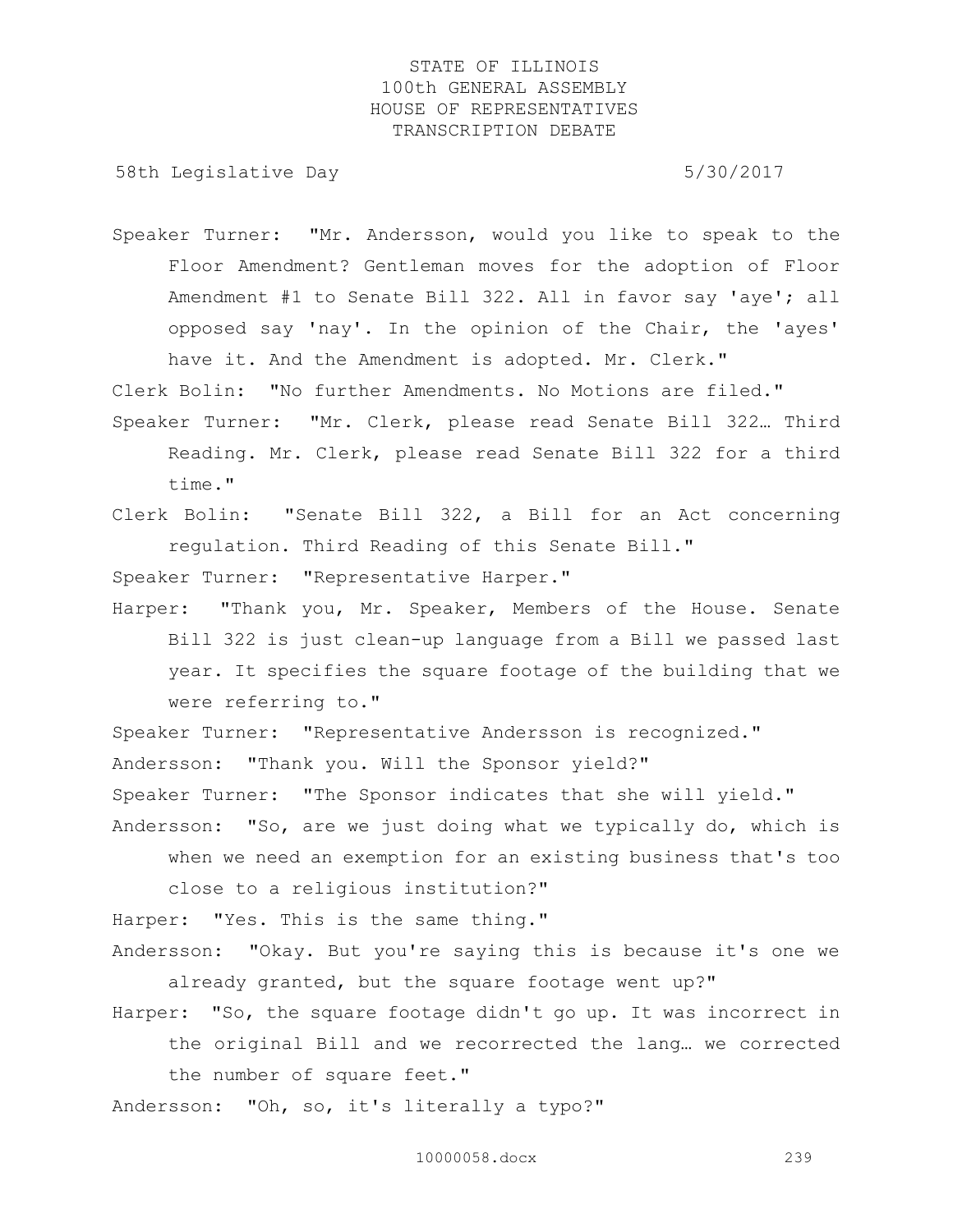58th Legislative Day 5/30/2017

Harper: "Yes, literally a typo." Andersson: "Thank you very much." Harper: "You're welcome." Speaker Turner: "Representative Harper to close." Harper: "I encourage an 'aye' vote."

- Speaker Turner: "The question is, 'Shall Senate Bill 322 pass?' All in favor vote 'aye'; all opposed vote 'nay'. The voting is open. Have all voted who wish? Have all voted who wish? Have all voted who wish? Mr. Clerk, please take the record. On a count of 100 voting 'yes', 11 voting 'no', 0 voting 'present', Senate Bill 322, having received the Constitutional Majority, is hereby declared passed. Representative Ford, for what reason do you seek recognition?"
- Ford: "Mr. Speaker, I'm sorry. Will the record please reflect that I intended to vote 'yes' for Senate Bill 314?"
- Speaker Turner: "Journal will reflect your request, Representative. Senate Bill 448, Representative Stuart. Mr. Clerk, please read the Bill."
- Clerk Bolin: "Senate Bill 448, a Bill for an Act concerning education. Third Reading of this Senate Bill."

Speaker Turner: "Representative Stuart."

Stuart: "Thank you, Mr. Speaker. This Bill, 448, is an initiative of SIU, Southern Illinois University. The legislation would provide the School of Dental Medicine in Alton the authority necessary to create a faculty practice plan, which would allow faculty to form a partnership to treat and charge students. Under current law, SIU has the authority to create such a plan for the School of Medicine physicians and this Bill would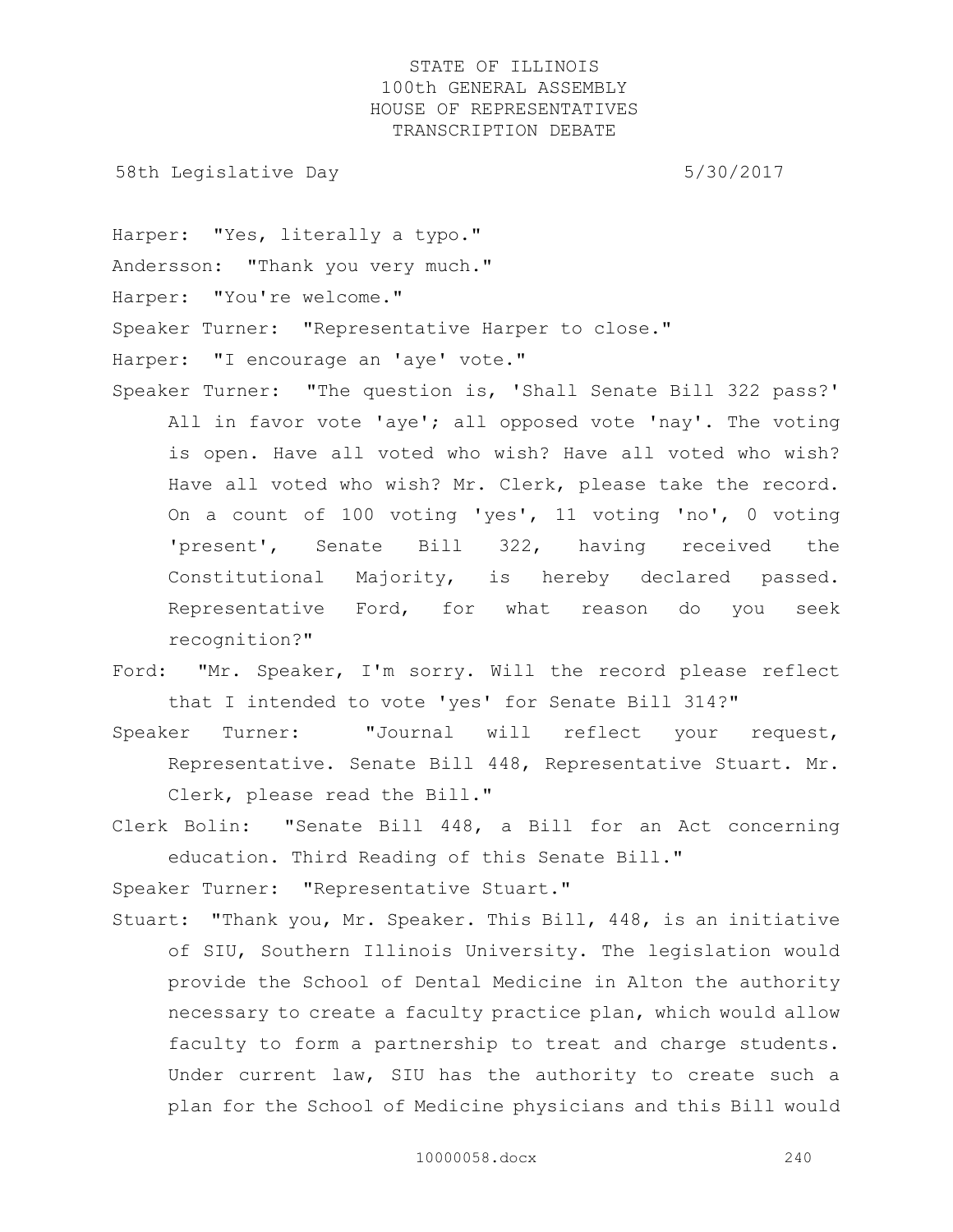58th Legislative Day 5/30/2017

enable the School of Dentistry to do the same. The Bill… this Bill also passed the Senate unanimously. I would appreciate an 'aye' vote."

- Speaker Turner: "Seeing no debate, the question is, 'Shall Senate Bill 448 pass?' All in favor vote 'aye'; all opposed vote 'nay'. The voting is open. Have all voted who wish? Have all voted who wish? Have all voted who wish? Mr. Clerk, please take the record. On a count of 114 voting 'yes', 0 voting 'no', 0 voting 'present', Senate Bill 448, having received the Constitutional Majority, is hereby declared passed. Senate Bill 611, Representative Ammons. Mr. Clerk, please read the Bill."
- Clerk Bolin: "Senate Bill 611, a Bill for an Act concerning safety. Third Reading of this Senate Bill."

Speaker Turner: "Representative Ammons."

- Ammons: "Thank you, Mr. Speaker. Senate Bill 611 is entitled the Mahomet Aquifer Protection Task Force which creates a task force to protect the waterway system entitled the Mahomet Aquifer. And I ask for an 'aye' vote."
- Speaker Turner: "Seeing no debate, the question is, 'Shall Senate Bill 611 pass?' All in favor vote 'aye'; all opposed vote 'nay'. The voting is open. Have all voted who wish? Have all voted who wish? Have all voted who wish? Mr. Clerk, please take the record. On a count of 115 voting 'yes', 0 voting 'no', 0 voting 'present', Senate Bill 611, having received the Constitutional Majority, is hereby declared passed. Senate Bill 1444, Leader Lang. Mr. Clerk, please read the Bill."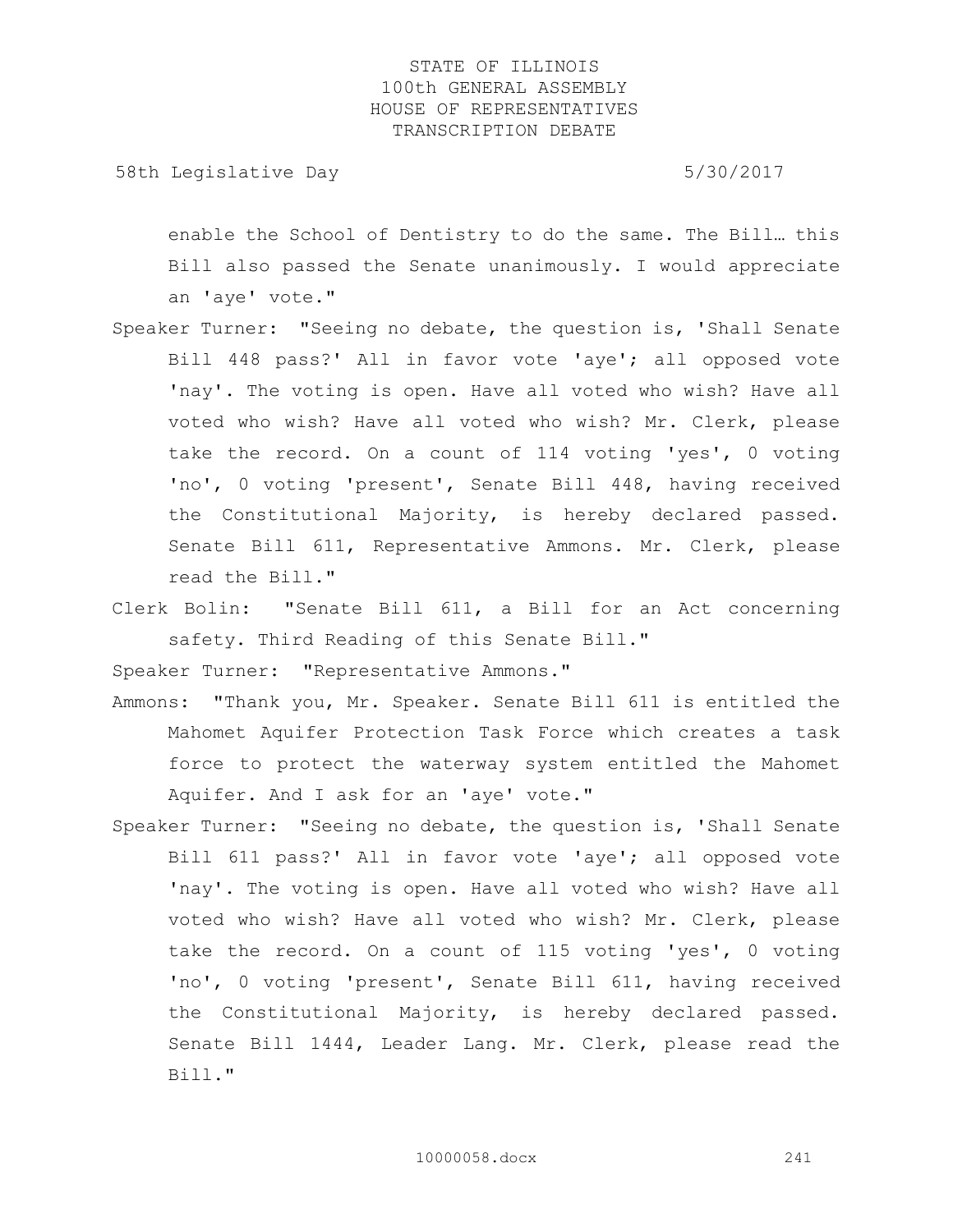58th Legislative Day 5/30/2017

Clerk Bolin: "Senate Bill 1444, a Bill for an Act concerning regulation. Third Reading of this Senate Bill."

Speaker Turner: "Leader Lang."

Lang: "Thank you, Mr. Speaker, Ladies and Gentlemen. Today, we have an arbitration law regarding subrogation that makes arbitration mandatory but nonbinding. It's a waste of time for all people because it's nonbinding. And therefore, there's no opposition to a Bill to repeal the mandatory subrogation arbitration law. I ask your support."

Speaker Turner: "Representative Nekritz is recognized."

Nekritz: "Will the Sponsor yield?"

Speaker Turner: "Sponsor will yield."

Nekritz: "Representative, I was wondering if you could give us a detailed explanation of the subrogation law in the State of Illinois."

Lang: "Sure."

Nekritz: "Oh, sorry, never mind."

Lang: "Okay."

- Speaker Turner: "The question is, 'Shall Senate Bill 1444 pass?' All in favor vote 'aye'; all opposed vote 'nay'. The voting is open. Have all voted who wish? Have all voted who wish? Have all voted who wish? Mr. Clerk, please take the record. On a count of 115 voting 'yes', 0 voting 'no', 0 voting 'present', Senate Bill 1444, having received the Constitutional Majority, is hereby declared passed. Senate Bill 641, Representative Burke. Mr. Clerk, please read the Bill."
- Clerk Bolin: "Senate Bill 641, a Bill for an Act concerning animals. Third Reading of this Senate Bill."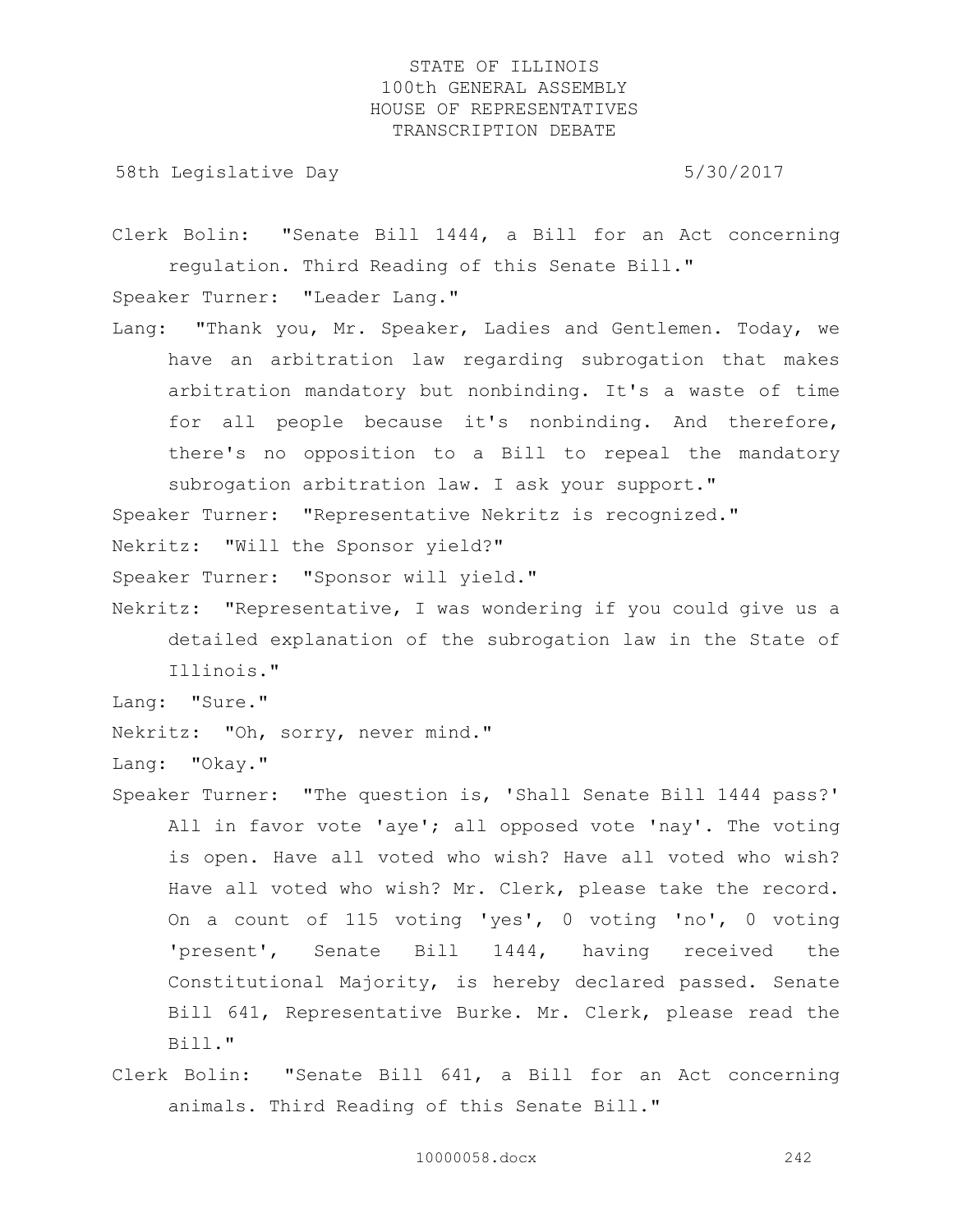58th Legislative Day 5/30/2017

Speaker Turner: "Representative Burke."

Burke, D.: "Thank you, Speaker and Members of the House. Senate Bill 641 is simply a local control Bill that would give counties throughout the state the option of using pet population fund money to conduct trap, neuter, spay, return programs. Be happy to answer any questions."

Speaker Turner: "Representative Andersson is recognized." Andersson: "Thank you, Mr. Speaker. Will the Sponsor yield?" Speaker Turner: "Sponsor indicates that he will yield."

- Andersson: "It appears there's a large number of opponents and I just want to verify. Is that correct? The Environmental Council, the Ornithological Society, Wildlife Society. Is that correct?"
- Burke, D.: "They may have indicated opposition, but they certainly didn't contact me."
- Andersson: "Okay. Do you know… Do you have any idea what the basis for… I mean, there's… that's got to be a dozen. Lincoln Park Zoo, Sierra Club, Conservancy. No one has contacted you?"
- Burke, D.: "Their concern is with regard to what the feral cat population would have on the bird population."

Andersson: "All righty. Thank you for that answer." Speaker Turner: "Representative Wheeler is recognized."

Wheeler, B.: "Yeah. Thank you, Mr. Speaker. To the Bill. This was a program that we did in McHenry County. It was a pilot program. And I know that it was very well intended; however, with the pilot program in McHenry County along with the other programs, I think that's why the American Veterinary of Medicine is against it as well as the wildlife programs. It actually doesn't… there's no scientific data that says that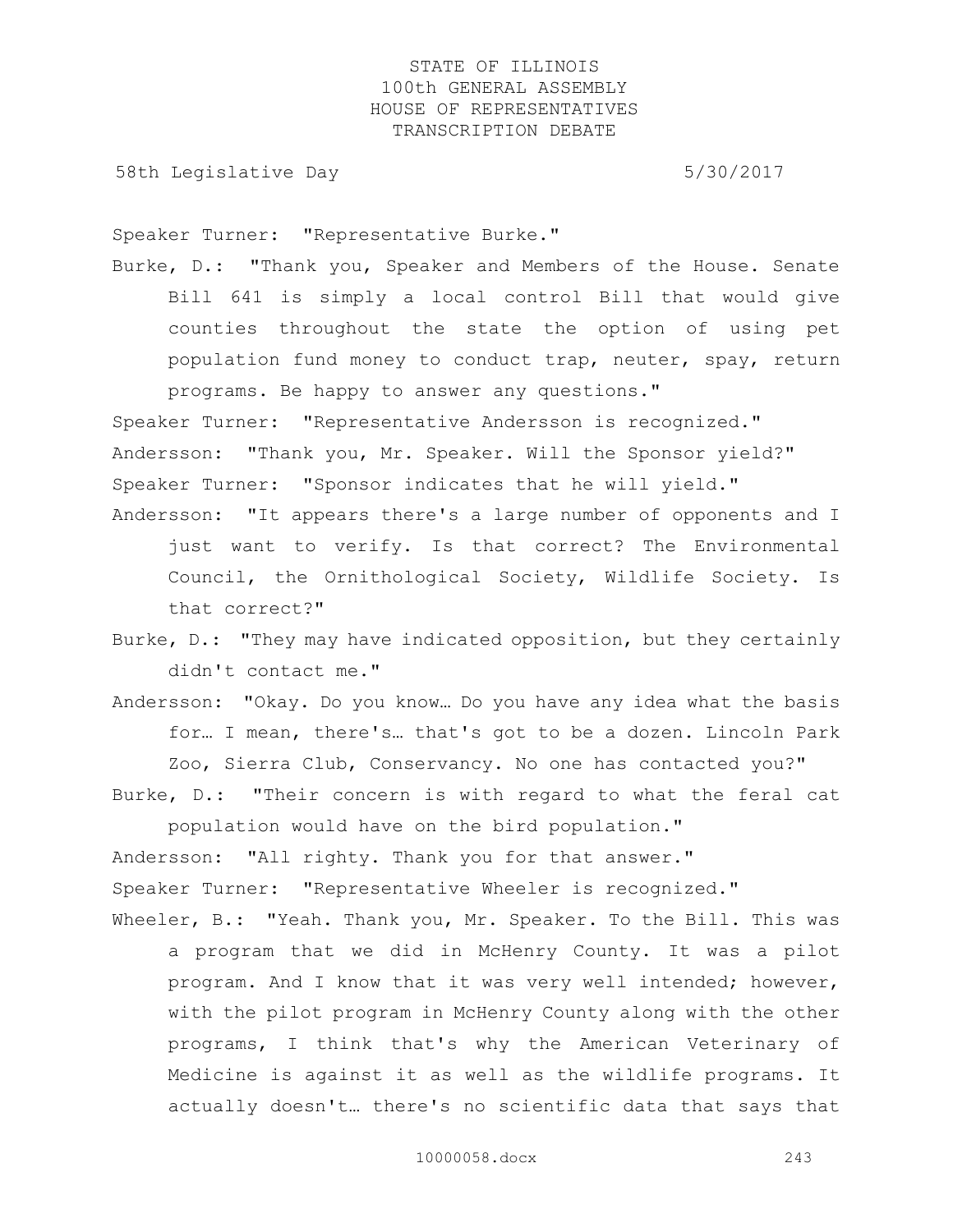58th Legislative Day 5/30/2017

it reduces the feral cat population. I think in one of the journals… the wildlife journal wrote that it actually is… endangers the birds, so the audubon societies are against it as well. As well as trying to create this new creation of cat which is the feral cat. So, I lost this argument in the county. I assume I'll be losing it here in the state. But it subsidizes a program that I think, quite honestly, puts wildlife and wild birds at risk. So, I urge a 'no' vote." Speaker Turner: "Representative Burke to close."

Burke, D.: "Thank you, Mr. Speaker. I'm glad the previous question that was asked. Let me just give you an example. Sangamon County, for instance, has spayed and neutered approximately 33 thousand cats. As a result, their cat population has been reduced so much that their intakes are down by 47 percent and their euthanasia rate has been reduced by 75 percent. Let me put a dollar amount on that. The cost of euthanasia is about a hundred dollars. The cost of spaying and neutering is 25. This would be a se… a tremendous savings to counties throughout the state who would decide to do this. There is nothing that mandates these counties to utilize these spaying and neutering programs. It would give them total opportunity to engage and it is permissive across the board. I'd be… thank you for your consideration. Look forward to your 'aye' vote." Speaker Turner: "The question is, 'Shall Senate Bill 641 pass?' All in favor vote 'aye'; all opposed vote 'nay'. The voting is open. Have all voted who wish? Have all voted who wish? Have all voted who wish? Members, please record yourself. Mr. Clerk, please take the record. On a count of 73 voting 'yes', 37 voting 'no', 1 voting 'present', Senate Bill 641, having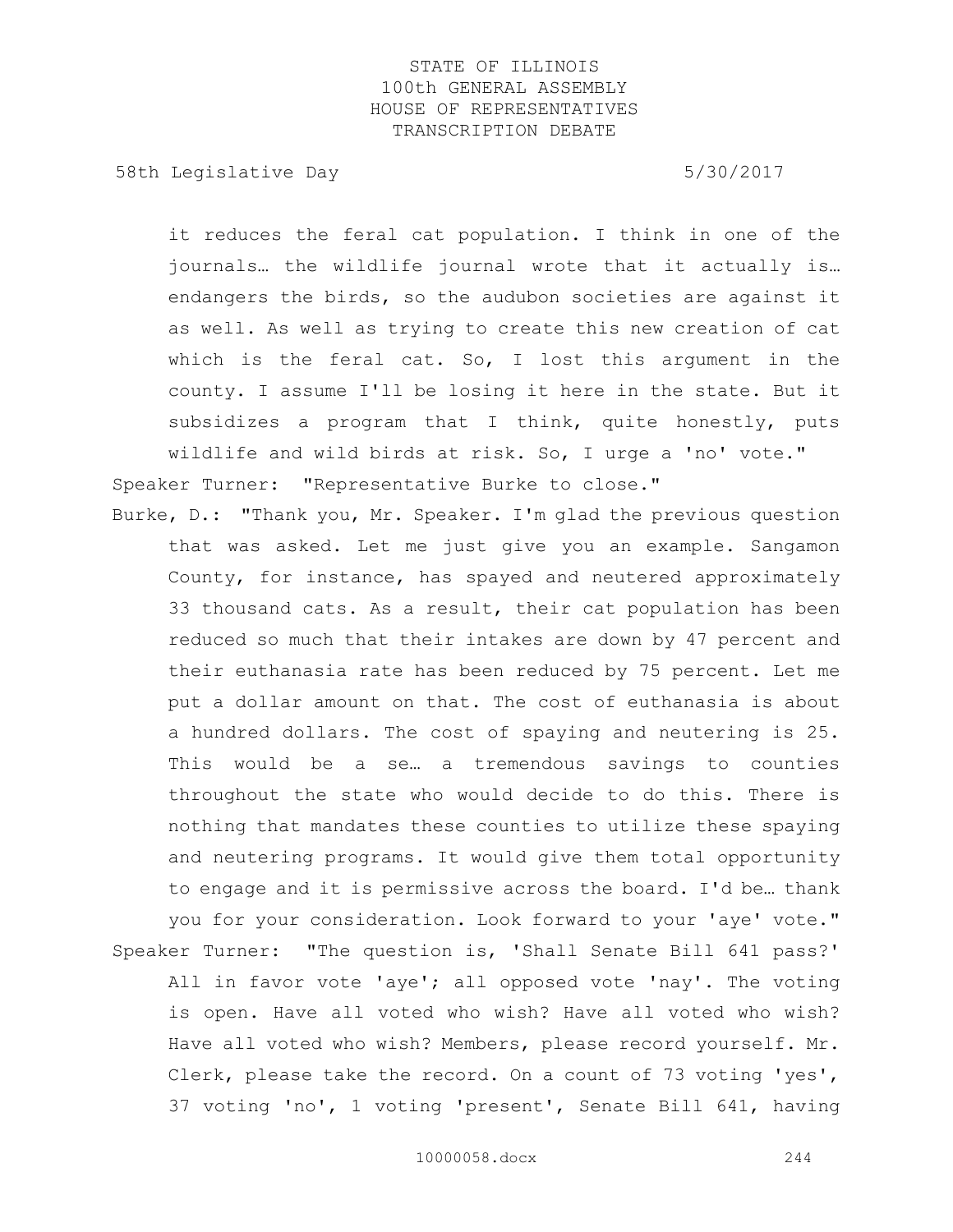58th Legislative Day 5/30/2017

received the Constitutional Majority, is hereby declared passed. Senate Bill 683, Representative Rita. Mr. Clerk, please read the Bill."

Clerk Bolin: "Senate Bill 683, a Bill for an Act concerning regulation. Third Reading of this Senate Bill."

Speaker Turner: "Representative Rita."

- Rita: "Thank you, Mr. Speaker. Senate Bill 683 is an initiative of the Illinois Insurance Guaranty Fund, basically does two things. It clarifies… it codifies current practice in terms of records and files and how it then would be turned over from the third party administrator. And it also, then makes a prior… clarifies the priority given under the Insurance Code to expenses being first. I'd be happy to answer any questions. There's no opposition that I'm aware of."
- Speaker Turner: "Seeing no debate, the question is 'Shall Senate Bill 683 pass?' All in favor vote 'aye'; all opposed vote 'nay'. The voting is open. Have all voted who wish? Have all voted who wish? Have all voted who wish? Mr. Clerk, please take the record. On a count of 115 voting 'yes', 0 voting 'no', 0 voting 'present', Senate Bill 683, having received the Constitutional Majority, is hereby declared passed. Senate Bill 707, Representative Breen. Mr. Clerk, please read the Bill. Mr. Clerk, please move this Bill back to the Order of Second Reading and read the Bill."
- Clerk Bolin: "Senate Bill 707, a Bill for an Act concerning cyber security. The Bill was read for a second time previously. No Committee Amendments. Floor Amendment #1 is offered by Representative Breen."

Speaker Turner: "Representative Breen."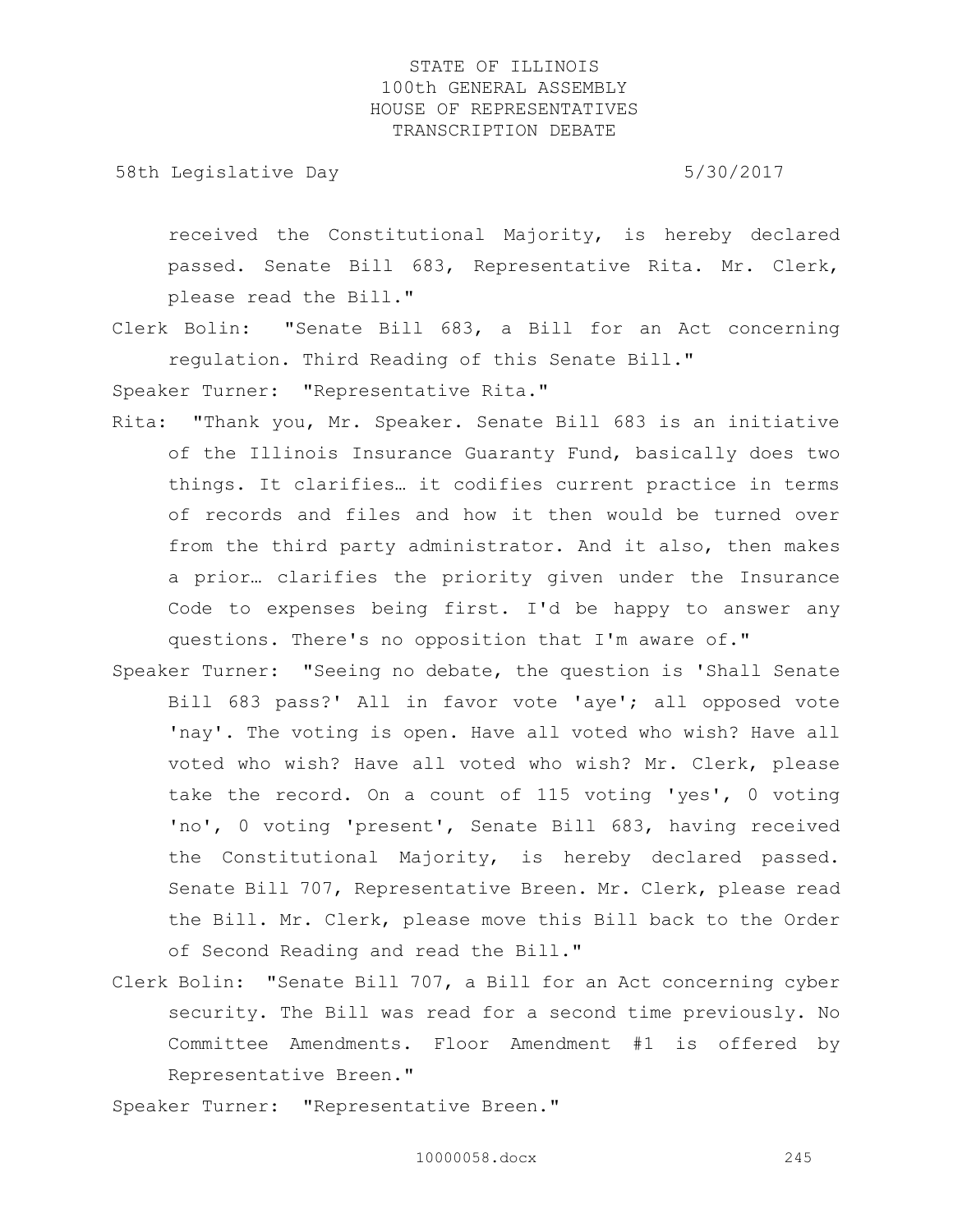58th Legislative Day 5/30/2017

- Breen: "Thank you, Mr. Speaker. This is a… the underlying Bill is a Bill to require faster notice when you've got a breach of confidential data in the Illinois Government. The Amendment is to correct… because the original Bill that came over from the Senate specified particular committees in the House and Senate, and since every two years we get new committees, the Amendment would just take out the specific committees and instead just say generally the General Assembly."
- Speaker Turner: "Gentleman moves for the… the adoption of Floor Amendment #1 to Senate Bill 707. All in favor say 'aye'; all opposed say 'nay'. In the opinion of the Chair, the 'ayes' have it. And the Amendment is adopted. Mr. Clerk."

Clerk Bolin: "No further Amendments. No Motions are filed." Speaker Turner: "Third Reading. Senate Bill 707, Mr. Clerk." Clerk Bolin: "Senate Bill 707, a Bill for an Act concerning cyber

security. Third Reading of this Senate Bill."

Speaker Turner: "Representative Breen."

- Breen: "Thank you, Mr. Speaker. Again, this is a Bill to require a faster notice, 72-hour notice to the Attorney General and to the relevant authority inside the State Government about data breaches. Again, it's an agreed Bill and something that both CMS and the ACLU support."
- Speaker Turner: "Seeing no debate, the question is, 'Shall Senate Bill 707 pass?' All in favor vote 'aye'; all opposed vote 'nay'. The voting is open. Have all voted who wish? Have all voted who wish? Have all voted who wish? Mr. Clerk, please take the record. On a count of 113 voting 'yes', 0 voting 'no', 0 voting 'present', Senate Bill 707, having received the Constitutional Majority, is hereby declared passed.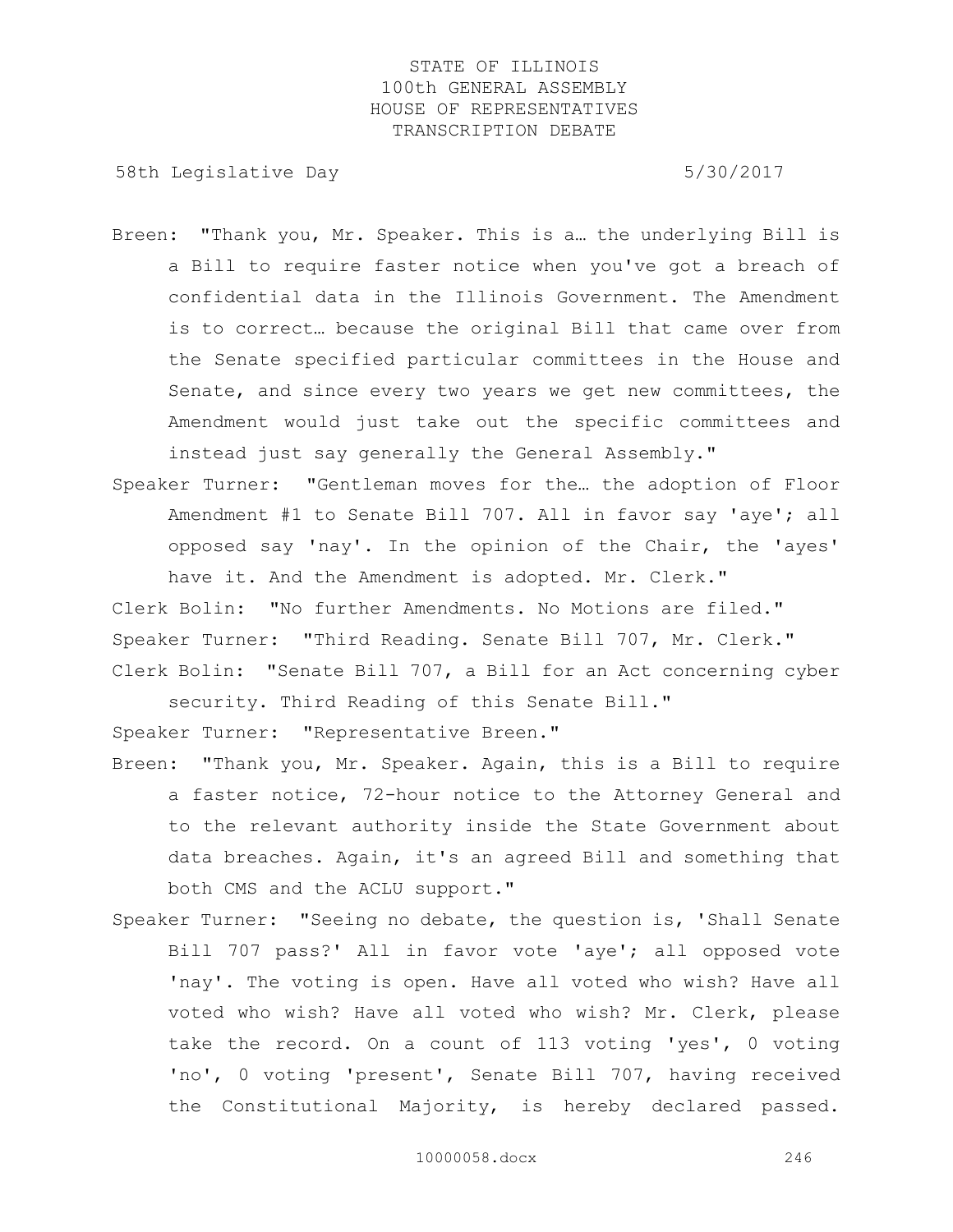58th Legislative Day 5/30/2017

Senate Bill 771, Representative Soto. Mr. Clerk, please read the Bill. Mr. Clerk, please move this Bill back to the Order of Second Reading and read the Bill."

Clerk Bolin: "Senate Bill 771, a Bill for an Act concerning regulation. The Bill was read for a second time previously. No Committee Amendments. Floor Amendments 1 and 2 have been approved for consideration. Floor Amendment #1 is offered by Representative Soto."

Speaker Turner: "Representative Soto on Floor Amendment #1."

- Soto: "Yes. House Floor… thank you, Speaker and Members of the House. House Amendment #1, the underlying legislation extends the… the Illinois Speech-Language Pathology and Audiology Practice Act for the next 10 years from January 1, 2018 to January 2028. I ask for an 'aye' vote. Well, adopt first."
- Speaker Turner: "Lady moves for the adoption of Floor Amendment #1 to Senate Bill 771. All in favor say 'aye'; all opposed say 'nay'. In the opinion of the Chair, the 'ayes' have it. And the Amendment is adopted. Mr. Clerk."

Clerk Bolin: "Floor Amendment #2 offered by Representative Soto." Speaker Turner: "Representative Soto on Floor Amendment #2." Soto: "It has an immediate effect… effective date." Speaker Turner: "Lady moves for the adoption…"

Soto: "For the… for the…"

Speaker Turner: "Excuse me, Representative. I'm sorry. Lady moves for the adoption of Floor Amendment #2 to Senate Bill 771. All in favor say 'aye'; all opposed say 'nay'. In the opinion of the Chair, the 'ayes' have it. And the Amendment is adopted. Mr. Clerk."

Clerk Bolin: "No further Amendments. No Motions are filed."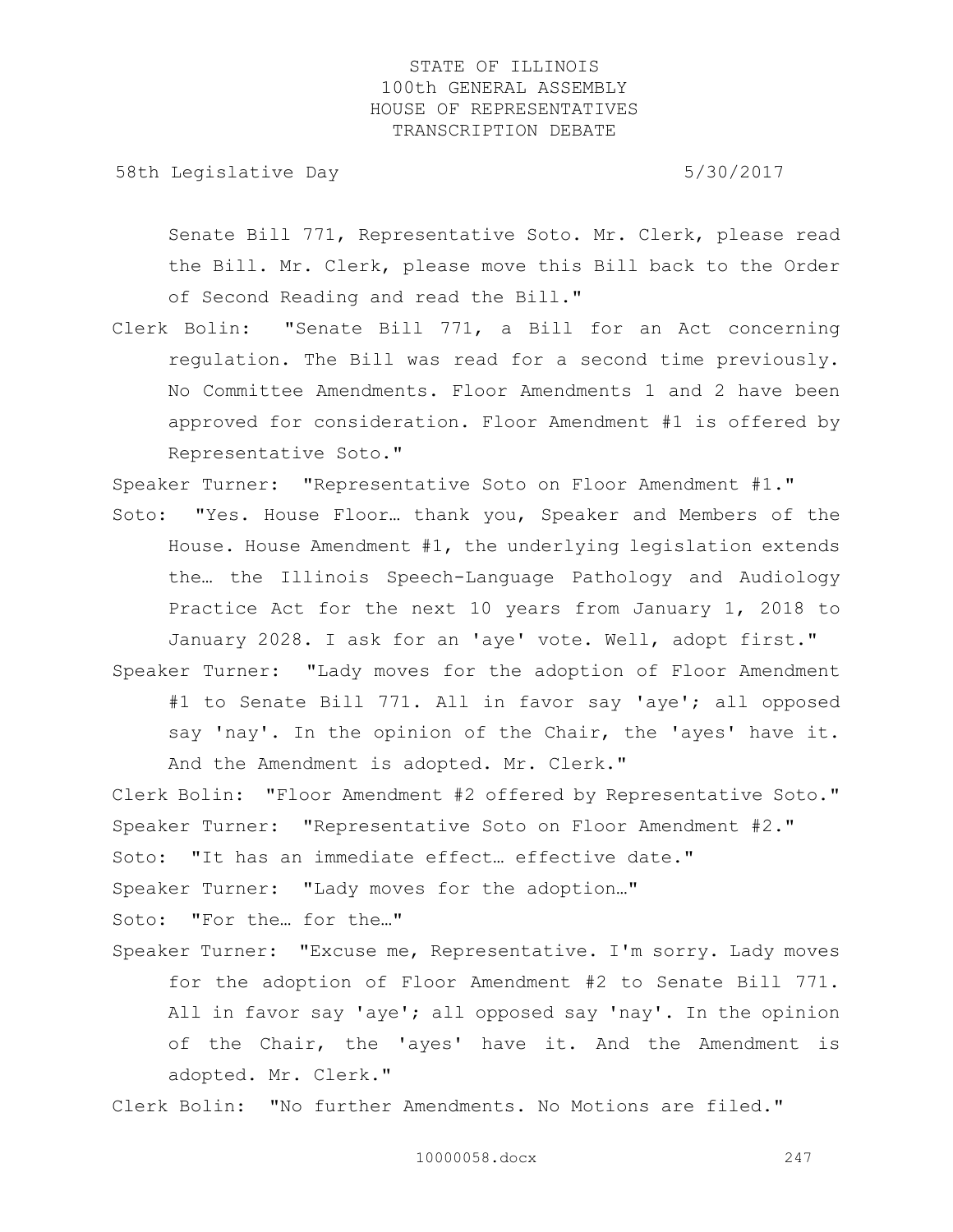58th Legislative Day 5/30/2017

Speaker Turner: "Third Reading. Mr. Clerk, Senate Bill 771."

Clerk Bolin: "Senate Bill 771, a Bill for an Act concerning regulation. Third Reading of this Senate Bill." Speaker Turner: "Representative Soto."

Soto: "Thank you. Yes. There's no opposition to this Bill. And I

urge an 'aye' vote, please. Thank you."

Speaker Turner: "Seeing no debate, the question is, 'Shall Senate Bill 771 pass?' All in favor vote 'aye'; all opposed vote 'nay'. The voting is open. Have all voted who wish? Have all voted who wish? Have all voted who wish? Mr. Clerk, please take the record. On a count of 115 voting 'yes', 0 voting 'no', 0 voting 'present', Senate Bill 771, having received the Constitutional Majority, is hereby declared passed. Senate Bill 852, Representative Zalewski. Mr. Clerk, please read the Bill. Mr. Clerk, please move this Bill back to the Order of Second Reading and read the Bill."

Clerk Bolin: "Senate Bill 852, a Bill for an Act concerning revenue. The Bill was read for a second time previously. Amendment #1 was adopted in committee. Floor Amendment #2 is offered by Representative Zalewski."

Speaker Turner: "Representative Zalewski."

- Zalewski: "Thank you, Mr. Speaker. Floor Amendment #2 shortens the amount of time of the extension from… to five years. I'd ask for its adoption."
- Speaker Turner: "Gentleman moves for the adoption of Floor Amendment #2 to Senate Bill 852. All in favor say 'aye'; all opposed say 'nay'. In the opinion of the Chair, the 'ayes' have it. And the Amendment is adopted. Mr. Clerk."

Clerk Bolin: "No further Amendments. No Motions are filed."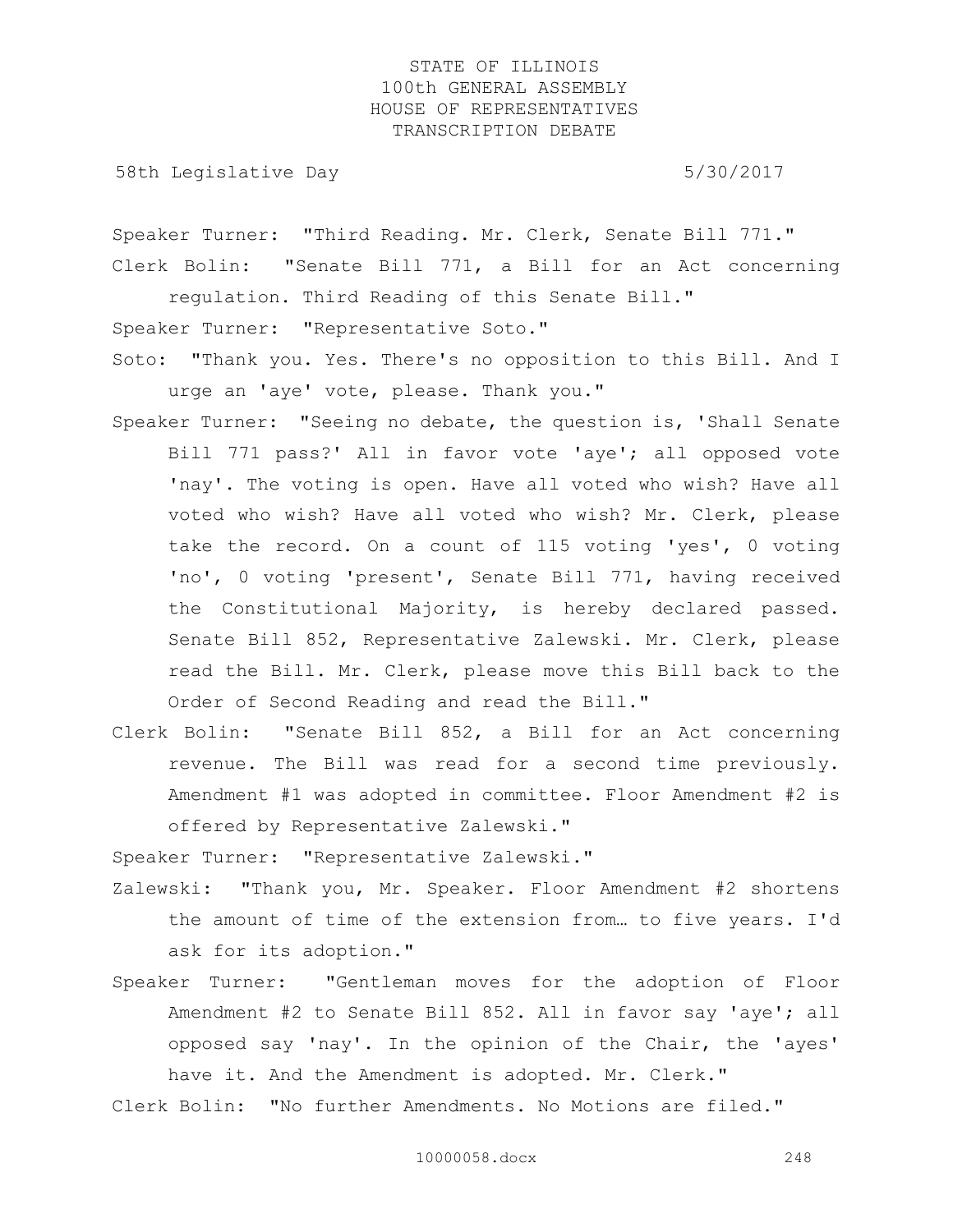58th Legislative Day 5/30/2017

- Speaker Turner: "Third Reading. Mr. Clerk, please read that Bill for a third time."
- Clerk Bolin: "Senate Bill 852, a Bill for an Act concerning revenue. Third Reading of this Senate Bill."

Speaker Turner: "Representative Zalewski."

- Zalewski: "Thank you, Mr. Speaker. Senate Bill 852 extends a Live Theater Production Tax Credit. I ask for an 'aye' vote."
- Speaker Turner: "Gentleman moves for the… the adoption of… excuse me, excuse me… Seeing no debate, the question is, 'Shall Senate Bill 852 pass?' All in favor vote 'aye'; all opposed vote 'nay'. The voting is open. Have all voted who wish? Have all voted who wish? Have all voted who wish? Mr. Clerk, please take the record. On a count of 97 voting 'yes', 15 voting 'no', 0 voting 'present', Senate Bill 852, having received the Constitutional Majority, is hereby declared passed. Senate Bill 864, Representative Davidsmeyer. Out of the record. Senate Bill 865, Representative Mitchell. Mr. Clerk, please read the Bill."
- Clerk Bolin: "Senate Bill 865, a Bill for an Act concerning education. Third Reading of this Senate Bill."

Speaker Turner: "Representative Mitchell."

Mitchell, C.: "Thank you, Mr. Speaker. So, this is a Bill that would say on the statewide report card that we do that we would just have as a line item the amount of payment that goes from the state to Teachers Retirement System every year at the request of Representative Pritchard as well as the agreement… Gentleman Mr. Manar in the Senate. It also includes the state contribution to the Chicago Teachers' Pension Fund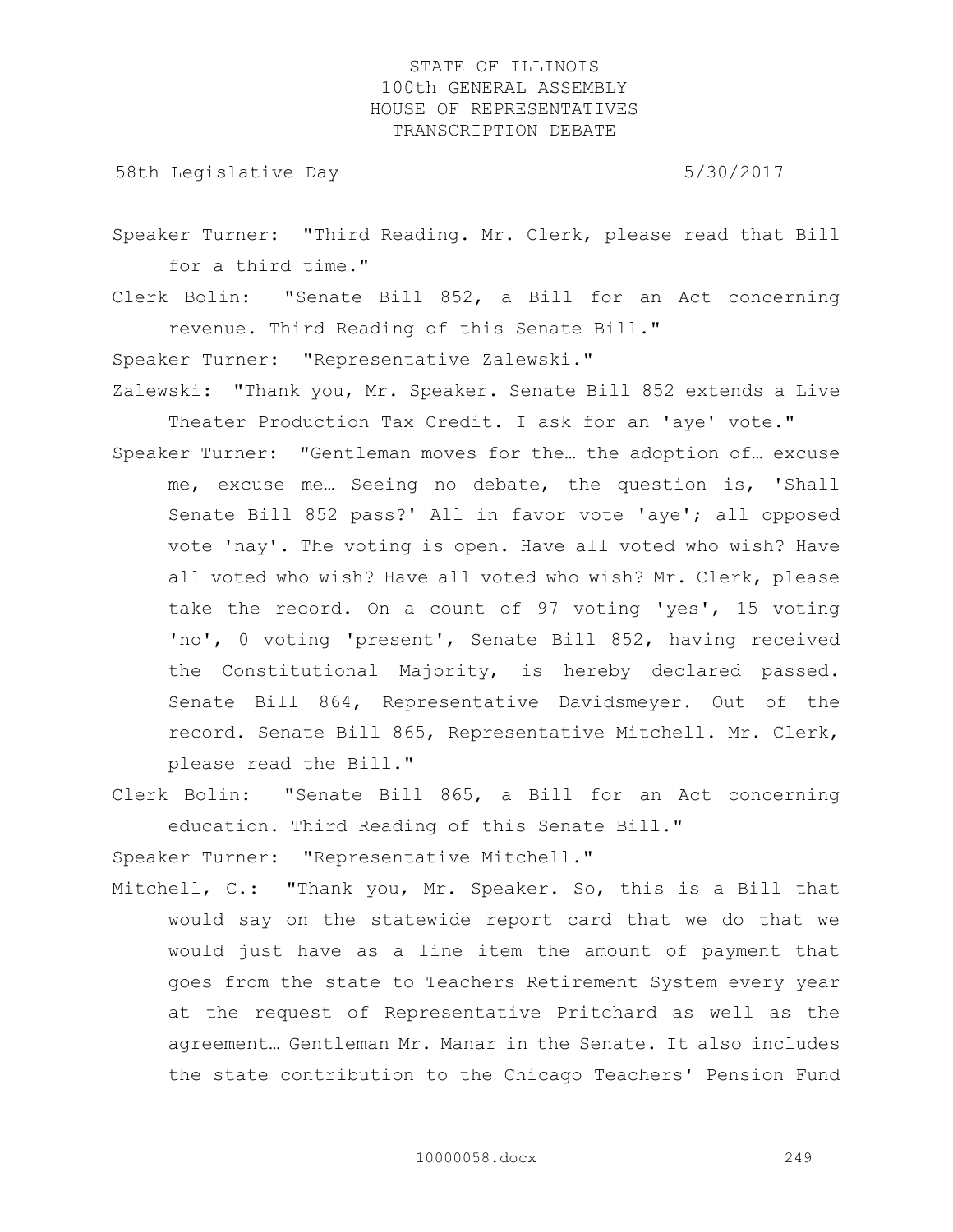58th Legislative Day 5/30/2017

and health care for CPS employees. I know of no opposition. I look forward to questions."

Speaker Turner: "Representative Andersson is recognized." Andersson: "Thank you, Mr. Speaker. Will the Sponsor yield?" Speaker Turner: "Sponsor indicates that he will yield." Andersson: "Thank you. I don't have very exciting questions. I

just wanted to verify. With the Amendment, it sounds like you

satisfied our caucus as to the concerns?" Mitchell, C.: "That's my understanding, Sir." Andersson: "And again, no opposition otherwise?" Mitchell, C.: "Not that I know of, Sir." Andersson: "Thank you for your cooperation on that." Mitchell, C.: "Thank you, Sir." Speaker Turner: "Representative Ives is recognized."

Ives: "Thank you, Mr. Speaker. To the Bill. So, a more appropriate Bill would actually say that all pension contributions are reported on the school report card so that everybody understands exactly what is being paid in that particular school district for pensions. In this case, make no mistake about it, the only thing that the Chicago Public School at this time has to report on the report card is what the state contributes so their taxpayers aren't going to really understand the amount that is being allocated towards pensions for that district, and it's an enormous amount this year. It's going to be upwards of \$730 million, roughly 1900 per child expense. And actually, that may even be a better way to report it is on a per student basis so that people really understood how outrageous these pension costs have become."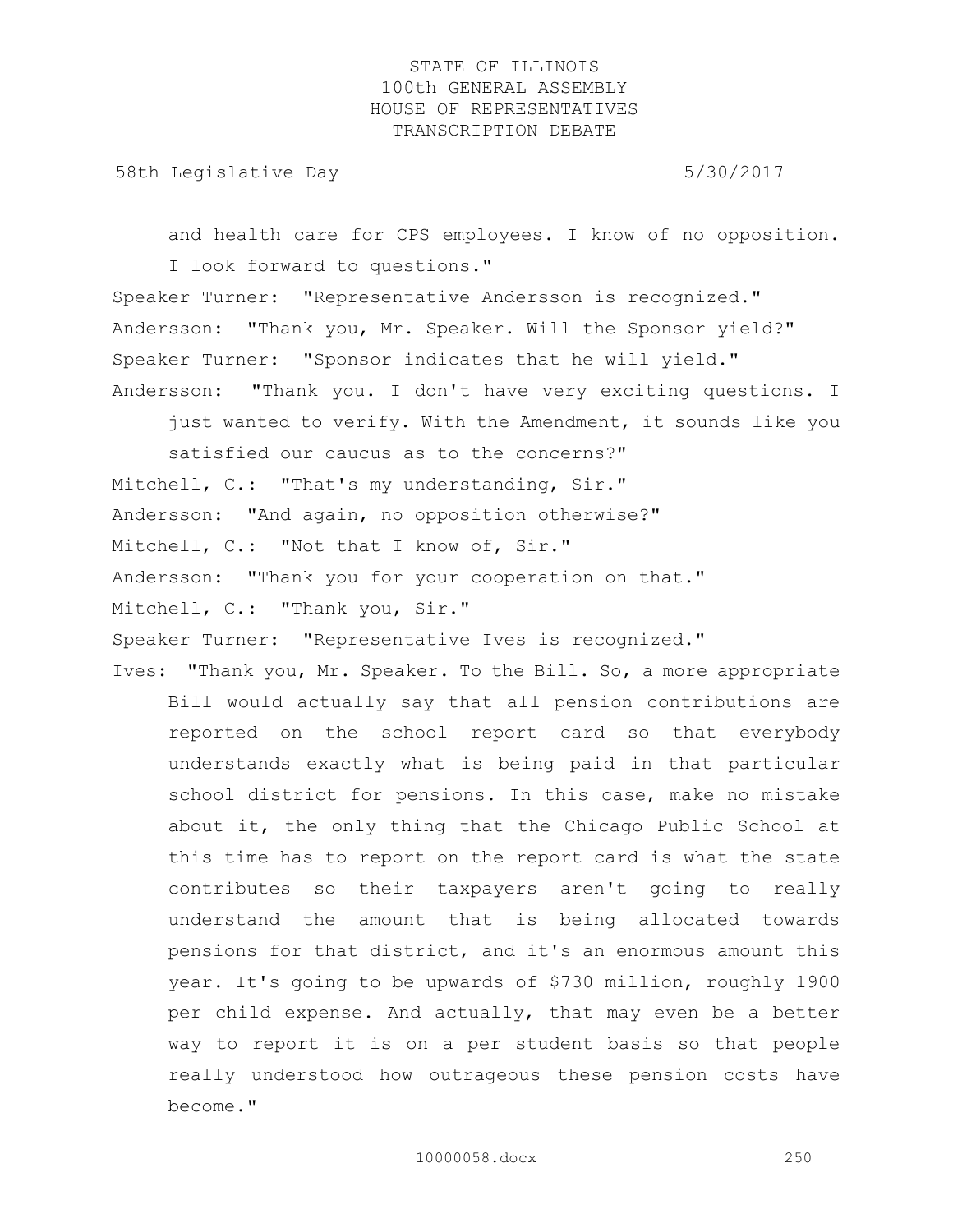58th Legislative Day 5/30/2017

Speaker Turner: "Representative Mitchell to close." Mitchell, C.: "Thank you, Mr. Speaker. I ask for an 'aye' vote." Speaker Turner: "The question is, 'Shall Senate Bill 865 pass?' All in favor vote 'aye'; all opposed vote 'nay'. The voting is open. Have all voted who wish? Have all voted who wish? Have all voted who wish? Mr. Clerk, please take the record. On a count of 115 voting 'yes', 0 voting 'no', 0 voting 'present', Senate Bill 865, having received the Constitutional Majority, is hereby declared passed. Senate Bill 885, Representative Gordon-Booth. Mr. Clerk, please read the Bill."

Clerk Bolin: "Senate Bill 885, a Bill for an Act concerning civil law. Third Reading of this Senate Bill."

Speaker Turner: "Representative Gordon-Booth."

Gordon-Booth: "Thank you very much, Mr. Speaker. Senate Bill 885 is a piece of legislation that I've worked on for the last couple of months. We were able to move opposition from the Rental Property Association. We worked with the Illinois State Bar Association, the AG's Office, IDPFR as well as the Realtors and we moved… we have removed all opposition from this legislation. In the aftermath of the foreclosure crisis, there has been a resurgence of rent-to-own housing opportunities, also known as contract-for-deed. Promising homeowners… promising home ownership to people who generally are not in a financial position to buy a home through securing a mortgage. Rent-to-own contracts are only minimally regulated under Illinois Law and are prone to contain misleading and/or fair… and unfair contract terms even worse some sellers of rent-to-own homes have a business model based

10000058.docx 251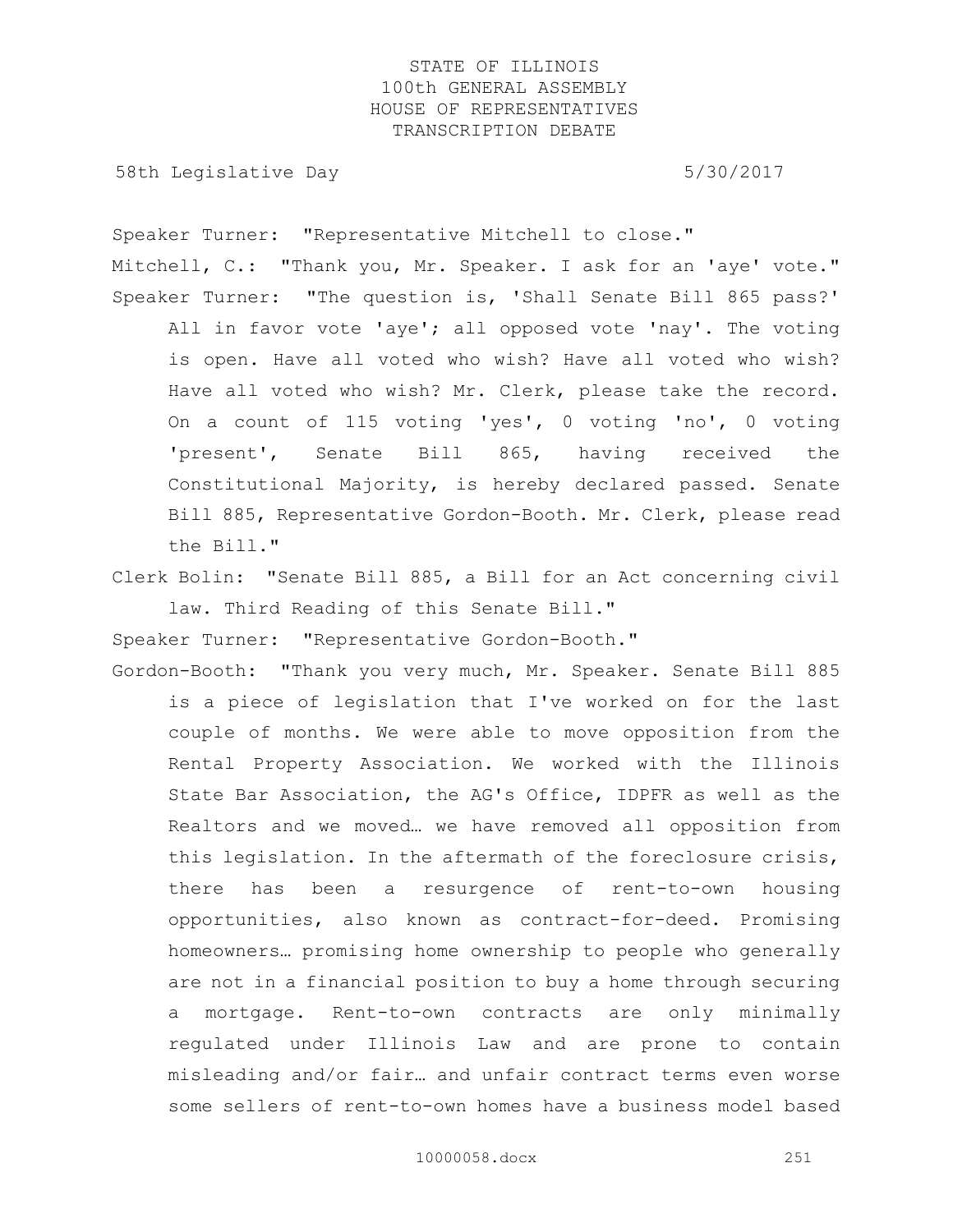58th Legislative Day 5/30/2017

on predatory practices that turn a series of consumers through unsustainable agreements that quickly lead to default. These predatory lending practices are oftentimes very much so targeted at poor, low-income, black and brown communities. This… this… these contract for deeds are seeing a resurgence in many communities throughout Chicago and Peoria and Rockford and East St. Louis. And I'm open for your questions. I ask for an 'aye' vote."

Speaker Turner: "Chair recognizes Representative Andersson." Andersson: "Thank you, Mr. Speaker. Will the Sponsor yield?" Speaker Turner: "Sponsor indicates that she will yield." Andersson: "Thank you. Representative, we went through this. We

had a very good discussion, I think, in Jud-Civ. I guess I actually don't have a question for you. I just want to rise in support of the Bill. One of the things that we discussed in Jud-Civ was the fact that in my district this does not appear to be a problem, does not appear to be ripe for abuse. But you very clearly pointed out that there are other parts of the state that don't exactly look like my district. And I wanted to just rise and fully support you and we have to recognize that diversity in our state and that there are problems that we don't all experience. And I'm glad you brought the Bill; I'm glad you educated me on it. And I'm

fully in support of your Bill. Thank you." Gordon-Booth: "Thank you." Speaker Turner: "Chair recognizes Representative Breen." Breen: "Thank you, Mr. Speaker. And the Sponsor yield?" Speaker Turner: "Sponsor will yield."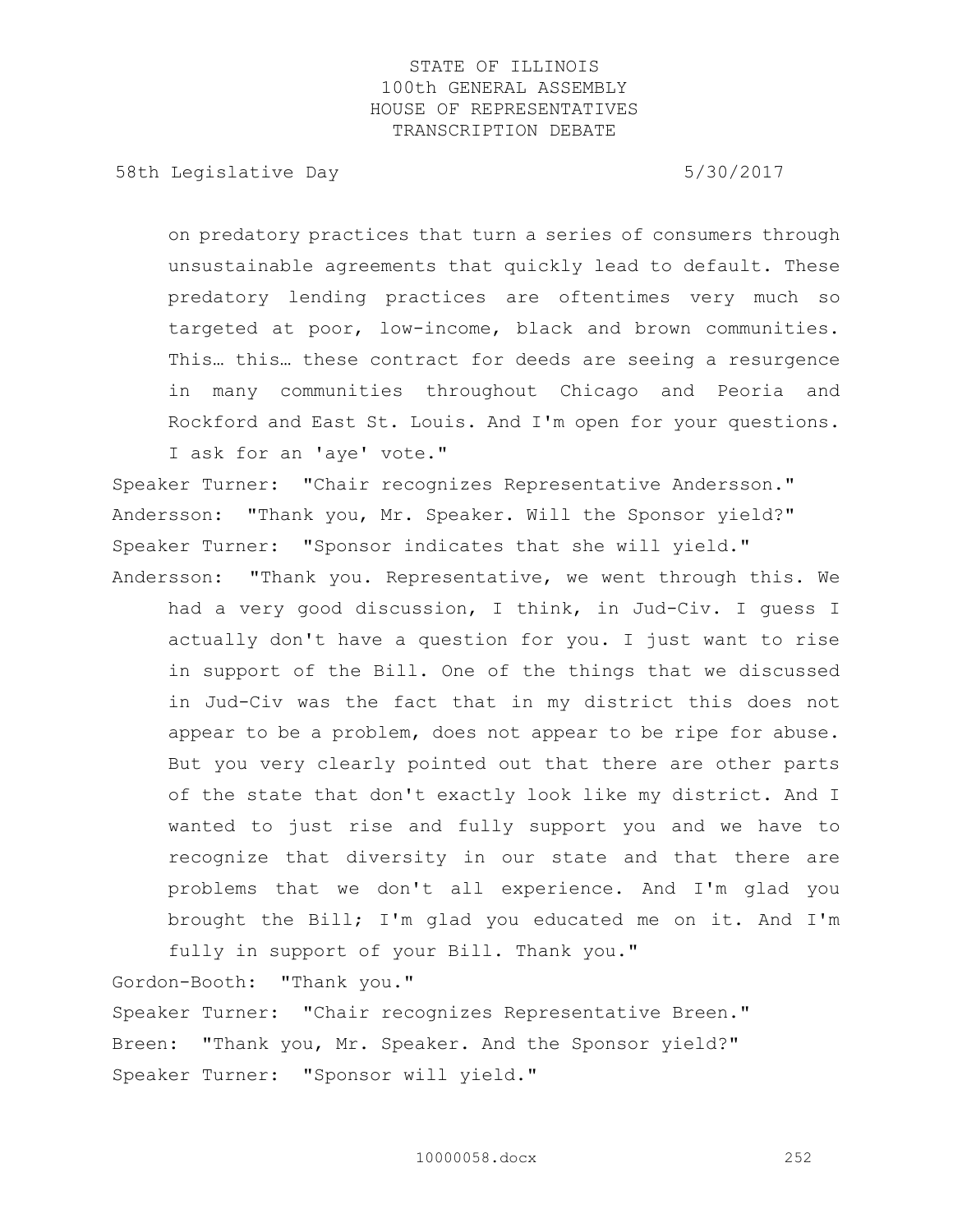58th Legislative Day 5/30/2017

Breen: "Thank you. Representative, I just… to Representative Andersson's point… I mean, we're talking about folks that are dealing with, you know, \$30 thousand properties, right?" Gordon-Booth: "Yes."

Breen: "I mean, so this is in a… I mean, all of these requirements that you're putting here should be in a standard contract to this… of this type?"

Gordon-Booth: "Yes, absolutely."

Breen: "Yeah. And there are computer programs that easily can generate these contracts, right?"

Gordon-Booth: "Yes."

Breen: "Sure. And I… and I want to thank you for your efforts and all the good work on the third Amendment, you know, the second Amendment, first Amendment, all of that just to get this through and get all the opposition lifted. So, thank you." Gordon-Booth: "I appreciate that."

Speaker Turner: "Representative McDermed is recognized."

McDermed: "Thank you. To the Bill. When I read the article in March in the *Chicago Reader* about how this outrageous practice has reared its ugly head in our state in the wake of the reforms in the mortgage industry that have made mortgages less available and offered the opportunity for these predators to work in communities where mortgages really are no longer available, I wanted to make sure that there was a Bill out there to deal with this. So, I went looking around to make sure that someone had filed this Bill and was thrilled to discover that you, Representative Gordon-Booth, had brought this Bill. And I was very eager to sign on as a chief co. One of the things I did for so many years was travel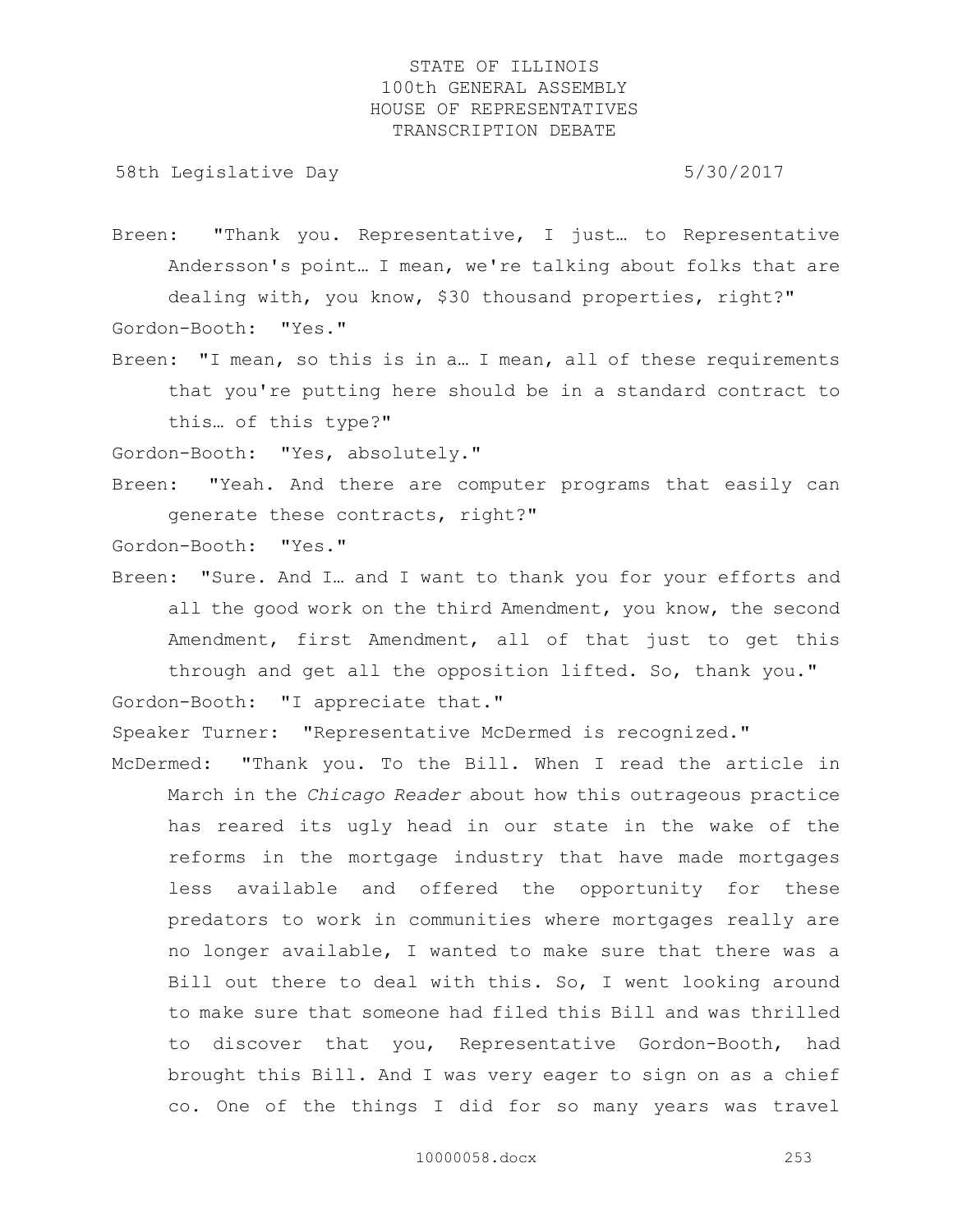58th Legislative Day 5/30/2017

around the country talking about compliance with law. So, when I see such outrageous noncompliance with laws, it… it brings back all of my instincts, my compliance instincts, and I have to rush in and solve this problem. So, thank you very

much for bringing this Bill. I urge an 'aye' vote." Speaker Turner: "Representative Riley is recognized." Riley: "Thank you, Mr. Speaker. And to the Bill. I remember some

of the problems that occurred in Chicago and I guess some, maybe a few of us oldtimers will remember the old contract buying league in the City of Chicago and what it did to devastate communities. It seems like sometimes with some issues the more things change the more they stay the same. They were all kind of safeguards that were put in place, but now we see the same similar kinds of situations occurring. So, I would congratulate Leader Gordon-Booth on this Bill and all of the cosponsors. We have to be diligent, you know, to be sure that fairness is applied to people who want to buy a home or even rent because, again, there's just a really bad history of these kind of things happening. So, thank you very much for your Bill. And I'm going to vote 'aye'."

Speaker Turner: "Representative Gordon-Booth to close."

Gordon-Booth: "Thank you, Mr. Speaker. Just simply put, I will add… first, I'd like to, thank the bipartisan cooperation that we've been able to attain on this Bill. But I'll close simply by saying, when someone is living in despair, you typically also have someone making a killing off of the fact that people are living in despair. I… I'm… it warms me to see that there is an understanding particularly on this issue that regulations and reforms need to be put in place to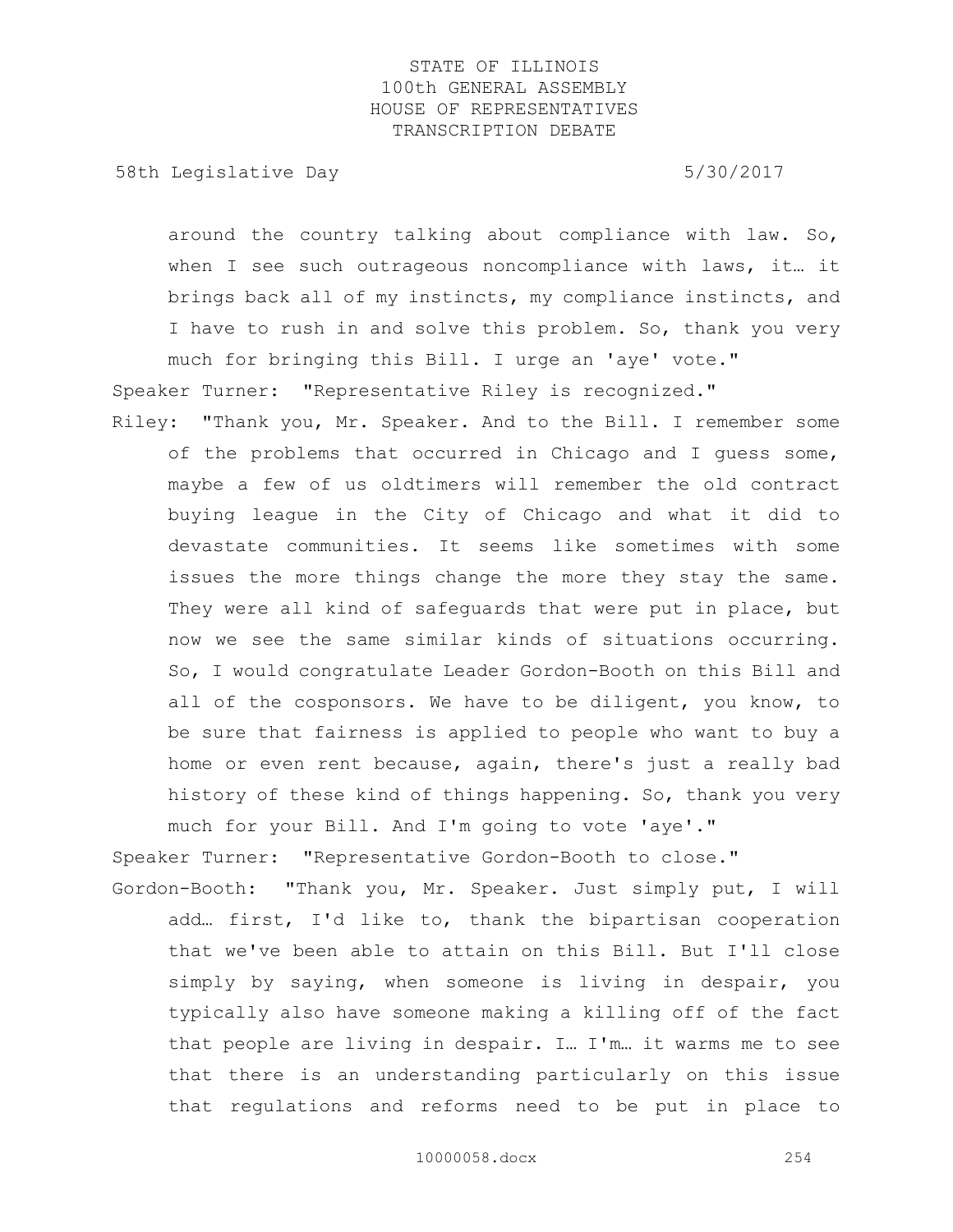58th Legislative Day 5/30/2017

provide consumer protections for people who are oftentimes merely just looking to submit themselves and their family in a place to call their own. We're looking to provide consumer protections. I ask for an 'aye' vote."

- Speaker Turner: "The question is, 'Shall Senate Bill 885 pass?' All in favor vote 'aye'; all opposed vote 'nay'. The voting is open. Have all voted who wish? Have all voted who wish? Have all voted who wish? Mr. Clerk, please take the record. On a count of 115 voting 'yes', 0 voting 'no', 0 voting 'present', Senate Bill 885, having received the Constitutional Majority, is hereby declared passed. Senate Bill 1261, Representative Kifowit. Mr. Clerk, please read the Bill."
- Clerk Bolin: "Senate Bill 1261, a Bill for an Act concerning civil law. Third Reading of this Senate Bill."

Speaker Turner: "Representative Kifowit."

- Kifowit: "Thank you, Mr. Speaker. Senate Bill 1261 broaches the subject matter of companion animal in divorce proceeding."
- Speaker Turner: "Seeing no debate, the question is, 'Shall Senate Bill 1261 pass?' All in favor vote 'aye'; all opposed vote 'nay'. The voting is open. Have all voted who wish? Have all voted who wish? Have all voted who wish? Mr. Clerk, please take the record. On a count of 109 voting 'yes', 2 voting 'no', 0 voting 'present', Senate Bill 1261, having received the Constitutional Majority, is hereby declared passed. Representative Demmer, for what reason do you rise?"
- Demmer: "Thank you, Mr. Speaker. Please excuse Representative Andersson for the remainder of the day."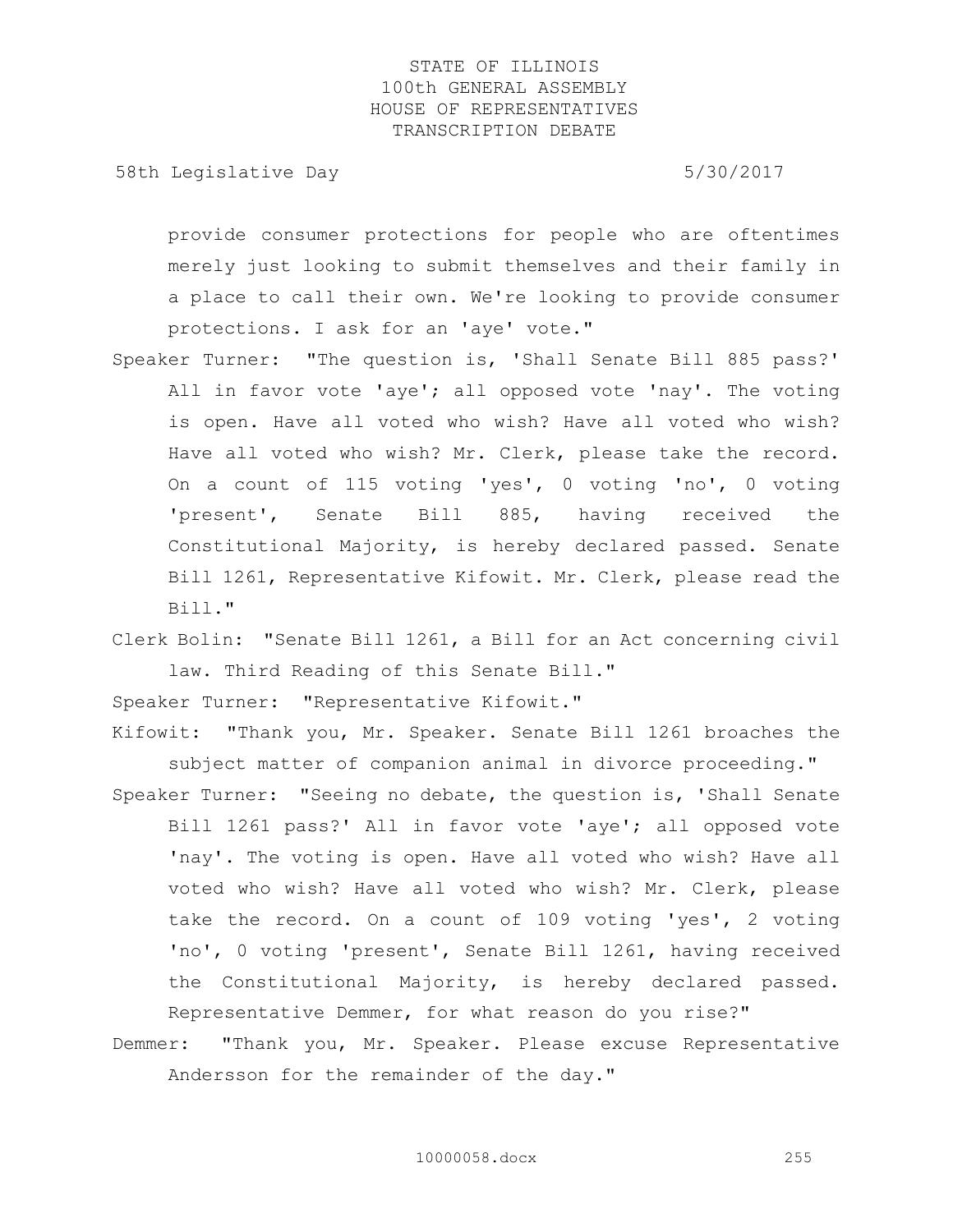58th Legislative Day 5/30/2017

- Speaker Turner: "Thank you, Representative. Representative Gordon-Booth, for what reason do you seek recognition? Senate Bill 1290, Representative Long. Out of the record. Senate Bill 1304, Representative Willis. Mr. Clerk, please read the Bill."
- Clerk Bolin: "Senate Bill 1304, a Bill for an Act concerning local government. Third Reading of this Senate Bill."

Speaker Turner: "Representative Willis."

Willis: "Thank you, Mr. Speaker. This Bill is an initiative of the Associated Fire Fighters of Illinois. Long-standing the General Assembly has recognized the importance of training in the fire service. We have put forth minimal training standards for our firefighters. And now, what we're doing is we're looking forward to making sure that we have minimal standards for our fire chiefs. We have put this in place to make sure that those that lead the fire service have the basic minimal requirements. We're asking that they have a Firefighter II Certification from the State Fire Marshal Office, an associate degree from the fire service or a bachelor's degree or 10 years of minimal fire service. This will not take effect and put any current fire chiefs out of things that we are grandfathering in our current fire chiefs, but we are asking for recognition of the professionalism of there. I do urge an

'aye' vote. And I am willing to take any questions." Speaker Turner: "The Chair recognizes Representative Breen." Breen: "The Sponsor yield?"

Speaker Turner: "The Sponsor indicates that she will yield." Breen: "Representative, I'm confused. I appreciate the 10 years' experience as a firefighter being a way around the basic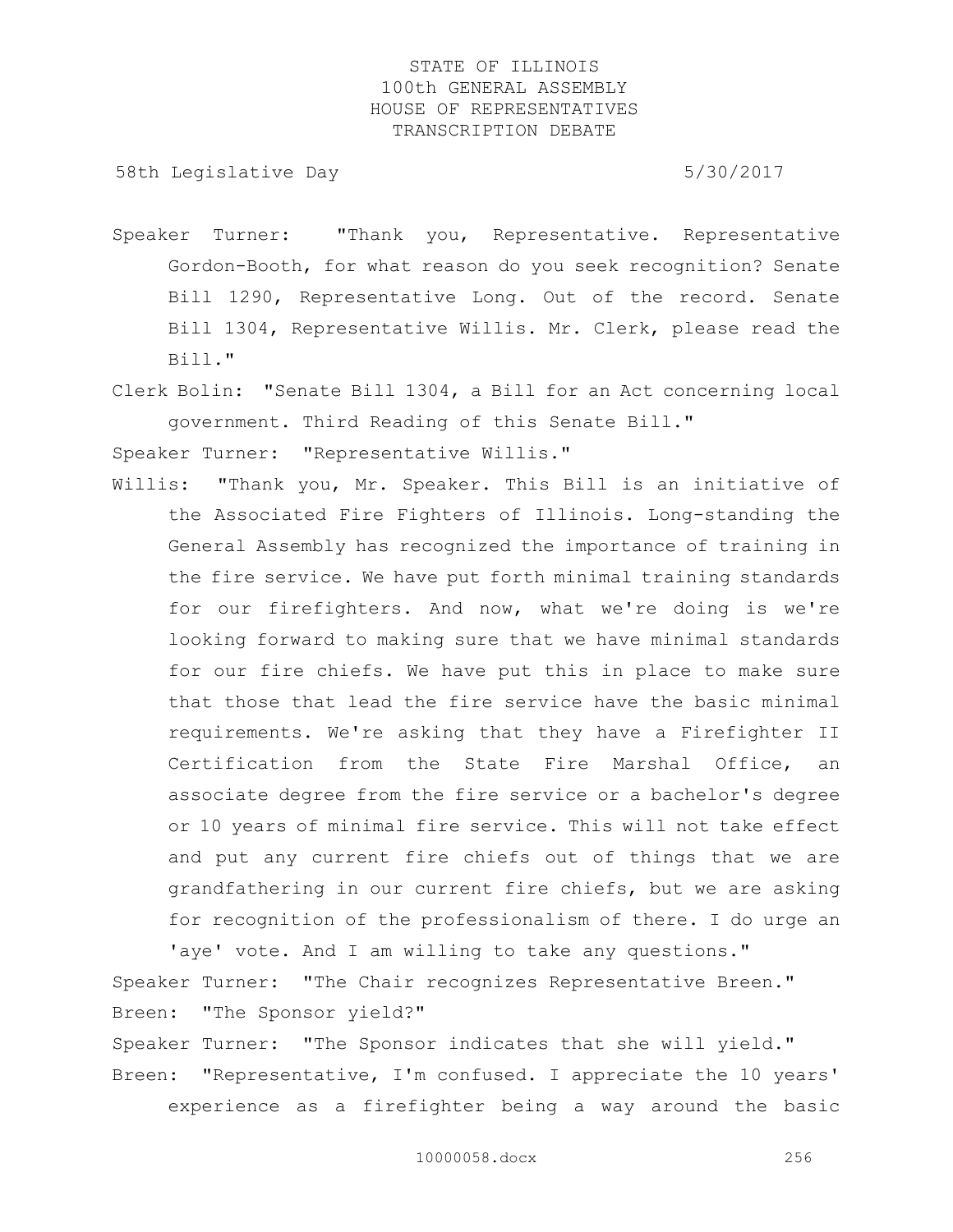58th Legislative Day 5/30/2017

certification, but why is it limited to 10 years' experience as a firefighter at the Department of Fire Protection District and only the Fire Protection District in the jurisdiction making the appointment?"

- Willis: "The reason behind that is each department has a different set of standard operating procedures. So, if you are not going to be going for the professional training, we feel that if you've come up through the ranks, you learn the actual procedures in that department."
- Breen: "And then help me on the… you've got two ways of getting this… this path, the State Fire Marshal Basic Certification, Firefighter II, I mean, all of these other certifications. How prevalent are those certifications within our fire service?"
- Willis: "Almost anybody that's been in the fire… in the fire service for more than 5 years has a Firefighter II."
- Breen: "But now they, again, just by... they need a Firefighter II…"
- Willis: "And the firefighter… or the Fire Officer I and II. My husband had those done within the first 10 years, so most people that are… certainly looking to going up through there, they are doing it. The Fire Marshal's Office do… does that training on a regular basis."
- Breen: "And obviously, I… I know your husband well, being a retired member of my Lombard Fire Department. But… and then there's also a requirement for an associate's degree in fire science or a bachelor's degree. Is the bachelor's degree required to be in fire science or it's generally a bachelor's degree?"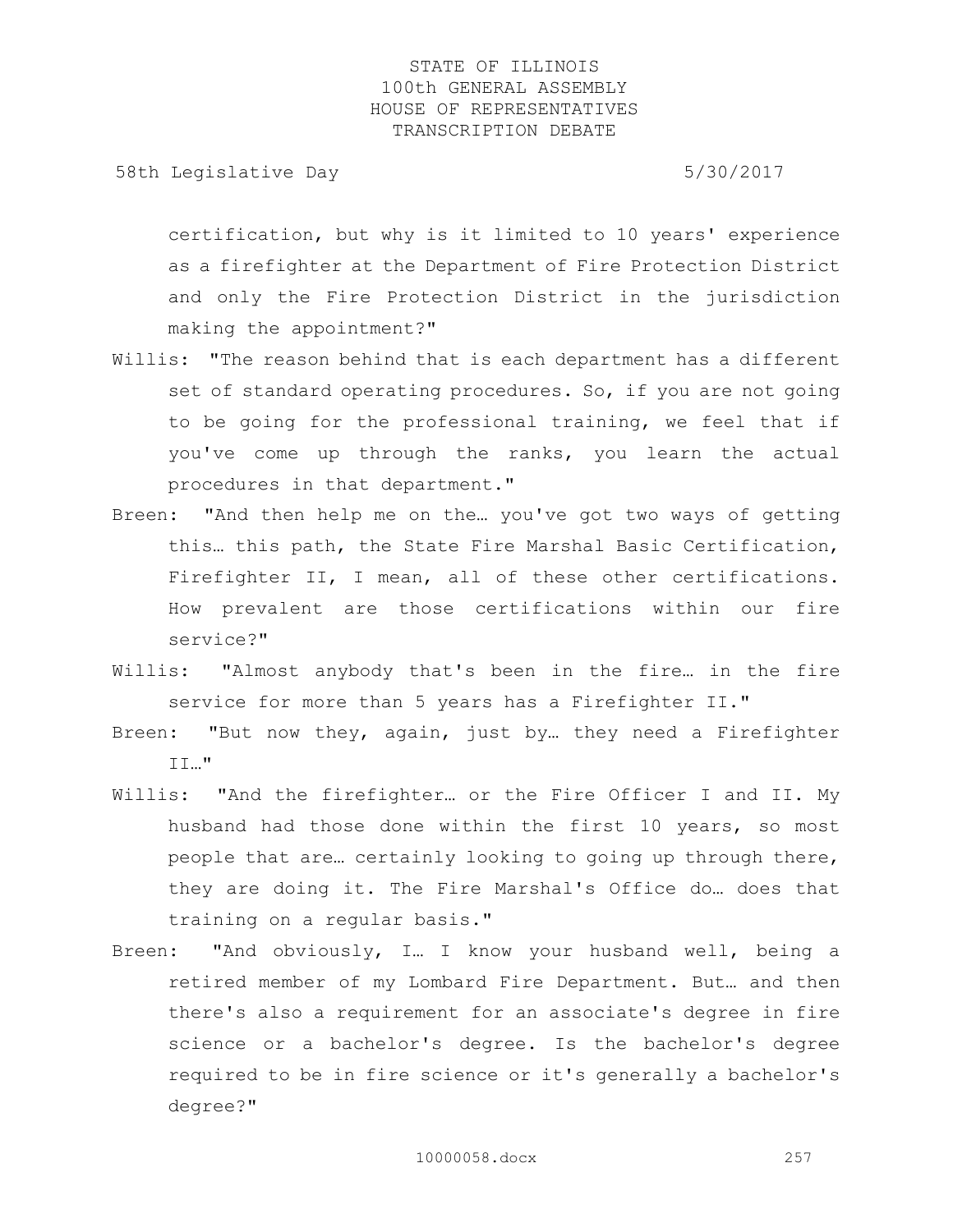58th Legislative Day 5/30/2017

- Willis: "I'm sorry. I didn't hear the full… thing of your question?"
- Breen: "And I'm sorry. I got… I got tapped on the shoulder just to start challenging your Bills. So, I just am kind of trying… figure out exactly what it does. So, is the requirement for the degree, is that an associate's degree in fire science or a bachelor's degree in fire science…"

Speaker Turner: "Representative, please make your final remarks." Breen: "I'm sorry. And Mr. Speaker, not that I want to go long, I would just move for Standard Debate just so I can finish my

questioning."

Speaker Turner: "Seeing the requisite number of hands, this Bill will be moved to Standard Debate."

Breen: "Thank you."

- Willis: "It is an associate's degree in fire science or any bachelor's degree."
- Breen: "Okay. And then I see the opponents to this Bill include the Illinois Municipal League, DuPage… DuPage Mayors and Managers, Fire Chief, EMS, Committee and the Illinois Fire Chiefs themselves."
- Willis: "Actually, I do not have those opponents listed. And my understanding are the Fire Chiefs are neutral on it. They actually worked with the Bill Sponsors to come up with agreed language."
- Breen: "All right. And again, they're still listed as opposed along with all of the… I mean, we got Northwestern Municipal, South Suburban Municipal…"

Willis: "I do…"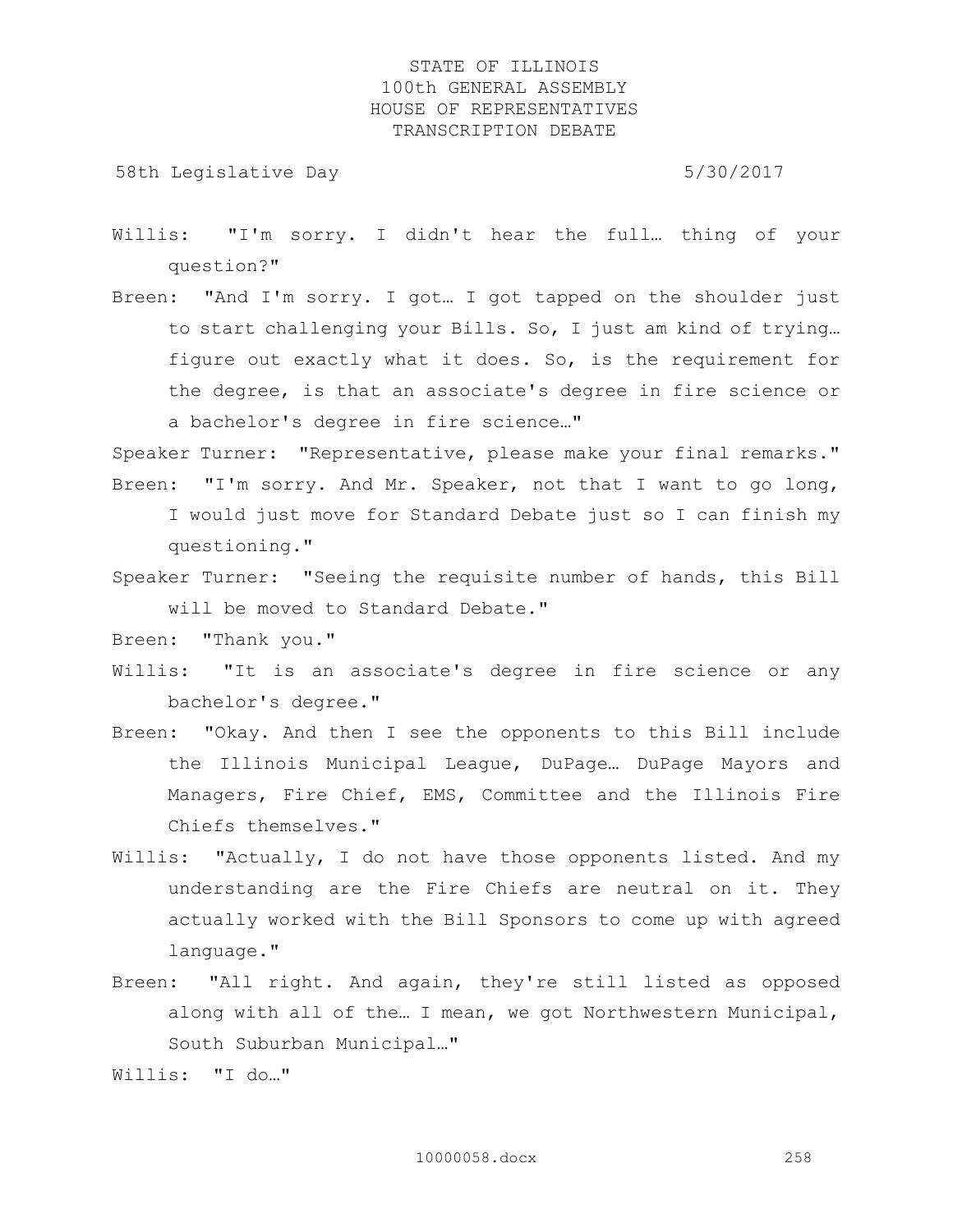58th Legislative Day 5/30/2017

- Breen: "…St. Louis, Hillsdale, Frankfort, a bunch of folks opposed on our analysis."
- Willis: "I don't have that on my list, so I am not familiar with what their opposition is."

Breen: "Fair enough."

- Willis: "The… the fire chiefs… I said we went… we… they agreed to being no position on it, the fire chiefs."
- Breen: "Okay. And to the Bill. Again, I appreciate the… the Gentlelady's desire to ensure that our fire chiefs are properly trained, but normally, if you're going to get that appointment, you're not getting that appointment because you are unqualified. So, and… and certainly, if you've got 10 years of experience at the Villa Park Fire Department, it would seem you'd be familiar enough with the Lombard Fire Department to be able to take over if… if the village decided to put you in that spot. And so, I would respect the opposition of the Municipal League and the other cogs that have all said, hey, we're not appointing incompetent fire chiefs. And so, for that reason, in order to allow them to do the good work of the fire service, I respectfully urge a 'no' vote and to continue to work on the Bill. Thank you."

Speaker Turner: "Representative McCombie is recognized."

McCombie: "Thank you, Speaker. To the Bill. I think this is a great Bill. Actually, as also another wife of a firefighter, a couple of the questions that were previously asked about the jurisdiction. A big thing would hap… a big change would be if you're in rural districts compared to, let's say, a municipality of 30 thousand people, they run their fire departments very differently. So, I think the 10 years is a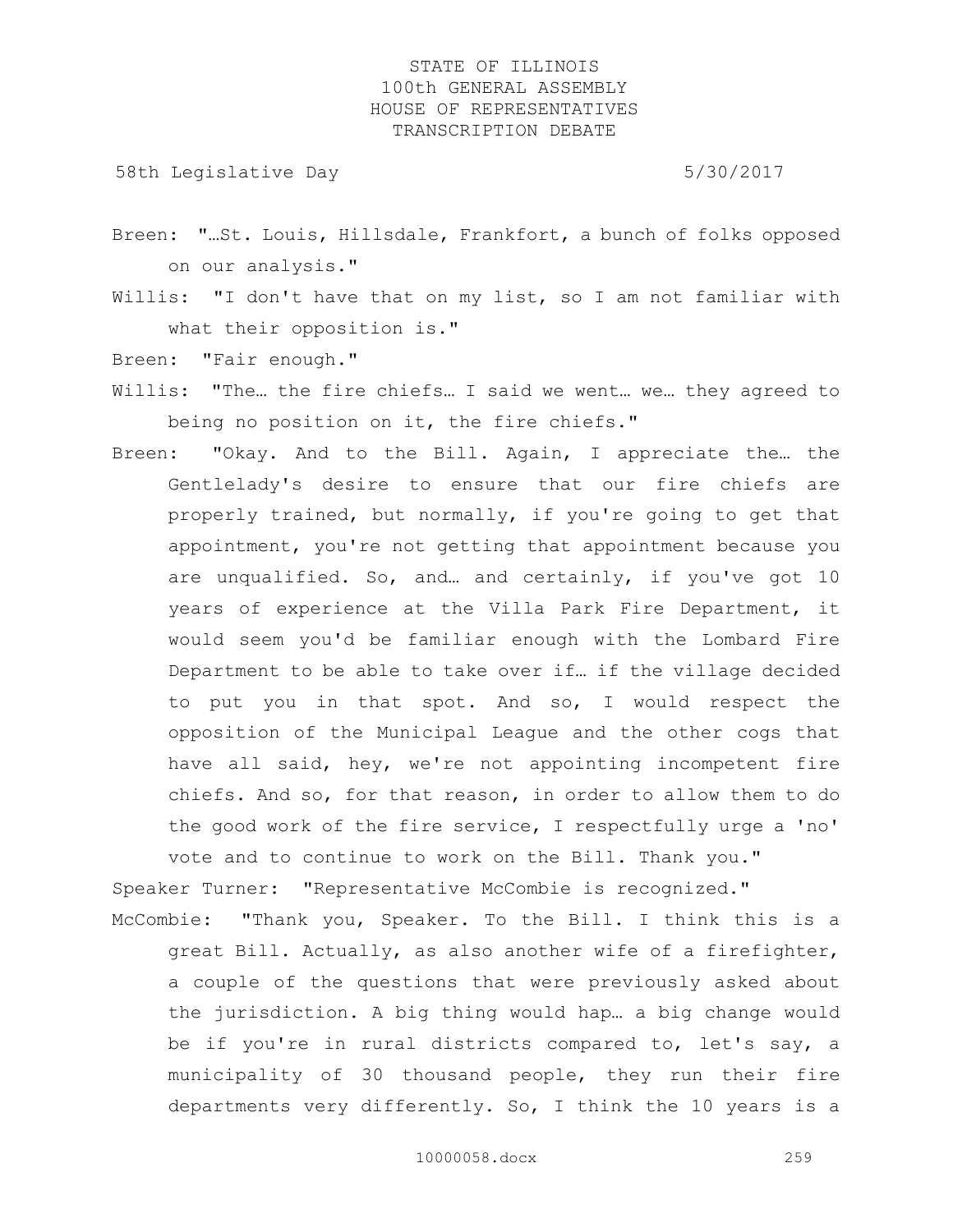58th Legislative Day 5/30/2017

very fair statement on that. And people… to, the Representative who spoke prior to me, there are people that do not have fire experience being appointed to these positions. As much as I love the IML, I get it as a mayor because I, as a mayor, appoint my fire chief and my police chief at my leisure. And they do not have to be necessarily have any sort of experience, but they are approved by the council. So, the council can, you know, vote me down. To the Bill. I think this is a great Bill. It's a… safety is a huge concern and I think that we need to support the… that somebody is put into… into these positions regardless if you have a department of 30 volunteers or 30 full-time folks. So, please, support this Bill and overall safety of our communities. Thank you."

Speaker Turner: "Representative Willis to close."

- Willis: "I couldn't have said it more eloquently than the previous speaker, so thank you very much. Bottom line is we want to make sure that we maintain the level of professionalism in the service. This is something that I think is not going to put anybody out of work and is going to make our men and women that are in the fire service safer. I urge an 'aye' vote. Thank you."
- Speaker Turner: "The question is, 'Shall Senate Bill 1304 pass?' All in favor vote 'aye'; all opposed vote 'nay'. The voting is open. Have all voted who wish? Have all voted who wish? Have all voted who wish? Mr. Clerk, please take the record. With 85 voting 'yes', 25 voting 'no', 0 voting 'present', Senate Bill 1304, having received the Constitutional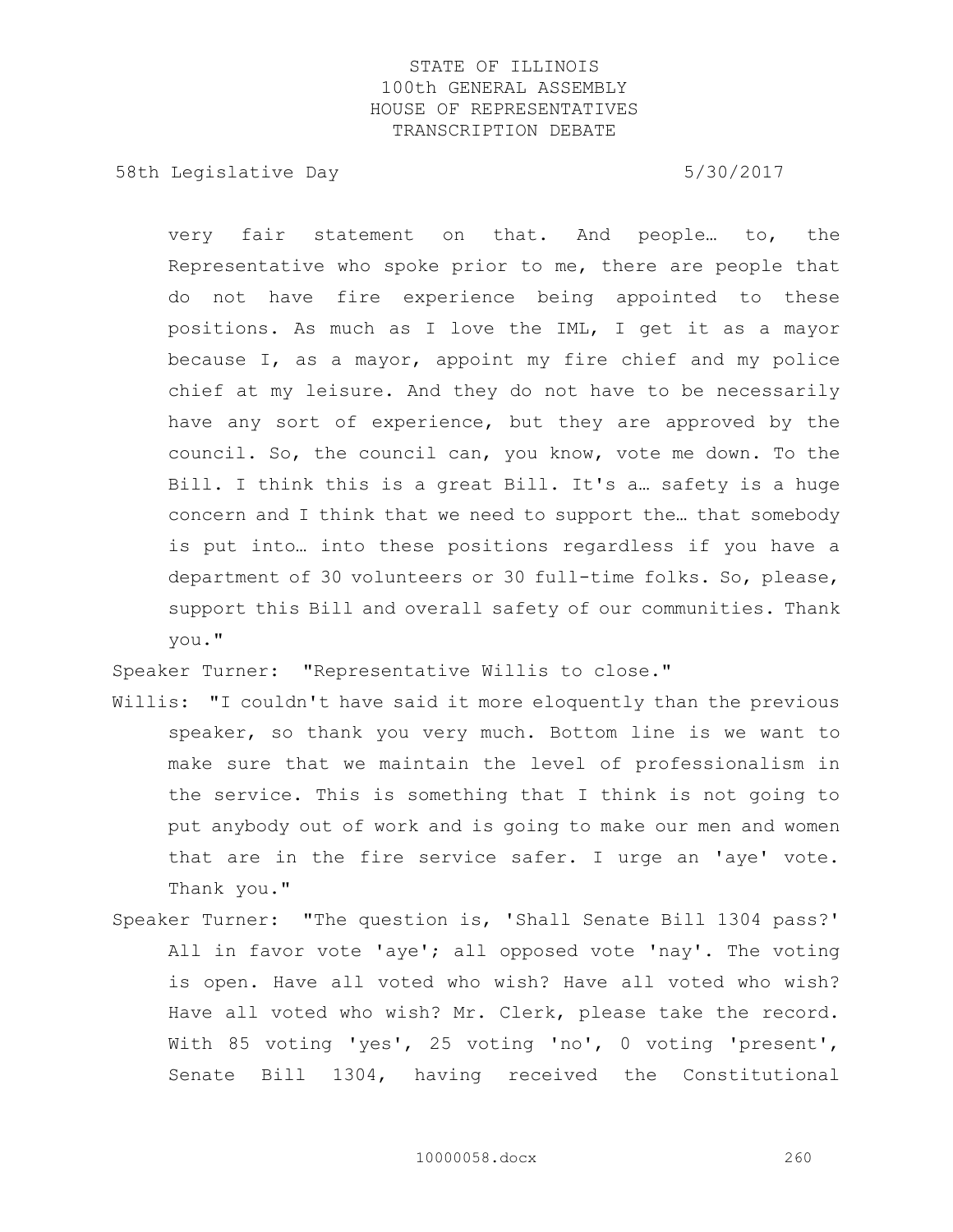58th Legislative Day 5/30/2017

Majority, is hereby declared passed. Senate Bill 1319, Representative Spain. Mr. Clerk, please read the Bill."

- Clerk Bolin: "Senate Bill 1319, a Bill for an Act concerning civil law. Third…"
- Speaker Turner: "Excuse me, Representative. Can we take this Bill out of the record really quick? Thank you. Representative Demmer is recognized."
- Demmer: "Thank you, Mr. Speaker. Please excuse Representative Brady for the remainder of the day."
- Speaker Turner: "Thank you, Representative. Mr. Clerk, Senate Bill 1319, Representative Spain. Please read the Bill."
- Clerk Bolin: "Senate Bill 1319, a Bill for an Act concerning civil law. Third Reading of this Senate Bill."

Speaker Turner: "Representative Spain."

- Spain: "Thank you, Mr. Speaker. Senate Bill 1319 is an initiative of the Department on Aging. And it simply allows courts the opportunity to use video conferencing for testimony for adult guardianship hearings. There are no opponents to the Bill. I urge an 'aye' vote."
- Speaker Turner: "Seeing no debate, the question is, 'Shall Senate Bill 1319 pass?' All in favor vote 'aye'; all opposed vote 'nay'. The voting is open. Have all voted who wish? Have all voted who wish? Have all voted who wish? Mr. Clerk, please take the record. On a count of 113 voting 'yes', 0 voting 'no', 0 voting 'present', Senate Bill 1319, having received the Constitutional Majority, is hereby declared passed. Mr. Clerk, Senate Bill 1449, can you please move that Bill back to the Order of Second Reading and read the Bill? Mr. Clerk,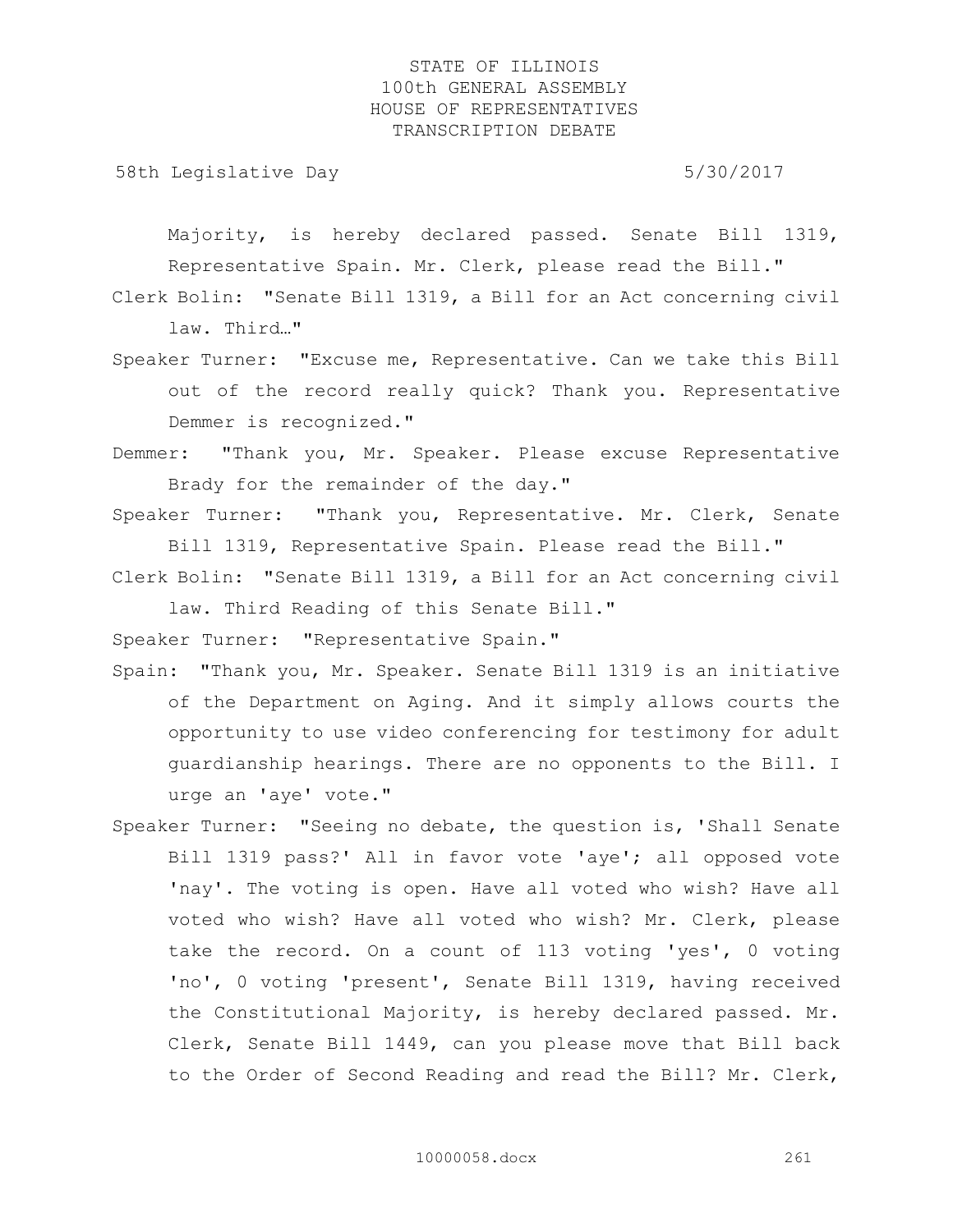58th Legislative Day 5/30/2017

Senate Bill 1449. Senate Bill 1479, Representative Tabares. Mr. Clerk, please read the Bill."

Clerk Bolin: "Senate Bill 1479, a Bill for an Act concerning elections. Third Reading of this Senate Bill."

Speaker Turner: "Representative Tabares."

Tabares: "This Bill is an initiative of the Illinois State Board of Election and it just allows election authorities to conduct grace-period registration and changes of address at nursing homes, hospitals and other facilities when they conduct voting the weekend before an election as required by the Election Code. I ask for an 'aye' vote."

Speaker Turner: "Representative McDermed is recognized."

McDermed: "Thank you. Will the Sponsor yield?"

Speaker Turner: "The Sponsor will yield."

- McDermed: "Representative, in committee, I believe it was… was it not pretty clear that this is to cover a gap in the current election law that doesn't currently permit election authorities to go into these certain specific named places of residence for some of our Illinois voters?"
- Tabares: "Yes, that's correct. So, currently, if a person moves into a nursing home or a hospital or other facility during the 27 days prior to election, they must vote at their old address. And what this Bill does is that it allows the local election authority to register and/or update the addresses of persons who have moved to the facility within that 27-day window, so they can vote when the election authority comes to the facility the weekend before an election."
- McDermed: "So, this is basically… to the Bill. This is basically filling in a gap that the Election Board realized exists in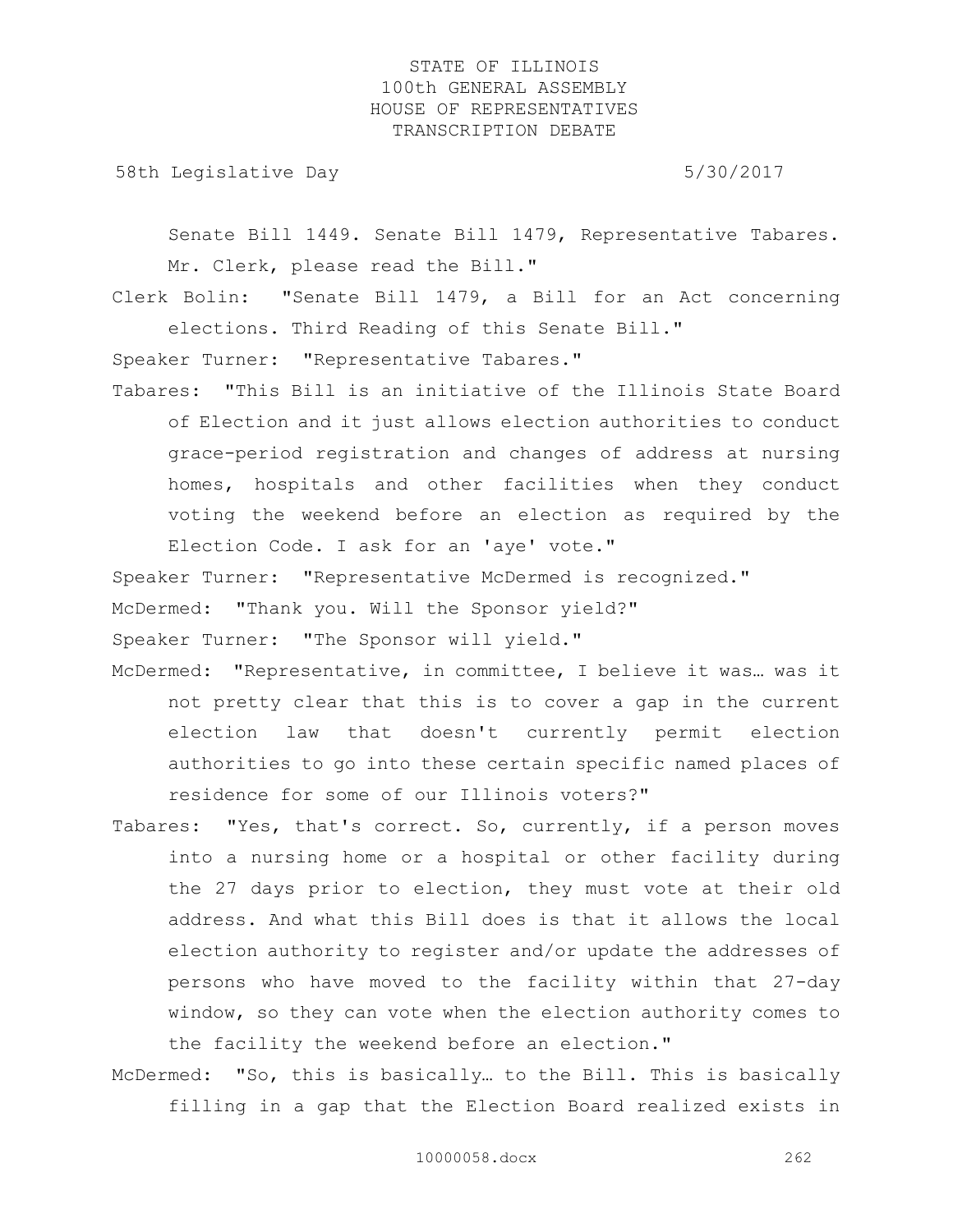58th Legislative Day 6/30/2017

our current law. We should provide this facility to folks who have recently moved into these particular homes. And I do urge an 'aye' vote."

Speaker Turner: "Representative Ives is recognized."

Ives: "Thank you, Mr. Spea… Speaker. Will the Sponsor yield?" Speaker Turner: "The Sponsor will yield."

- Ives: "So, currently, you have residency requirements to vote in a particular place and… but we also have same-day registration, same day voting. So, I don't know that we even need to do what this Bill's intending to do when you have same-day voter registration, same-day voting. Other than, are you clarifying a residency issue? Could you answer that question?"
- Tabares: "Sorry. It's a little bit loud in here, Mr. Speaker. Just wanted to…"
- Speaker Turner: "Members, can we please bring the noise level down in the chamber. Thank you."
- Ives: "Well, we've made it more than… we've made voting very easy to do in the State of Illinois. You can do same-day registration, same-day voting. So, I don't know why we need this particular Bill?"
- Tabares: "So, the answer to your question is the Election Code requires election authorities go to nursing homes, hospitals, and other facilities. And what I mean by other facilities is, for example, veterans' homes, hospitals, nursing homes, mental health, rehabilitation facilities, intermediate…"

Ives: "Okay."

Tabares: "…care facilities for persons with developmental disabilities. So, what…"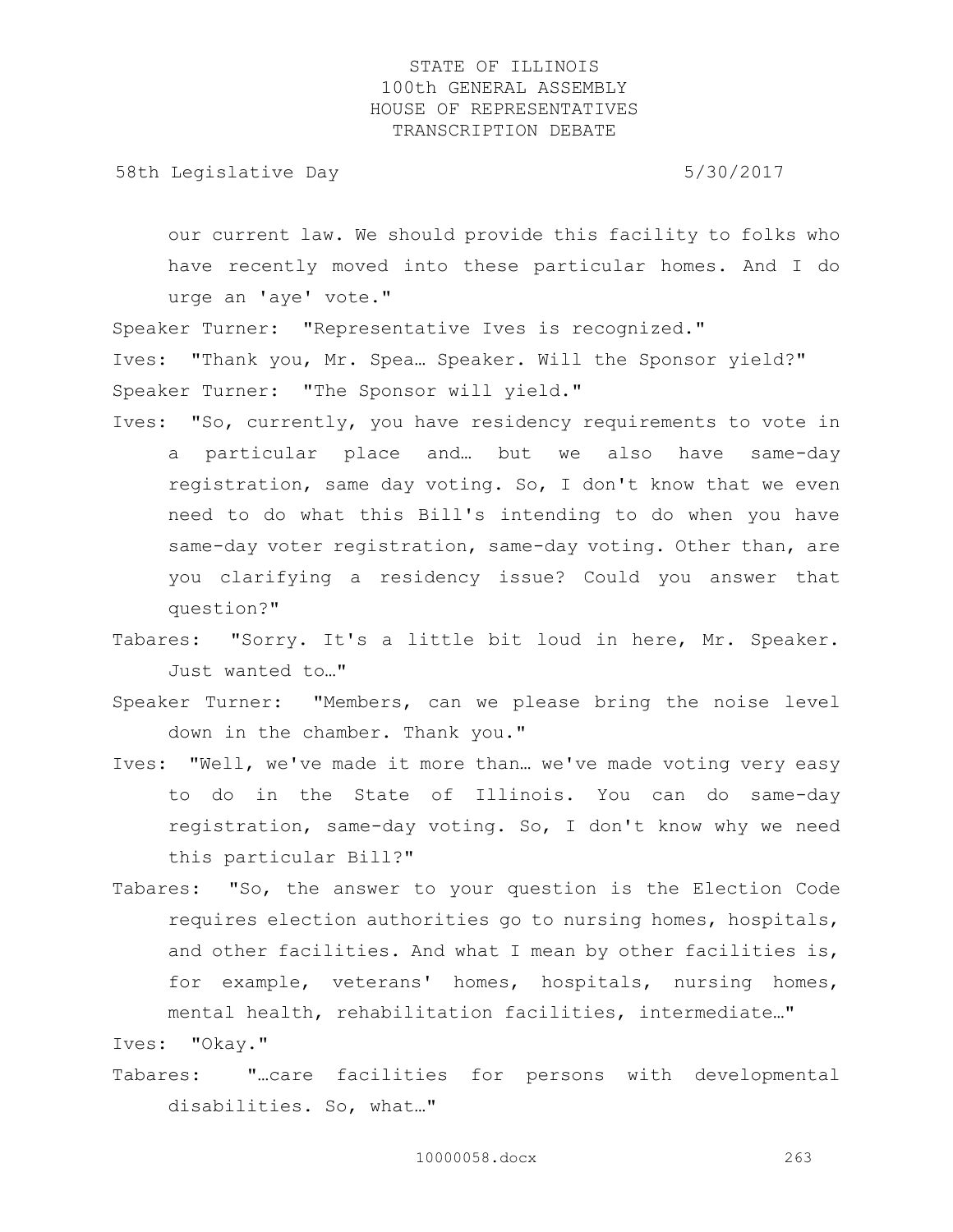58th Legislative Day 5/30/2017

- Ives: "So, can't they register then to vote and vote all in the same day? Why do you need grace-period registration for them when you can same-day vote, same-day register?"
- Tabares: "So… so, this is for people who are physically incapacitated who cannot…"
- Ives: "I understand that, but I don't think that our law limited it to anybody who wasn't…"

Tabares: "Incapa…"

- Ives: "…physically handicapped or were elderly. It didn't matter as long as you were a qualified voter, you could same-day register, same-day vote."
- Tabares: "So, currently, right now the election authority cannot register people as of right now."

Ives: "Okay. Thanks."

Speaker Turner: "The Chair recognizes Representative Fortner."

Fortner: "Thank you, Speaker. To the Bill. In response to the debate that just preceded, what we heard in committee this is an initiative of the State Board of Election. And the issue is that we will have people who find themselves in the period, in the few weeks before an election, moving to a nursing home or veterans' care or some… or hospital, some other facility where because of their condition they would not be eligible for… to vote at their home address or their home precinct. We come in there; we offer grace-period voting. All this does, and it's really a very small number of people… 'cause it's really just people who have moved to a facility during the grace period… that we would need to make sure have the access to vote and this just gives them that ability. That's all it does. I urge an 'aye' vote."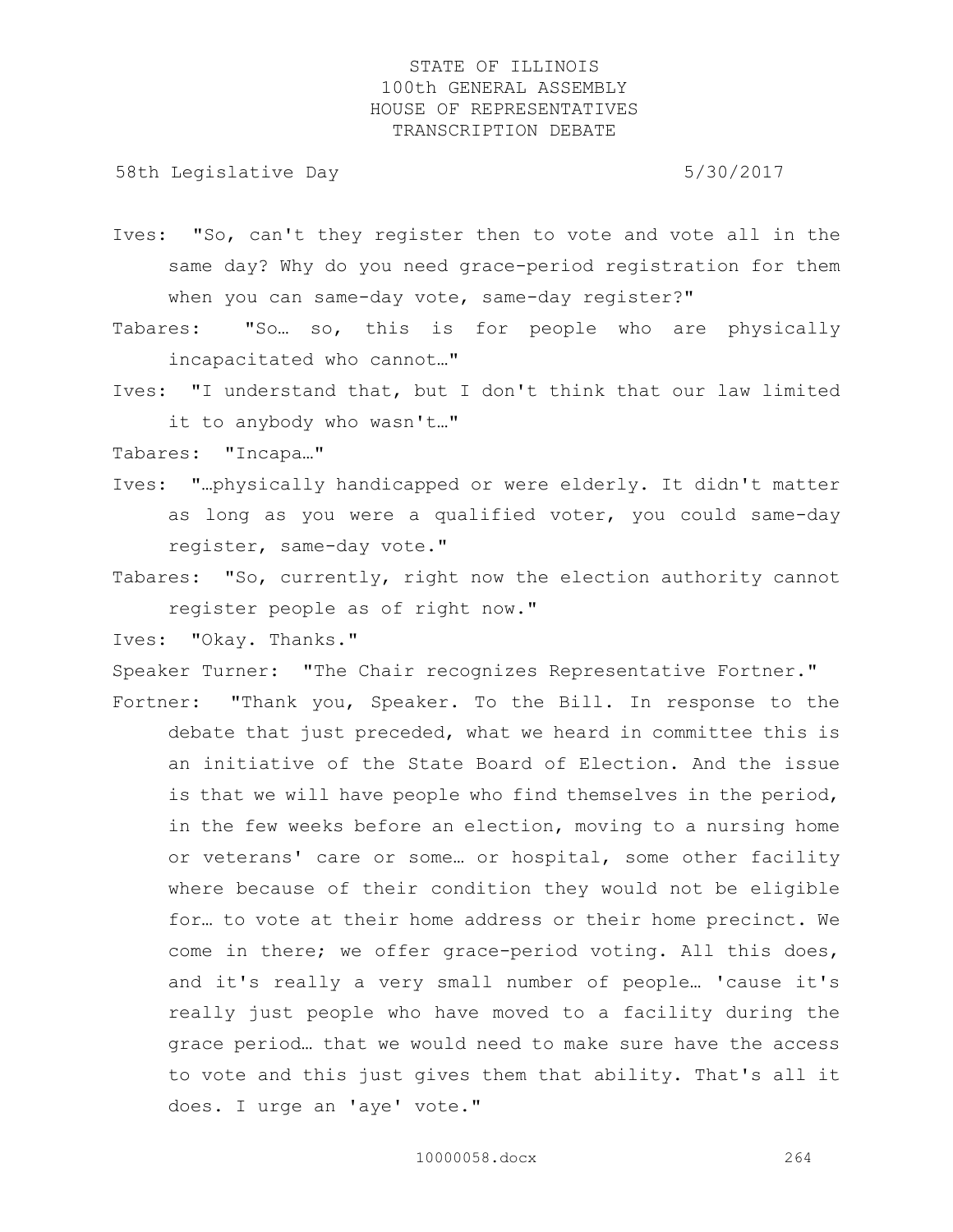58th Legislative Day 5/30/2017

Speaker Turner: "Representative Tabares to close." Tabares: "Ask for an 'aye' vote. Thank you." Speaker Turner: "The question is, 'Shall Senate Bill 1479 pass?'

- All in favor vote 'aye'; all opposed vote 'nay'. The voting is open. Have all voted who wish? Have all voted who wish? Have all voted who wish? Mr. Clerk, please take the record. On a count of 103 voting 'yes', 0 voting 'no', 0 voting 'present', Senate Bill 1479, having received the Constitutional Majority, is hereby declared passed. Representative Bryant, for what reason do you rise?"
- Bryant: "Thank you, Mr. Speaker. Would you let the record reflect that it was my intention to vote 'yes' on Senate Bill 1304?" Speaker Turner: "The record will reflect your request, Representative. On page 10 of the Calendar, under Senate Bills on Second Reading, we have Senate Bill 58, Representative Stratton. Mr. Clerk, please read the Bill."
- Clerk Bolin: "Senate Bill 58, a Bill for an Act concerning law enforcement officers. The Bill was read for a second time previously. No Committee Amendments. No Floor Amendments. No Motions are filed."
- Speaker Turner: "Third Reading. Mr… Mr. Clerk, Senate Bill 58. Please read the Bill."
- Clerk Bolin: "Senate Bill 58, a Bill for an Act concerning law enforcement officers. Third Reading of this Senate Bill."

Speaker Turner: "Representative Stratton."

Stratton: "Thank you, Mr. Speaker, Members of the House. Senate Bill 58 clarifies that drug testing and alcohol testing would take place after an officer involved shooting causing injury or death to a person. The Bill unanimously passed out of the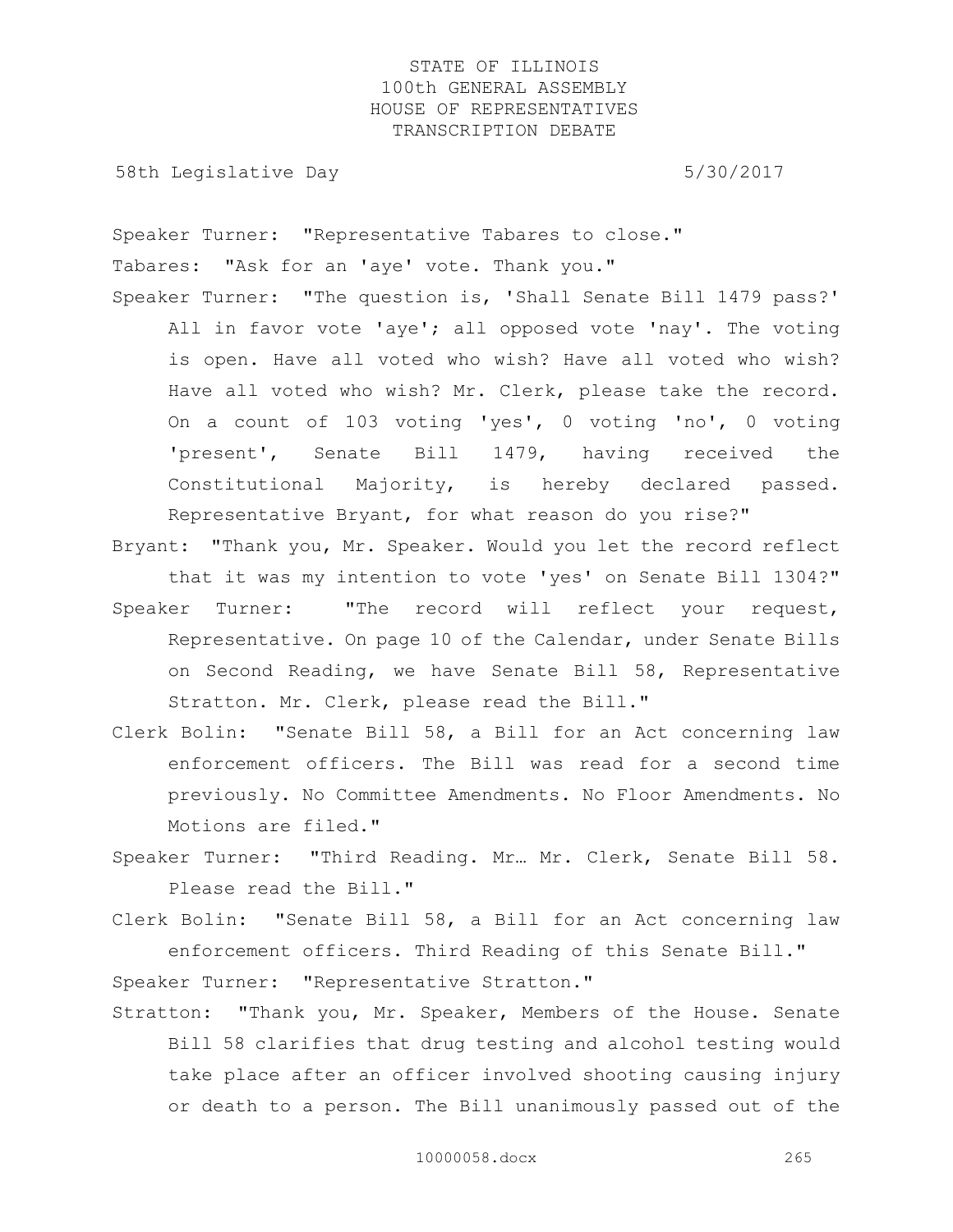58th Legislative Day 5/30/2017

Senate. And there are no known opponents. I ask for an 'aye' vote."

Speaker Turner: "The Chair recognizes Representative Breen." Breen: "Thank you, Mr. Speaker. Will the Sponsor yield?" Speaker Turner: "Sponsor indicates that she will yield."

- Breen: "Representative, I see that this particular Bill came out of committee 8 to 5. So, it looks like it was on partisan lines. And it appears to be opposed by the Chiefs of Police. Now, what… what is the… what is the reason for their opposition?"
- Stratton: "Thank you for that question. It was originally opposed by the Chiefs of Police, and after that, I had some of my colleagues from the other side of the aisle ask me to clarify that. I talked with John Milner from the Illinois Association of Chiefs of Police. They have removed their opposition and are neutral. They were concerned that the Bill applied under any type of officer involved shooting. I clarified that the Bill specifically states it's only relating to the shooting of a… or injury of a person. And they said because of that, they have removed their opposition."
- Breen: "Okay. To… So, just to be clear, you as the Sponsor, that… that is the meaning of this language here. We are not talking about shooting on the range or shooting an injured animal. Those do not count under this Bill?"

Stratton: "Correct."

Breen: "Okay. Just a human being?"

- Stratton: "Just a human being and it says person or persons in the actual language of the Bill."
- Breen: "Good deal. Thank you so much."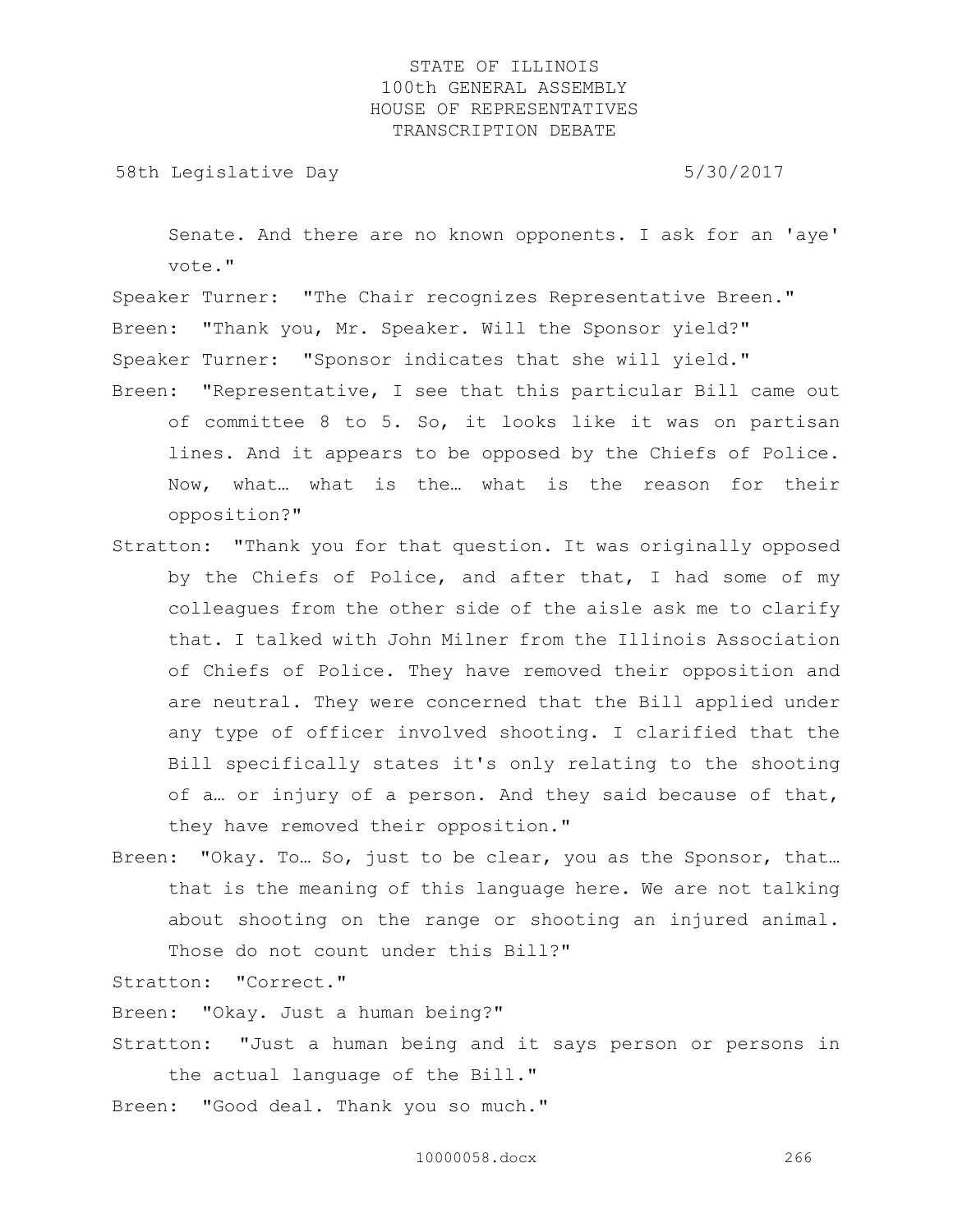58th Legislative Day 5/30/2017

Stratton: "You're welcome."

Speaker Turner: "Representative Stratton to close."

Stratton: "I ask for an 'aye' vote."

- Speaker Turner: "The question is, 'Shall Senate Bill 58 pass?' All in favor vote 'aye'; all opposed vote 'no'. The voting is open. Have all voted who wish? Have all voted who wish? Have all voted who wish? Mr. Clerk, please take the record. On a count of 105 voting 'yes', 0 voting 'no', 1 voting 'present', Senate Bill 58, having received the Constitutional Majority, is hereby declared passed. Mr. Clerk, Senate Bill 262, Representative Davis. Please read the Bill."
- Clerk Bolin: "Senate Bill 262, a Bill for an Act concerning State Government. The Bill was read for a second time previously. No Committee Amendments. Floor Amendment #1 is offered by Representative Davis."

Speaker Turner: "Representative Davis."

Davis: "Thank you, Mr. Speaker. I move for the adoption of House Floor Amendment #1. House Floor Amendment #1 is a page and line Amendment that a) clarifies that nonconstruction solicitations that include b) the participation goals must require bidders and offenders to include utilization plans instead of requiring the agency solicitation to include a utilization plan. Provides that CMS shall report to the BEP Council on all nonconstruction awards that exceed \$20 million instead of reporting prior… instead or reporting prior to contract award which would violate the Procurement Code. Allows a chief procurement officer to bar or allows him the ability to bar a telecom or communications company from bidding on state contracts for failure to file a supplier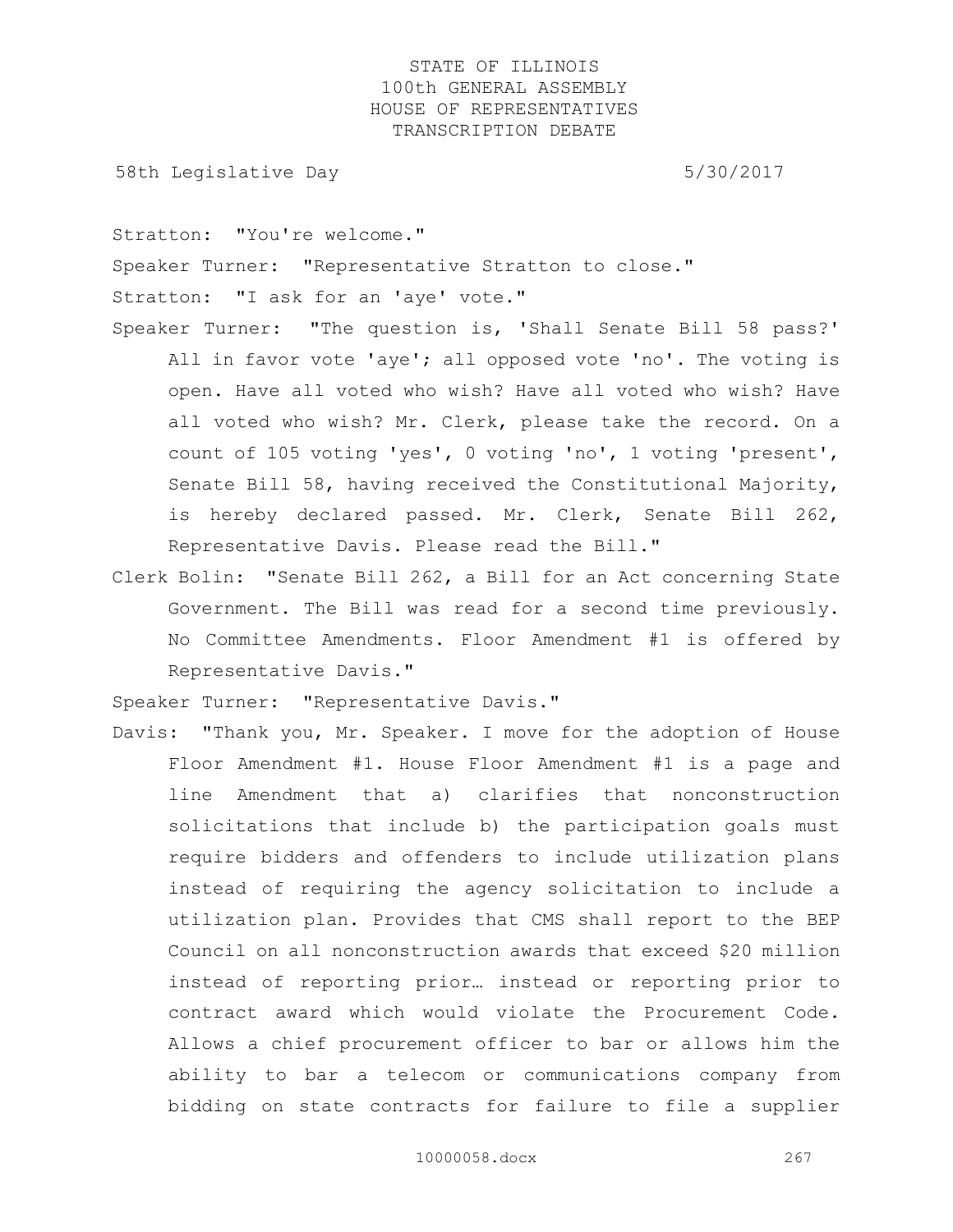58th Legislative Day 5/30/2017

diversity report instead of requiring an automatic bar for such failure and makes other technical changes to specify that when agencies and universities are reviewing their contracts to ensure that BEP goals are met. These are the contract goals and makes a grammatical… other grammatical and drafting corrections. I'd be more than try to happy… answer any questions."

Speaker Turner: "The Chair recognizes Representative Breen." Breen: "Thank you, Mr. Speaker. Will the Sponsor yield?" Speaker Turner: "Sponsor indicates that he will yield."

Breen: "Representative, I just… I'm looking at the numerous changes here. What was the core impetus for the Bill itself?" Davis: "For… you mean the… for the Bill?"

Breen: "Why was the Bill brought in the first place?"

- Davis: "Well, I think, particularly in the telecom industry, the idea was to create some level of transparency as it relates to companies and them filing utilization plans. So, that way we would know exactly who actually they put on the contracts versus them saying I have participation and maybe even using a company initially as part of their bid, but actually never utilizing that company."
- Breen: "Okay. And then do you know of any opposition now that the Bill has been amended?"

Davis: "Not that I'm aware of."

- Breen: "Okay. And what did the Amendment do just to obviate the opposition?"
- Davis: "Well, I think one of the challenges or one of the things that it did, maybe the… if there was opposition, is it monitored the CPOs. So, originally, the Bill would…"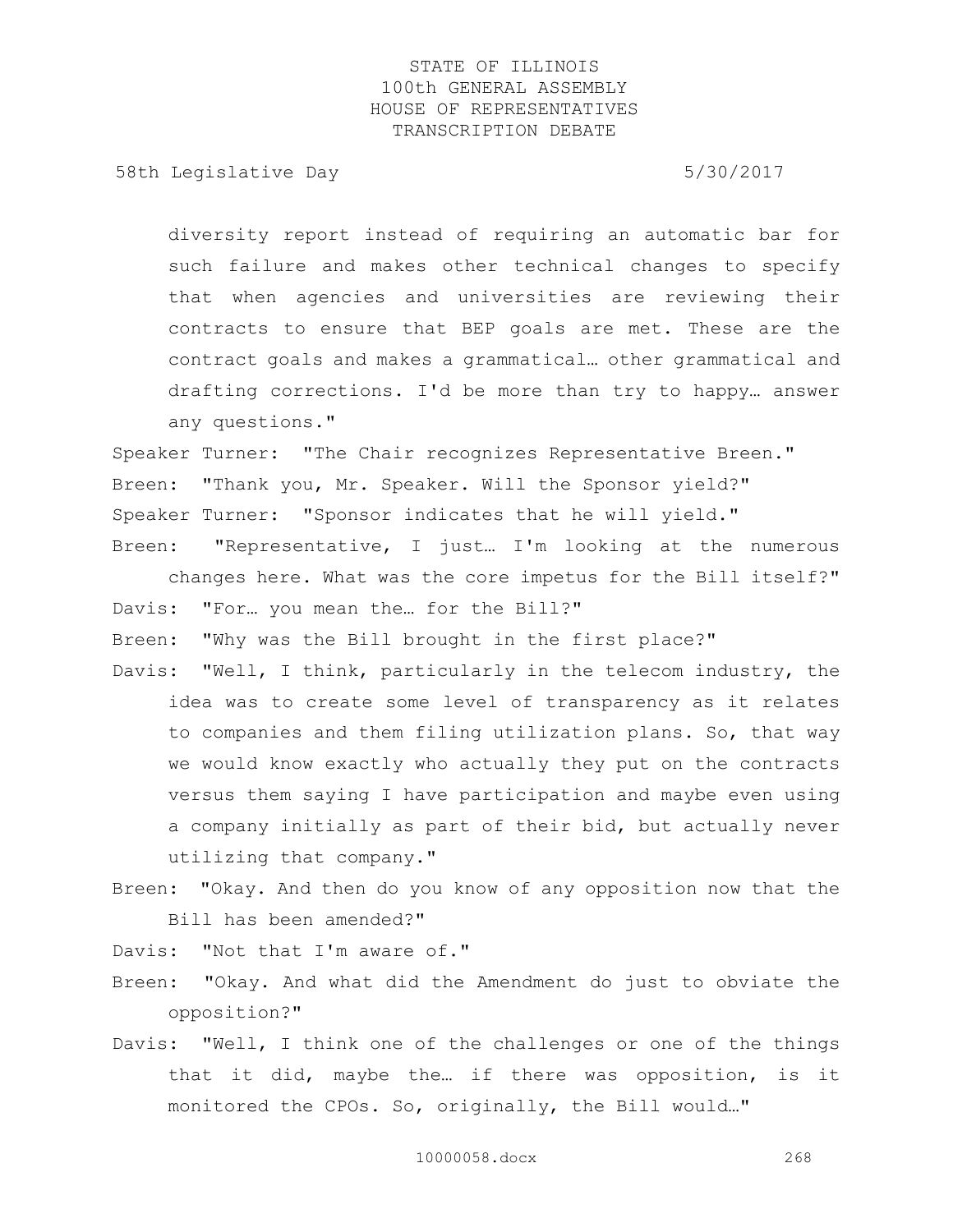58th Legislative Day 5/30/2017

Breen: "Oh…"

Davis: "I'm sorry. Originally, the Bill would suggest that if a company doesn't file a utilization plan within a specified period of time that they could be barred from participation or that they would be barred, excuse me. It was a 'shall'. They 'shall' be barred. So, I think there was a little conflict, if you will, there. And so, what the change does, is give that discretion to the CPO to be able to make that declaration that a company should or could be barred from participation in future contracts."

Breen: "Good deal. Thank you so much for the answers to the questions."

Davis: "Thank you."

Speaker Turner: "Representative Morrison is recognized." Morrison: "Thank you, Mr. Speaker. Will the Sponsor yield?" Speaker Turner: "Sponsor indicates that he will yield." Morrison: "Representative, we debated a Bill earlier this week,

1785. I mean, in your Bill, how do you define 'woman'?" Davis: "Did you say it was my Bill we debated?" Morrison: "No, no, no. I'm just saying that the question is now,

in the chamber, and I would just ask, how do you define 'woman'?"

Davis: "Is that a loaded question?"

Morrison: "Can you answer that?"

Davis: "How do you define 'women'?"

Morrison: "Right."

Davis: "I guess however it's defined in BEP Act. It's the same definition we use in this case."

Morrison: "I know. But are you using sex or gender?"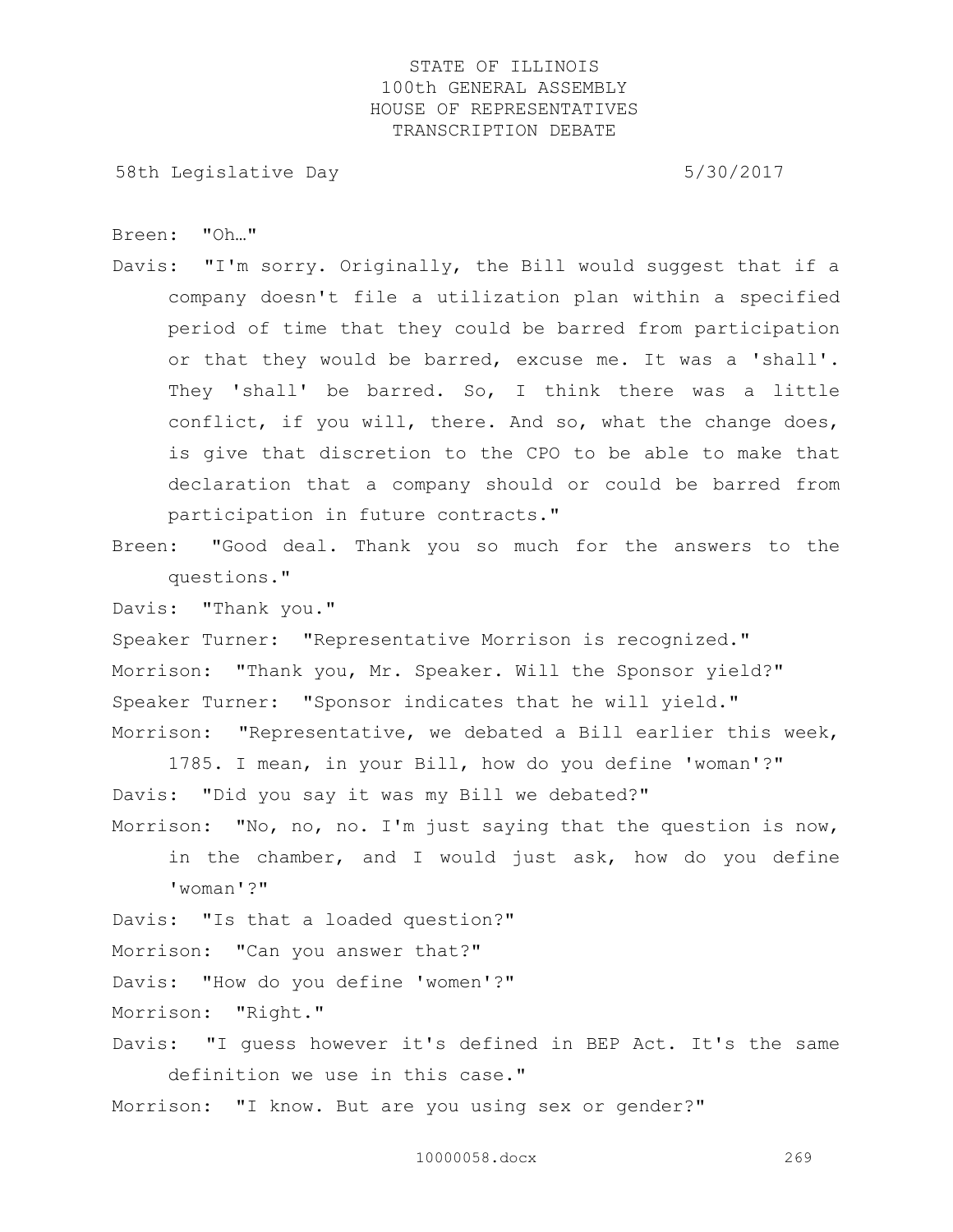58th Legislative Day 5/30/2017

Davis: "Forgive me, Representative. What's the difference?" Morrison: "What's the difference?" Davis: "Explain it to me, please."

Morrison: "Mr. Speaker, to the Bill. This Body is creating a lot of unnecessary confusion. And I'll listen to the debate. It's interesting that the Sponsor could not answer the question." Speaker Turner: "Gentleman moves for the adoption of Floor Amendment #1 to Senate Bill 262. All in favor say 'ayes'; all opposed say 'nay'. In the opinion of the Chair, the 'ayes' have it. And the Amendment is adopted. Mr. Clerk."

Clerk Bolin: "No further Amendments. No Motions are filed." Speaker Turner: "Third Reading. Mr. Clerk, Senate Bill 262." Clerk Bolin: "Senate Bill 262, a Bill for an Act concerning State

Government. Third Reading of this Senate Bill." Speaker Turner: "Representative Davis."

Davis: "Thank you very much, Mr. Speaker. To the previous speaker, I'm told that we're not changing the definition. We're just changing the word from 'female' to 'women'. Not changing the definition of who or what that is. So, I'm not quite sure what the previous speaker was getting at. I asked him to explain it to me. And as much as he said I couldn't answer the question, apparently he couldn't either. So, thank you very much, Ladies and Gentlemen. I ask for a 'yes' vote."

Speaker Turner: "Representative Breen is recognized." Breen: "Thank you. Will the Sponsor yield?" Speaker Turner: "Sponsor indicates he will yield." Davis: "I thought I was closing?"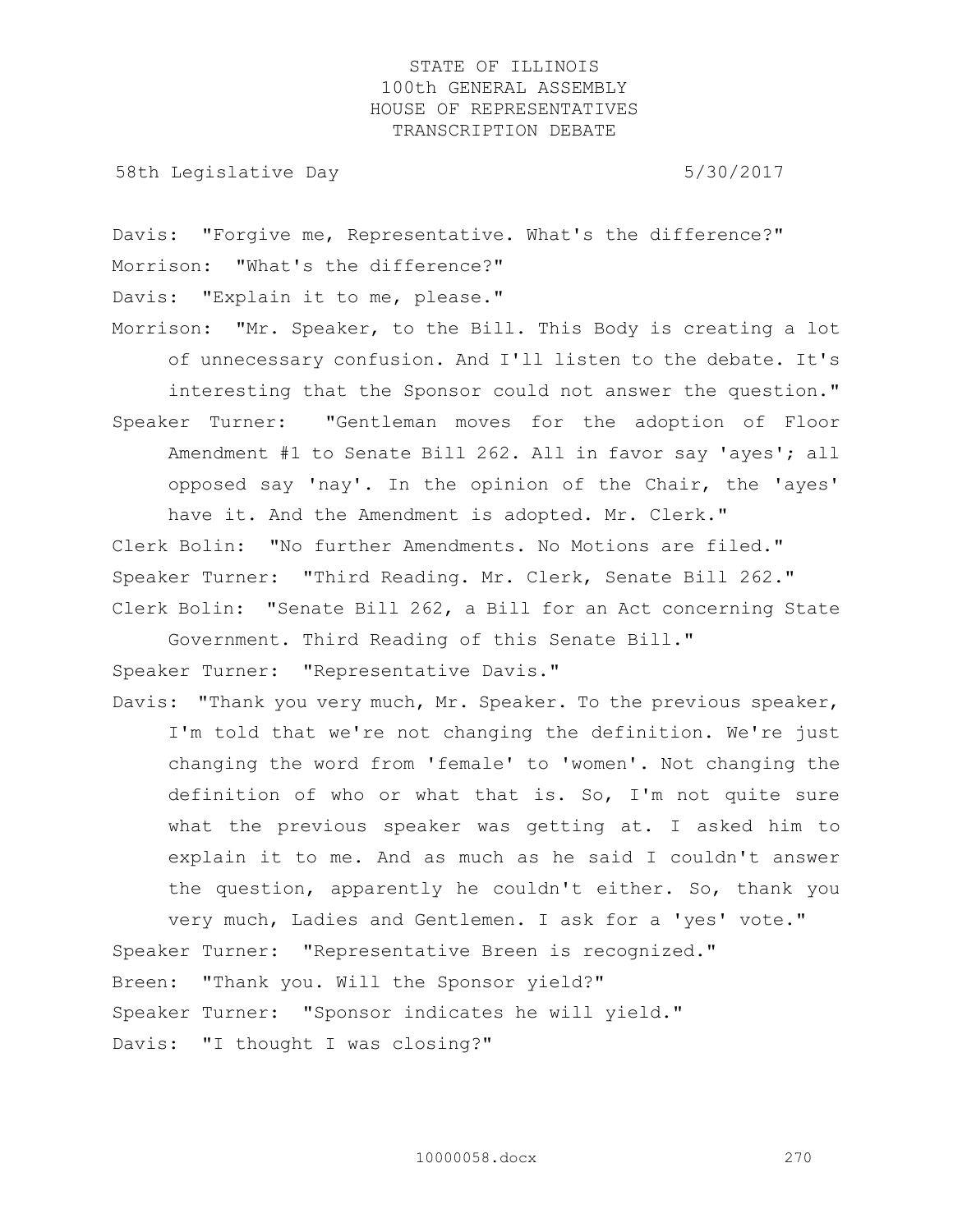58th Legislative Day 5/30/2017

Breen: "Representative, that is quite a suit, by the way. I was... we were just commenting. It is a lovely suit on you. I couldn't wear a suit like that, so kudos to you."

Davis: "Actually… actually you could."

Breen: "It would wash me out very terribly."

Davis: "It's just a suit. It's just a suit."

Breen: "It would wash me out pretty terribly."

Davis: "Put it on one pant leg at a time."

Breen: "Oh, no. Hey, that's all… No, it's the color. It's…"

Davis: "The vest, the jacket."

Breen: "You just… you…"

Davis: "It works."

Breen: "You're doing a very lovely job there sartorially. Thank you again for working with everybody on this. I know at a time when we're all kind of at each other's throats and we're coming to the end of the Session, it's good to know we can still engage regular order and do our business back and forth on kind of the regular Bills that are not… you know, they're not partisan ones, get that done. And then we can go back to beating each other over the head on the other Bills. So, thank you."

Davis: "Thank you."

Speaker Turner: "Representative Davis to close."

Davis: "I ask for a 'yes' vote."

Speaker Turner: "The question is, 'Shall Senate Bill 262 pass?' All in favor vote 'aye'; all opposed vote 'nay'. The voting is open. Have all voted who wish? Have all voted who wish? Have all voted who wish? Mr. Clerk, please take the record. On a count of 110 voting 'yes', 0 voting 'no', 0 voting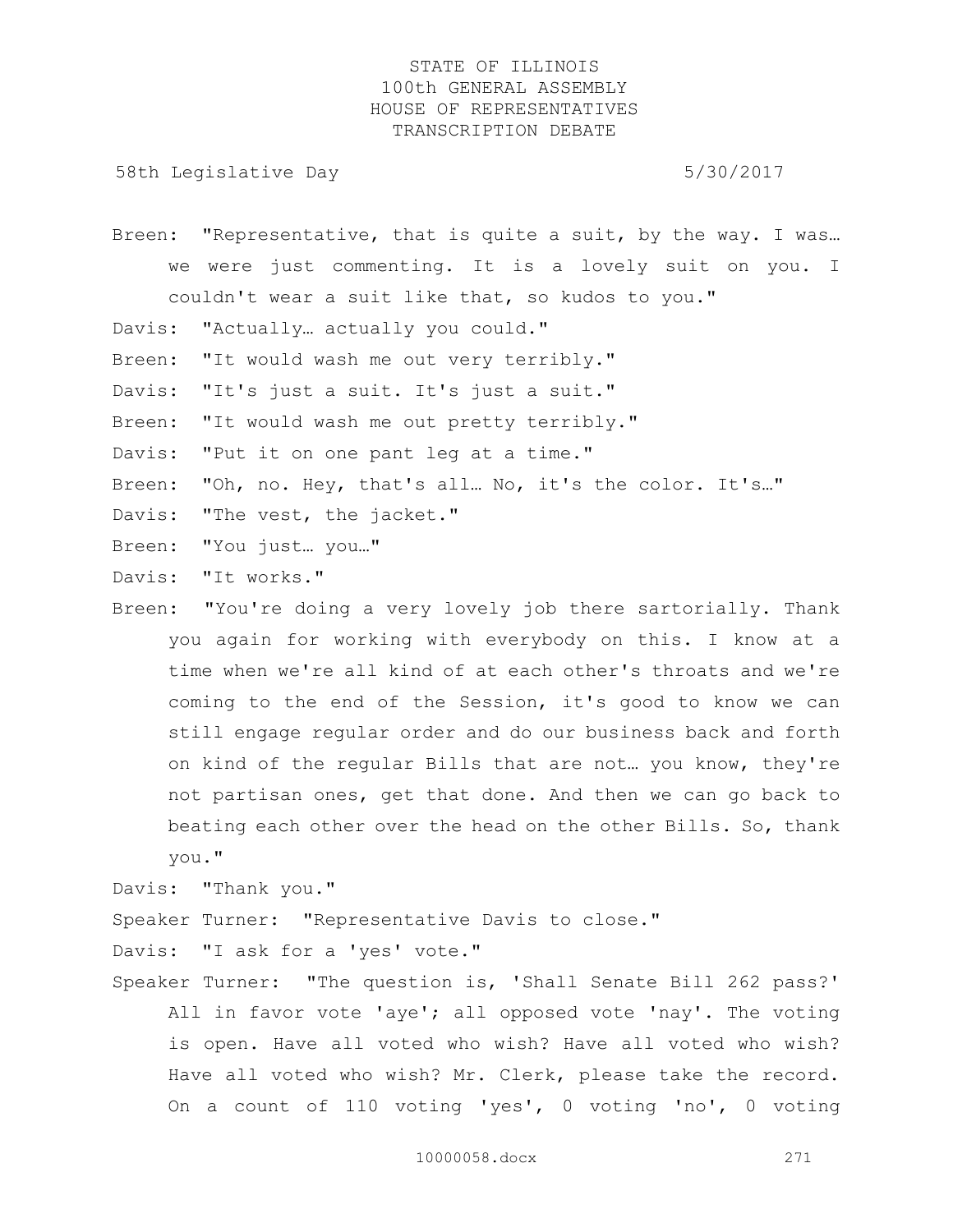58th Legislative Day 5/30/2017

'present', Senate Bill 262, having received the Constitutional Majority, is hereby declared passed. Representative Stratton, for what reason do you rise?" Stratton: "Point of personal privilege. In going back to Senate

- Bill 58, the Senate Sponsor, Senator Hunter, my Senator is also here. And in the excitement, I did not vote for Senate Bill 58. And I would like to be an 'aye' vote."
- Speaker Turner: "The Journal will reflect your request. Representative Hays, for what reason do you seek recognition?"

Hays: "It was my intention on Senate Bill 1304 to vote 'yes'." Speaker Turner: "The record will reflect your request. Senate Bill 266, Representative McAuliffe. Mr. Clerk, please read the Bill."

Clerk Bolin: "Senate Bill 266, a Bill for an Act concerning State Government. The Bill was read for a second time previously. No Committee Amendments. Floor Amendment #1 is offered by Representative McAuliffe."

Speaker Turner: "Representative McAuliffe on Floor Amendment #1." McAuliffe: "Floor Amendment #1 is a technical change. It would

- provide that the Illinois Veterans' Home shall be known as the Veterans' Home Fund for… will be called the Veteran's Home Fund."
- Speaker Turner: "Gentleman moves for the adoption of Floor Amendment #1 to Senate Bill 266. All in favor say 'aye'; all opposed say 'nay'. In the opinion of the Chair, the 'ayes' have it. And the Amendment is adopted. Mr. Clerk."
- Clerk Bolin: "No further Amendments. No Motions are filed."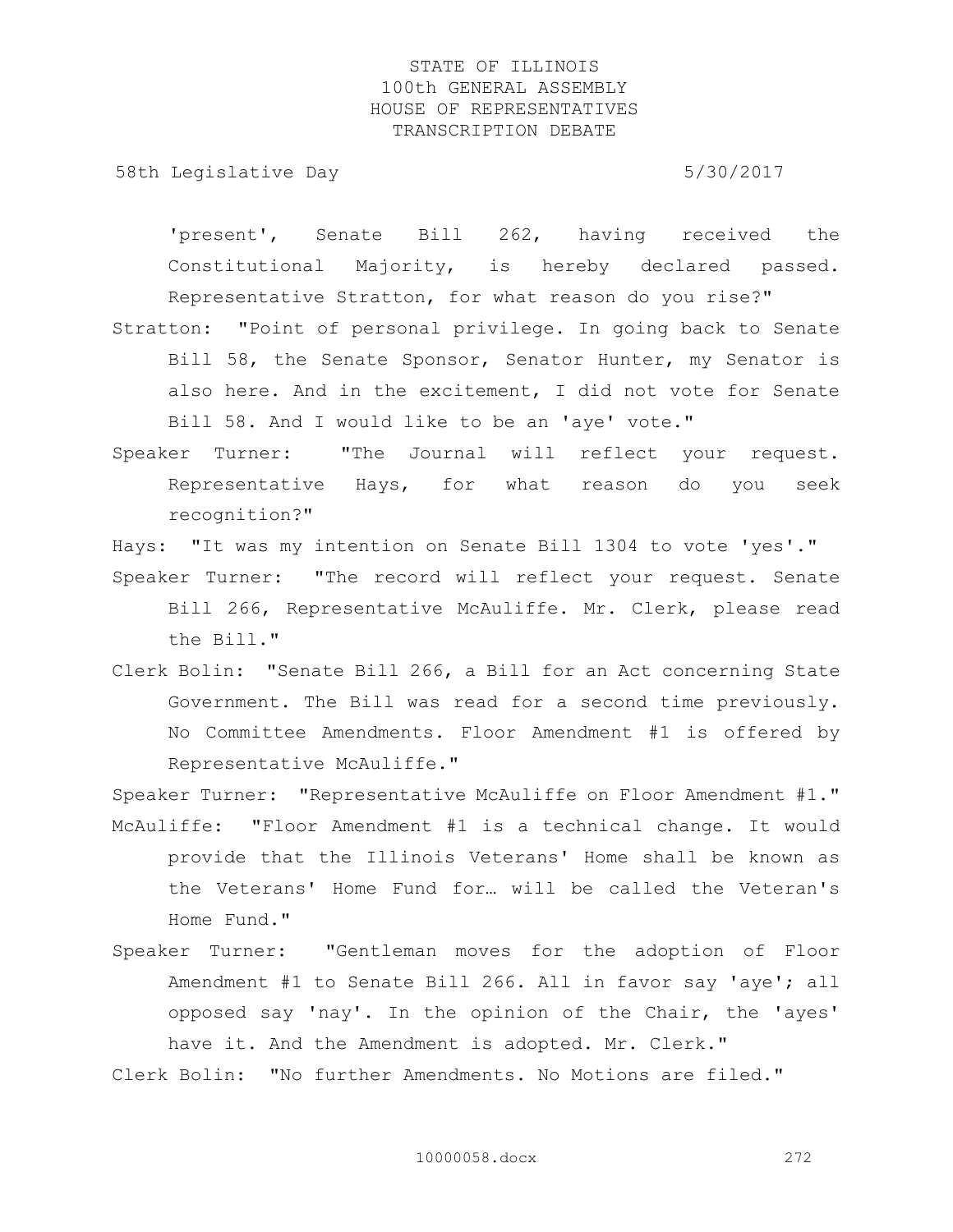58th Legislative Day 5/30/2017

Speaker Turner: "Third Reading. Mr. Clerk, please read that Bill for a third time."

Clerk Bolin: "Senate Bill 266, a Bill for an Act concerning State Government. Third Reading of this Senate Bill."

Speaker Turner: "Senate… Representative McAuliffe."

- McAuliffe: "Thank you, Mr. Speaker, Ladies and Gentlemen of the House. We're fortunate enough to have a Chicago Veterans' Home finally in the City of Chicago. There's four veterans' homes throughout the state. Now, all five of them will have… will be trusted into the same Fund Home. And I'd be happy to answer any questions."
- Speaker Turner: "Seeing no debate, the question is, 'Shall Senate Bill 266 pass?' All in favor vote 'aye'; all opposed vote 'nay'. The voting is open. Have all voted who wish? Have all voted who wish? Have all voted who wish? Mr. Clerk, please take the record. On a count of 113 voting 'yes', 0 voting 'no', 0 voting 'present', Senate Bill 266, having received the Constitutional Majority, is hereby declared passed. Senate Bill 315, Representative Conroy. Mr. Clerk, please read the Bill."
- Clerk Bolin: "Senate Bill 315, a Bill for an Act concerning regulation. The Bill was read for a second time previously. No Committee Amendments. No Floor Amendments. No Motions are filed."
- Speaker Turner: "Third Reading. Mr. Clerk, please Senate Bill 315."
- Clerk Bolin: "Senate Bill 315, a Bill for an Act concerning regulation. Third Reading of this Senate Bill."

Speaker Turner: "Representative Conroy."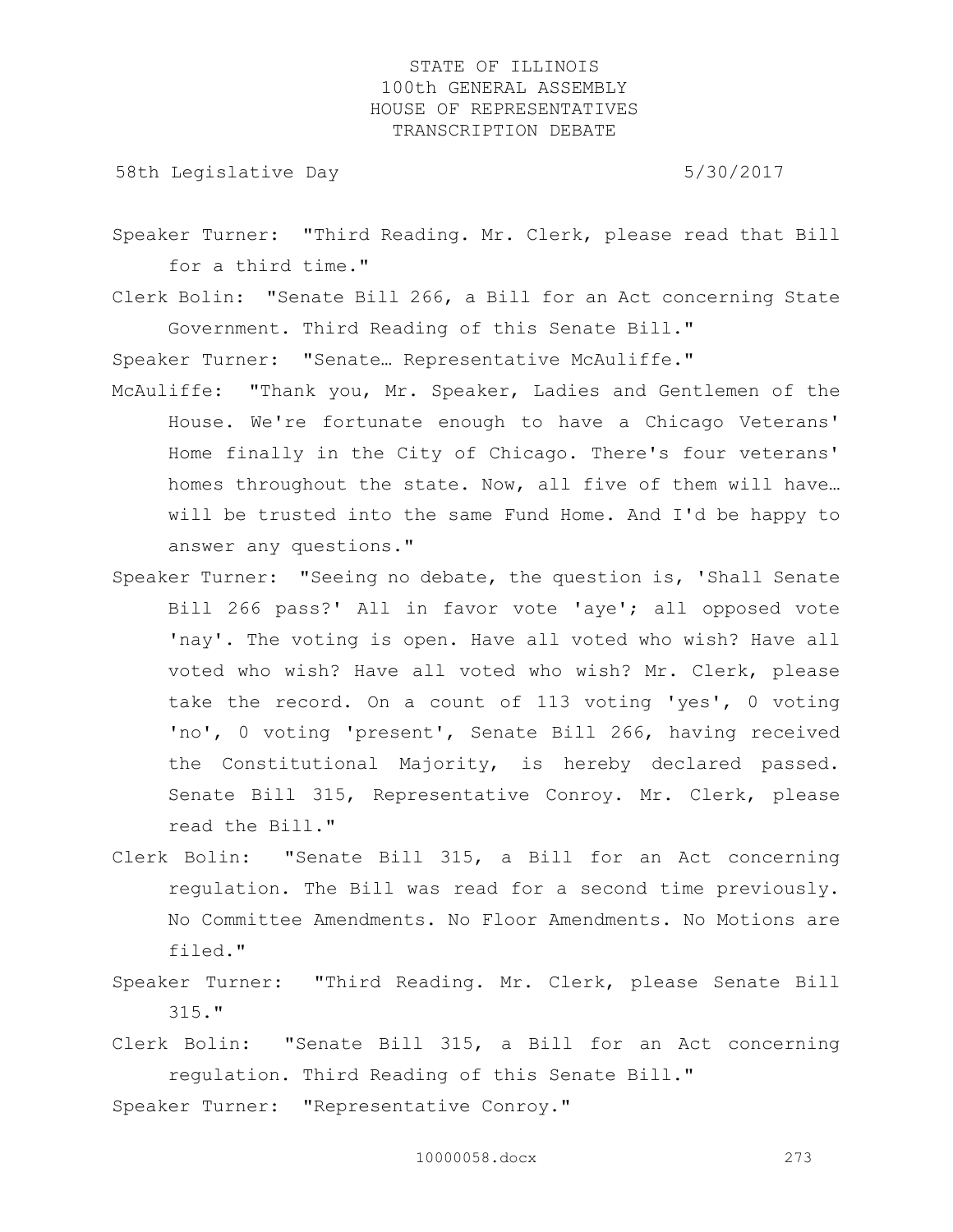58th Legislative Day 5/30/2017

- Conroy: "Thank you, Speaker. This Bill would require an individual to have a FOID card in order to buy prepackaged explosive components. This is aimed to regulate the use of Tannerite, a compound that is most often used in target practice. An explosion is created when Tannerite targets… target is hit with a bullet. Ask for your 'aye' vote."
- Speaker Turner: "Thank you, Members. Representative Breen is recognized."
- Breen: "Thank you, Mr. Speaker. Will the Sponsor yield?"
- Speaker Turner: "Sponsor indicates that she will yield."
- Breen: "Thank you. Representative, I just… I know you mentioned Tannerite. Can you help us? What is Tannerite?"
- Conroy: "Representative, it's two components: aluminum and a magnesium-based compound. When they're combined together and then a bullet is shot at it, it creates a huge explosion and people have lost their lives because of it."
- Breen: "Okay, we're on the clock, so I'm not going to ask you the prevalence of Tannerite in Villa Park, but… we're not outlawing Tannerite with this Bill, correct?"
- Conroy: "No. You just are required to have a FOID card to possess it, legally."
- Breen: "Okay. And I know there had been some early concerns that your Bill may have inadvertently been banning fireworks or something like that. Can you speak to those concerns?"
- Conroy: "This… Representative, this is a very specific combination and is used for this purpose. It does not… it's not fireworks."
- Breen: "Okay. And just so that I'm clear though, you're… really, the only thing you're looking at that these are… as I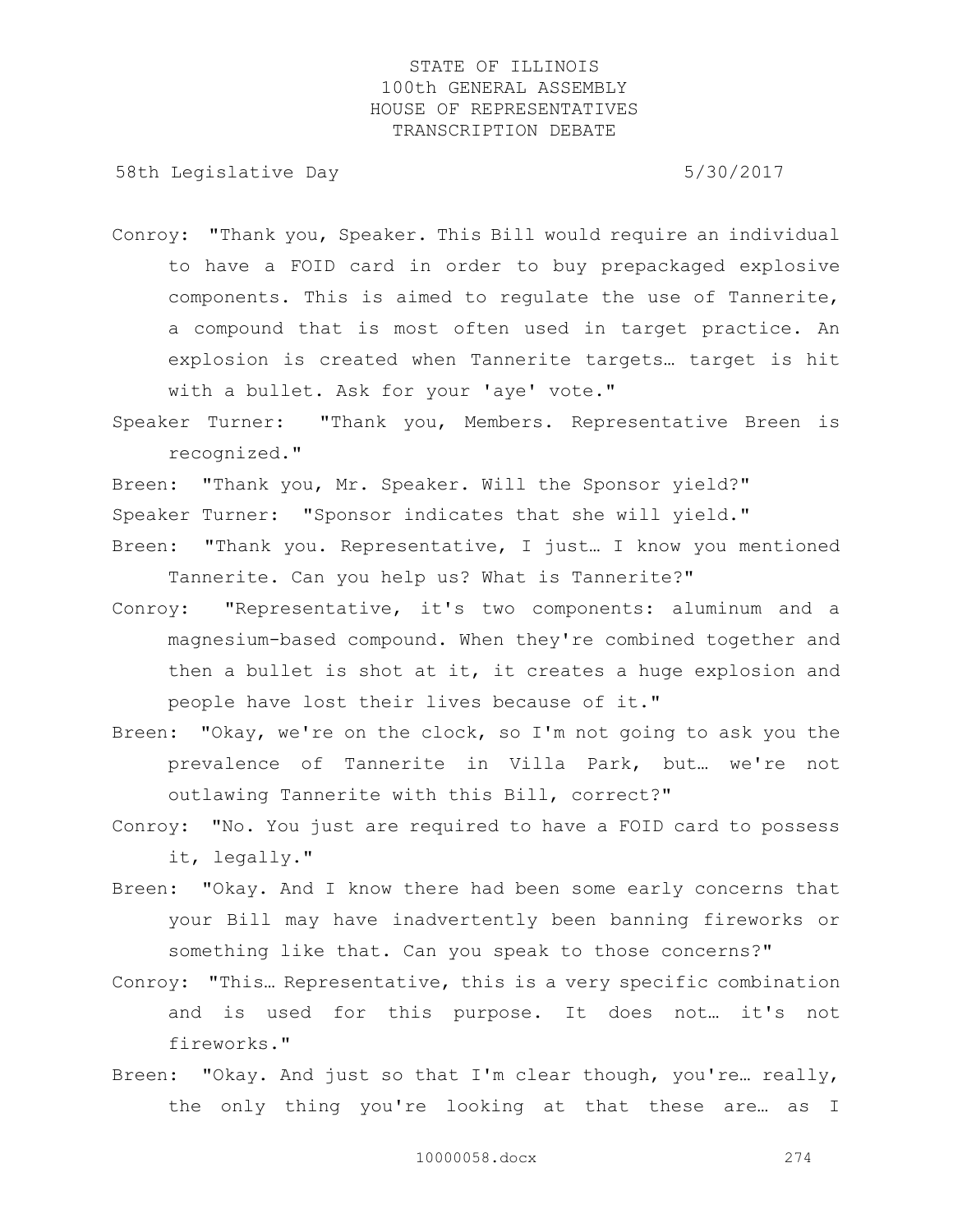58th Legislative Day 6.5730/2017

understand it, they are federally regulated substances that are explosive devices under Federal Law, not… not including things that are, again, like… like fireworks and other items like that?"

- Conroy: "I'm sorry, Representative? Was that a question? I couldn't hear you."
- Breen: "So, Representative, yeah. Here's what I'm trying to do. I know there is somewhere in your Bill where you actually clarify this. And I believe you have a reference to federal statute. Can you point it out? Because there's a concern still. I know it's in there 'cause I think I checked it when we were going through committee."
- Conroy: "Okay. Representative, page 21, line… starting at line 10. For the purpose of this Section, prepackaged explosive components means a prepackaged product containing two or more unmixed, chemically manufactured chemical substances that are not independently classified as explosives, but which are mixed or combined… but when are mixed or combined result in an explosive material subject to regulation by the Federal Bureau of Alcohol, Tobacco, and Firearms… explosives."
- Breen: "And as I understand it, as I reviewed 27 CFR Part 555 which you're specifically incorporating in the Bill, those are really, truly explosives not more innocent devices. And that's your intent, correct?"

Conroy: "Correct."

Breen: "Thank you. I believe there may be some other folks from districts where they actually use Tannerite, where it's legal, so I will yield to those folks at this time. Thank you for the answers to the questions."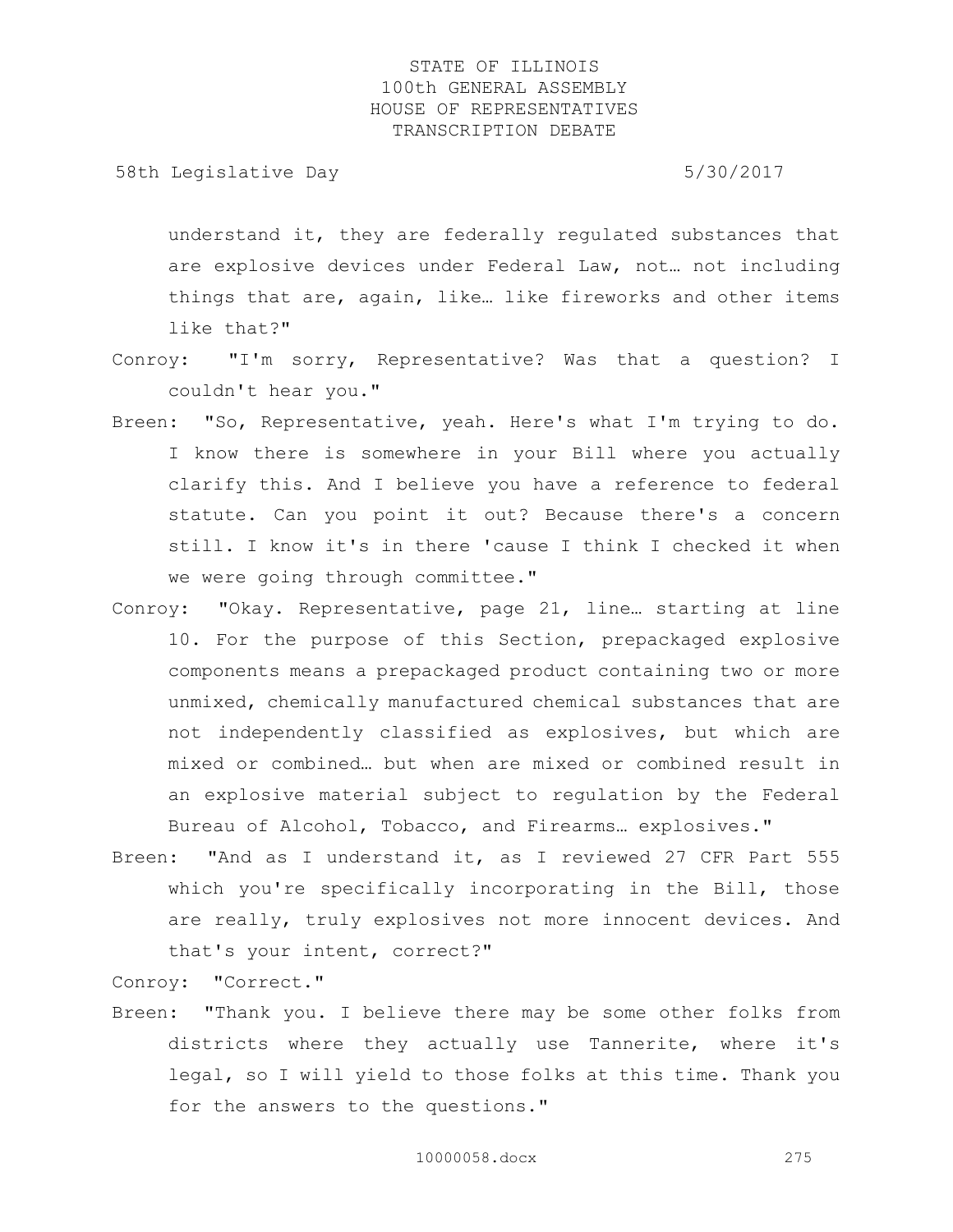58th Legislative Day 5/30/2017

Speaker Turner: "Chair recognizes Representative Ives." Ives: "Thank you, Mr. Speaker. Will the Sponsor yield?" Speaker Turner: "Sponsor indicates that she will yield."

Ives: "Representative Conroy, in your discussion of this Bill you essentially said that you would use this Tannerite with the use of a weapon. You would fire the weapon at it and it explodes. Is that correct?"

Conroy: "The purpose of this Bill is because it has been being used in… during target practice to create a large explosive…" Ives: "Okay. How…"

Conroy: "…explosion."

Ives: "…Is Tannerite used for any other thing other than… that you know of… that is inappropriate, is there any other use for it otherwise?"

Conroy: "Representative, when there's an oil spill, they will fill the oil with this component and then set it on fire." Ives: "Okay."

Conroy: "To eliminate the oil spill."

Ives: "Okay. So, what you're most concerned about though is the fact that it may be used to… with a weapon?"

Conroy: "That it's being used without a FOID card during target practice to create a large explosion which has cost people their lives."

Ives: "Okay. But so… now, I'm a FOID card holder. I also…"

Conroy: "So, if you would like… if you would like to use Tannerite…"

Ives: "I know."

Conroy: "…you can do it legally."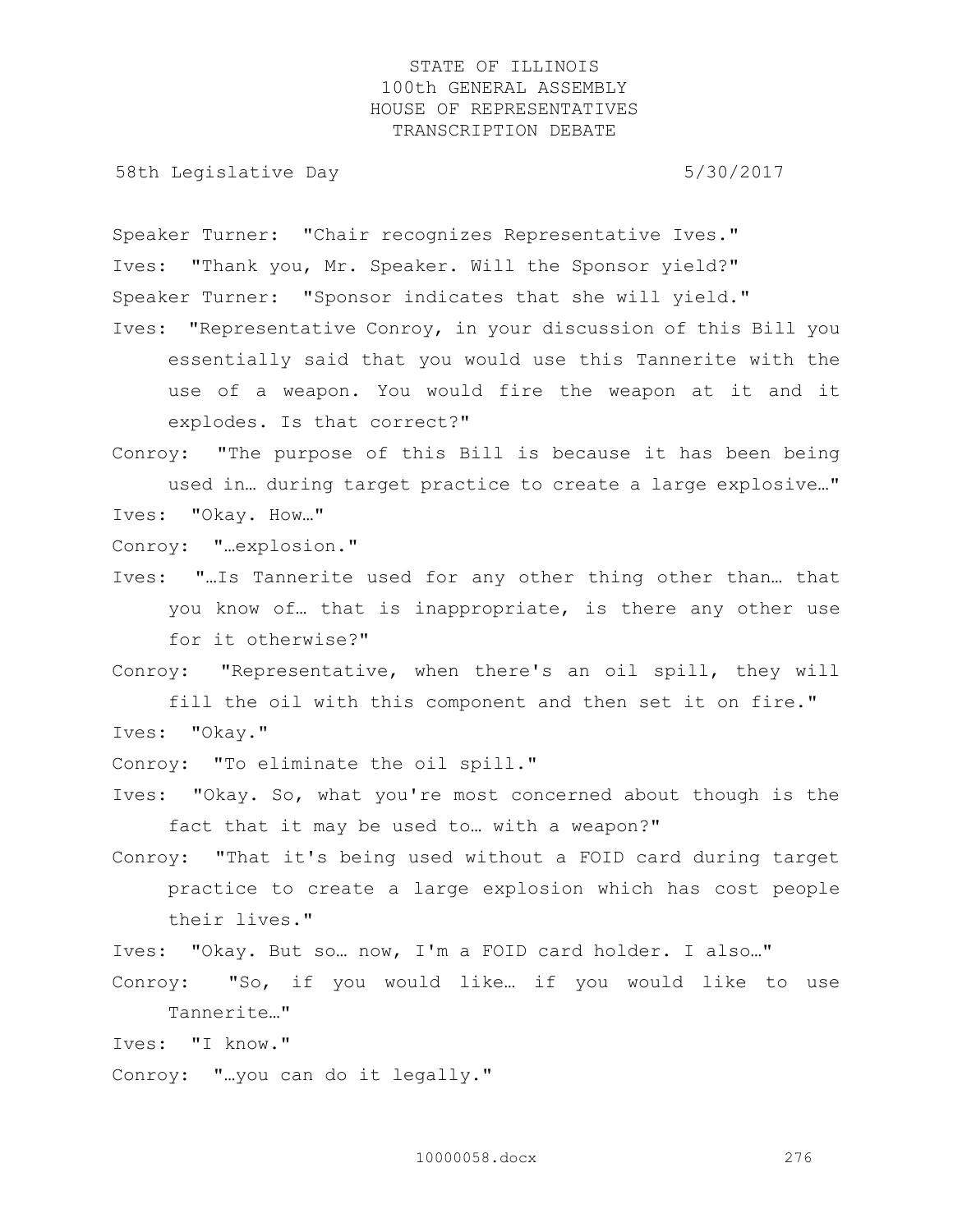58th Legislative Day 5/30/2017

- Ives: "So, and I also have a concealed carry license now. So, my point is, is that I can't buy a weapon, I can't buy bullets for that weapon unless I have an Illinois FOID card. So, I don't know why we need this Bill because if I'm firing a weapon, exploding a bullet through some Tannerite, I already have a FOID card otherwise I'm in violation of Illinois Law because the whole purpose of the FOID card is about the weapon and the bullet, which apparently your Bill is trying to say is a problem when used with Tanne… Tannerite. And the truth is, is that you have to have a FOID card for one to happen to two."
- Conroy: "Representative, I would argue that if you have a FOID card you can have this legally, so I don't understand what your opposition is."
- Ives: "Well, that's my point is that the Bill is meaningless 'cause if... if your concern is that somebody is using a weapon, firing a bullet at the Tannerite that person would be in violation of Illinois Law if they didn't already have a FOID card. So, I don't see the problem with… I don't see the necess… the need for this Bill. Mr. Speaker, to the Bill. Just as I explained before, the concern here is that somebody is using a weapon to fire at the Tannerite. Well, if that person is getting the Tannerite, they… and they're using a weapon to explode it, then they… they would be out of compliance with Illinois Law if they didn't have a FOID card to begin with. So, more than likely, this is really a Bill that is unnecessary. I'd vote 'no'."
- Speaker Turner: "The Chair recognized Representative Chapa LaVia."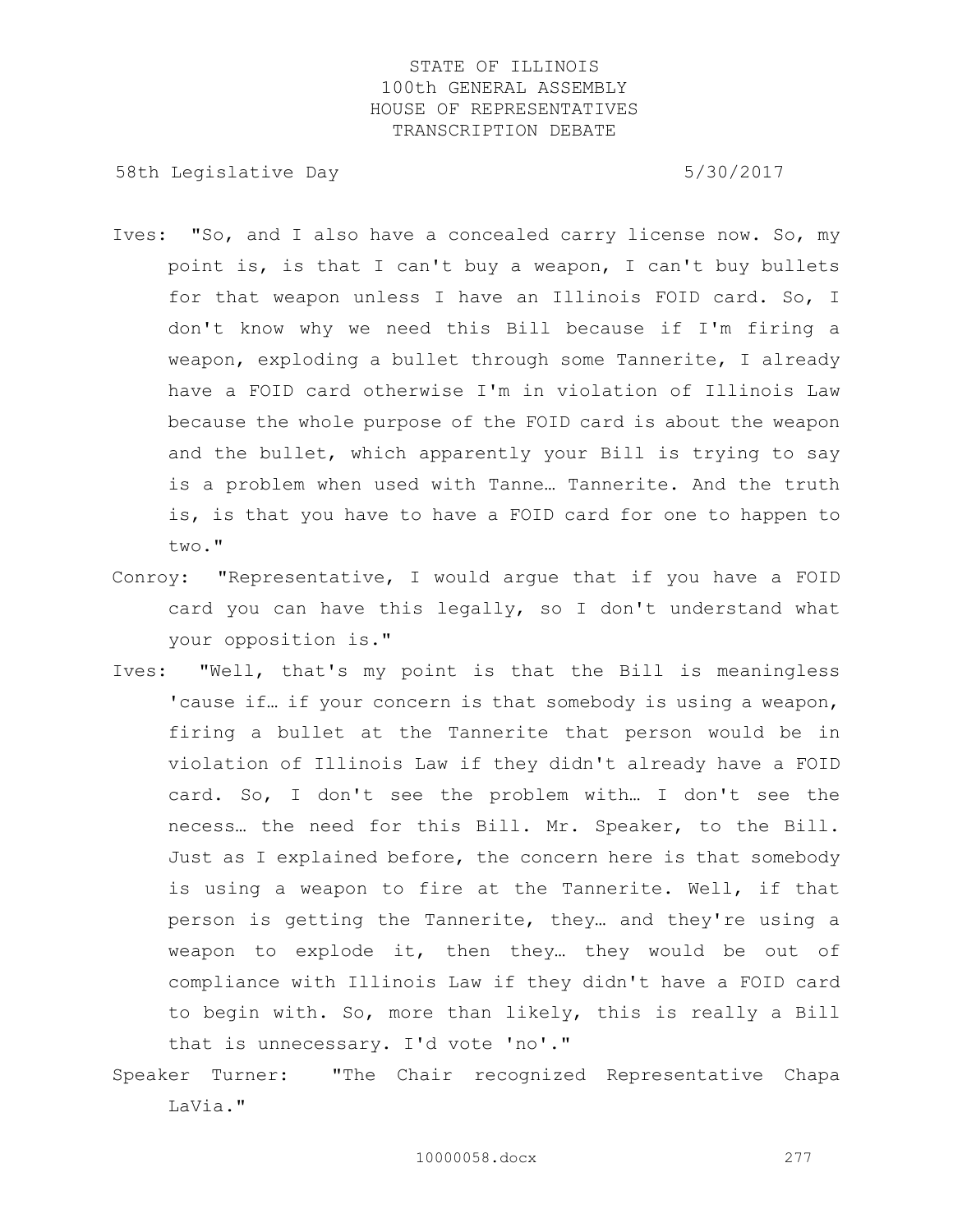58th Legislative Day 5/30/2017

Chapa LaVia: "Will the Sponsor yield?"

Speaker Turner: "The Sponsor indicates that she will yield."

Chapa LaVia: "Representative, who… who's the genesis of this Bill?"

Conroy: "Representative Morrison."

Chapa LaVia: "And… and who brought it to him, do you know?" Conroy: "To her?"

Chapa LaVia: "Or her, I'm sorry."

- Conroy: "This was her initiative because there have been deaths that she was aware of. And this is to try to prevent more deaths."
- Chapa LaVia: "Okay. And I see… who's one of the main proponents of the legislation? Is it the Illinois Association of Chiefs of Police?"

Conroy: "Yes, it is. I'm sorry."

Chapa LaVia: "Okay. I think it's a fine piece of legislation. I think that law enforcement knows what they're doing. And I…

I strongly urge an 'aye' vote. Thank you."

Speaker Turner: "Representative Conroy to close."

- Conroy: "Thank you, Speaker. I think this is an important Bill that will create more safety and regulations and prevent deaths. I ask for an 'aye' vote."
- Speaker Turner: "The question is, 'Shall Senate Bill 315 pass?' All in favor vote 'aye'; all opposed vote 'nay'. The voting is open. Have all voted who wish? Have all voted who wish? Have all voted who wish? Mr. Clerk, please take the record. On a count of 61 voting 'yes', 50 voting 'no', 0 voting 'present', Senate Bill 315, having received the Constitutional Majority, is hereby declared passed.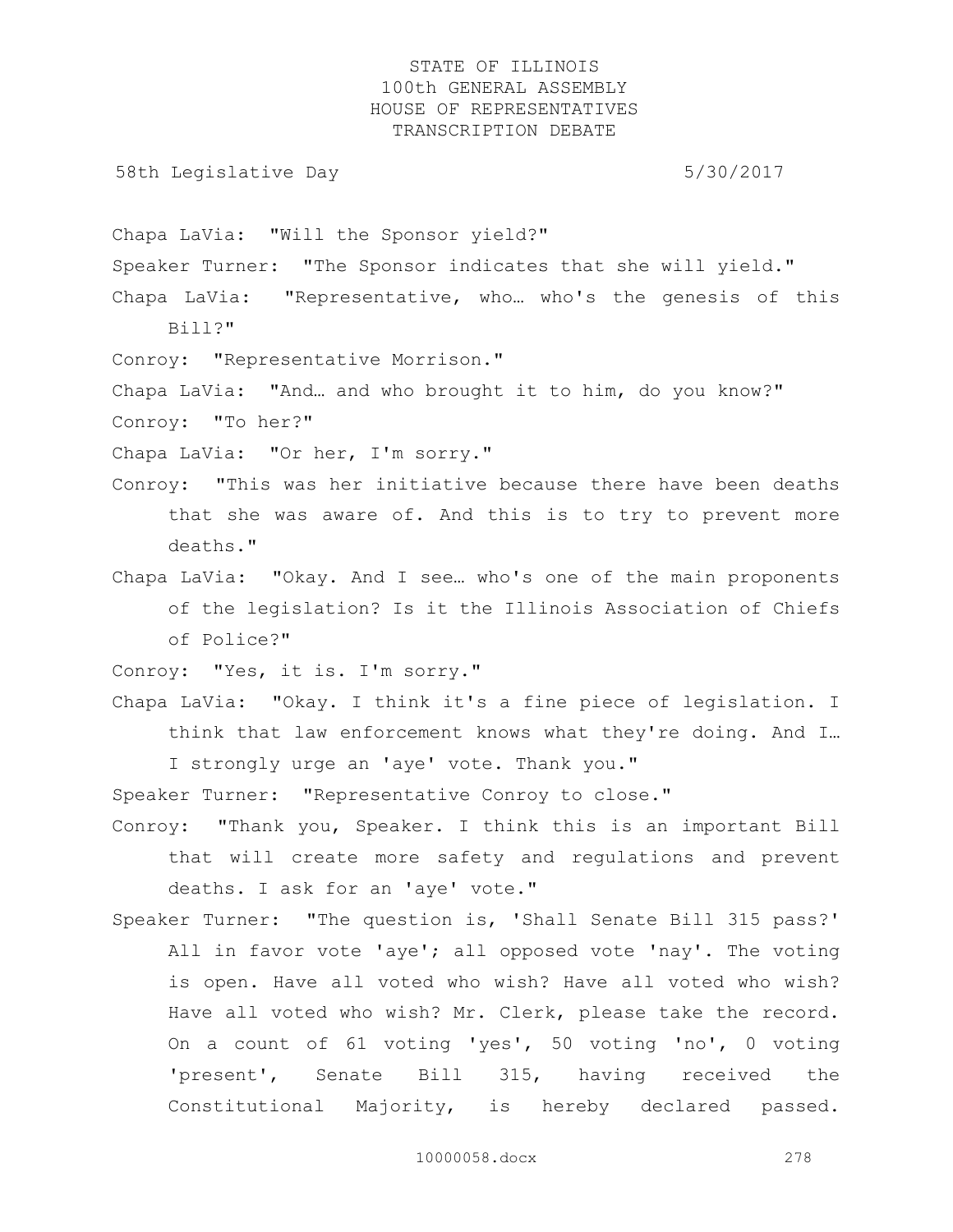58th Legislative Day 5/30/2017

Representative Flowers, for what reason do you seek recognition?"

- Flowers: "Mr. Speaker, I was trying to get your attention to let you know that my button was stuck and I could not vote. And had I been able to do so, I would have voted 'yes'. And the Clerks in the well know that my button is stuck and they're going to fix it tomorrow. So, just in case, please wait until I say okay. Thank you."
- Speaker Turner: "Representative, we'll get someone over there to help you with that. Thank you very much."
- Flowers: "Thank you."
- Speaker Turner: "Representative Swanson, for what reason do you seek recognition?"
- Swanson: "Thank you, Mr. Speaker. My button didn't stick; it's all on me. I meant to vote 'yes' on 266, Senate Bill 266."
- Speaker Turner: "The record will reflect your quest… request, Representative. Representative Moylan, for what reason do you seek recognition? Not seeking recognition. Thank you. Senate Bill 318, Representative Ammons. Mr. Clerk, please read the Bill."
- Clerk Bolin: "Senate Bill 318, a Bill for an Act concerning regulation. The Bill was read for a second time previously. No Committee Amendments. No Floor Amendments. No Motions are filed."

Speaker Turner: "Third Reading. Mr. Clerk, Senate Bill 318."

Clerk Bolin: "Senate Bill 318, a Bill for an Act concerning regulation. Third Reading of this Senate Bill."

Speaker Turner: "Representative Ammons."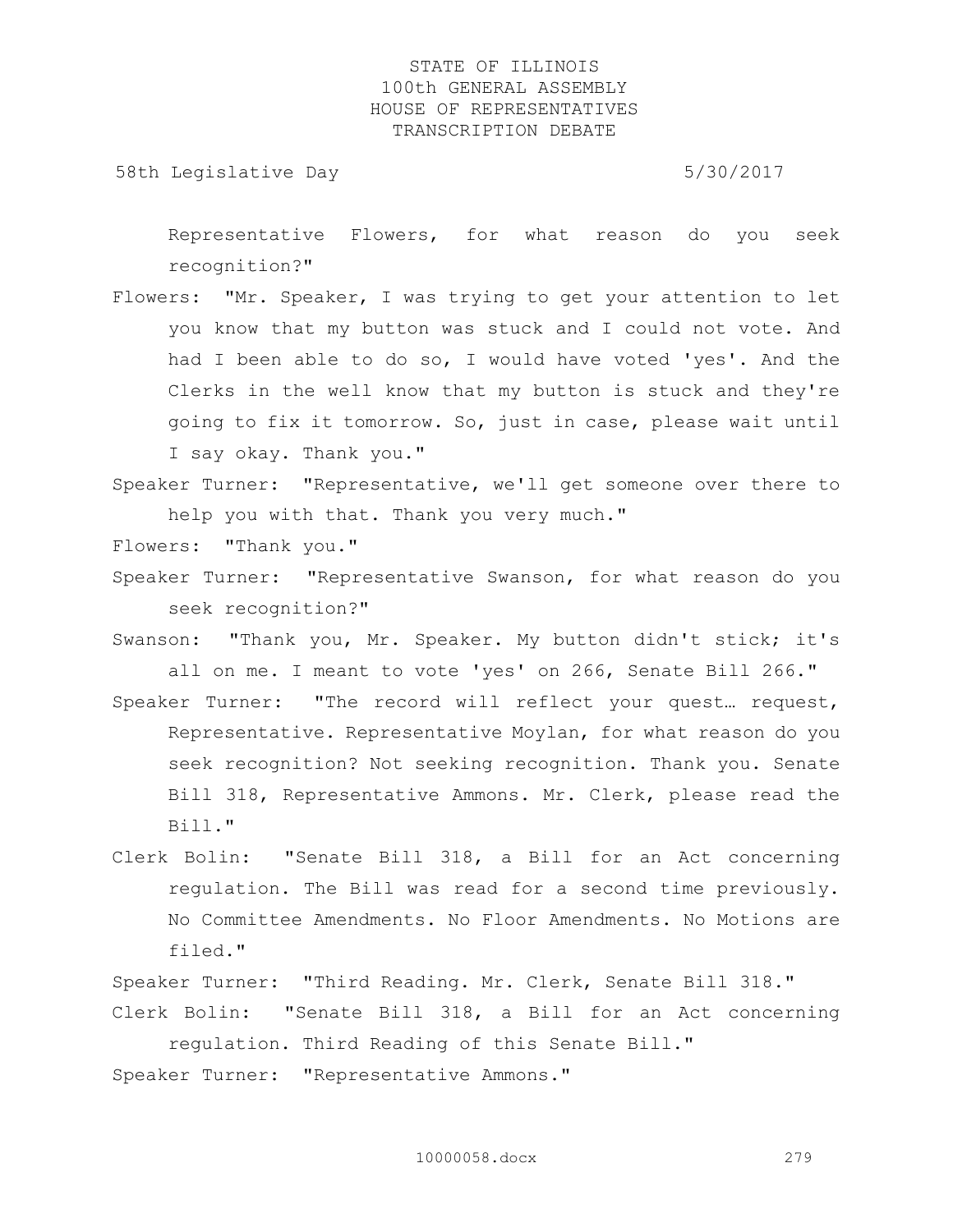58th Legislative Day 5/30/2017

- Ammons: "Thank you. Senate Bill 318 is a Bill to prevent employers from requiring employees to provide personal genetic information in relationship to employment. And I ask for an 'aye' vote."
- Speaker Turner: "Seeing no debate, the question is, 'Shall Senate Bill 318 pass?' All in favor vote 'aye'; all opposed vote 'nay'. The voting is open. Have all voted who wish? Have all voted who wish? Have all voted who wish? Mr. Clerk, please take the record. On a count of 109 voting 'yes', 0 voting 'no', 0 voting 'present', Senate Bill 318, having received the Constitutional Majority, is hereby declared passed. Representative Ford, for what reason do you seek recognition?"
- Ford: "Mr. Speaker, did Representative Flowers tell you that it was okay to call the vote?"
- Speaker Turner: "I did wait for her acknowledgement, Representative. Senate Bill 325, Representative Mussman. No running, Representative. Mr. Clerk, please read the Bill."
- Clerk Bolin: "Senate Bill 325, a Bill for an Act concerning regulation. The Bill was read for a second time previously. No Committee Amendments. No Floor Amendments. No Motions are filed."

Speaker Turner: "Third Reading. Mr. Clerk, Senate Bill 325."

Clerk Bolin: "Senate Bill 325, a Bill for an Act concerning regulation. Third Reading of this Senate Bill."

Speaker Turner: "Representative Mussman."

Mussman: "Thank you, Mr. Speaker and Members of the House. So, this Bill is identical to House Bill 1811, which you already voted on and passed unanimously earlier in the Session. It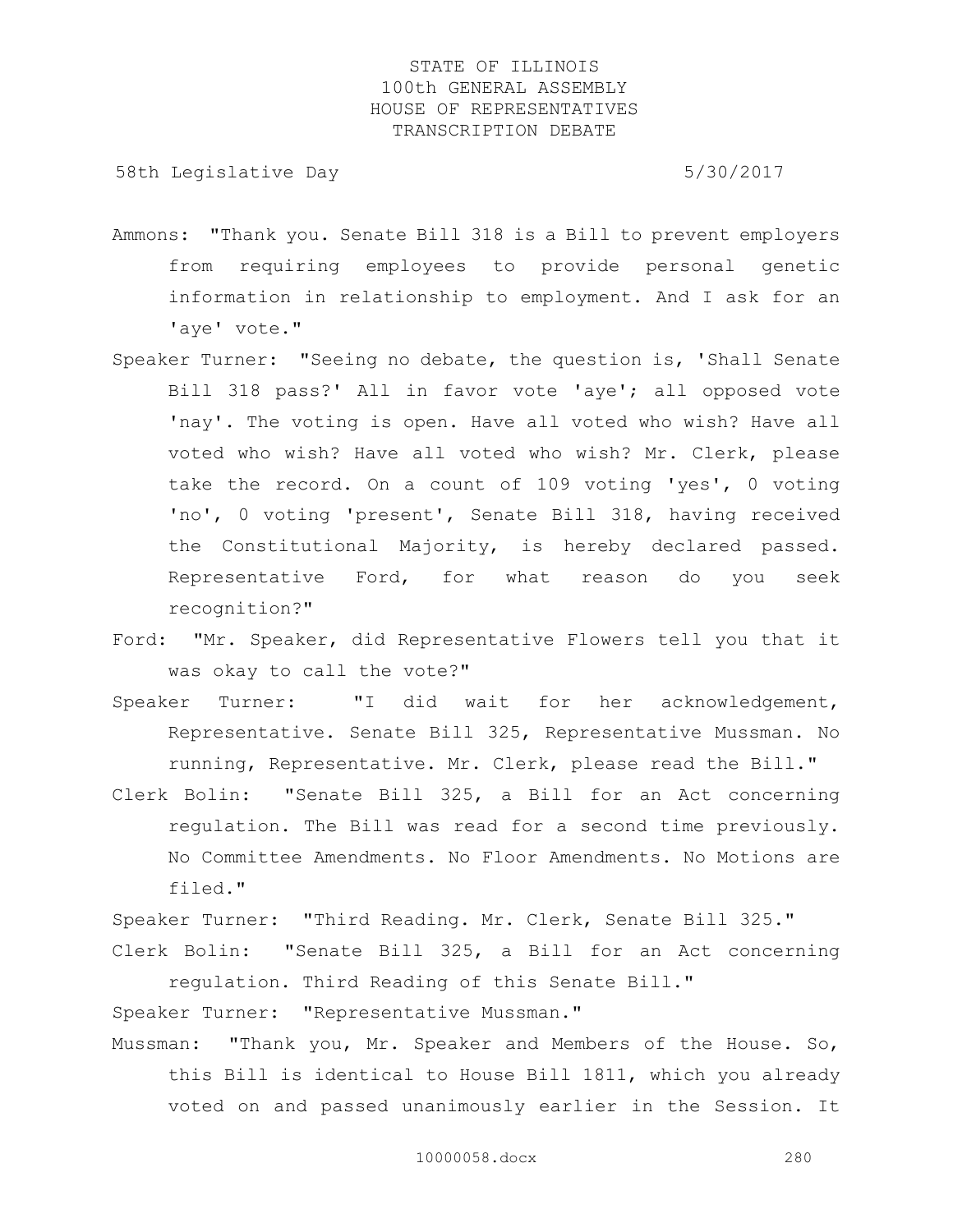58th Legislative Day 5/30/2017

simply extends the Deaf Licensure Act for another 10 years. I'm happy to answer any questions."

- Speaker Turner: "Seeing no debate, the question is, 'Shall Senate Bill 325 pass?' All in favor vote 'aye'; all opposed vote 'nay'. The voting is open. Have all voted who wish? Have all voted who wish? Have all voted who wish? Mr. Clerk, please take the record. On a count of 112 voting 'yes', 0 voting 'no', 0 voting 'present', Senate Bill 325, having received the Constitutional Majority, is hereby declared passed. Senate Bill 326, Representative Feigenholtz. Mr. Clerk, please read the Bill."
- Clerk Bolin: "Senate Bill 326, a Bill for an Act concerning regulation. The Bill was read for a second time previously. No Committee Amendments. Floor Amendment #1 is offered by Representative Feigenholtz."

Speaker Turner: "Representative Feigenholtz."

- Feigenholtz: "Thank you, Mr. Speaker. Amendment #1 is just a clarification about written documentation showing continuing education."
- Speaker Turner: "The Lady moves for the adoption of Floor Amendment #1 to Senate Bill 326. All in favor say 'aye'; all opposed say 'nay'. In the opinion of the Chair, the 'ayes' have it. And the Amendment is adopted. Mr. Clerk."

Clerk Bolin: "No further Amendments. No Motions are filed."

- Speaker Turner: "Third Reading. Mr. Clerk, Senate Bill 326. Please read the Bill."
- Clerk Bolin: "Senate Bill 326, a Bill for an Act concerning regulation. Third Reading of this Senate Bill."

Speaker Turner: "Representative Feigenholtz."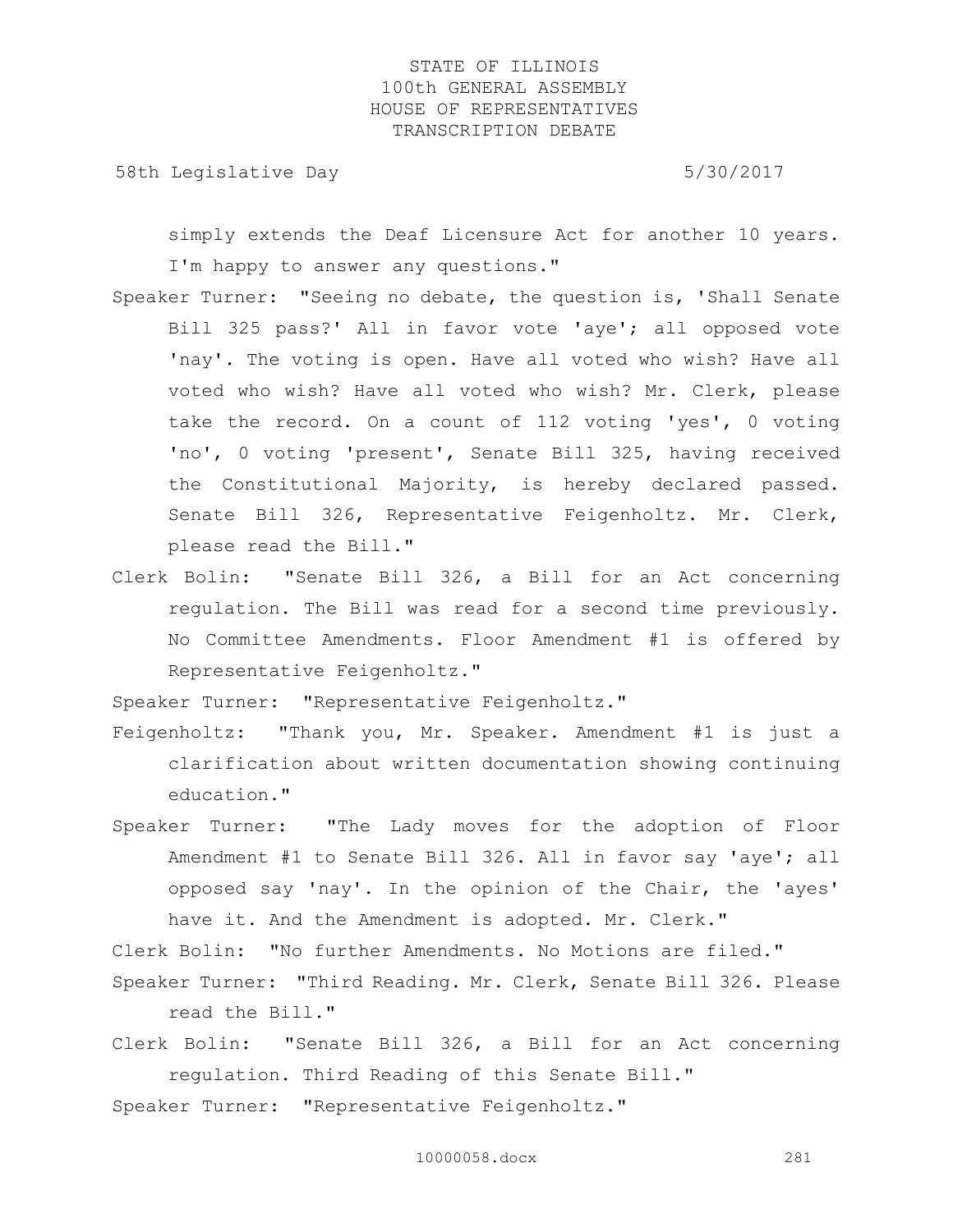58th Legislative Day 5/30/2017

Feigenholtz: "Thank you. Ladies and Gentleman of the House, this is a Bill that increases professionalism and… of the interior designers. It makes technical changes. And I'd be happy to answer any questions."

Speaker Turner: "The Chair recognizes Representative Breen." Breen: "Thank you, Mr. Speaker. Will the Sponsor yield?" Speaker Turner: "Sponsor indicates that she will yield." Breen: "Representative, it is… is it correct that the Interior

Design Act is a mere title protection?" Feigenholtz: "Correct, yes."

- Breen: "And then is it correct that any interior designer currently can practice interior design without registering with the Department of Professional Regulation?"
- Feigenholtz: "Interior Design Act is under the Architects Act. And…"
- Breen: "But currently, an interior designer can practice interior design without registering in Illinois?"

Feigenholtz: "I believe they can, yes."

- Breen: "Okay. And then so, the only folks that are getting the... the… there's only… the only benefit of registering with the department now is that you get to call yourself a 'registered interior designer', correct?"
- Feigenholtz: "Well, this… this Bill involves… there are a few other elements to it, Representative Breen. In committee, we discussed their relationship with architects. Their desire to define their profession like many other professions in the state and be included in the Mechanics Lien Act. We had extensive conversations about that and to be taken seriously."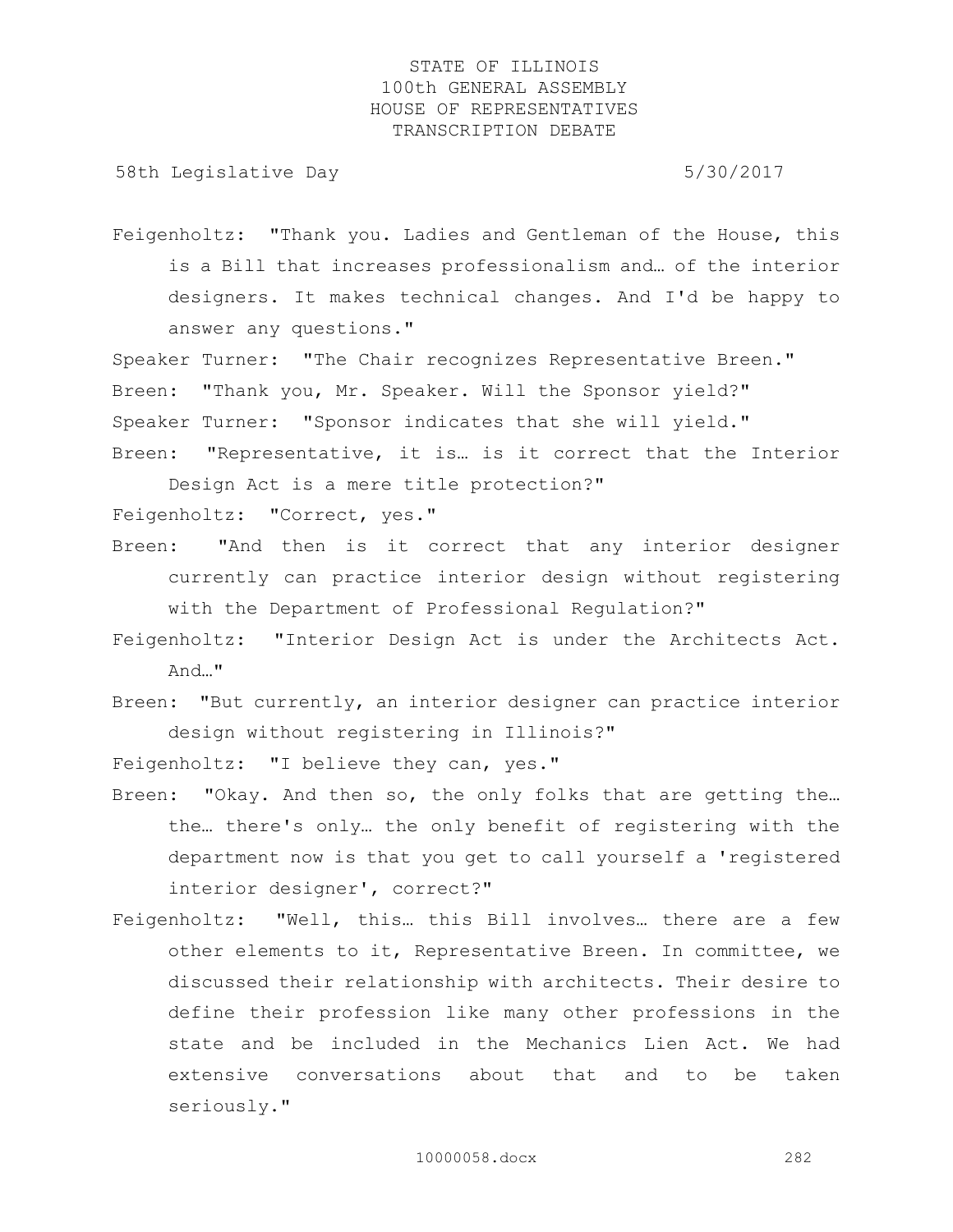58th Legislative Day 5/30/2017

Breen: "Mr. Speaker, I'd like to move for Standard Debate." Speaker Turner: "Seeing the requisite amount of hands, this move…

- this Bill will be moved to the Order of Standard Debate." Breen: "Thank you, Mr. Speaker. Just continuing, Representative, I know there… there are a couple of moving parts in this Bill, but IDFPR would now have to administer a continuing education requirement for those who wish to voluntarily come to them and be registered as… registered interior designers. Now, that's one part of your Bill, correct?"
- Feigenholtz: "They do that with many other licensed professionals, Representative Breen."
- Breen: "Right. But right now this is a title protection. It's not a… they call it a title protection. The idea is it's a mere piece of paper. They don't actually regulate the profession in terms of regulating standards like they do for many of those other areas of practice?"

Feigenholtz: "If… was that a question? I'm… I'm not sure."

- Breen: "Well, I'll continue. So, the… but again, just if we pass this Bill, IDFPR is going to have to establish continuing education provider application approval process, regulation of providers. They're going to have to do random audits of licensees to make sure that they did their continuing education as they've certified. And actually, then, begin doing disciplinary cases and proceedings for continuing education violations. Is that… is that a correct assessment of this Bill?"
- Feigenholtz: "Yeah. They do… they do this… they do auditing and it's very random. I believe that this is the license that will renew every two years. Unlike any other professional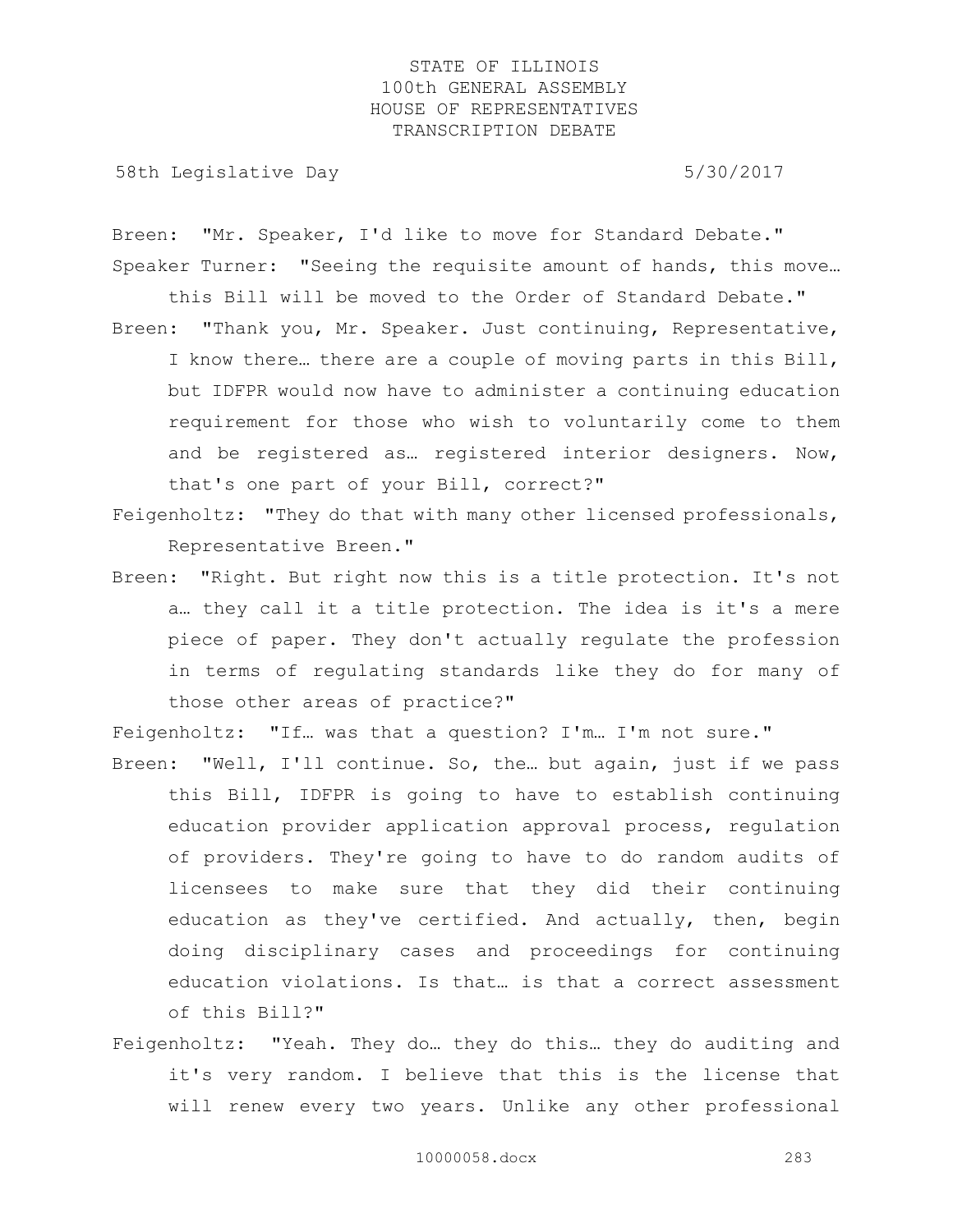58th Legislative Day 5/30/2017

license, every… every license ach… tries to achieve across neutrality at IDFPR. I think that that's just how they do business is how every license…"

Breen: "So, this will need a few increase, then?"

- Feigenholtz: "The fees are established at IDFPR by administrative rule. I believe that there's only one profession with a codified fee in statute."
- Breen: "Okay. But this will require a fee increase in order to cover these extra costs by the IDFPR, correct?"
- Feigenholtz: "They were not clear on that. They weren't clear on many things, but it would be… it would be the profession trying to professionalize themselves. Ladies and Gentlemen, 90 percent of the interior designers are women-owned businesses trying to establish professionalism in their profession when they work in buildings, just like this, to… you know, they work with architects and they are trying to define their profession and pay for these licenses themselves."
- Breen: "Mr. Speaker, to the Bill. The Department of Professional Regulation really was stuck with this Bill because on the one hand we want these folks to just merely have a piece of paper. We don't want the department to regulate the practice of interior design, but we turn around and we want the department to then become experts in providing continuing education, registration, and all these other things and then to start doing audits of professionals that they don't actually regulate. So, then do disciplinary proceedings on professionals they don't actually regulate on licenses that don't have to be obtained to do the actual practice. And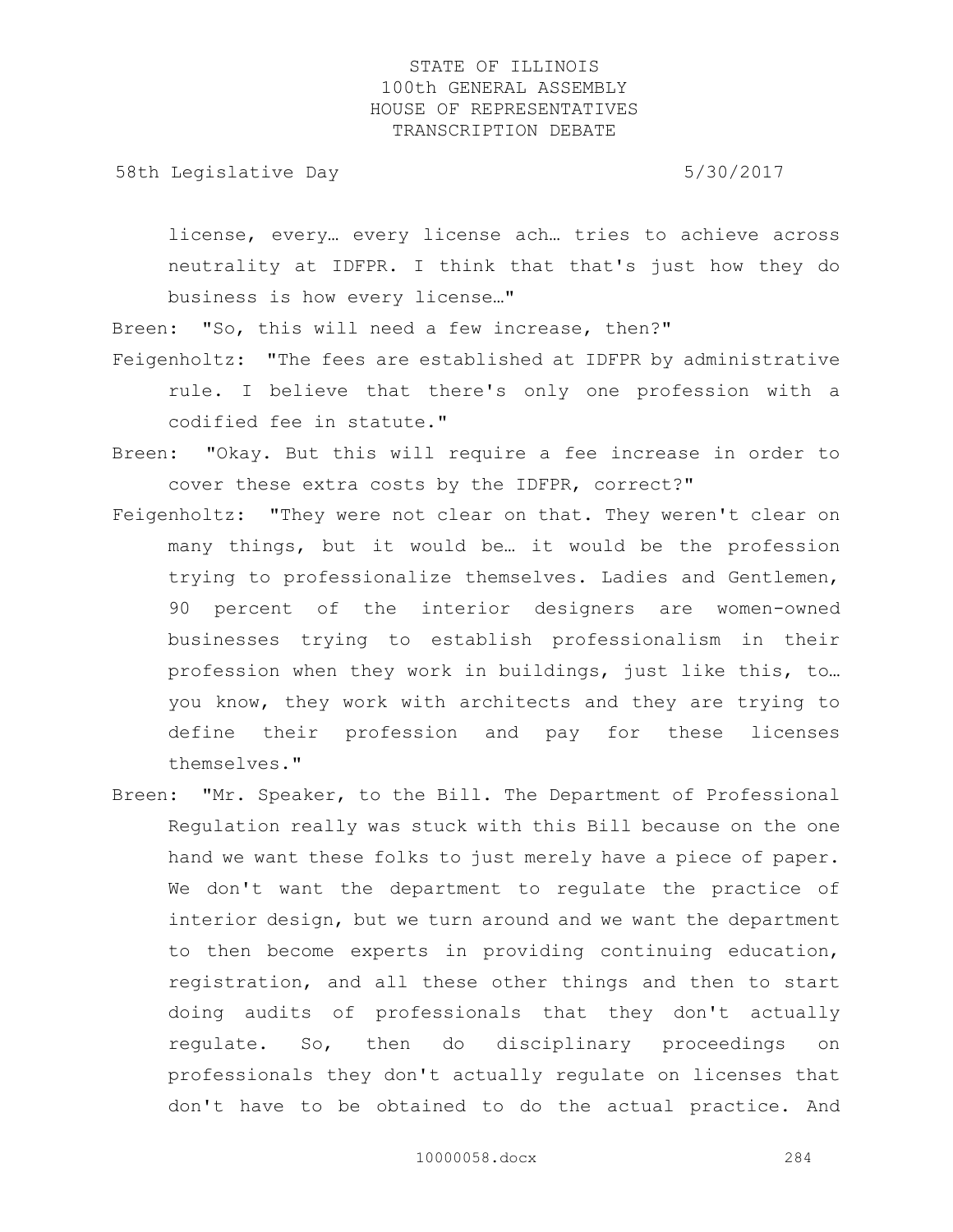58th Legislative Day 5/30/2017

they've got no money for it. And so, at that point, the department had opposed this Bill merely because of the administrative burden and the fact there's going to be this uncertain fee increase. As the Sponsor has said, you know, and 90 percent of the practitioners of this… of this field are women and so, we're going to sit here and put another burden by an increased fee on those who want to be registered interior designers, an increased fee on these folks at this time, again, when we don't have the capability within the department to do this and we don't have the money to do it. And so, respectfully, we would oppose… urge an opposition here if only for the IDFPR's opposition. And then, I know there are others that are going to speak to the other parts of the Bill. Thank you, Mr. Speaker."

Speaker Turner: "Chair recognizes Representative Wheeler." Wheeler, K.: "Thank you, Mr. Speaker. Will the Sponsor yield?" Speaker Turner: "The Sponsor will yield."

Wheeler, K.: "Representative, I know you mentioned in the earlier part of the debate that this fee will be set by rule. Is there a range that you would expect this fee to come in at?"

- Feigenholtz: "I think it depends on how many… I think it's determined on what the cost is and that cost is divided among the number of applicants that actually register just like any other profession at IDFPR. It pays… the fee pays for itself."
- Wheeler, K.: "Well, I understand. I'm... I'm just trying to get a sense of if I were a… an interior designer what would my… my situation be if I was just getting started."
- Feigenholtz: "Yeah. The… interior design profession is more than happy to pay it. That is what they have told me. They want to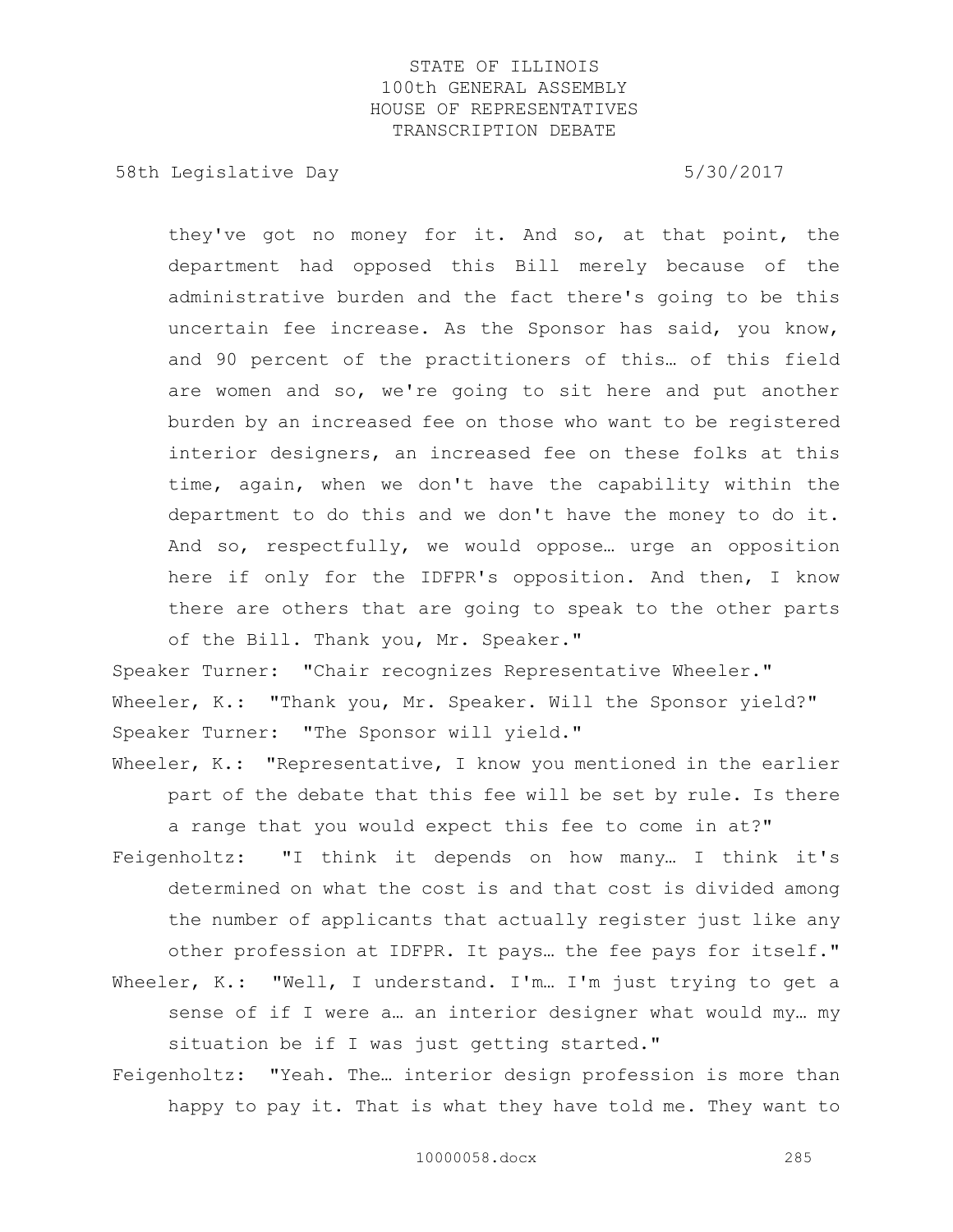58th Legislative Day 5/30/2017

define themselves in statute as a professional organi… organization. And they want to be part of… considered professional."

- Wheeler, K.: "Well, I... I'm sure that the association are the ones who are part of that may be interested in that, others may not… not agree with that. I was told the figure could be as high as four to five hundred dollars for this registration. That would be a pretty substantial fee. Would you agree?"
- Feigenholtz: "No, I won't, as a matter of fact. I don't know where you got that number from and that is… that never came up."
- Wheeler, K.: "I got that from the department under a very short discussion."
- Feigenholtz: "Like I said, the interior design profession is more than willing to pay a fee just like any other profession at IDFPR. And it will not be any additional burden on the department. They're already doing audits for landscapers, who are also protected title. It does not cost any additional money."
- Wheeler, K.: "Well, that's of issue at least of the word cost because someone's going to pay the fees. They're also going to pay for the administration and the regulation and the auditing of these particular interior designers. With that, I'm going to go to the Bill. Ladies and Gentlemen, this is another poor precedent that we set in Illinois by requiring a licensure, a fee. These are barriers to entry for people who want to get involved in a profession that they're interested, that they're probably very good at. Every time we do this we slow people down from getting involved in something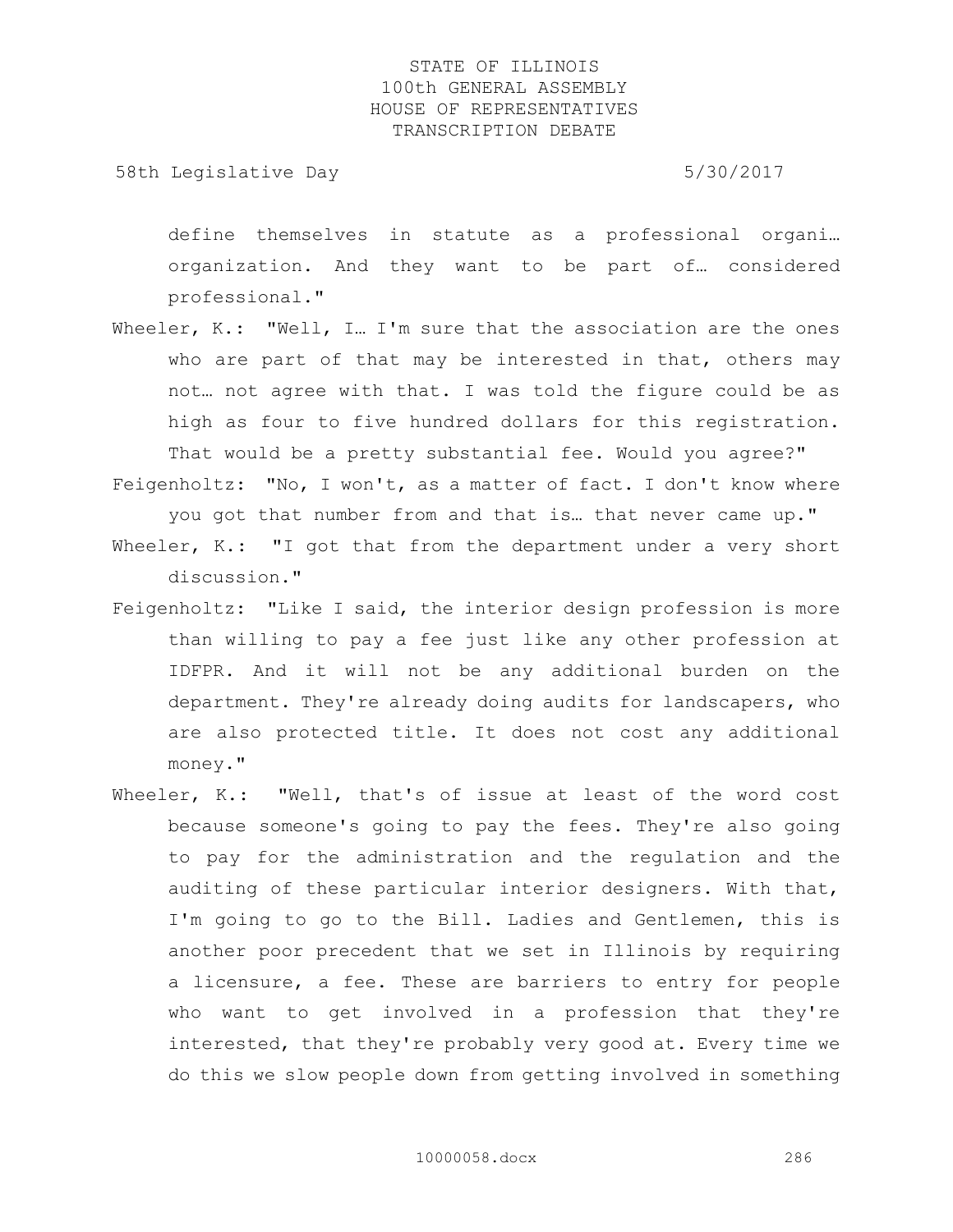58th Legislative Day 5/30/2017

that's productive in this state. With that, I urge the Body to vote 'no'. Thank you."

Speaker Turner: "Chair recognizes Representative Reick." Reick: "Thank you, Mr. Speaker. Will the Sponsor yield?" Speaker Turner: "The Sponsor indicates that she will yield." Reick: "The IDFPR is tasked with protecting the public interest

from unscrupulous contractors and practitioners of the fine,

shall we say, legal arts. Is that correct?"

Feigenholtz: "I'm sorry. Can you repeat the question?"

- Reick: "The IDFPR is tasked with protecting the public interest from unscrupulous practitioners of various groups and organizations and professions. Is that correct?"
- Feigenholtz: "I'm not sure that that's the only thing they do, Representative."
- Reick: "No, no, no. I'm not saying it's the only one, but it is one of them, isn't it?"
- Feigenholtz: "I'm not sure that that's what I would… how I would categorize what they do."
- Reick: "Well, professional regulation that entails training and all that kind of stuff. What entails… would appear to me to be something that would benefit the public. The reason I ask is that I'm looking at the proponents of this Bill: the Illinois Interior Design Coalition and the American Society of the Interior Designers."

Feigenholtz: "And the architects are also supportive of this." Reick: "Oh, I'm sure they are. But my issue here is the fact that this is nothing more than a barrier to entry of people who can… I mean, what threat to the public wheel is there by interior designers? Good grief."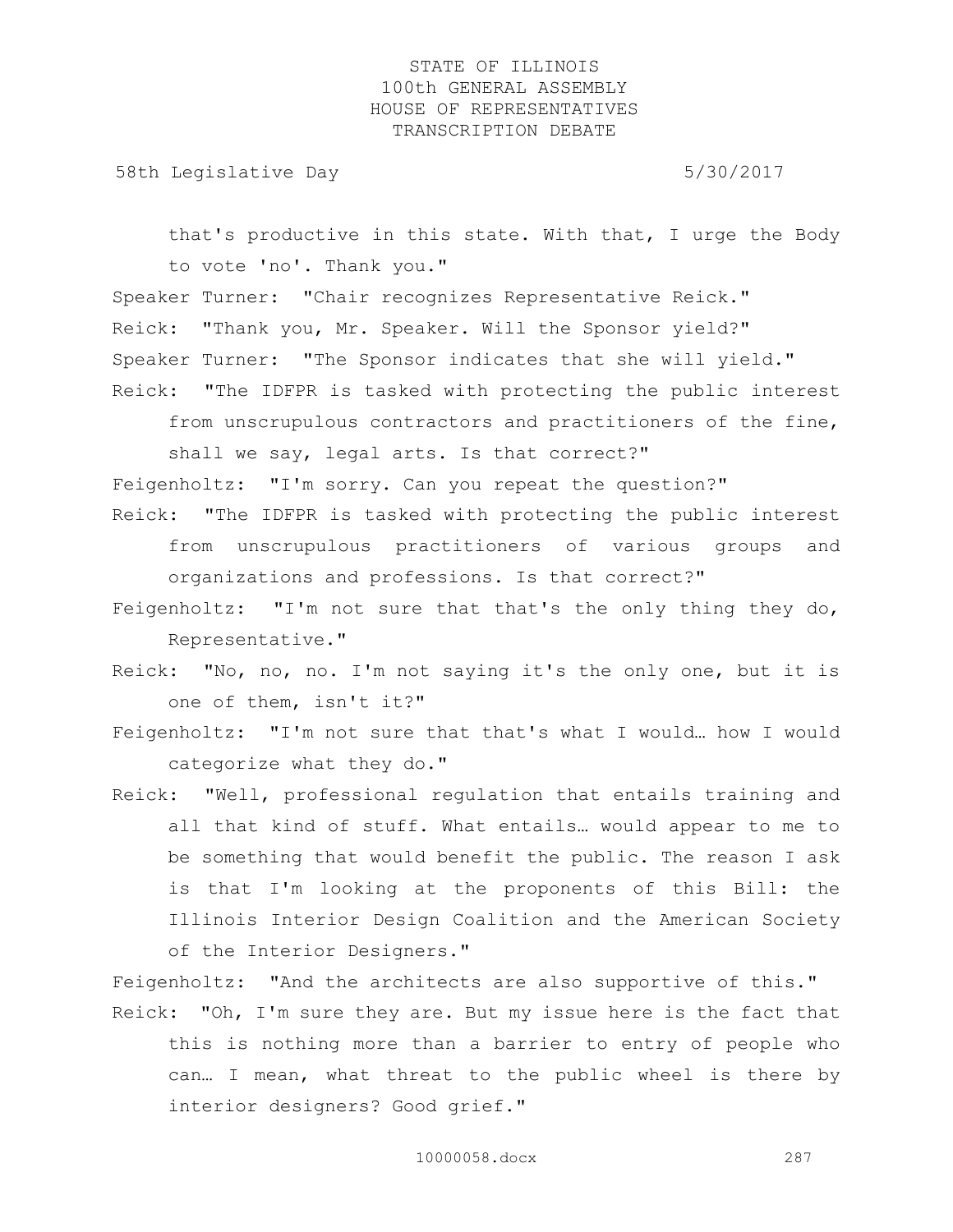58th Legislative Day 5/30/2017

Feigenholtz: "What was the question?"

Reick: "What… what form of protection does the IDFPR… how are… how are they saving us from unscrupulous interior designers?" Feigenholtz: "So, I think we have to understand what this

profession does and…"

Reick: "It paints walls, places furniture and figures out whether you need gold or chrome bathroom fixtures."

- Feigenholtz: "Well, they… they design plans. They do part… they do layouts. They're basically the next step after an architect would file blueprints and get building permits."
- Reick: "To make everything look pretty. Again, I just see this as nothing more than a barrier to entry of people who have a maybe a really good idea of taste without the requirement of them going through state legislation and paying a fee and having to comp… and taking away competition from the members of the Inter… Illinois Interior Design Coalition and the American Society of Interior Designers."

Feigenholtz: "Was that a question, Representative?"

- Reick: "Oh, that was a question. How is… how, again, are we to… are we to… to assess the danger that is… that is to the people of Illinois because interior designers are out there…"
- Feigenholtz: "These are not interior decorators. Let's not confuse the nuance here. These are people who work with the changes on Building Codes around the state, county, and local level. They concern themselves with Fire Code compliance and design compliance with State and Federal disability Laws. You know, it's… can we have some order in the chamber? You know, I feel…"

Speaker Turner: "Excuse me. Excuse me, Representative."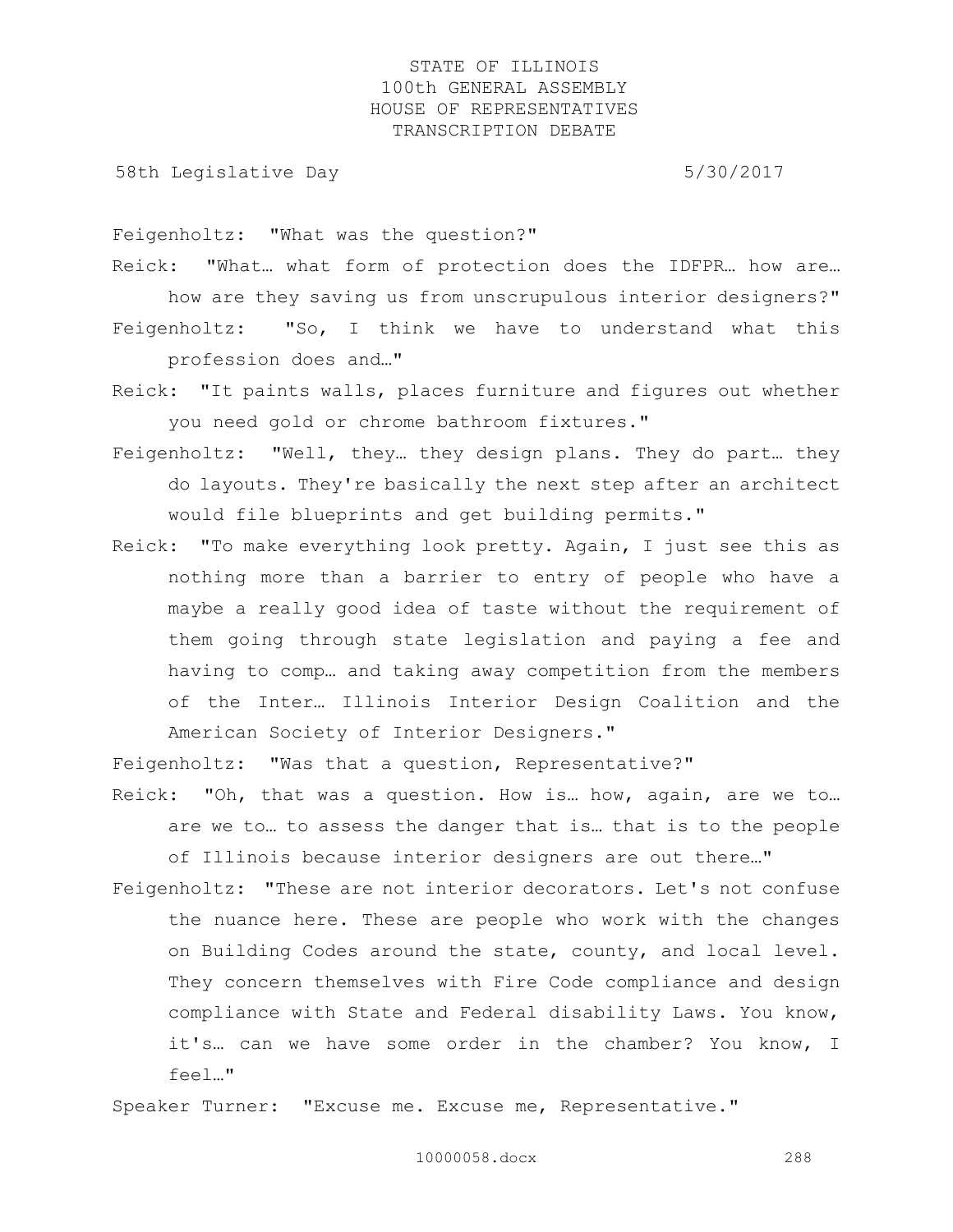58th Legislative Day 5/30/2017

Feigenholtz: "I feel as though…"

- Speaker Turner: "Excuse me, Representative. Members, shhh. I know it's very late in the evening, but we have an important debate going on. Can we please take the conversations to the rear of the chamber? Representative Feigenholtz."
- Feigenholtz: "So many… they do many technical changes that keep our buildings safe, have to do Code compliance. It's… it's not just about making things look pretty, to quote you, Representative."
- Reick: "And our analysis says that this is going to cost IDFPR about a quarter of a million dollars annually, which is going to be assessed through the fees of people wanting to enter a profession that they really should not have to have come to state in order to do. To the Bill. This is just another indication of the state taking its heavy hand into places where it does not need to go. This is a barrier to entry of people who are… serve absolutely no harm to the public or anybody else. This is people wanting to keep other people from competing with them. Thank you. I vote… I… I urge a 'no' vote."

Speaker Turner: "Representative Ammons is recognized."

- Ammons: "Thank you, Mr. Speaker. I move to… move the previous question."
- Speaker Turner: "Lady's moved the previous question. All in favor say 'aye'; all opposed say 'nay'. In the opinion of the Chair, the 'ayes' have it. And the previous question is put. Representative Feigenholtz to close."
- Feigenholtz: "Ladies and Gentlemen, nine… as I said earlier, this is a growing profession. Ninety percent of these are small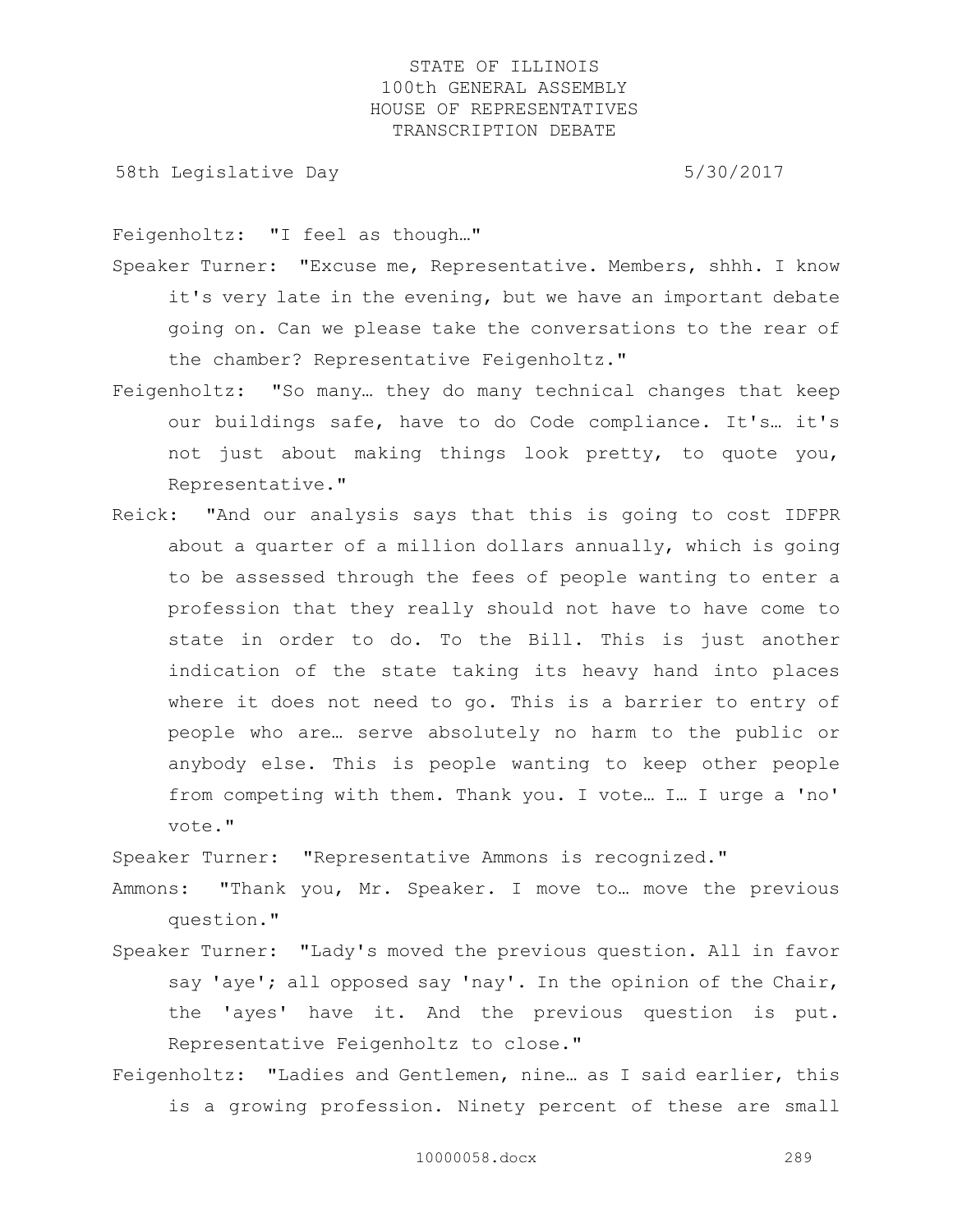58th Legislative Day 5/30/2017

businesses, which are the lifeblood of new jobs in our communities, entrepreneurs, designers, and women-owned businesses who want to define their profession and be taken seriously. I would appreciate an 'aye' vote."

- Speaker Turner: "The question is, 'Shall Senate Bill 326 pass?' All in favor vote 'aye'; all opposed vote 'no'. The voting is open. Have all voted who wish? Have all voted who wish? Have all voted who wish? Mr. Clerk, please take the record. On a count of 67 voting 'yes', 42 voting 'no', 1 voting 'present', Senate Bill 326, having received the Constitutional Majority, is hereby declared passed. Members, we have some house… housekeeping measures to take care of on the Calendar. And then we will proceed to committees. Representative Currie has a Motion, Mr. Clerk?"
- Clerk Hollman: "The following Motions have been filed to table Bills. A Motion has been filed for House Bill 260, House Bill 292, House Bill 2715."
- Speaker Turner: "Representative Currie moves to table these Bills. All in favor say 'aye'; all opposed say 'nay'. In the opinion of the Chair, the 'ayes' have it. And the Bills are tabled. Mr. Clerk for an additional Motion."
- Clerk Hollman: "Motions have been filed to discharge from committee for the following Bills: House Bill 304, House Bill 309, House Bill 408, House Bill 409, House Bill 410, House Bill 633, House Bill 652, House Bill 653, House Bill 747, House Bill 1801, House Bill 2414, House Bill 2487, House Bill 2552, House Bill 2821, House Bill 2822, House Bill 2934, House Bill 3003, House Bill 3028, House Bill 3256, House Bill 3398, House Bill 3496."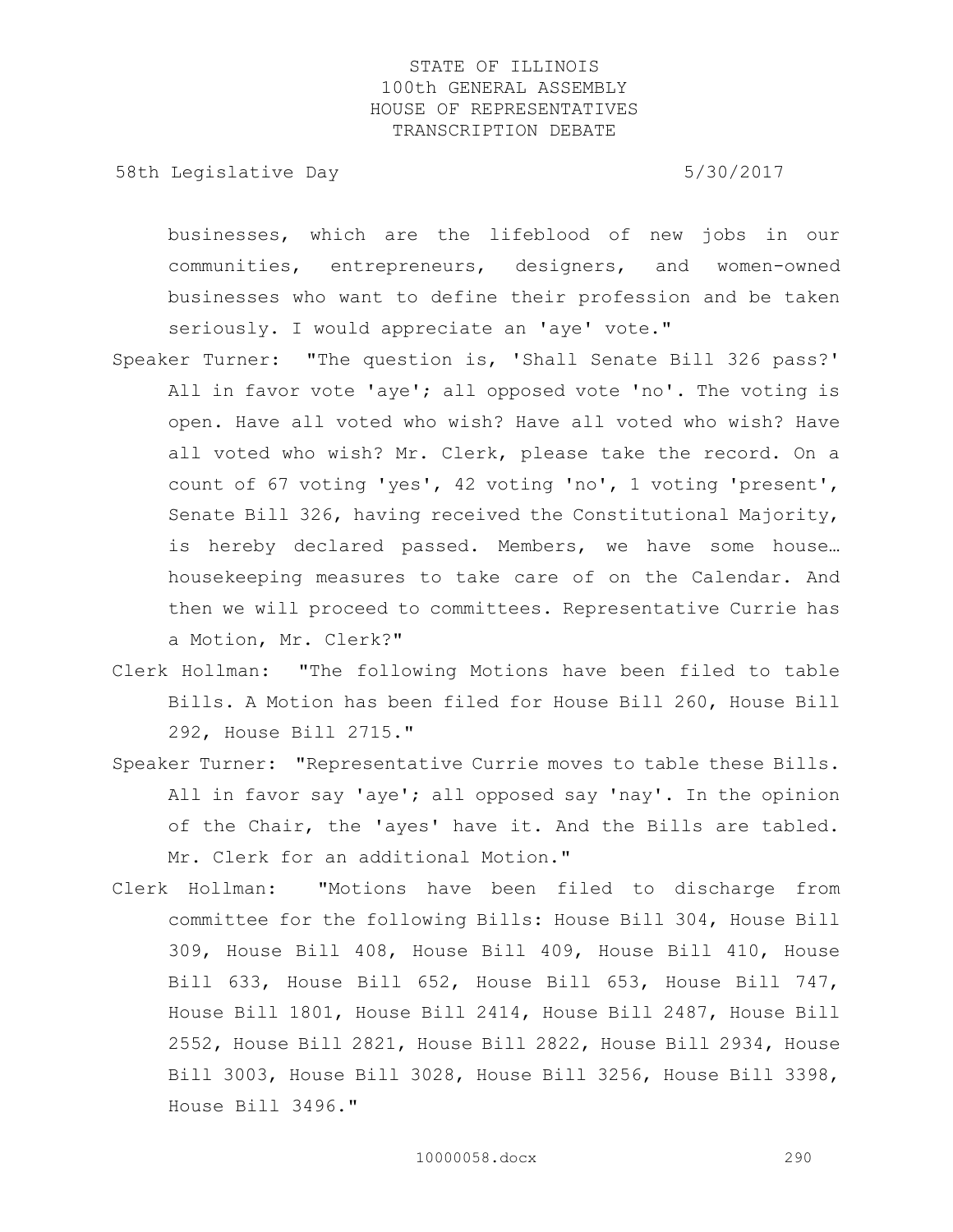58th Legislative Day 6/30/2017

- Speaker Turner: "Leader Currie moves to table the Bills. All in favor say 'aye'; all opposed say 'nay'. In the opinion of the Chair, the 'ayes' have it. And… excuse me. Leader Currie moves to Table the Motions that were read. All in favor say 'aye'; all opposed say 'nay'. In the opinion of the Chair, the 'ayes' have it. And the Motion… and the Bills are tabled… Motion is tabled. On Supplemental Calendar #1, we have Senate Bill 3, Representative Yingling. Mr. Clerk, please read the Bill."
- Clerk Hollman: "Senate Bill 3, a Bill for an Act concerning local government. Second Reading of this Senate Bill. Amendment 1 was adopted in committee. Floor Amendment #2 is offered by Representative Yingling and has been approved for consideration."
- Speaker Turner: "Mr. Clerk, please… Mr. Clerk, please hold this Bill on the Order of Second Reading. Senate Bill 321. Mr. Clerk, please read the Bill."
- Clerk Hollman: "Senate Bill 321, a Bill for an Act concerning regulation. Second Reading of this Senate Bill. No Committee Amendments. No Floor Amendments. No Motions are filed."
- Speaker Turner: "Please hold this Bill on the Order of Second Reading. Senate Bill 444, Representative Chapa LaVia. Please read the Bill."
- Clerk Hollman: "Senate Bill 444, a Bill for an Act concerning education. Second Reading of this Senate Bill. No Committee Amendments. No Floor Amendments. No Motions are filed."
- Speaker Turner: "Please hold this Bill on the Order of Second Reading. Senate Bill 446, Representative Soto. Mr. Clerk, please read the Bill."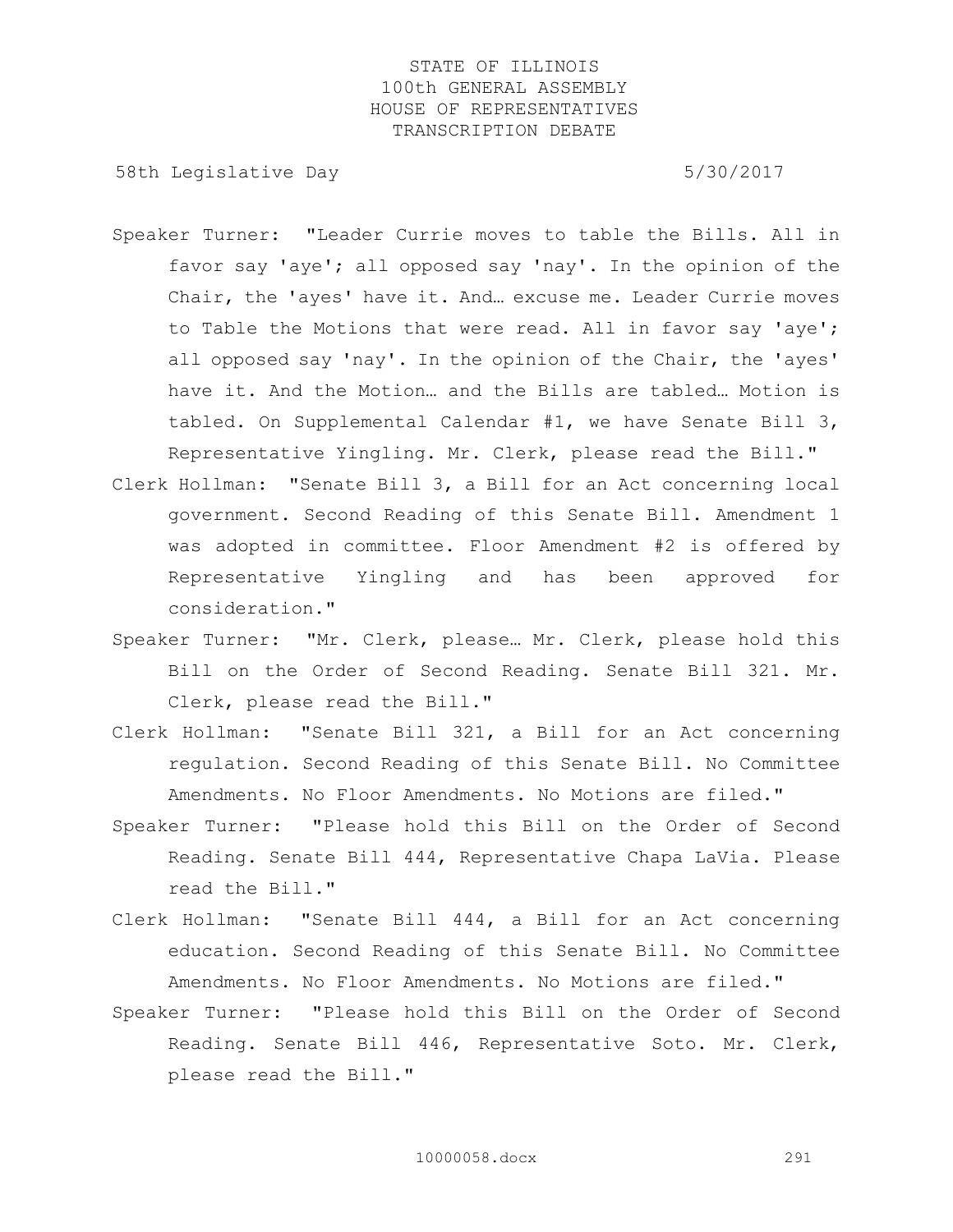58th Legislative Day 5/30/2017

- Clerk Hollman: "Senate Bill 446, a Bill for an Act concerning education. Second Reading of this Senate Bill. Amendment 2 was adopted in committee. No Floor Amendments. No Motions are filed."
- Speaker Turner: "Please hold this Bill on the Order of Second Reading. Senate Bill 1417. Mr. Clerk, please read the Bill."
- Clerk Hollman: "Senate Bill 1417, a Bill for an Act concerning safety. Second Reading of this Senate Bill. No Floor Amendments. No Floor Amendments. No Motions are filed."
- Speaker Turner: "Please hold this Bill on the Order of Second Reading. Senate Bill 1483, Mr. Skillicorn. Mr. Clerk, please read the Bill."
- Clerk Hollman: "Senate Bill 1483, a Bill for an Act concerning education. Second Reading of this Senate Bill. Amendment 2 was adopted in committee. No Floor Amendments. No Motions are filed."
- Speaker Turner: "Please hold this Bill on the Order of Second Reading. Senate Bill 1518, Representative Wheeler. Mr. Clerk, please read the Bill."
- Clerk Hollman: "Senate Bill 1518, a Bill for an Act concerning civil law. Second Reading of this Senate Bill. No Committee Amendments. No Floor Amendments. No Motions are filed."
- Speaker Turner: "Please hold this Bill on the Order of Second Reading. Senate Bill 1648, Representative Fortner. Mr. Clerk, please read the Bill."
- Clerk Hollman: "Senate Bill 1648, a Bill for an Act concerning safety. Second Reading of this Senate Bill. Amendment 1 was adopted in committee. No Floor Amendments. No Motions are filed."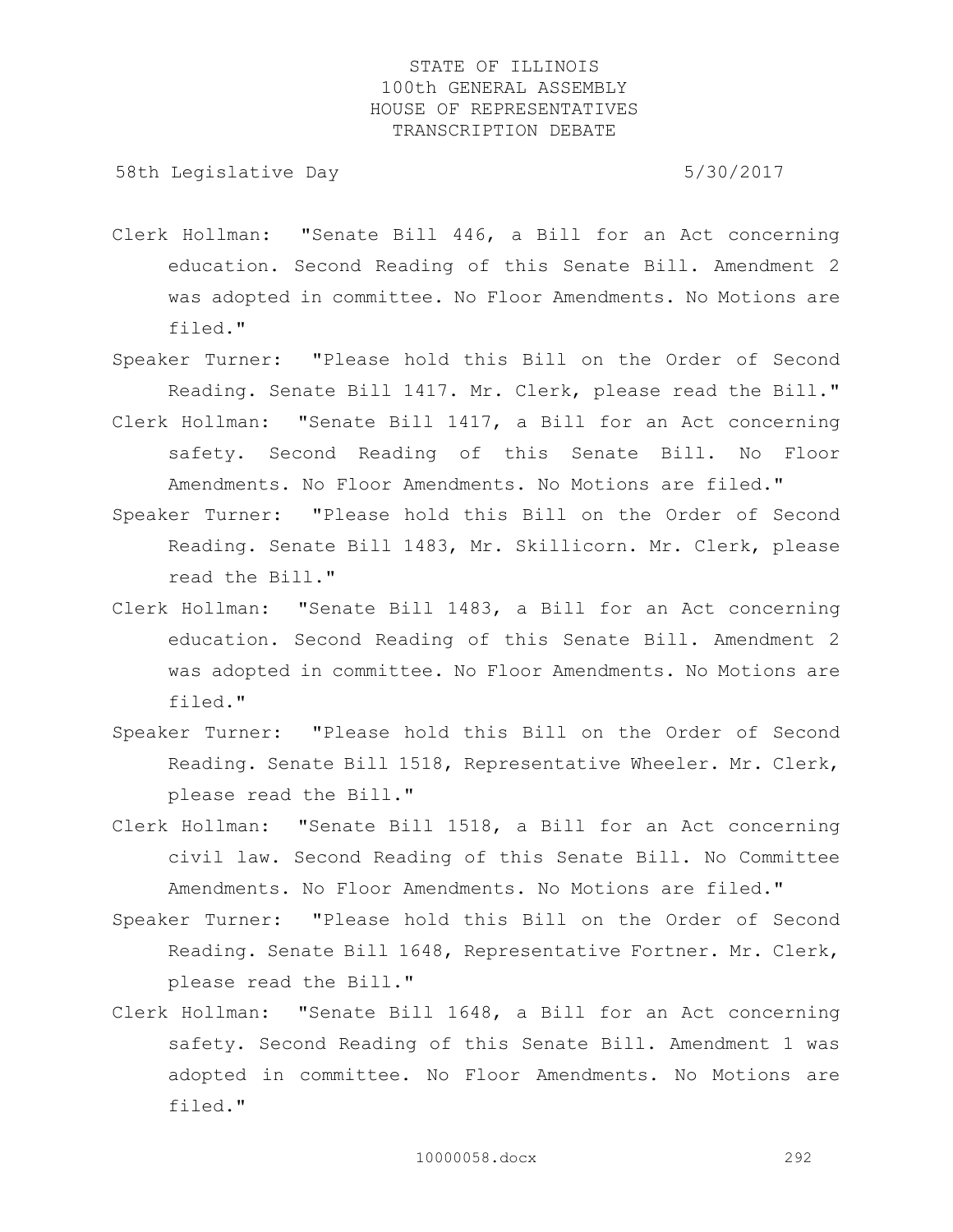58th Legislative Day 5/30/2017

- Speaker Turner: "Please hold this Bill on the Order of Second Reading. Senate Bill 1839, Representative Phelps. Mr. Clerk, please read the Bill."
- Clerk Hollman: "Senate Bill 1839, a Bill for an Act concerning regulation. Second Reading of this Senate Bill. Amendment 3 was adopted in committee. Floor Amendment… No Floor Amendments approved for consideration. No Motions are filed."
- Speaker Turner: "Please hold this Bill on the Order of Second Reading. Senate Bill 1904. Mr. Clerk, please read the Bill."
- Clerk Hollman: "Senate Bill 1904, a Bill for an Act concerning employment. Second Reading of this Senate Bill. Amendment 1 was adopted in committee. Floor Amendment #3 has been approved for consideration is offered by Representative Hoffman."
- Speaker Turner: "Please hold this Bill on the Order of Second Reading. Mr. Clerk, committee announcements."
- Clerk Hollman: "The following committees will be meeting after adjournment: Appropriations-Elementary & Secondary Education is meeting in C-1; Elementary & Secondary Education: School Curriculum & Policies in D-1; Environment in Room 114; the Executive Committee in Room 118; Human Services in Room 122; Consumer Protection in Room 115."
- Speaker Turner: "And now, allowing perfunctory time for the Clerk, Leader Currie moved that the House adjourned until Wednesday, May 31 at 10 a.m., Wednesday, May 31 at 10 a.m. All in favor say 'aye'; all opposed say 'nay'. In the opinion of the Chair, the 'ayes' have it. And the House is adjourned."
- Clerk Hollman: "House Perfunctory Session will come to order. Committee Reports. Representative Daniel Burke, Chairperson from the Committee on Executive reports the following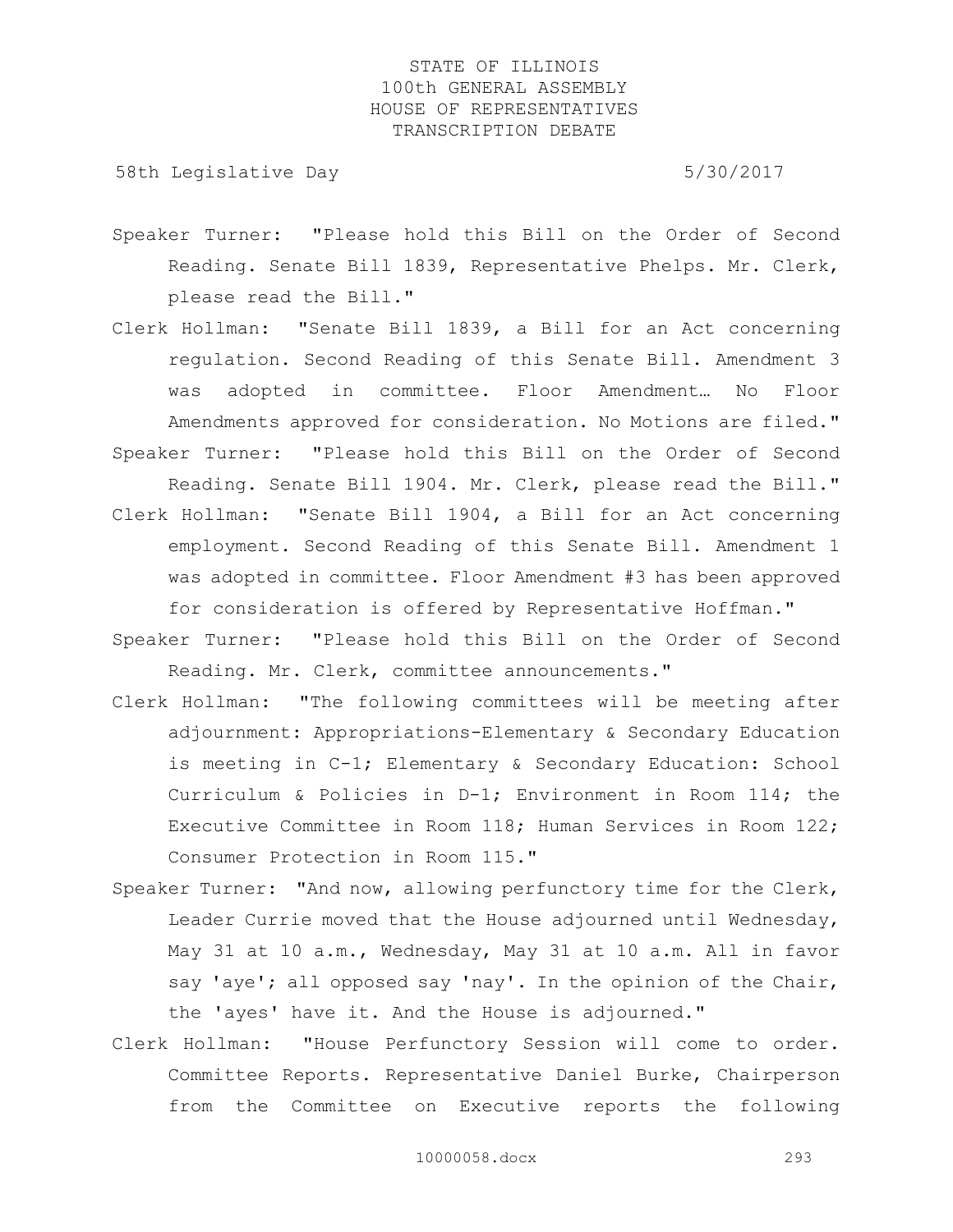58th Legislative Day 5/30/2017

committee action taken on May 30, 2017: do pass Short Debate is Senate Bill 6, Senate Bill 42; do pass as amended Short Debate is Senate Bill 652, Senate Bill 1663, Senate Bill 1833; recommends be adopted is Floor Amendment #4 to Senate Bill 1839. Representative Crespo, Chairperson from the Committee on Elementary & Secondary Education: School Curriculum & Policies reports the following committee action taken on May 30, 2017: do pass Short Debate is Senate Bill 453; recommends be adopted is a Motion to Concur with Senate Amendment #1 to House Bill 213. Representative Beiser, Chairperson from the Committee on Environment reports the following committee action taken on May 30, 2017: recommends be adopted, a Motion to Concur with Senate Amendments 1 and 2 to House Bill 3922. Representative Hernandez, Chairperson from the Committee on Consumer Protection reports the following committee action taken on May 30, 2017: recommends be adopted, a Motion to Concur with Senate Amendment #1 to… and 2 to House Bill 1560; Motion to Concur with Senate Amendment #1 to House Bill 3741. Representative William Davis, Chairperson from the Committee on Appropriations-Elementary & Secondary Education reports the following committee action taken on May 30, 2017: recommends be adopted is Floor Amendment #1 to Senate Bill 1. Second Reading of Senate Bills. Senate Bill 6, a Bill for an Act concerning appropriations. Senate Bill 42, a Bill for an Act concerning finance. Senate Bill 453, a Bill for an Act concerning education. Senate Bill 652, a Bill for an Act concerning revenue. Senate Bill 1663, a Bill for an Act concerning education. Senate Bill 1833, a Bill for an Act concerning regulation. Second Reading of these Senate Bills.

10000058.docx 294